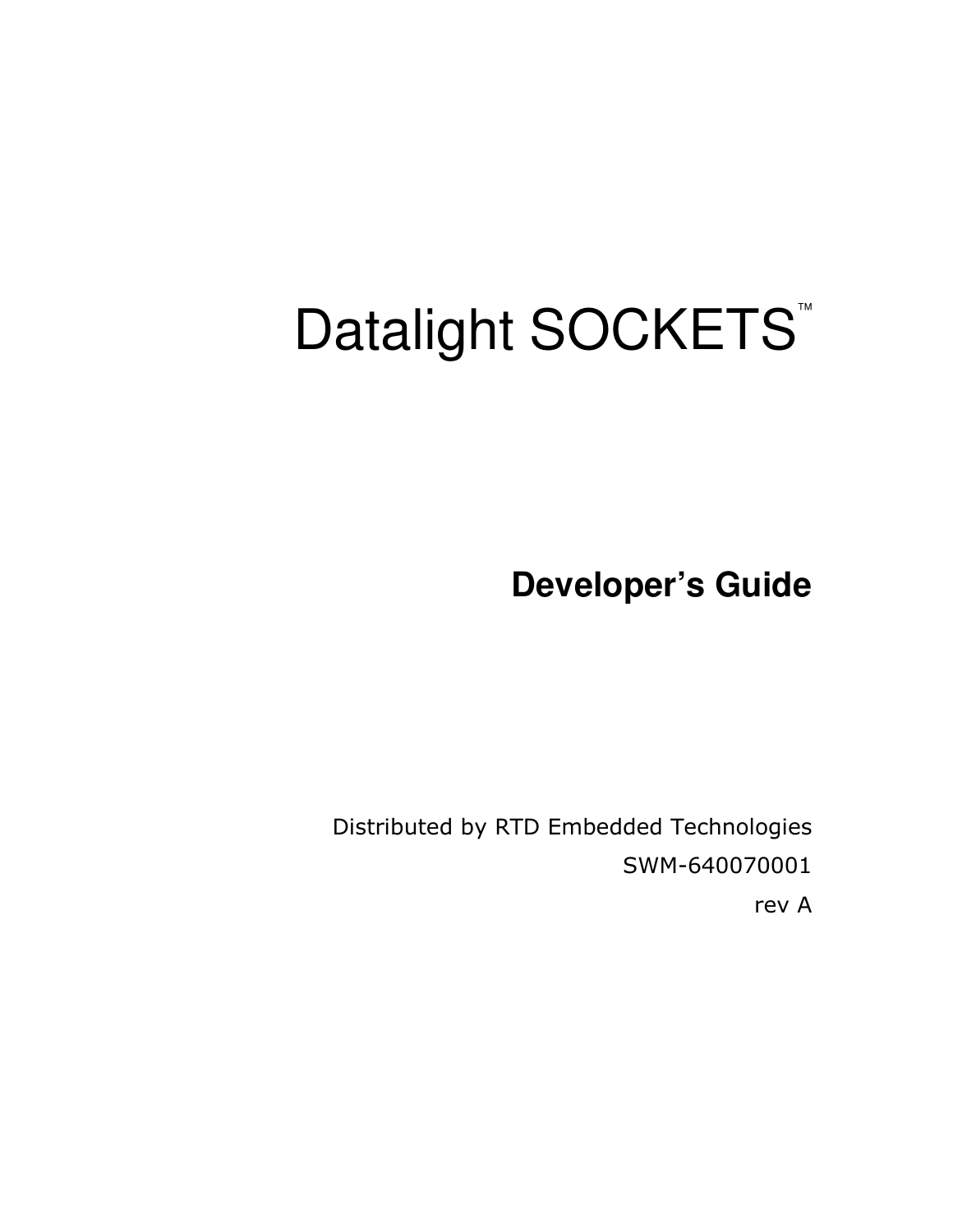# Datalight **SOCKETS Developer's Guide**

*Datalight, Inc.* assumes no liability for the use or misuse of this software. Liability for any warranties implied or stated is limited to the original purchaser only and to the recording medium (disk) only, not the information encoded on it.

THE SOFTWARE DESCRIBED HEREIN, TOGETHER WITH THIS DOCUMENT, ARE FURNISHED UNDER A SEPARATE SOFTWARE OEM LICENSE AGREEMENT AND MAY BE USED OR COPIED ONLY IN ACCORDANCE WITH THE TERMS AND CONDITIONS OF THAT AGREEMENT.

Datalight, the Datalight logo, FlashFX and ROM-DOS are trademarks or registered trademarks of Datalight, Inc. Microsoft and MS-DOS are registered trademarks of Microsoft Corporation. All other trademarks are the property of their respective holders.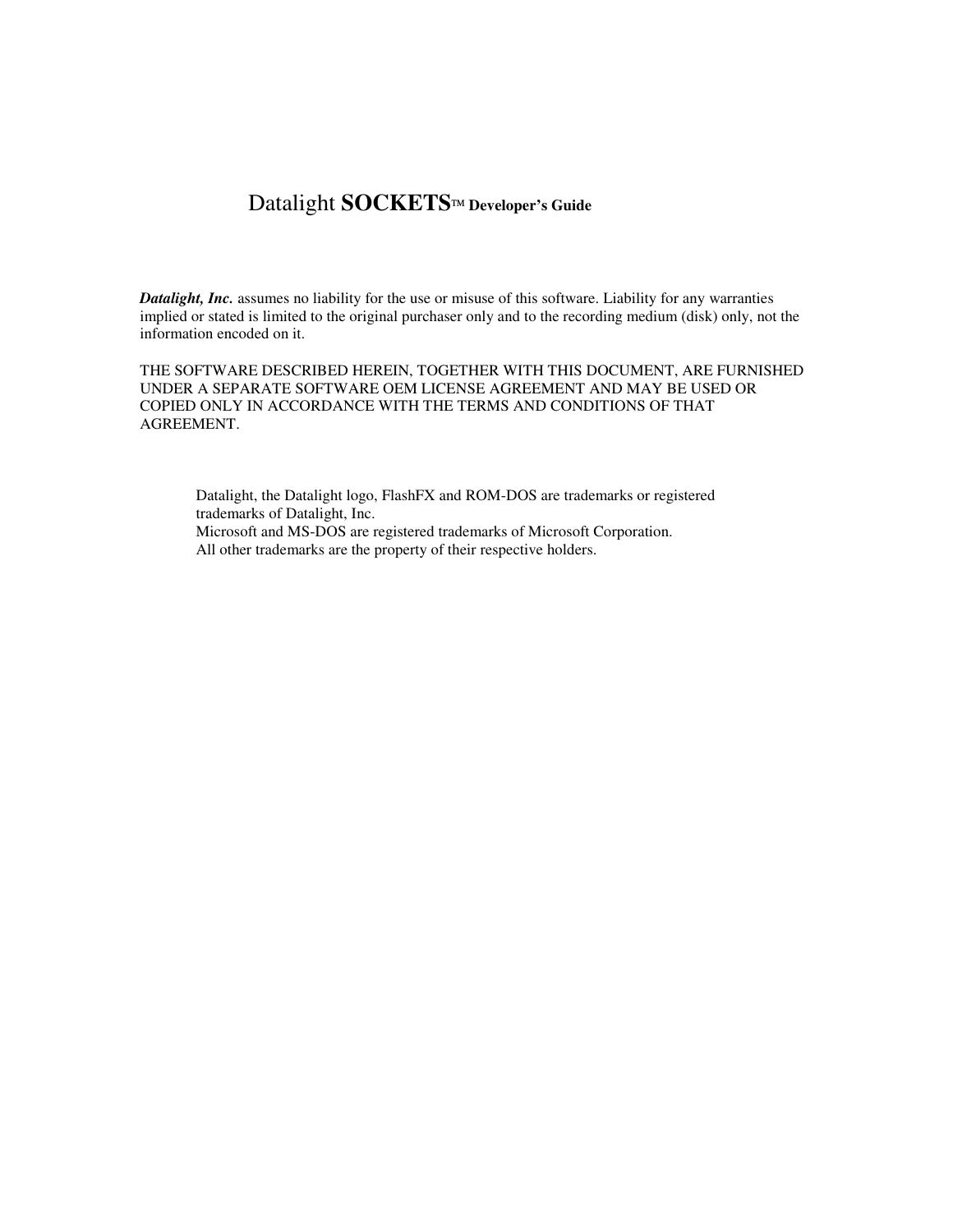# **Contents**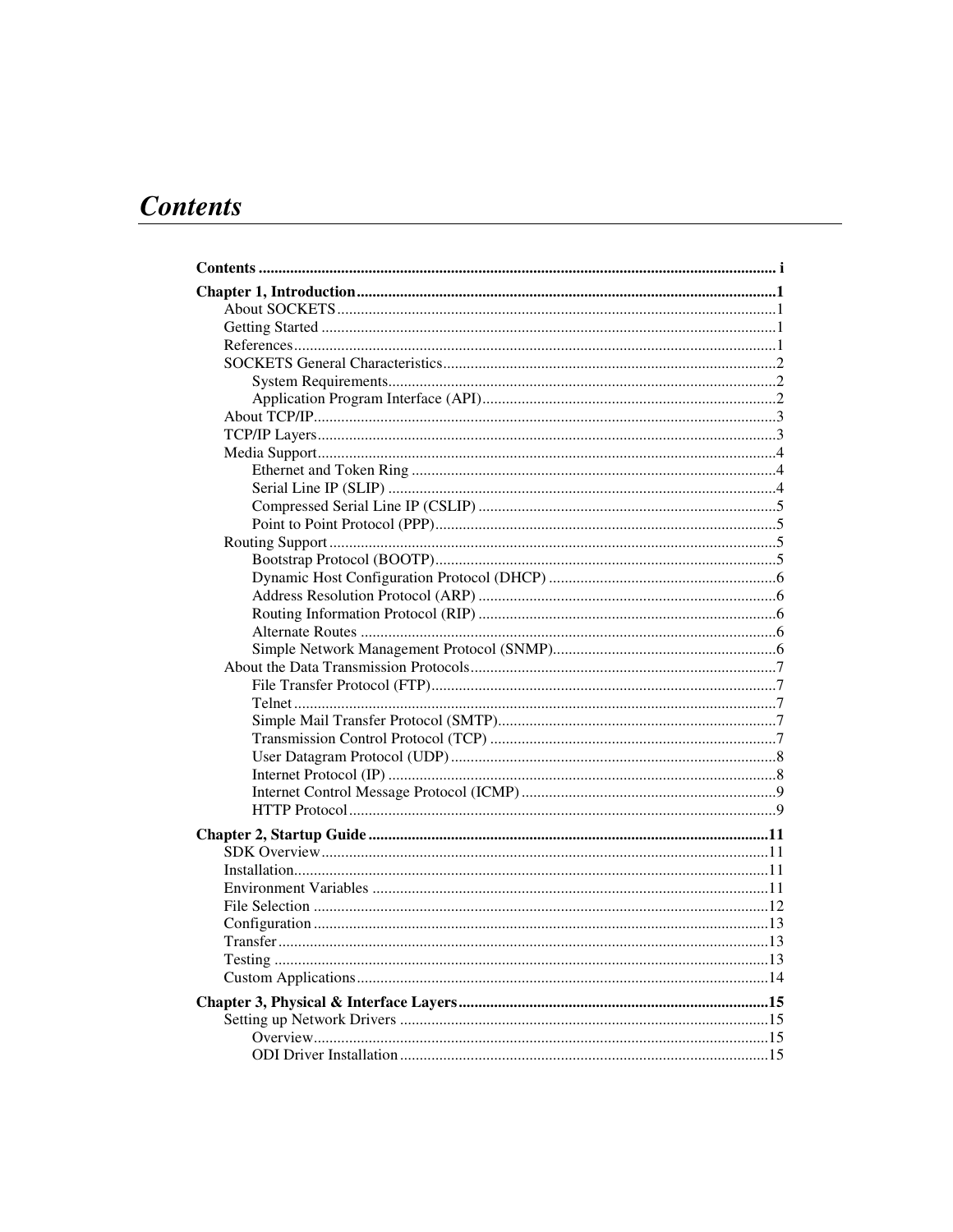| Chapter 5, SOCKETS Configuration and Use (Network & Transport Layers) 31 |  |
|--------------------------------------------------------------------------|--|
|                                                                          |  |
|                                                                          |  |
|                                                                          |  |
|                                                                          |  |
|                                                                          |  |
|                                                                          |  |
|                                                                          |  |
|                                                                          |  |
|                                                                          |  |
|                                                                          |  |
|                                                                          |  |
|                                                                          |  |
| Example 1: Ethernet Connection - SOCKETS Serving a Web Page 35           |  |
|                                                                          |  |
|                                                                          |  |
|                                                                          |  |
| Example 5: Direct Serial Connection with SOCKETS as a Server39           |  |
| Example 6: Direct Serial Connection with SOCKETS as a Client 41          |  |
|                                                                          |  |
|                                                                          |  |
| Example 9: Dial-up SLIP Connection with SOCKETS as an IP Router 47       |  |
|                                                                          |  |
|                                                                          |  |
|                                                                          |  |
|                                                                          |  |
|                                                                          |  |
|                                                                          |  |
|                                                                          |  |
|                                                                          |  |
|                                                                          |  |
|                                                                          |  |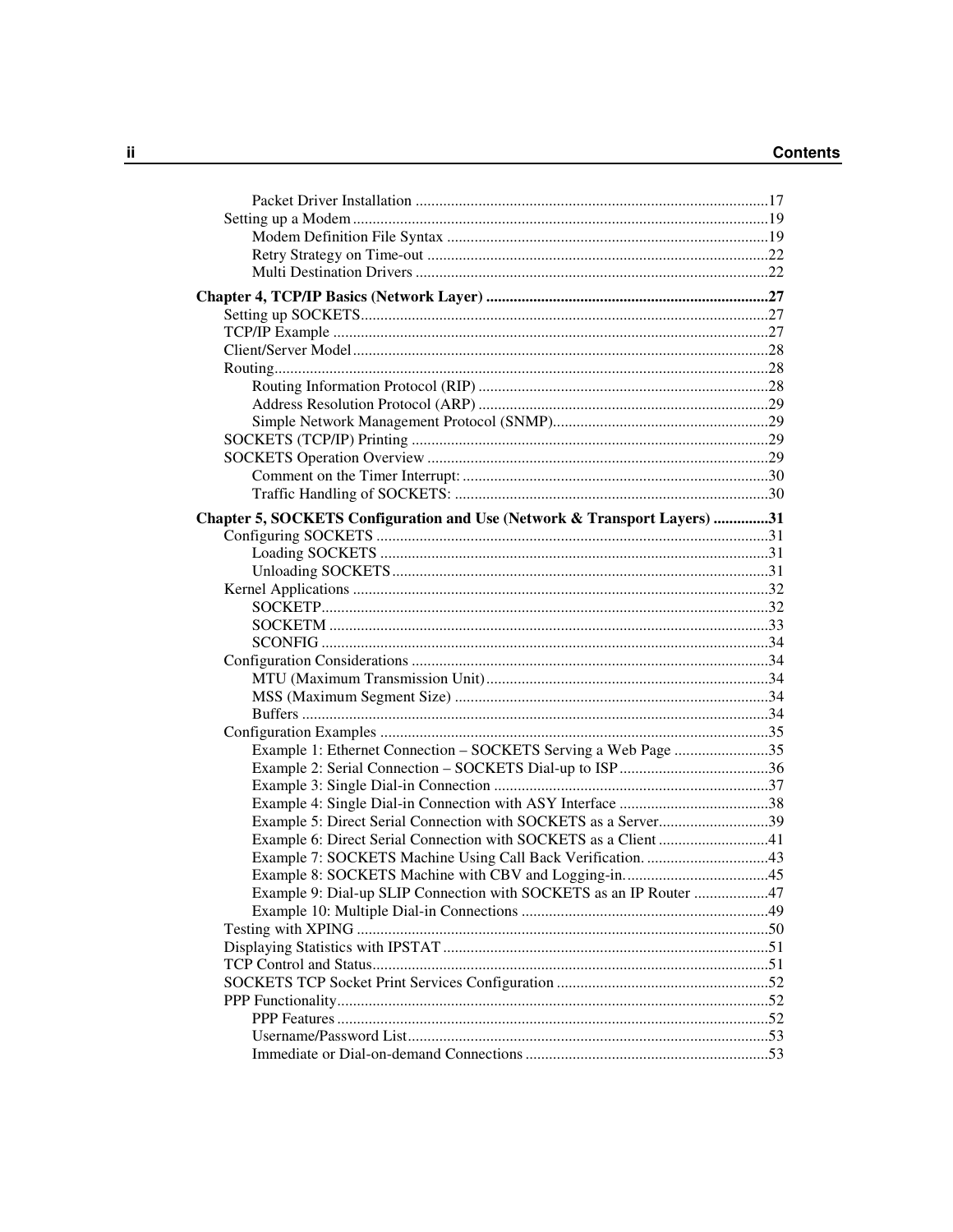#### **Contents**

| Alternative Configuration Commands for Incoming Modem Connections 54      |  |
|---------------------------------------------------------------------------|--|
|                                                                           |  |
|                                                                           |  |
|                                                                           |  |
| Chapter 6, SOCKETS Configuration Reference (Network & Transport Layers)61 |  |
|                                                                           |  |
|                                                                           |  |
|                                                                           |  |
|                                                                           |  |
|                                                                           |  |
|                                                                           |  |
|                                                                           |  |
|                                                                           |  |
|                                                                           |  |
|                                                                           |  |
|                                                                           |  |
|                                                                           |  |
|                                                                           |  |
|                                                                           |  |
|                                                                           |  |
|                                                                           |  |
|                                                                           |  |
|                                                                           |  |
|                                                                           |  |
|                                                                           |  |
|                                                                           |  |
|                                                                           |  |
|                                                                           |  |
|                                                                           |  |
|                                                                           |  |
|                                                                           |  |
|                                                                           |  |
|                                                                           |  |
|                                                                           |  |
|                                                                           |  |
|                                                                           |  |
|                                                                           |  |
|                                                                           |  |
|                                                                           |  |
|                                                                           |  |
|                                                                           |  |
|                                                                           |  |
|                                                                           |  |
|                                                                           |  |
|                                                                           |  |
|                                                                           |  |
|                                                                           |  |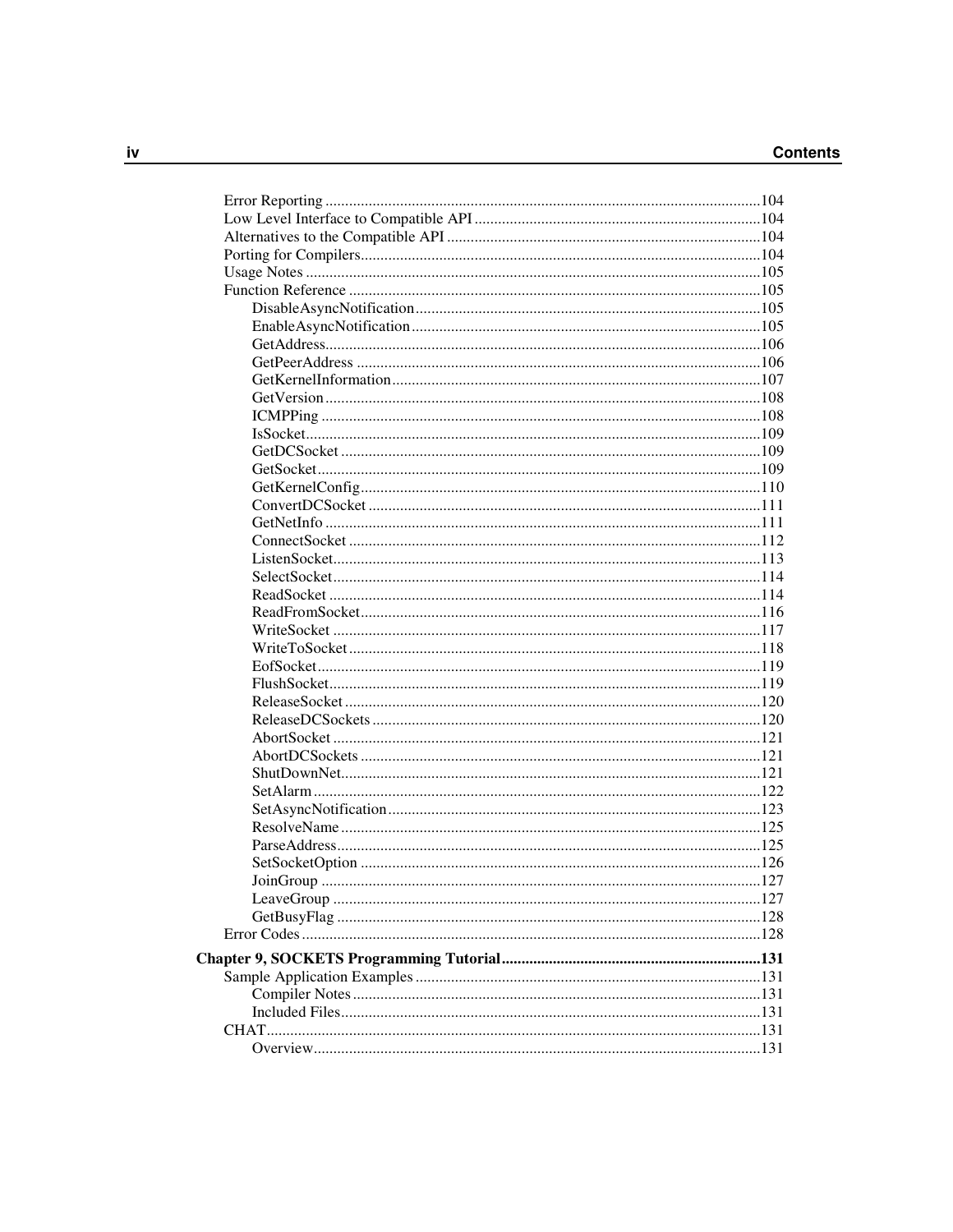#### **Contents**

| Registers When Calling HTTPD Directly (not using the CGI adapter)164 |  |
|----------------------------------------------------------------------|--|
|                                                                      |  |
|                                                                      |  |
|                                                                      |  |
|                                                                      |  |
|                                                                      |  |
|                                                                      |  |
|                                                                      |  |
|                                                                      |  |
|                                                                      |  |
|                                                                      |  |
|                                                                      |  |
|                                                                      |  |
|                                                                      |  |
|                                                                      |  |
|                                                                      |  |
|                                                                      |  |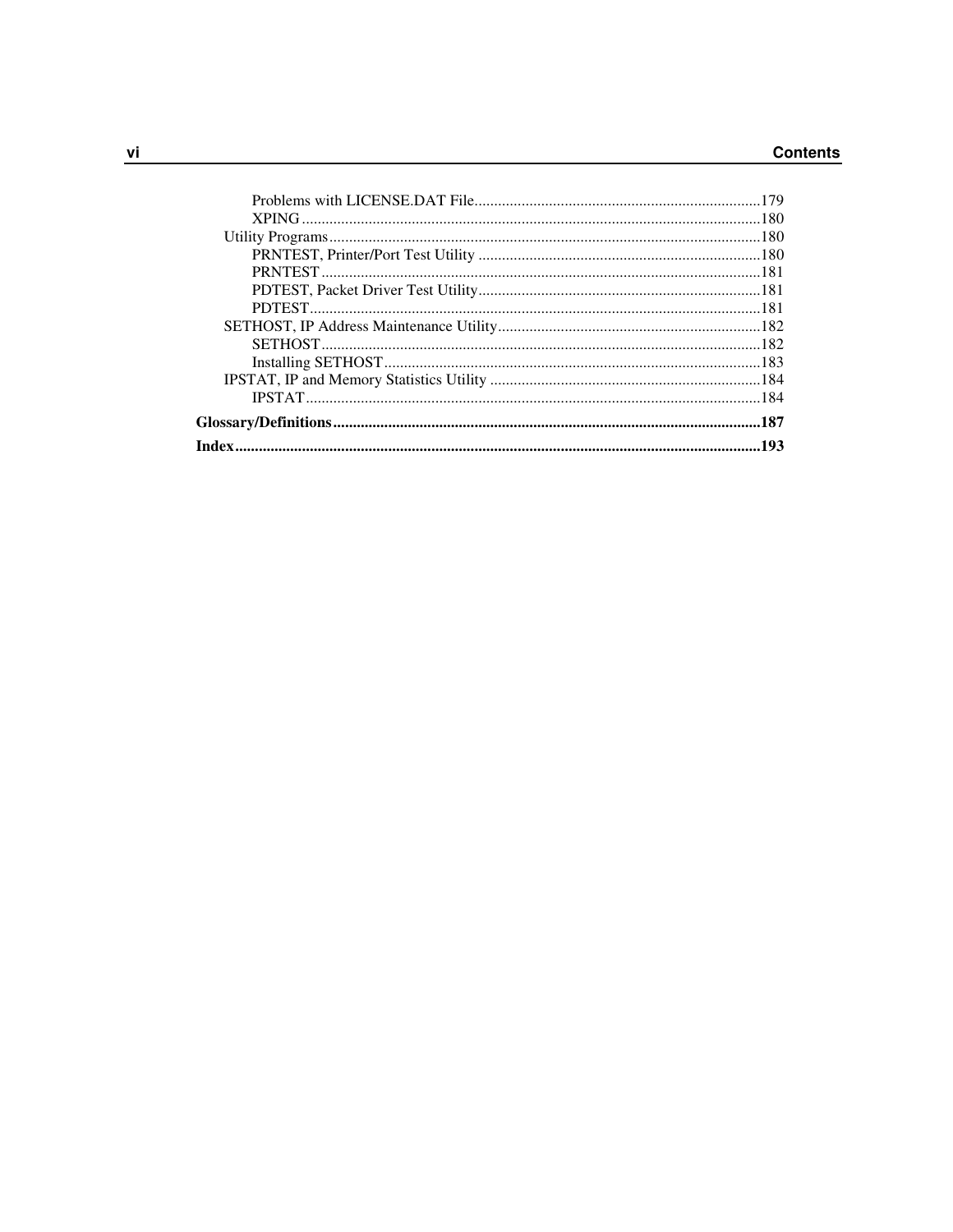# **About SOCKETS**

Datalight SOCKETS is a command-driven Internet protocol software package for embedded systems running DOS. Datalight SOCKETS provides a powerful data communication facility whereby embedded systems and users of embedded systems can communicate with other computers (including PCs and mainframes) and their printers.

Datalight SOCKETS is a networking communications application, providing both client and server services on the network, which allows you to:

- Run applications on a TCP/IP host system from a remote embedded system.
- Transfer data between an embedded system and TCP/IP hosts.
- Run network aware applications on an embedded system.
- Print to an embedded system from TCP/IP hosts and vice versa.

# **Getting Started**

The installation and configuration of Datalight SOCKETS may differ significantly from that of other similar products. Please take your time and do not progress beyond any step until you are confident that you understand it. If you find a problem that is not documented, please call our technical support department for assistance rather than continuing to the next step.

The following steps are provided to help you create a fully internet-aware target system in the shortest time possible.

- 1. Familiarize yourself with the SOCKETS product by browsing this chapter.
- 2. Decide whether you will be testing your applications on your development machine or on the target machine. You may reference the startup guide in Chapter 2 for easy setup information. Please note that the configuration of SOCKETS on your development system may differ from the configuration on your target hardware.
- 3. Install the SOCKETS package as described in Chapter 4.
- 4. Refer to Chapter 5, SOCKETS Configuration and Use. Continue to the following chapter for a full configuration reference.
- 5. Test your configuration with XPING before continuing. Proper configuration of SOCKETS is critical! Do not proceed until you can successfully ping a host on your LAN.
- 6. If you are having general network or performance problems, refer to Chapter 11.

# **References**

The formal network standards for the TCP/IP protocol suite is available as a set of documents known as Requests for Comments (RFCs).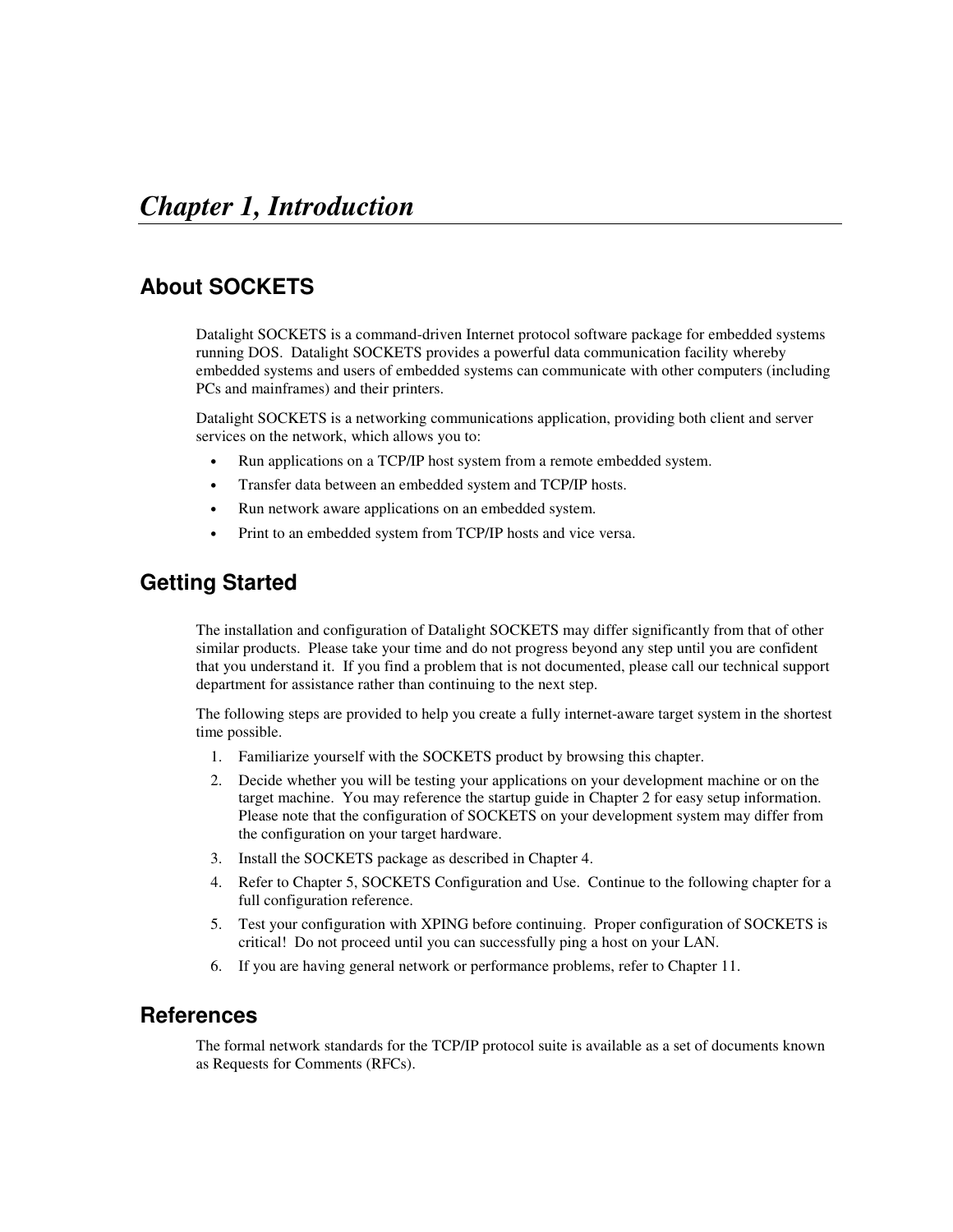Full specifications for IP are given in:

- ARPA RFC-791
- MIL-STD-1777

Specifications for TCP are given in:

- ARPA RFC-793
- MIL-STD-1778

Specifications for FTP are given in:

• ARPA RFC-959

# **SOCKETS General Characteristics**

# **System Requirements**

SOCKETS requires an IBM compatible 186 or higher system with a minimum:

- 512KB of RAM
- ROM-DOS 6.22, ROM-DOS 7.1, or MS DOS 6.22

Network requirements for SOCKETS requires one or more of the following, depending on the network configuration:

- **Ethernet**
- Token Ring
- Any network supporting Novell NetWare
- Asynchronous Point-to-Point link (PPP, SLIP, or CSLIP)
- Any network supporting the packet driver specification
- Any network supporting the NDIS specification
- Any network supporting the ODI specification

## **Application Program Interface (API)**

An API allows applications to request services and pass data to and from the TCP/IP stack, thereby enabling third-party developers and end users to develop their own applications running on SOCKETS. SOCKETS offers a standard API that supports stream services (TCP), datagram services (UDP) and ICMP echo request/reply.

SOCKETS are the interface points through which data is sent and received between the processes of various host systems.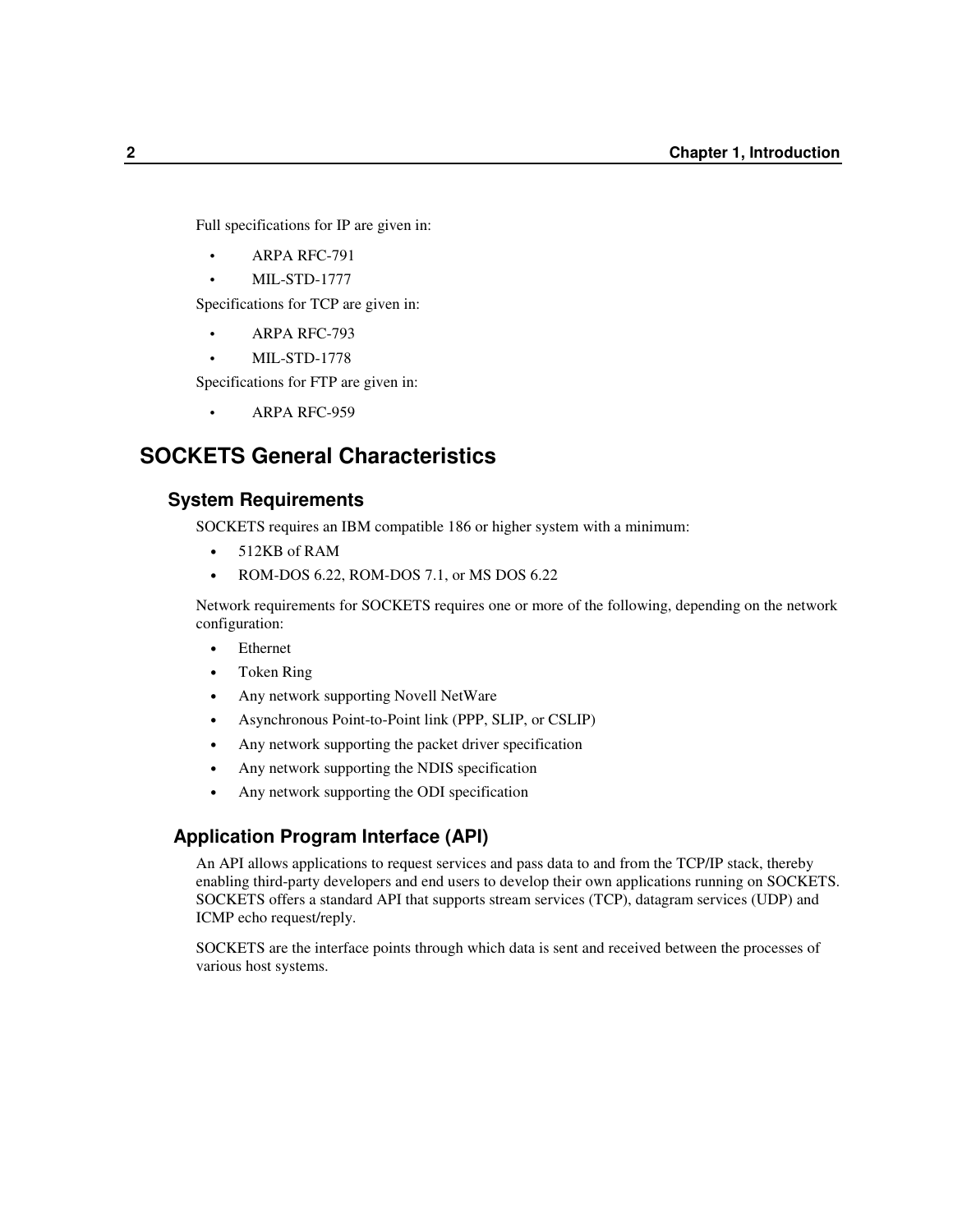#### *Compatible API*

SOCKETS contains an API that is compatible with a wide range of third party TCP/IP applications. Chapter 8 contains a reference for the functions that comprise the compatible API. Refer also to the file CAPI.H.

## *SOCKETS API*

SOCKETS offers a socket interface for applications requiring a TCP/IP stack in the DOS environment. Such applications include terminal emulators, database clients, and so on. The file API.H contains function description for the SOCKETS API.

# **About TCP/IP**

The following sections contain a general description of TCP/IP and provide an introduction to the operation of TCP (Transport Control Protocol) and IP (Internet Protocol) and its components.

Transmission Control Protocol and Internet Protocol, collectively known as TCP/IP, comprise a set of computer data-communication conventions or protocols. These protocols were developed by major users of computer based equipment, principally the U.S. Department of Defense, so that the equipment supplied by different manufacturers could exchange data and information. TCP and IP are only two of the major protocols in a system consisting of many protocols.

# **TCP/IP Layers**

A TCP/IP implementation consists of a series of software layers, where each layer performs specific functions for the layer above and below it. TCP/IP uses four software layers and one physical layer, as follows:

- The Application Layer selects the appropriate service for applications.
- The Transport Layer provides end to end data integrity.
- The Network Layer switches and routes information.
- The Interface Layer transfers units of information to the physical layer.
- The Physical Layer provides transmission onto the network.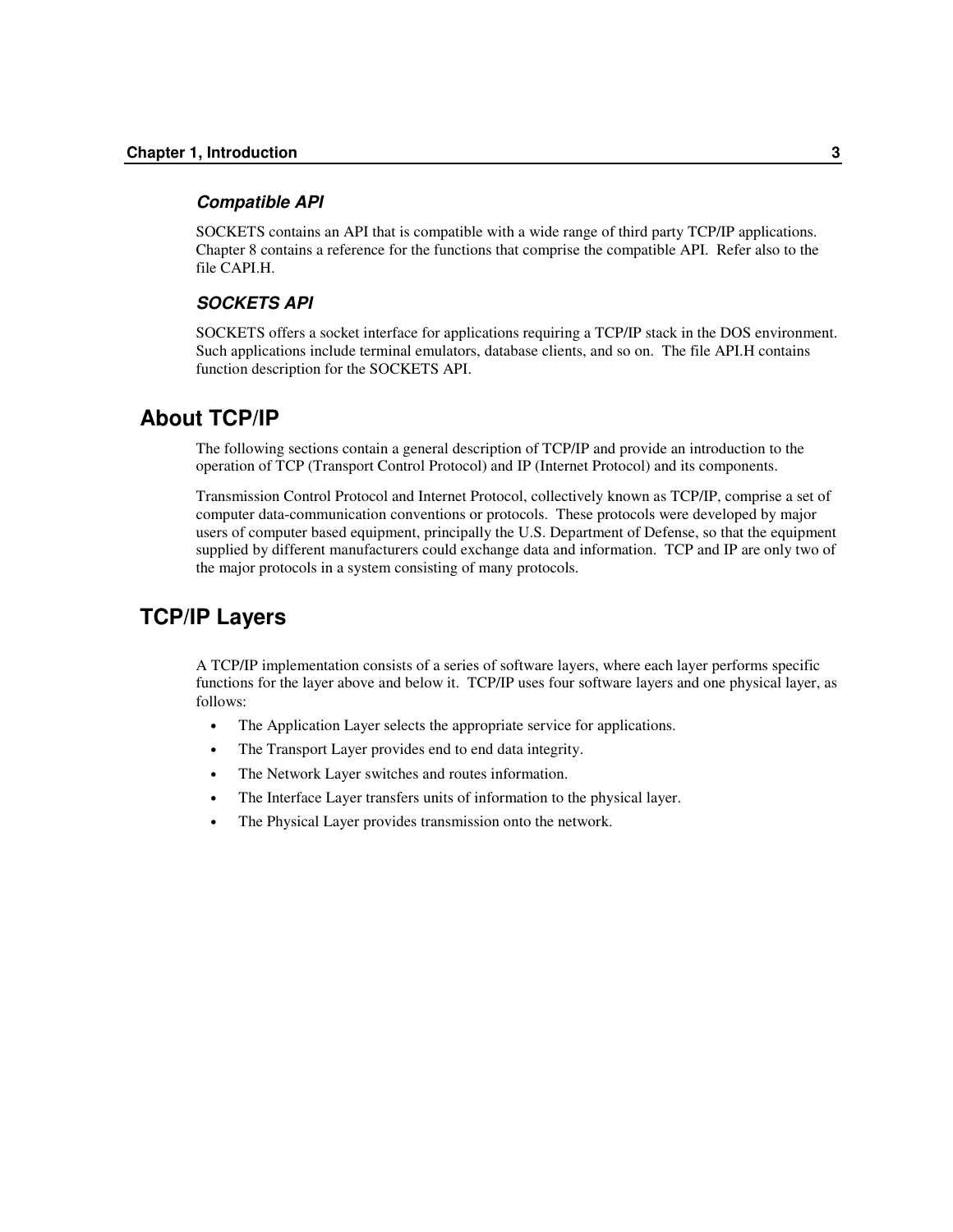

# **Media Support**

Various methods of media are available for TCP/IP communication. A brief description of the supported media types follows.

# **Ethernet and Token Ring**

The packet driver, NDIS and ODI standards are supported.

## **Serial Line IP (SLIP)**

SLIP uses standard asynchronous lines to transfer IP datagrams. The SLIP provided by SOCKETS is compatible with that used on UNIX systems. Error checking is provided by checksums that are part of IP, TCP and UDP.

## *Serial Port 16550 UART*

Where serial ports are used, SOCKETS checks for and uses FIFO buffered 16550 UARTs for faster throughput. It is strongly recommended that buffered UARTs be used for high-speed applications.

## *Flow Control*

The following modes of flow control are supported:

No flow control:

None - always send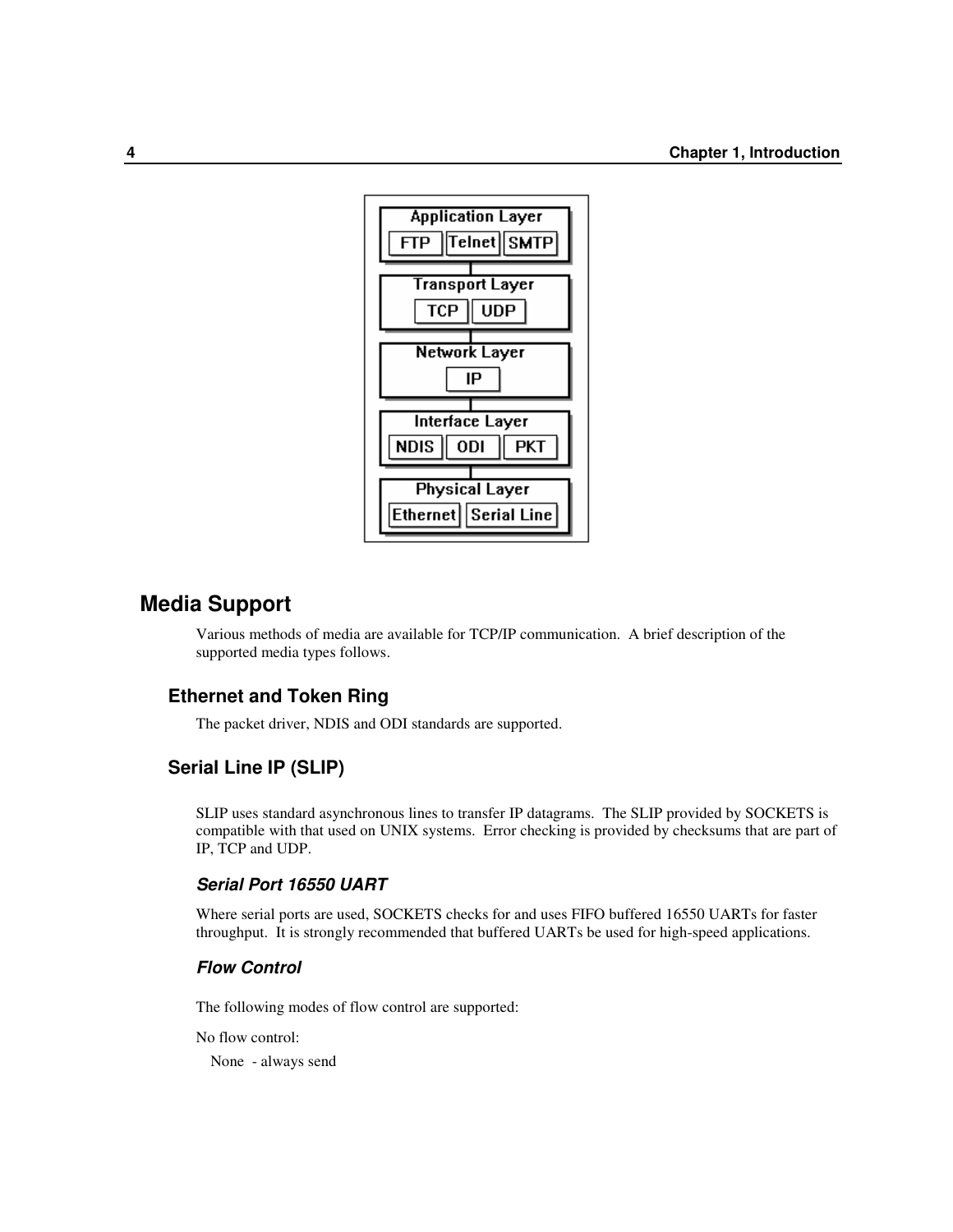Software flow control:

XonXon/Xoff uses Ctrl-Q/Ctrl-S to start/stop data flow

Hardware flow control:

CTS - clear to send

RTS - request to send

DCD - data carrier detect

DSR - data set ready

DTR - data terminal ready

Inverse hardware flow control:

ICTS, IRTS, IDCD, IDSR, or IDTR.

## **Compressed Serial Line IP (CSLIP)**

CSLIP is an enhancement of SLIP by implementing Van Jacobson header compression. CSLIP uses more memory than SLIP but provides better throughput and faster response times, especially on small packets.

## **Point to Point Protocol (PPP)**

The SOCKETS PPP (Point to Point Protocol) implementation uses any asynchronous port with a nonshared interrupt and can support dial-up operation. LCP, PAP, CHAP and IPCP are implemented and can be configured to act as a server or as a client to access any server accepting PPP connections such as the RAS services of NT Server . For information regarding the definition of an interface for and setup of PPP, refer to "Setting up a Modem" on page 19.

# **Routing Support**

There are various protocols within the implementation of a TCP/IP stack that occur below the Transport Layer. These protocols can be used to set specific packet routing information or to allow the TCP/IP stack to be dynamically configured. A brief description of these protocols follows.

# **Bootstrap Protocol (BOOTP)**

BOOTP is a UDP/IP based protocol that provides a means to assign an IP address to a booting host dynamically and without user supervision. BOOTP can also supply the net mask, host name, and address of a domain name server. One obvious advantage of this procedure is the centralized management of network addresses, which eliminates the need for per-host unique configuration files. SOCKETS implements the BOOTP client whenever it is started with no (or the 0.0.0.0) IP address supplied.

For file server based networks, SOCKETS workstations can be configured in a similar way using the SETHOST utility. For further information on SETHOST, refer to "Chapter 10:Managing the Network and Troubleshooting."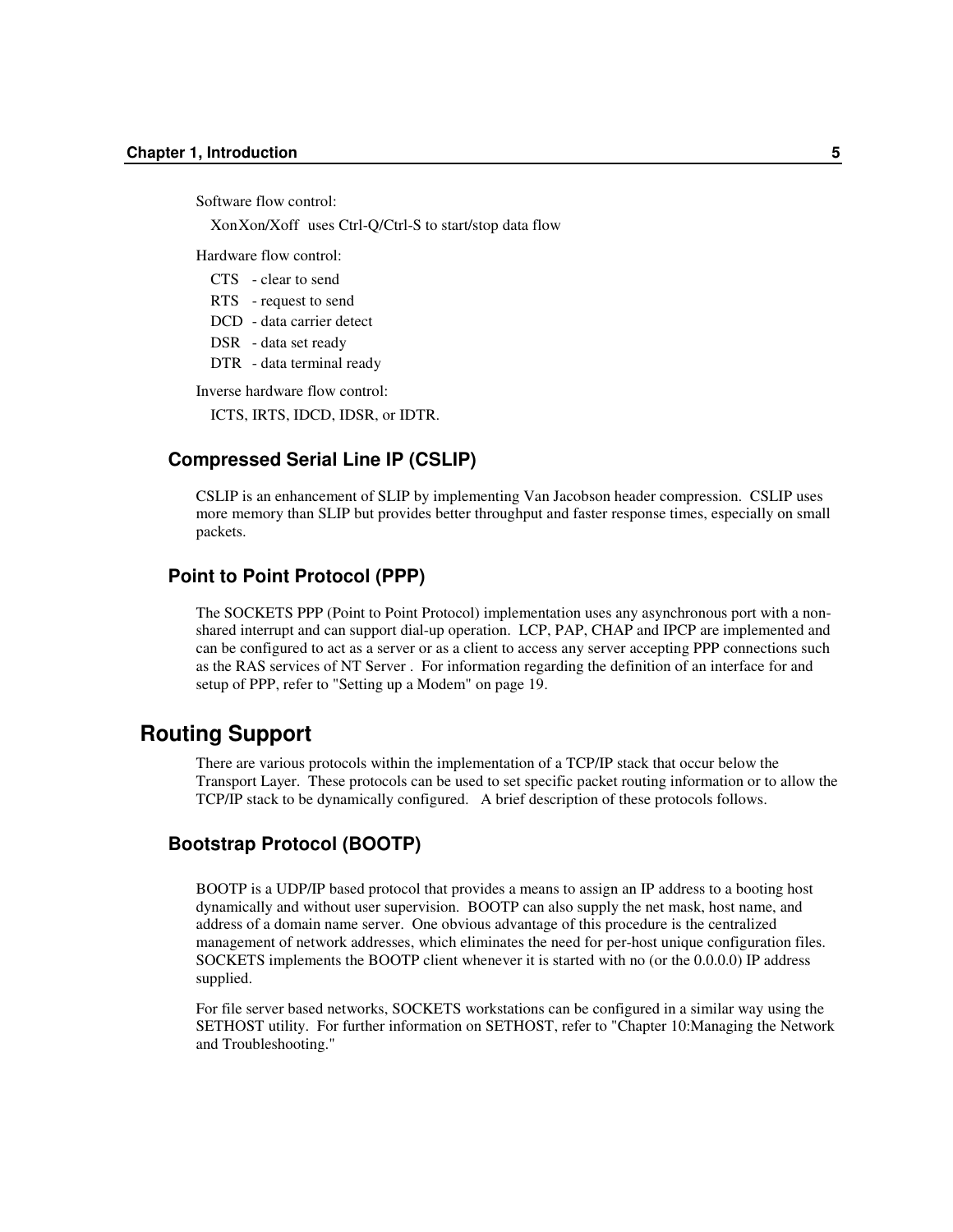## **Dynamic Host Configuration Protocol (DHCP)**

DHCP is a UDP/IP based protocol that provides a means to assign the IP address dynamically to a booting host and without user supervision. It can also supply the net mask, host name, address of a domain name server, and other parameters. An advantage of this procedure is the centralized management of network addresses, which eliminates the need for per-host unique configuration files. SOCKETS implements the DHCP client whenever it is started with the 0.0.0.1 IP address supplied. All LAN interfaces specified when this IP address is in use will attempt to use DHCP to resolve the IP address, the subnet mask, hostname, default router and DNS server(s).

## **Address Resolution Protocol (ARP)**

ARP provides mechanisms for hosts to search and find the MAC (Ethernet) addresses of other hosts on the network. SOCKETS supports ARP for Ethernet and Token Ring controllers.

Proxy ARP is utilized for gateways. A route can be designated as supporting proxy ARP. When a gateway receives an ARP request for a host and it has a route to reach that host, it responds to the ARP request. For further information on Proxy ARP refer to "Chapter 6, SOCKETS Configuration Reference."

**Note:** Proxy ARP should be used with care and not in conjunction with RIP. If more than one host responds to an ARP request it may cause system problems.

## **Routing Information Protocol (RIP)**

The Routing Information Protocol allows a SOCKETS gateway to advertise routes, and allows SOCKETS to recognize advertised routes from SOCKETS and other gateways. Both versions 1 and 2 are supported. For further information on RIP, refer to Chapter 6 "SOCKETS Configuration Reference".

## **Alternate Routes**

SOCKETS can be set up to provide more than one route to a destination network. The first route is used until SOCKETS detects that the route is no longer functioning, in which case the next route in the list is used until the first becomes available again. SOCKETS determines the functioning of a route by performing an ICMP echo request (or ping) to a designated host.

## **Simple Network Management Protocol (SNMP)**

The Simple Network Management Protocol is an automated tool used by administrators to monitor and control TCP/IP based networks. It allows you to edit networking information maintained by the hosts and routers attached to the network. SNMP operates over the User Datagram Protocol (UDP) which provides a connectionless service for exchanging messages while avoiding the overhead (and reliability) of TCP.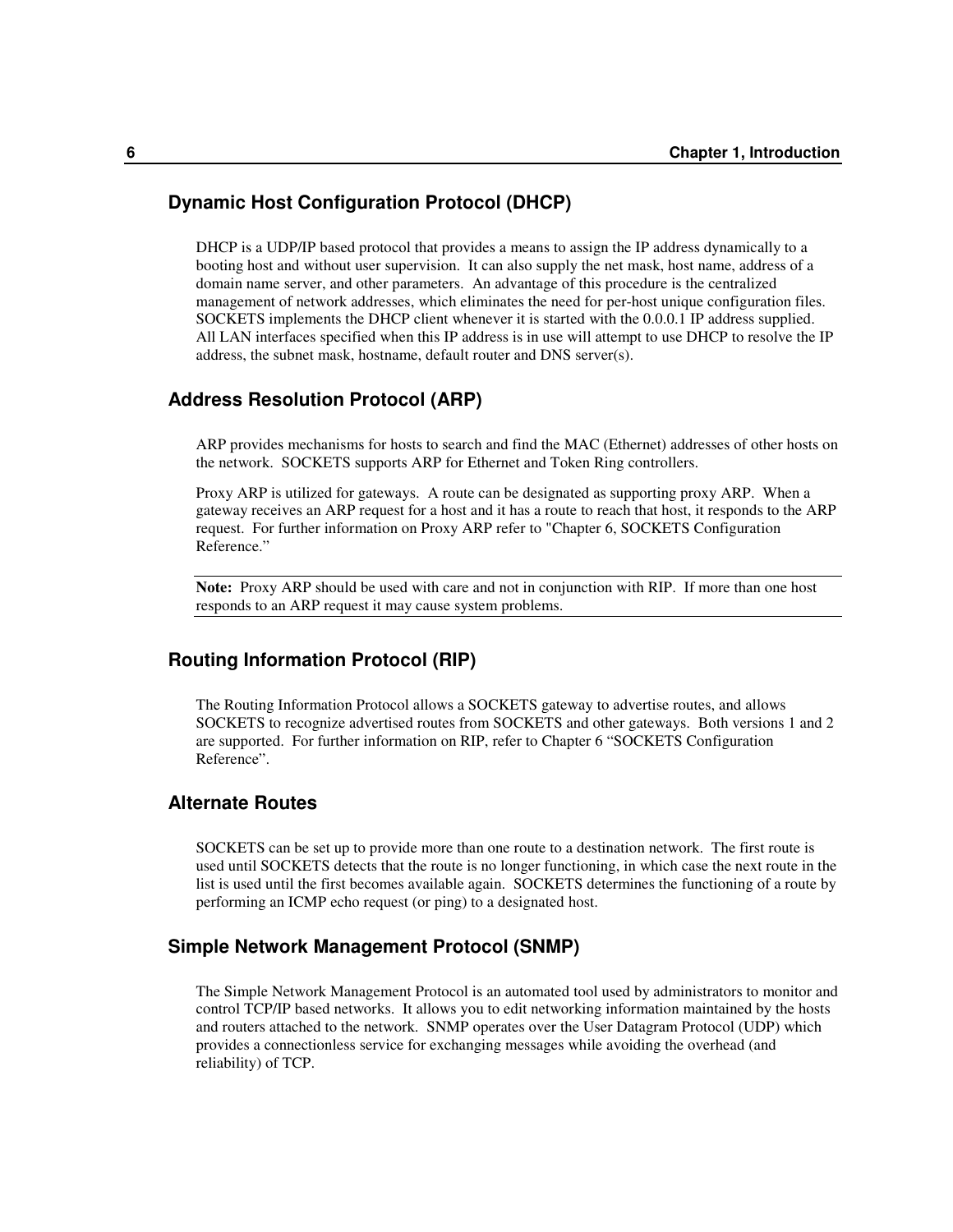# **About the Data Transmission Protocols**

## **File Transfer Protocol (FTP)**

The FTP protocol transfers binary (image) and/or text (ASCII) files between host systems. FTP uses two TCP connections: one for exchanging commands and responses in the form of ASCII strings, the other for the actual data transfers. FTP is implemented in two parts, the server and the client. The server supports multiple simultaneous remote users, while the client provides an interactive or batch interface for performing remote file and directory maintenance and file transfers.

A user prompt to specify a name and password that have been registered/configured on the other computer controls file security. Provision is made for handling the transfer of files between machines with different character sets, end-of-line conventions, and so on.

Unlike network file system protocols, the FTP utility only transfers files between systems.

# **Telnet**

Telnet and other terminal emulators are available from Datalight but not included within the SDK.

Telnet (Network Terminal Protocol) allows users to log in on any other host connected to the network. Specifying the host with which a connection is required starts these remote sessions. Once a connection is established, any local keyboard input is relayed to the remote host and any terminal output from the remote is displayed on the local screen. This is much like a dial-up connection in that the remote system requires log-in and password procedures, as you would encounter in dial-up systems.

At the end of a remote session a logoff command exits the telnet program, and returns the user to the local computer.

# **Simple Mail Transfer Protocol (SMTP)**

The Simple Mail Transfer Protocol (SMTP) allows electronic messages to be sent between hosts on the network. The SMTP server receives mail while the SMTP client sends mail.

# **Transmission Control Protocol (TCP)**

The Transmission Control Protocol (TCP) is a second-generation, connection-oriented protocol that corresponds to the Transport layer protocols described in OSI. TCP forms a connection between the workstation and the system with which it intends to communicate. In a network, several systems can communicate across the same network cabling or the same gateways. To ensure that each transmission shares the transmission media equally, transmitted data are broken into manageable pieces known as segments.

TCP is responsible for: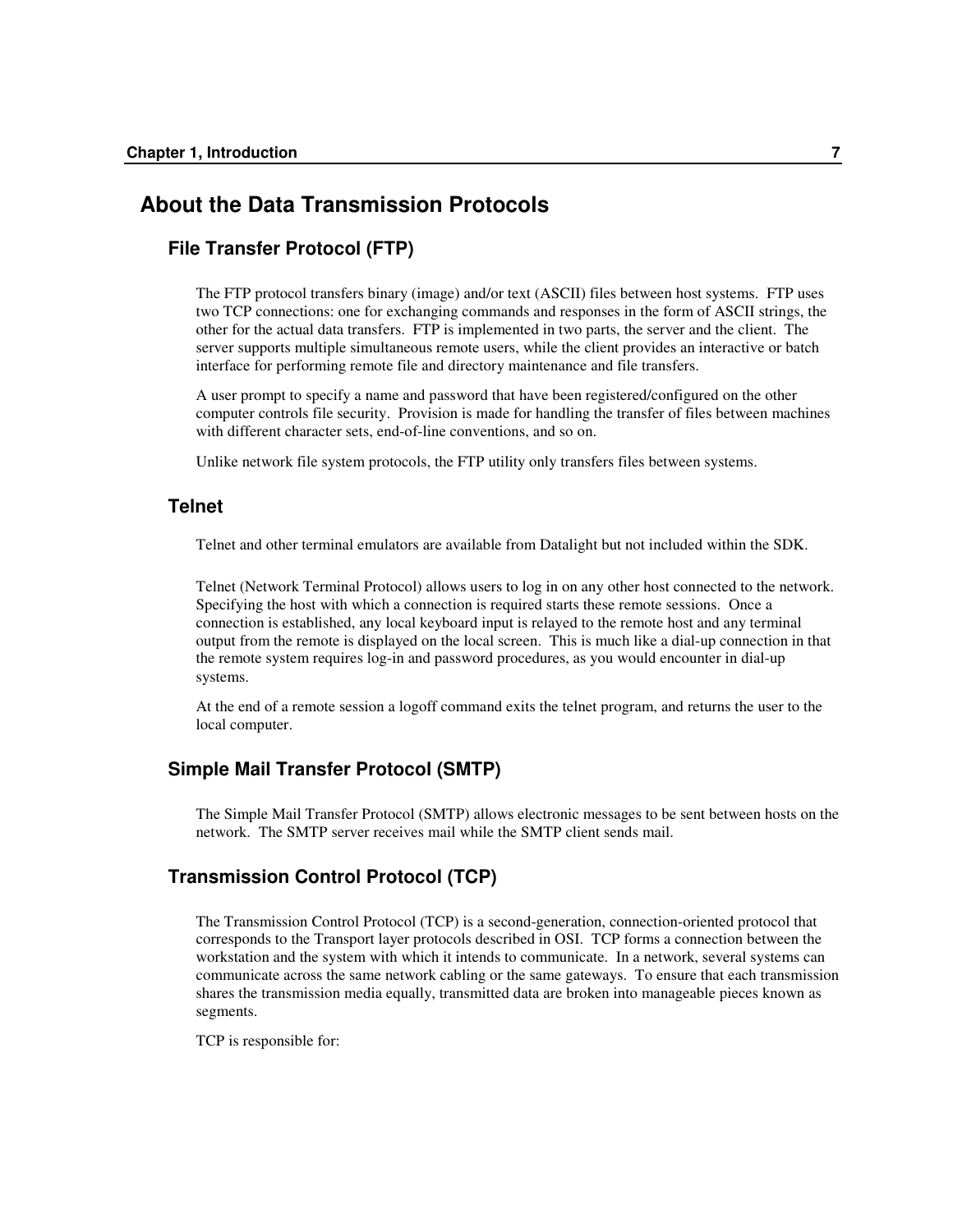- Breaking data into the appropriate segments.
- Numbering the segments sequentially before sending them.
- Reassembling and verifying the segments at the destination.

The sequential numbers are used to reassemble the segments at the destination. To assist in this procedure, TCP places a header at the beginning of each segment. The header contains the Source Port, the Destination Port, the Sequence number, and a checksum.

A checksum is a mathematical computation of the octets in the segment before it is sent. The same computation is performed at the destination to verify the integrity of the segment data. If the checksum results match, an acknowledgement is sent from the destination to the source. If the checksums do not match, the segment is discarded without an acknowledgement being sent and the source retransmits the segment.

# **User Datagram Protocol (UDP)**

UDP provides an unsequenced, unreliable, connectionless transport service. It can act as an alternative to TCP for applications that do not require the same amount of control. The Domain Name protocol, Routing Information protocol and the Simple Network Management protocol all make use of UDP.

#### **Internet Protocol (IP)**

The Internet Protocol is a connectionless network layer protocol. It was designed to handle a large number of inter-network connections, for both LAN and WAN applications. The IP implementation basically addresses and sends the segments. IP relies on the IP address to deliver and receive segments.

The IP address is a 32-bit address assigned to a TCP/IP node. The IP address of each node must be unique on a network. No two nodes anywhere on the network can have the same IP address.

32-bit addresses are generally represented with decimal notation, which separates the four bytes of the address with periods. A typical IP address conversion is as follows:

| <b>Type of Format</b> | <b>Example of IP Address</b>           |  |  |
|-----------------------|----------------------------------------|--|--|
| 32-bit Binary Format  | 10000000<br>01100101 01100110 01100111 |  |  |
| Hexadecimal Format    | 80<br>65 66 67                         |  |  |
| Decimal Format        | 128 101 102 103                        |  |  |
| Decimal Notation      | 128.101.102.103                        |  |  |

Although the IP address is represented as a single value, it contains two pieces of information:

- The first part of the address is your network identification. All machines on the same network have the same prefix.
- The second part of the address is your host identification. No two nodes share the same suffix.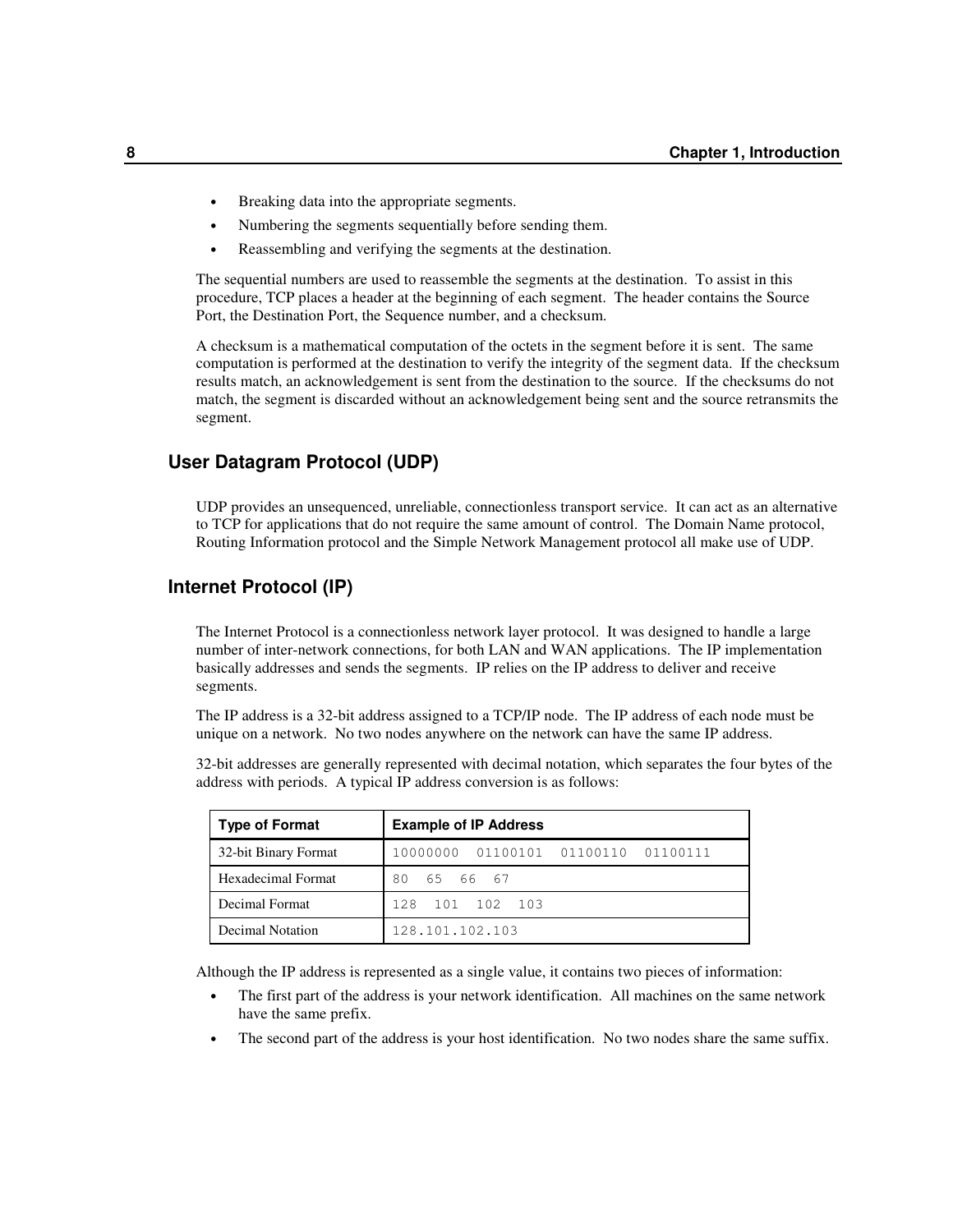| <b>Class</b> | <b>IP Address Range</b>      | No of Local Nodes |
|--------------|------------------------------|-------------------|
|              | 0.0.0.1 to 127.255.255.254   | 1-16,777,214      |
| в            | 128,0,0,1 to 191,255,255,254 | 1-65,534          |
|              | 192,0,0.1 to 223,255,255,254 | 1-254             |

Internet addresses fall into three major addressing classes. The address class that you request should be based on the maximum number of network nodes in your system.

The table above shows the three Internet address classes with their associated IP address range and the number of local nodes possible per class.

# **Internet Control Message Protocol (ICMP)**

ICMP is used for IP error control and diagnostic and provides error messages such as:

- •*Destination unreachable*
- •*Time to live (TTL) expired*
- •*Header problems*

ICMP also support echo request and echo reply, better known as a ping operation to test a host for connectivity and response time.

## **HTTP Protocol**

Hypertext Transfer Protocol is the backbone for the World Wide Web. SOCKETS provides HTTP functionality through an embedded web server and various client applications. For further information please see Chapter 7 "SOCKETS Applications". Web enabling your device with Datalight SOCKETS will allow easy control of embedded devices from standard desktop web browsers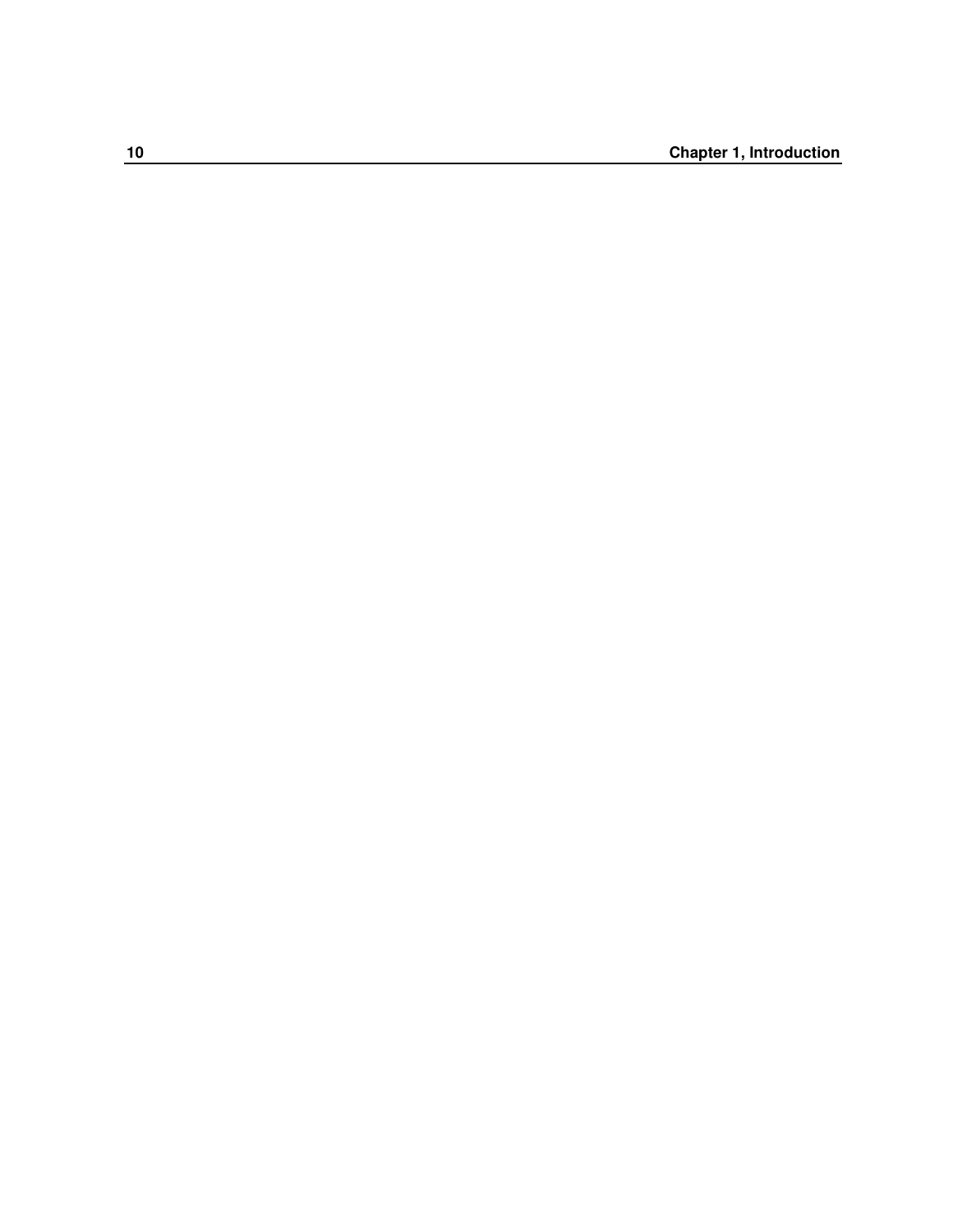# **SDK Overview**

Upon receiving SOCKETS, the first step involved is installing to a development system. The install process will create, by default, a directory of C:\DL\SOCKETS.

The files installed cover:

- Kernel applications (the core of TCP/IP communication)
- Configuration examples
- **Utilities**
- Optional applications
- API with programming examples

The remainder of this chapter describes how to proceed after SOCKETS has been installed to the development system.

# **Installation**

Insert the SOCKETS disc into your CD-ROM and run "D:\INSTALL.EXE" where "d" is the appropriate drive letter for your CD. The install process will create a C:\DL\SOCKETS directory. Within the directory C:\DL\SOCKETS will exist the kernel applications SOCKETM.EXE and SOCKETP.EXE. Beyond that, there are subdirectories for:

- UTILS contains tools for troubleshooting and configuring SOCKETS.
- CONFIGS contains example configuration files for SOCKETS connections.
- EXAMPLES- contains programming examples.
- CAPI contains the APIs necessary for linking your application to SOCKETS.
- CLIENTS contains the client applications.
- SERVER contains the SOCKETS server providing HTTP and FTP services.

# **Environment Variables**

SOCKETS uses environment variables to determine the location of necessary configuration files. They can be set, using DOS *SET* command, within the autoexec.bat file at startup or within a batch file prior to SOCKETS being loaded. They are:

- SOCKETS
- HTTP\_DIR
- HOSTNAME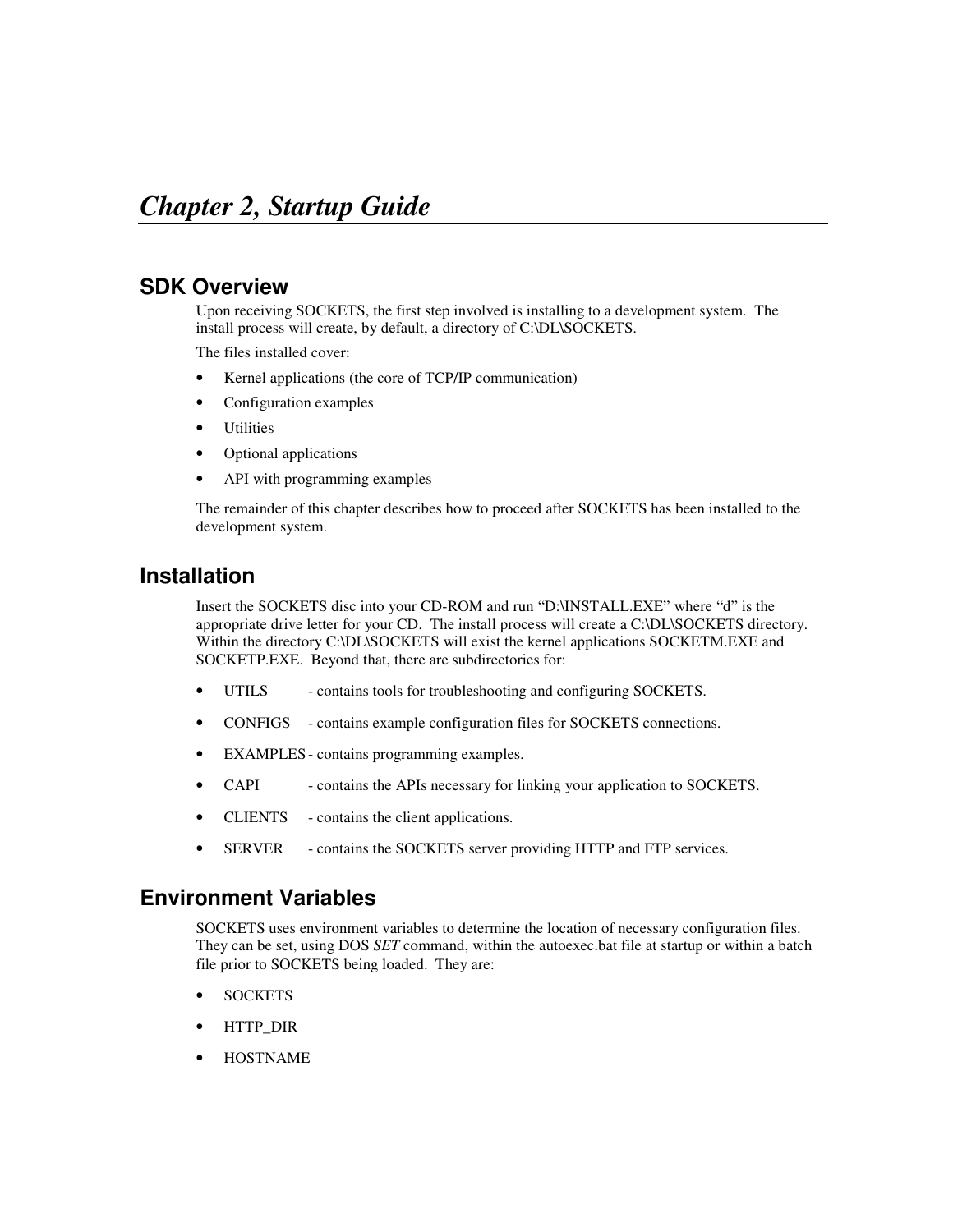#### • FTPDIR

#### **Examples**

Set SOCKETS=C:\NETWORK Set HTTP\_DIR=C:\HTML Set HOSTNAME=FTPDEMO Set FTPDIR=C:\FTP

#### **Remarks**

The environment variable *SOCKETS* is used to indicate to the SOCKETS kernel where configuration files, license file for the demo version, and access rights files are located. For example "Set SOCKETS=C:\NETWORK" would cause SOCKETS to look for configuration files within the directory of C:\NETWORK.

The environment variable *HTTP\_DIR* is used by the SOCKETS server and indicates the location of html files if the files are stored in a separate directory from the server executable. To continue with the previous example if the server were in the directory of C:\NETWORK and the html files were in C:\HTML then the environment variable would read "SET HTTP\_DIR=C:\HTML".

The environment variable *HOSTNAME* is used by SOCKETS to indicate the banner name displayed during an FTP session.

The environment variable *FTPDIR* is used by SOCKETS to indicate the location of the temporary file created by the SOCKETS server during an FTP session. Please refer to Chapter 7 for more details.

# **File Selection**

What you wish to do with the SOCKETS TCP stack will dictate which files are to be transferred to the target hardware. At a minimum your target hardware will require the TCP stack executable:

- SOCKETM.EXE for serial / ppp connection
- SOCKETP.EXE for an Ethernet connection
- SOCKET.CFG for both serial and ethernet use
- MODEM.MCF for a serial / ppp connection

If you wish to use the Datalight Web Server with SOCKETS you will need the HTTPD.exe file located within C:\DL\SOCKETS\SERVER. You will also need an index.htm file that dictates what information the web server displays. One has been provided within the same directory. Full explanations of the files are available in Chapters 5 and 6.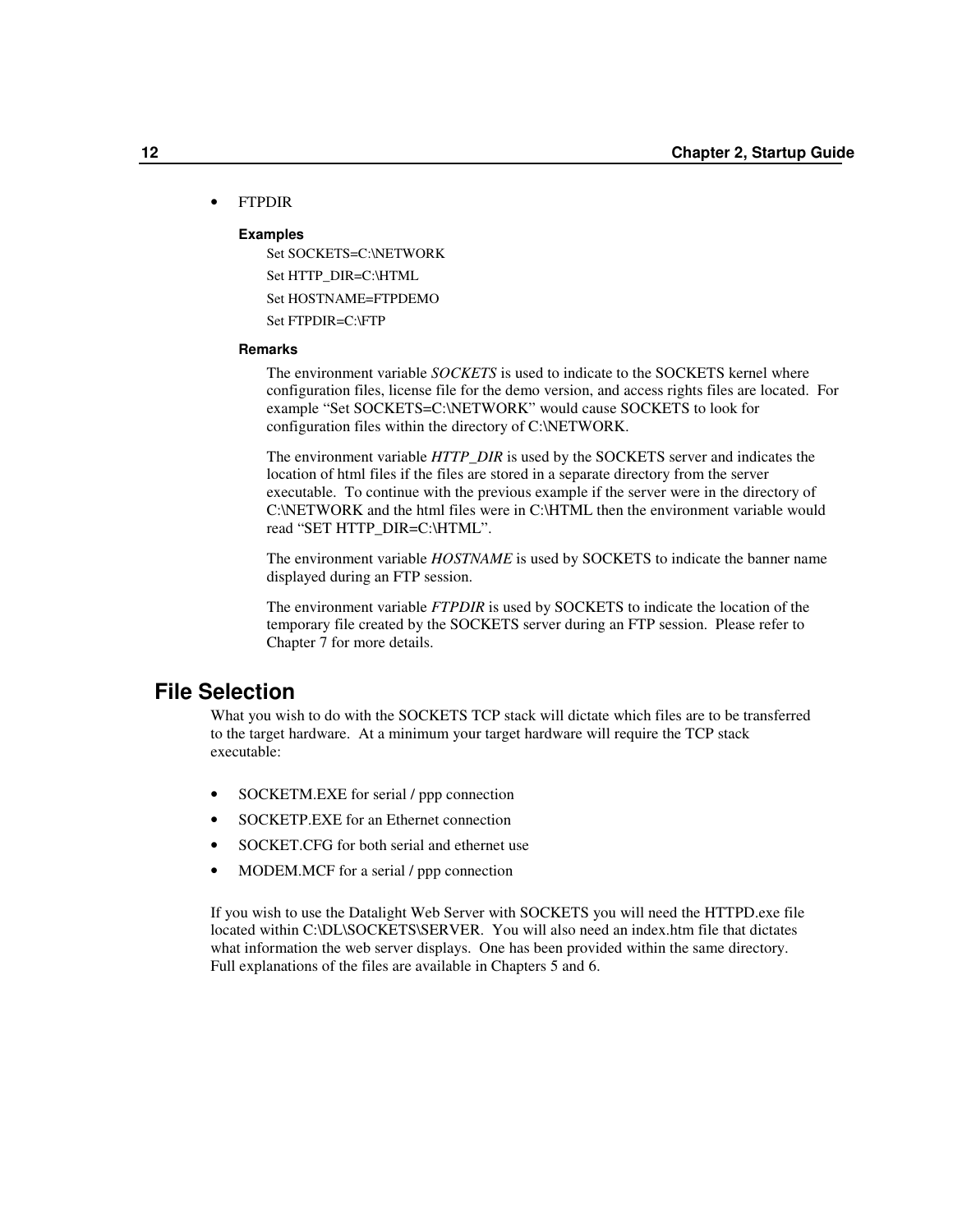# **Configuration**

The configuration of SOCKETS is determined by what you would like to do with the TCP/IP stack. Some examples are provided within Chapter 5 of the types of configurations easily accomplished with SOCKETS. For quick testing of SOCKETS please reference the sample configuration files supplied within the \CONFIGS directory with their explanation in Chapter 5.

To make your own configuration, run the supplied file sconfig.exe to configure SOCKETS for your target hardware. SCONFIG.EXE is a text-based tool that will prompt for various settings necessary to customize SOCKETS. At completion sconfig.exe creates the file SOCKET.CFG which must accompany SOCKETS to the target hardware. Running SCONFIG may take place on either your target hardware or your development system. If you wish to configure the stack after transferring files to your target hardware, please include the file SCONFIG.EXE in your list of files to be transferred to your target hardware.

# **Transfer**

Transfer the selected files onto the target system into a \SOCKETS\ directory. As Datalight ROMDOS has various methods of serial port transfers available, please refer to the ROMDOS manual for specific details.

# **Testing**

If you are using an Ethernet TCP stack you must first load a packet driver specific to your NIC. The packet driver provides a software interrupt to allow communication between the NIC and SOCKETS (default is 0x60). If you do not have a packet driver or are unsure of its use please contact Datalight Technical Support. Although Datalight does not manufacture packet drivers our support team is knowledgeable about packet driver implementation.

Type SOCKETM.EXE or SOCKETP.EXE to launch DL SOCKETS. The various options for launching SOCKETS are:

/n=normal\_sockets /i=capi\_interrupt /d=dos\_compatible\_sockets /m=memory\_size /p=print\_delay /s=stack\_size /v=interrupt\_vector /q /0 /u

Once SOCKETS has been loaded correctly, the most basic test to ensure that everything is working correctly is to "XPING" a known server or gateway that the SOCKETS machine is connected to. If the ping is returned everything is working, if the ping fails please refer to the troubleshooting section of the SOCKETS manual.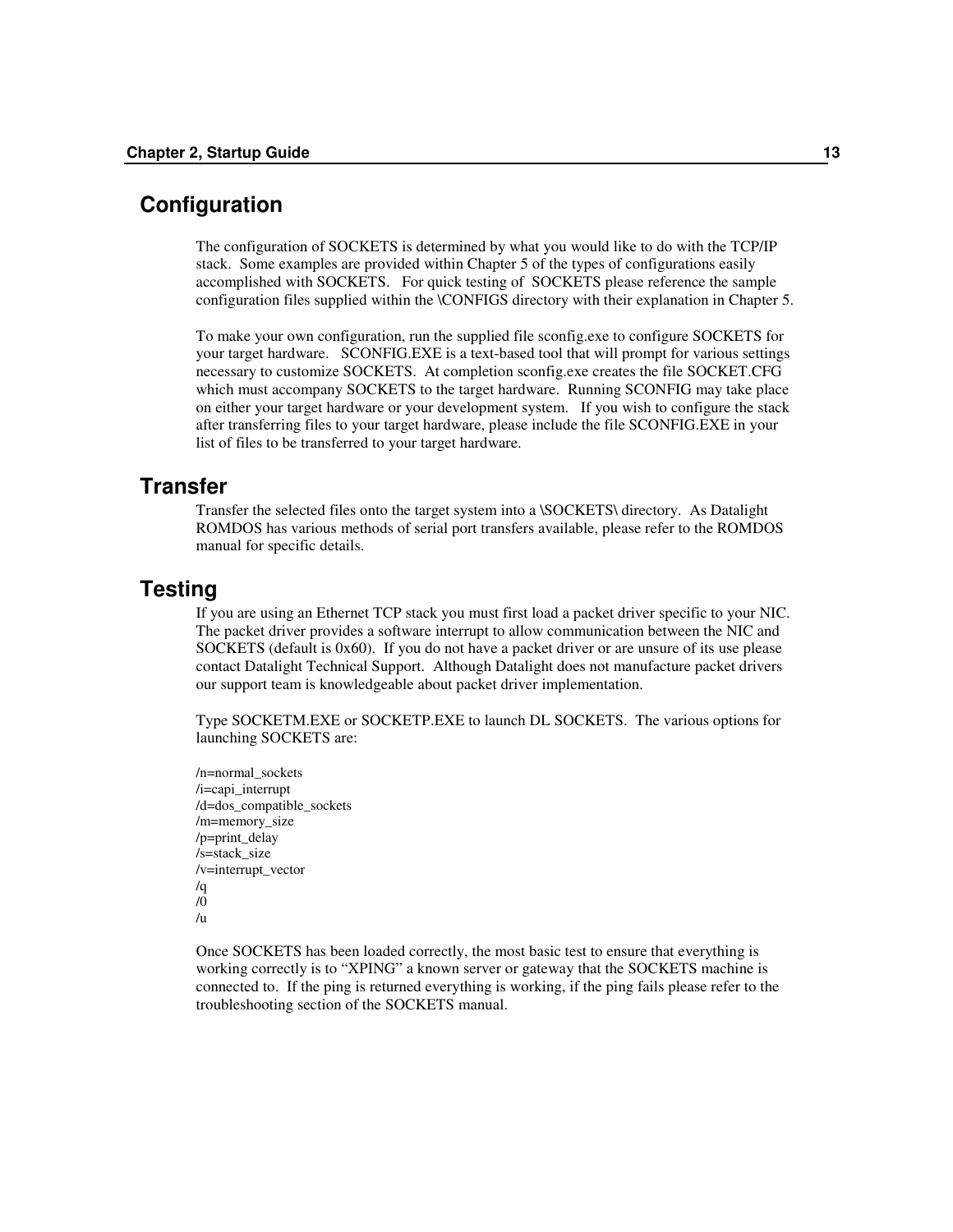# **Custom Applications**

The key to designing an application to work with DL SOCKETS is the CAPI. The CAPI provides the interface between your application and DL SOCKETS. The CAPI must be linked into your application at compile time. At the time of this manual the CAPI has been designed to work with Borland and Microsoft C 1.52 compilers. Other ports of the CAPI will be posted upon completion. The SOCKETS manual details each of the functions within the CAPI and can be used as a reference if you need to make changes in order to compile the CAPI into your application. Please contact your sales rep or technical support for any updated compiler compatibility list.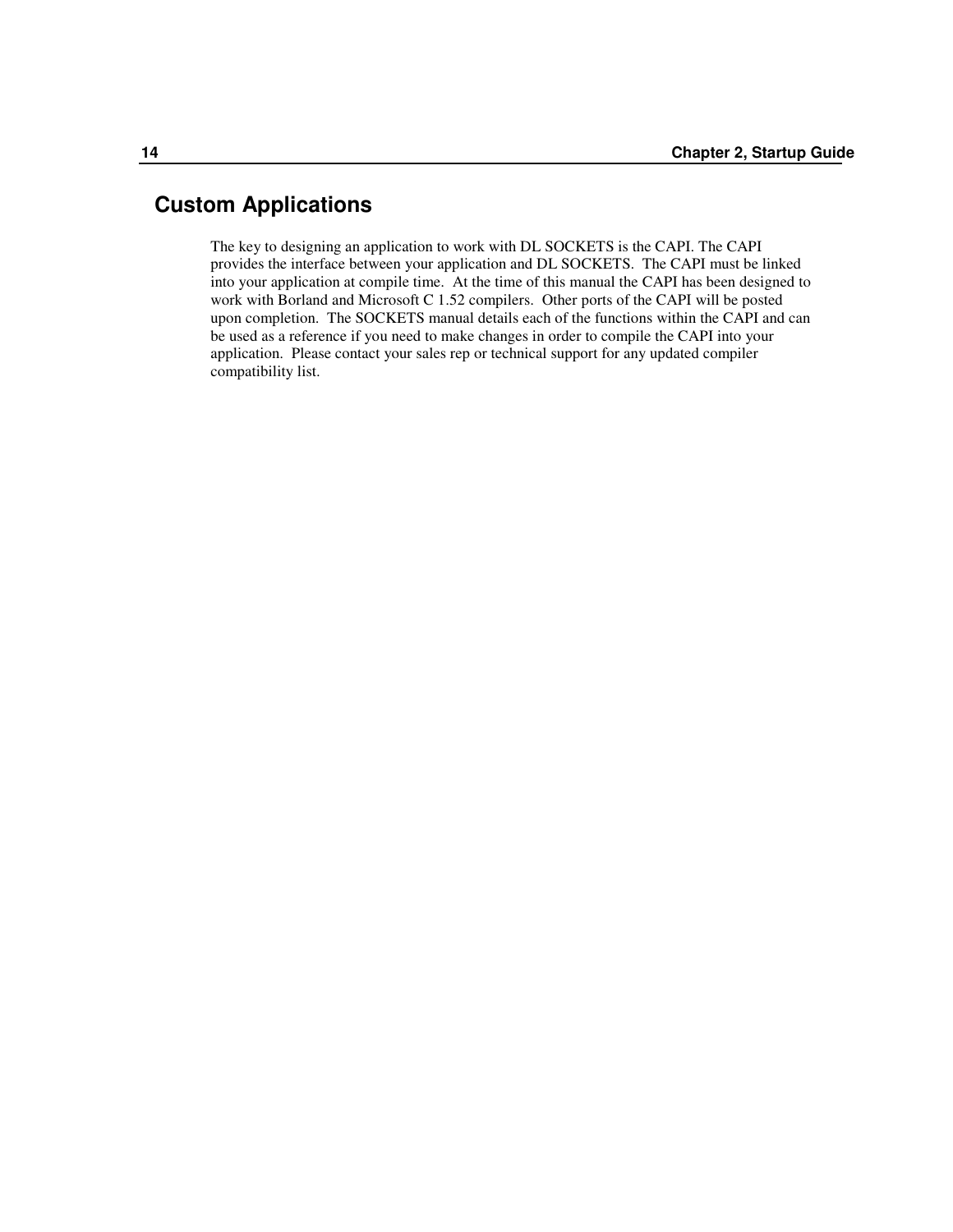# **Setting up Network Drivers**

# **Overview**

SOCKETS provides support for a wide range of LAN adapters supporting the Packet driver specifications.

The packet driver specification is adhered to by many vendors of LAN adapters and is also freely available as public domain software from CompuServe and other sources. SOCKETS only supports the packet driver specification, but public domain converters or "shims" are available to convert from NDIS or ODI to packet driver. Some "shims" may be obtained from Datalight Inc. but are not distributed with SOCKETS. SOCKETS may use up to eight packet drivers.

Using the same network board, SOCKETS can operate simultaneously with other network operating systems such as Novell, Microsoft, Banyan and others.

**Note:** Software configuration of network hardware, such as Plug and Play settings or packet drivers, must be completed before SOCKETS is loaded. Failure to properly load and configure the appropriate software results in error messages from SOCKETS. To help you isolate which device is failing; the [Interface] entry is referenced in those error messages.

The supplied utility PDTEST.EXE can be used to test or diagnose your packet driver before attempting to start SOCKETS. For further information on PDTEST, refer to Chapter 11 "Managing the Network and Troubleshooting."

# **ODI Driver Installation**

If you already have Novell using ODI installed, just modify AUTOEXEC.BAT and the existing NET.CFG, otherwise make a \ODI directory on your hard drive and copy the following files to it:

| <b>Filename</b>     | Location                 |
|---------------------|--------------------------|
| LSL.COM             | Novell WSGEN floppy disk |
| NETX.EXE or VLM.EXE | Novell WSGEN floppy disk |
| <b>IPXODI.COM</b>   | Novell WSGEN floppy disk |
| ODIPKT.COM          | NIC Driver disk *        |
| NIC ODI Driver      | NIC Driver disk          |

**\* Note:** ODIPKT.COM may not be provided by your vendor. In that case, there are many solutions available on the Web – just do a search for "odipkt.com".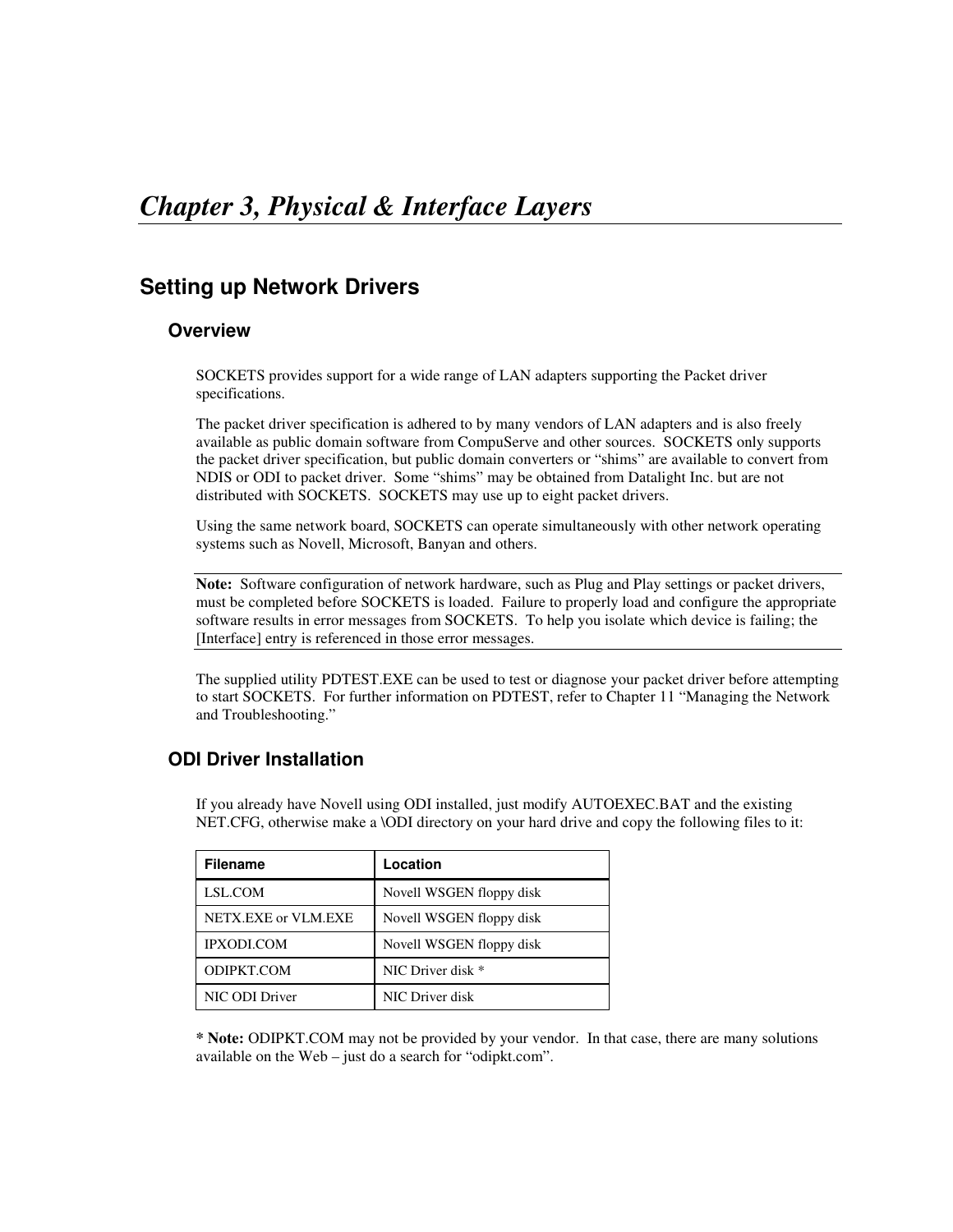#### **Examples of ODI Drivers:**

SMC8000.COM, SMCPLUS.COM, NE2000.COM, 3C5X9.COM or 3C503.COM

If you do not have a NET.CFG file, create an ASCII text file in the \ODI directory called NET.CFG that should look similar to the following:

```
Link Support
  buffers 8 1600
Protocol IPX
  Bind ODI_driver
Link Driver ODI_driver
  int irq
   port io port
   frame ETHERNET_802.3
   frame ETHERNET_II
```
The important parts to check are the buffers in the Link Support section and the order of the Ethernet Frame (also called Envelope Type) lines. Each Frame line specifies a logical board, starting from number 0. ODIPKT should link to the Ethernet II board, which, in this example, would be board number 1. The file must contain at least the following:

```
Link Support
   buffers 8 1600
Link Driver ODI_driver
   frame ETHERNET_II
```
#### **Example for SMC:**

```
Link Support
  buffers 8 1600
Link Driver SMCPLUS
  Port #1 280
   mem #1 000D0000 2000/10
   Int #1 3
   frame ETHERNET_802.3
   frame ETHERNET_II
```
Add the following lines to your AUTOEXEC.BAT file:

```
CD\ODI
LSL
rem Your NIC ODI driver
ODIPKT 1 96
IPXODI
NETX
F:
```
The syntax for ODIPKT.COM is:

ODIPKT logical\_board interrupt\_vector

The interrupt vector must be specified in decimal; for example  $0x60 = 96$ .

logical\_board is the index of the Frame type entry starting at 0. The normal frame type to use with SOCKETS on Ethernet is ETHERNET\_II which is the second entry (or logical board 1) in the preceding example.

#### **Example**

CD\ODI LSL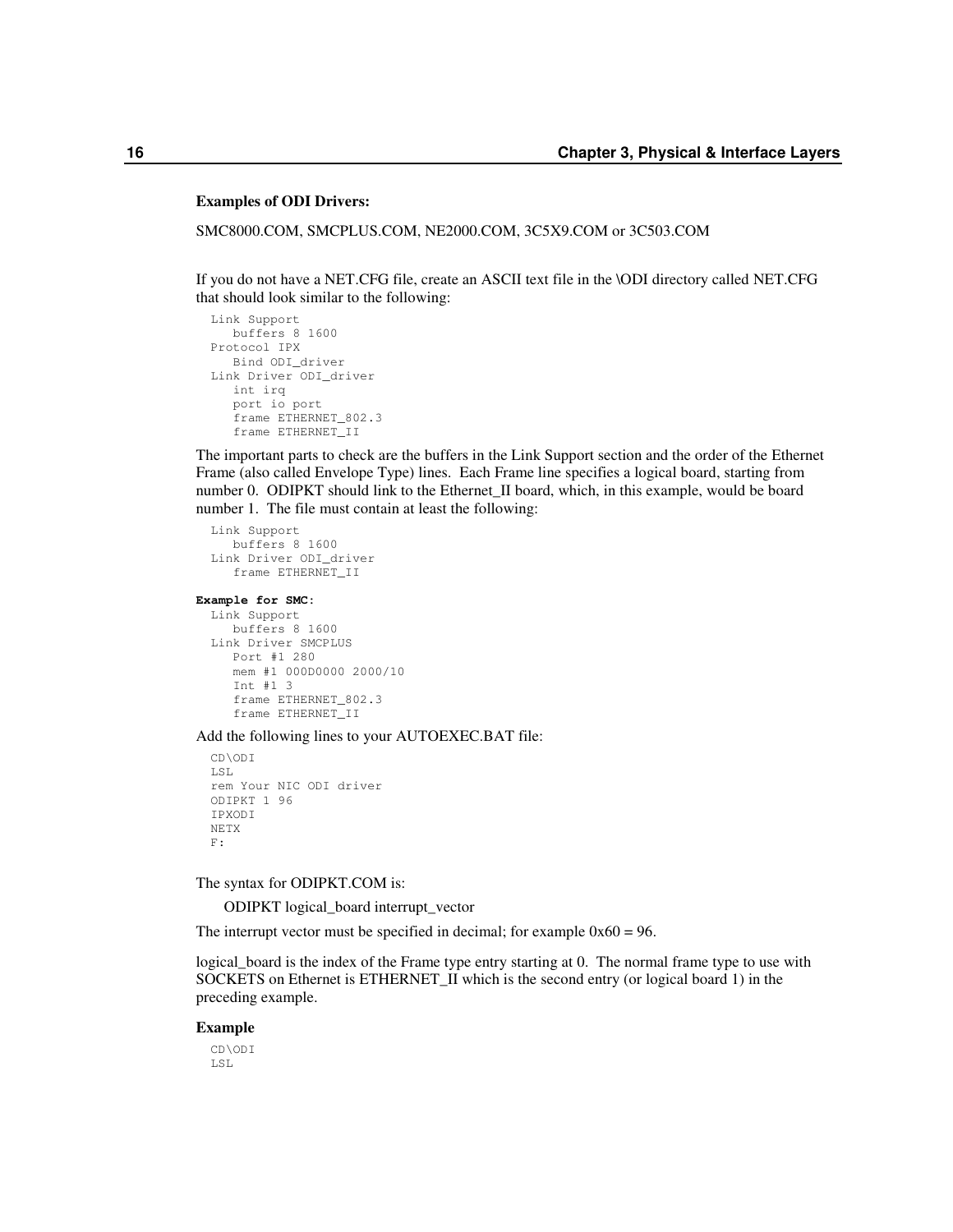**SMCPLUS** ODIPKT 1 96

#### **Using a Memory Manager with an ODI Driver**

If a board using mapped memory (for example, SMC) is used with an upper memory block manager (for example, EMM386), the shared memory must be excluded as follows:

DEVICE = C:\DOS\EMM386.EXE X=D000-D3FF

# **Packet Driver Installation**

Instead of an ODI (Novell) driver, you can use the packet driver for your network board. After you have installed SOCKETS, make a \PKTDRV directory on your hard disk and copy your NIC (Network Interface Controller) packet driver, from the NIC Driver disk. The various manufacturers supply their own packet drivers that may differ from what is documented here. Always consult the software and documentation supplied with your network board first.

You can perform development work exclusively on your development machine and integrate your program on the target machine at a later date. In this case, Datalight recommends you purchase Dan Lanciani's Virtual Packet Driver for Windows from http://www.danlan.com. When installed, SOCKETS coexists with the native Win32 TCP/IP stack without conflict, *as long as different IP addresses are used for the two stacks*.

**Note:** Many PCI packet drivers require no command line parameters to load and, by default, set up an interrupt vector of 0x60.

| <b>Packet Driver Filename</b> | <b>Manufacturer</b> |
|-------------------------------|---------------------|
| PKT8000.COM                   | SMC/WD              |
| 3C503.COM                     | 3Com                |
| 3C505.COM                     | 3Com                |
| 3C507.COM                     | 3Com                |
| NWPD.COM                      | Accton              |

## *Choosing a Packet Driver – SMC Cards*

If the system is running on a Novell network run your normal IPX.COM file and then run 8003PKDR.EXE without any parameters. The packet driver picks up its settings from the IPX.COM file. If you are not running on a Novell network you must run 8003PKDR.EXE with certain of the following parameters:

| Parameter          | <b>Default Value</b> |
|--------------------|----------------------|
| $\mid$ /S: (slot#) | $0$ (none)           |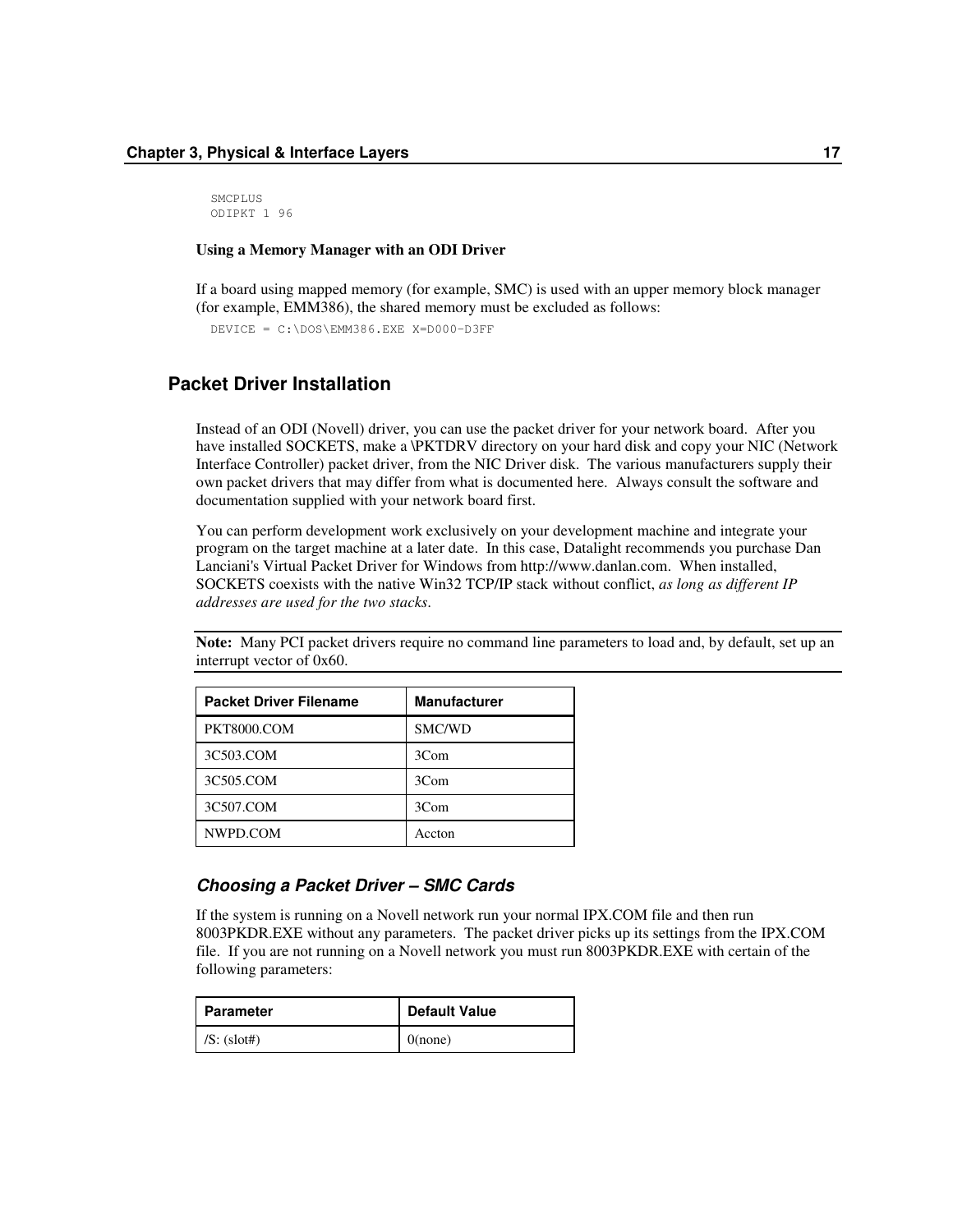| <b>Parameter</b>          | <b>Default Value</b> |
|---------------------------|----------------------|
| /R: (ram base)            | D <sub>000</sub>     |
| $/B$ : (io base)          | $0$ (none)           |
| $\pi$ : (irq)             | 3                    |
| $/E$ : (class 1 int)      | 60(hexadecimal)      |
| $/8$ : (class 11 int)     | $00$ (none)          |
| /M: (mx multicast address | 8                    |

For example if you are running an ISA bus machine with NIC set at io base=280, ram base=D000 and irq=3, then your command line would be:

8003PKDR /R:D000 /B:280 /I:3 /E:60

## *Choosing a Packet Driver – 3Com Cards*

If you are running on a Novell network with these packet drivers you must generate a special IPX.COM file to run over the packet driver. All 3Com packet drivers work in the same manner.

| <b>Switch</b> | <b>Description</b>                                                                                                                                                                                                                                                                                                |
|---------------|-------------------------------------------------------------------------------------------------------------------------------------------------------------------------------------------------------------------------------------------------------------------------------------------------------------------|
| -n            | Converts the IPX packets between the Ethernet II type 8137 encapsulation used by BYU's<br>PDSHELL IPX interface code and the 802.3 style encapsulation normally used on Ethernet by<br>NetWare servers, shell and boot PROMs. Also converts incoming type 8137 packets to type<br>8138 for NetWare compatibility. |
| -d            | Delays the initialization of the Ethernet board until the packet is used for the first time.                                                                                                                                                                                                                      |

#### **Usage:**

packet\_driver\_name [-n] [-d] [-w] packet\_int\_no [int\_no[io\_addr]]

The 3C503 driver requires an additional parameter; the cable type - 0 for thick and 1 for thin.

## *Choosing a Packet Driver – Accton Cards*

If you are using a Novell network with these packet drivers you must generate a special IPX.COM file to run over the packet driver.

Use the -c option only if your board is not an Accton board. You can use this option to run the packet driver on another manufacturer's board. Before using this option, ensure that your board is compatible with NE1000, NE2000, NE2 or WD.

| <b>Switch</b> | <b>Description</b>                                                                                                                                                                         |
|---------------|--------------------------------------------------------------------------------------------------------------------------------------------------------------------------------------------|
|               | Use this switch only if your board is not an Accton board. You can use this option to run the<br>packet driver on another manufacturer's board. Before you use this option, make sure your |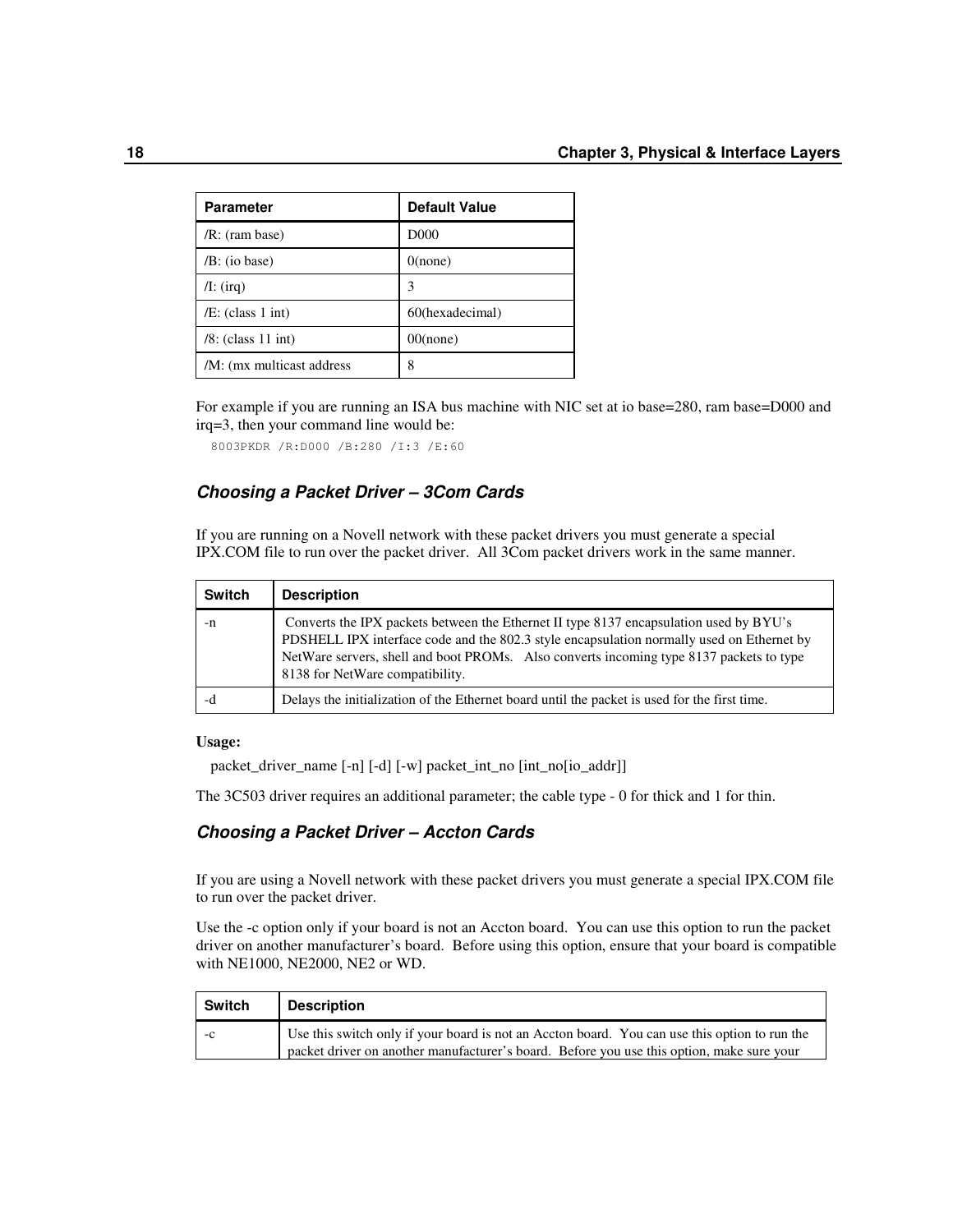| <b>Switch</b> | <b>Description</b>                                                                                                                                                                                                                                                                                                |
|---------------|-------------------------------------------------------------------------------------------------------------------------------------------------------------------------------------------------------------------------------------------------------------------------------------------------------------------|
|               | board is compatible with NE 1000, NE2000, NE2, or WD.                                                                                                                                                                                                                                                             |
| -n            | Converts the IPX packets between the Ethernet II type 8137 encapsulation used by BYU's<br>PDSHELL IPX interface code and the 802.3 style encapsulation normally used on Ethernet by<br>NetWare servers, shell and boot PROMs. Also converts incoming type 8137 packets to type<br>8138 for NetWare compatibility. |
| -d            | Delays the initialization of the Ethernet board until the packet is used for the first time.                                                                                                                                                                                                                      |
| -u            | Unloads the packet driver.                                                                                                                                                                                                                                                                                        |
| -h            | Displays the on-line Help                                                                                                                                                                                                                                                                                         |

#### **Usage:**

NWPD[-cTYPE] [-d] [-n] [-w] [-u] [-h] *packet\_int\_no int\_no* [*io\_addr*][*mem base*]

## *Using a Memory Manager with a Packet Driver*

If a board using mapped memory (for example, SMC) is used with an upper memory block manager (EMM386), the shared memory must be excluded:

```
DEVICE=C:\DOS\EMM386.EXE X=D000-D3FF
```
# **Setting up a Modem**

While this section documents only simple PPP options in SOCKETS, there are more advanced options and additional protocols such as SLIP and CSLIP.

#### **Modem Definition File Syntax**

The format of the modem definition file specifies commands entered on separate lines starting with one of the following characters in the first column:

|   | <i>initialisation string/script</i> (for the modem)       |
|---|-----------------------------------------------------------|
| n | <i>telephone number</i> to dial (one number per line)     |
|   | retry_count (when a connection or script failed)          |
| X | exchange_id (XID for user identification)                 |
|   | <i>dial command/script</i> (talk to modem till connected) |
| a | <i>answer prompt script</i> (to remote for him to login)  |
|   | <i>connect string/script</i> (to remote for me to login)  |
|   | <i>parameters</i> (for debugging/watching)                |
|   | <i>command_character</i> (default is $@$ in this syntax)  |
| # | comments (what all good programmers do)                   |
|   |                                                           |

The *initialisation strings*, *answer prompt*, *connect string* and *dial commands* consist of modem and login commands or prompts and special functions to cause delays and wait for DCD or strings. The simple scripts are one line strings where commands start with the *command\_character* (default is @) followed by a script command, followed by a time in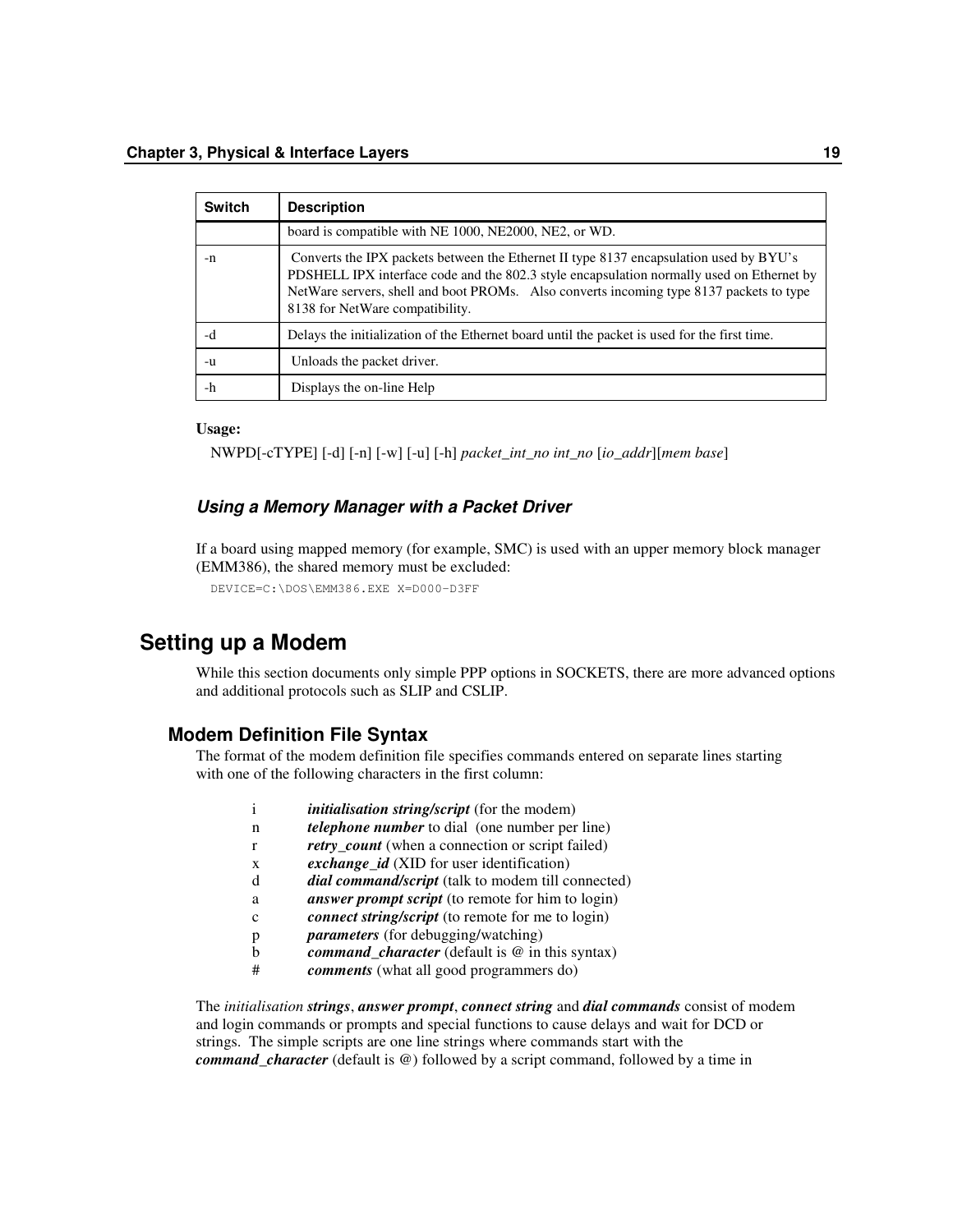milliseconds (and a receive search string in the case of **@r**). The following script commands can be used:

| wait for the full <i>time</i> specified                                      |
|------------------------------------------------------------------------------|
| wait for DCD (modem to get connected)                                        |
| wait for $\sqrt{F}$ XID $\sqrt{M}$ and find <b>mdd</b> with the matching XID |
| wait for IP Address (any where in data stream) and use it as your own        |
| for this interface                                                           |
| $Q$ r time string $Q$ wait for time to receive string                        |
| terminate time if followed by a string starting with digits                  |
| send <i>string</i> to modem/remote (default in all scripts)                  |
| insert telephone number (used in dial string)                                |
| insert XID (used in connect string)                                          |
| send <i>command_character</i> $(\omega)$ to modem/remote                     |
|                                                                              |

#### **Note:**

- **•** The *time* is given in milliseconds and is terminated by the first character that is not a decimal digit. Maximum *time* is one hour (3 600 000ms).
- **•** The script is aborted when a conditional wait times out, without making the connection.
- **•** Receive strings (**@r**) are terminated with a *command\_character* (@).
- **•** Send strings are terminated with the next command or the end of a line. A carriage return character (CR) is not automatically added.
- **•** To put control characters in the string use ^*n* where *n* is A for 0x01, B for 0x02 and so on. A CR is  $^{\wedge}$ M and a LF is  $^{\wedge}$ J. Use  $^{\wedge}SPACE$  to send the  $^{\wedge}$  character to the modem.
- **•** Do NOT include spaces as separation characters since all characters are interpreted.
- The @'s are strictly interpreted from left to right do not confuse them with terminating and initiating @'s. After **@r,** a terminating @ must follow. An initiating @ for the next command MUST be given - it is not automatically assumed since a send string is implied by default.

#### *Example*

| QW1000       | wait for 1 second                          |
|--------------|--------------------------------------------|
| @d30000      | wait for DCD, retry dial after 30 seconds. |
| G G          | send @ to modem/remote                     |
| atdt@n^M^J   | dial the next number in the list           |
| @r2000login@ | wait for the string "login"                |

*parameters* comprise an optional string specifying whether dial communications must be displayed. Use **x** to display transmit data and **r** for received data. The display is only active while DCD is low.

An example or two is the fastest way to understand the explanations above. For a simple connection where no passwords or identity checks are needed, try the following:

```
# Modem definitions for Zoltrix Hayes compatible modem
# This example is for 'asy' interfaces making outgoing
# connections with no logon sequence.
```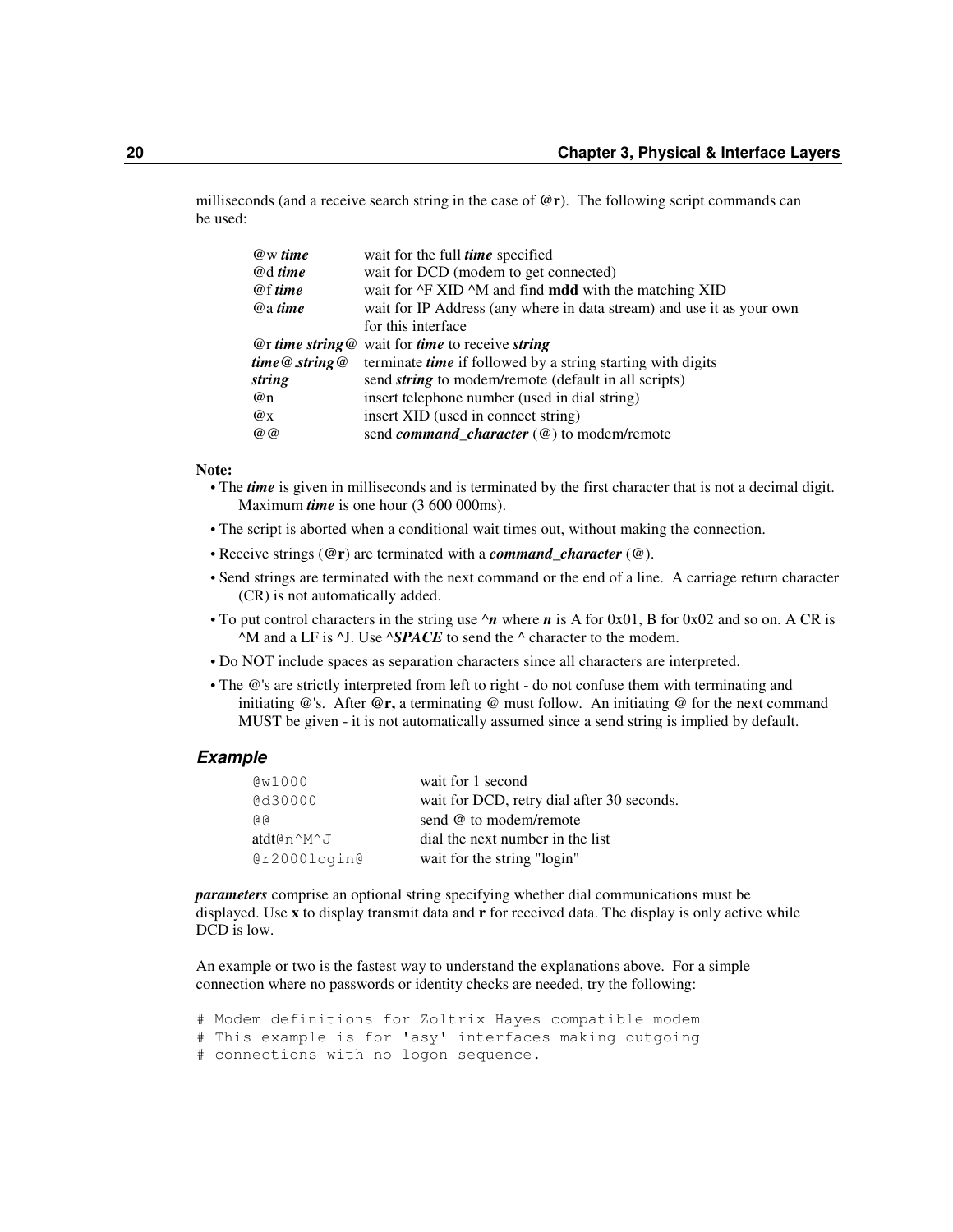```
#
# initialisation string
# (Warning: consult the manual for your own modem)
# send "a", wait half a second, send "a", wait half a second,
# send "ats0=0" - do not use auto answer
# send "&c1" - use state of carrier for DCD
# send "&d3" - disconnect when DTR low
# send "&k3" - enable RTS/CTS flow control
# send "&q5" - select error correction
# send "<CR><LF>", wait 100 milliseconds
i a@w500a@w500ats0=0&c1&d3&k3&q5^M^J@w100
#
# dial command - send "<CR><LF>", wait 2 seconds
# send "atdt<number><CR><LF>"
# wait 30 seconds for DCD
d ^M^J@w2000atdt@n^M^J@d30000
#
# two numbers to dial in rotation
n 790-1234
n 790-1235
#
# parameters: r=show modem receive, x=show modem xmit
p r
#
# number of retries
r 5
```
A more typical login sequence (where a user ID and password is required) will use the connect script as in this example:

```
# modem definitions for US Robotics 28.8 Hayes compatible modem
# send "a", wait a tenth second, send another "a", wait a tenth
second,
# send "at&c1" - use state of carrier for DCD
# send "&d3" - disconnect when DTR low
# send "&i0&r2&h1" - enable RTS/CTS flow control
# send "&m4" - select error correction
# send "s0=0" - do not use auto answer
# send "<CR><LF>", wait 100 milliseconds
i a@w100a@w100at&c1&d3&i0&r2&h1&m4s0=0^M^J@w100
# number to dial
n 03456789
# number of retries
r 4
#
# dial command - send "<CR><LF>", wait 1 second
# send "atdt<number><CR><LF>"
# wait 40 seconds for DCD
d ^M^J@w1000atdt@n^M^J@d40000
```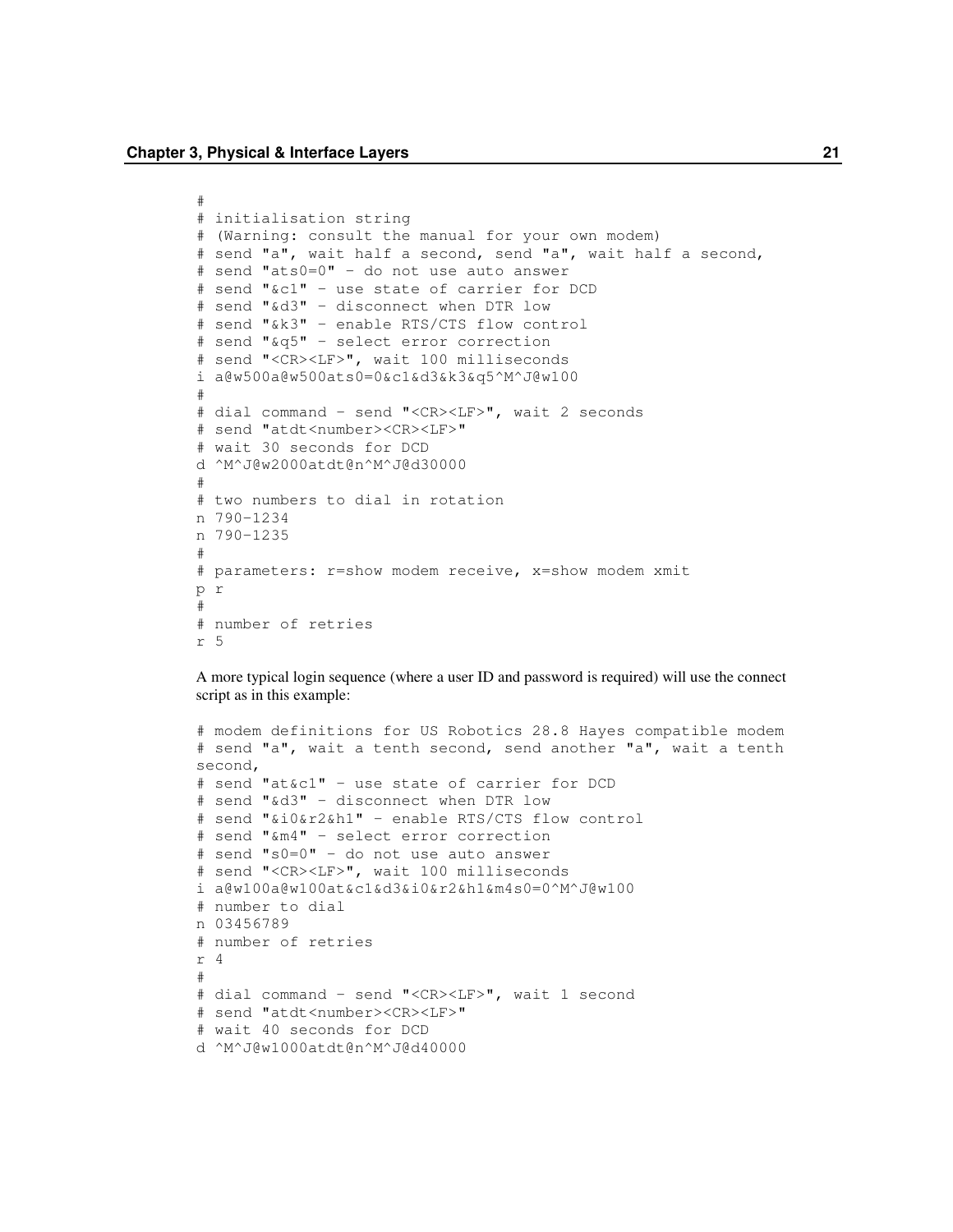```
# connect script - wait 7 seconds for login prompt
# send user ID, wait 2 seconds for password prompt
# send password, wait 2 second for acknowledgement
c @r7000ogin@myuserid^M@r2000sword@mypassw^M @r2000Welcome@
# parameters: r=show modem receive, x=show modem xmit
p rx
```
Note that the '@m's in the above connect string are not commands since the @ is interpreted as the end of a **@r** 'wait for receive' string. Sometimes you would have two @'s like this example: Should you want to put a small delay before replying to a prompt it would contain  $@@@$  as follows:

```
c @r7000ogin@@w100myuserid^M
```
For receiving incoming calls, the answer command/script is used. You can use it to do a single user ID/password controlled login, just a user ID login, or unconditional acceptance. The more general case is to use **mdd** interfaces with an XID (exchange ID) to validate multiple users. Examples for using Multi Destination Drivers (MDD) are given below. If your SOCKETS workstation accepts only incoming calls, you do not need to enter dial commands.

## **Retry Strategy on Time-out**

For outgoing calls, when a wait for DCD (@d) times out without receiving DCD, SOCKETS will drop the call (by lowering DTR). If the number of retries has not been exhausted, SOCKETS will retry the dial command with the next phone number rotating through the list of numbers. If a connection with the remote modem is successful (received a DCD) and there is a timeout on the wait for *string* command in the connect script, the connect script is re-started for the number of retries specified. If the number of retries has been exhausted, SOCKETS will retry the dial and connect commands only after being prompted again by receiving traffic for this destination host or net.

For incoming calls, when there is a time out on the wait for XID or *string* commands, the answerprompt script is re-started for the number of retries specified. If the number of retries has been exhausted, SOCKETS will drop the call (by lowering DTR).

#### **Multi Destination Drivers**

When you have more than one destination to or from dial-up links using SLIP, and are using more than one modem, you need a mechanism to link the logical interface (with IP address and routing info) to the physical interface (COM port with modem definitions). Using an **asy** type interface permanently links the logical and physical interface with one IP address. This works OK for dialling out to multiple destinations only where you are the end user and nobody routes through you.

Two interface types - mdd and **aslink -** have been defined to enable dial-up operation to other networks using SLIP.

#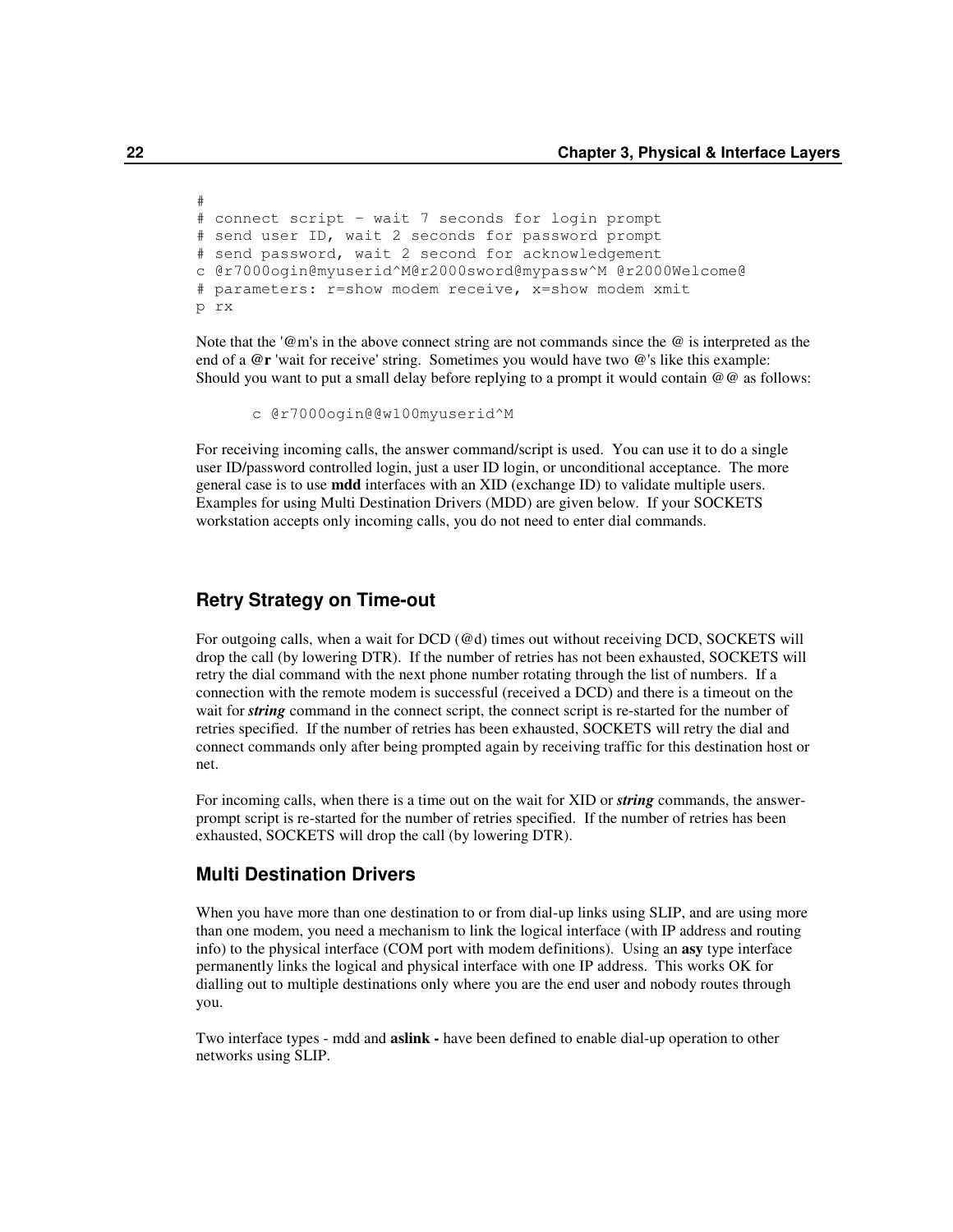- **mdd** defines a logical interface with associated IP address, routes, MTU, buffer limit and a modem definition file but without a physical interface. For each dial-up destination a **mdd** interface is created, and a route to each destination specified.
- **aslink** interface defines an uncommitted asynchronous interface with an associated COM port as specified by the I/O address, and interrupt vector. There isn't a modem file associated with an **aslink** interface.

When initial traffic is to be sent to a destination through a **mdd** interface, SOCKETS scans all **aslink** interfaces for the first available one and assigns it to the **mdd** interface. This association is broken when the dial connection is broken or when the dial attempt fails. A dial attempt fails when the retry count specified in the modem file expires.

Incoming calls can be received on any **aslink** interface. This interface must then be associated with the correct **mdd** interface (and IP address with route) for the calling host. An exchange identifier (XID) defined by both the calling host and the called host achieve this.

The protocol for exchanging the XID is implemented partly by SOCKETS and partly by the user defined 'connect' and 'answer' scripts in the modem definition files. When an incoming call is received by an **aslink** interface, as seen when DCD is raised, the 'answer' script is executed. This script must contain a command to wait for the XID and match it to a local **mdd** containing the same XID and an acknowledgement to the sender that the exchange has been successful. The XID *must* be preceded by an ACK ( $\angle$ F) and followed by a CR ( $\angle$ M). The 'connect' script of the calling host is used for this purpose. The following 'answer' and 'connect' scripts may be used:

a @w100^M^JYour ID?@f1000ccc

This means: Wait for 100 milliseconds (after receiving the DCD) send a CR/LF to write on a new line and prompt the user with 'Your ID?' Wait 1 second to receive a valid XID matching with an **mdd** interface and then send a few 'c's to acknowledge 'connected' for the caller.

c @r500ID?@^F@x^M@r500c@

This means: Wait half a second to receive the 'ID?' prompt, send the required ACK (^F), XID (@x) and CR (^M). Wait another half second for acknowledgement from the remote with a 'c'.

It can occur that a request for making an outward connection and an attempt by an incoming connection clash at the same **mdd** interface. One example is when a connection is broken and both sides redial each other to restore the connection. A mechanism must be used to allow only one of the attempts to be successful. Therefore a **mdd** interface will drop an **aslink** trying to make an outgoing connection as soon as it senses another **aslink** trying to connect to it with an incoming connection.

In summary the modem commands used by the **mdd** and the **aslink** in their respective modem files for the following functions are:

• For initiating the modem: Always use the '**i**-' command in the **aslink** modem file.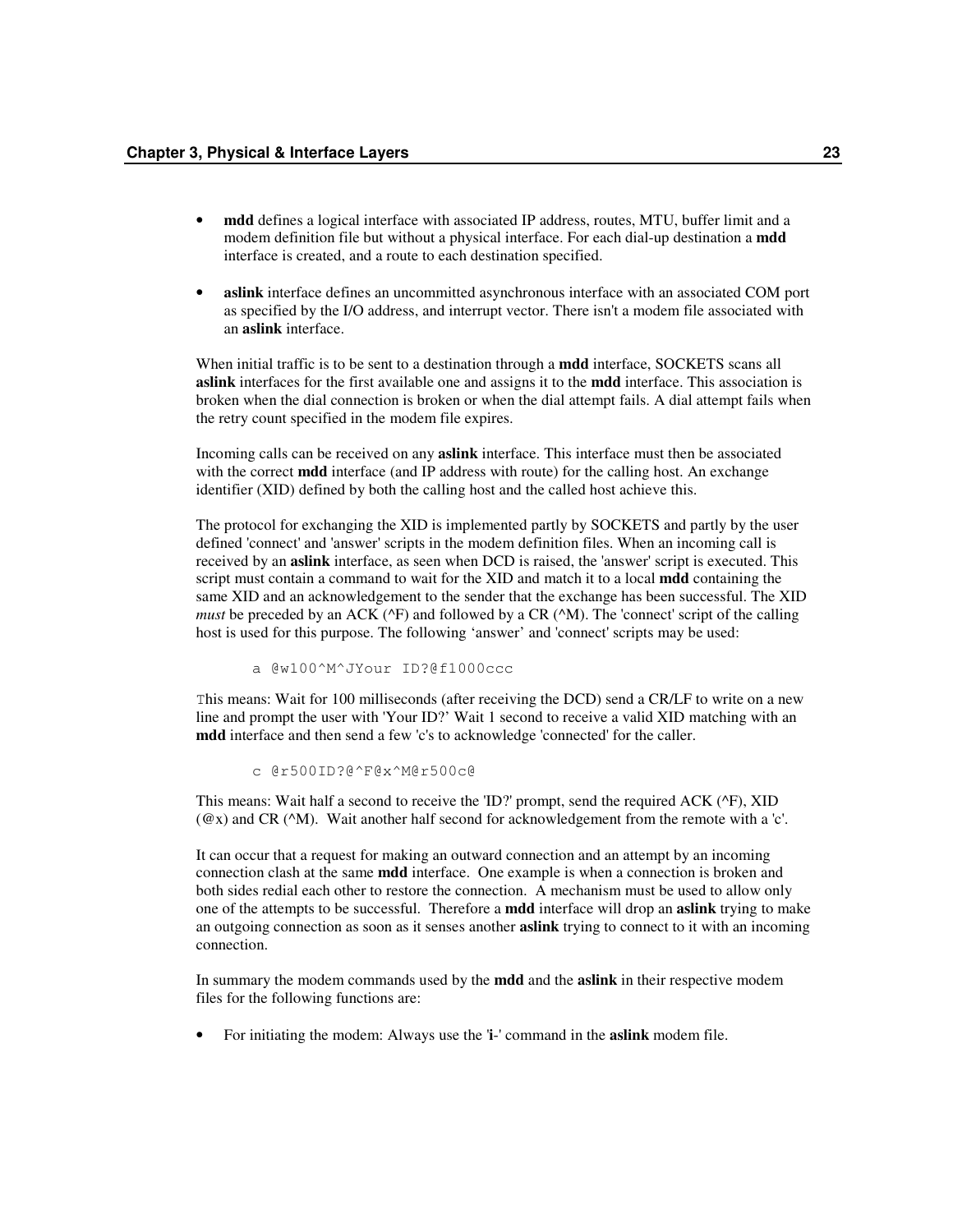- For making a call: Use the telephone numbers from the **n**-command in the **mdd** modem file, select any available **aslink**, and use its **d**-command. When the modems are connected, use the **c**command in the **mdd** modem file to logon with its XID (**x**-command).
- For answering a call: Use the **a**-command in the **aslink** modem file to query the user for his XID (logon sequence), find the **mdd** modem file with the matching XID (**x**-command).

More examples are available in the HAYES.MOD file. See the command descriptions in the **Modem Definition File Syntax** section above.

#### *Example*

An **mdd** modem definition file for both incoming and outgoing connections:

```
n 790-1234
n 790-1235
x id-abc
c @r20000ID?@^F@x^M@r500c@
r 5
```
An **aslink** modem definition file for both incoming and outgoing connections:

```
i a@w500a@w500ats0=1&c1&d3&k3&q5^M^J@w100
a ^M^JYour ID?@f5000@w200ccc
d ^M^J@w2000atdt@n^M^J@d30000
r 5
```
## *Example*

An **aslink** modem definition file for incoming connections:

```
i a@w500a@w500ats0=1&c1&d3&k3&q5^M^J@w100
a ^M^JYour ID?@f5000@w200ccc
r 5
```
An **mdd** modem definition file for incoming connections: x id-abc

#### *Example*

An **mdd** modem definition file for outgoing connections:

```
n 790-1234
n 790-1235
x id-abc
c @r20000ID?@^F@x^M@r500c@
r 5
```
An **aslink** modem definition file for outgoing connections:

```
i a@w500a@w500ats0=0&c1&d3&k3&q5^M^J@w100
d ^M^J@w2000atdt@n^M^J@d30000
r 5
```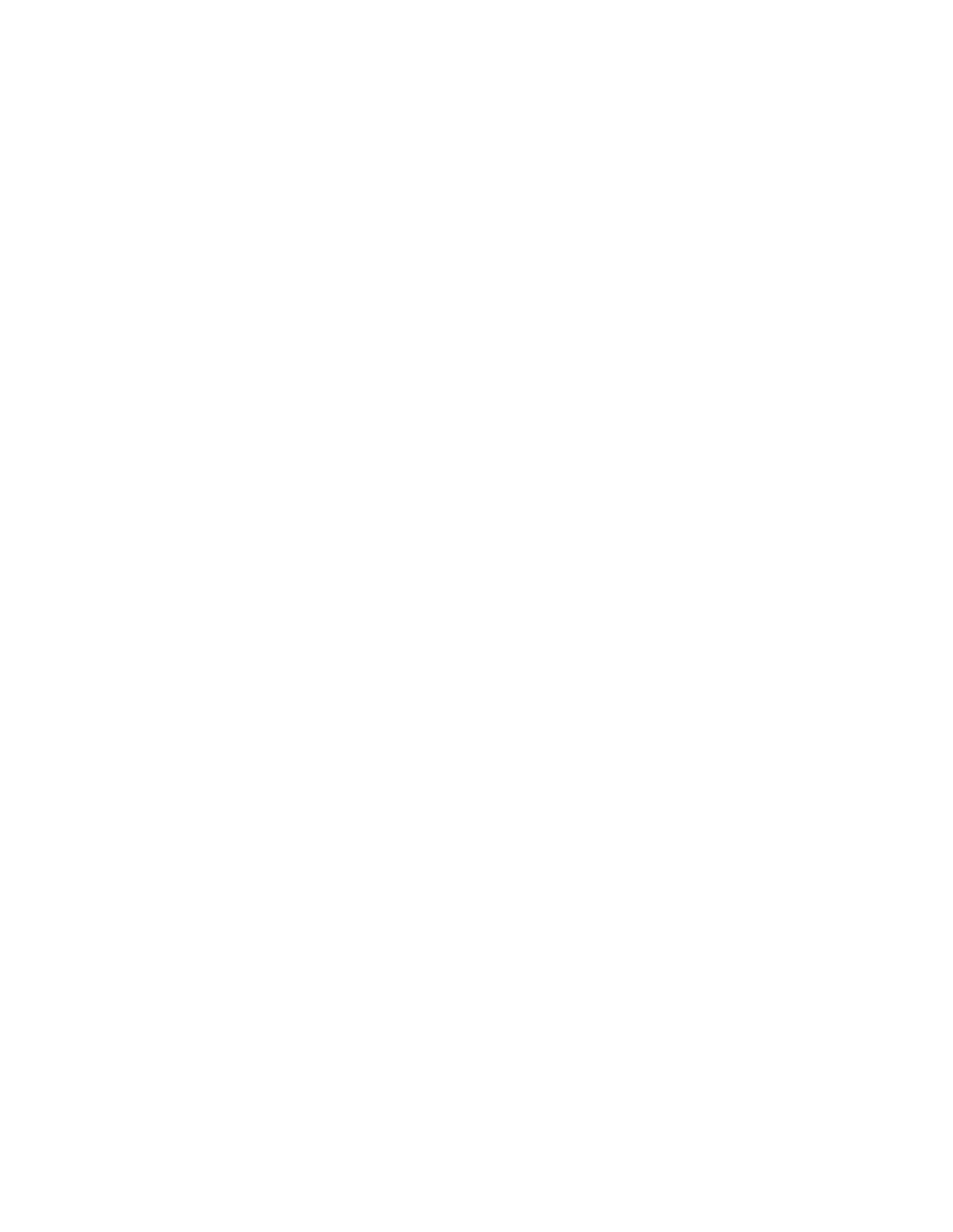# **Setting up SOCKETS**

Before installing SOCKETS you need the following information regarding the network:

- Name and/or IP address of your workstation
- Type of Network Interface Controller (NIC) board on your PC
- I/O Port, IRQ and Memory Base Address settings of the controller
- Drivers that you intend to use, for example, packet driver, ODI driver or NDIS driver

# **TCP/IP Example**

The following diagram provides an example of data being sent from an Administration department to a Finance department within a small company. The following steps are carried out:

- 1. Two pages of data are required to be sent, but the TCP protocol divides this into two chunks or segments.
- 2. TCP includes its associated header information then forwards the data to the IP protocol.
- 3. IP includes the relevant IP source and destination host addresses and forwards the data.



- 4. The data is received at the destination address and reconstructed by the TCP protocol.
- 5. The Financial department receives page 1 and sends an acknowledgement to the source address.
- 6. Page two of the data is sent through the same procedure.

This would be the situation on a one-system network; if the data were to be sent to another system on a different network, then the data would go through a routing procedure.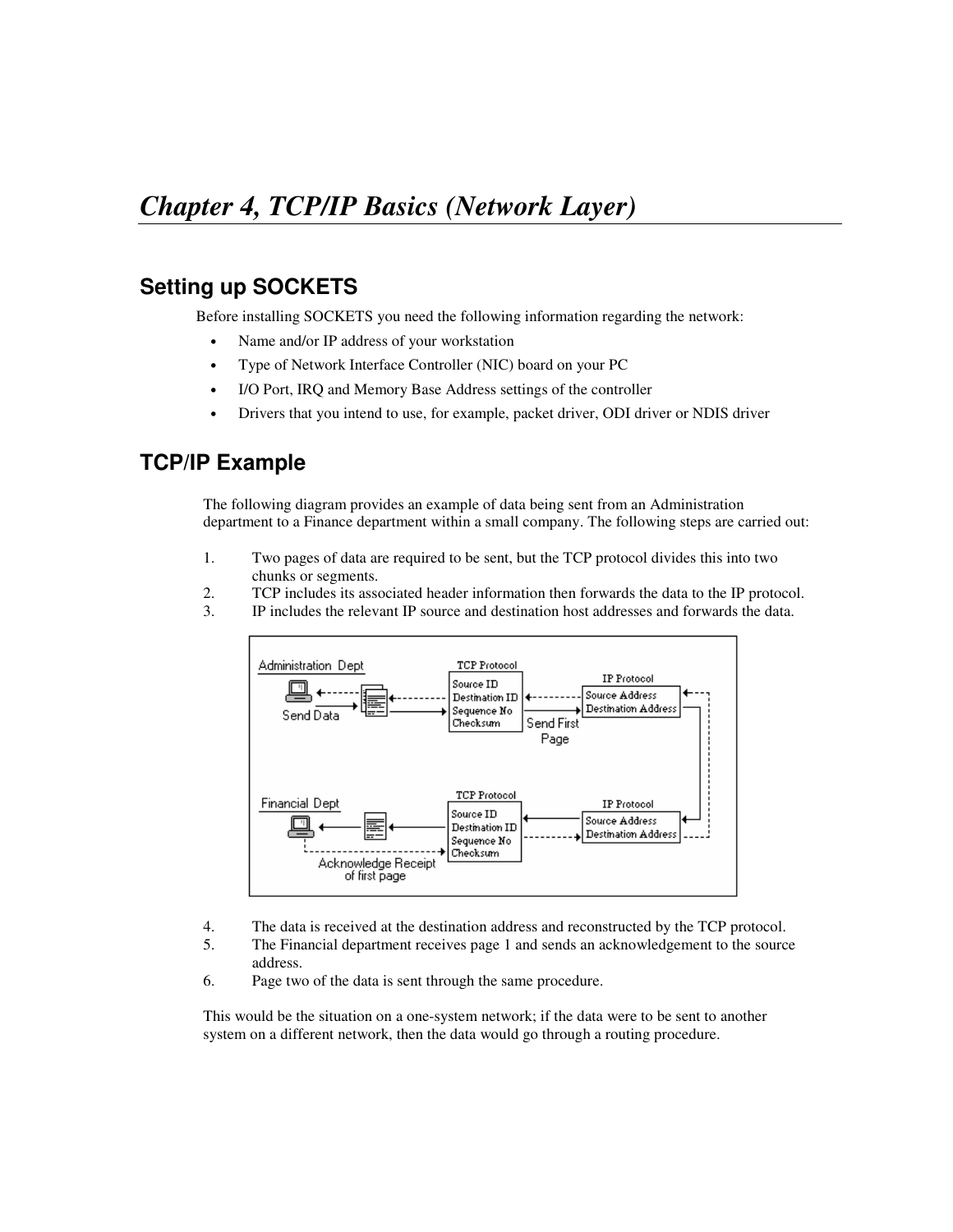# **Client/Server Model**

The most commonly used structure in distributed applications is the client/server model. In this model client applications request services from a server application. The client and server require a set of rules or protocols that must be implemented at both ends of the connection. The various protocols may act in a master/slave role, such as Telnet used for remote login, or may act in an equally responsive role such as the file transfer protocol (FTP).

# **Routing**



# **Routing Information Protocol (RIP)**

RIP allows routers to advertise available routes and endpoint workstations and allows routers to make use of the advertised routes to determine automatically the best path to a destination. Each RIP route has a metric or cost associated with it, as well as a limited lifetime, so that the network can dynamically adjust to route changes, such as the failure of a link or router in the network.

Routers or gateways are IP nodes on a network that connect more than one network together. This allows a workstation on one network to connect and communicate with a workstation on another network. Routers are often computers configured for more than one network interface. For example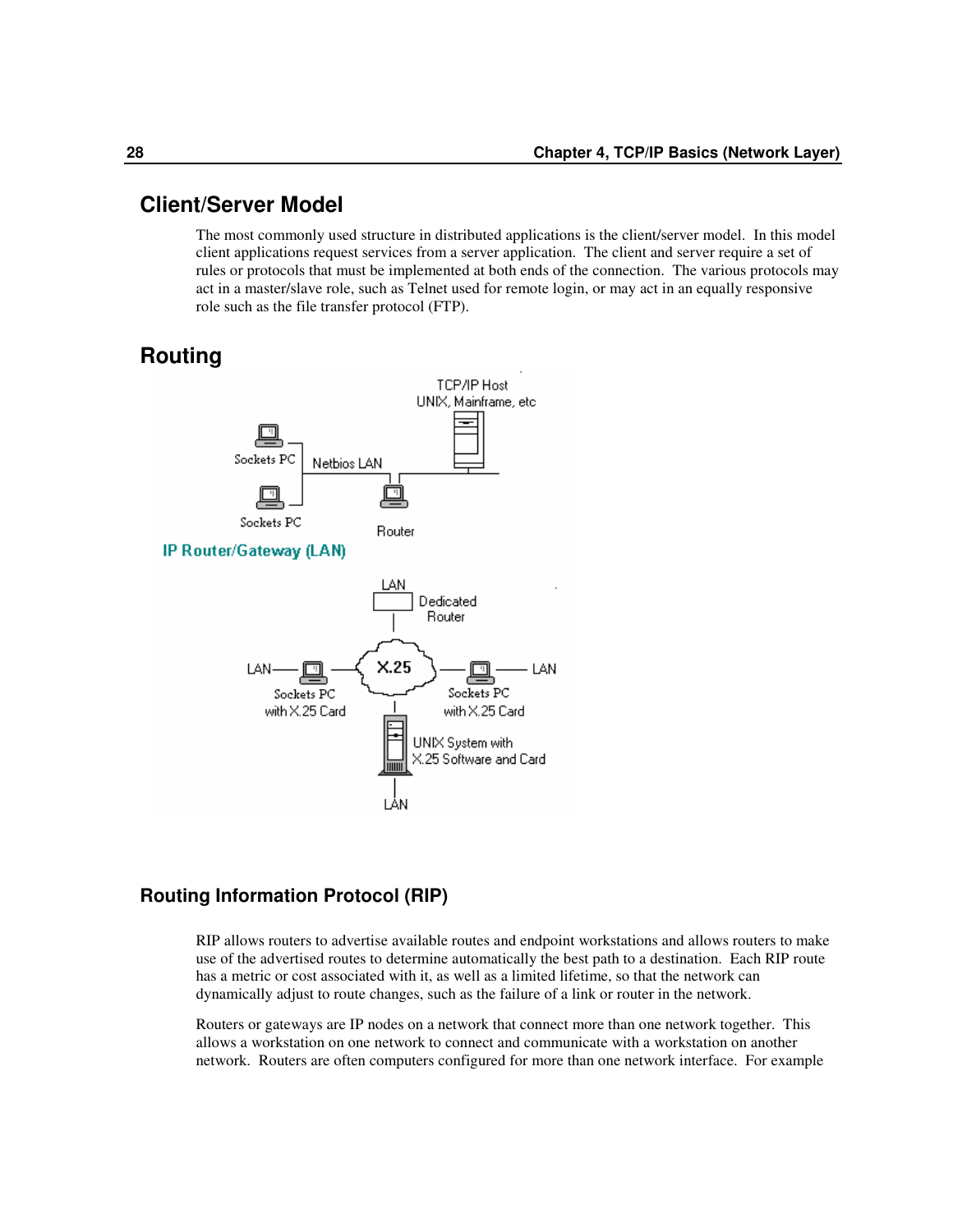when a segment is sent, if the destination network ID matches the source network ID then it is sent directly to the IP address. If the IDs do not match, the segment is sent to a router that knows the IDs of the other connected networks. The segment is forwarded to that router and then ultimately to the IP address. Routing can be applied to Wide Area Networks as well as Local Area Networks.

# **Address Resolution Protocol (ARP)**

ARP provides a mechanism for hosts to determine the media access (MAC) addresses of Ethernet and Token Ring cards and map it to IP addresses automatically.

## **Simple Network Management Protocol (SNMP)**

SNMP is a protocol providing an automated tool used by administrators to monitor and control TCP/IP based networks. It allows management workstations to monitor the state of TCP/IP hosts on the network and administrators to change networking parameters anywhere in the network. SNMP operates over UDP. SOCKETS has SNMP hooks available but does not ship with an SNMP agent.

# **SOCKETS (TCP/IP) Printing**

SOCKETS printing is a method of using TCP/IP to perform network printing. Network printing means printing from any host on the network to a printer attached to any other host. The source of the print job uses a Print Client to open a TCP connection to a Print Server running on the host to which the destination printer is attached. The print data is sent over this connection from the Client to the Server, which passes the print data to the printer. The Client closing the TCP connection signals the end of the print job. Printer status information may be passed back to Client to signal error conditions such as "Paper out" or "Printer not ready."

# **SOCKETS Operation Overview**

The timer interrupt (INT 1CH) and the optional hardware interrupt(s) specified in the 'iface pdr ... h/w\_int' command(s), if given, are hooked. Whenever one of these interrupts occurs or when the API is called, the SOCKETS 'scheduler' is called. The scheduler looks for queued incoming packets (queued at interrupt time by the Packet Driver) as well as the timer queue for timeouts, such as not receiving a TCP acknowledgment in time.

Packets are generally sent when the API is invoked, unless an ARP resolution is in progress, the TCP connection is not yet established, the Nagle heuristic is in operation or the offered window does not allow it. UDP packets are generally sent immediately when received by the API unless an ARP resolution is in progress.

Currently SOCKETM does *not* schedule on COM port interrupts.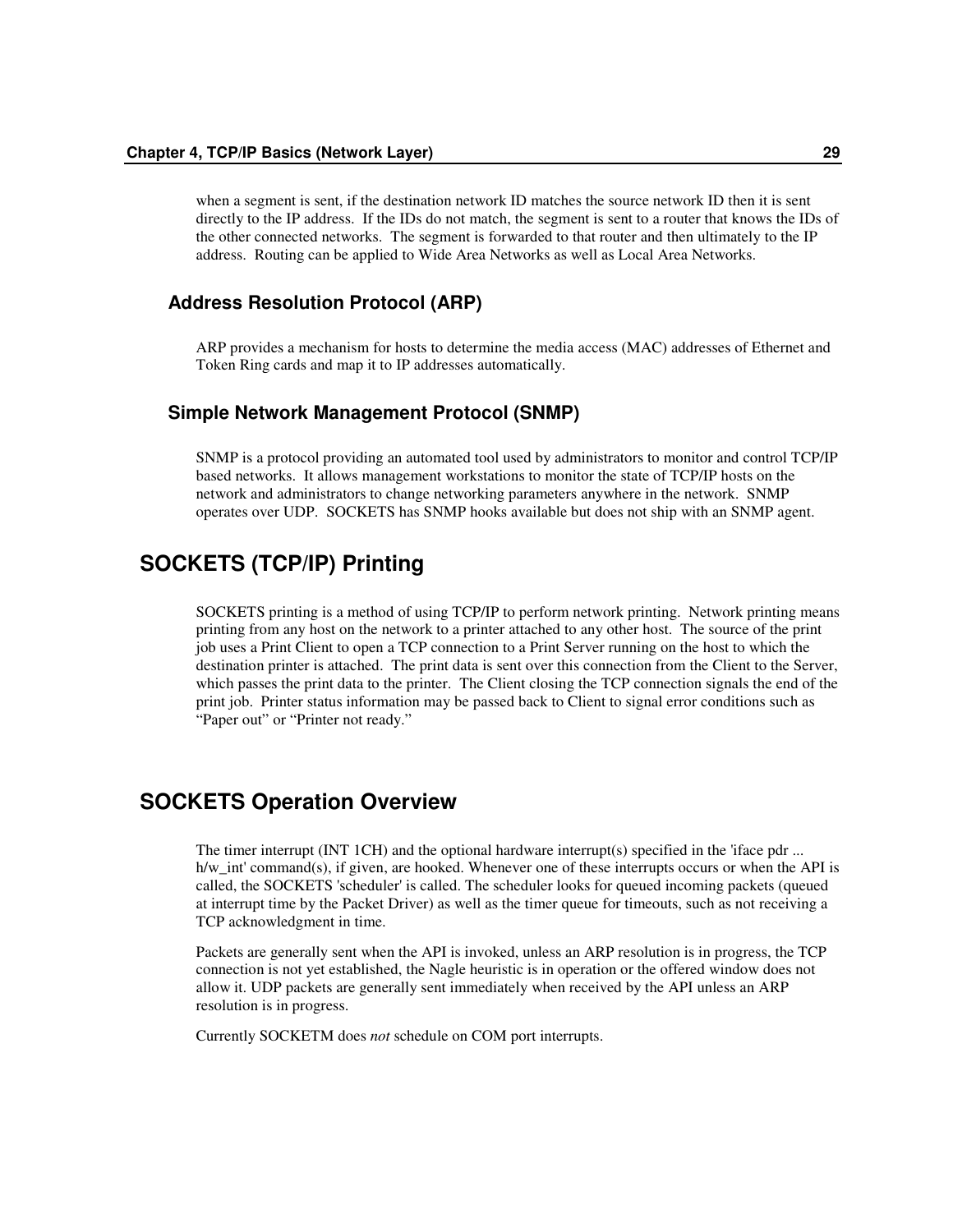Whenever SOCKETS is executing, it sets a BUSY flag and when the API is called during this time, which is only possible if it is called from an interrupt service routine, the API call fails with ERR\_RE\_ENTRY. Testing the BUSY flag before executing an API call can circumvent this error. The address of the BUSY flag can be obtained by the GET\_BUSY\_FLAG low-level API call.

## **Comment on the Timer Interrupt:**

The timer is assumed to be the standard PC timer interrupt with a period of approximately 55 ms. Embedded systems using different timer periods should divide it down and provide a clock at INT 1CH, which is close to 55 ms (approximately 18 ticks per second - the exact value is 65536 ticks per hour).

# **Traffic Handling of SOCKETS:**

This is very dependent on CPU speed. TCP throughput of more than 500 KB/s has been obtained using an AMD SC400 33Mhz and 10MB/s Ethernet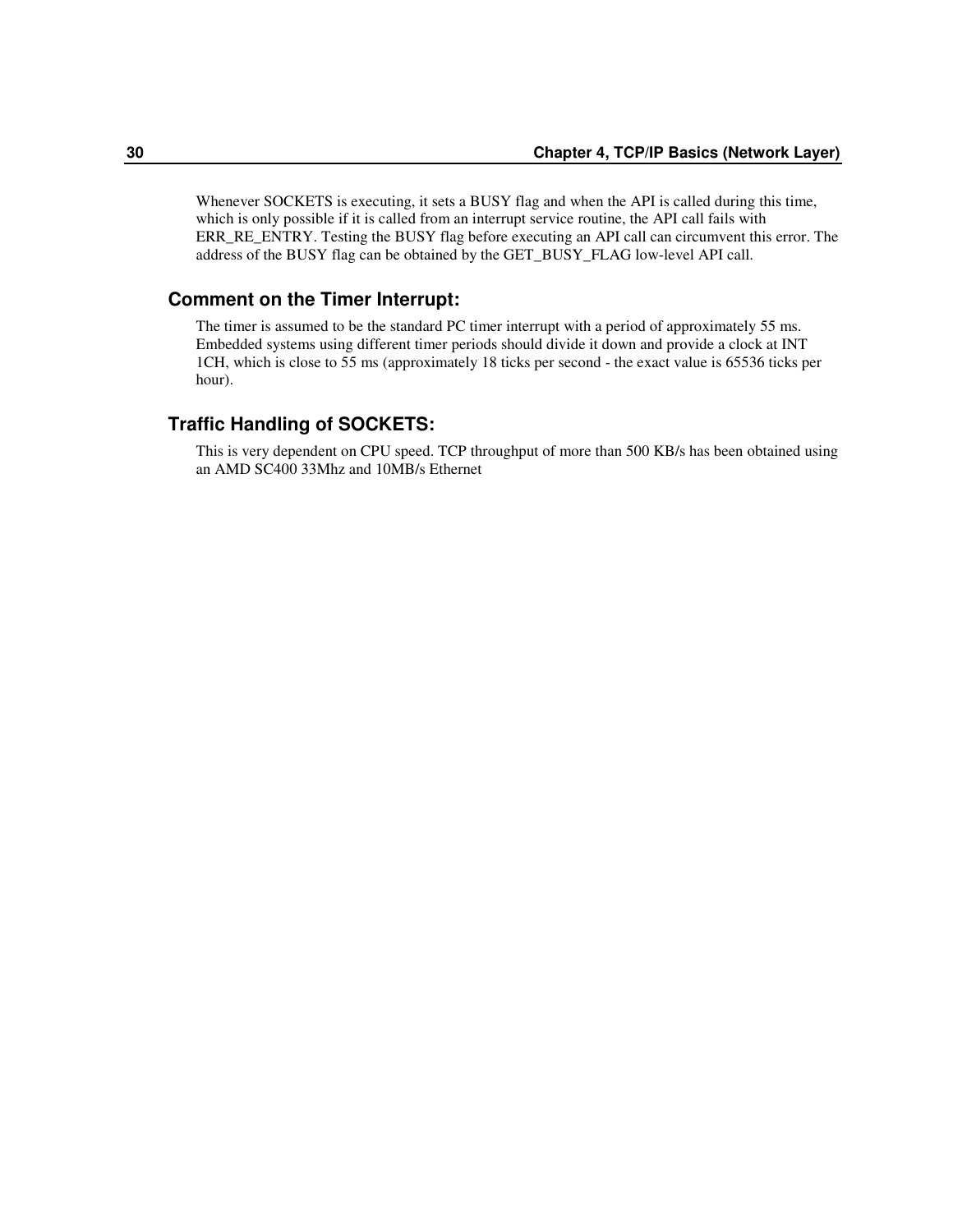# *Chapter 5, SOCKETS Configuration and Use (Network & Transport Layers)*

This chapter describes how to configure SOCKETS for use in several common environments.

# **Configuring SOCKETS**

There are multiple levels of configuration available for SOCKETS. A series of command line options are available which are detailed within the Kernel Applications section of this chapter. These options configure the SOCKETS kernel itself. Other configurations happen while defining the interface. Examples are provided within the Configuration File Overview section of this chapter.

SOCKETS can be used as an IP gateway and/or a print server running concurrently with DOS or Windows applications. Since the presence of these applications necessarily changes the system, you should test the final environment carefully to ensure that there are no harmful interactions.

SOCKETS uses two files in the \SOCKETS directory (default), or any other directory specified by the SOCKETS environment variable. These files are SOCKET.CFG, the default start-up file, and HOSTS, the host names file. If not found, SOCKETS uses the default SOCKET.CFG in the SOCKETS directory. The SOCKETS environment variable is required in the demonstration version to indicate the directory with the LICENSE.DAT file, which contains the license information.

At the interface level, SOCKETS supports the packet driver interfaces. The following packet-driver classes are supported:

- Class 1 DIX Ethernet
- Class 3 Token Ring
- Class 6 SLIP
- Class 11 IEEE Ethernet

Before loading SOCKETS, make sure a packet driver is already in already loaded in memory. Most Ethernet packet drivers support both classes 1 and 11. As the default, Class 1 should normally be used.

# **Loading SOCKETS**

If you want to use SOCKETS within a DOS prompt window, you must also load WINPKT before starting Windows.

# **Unloading SOCKETS**

Run SOCKETP or SOCKETM with the /u switch to unload it from memory. SOCKETS disables itself if another program takes over its interrupts.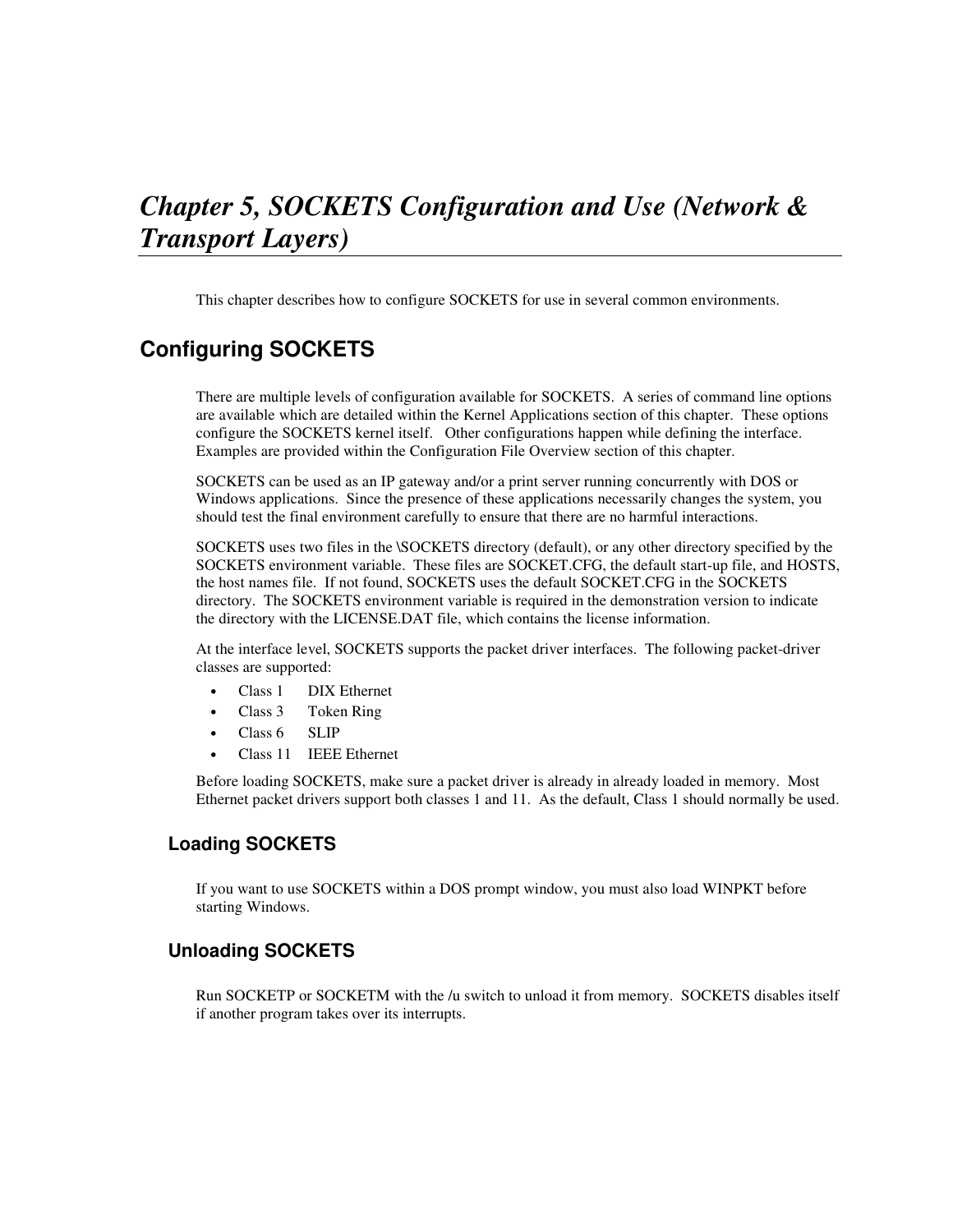# **Kernel Applications**

The Kernel Applications consist of the two executables SOCKETP and SOCKETM as well as the configuration file generator SCONFIG.

# **SOCKETP**

**SOCKETP** is the SOCKETS/DOS TCP/IP kernel for use with packet drivers. It does not support direct access to serial devices. Run **SOCKETM** instead to enable support for serial devices.

#### **Syntax**

Socketp [/options] [config\_file]

#### **Options**

/n=normal\_sockets /i=capi\_interrupt /d=dos\_compatible\_sockets /m=memory\_size /p=print\_delay /s=stack\_size /v=interrupt\_vector /q /0 /u config\_file [arguments\_for\_ config\_file]

### **Example**

```
config_file
    If config_file is omitted, SOCKETS searches the following paths:
    %SOCKETS%\DOS\SOCKET.CFG
    %SOCKETS%\SOCKET.CFG
    SOCKET.CFG
    If the SOCKETS environment variable is not set, SOCKETS searches the following paths:
    \DL\SOCKETS\DOS\SOCKET.CFG
    \DL\SOCKETS\SOCKET.CFG
    SOCKET.CFG
```
*arguments\_for\_ config\_file*

Can be used as %1 to %9 in the configuration file. It is often used to set the IP address or other variable parameters in the start-up file. It can also be used to simplify many functions.

#### *print\_delay*

If the printing speed is not satisfactory, print\_delay is a number specifying the number of times a printer is tested for busy status before the busy status is accepted. This solves the problem that a single character is sent to the printer every timer tick (55 milliseconds), resulting in extremely slow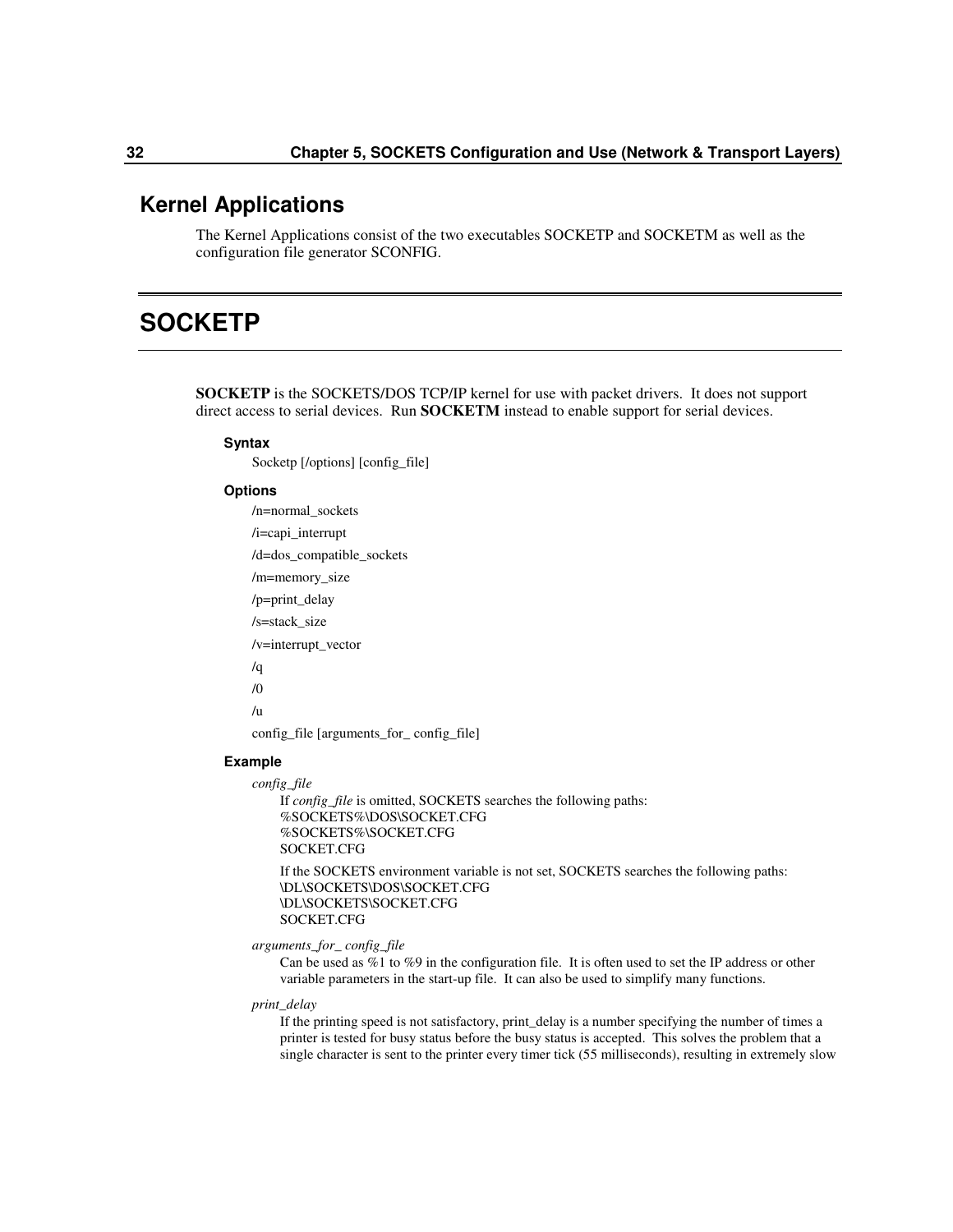printing by the print server. print\_delay should be the lowest value still permitting fast printing. The default value is 20.

*normal\_sockets*

The number of normal sockets to reserve for use by the Compatibility API. If that API is unneeded, set this to 0. This value defaults to 8.

#### *dos\_compatible\_sockets*

The number of DOS compatible sockets to reserve for use by the Compatibility API. If that API is unneeded, set this to 0. This value defaults to 12.

*capi\_interrupt*

The compatibility API uses interrupt 61h. To change it to a different value, specify capi\_interrupt in hexadecimal.

*sockets\_interrupt*

The SOCKETS API normally uses interrupt 7Fh.

*memory\_size*

Specifies the working memory for SOCKETS and has a default value of 16384 (16KB).

#### *stack\_size*

Specifies the stack size used by SOCKETS and has a default value of 2048 (2k).

*/0*

Instructs SOCKETS to not attempt to save and restore the extended register set of an 80386 processor. This is the only 386-specific code in SOCKETS/DOS, and disabling it makes SOCKETS/DOS fully 8086 compatible.

*/q*

Load SOCKETS without displaying any diagnostics.

*/u*

Run SOCKETS with the /u switch to unload it from memory. SOCKETS disables itself if another program takes over its interrupts.

# **SOCKETM**

**SOCKETM** is the SOCKETS TCP/IP kernel with additional support for direct use of serial devices. In all other respects, it operates identically to **SOCKETP**.

#### **Syntax**

SOCKETM [/options] [config\_file]

#### **Remarks**

Please see the options and example section for SOCKETP for specific reference.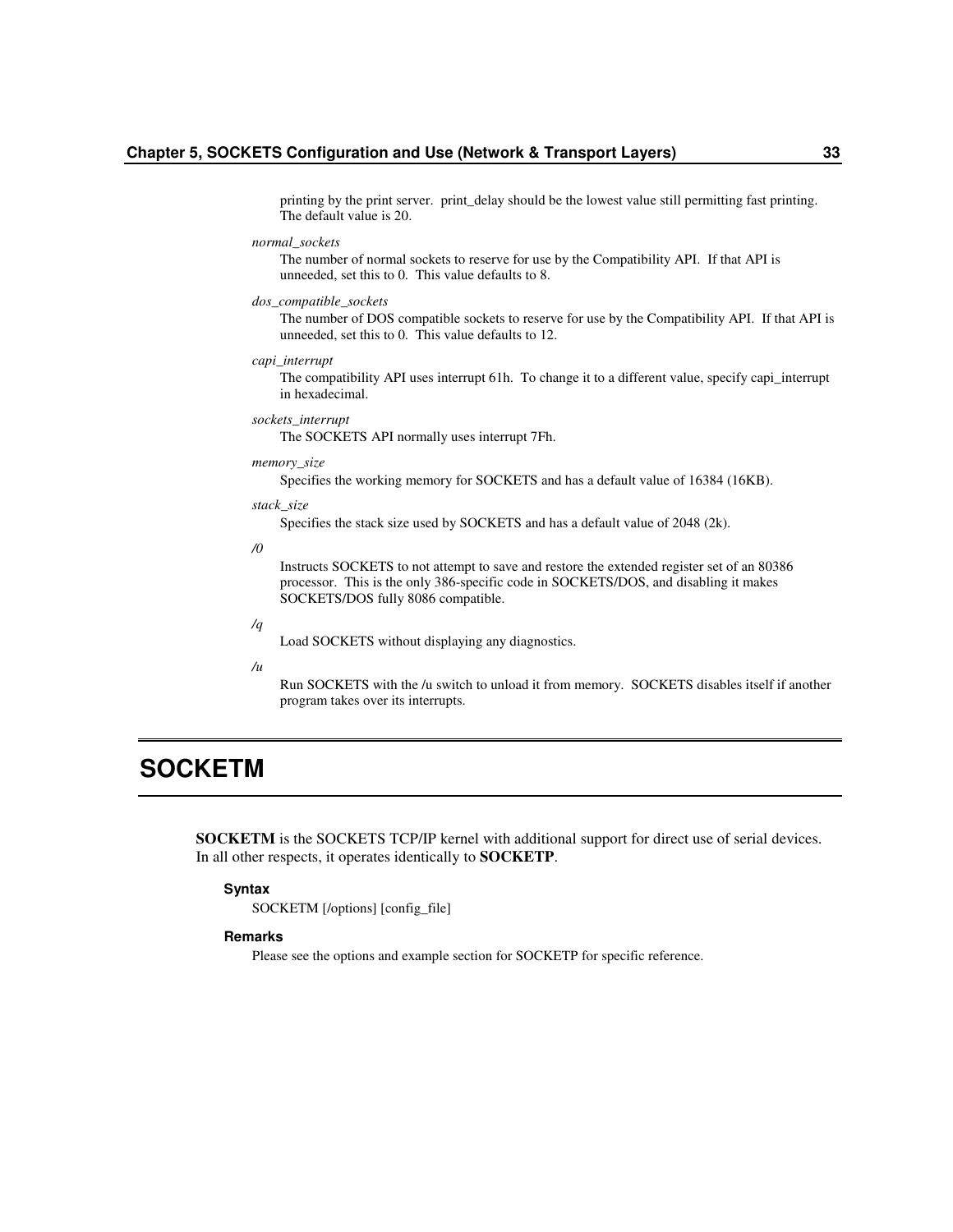# **SCONFIG**

**SCONFIG** is a SOCKETS configuration utility. It supports only the barest configurations: Ethernet over a packet driver and PPP over a serial modem. Just answer the multiple choice questions, and then fill in a few data fields and **SCONFIG** writes simple *SOCKET.CFG* and *MODEM.MCF* files for you.

**Syntax**

SCONFIG

# **Configuration Considerations**

# **MTU (Maximum Transmission Unit)**

The MTU is the maximum size in bytes of a data packet (including all IP and TCP header information.) Information is sent across the Internet in packets, which are reassembled into a whole when they reach their destination. The size of these packets is dependent on the MTU of the machines along the route the packets travel.

The MTU can be specified by each individual computer. When you send out a request for information, the computer you are are requesting information from will read your request and hopefully send out packets of the size that you request. If the destination machine has a smaller MTU, the packets will be broken into pieces, or fragmented.

# **MSS (Maximum Segment Size)**

MSS is the maximum size in bytes of the data portion of a TCP/IP packet This value is normally the MTU setting minus 40. MSS is used by SOCKETS to determine the WriteSocket queue size. The SOCKETS queuing overhead is 12 bytes per WriteSocket request so you will need 52 bytes for each request. SOCKETS will queue 2\*MSS bytes if it can't send right away because of window constraints by the peer or the Nagle Algorithm. This means that if your MSS is set to the ethernet default of 1460, 2920 bytes will be queued, consuming 3796 bytes with overhead per connection. If you have five connections, you need 18980 bytes just to buffer your outgoing data. Use IPSTAT to determine how much memory you have available. (You need memory for each connection, incoming data, and all other features of the TCP/IP stack).

# **Buffers**

Buffers are used to store data packets that are sent and received. The size of each buffer is determined by the MTU setting. Additionally, SOCKETS adds an additional 12 bytes for each WriteSocket request. The maximum amount of memory required for buffers is determined by the following formula

Maximum Buffer Memory Use = MTU \* Buffers

A buffer limit of 30 is excessive if you have 1500 byte buffers (1500 \* 30 = 45000). By default, SOCKETS allocates 20000 bytes, which is used for a lot of other processes as well, so you are bound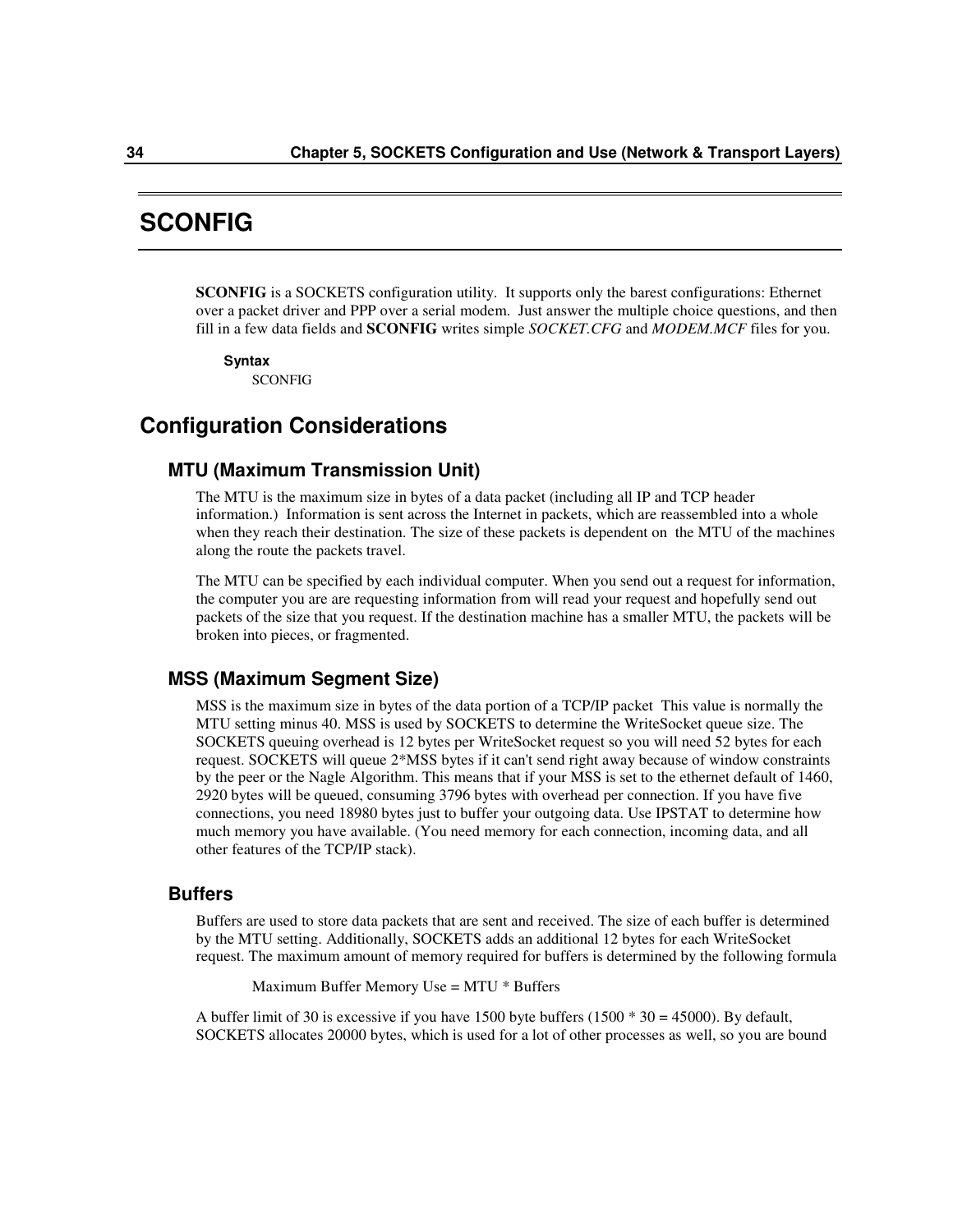to encounter out-of-memory situations. If you set MTU to 1500, then 5 would be a recommended setting for the number of buffers.

# **Configuration Examples**

The following examples within this chapter refer to specific files, such as "EXAMPLE1.CFG" and "MODEM.MC2". These example files can be found in the \SOCKETS\CONFIGS directory created during the install process.

- Ethernet connection with SOCKETS acting as a server to a Win9X or NT system. The DL web server can be launched and a standard desktop browser will "surf" to the SOCKETS system.
- Dial-Up serial connection to an ISP.
- Single Dial-In Connection.
- Single Dial-In connection with ASY interface.
- Direct serial connection with SOCKETS as a server.
- Direct serial connection with SOCKETS as a client.
- Dial-up slip connection with SOCKETS as an IP router.
- Multiple dial–in connections.

# **Example 1: Ethernet Connection – SOCKETS Serving a Web Page**

SOCKETP is loaded from the command line as follows:

### **SOCKETP.EXE EXAMPLE1.CFG**

To demonstrate the web interface, next launch HTTPD.EXE. If the index file is not within the current directory please remember to set the environment variable HTTP\_DIR to the location of the index files or nothing will be displayed to the desktop browser.

### SET HTTP\_DIR=C:\DL\SOCKETS\SERVER

### HTTPD.EXE /R

The configuration file EXAMPLE1.CFG contains:

| Ip address 196.6.1.111/24                   | Sets an IP address of $196.6.1.111$ with a 24-<br>bit subnet mask to the following interface.                                                                                      |
|---------------------------------------------|------------------------------------------------------------------------------------------------------------------------------------------------------------------------------------|
| Iface pdr if $0 \, \text{d}$ ix 1500 5 0x60 | Creates a standard Ethernet connection, type<br>pdr (packet driver), interface name if0, type<br>dix, MTU 1500, Buffer Limit 10, Interrupt<br>vector of the packet driver at 0x60. |
| route add default if 0196.0.0.1             | Set the default route for packets travelling to<br>and from if0 to 196.0.0.1                                                                                                       |
| domain server 196.0.0.1                     | Set the domain name server to 196.0.0.1<br>This server is used to convert names to IP<br>addresses.                                                                                |
| address                                     | Cause SOCKETS to display IP status                                                                                                                                                 |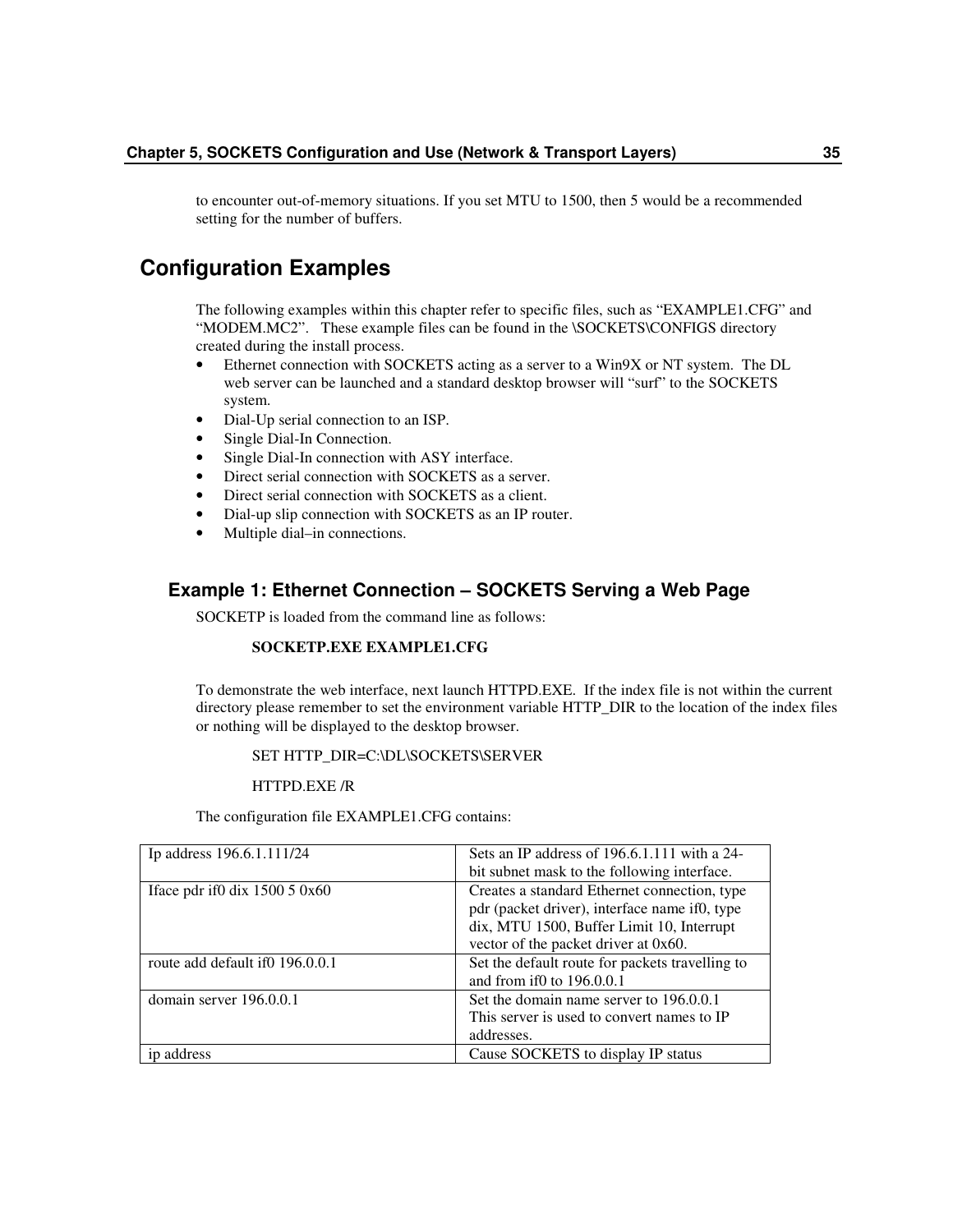| # set TCP parameters |                                          |
|----------------------|------------------------------------------|
| tcp window 2920      | Set the windows size to 2920 bytes       |
| tcp retry 6          | Set the retry count to 6                 |
| tep irtt 500ms       | Set the Initial Round Trip Time to 500ms |
| tcp mss $1460$       | Set the Maximum Segment Size to 1460     |
|                      | bytes                                    |

# **Example 2: Serial Connection – SOCKETS Dial-up to ISP**

SOCKETM is loaded from the command line as follows:

## **SOCKETM.EXE EXAMPLE2.CFG**

The configuration file EXAMPLE2.CFG contains:

| interface asy p0 ppp 576 10 0x3f8 4 19200<br>modem.mc2 | Creates an asynchronous ppp connection on<br>COM1 IRQ4 named p0 with an MTU of 576 |
|--------------------------------------------------------|------------------------------------------------------------------------------------|
|                                                        | and buffer limit of 10. Uses the file                                              |
|                                                        | modem.mc2 for modem configuration                                                  |
|                                                        | information.                                                                       |
| route add default p0                                   | Route all packets through interface p0                                             |
| ip ttl 64                                              | Set time to live for packets at 64 "hops"                                          |
| tcp mss 1460                                           | Set Maximum Segment Size to 1460 bytes                                             |
| tcp window 2920                                        | Set Windows Size to 2920 bytes                                                     |
| par p0 ipcp local compress tcp 16 1                    | Enables header compression, where 16 are                                           |
|                                                        | the maximum number of concurrent TCP/IP                                            |
|                                                        | connections. 1 turns on compression, 0 turns                                       |
|                                                        | off compression.                                                                   |
| par p0 ipcp local address 0.0.0.0                      | Server assigned IP address                                                         |
| par p0 lcp local accm 0                                | Asynch control character map set all bits to                                       |
|                                                        | zero.                                                                              |
| par p0 lcp local acfc on                               | Address control field compression on or off.                                       |
| par p0 lcp local pfc on                                | Protocol field compression on or off.                                              |
| par p0 lcp local magic on                              | Magic number option on or off. The magic                                           |
|                                                        | number is used to detect loop back links by                                        |
|                                                        | creating a number, sending a configure                                             |
|                                                        | request, then comparing the number received.                                       |
|                                                        | If it is the same then there is a possible loop                                    |
|                                                        | back, repeat test.                                                                 |
| par p0 pap user test example                           | Set the user name to "test" and password to                                        |
|                                                        | "example"                                                                          |
| par p0 ipcp open                                       | Open specified layer. $ipcp = ip$ control                                          |
| par p0 lcp open                                        | protocol.                                                                          |
|                                                        | $Lcp = link$ control protocol.                                                     |
|                                                        | When an immediate dial operation is                                                |
|                                                        | required the "par if0 lcp start" command                                           |
|                                                        | should be used. When dial-on-demand is                                             |
|                                                        | desired the "par if0 lcp open" command                                             |
|                                                        | should be used and when connect-on-                                                |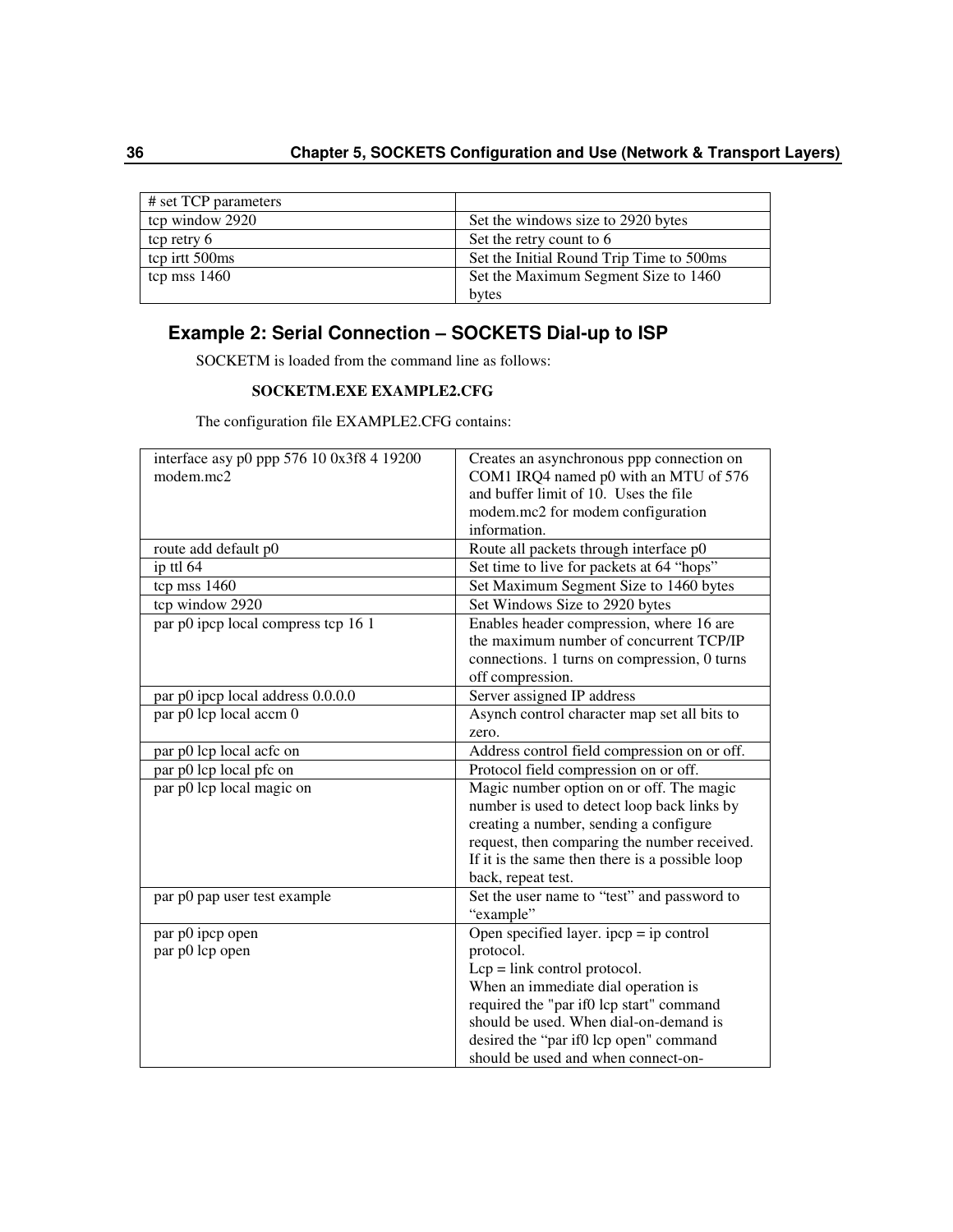| received-call is desired, the "par if0 lcp" |
|---------------------------------------------|
| listen" command should be used. The start   |
| command implies the open command and        |
| the open and listen commands may both be    |
| used. Dial-on-demand can also be disabled   |
| by the "p n" modem configuration file       |
| parameter and by an API call. Dial-on-      |
| demand can be enabled by an API call.       |

#### MODEM.MC2

| $\mathbf{i} \mathbf{A} \mathcal{Q} \mathbf{w}$ 100atdt^M^J $\mathcal{Q} \mathbf{w}$ 100 | Initialise modem                  |
|-----------------------------------------------------------------------------------------|-----------------------------------|
| d ^M^J@w2000ATDT@n^M^J@d40000                                                           | Dialling string                   |
| n 123-4567                                                                              | Number to dial                    |
| r 3                                                                                     | Number of retries                 |
| n rx                                                                                    | Enable debugging output to screen |

## **Example 3: Single Dial-in Connection**

Allow only single users to dial in and issue each with an IP address on the fly. Setup **asy** interfaces, each with its own IP address, COM port, modem and telephone number. In the answer script, a password may be asked (no need for XID: does it in the script), and on success an IP address is sent in dotted decimal form. (Should you want to use different passwords, an **mdd/aslink** setup as described in Example 2 may be used, but then every user will have his own IP address fixed to the XID.)

PPP Parameters:

 $Ipcp = ip$  control protocol. Lcp = link control protocol.

The commands **lcpin, papin, apin** and **ipcpin** can be specified for incoming parameters. These correspond with the **lcp, pap, ap** and **ipcp** commands. The reason for having a different set of PPP parameters is to allow the SOCKETS implementation to act as both a "PPP server" and a "PPP client" without having to re-configure it.

The configuration file EXAMPLE3.CFG contains interface configurations for all modem ports as well as other connections (like Ethernet) that might be used. An **asy** interface could be:

| IPAddress= $192.6.3.1/30$                             | Set the IP Address of the following<br>interface to 192.6.3.1 with a subnet mask          |
|-------------------------------------------------------|-------------------------------------------------------------------------------------------|
|                                                       | set to 30 bits.                                                                           |
| iface asy sl0 cslip 576 10 0x3F8 4 19200<br>modem.mc3 | An asy modem connection on COM1<br>connecting to the smallest subnet allowing<br>2 hosts. |

The modem definition file is MODEM.MC3: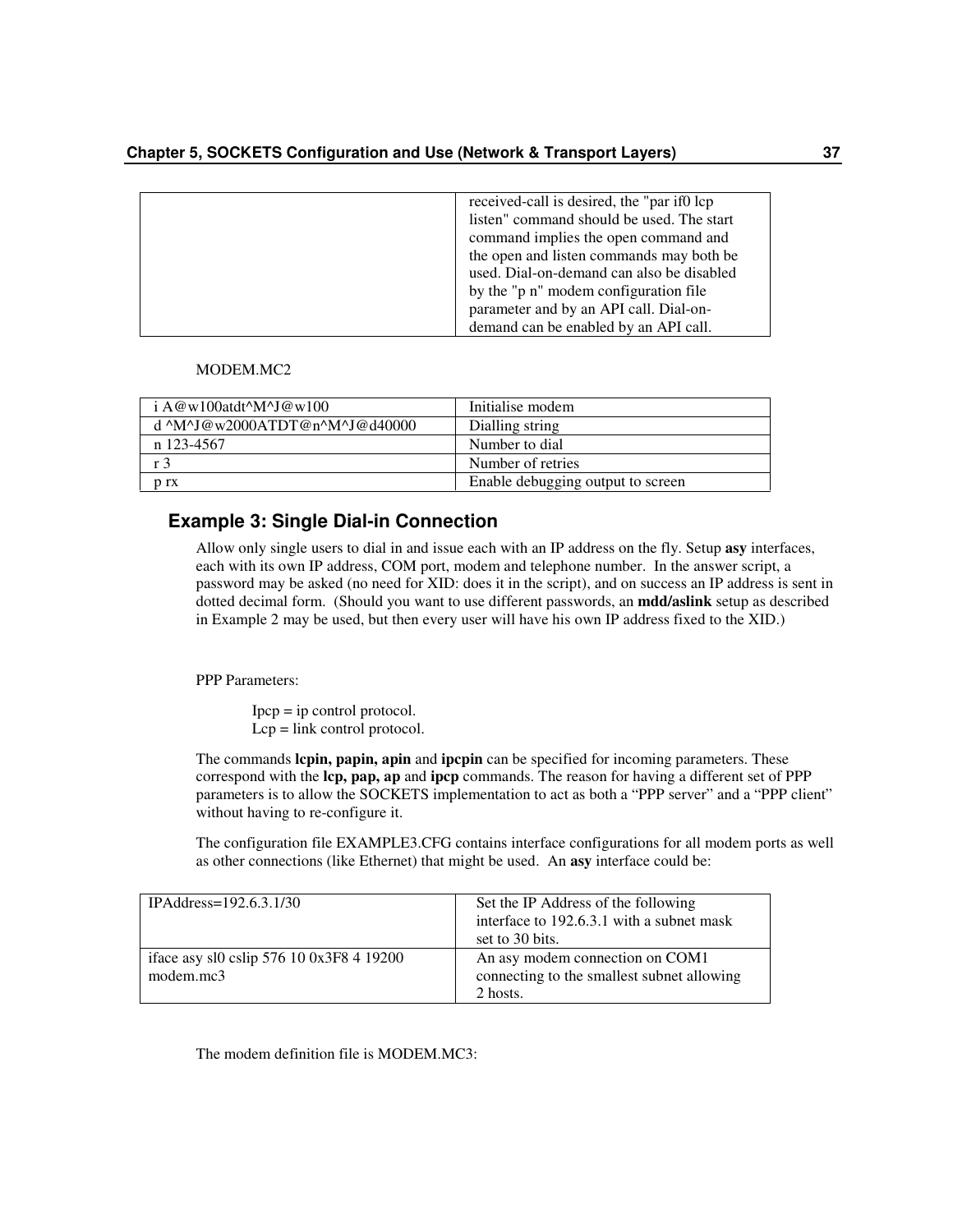| l i                                  | Initialise modem (consult the manual for your        |
|--------------------------------------|------------------------------------------------------|
| $a@w100atz^M^J@w500ats0=1^M^J@w100$  | own modem initialisation string)                     |
| x 192.6.3.2                          | Specify IP address (in the XID variable to           |
|                                      | make the answer scripts more uniform).               |
| a $@w1000^M$ M-JPassword?            | Answer script to prompt remote for logon:            |
| @r9000Sockets@@w200^M^JYour address: | Wait 1 second, send " <cr><lf>" to get</lf></cr>     |
| $@x^{\wedge}M^{\wedge}J@r1000GOTIP@$ | cursor on a new line, send "Password?" and           |
|                                      | wait 9 seconds to receive "Sockets"                  |
|                                      | somewhere in the data stream # (the                  |
|                                      | connection will break if failed), wait 200           |
|                                      | milliseconds and send the IP address with $\omega_x$ |
|                                      | on a new line. Wait 9 seconds to receive             |
|                                      | "GOTIP" as confirmation.                             |
| p rx                                 | Parameters for debugging (show modem                 |
|                                      | data):                                               |
|                                      | r=receive and/or x=xmit                              |

# **Example 4: Single Dial-in Connection with ASY Interface**

A user who dials into the system in Example 3 which supplies the IP address for the user, has to use an **asy** interface to his modem. The user must specify the **@a** address command in the connect script in the modem file. The **@a** *time* command waits for *time* milliseconds to see the dotted decimal form of an IP address. It assigns this address to the **asy** interface. The user should have a default route to this **asy** interface to be able to see the whole world through it, or just a specific route for what he wants to see. The configuration file SOCKET4.CFG should contain at least the **asy** interface configuration similar to the previous examples.

PPP Parameters:

Ipcp = ip control protocol. Lcp = link control protocol.

The commands **lcpin, papin, apin** and **ipcpin** can be specified for incoming parameters. These correspond with the **lcp, pap, ap** and **ipcp** commands. The reason for having a different set of PPP parameters is to allow the SOCKETS implementation to act as both a "PPP server" and a "PPP client" without having to re-configure it.

The modem definition file is MODEM.MC4:

| i a@w100atz^M^J@w500ats0=0^M^J@w100              | Initialise the modem (consult the manual for  |
|--------------------------------------------------|-----------------------------------------------|
|                                                  | your own modem initialisation string).        |
| d $^M$ M $^M$ J $@$ w2000atdt $@n^M$ J $@d40000$ | Dial command                                  |
| n 0800123456                                     | Number to dial                                |
| r 5                                              | # Number of retries                           |
| $\mathbf c$                                      | Connect script to login at the remote: wait 7 |
| @r7000sword@Sockets^M^J@a1000GOTIP               | seconds after DCD to receive password         |
|                                                  | prompt, send "Sockets" as password, wait 1    |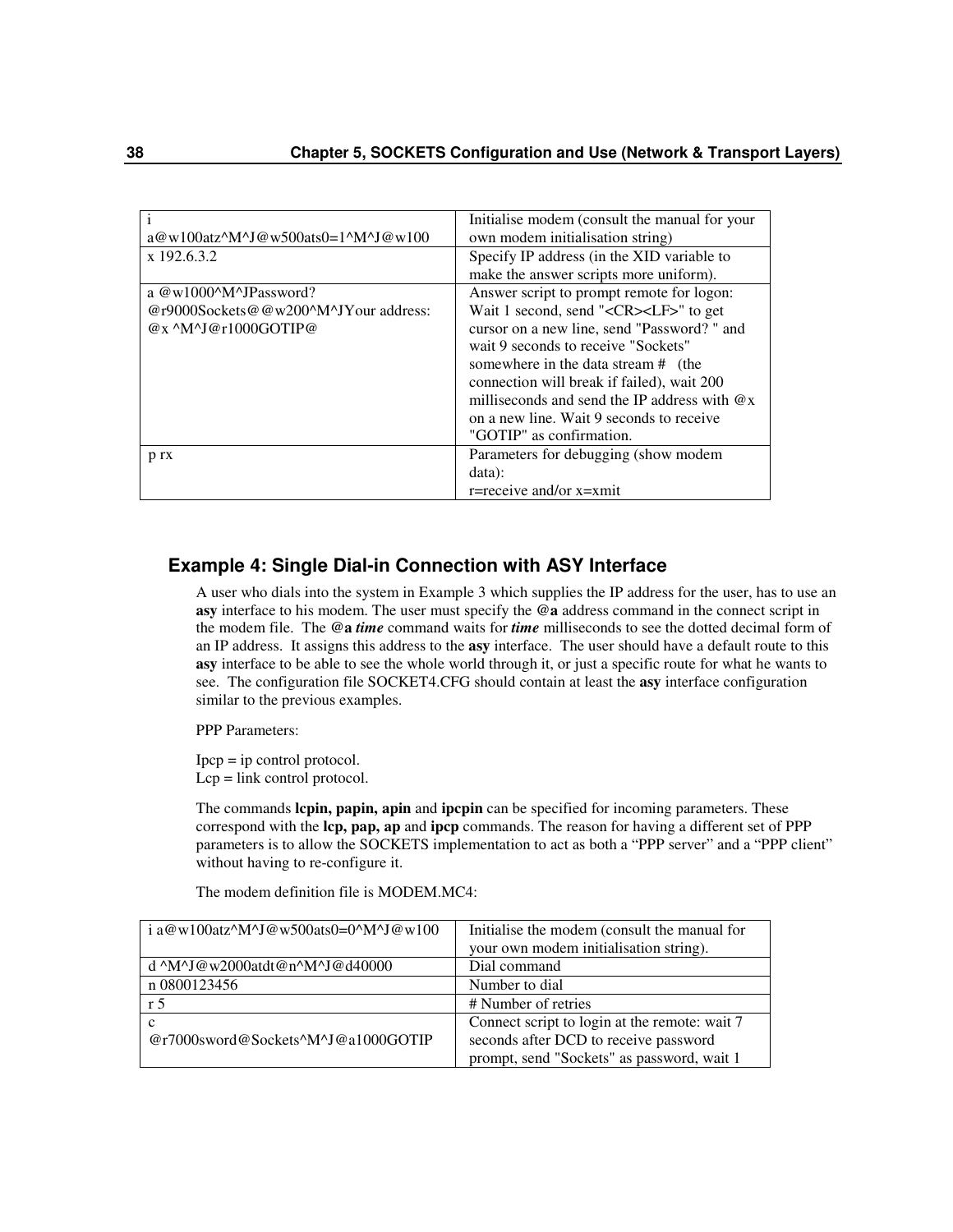|      | second for IP address, send "GOTIP" as<br>confirmation. |
|------|---------------------------------------------------------|
| D TX | Parameters for debugging (show modem<br>data):          |
|      | R=receive and/or $x=$ xmit                              |

# **Example 5: Direct Serial Connection with SOCKETS as a Server**

This section explains how to configure SOCKETS as a server to listen on the designated serial port and wait for a valid connection and use standard dial up networking to connect.

# *The Client Connection*

There are two methods of connection available - direct serial connection or dial in on a standard phone line. The Client here can be any Win95, Win98, or WinNT system.

For a direct serial connection a modem driver must be installed. Such a driver does not ship standard with SOCKETS but can be obtained as freeware at **http://www.aeriden.com**. The client must then create a dial up networking connection with the phone number of CLIEN1, no username or password. Please read the manual distributed with the aeriden driver to ensure correct setup.

## *Configuring SOCKETS*

Configuration of the SOCKETS software is handled within two files, namely EXAMPLE5.CFG and MODEM.MC5. SOCKETS can be loaded by means of a batch file that contains the following commands:

### **SOCKETM EXAMPLE5.CFG**

These commands allow SOCKETS to allocate more memory, than allowed by the default values, when initiating a TCP/IP connection over a serial link. SOCKETS processes the EXAMPLE5.CFG file followed by the MODEM.MC5 file.

## *SOCKETS Configuration File Details*

PPP Parameters:

Ipcp = ip control protocol. Lcp = link control protocol.

The commands **lcpin, papin, apin** and **ipcpin** can be specified for incoming parameters. These correspond with the **lcp, pap, ap** and **ipcp** commands. The reason for having a different set of PPP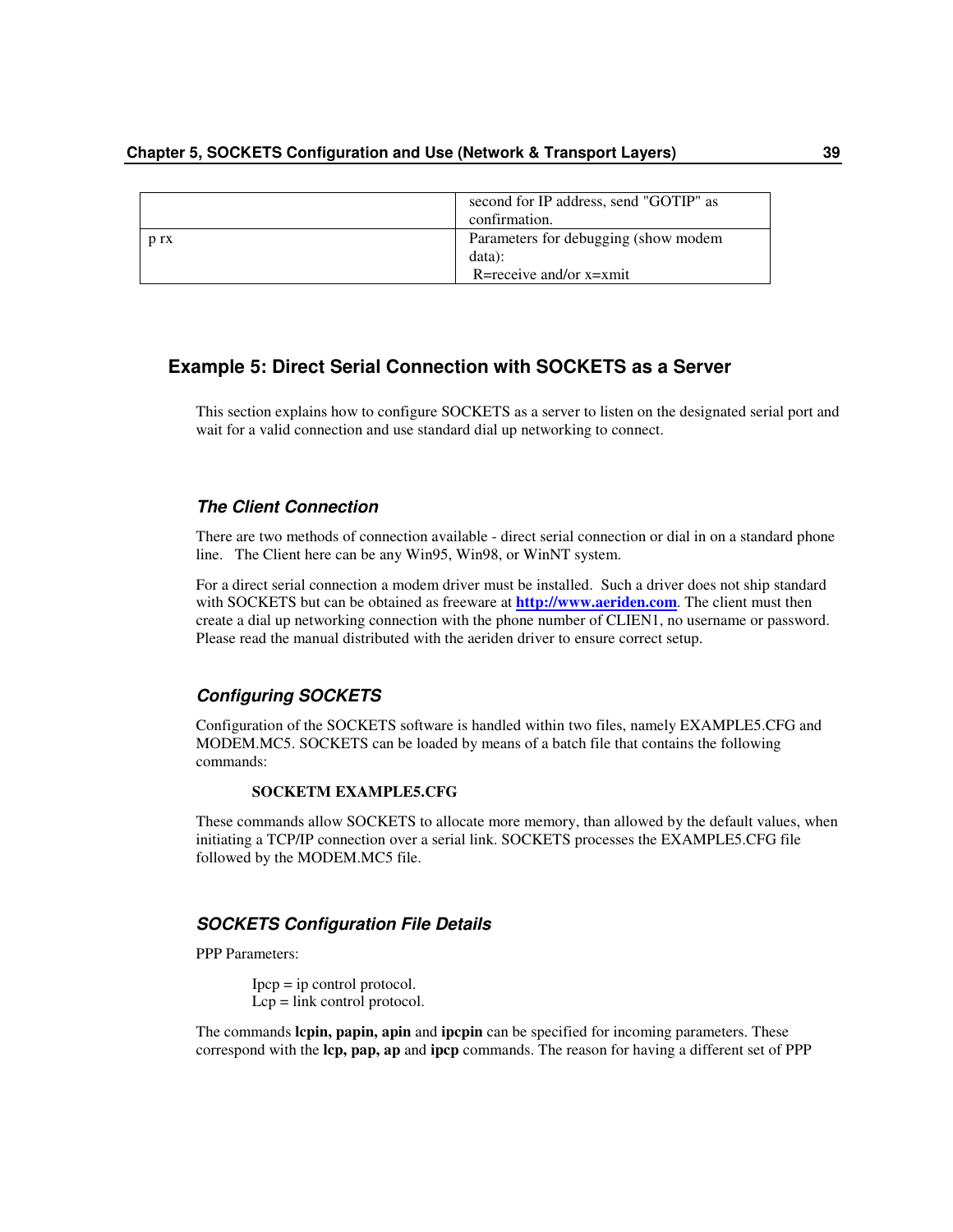parameters is to allow the SOCKETS implementation to act as both a "PPP server" and a "PPP client" without having to re-configure it.

iface asy if0 ppp 576 5 0x2f8 3 19200 modem.mc5 Creates an asynchronous connection on com 2, IRQ 3 with a Baud rate of 19200, MTU of 576, and a Buffer Limit of 5. Access the modem.mc5 file for specific initialization strings. User SocketsUser SocketsPassword 196.10.229.18 For user connecting with name "SocketsUser" and Password "SocketsPassword" assign the ip address of 196.10.229.18 par if0 ipcpin local compress tcp 16 1 Enables header compression, where 16 are the maximum number of concurrent TCP/IP connections. 1 turns on compression, 0 turns off compression. par if0 ipcpin local address 196.10.229.2 par if0 ipcp local compress tcp 16 1 Enables header compression, where 16 are the maximum number of concurrent TCP/IP connections. 1 turns on compression, 0 turns off compression. par if0 ipcp local address 196.10.229.4 par if0 lcpin local accm 0 Asynch control character map, set all bits to zero. par if0 lcpin local acfc on Address control field compression on or off. par if0 lcpin local pfc on Protocol field compression on or off. par if0 lcpin local magic on Magic number option on or off. The magic number is used to detect loop back links by creating a number, sending a configure request, then comparing the number received. If it is the same, and then there is a possible loop back, repeat test. par if0 lcpin local authen pap Set local authentication to pap par if0 lcp local accm 0 Asynch control character map set all bits to zero. par if0 lcp local acfc on Address control field compression on or off. par if0 lcp local pfc on Protocol field compression on or off. par if0 lcp local magic on Magic number option on or off. The magic number is used to detect loop back links by creating a number, sending a configure request, then comparing the number received. If it is the same, then there is a possible loop back, repeat test. Par if0 ipcp open Par if0 ipcpin open par if0 lcp listen Open specified layer.  $\text{ipcp} = \text{ip control}$ protocol. Lcp = link control protocol.

EXAMPLE5.CFG contains: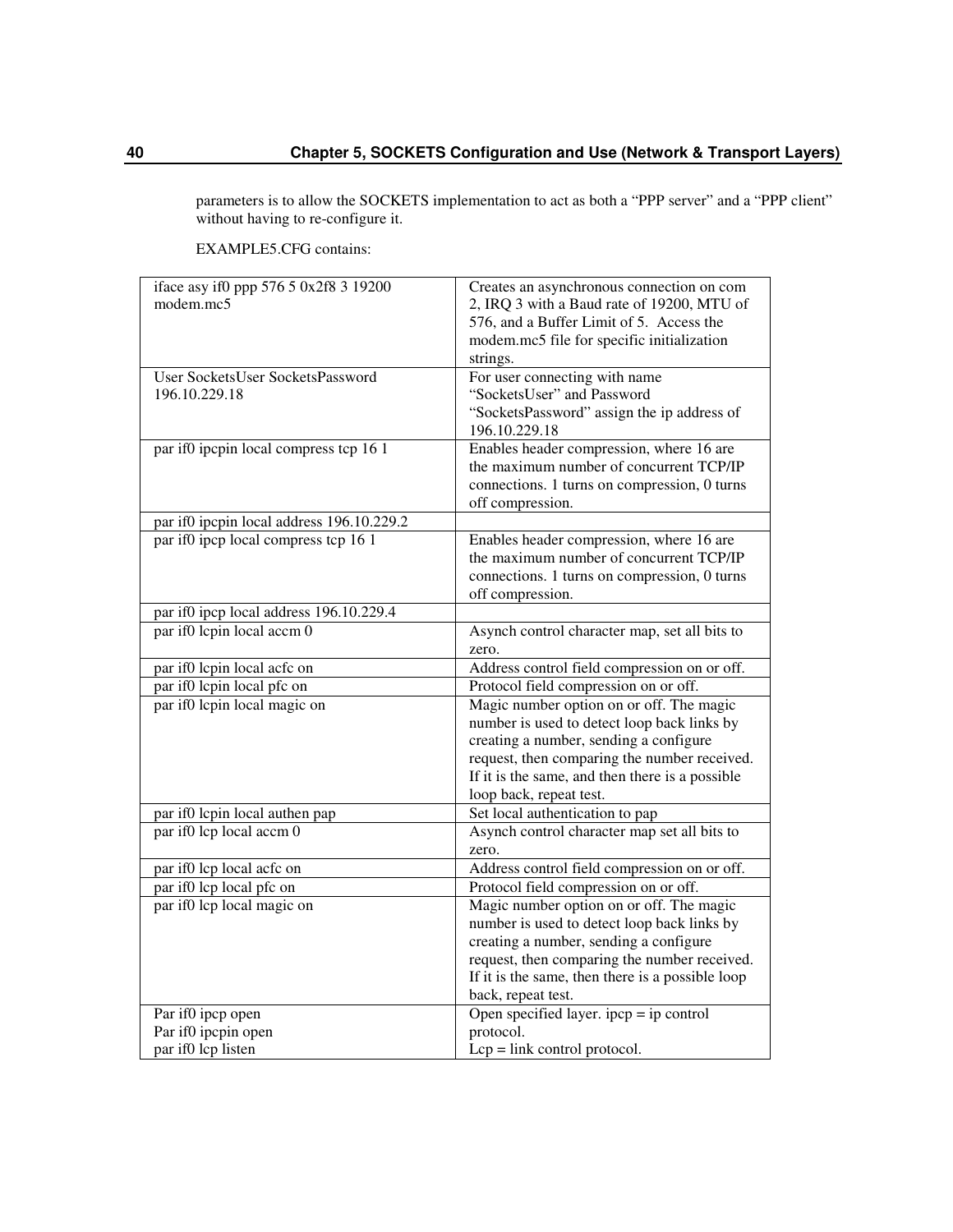| par if 0 lcpin listen  | When an immediate dial operation is required  |
|------------------------|-----------------------------------------------|
|                        | the "par if0 lcp start" command should be     |
|                        | used. When dial-on-demand is desired the      |
|                        | "par if0 lcp open" command should be used     |
|                        | and when connect-on-received-call is desired, |
|                        | the "par if the listen" command should be     |
|                        | used. The start command implies the open      |
|                        | command and the open and listen commands      |
|                        | may both be used. Dial-on-demand can also     |
|                        | be disabled by the "p n" modem                |
|                        | configuration file parameter and by an API    |
|                        | call. Dial-on-demand can be enabled by an     |
|                        | API call.                                     |
| route add default if 0 | Route all packets through interface if 0      |
| ip address             | Prints out the systems ip address and route.  |
| route                  | Useful for debugging only.                    |

### MODEM.MC5

|                              | Initialize Modem. For a direct serial<br>connection no initialization string is<br>necessary. |
|------------------------------|-----------------------------------------------------------------------------------------------|
| a @r20000CLIEN1@CLIENTSERVER | When Sockets receives the string "Clien1"<br>send the response "ClientServer"                 |
| r <sub>3</sub>               | Number of Retries                                                                             |
| p rx                         | Debugging information parameters:<br>r=show modem receive, x=show modem                       |
|                              | xmit<br>d=always dial, n=no dial-on-demand                                                    |

# **Example 6: Direct Serial Connection with SOCKETS as a Client**

## *Setting the Server*

The NT server must have Remote Access Services enabled, commonly referred to as RAS, as well as the "Direct Serial cable between two PCs " modem driver installed on the proper COM port. The following example also connects using DHCP. If this feature is to be used then DHCP services must also be setup on the NT server. Other options would include the use of static IP addressing or BOOTP. Please review the cabling requirements from the WinNT documentation or help files. Standard cables often will not work with direct connections due to the cabling demands of WinNT.

# *Configuring the Software*

Configuration of the SOCKETS software is handled within two files, namely EXAMPLE6.CFG and MODEM.MC4. SOCKETS can be loaded by means of a batch file that contains the following commands: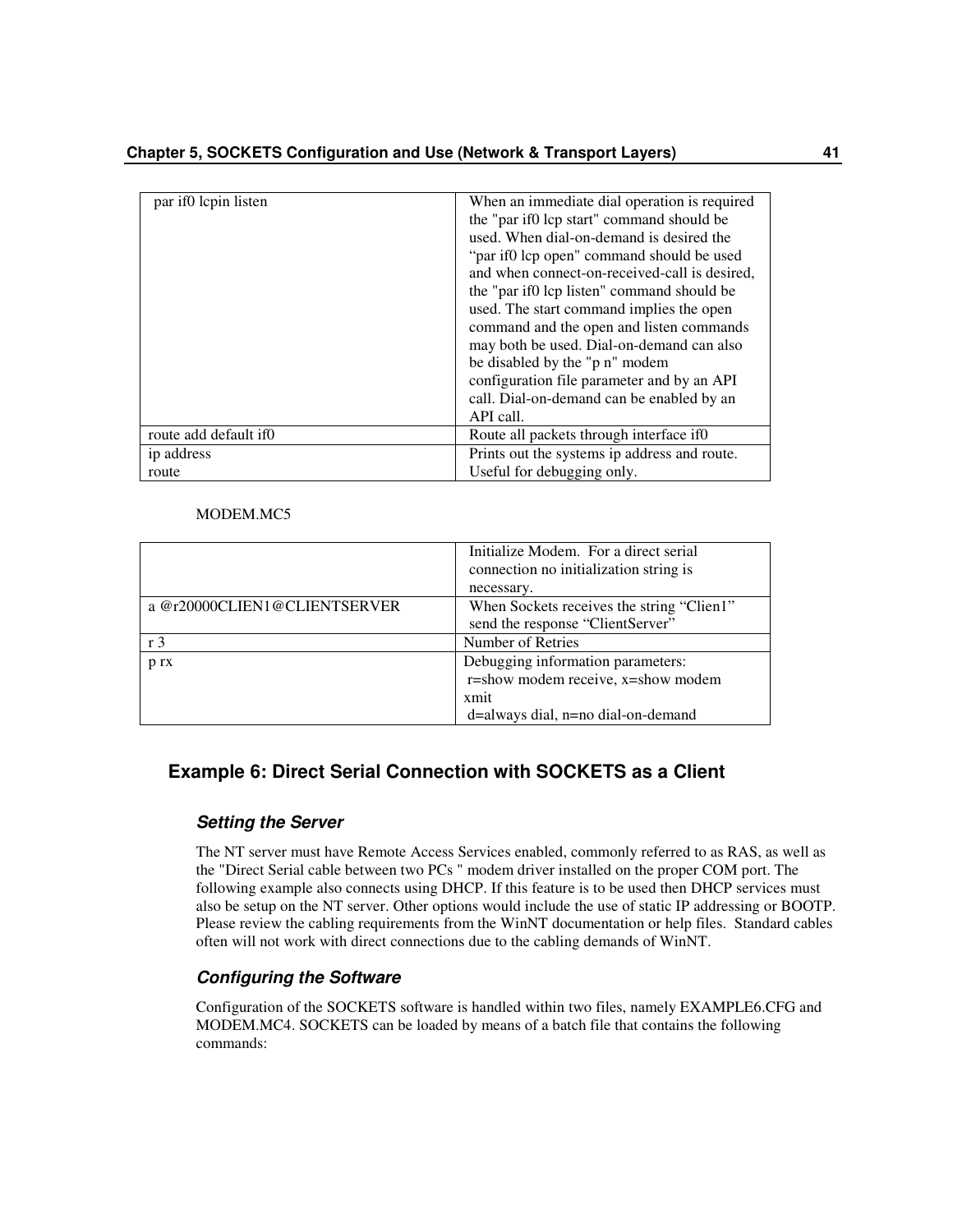### **SOCKETM EXAMPLE6.CFG**

These commands allow SOCKETS to allocate more memory than allowed by the default values when initiating a TCP/IP connection over a serial link. SOCKETS processes the ECAMPLE6.CFG file followed by the MODEM.MC6 file.

## *Configuration File Details*

PPP Parameters:

 $Ipcp = ip$  control protocol. Lcp = link control protocol.

The commands **lcpin, papin, apin** and **ipcpin** can be specified for incoming parameters. These correspond with the **lcp, pap, ap** and **ipcp** commands. The reason for having a different set of PPP parameters is to allow the SOCKETS implementation to act as both a "PPP server" and a "PPP client" without having to re-configure it.

EXAMPLE6.CFG:

| Iface asy if0 ppp 1500 30 0x2f8 3 19200 | Creates an asynchronous connection on com        |
|-----------------------------------------|--------------------------------------------------|
| modem.mc6                               | 2, IRQ 3 with a baud rate of 19200 and           |
|                                         | access the modem.cfg file for specific           |
|                                         | initialization strings.                          |
| par if0 ipcp local compress tcp 16 1    | Enables header compression, where 16 are         |
|                                         | the maximum number of concurrent TCP/IP          |
|                                         | connections. 1 turns on compression, 0 turns     |
|                                         | off compression.                                 |
| par if0 ipcp local address 0.0.0.0      | The ip address 0.0.0.0 indicates that the        |
|                                         | server must assign the client a valid ip         |
|                                         | address                                          |
| par if0 lcp local accm 0                | Asynch control character map, set all bits to    |
|                                         | zero.                                            |
| par if0 lcp local acfc on               | Address control field compression on or off.     |
| par if0 lcp local pfc on                | Protocol field compression on or off.            |
| par if0 lcp local magic on              | Magic number option on or off. The magic         |
|                                         | number is used to detect loop back links by      |
|                                         | creating a number, sending a configure           |
|                                         | request, then comparing the number received.     |
|                                         | If it is the same, then there is a possible loop |
|                                         | back, repeat test                                |
| par if0 pap user id password            | Replace "id" and "password" with a valid         |
|                                         | username and password on the NT server that      |
|                                         | you are connecting to.                           |
| par if0 ipcp open                       | Open specified layer. $ipcp = ip$ control        |
| par if0 lcp open                        | protocol.                                        |
|                                         | $lcp = link control protocol.$                   |
| route add default if0                   | Route all packets to interface if0               |
| ip address                              | Prints to the screen the systems ip address      |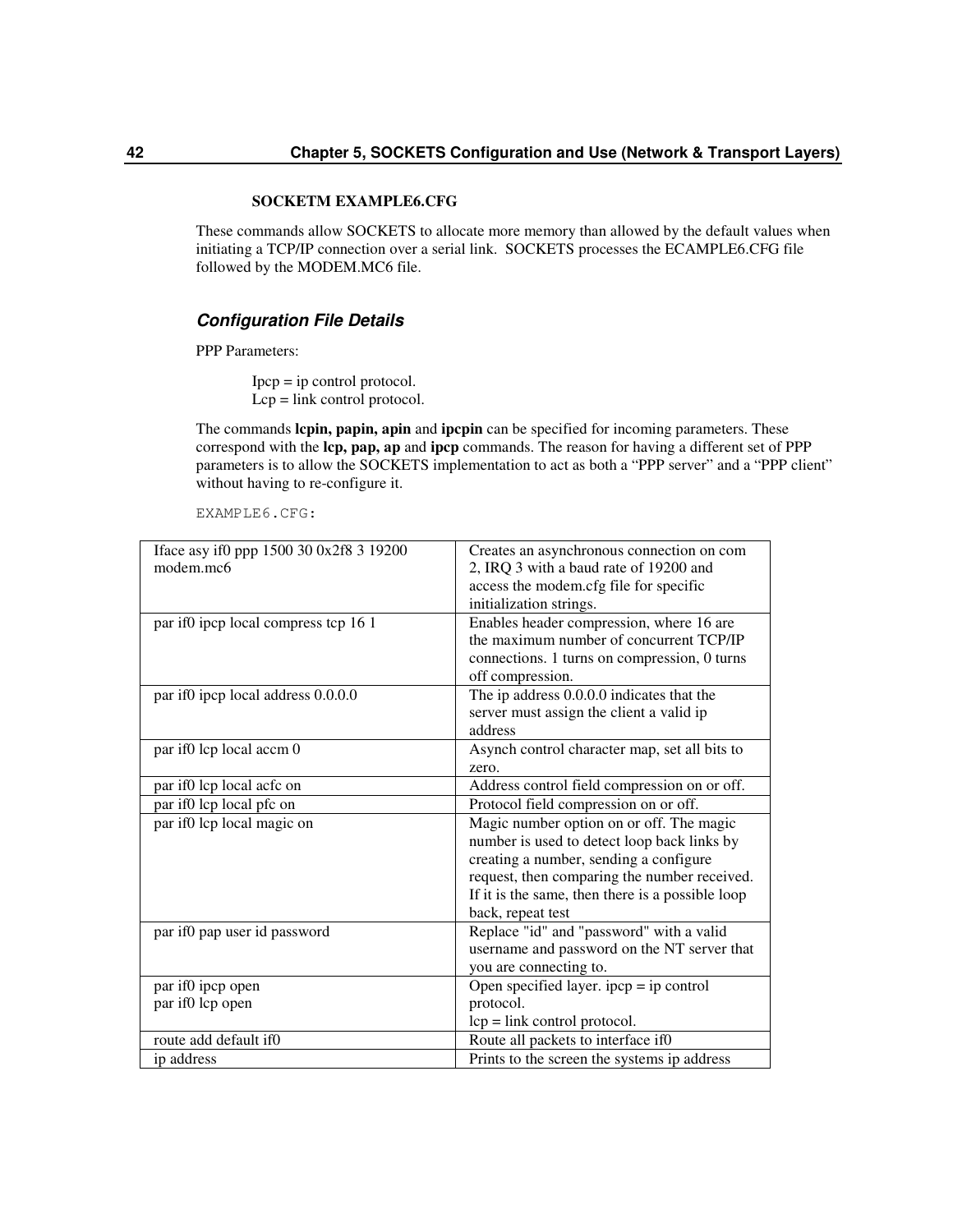### **Chapter 5, SOCKETS Configuration and Use (Network & Transport Layers) 43**

route and route and route, useful for debugging only.

MODEM.MC6

|                                | Initialize Modem and connect as client |
|--------------------------------|----------------------------------------|
| CLIENT@r5000CLIENTSERVER@@a200 |                                        |
|                                |                                        |
| r 3                            | Number of Retries                      |
| p rx                           | Debugging parameters                   |
|                                | r display what we receive              |
|                                | x display what we transmit             |

# **Example 7: SOCKETS Machine Using Call Back Verification.**

# *Scenario:*

If the NT machine logs into the SOCKETS machine with SocketsUser1 / SocketsPassword1, the NT machine is assigned IP address 196.10.229.18 and the SOCKETS machine is 196.10.229.2.

If the NT machine logs into the SOCKETS machine with "SocketsUser / SocketsPassword," the SOCKETS machine will break the connection and dial back to 08036501 logging in as "NtUser" with password "NtPassword." The NT machine assigns the IP addresses of both machines.

The SOCKETS machine never initiates a modem call unless it has been called first. Once SOCKETM is running, the IOCTL program can be used to initiate a dial operation or to enable dial on demand.

# *SOCKETS Configuration File Details*

PPP Parameters:

Ipcp = ip control protocol. Lcp = link control protocol.

The commands **lcpin, papin, apin** and **ipcpin** can be specified for incoming parameters. These correspond with the **lcp, pap, ap** and **ipcp** commands. The reason for having a different set of PPP parameters is to allow the SOCKETS implementation to act as both a "PPP server" and a "PPP client" without having to re-configure it.

| iface asy p ppp 1500 30 0x3f8 4 9600<br>modem.mc7 | Creates an asynchronous connection<br>designated interface "p" type ppp on COM1<br>IRQ4 with an MTU of 1500, Buffer limit of<br>30, baud rate 9600 and modem information<br>contained within the modem.mc7 file |
|---------------------------------------------------|-----------------------------------------------------------------------------------------------------------------------------------------------------------------------------------------------------------------|
| route add default p                               | Routes all packets through interface "p"                                                                                                                                                                        |

EXAMPLE7.CFG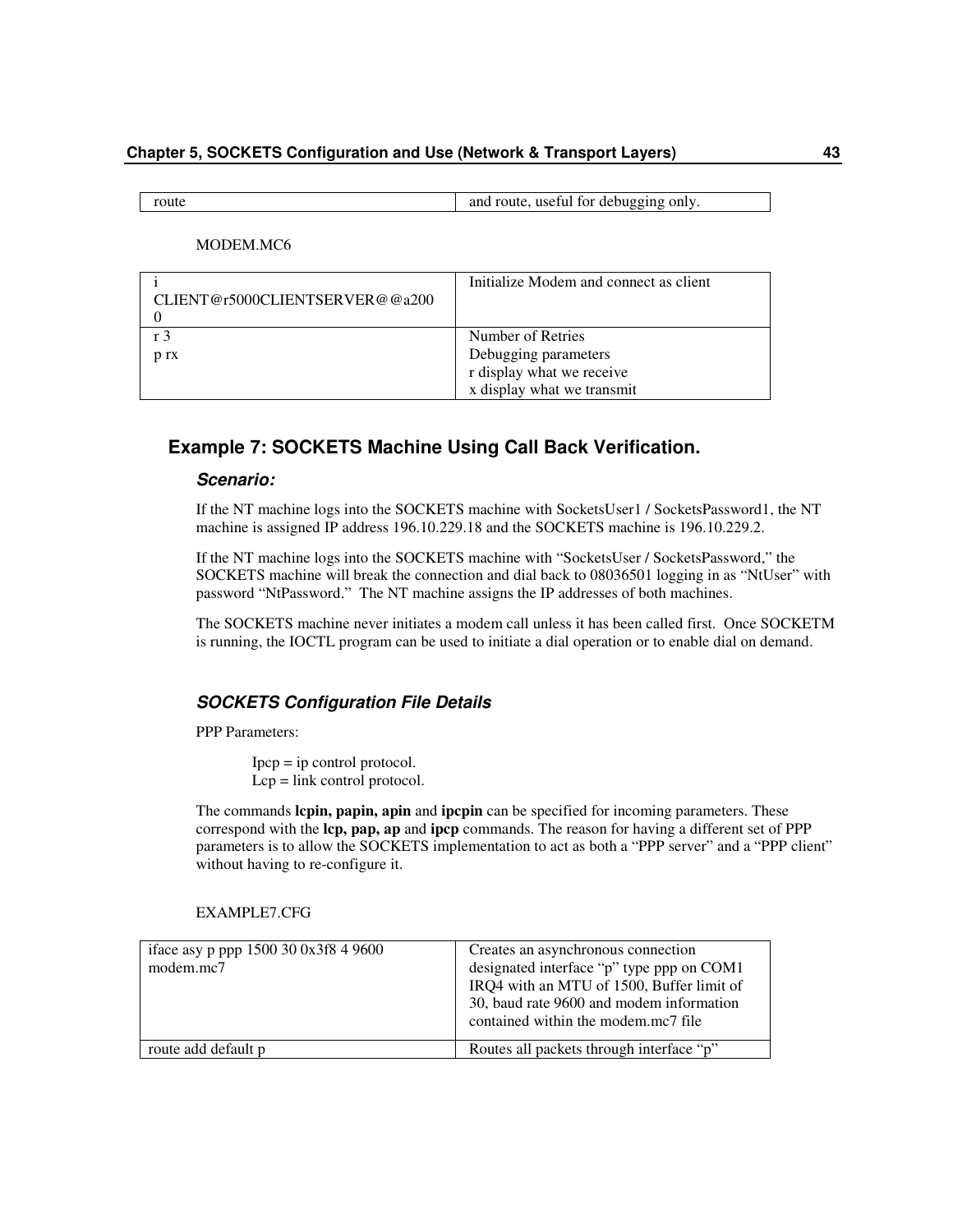| user SocketsUser SocketsPassword        | If user is SocketsUser with password             |
|-----------------------------------------|--------------------------------------------------|
| 196.10.229.18 cbv                       | SocketsPassword assign IP address of             |
|                                         | 196.10.229.18 then disconnect session and        |
|                                         | call back.                                       |
| user SocketsUser1 SocketsPassword1      | If user is SocketsUser1 with password            |
| 196.10.229.18                           | SocketsPassword1 assign IP address of            |
|                                         | 196.10.229.18 and continue session.              |
| par p ipcpin local compress tcp 16 1    | Enables header compression, where 16 are         |
|                                         | the maximum number of concurrent TCP/IP          |
|                                         | connections. 1 turns on compression, 0 turns     |
|                                         |                                                  |
|                                         | off compression.                                 |
| par p ipcpin local address 196.10.229.2 | Assign local IP address 196.10.229.2             |
| par p ipcp local compress tcp 16 1      | Enables header compression, where 16 are         |
|                                         | the maximum number of concurrent TCP/IP          |
|                                         | connections. 1 turns on compression, 0 turns     |
|                                         | off compression.                                 |
| par p ipcp local address 0.0.0.0        | The ip address 0.0.0.0 indicates that the        |
|                                         | server must assign the client a valid ip         |
|                                         | address.                                         |
| par p lcpin local accm 0                | Sets the Asynch Control Character Map to 0.      |
| par p lcpin local acfc on               | Sets local Address and Control Field             |
|                                         | Compression on.                                  |
| par p lcpin local pfc on                | Sets local Protocol Field Compression on.        |
|                                         |                                                  |
| par p lcpin local magic on              | Magic number option on or off. The magic         |
|                                         | number is used to detect loop back links by      |
|                                         | creating a number, sending a configure           |
|                                         | request, then comparing the number received.     |
|                                         | If it is the same, then there is a possible loop |
|                                         | back: repeat test                                |
| par p lcpin local authen pap            | Sets the local Authentication protocol to pap.   |
| par p lcp local accm 0                  | Sets the local Asynch Control Character Map      |
|                                         | to $0$ .                                         |
| par p lcp local acfc on                 | Sets the local Address and Control Field         |
|                                         | Compression to on.                               |
| par p lcp local pfc on                  | Sets the local Protocol Field Compression to     |
|                                         | on.                                              |
| par p lcp local magic on                | Magic number option on or off. The magic         |
|                                         |                                                  |
|                                         | number is used to detect loop back links by      |
|                                         | creating a number, sending a configure           |
|                                         | request, then comparing the number received.     |
|                                         | If it is the same, then there is a possible loop |
|                                         | back, repeat test                                |
| par p pap user NtUser NtPassword        | Allow login for user NtUser with password        |
|                                         | NtPassword. PAP corresponds with the             |
|                                         | previous set authentication protocol.            |
| par p ipcp open                         | Set incoming dial-in method to open.             |
| par p ipcpin open                       | Set incoming dial-in method to open.             |
| par p lcp listen                        | Set dial-out method to listen.                   |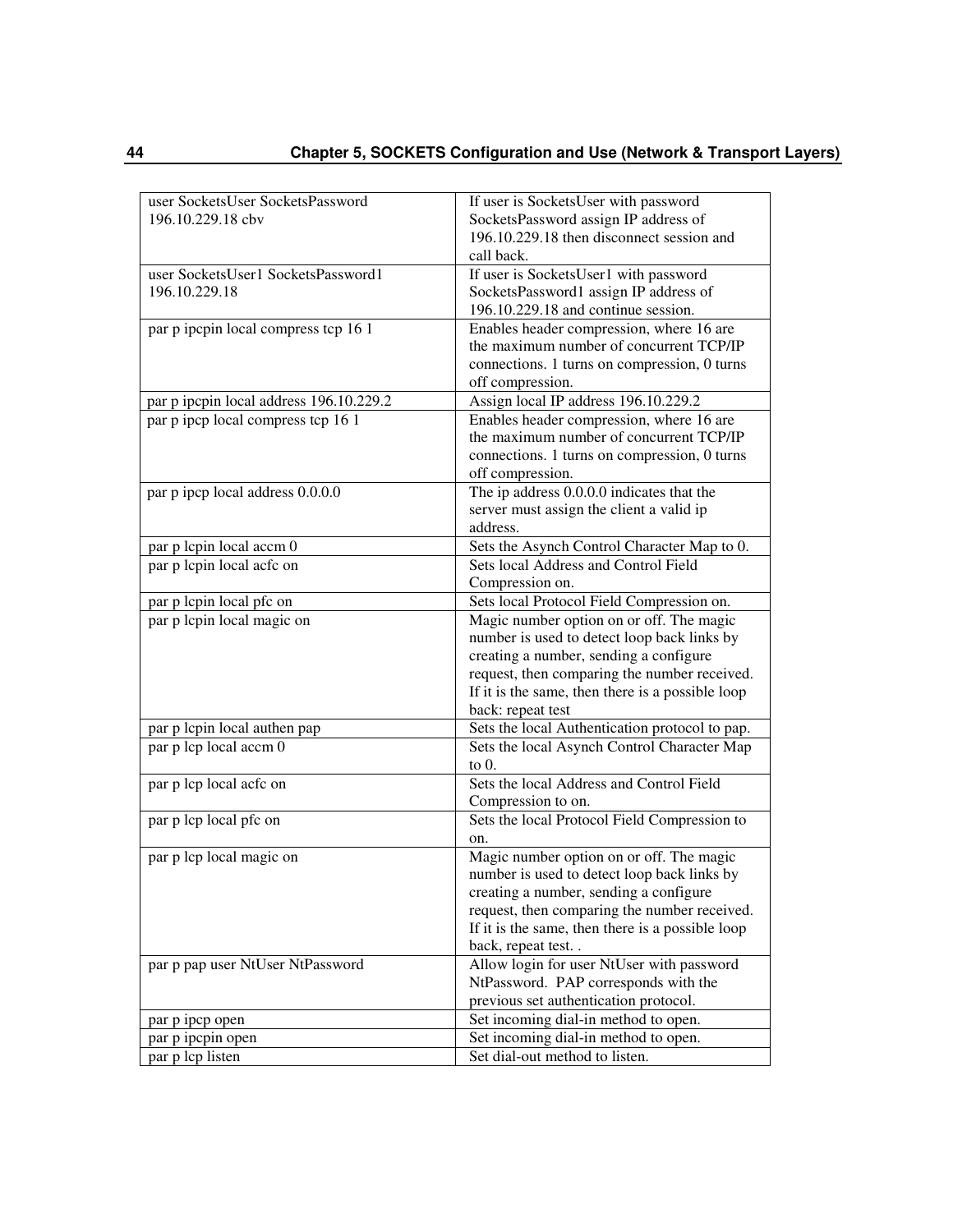| par p lcpin listen | Set dial-out method to listen. |
|--------------------|--------------------------------|

MODEM.MC7

| a@w500a@w500atl1w1%e2&q5&c1&d2s11<br>$=70$ &k3s30=18s0=0^M^J@w100  | Modem Initialization string. Please refer to<br>the modem manufacturer manual for the<br>specific initialization string to match your<br>modem. |
|--------------------------------------------------------------------|-------------------------------------------------------------------------------------------------------------------------------------------------|
| a                                                                  |                                                                                                                                                 |
| n 08036501                                                         | Number to dial                                                                                                                                  |
| d                                                                  | Dial command                                                                                                                                    |
| $^{\wedge}$ M $^{\wedge}$ J@w1000atd@w110@n@w110 $^{\wedge}$ M@d40 |                                                                                                                                                 |
| 000                                                                |                                                                                                                                                 |
| c                                                                  |                                                                                                                                                 |
| r <sub>4</sub>                                                     | Number of retries to dial the connection.                                                                                                       |
| p n                                                                | Debugging parameters: r=show modem                                                                                                              |
|                                                                    | receive, x=show modem xmit                                                                                                                      |
|                                                                    | d=always dial, n=no dial-on-demand                                                                                                              |

# **Example 8: SOCKETS Machine with CBV and Logging-in.**

PPP Parameters:

Ipcp = ip control protocol. Lcp = link control protocol.

The commands **lcpin, papin, apin** and **ipcpin** can be specified for incoming parameters. These correspond with the **lcp, pap, ap** and **ipcp** commands. The reason for having a different set of PPP parameters is to allow the SOCKETS implementation to act as both a "PPP server" and a "PPP client" without having to re-configure it.

EXAMPLE8.CFG

| iface asy p ppp 1500 30 0x3f8 4 9600<br>modem.mc8 | Creates an asynchronous connection<br>designated interface "p" type ppp on COM1<br>IRQ4 with an MTU of 1500, Buffer limit of<br>30, baud rate 9600 and modem information |
|---------------------------------------------------|--------------------------------------------------------------------------------------------------------------------------------------------------------------------------|
|                                                   | contained within the modem.mc8 file                                                                                                                                      |
| route add default p                               | Routes all packets through interface "p"                                                                                                                                 |
| user NtUser NtPassword 196.10.229.208             | If user is NtUser with password NtPassword<br>assign IP address of 196.10.229.208 then                                                                                   |
|                                                   | disconnect session                                                                                                                                                       |
| par p ipcp local compress tcp 16 1                | Enables header compression, where 16 are<br>the maximum number of concurrent TCP/IP<br>connections. 1 turns on compression, 0 turns<br>off compression.                  |
| par p ipcp local address 0.0.0.0                  | The ip address 0.0.0.0 indicates that the                                                                                                                                |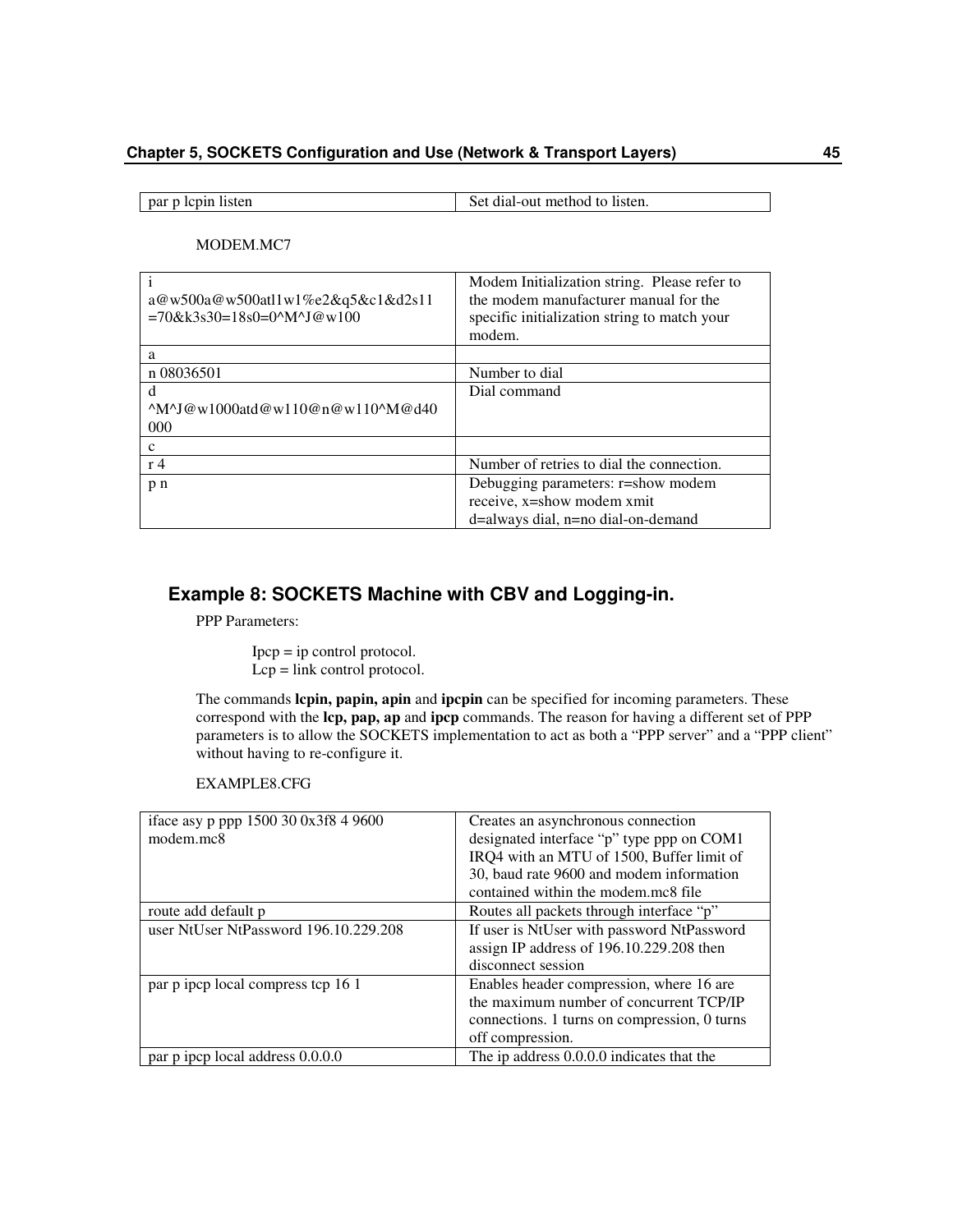|                                                | server must assign the client a valid ip<br>address.                                                                                                                                                                                                        |
|------------------------------------------------|-------------------------------------------------------------------------------------------------------------------------------------------------------------------------------------------------------------------------------------------------------------|
| par p lcp local accm 0                         | Sets the local Asynch Control Character Map<br>to $0$ .                                                                                                                                                                                                     |
| par p lcp local acfc on                        | Sets the local Address and Control Field<br>Compression to on.                                                                                                                                                                                              |
| par p lcp local pfc on                         | Sets the local Protocol Field Compression to<br>on.                                                                                                                                                                                                         |
| par p lcp local magic on                       | Magic number option on or off. The magic<br>number is used to detect loop back links by<br>creating a number, sending a configure<br>request, then comparing the number received.<br>If it is the same, then there is a possible loop<br>back, repeat test. |
| par p pap user SockectsUser<br>SocketsPassword | Allow login for user SocketsUser with<br>password SocketsPassword. PAP<br>corresponds with the previous set<br>authentication protocol.                                                                                                                     |
| par p ipcp open                                | Set incoming dial-in method to open.                                                                                                                                                                                                                        |
| par p lcp open                                 | Set incoming dial-in method to open.                                                                                                                                                                                                                        |
| par p ipcpin local compress tcp 16 1           | Enables incoming header compression, where<br>16 are the maximum number of concurrent<br>TCP/IP connections. 1 turns on compression,<br>0 turns<br>off compression.                                                                                         |
| par p ipcpin local address 196.10.229.202      | Set the local IP address on an incoming<br>transmission to 196.10.229.202                                                                                                                                                                                   |
| par p lcpin local accm 0                       | Sets the local Asynch Control Character<br>Map to 0.                                                                                                                                                                                                        |
| par p lcpin local acfc on                      | Sets the local Address and Control Field<br>Compression to on.                                                                                                                                                                                              |
| par p lepin local pfc on                       | Sets the local Protocol Field Compression to<br>on.                                                                                                                                                                                                         |
| par p lcpin local magic on                     | Magic number option on or off. The magic<br>number is used to detect loop back links by<br>creating a number, sending a configure<br>request, then comparing the number<br>received. If it is the same, then there is a<br>possible loop back: repeat test  |
| par p lcpin local authen pap                   | Set the authentication protocol for incoming<br>lepin to pap.                                                                                                                                                                                               |
| par p ipcpin open                              | Set dial-in method for ipcpin to open.                                                                                                                                                                                                                      |
| par p lcpin open                               | Set dial-in method for lcpin to open                                                                                                                                                                                                                        |

MODEM.MC8:

| the<br>modem: please refer to<br>. ne<br>тапzе |
|------------------------------------------------|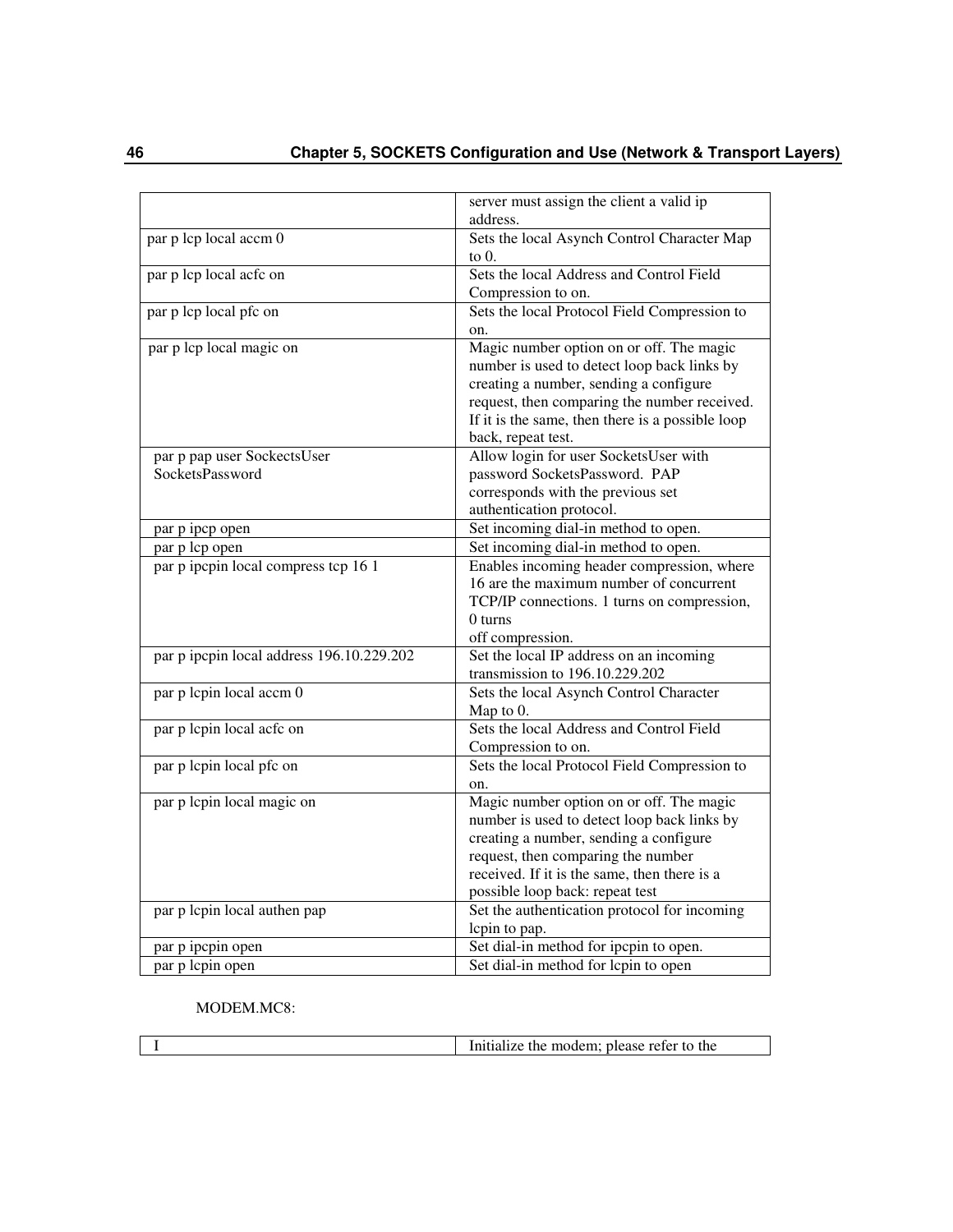| a@w500a@w500atl1w1%e2&q5&c1&d2s11<br>$=70$ &k3s30=18s0=0^M^J@w100 | manufacturer documentation for the specific<br>modem initialization string. |
|-------------------------------------------------------------------|-----------------------------------------------------------------------------|
| а                                                                 |                                                                             |
| n 08034131                                                        | Number to dial                                                              |
| d                                                                 | Dial string.                                                                |
| $^{\wedge}$ M $^{\wedge}$ J@w1000atd@w110@n@w110 $^{\wedge}$ M@d4 |                                                                             |
| 0000                                                              |                                                                             |
| c                                                                 |                                                                             |
| r <sub>4</sub>                                                    | Number of retries.                                                          |
| p r                                                               | Debugging information. Parameters: r=show                                   |
|                                                                   | modem receive, x=show modem xmit                                            |
|                                                                   | d=always dial, n=no dial-on-demand                                          |

When the "NT look-alike" side starts up, it dials 08034131. The "SOCKETS" side answers and after the successful login, drops the connection and dials 08036501. During PPP negotiation, the "NT lookalike" side is assigned IP address 196.10.229.202 and the "SOCKETS" side, IP address 196.10.229.108.

# **Example 9: Dial-up SLIP Connection with SOCKETS as an IP Router**

You want to connect your LAN to another network via a modem using a dial-up SLIP link. The SOCKETS PC will act as an IP router (or gateway) to the other network. This example is symmetrical: You can use the same setup on both sides to enable any side to initiate the call. (The IP addresses will have to be unique.)

Use an **asy** interface with CSLIP to get better throughput. Your network is 192.6.1.0 and your address 192.6.1.111. The **asy** interface will also be 192.6.1.111 linking the 192.6.2.0 network (or the rest of the world) on the other side. The modems establish a connection with no logon required.

PPP Parameters:

 $Ipcp = ip$  control protocol. Lcp = link control protocol.

The commands **lcpin, papin, apin** and **ipcpin** can be specified for incoming parameters. These correspond with the **lcp, pap, ap** and **ipcp** commands. The reason for having a different set of PPP parameters is to allow the SOCKETS implementation to act as both a "PPP server" and a "PPP client" without having to re-configure it.

The configuration file EXAMPLE9.CFG contains:

| Ip address 196.6.1.111/24                    | Sets an IP address of $196.6.1.111$ with a 24-                                                                                                                                     |
|----------------------------------------------|------------------------------------------------------------------------------------------------------------------------------------------------------------------------------------|
|                                              | bit subnet mask to the following interface.                                                                                                                                        |
| Iface pdr if $0 \, \text{d}$ is 1500 10 0x60 | Creates a standard Ethernet connection, type<br>pdr (packet driver), interface name if0, type<br>dix, MTU 1500, Buffer Limit 10, Interrupt<br>vector of the packet driver at 0x60. |
| IPAddress=192.6.1.111/0                      | Sets an IP address of 192.6.1.111 with a 0-bit                                                                                                                                     |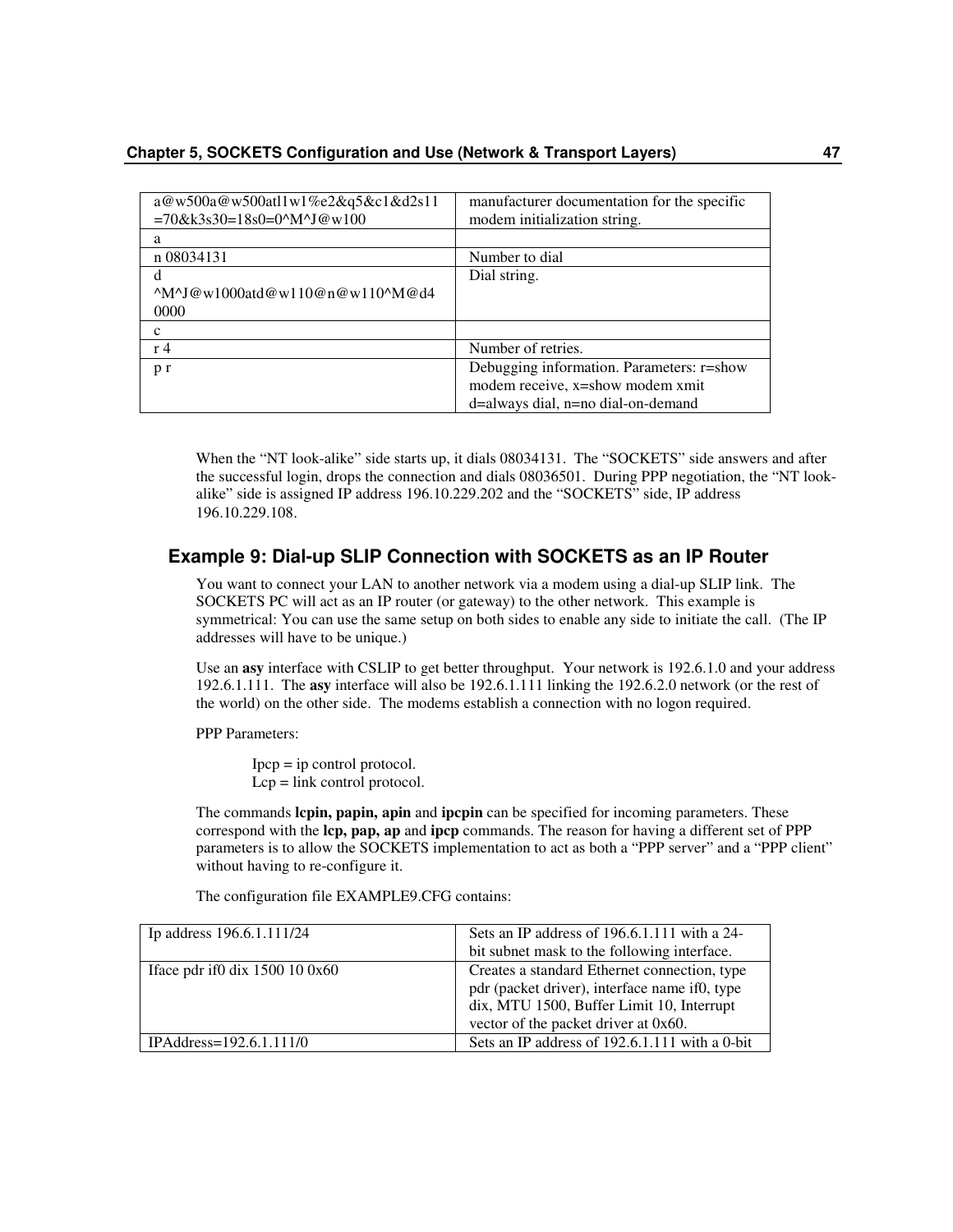|                                             | subnet mask to the following interface.       |
|---------------------------------------------|-----------------------------------------------|
| Iface asy sl0 cslip 576 10 3f8 4 19200 asy- | Creates a standard modem connection on        |
| io.mod                                      | COM1. The connection is asynchronous,         |
|                                             | interface name sl0, MTU 576, Buffer Limit 4,  |
|                                             | baud rate 19200, and reference the file asy-  |
|                                             | io.mod for specific modem information.        |
| ; Make this the default route:              |                                               |
| par sl0 19200 CTS RTS                       | For interface sl0 set the serial baud rate to |
|                                             | 19200, output flow to CTS, input flow to      |
|                                             | RTS.                                          |
|                                             | $CTS = Clear$ to Send modem signal.           |
|                                             | $RTS =$ Request To Send modem signal.         |
|                                             | *Use only for asy type interfaces.            |
| par sl0 ripadv                              | Enable Routing Information Protocol on        |
|                                             | interface sl0.                                |
| rip advertise 30                            | Set RIP advertise time to 30. Time is the     |
|                                             | number of elapsed seconds before the          |
|                                             | advertisement is repeated.                    |
| rip use 200                                 | Set RIP use time to 200. Time is the period   |
|                                             | during which routes are added or amended as   |
|                                             | a result of RIP, and are valid for time       |
|                                             | seconds.                                      |

The start up file SOCKETS.STU will display the current status with:

| in address | Display the IP address |
|------------|------------------------|
| route      | Display the routes     |
| ifstat     | Display the interfaces |

The modem definition file is ASY-IO.MOD:

|                                                      | Initialise modem (Caution: consult the                    |
|------------------------------------------------------|-----------------------------------------------------------|
| $a@w100atz^M^J@w500ats0=1^M^J@w100$                  | manual for your own modem)                                |
| d $^M$ M $^M$ J $@$ w $2000$ atdt $@n^M$ J $@d40000$ | Dial command: send " <cr><lf>", wait 2</lf></cr>          |
|                                                      | seconds, send "atdt <number><cr><lf>",</lf></cr></number> |
|                                                      | wait 40 seconds for DCD                                   |
| n 0,011-790-1234                                     | The number to dial                                        |
| r <sub>5</sub>                                       | Number of retries                                         |
| p r                                                  | Parameters for debugging (show modem                      |
|                                                      | data):                                                    |
|                                                      | $r =$ receive and/or $x = x$ mit                          |
|                                                      | Password protected logon facilities can be                |
|                                                      | added with answer and connect scripts. (See               |
|                                                      | next examples or ASY-IOL.MOD on disk)                     |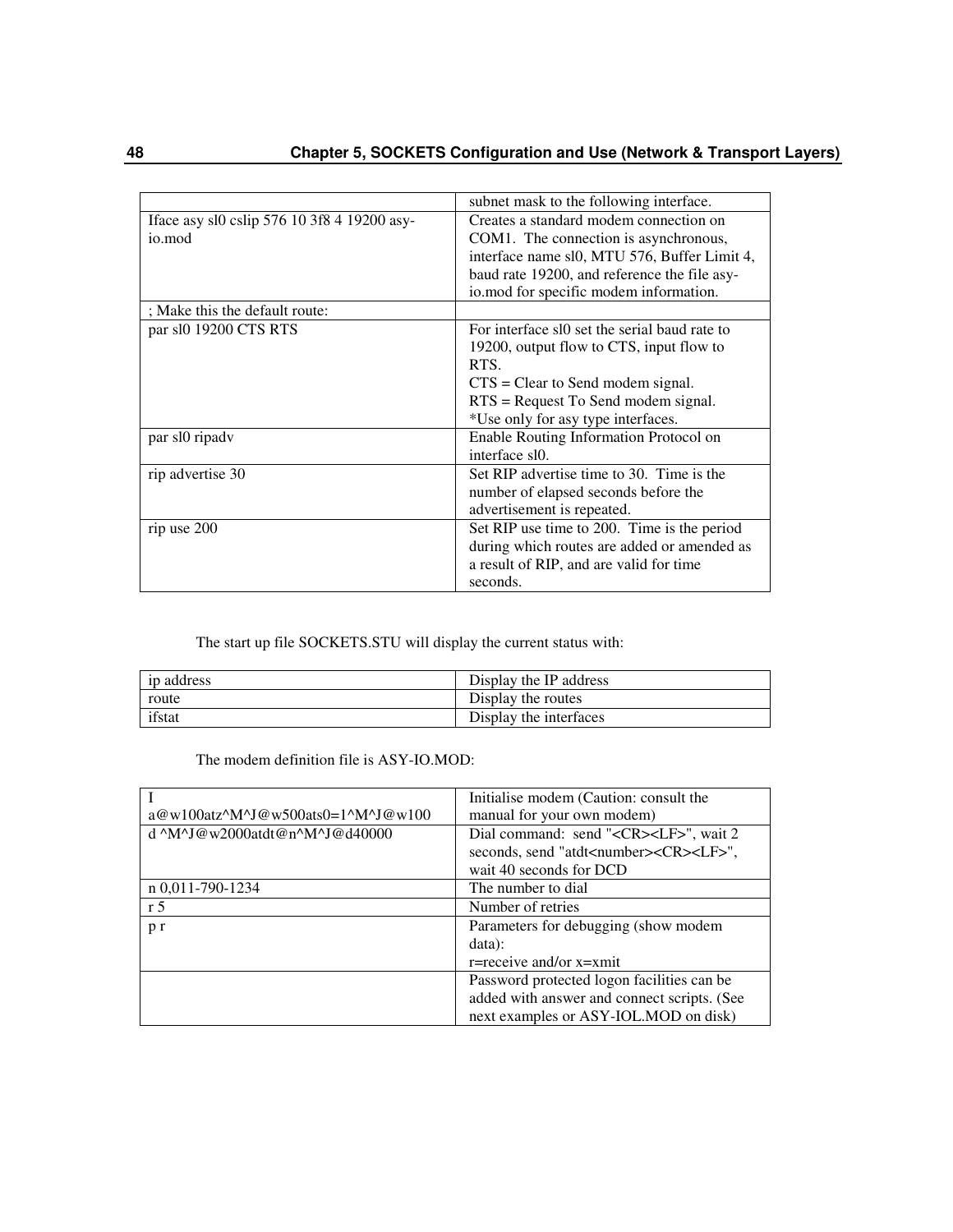# **Example 10: Multiple Dial-in Connections**

You have a number of modems for dial-in of various users or other networks each with a fixed IP address. When somebody dials into your system, SOCKETS will need to know his IP address to be able to set up a return route to him. The network size for each remote host must also be known. (You have to understand sub-networks for this example.)

The way to do this is to set up a **mdd** interface for each IP address (using an IP address on that network). Each **mdd** interface has a modem definition file containing a unique exchange identifier (XID). Each modem has an **aslink** interface with a modem file containing an answer script. When the remote dials in, he has to specify his XID in his connect script (like a login). The **aslink** then links to the **mdd** with the same XID and your remote user is connected using the routes set for his **mdd** interface.

PPP Parameters:

 $Ipcp = ip$  control protocol. Lcp = link control protocol.

The commands **lcpin, papin, apin** and **ipcpin** can be specified for incoming parameters. These correspond with the **lcp, pap, ap** and **ipcp** commands. The reason for having a different set of PPP parameters is to allow the SOCKETS implementation to act as both a "PPP server" and a "PPP client" without having to re-configure it.

| IPAddress= $197.55.2.9$                                      | Set the IP address of the following interface<br>to 197.55.2.9                                                                                                                       |
|--------------------------------------------------------------|--------------------------------------------------------------------------------------------------------------------------------------------------------------------------------------|
| iface pdr if $0 \, \text{d}$ is 1500 10 0x60                 | Creates a standard Ethernet connection, type<br>pdr (packet driver), interface name if0, type<br>dix, MTU 1500, Buffer Limit 10, Interrupt<br>vector of the packet driver at 0x60.   |
| ; A Multi Destination Driver                                 |                                                                                                                                                                                      |
| ; connecting to the smallest subnet allowing 2<br>hosts      |                                                                                                                                                                                      |
| IPAddress=193.101.51.1/30                                    | Set the IP address of the following interface<br>to $193.101.51.1$ with a 30-bit subnet mask.                                                                                        |
| iface mdd mdd0 slip 576 10 mdd10.mod                         | Create a multiple destination interface, type<br>mdd, interface name mdd0, class slip, MTU<br>576, Buffer Limit 10, access the file<br>mdd10.mod for specific interface<br>commands. |
| iface asy as $10$ cslip 576 $10$ 0x3F8 4 19200<br>aslink.mod | Create an aslink connection on COM1.                                                                                                                                                 |

The configuration file EXAMPL10.CFG should contain:

All the modems (**aslink** interfaces) may use the ASLINK.MOD file:

| the<br>$\sim$ $\sim$<br>$\sim$ and<br>Initialise<br>arnino <sup>.</sup><br>ാനട<br>moaem<br>w<br>istiit |
|--------------------------------------------------------------------------------------------------------|
|                                                                                                        |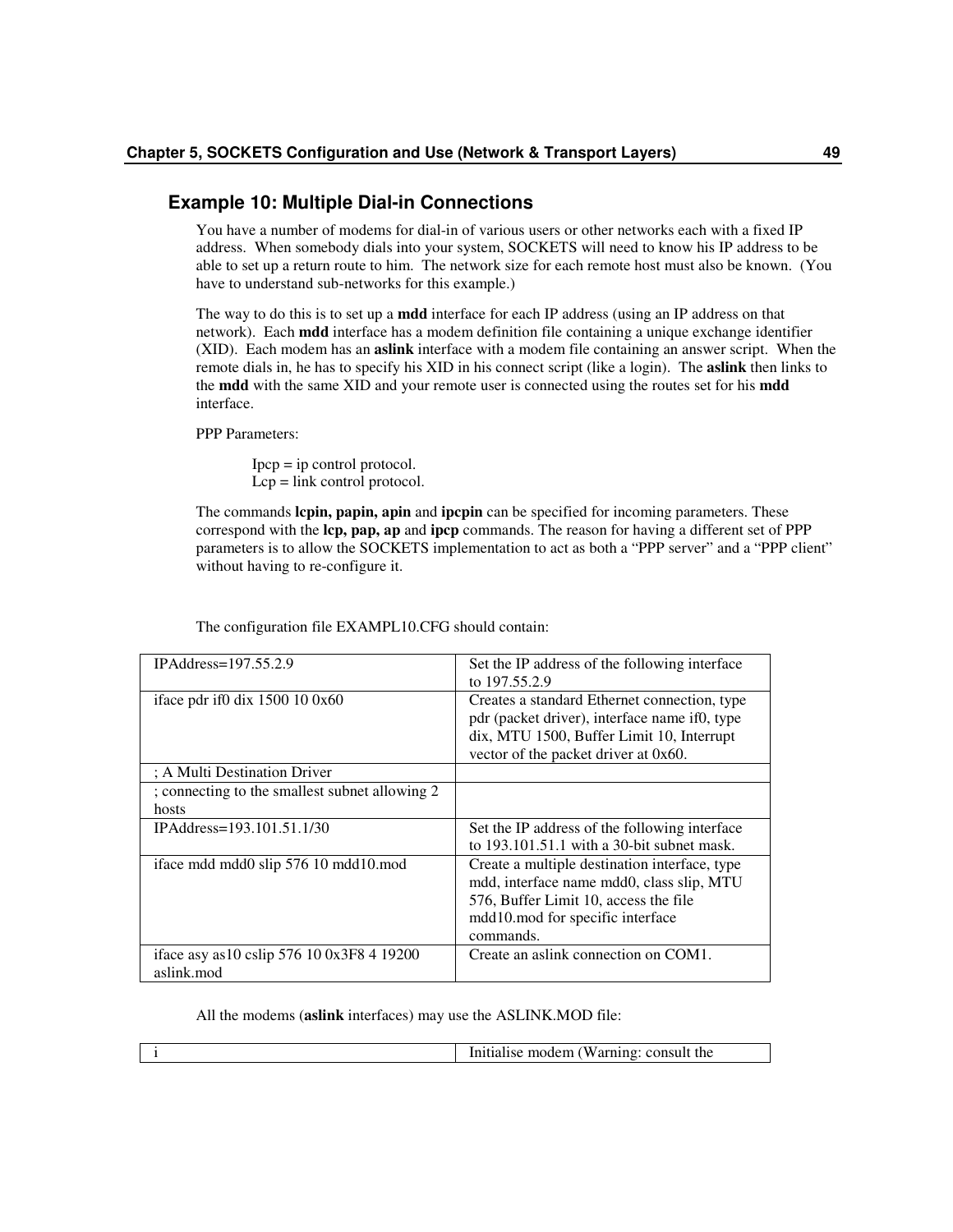| $a@w100atz^M^J@w500ats0=1^M^J@w10$ | manual for your specific modem initialisation |
|------------------------------------|-----------------------------------------------|
|                                    | string)                                       |
| a @w500^M^JXID?@f5000@w200ccc      | Answer script to prompt for XID               |
| p r                                | Parameters for debugging (show modem          |
|                                    | data):                                        |
|                                    | $r =$ receive and/or $x = x$ mit              |

All the **mdd** interfaces will use a specific MDD*n*.MOD file with its own unique XID. The XID links to the IP address in the configuration of the **mdd** interface. MDD0.MOD will be:

| Parameters for debugging (show modem<br>n r<br>data): | x id0 | Set the XID variable |
|-------------------------------------------------------|-------|----------------------|
| r=receive and/or $x=$ xmit                            |       |                      |

The users dialling into the system above may use **asy** interfaces with a modem file containing the following commands (see file ASY-OX.MOD):

|                                                 | Initialise modem (Warning: consult the                     |
|-------------------------------------------------|------------------------------------------------------------|
| $a@w100atz^M^J@w500ats0=1^M^J@w100$             | manual for your own modem)                                 |
| $d^{\wedge}M^{\wedge}J@w2000$ atdt@n^M^J@d40000 | Dial command: send " <cr><lf>" wait 2</lf></cr>            |
|                                                 | seconds, send "atdt <number><cr><lf>"</lf></cr></number>   |
|                                                 | wait 40 seconds for DCD.                                   |
| n 790-1234                                      | The number to dial                                         |
| r <sub>5</sub>                                  | Number of retries                                          |
| $x$ id $0$                                      | Set the XID variable                                       |
| c @r1000XID@^F@x^M@r100c                        | Connect script to login at the remote: wait 1              |
|                                                 | second after DCD to receive XID prompt,                    |
|                                                 | send the $\Delta$ F XID $\Delta$ M sequence, receive a "c" |
|                                                 | as confirmation.                                           |
| p rx                                            | Parameters for debugging (show modem                       |
|                                                 | data):                                                     |
|                                                 | $r =$ receive and/or $x = x$ mit                           |

# **Testing with XPING**

The **XPING.EXE** (external ping) program gives a quick method to test your SOCKETS installation. The source code is also supplied as an example. XPING starts a continuous string of pings until stopped by a keystroke.

## **Syntax**

XPING IP\_address [interval]

Where the *IP\_address* may be a numeric or symbolic address and the *interval* is the time to wait between pings in timer clock ticks. The default is 10 ticks.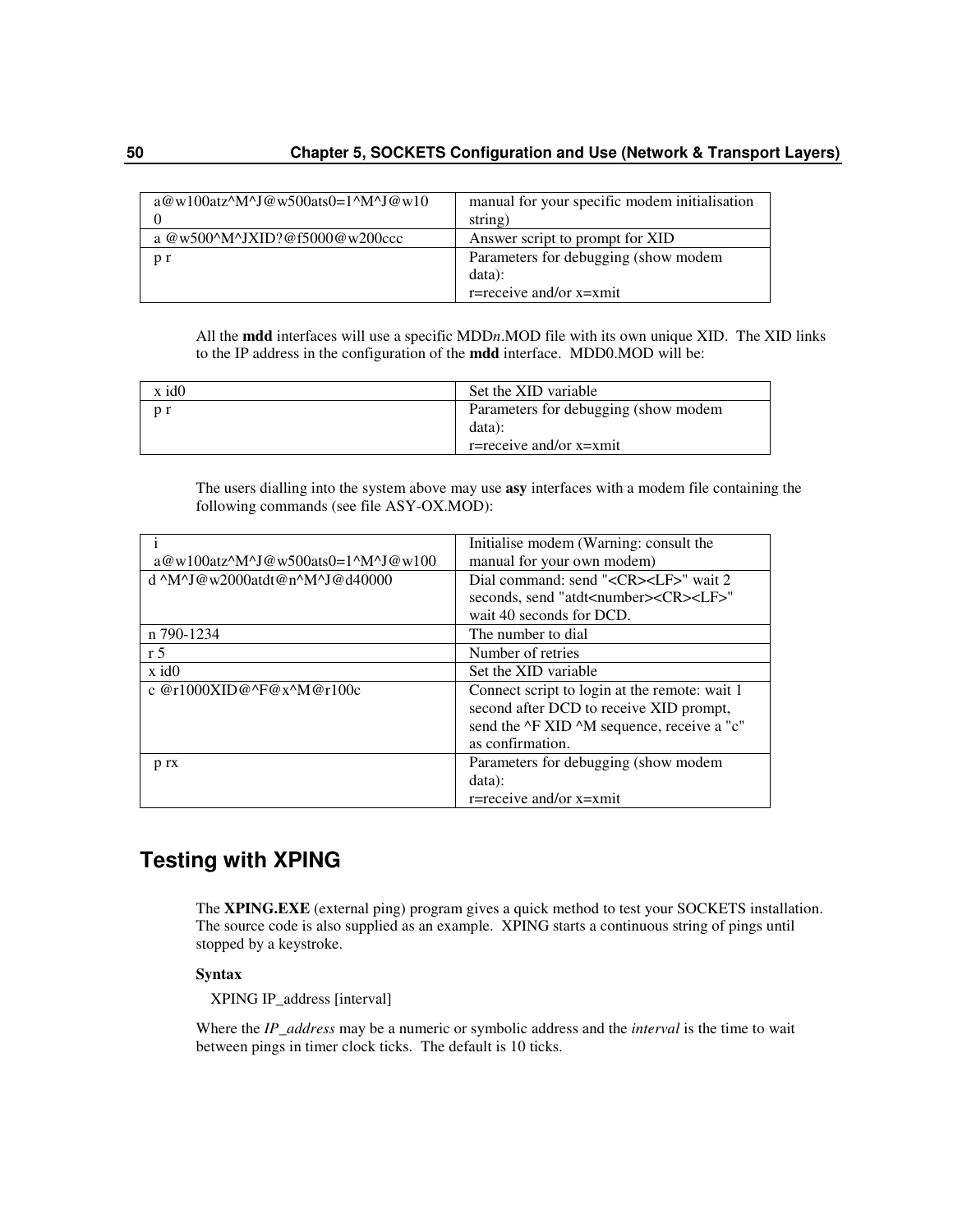# **Displaying Statistics with IPSTAT**

The IPSTAT.EXE program gives statistics on IP and memory. Use it to check for error conditions and memory problems. It takes no arguments and a typical output is:

```
IP stats at 160F:04C8:
Total packets 2671
Smaller than minimum size 0
IP header length too small 0<br>Wrong IP version 0
Wrong IP version 0<br>IP header checksum errors 0
IP header checksum errors
Unsupported protocol 0<br>Memory available 9016
Memory available
Memory allocation failures 0<br>Memory free errors 0
Memory free errors 0<br>
Minimum stack observed 886
Minimum stack observed
```
Use the TCP.EXE program described below for status and control of IP.

# **TCP Control and Status**

The initial TCP parameters are set using the start-up file SOCKET.CFG or as specified on the command line. Use TCP.EXE to examine and change these parameters or to give a continuous updated display of the connection status. Run TCP without arguments to display help on the syntax.

#### **Syntax**

| tcp close $n$                        | Close connection $n$                       |
|--------------------------------------|--------------------------------------------|
| tcp irtt $[n]$                       | Set or display the Initial Round Trip Time |
| tcp mss $ n $                        | Set or display the Maximum Segment Size    |
| tcp reset $n$                        | Reset connection n                         |
| tcp retry $[n]$                      | Set or display the retry count             |
| tcp status [/columns [refresh_time]] | Display summary status of all connections  |
| tcp status n                         | Display detailed status for connection n   |
| tcp window [n]                       | Set or display window size                 |

#### **Parameters**

/*columns* is the number of columns in which to display status with manual or automatic refresh. *refresh\_time* is the time in seconds after which an automatic refresh occurs.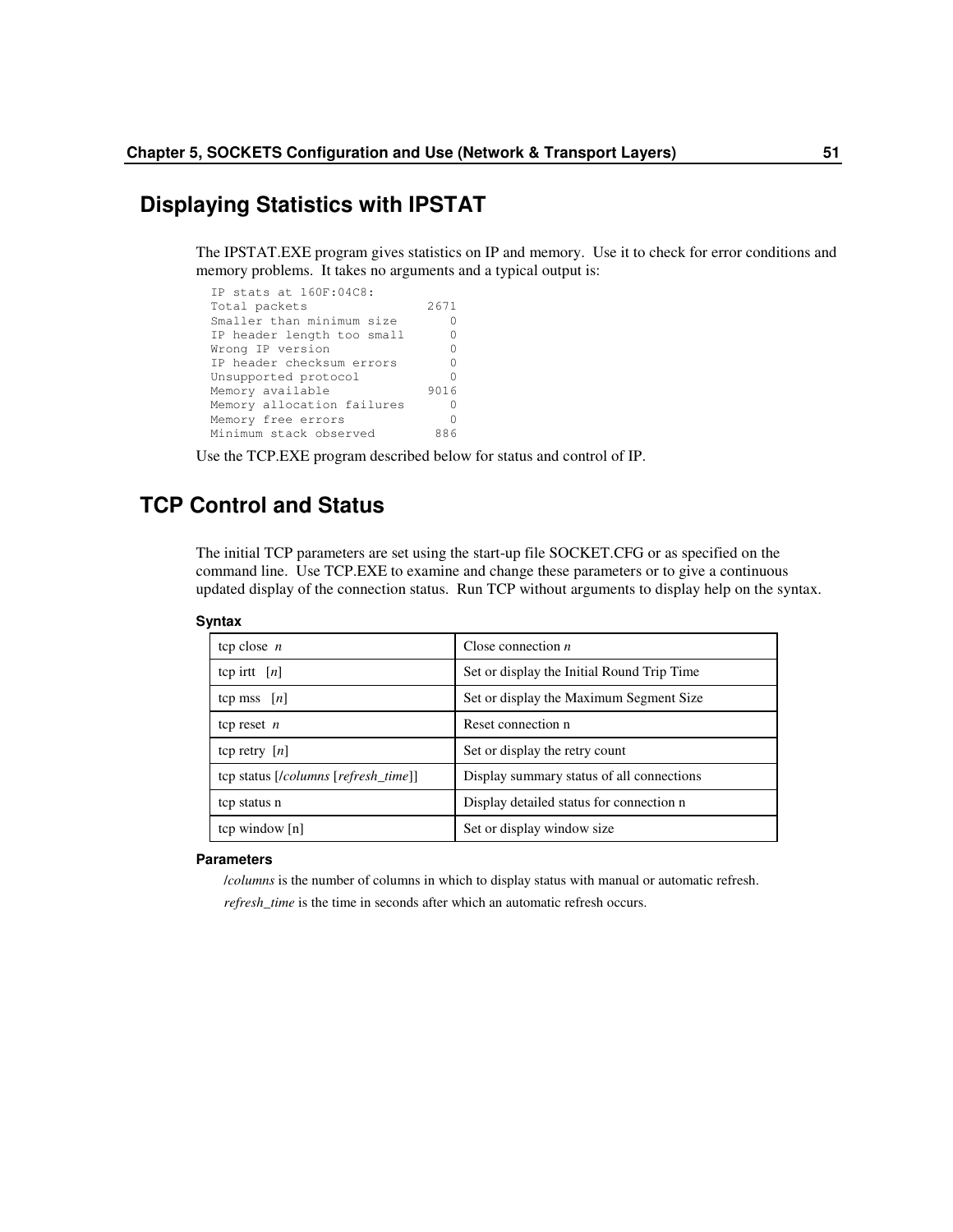# **SOCKETS TCP Socket Print Services Configuration**

SOCKETS includes both a socket print server and a printer redirector which can be used on up to four printer ports. The print server sends output to a printer via Interrupt 17. The printer redirector operates by intercepting Interrupt 17 and passing printer output to a local or remote print server. A print session is started when output is first sent to a specific port and stopped after a user-specified period of no output. To start printer services, you must use the start prntserv command in the example below. For a full reference to the "start" command please refer to Chapter 6.

When a printer port is redirected, the IP address and TCP port number of the destination print server, as well as the timeout period, is specified. A printer port can be used both as a print server port and as a redirected port. To ensure proper queuing of remote and local print sessions to a local printer; the printer port must be redirected to the local IP address and TCP port of the print server using that port.

To redirect a port use the printer command in SOCKET.CFG as follows:

#### **Syntax**

**printer** printer\_port timeout IP\_address [TCP\_port]

### **Parameters**

*printer\_port* is printer port 0,1,2 or 3 to redirect. Port 0 corresponds with PRN, 1 with LPT2 and so on. You can link any port number to a serial port by using the SRPRINT TSR for serial printers.

*timeout* is the timeout period in seconds.

*IP\_address* is the IP address of print server host.

*TCP\_port* is the TCP port of print server. (Default is 10).

#### **Example**

printer 0 15 print\_host

where *this* host must be defined in HOSTS. To use printer port 1 (LPT2) for both local and remote printing:

ip address this\_host start prntserv 11 1 printer 1 15 this\_host 11

**Note:** If the printer command is placed before start prntserv, SOCKETS will not function properly.

# **PPP Functionality**

# **PPP Features**

Support for "PPP server" or PPP dial-in and a Callback Verification facility is included. The raising of the Carrier Detect (DCD) signal signals an incoming call. Consequently, the modem must be configured to raise DCD only when the modem has answered the call. Log-in is controlled by a list of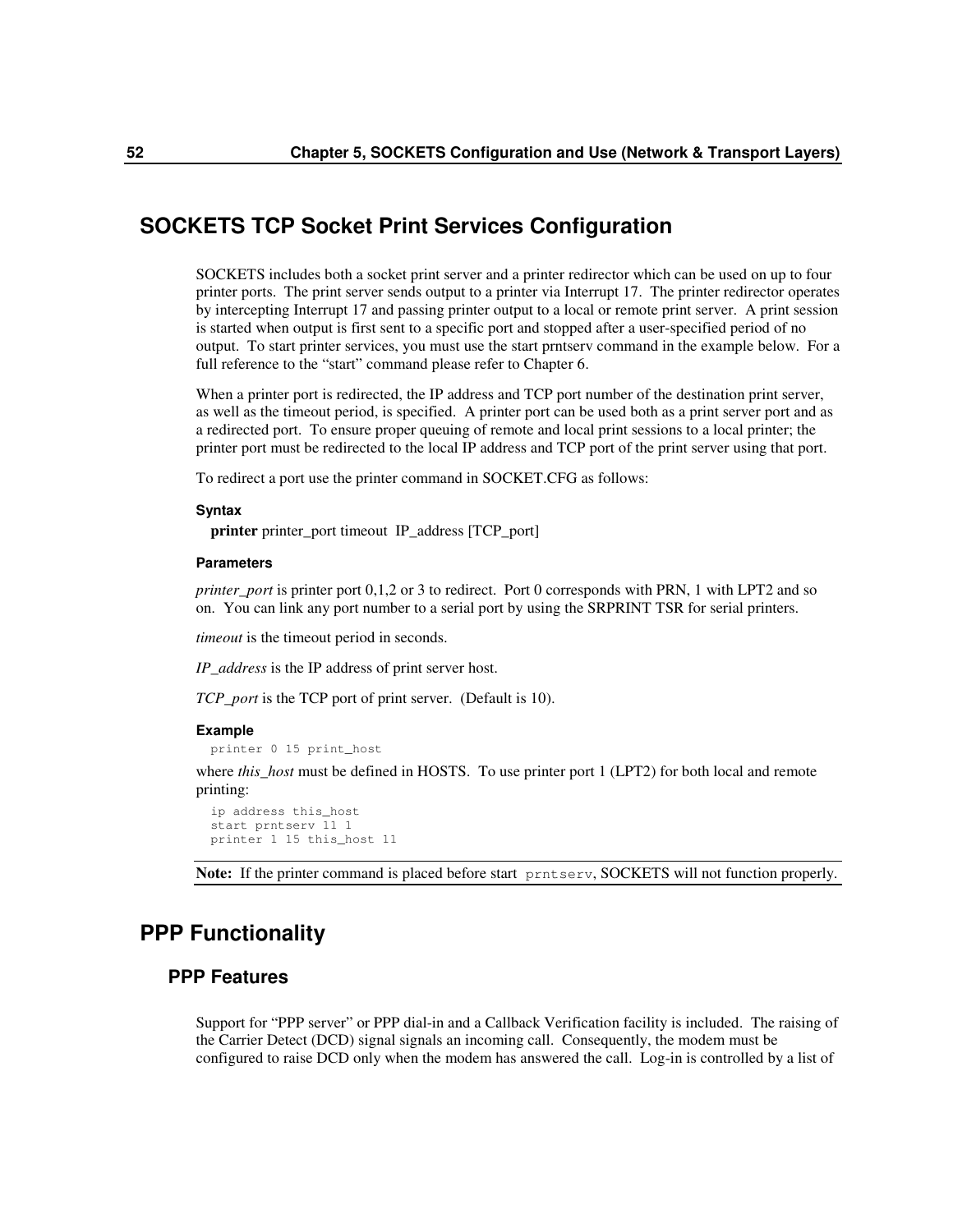Username/Password pairs, each coupled to a remote IP address, which is assigned to the peer if requested to do so during the IPCP negotiation.

As an option, a Username/Password pair can be flagged to provide Callback Verification (CBV). In this case, the call is terminated as soon as the PPP negotiations have been successfully completed. Then, a call is made to the number (or numbers) specified in the modem configuration file. During the first subsequent set of PPP negotiations, the CBV flag is ignored to prevent another callback. When the PPP session terminates, the CBV flag is again enabled.

Another PPP feature is the ability to specify that a PPP session should start immediately when SOCKETM is loaded, or to delay that until traffic is generated. Earlier versions of SOCKETS allowed only dial-on-demand.

It is also possible to specify two sets of PPP parameters per interface. The first set of parameters is for outgoing modem connections; the second set is for incoming modem connections.

Commands in the modem file can specify that a dial-up connection will always be dialed whenever DCD is not detected, or specify that dial on demand is disabled.

An API function, **IfaceIOCTL()**, controls asynchronous ports. **IfaceIOCTL()** allows a user program to:

- Initiate a modem connection (dial)
- Disconnect a modem connection
- Enable or disable dial on demand
- Enable or disable a serial port to allow a user program to access it without conflict
- Read modem and connection status.

A sample program, IOCTL.EXE, shows the use of this function and is provided in source and binary format in the SOCKETS Software Development Kit.

# **Username/Password List**

Each Username/Password is specified by a **user** command in the SOCKETS configuration file in the format:

user *username password hostid* [cbv]

For example:

user myuser mypassword 196.10.229.2 user callbackuser callbackpassword 10.0.0.22 cbv

As many **user** commands as required may be used.

# **Immediate or Dial-on-demand Connections**

When an immediate dial operation is required the **par** *ppp* **lcp open** command is used. When dial-ondemand or connect-on-received-call is desired, the **par** *ppp* **lcp listen** command is used. Dial-on-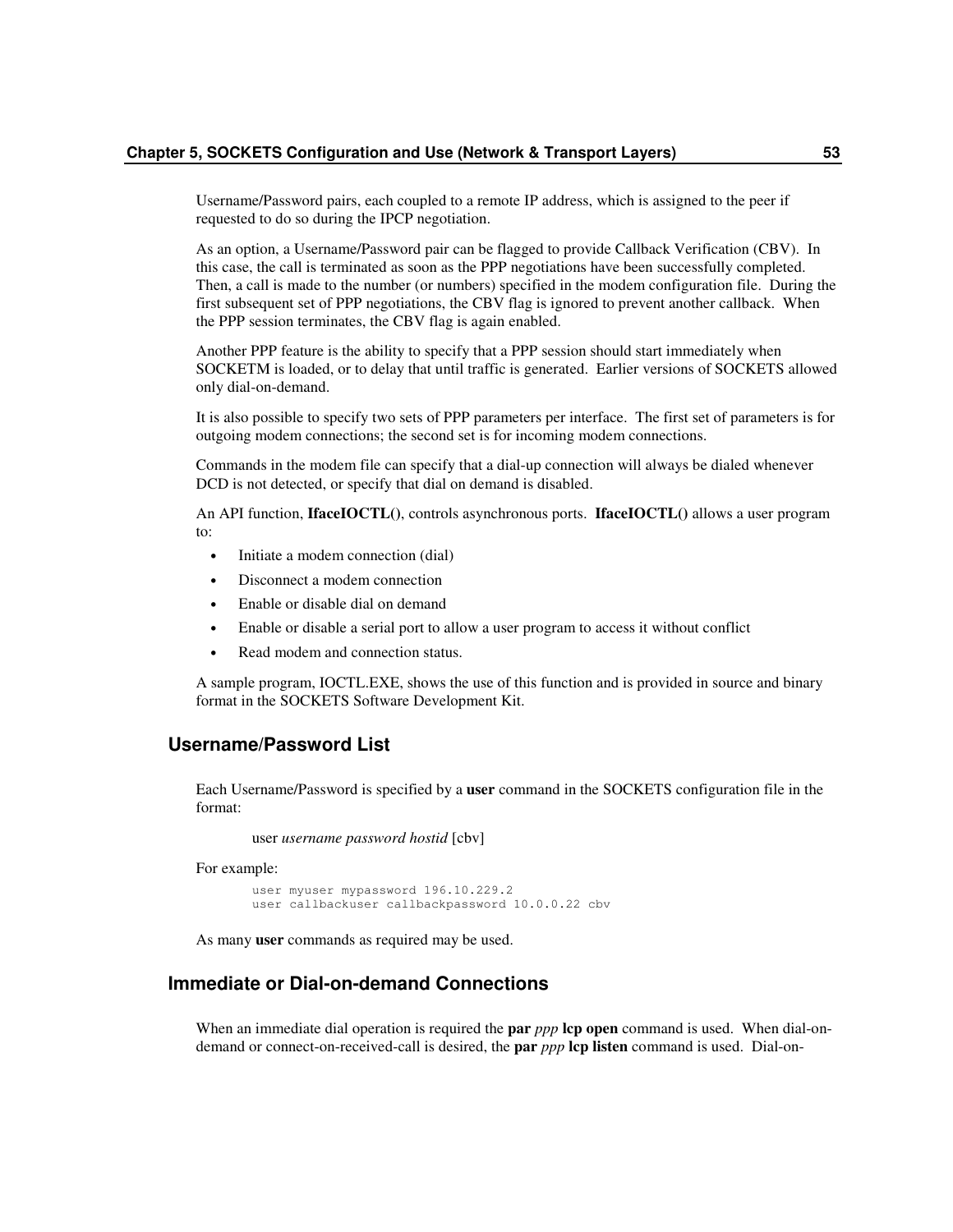demand can be disabled by the **p n** modem configuration file parameter and by a call to **IfaceIOCTL().** Conversely, dial-on-demand can be enabled by **IfaceIOCTL().**

## **Alternative Configuration Commands for Incoming Modem Connections**

A set of PPP parameters to be used only for incoming modem connections must be specified. Four commands; **lcpin**, **papin, apin** and **ipcpin** can be specified In the **par** *ppp* … commands. These correspond with the **lcp**, **pap, ap,** and **ipcp** commands. Having a different set of PPP parameters allows the SOCKETS implementation to act as both a PPP server and a PPP client without having to be re-configured.

## **Modem Configuration File Additions**

Two additional parameters can be used in the modem configuration file parameter command. They are *d* for always dialing when DCD is down and *n* for no dial-on-demand. These two parameters are mutually exclusive.

# **IfaceIOCTL Function**

The IfaceIOCTL function controls asynchronous interfaces.

#### **C syntax**

int **IfaceIOCTL(**char \*pszName, WORD wFunction);

### **Parameters**

*pszName* Pointer to interface name.

#### *WFunction*

Function to perform:

| IOCTL_CONNECT            | Start dial operation        |
|--------------------------|-----------------------------|
| <b>IOCTL DISCONNECT</b>  | Disconnect modem            |
| <b>IOCTL ENABLEPORT</b>  | Enable communications port  |
| <b>IOCTL DISABLEPORT</b> | Disable communications port |
| <b>IOCTL ENABLEDOD</b>   | Enable dial-on-demand       |
| <b>IOCTL DISABLEDOD</b>  | Disable dial-on-demand      |
| <b>IOCTL GETSTATUS</b>   | Get modem/connection status |

#### **Return Value**

Returns  $-1$  on error,  $\geq 0$  if OK.

IOCTL\_GETSTATUS returns the following bits:

| ST DTR 0x01 |  | Data Terminal Ready |  |
|-------------|--|---------------------|--|
|-------------|--|---------------------|--|

- ST\_RTS 0x02 Request To Send
- ST\_CTS 0x10 Clear To Send
- ST\_DSR 0x20 Data Set Ready
- ST\_RI 0x40 Ring Indicator
- ST\_DCD 0x80 Data Carrier Detect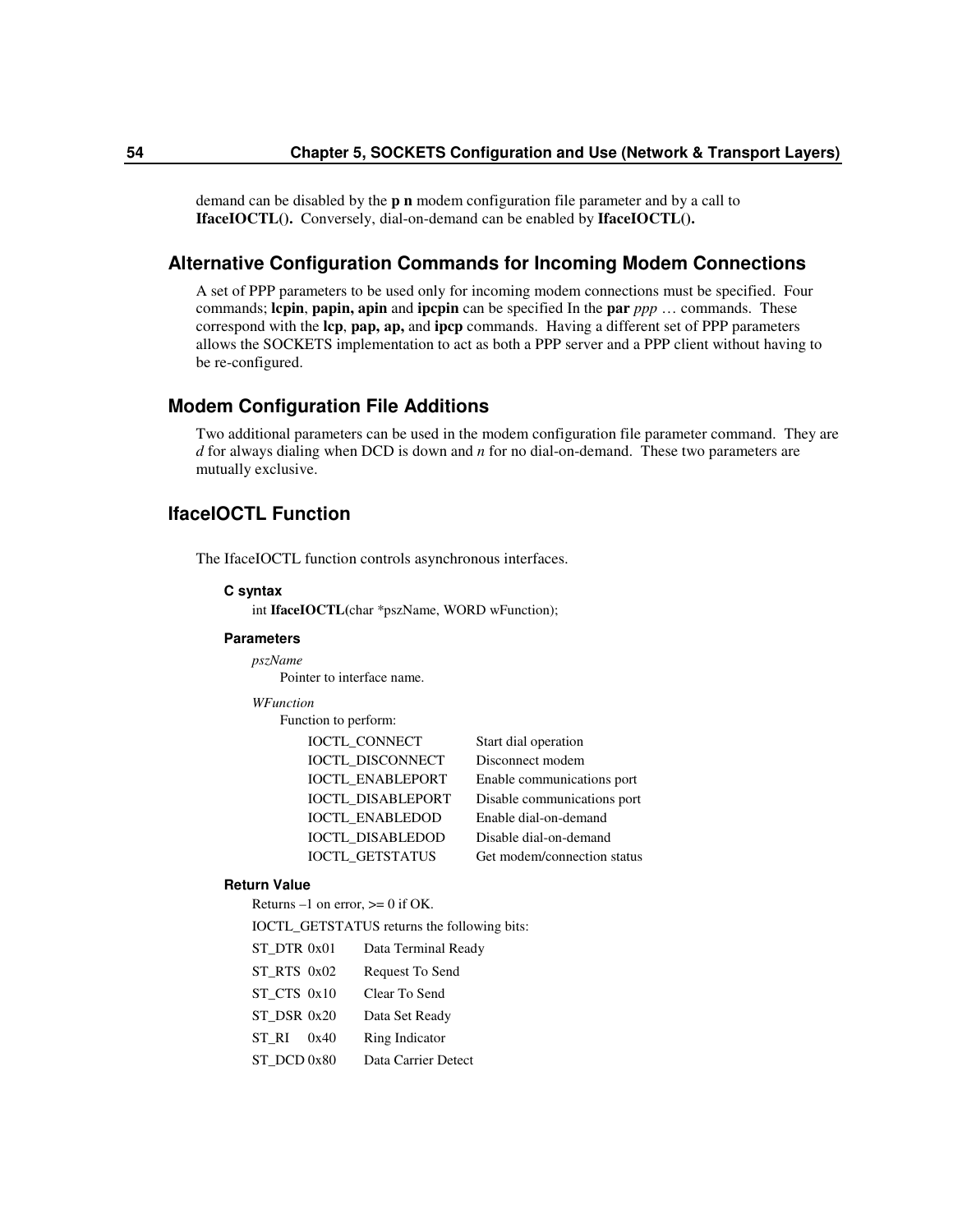| ST CONNECTED 0x100      |       |               | Modem is connected     |
|-------------------------|-------|---------------|------------------------|
| <b>ST MODEMSTATE</b>    |       | 0xe00         | Modem state mask       |
| <b>STM NONE</b>         | 0x000 |               | No modem on port       |
| <b>STM IDLE</b>         | 0x200 | Modem is idle |                        |
| <b>STM INITIALIZING</b> |       | 0x400         | Modem is initializing. |
| <b>STM DIALING</b>      | 0x600 |               | Modem is dialing.      |
| <b>STM CONNECTING</b>   |       | 0x800         | Modem is connecting    |
| <b>STM ANSWERING</b>    |       | 0xa00         | Modem is answering     |

#### **Sample Configuration Files**

**Example 1:** Configuration file of a SOCKETS machine being called by NT and calling back to the NT machine.

```
iface asy p ppp 576 5 0x3f8 4 9600 modem.mcf
route add default p
user SocketsUser SocketsPassword 196.10.229.18 cbv
user SocketsUser1 SocketsPassword1 196.10.229.18
par p ipcpin local compress tcp 16 1
par p ipcpin local address 196.10.229.2
par p ipcp local compress tcp 16 1
par p ipcp local address 0.0.0.0
par p lcpin local accm 0
par p lcpin local acfc on
par p lcpin local pfc on
par p lcpin local magic on
par p lcpin local authen pap
par p lcp local accm 0
par p lcp local acfc on
par p lcp local pfc on
par p lcp local magic on
par p pap user NtUser NtPassword
par p ipcp open
par p ipcpin open
par p lcp listen
par p lcpin listen
i a@w500a@w500atl1w1%e2&q5&c1&d2s11=70&k3s30=18s0=0^M^J@w100
a
n 08036501
d ^M^J@w1000atd@w110@n@w110^M@d40000
c
r 4
# parameters: r=show modem receive, x=show modem xmit
             d=always dial, n=no dial-on-demand
p n
```
If the NT machine logs into the SOCKETS machine with "SocketsUser1 / SocketsPassword1," the NT machine is assigned IP address 196.10.229.18 and the SOCKETS machine is 196.10.229.2.

If the NT machine logs into the SOCKETS machine with "SocketsUser / SocketsPassword," the SOCKETS machine will break the connection and dial back to 08036501 logging in as "NtUser" with password "NtPassword." The NT machine assigns the IP addresses of both machines.

The SOCKETS machine never initiates a modem call unless it has been called first. Once SOCKETM is running, the IOCTL program can be used to initiate a dial operation or to enable dial on demand.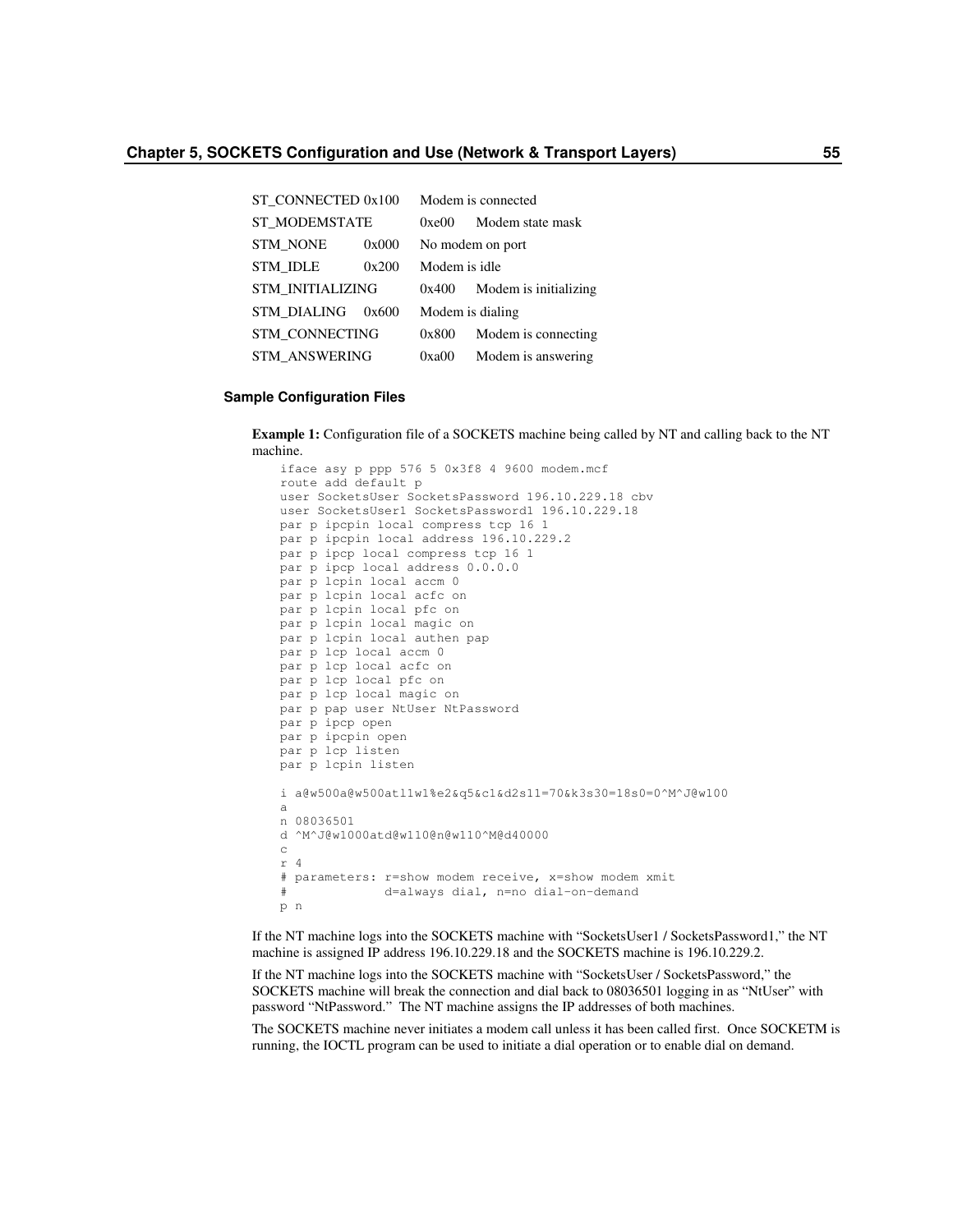**Example 2:** Configuration file for SOCKETS machine operating in the same manner as the NT machine in Example 1 above, and logging-in with callback username and password.

```
iface asy p ppp 576 5 0x3f8 4 9600 modem.mcf
route add default p
user NtUser NtPassword 196.10.229.208
par p ipcp local compress tcp 16 1
par p ipcp local address 0.0.0.0
par p lcp local accm 0
par p lcp local acfc on
par p lcp local pfc on
par p lcp local magic on
par p pap user SockectsUser SocketsPassword
par p ipcp open
par p lcp open
par p ipcpin local compress tcp 16 1
par p ipcpin local address 196.10.229.202
par p lcpin local accm 0
par p lcpin local acfc on
par p lcpin local pfc on
par p lcpin local magic on
par p lcpin local authen pap
par p ipcpin open
par p lcpin open
Modem configuration file:
i a@w500a@w500atl1w1%e2&q5&c1&d2s11=70&k3s30=18s0=0^M^J@w100
a
n 08034131
d ^M^J@w1000atd@w110@n@w110^M@d40000
c
r 4
# parameters: r=show modem receive, x=show modem xmit
# d=always dial, n=no dial-on-demand
p r
```
When the "NT look-alike" side starts up, it dials 08034131. The "SOCKETS" side answers and after the successful login, drops the connection and dials 08036501. During PPP negotiation, the "NT lookalike" side is assigned IP address 196.10.229.202 and the "SOCKETS" side, IP address 196.10.229.108.

# **Using PPP with SOCKETS**

## *Configuring the PPP Interface*

The PPP interface is optionally configured by using the **par** command described on page 67. Various parameters at the LCP, IPCP and PAP levels can be specified.

To define an interface for PPP, use the following Interface command.

**interface asy** ifname **ppp** mtu buflim port int speed [modemfile]

#### **Example**

iface asy p0 ppp 576 5 0x3f8 4 9600 pppmod.mod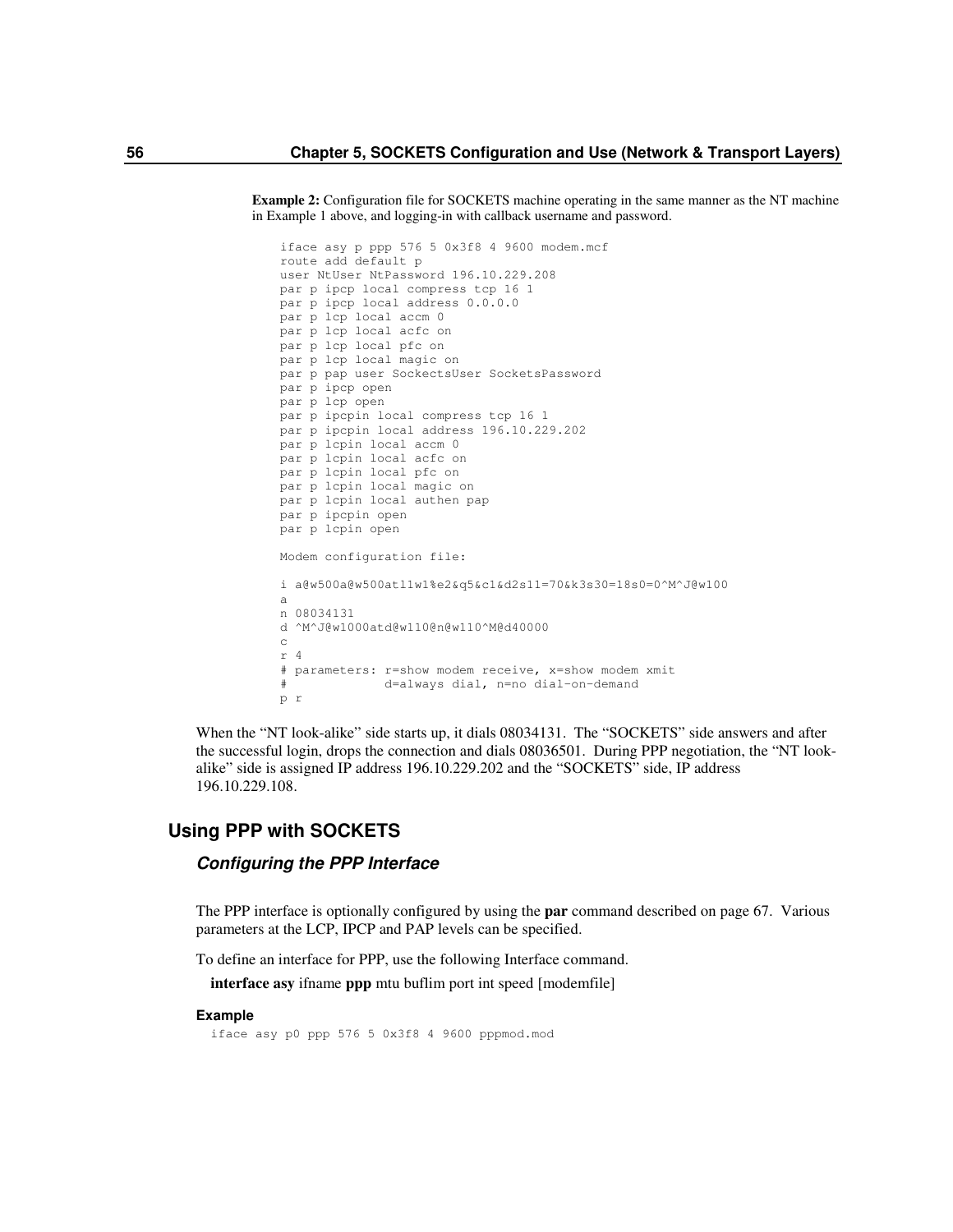#### **Parameters**

*if name* defines the name used in the interface command for the device to be controlled.

*mtu* specifies the Maximum Transmission Unit size in bytes. Datagrams larger than *mtu* are fragmented into smaller pieces at the IP layer. A typical value for *mtu* is 1500. For serial links a standard value for *mtu* is 576. (576 are the maximum according to specifications, but may be increased on reliable connections as long as both sides use the same value.)

*buflim* specifies the maximum number of outgoing datagrams or packets to queue before starting to discard datagrams. This mechanism prevents memory from filling when a serial link goes down.

*port* specifies the port address of the COM port.

*int* specifies the IRQ number for the COM port.

*speed* specifies the transmission speed for serial interface devices (baud rate). Before using a serial connection, set flow control with the **par** command.

*modemfile* is a file containing the modem commands and scripts.

## *Setting PPP Options, Local and Remote LCP/IPCP*

When a local option is specified, the value of the option is used in the initial Configuration Request to the peer. Options not specified, are not be requested. For each option, the 'allow off' parameter disallows the peer to include that option in its response. By default, all options are allowed in the response, even if the option is not included in the request.

When a remote option is specified, the value of the option is used in the initial response to the configuration request from the peer. If an option is disallowed, it does not allow the remote to specify that option in its request. By default all options are allowed.

Local and remote options are specified by:

**par** *iface* lcplipcp locallremote *option* [*parameters* ...] [allow [onloff]]

The **par** command options are as follows:

| <b>Syntax</b>                                                                      | <b>Description</b>                                               |
|------------------------------------------------------------------------------------|------------------------------------------------------------------|
| <b>par</b> <i>iface</i> lcp locallremote accm <i>bitmap</i>                        | Set the Asynch Control Character Map. The default is 0xffffffff. |
| <b>par</b> <i>iface</i> lcp locallremote authent<br>[paplchaplnonelallow [onloff]] | Set the Authentication protocol. The default is none.            |
| par <i>iface</i> lcp locallremote acfc<br>[onlofflallow [onloff]]                  | Set Address and Control Field Compression. The default is off.   |
| <b>par</b> <i>iface</i> lcp local remote pfc<br>[onlofflallow [onloff]]            | Set Protocol Field Compression. The default is off.              |
| par <i>iface</i> lcp locallremote magic<br>[onlofflyaluelallow [onloff]]           | Set the Magic number option (detects looped back circuits)       |
| par <i>iface</i> lcp locallremote mru<br>[sizelallow [onloff]]                     | Set the Maximum Receive Unit. The default is 1500.               |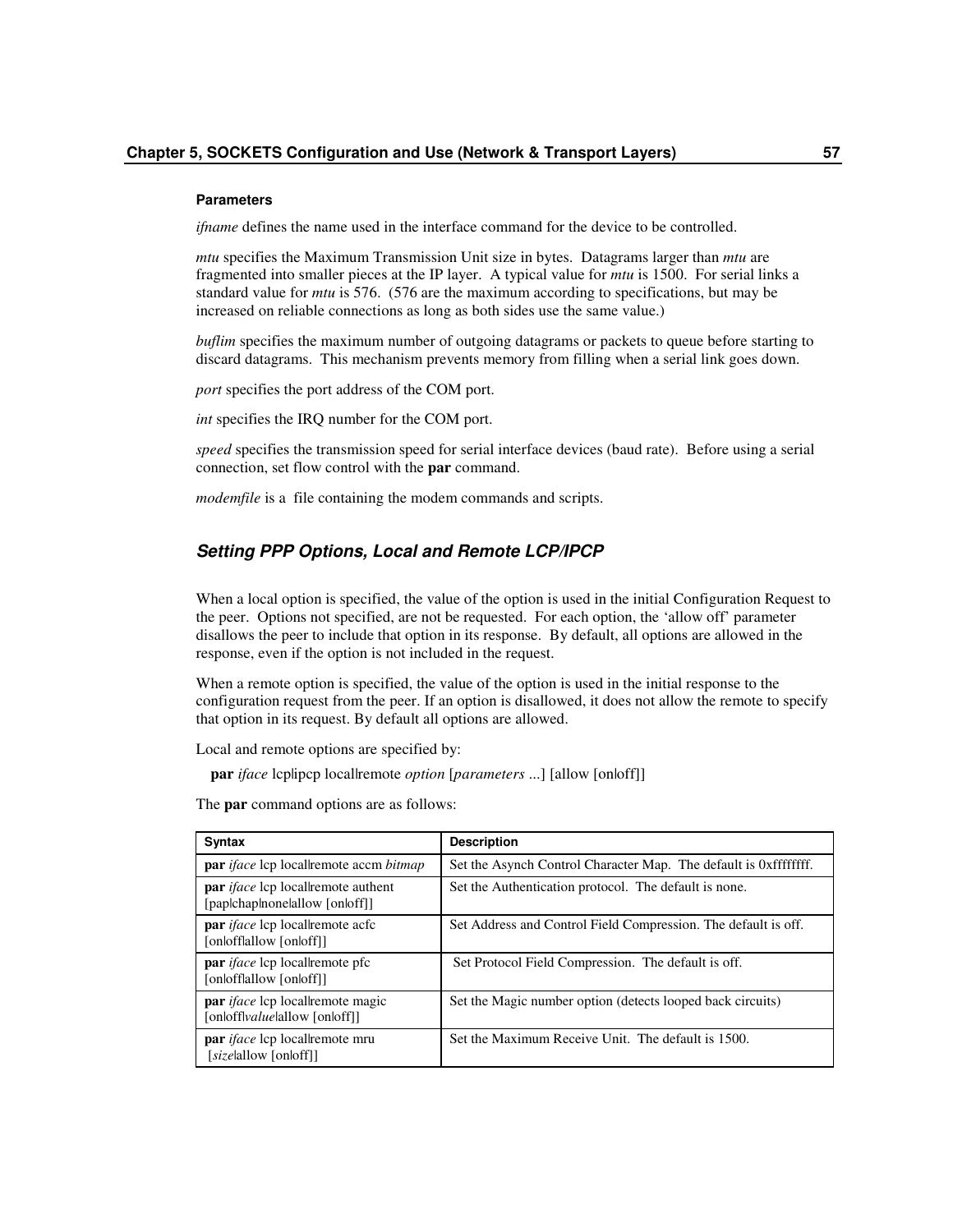| Syntax                                                                                 | <b>Description</b>                                                                                                                                                                                                                                                    |
|----------------------------------------------------------------------------------------|-----------------------------------------------------------------------------------------------------------------------------------------------------------------------------------------------------------------------------------------------------------------------|
| <b>par</b> <i>iface</i> lcp [open close]                                               | Set the Sockets dial-out method. The default is close, preventing<br>dial-out until a command has been issued to the stack.                                                                                                                                           |
| <b>par</b> <i>iface</i> ipcp locallremote address<br>$[ip\_address>$ allow $[onloff]]$ | Set the IP address option. If set to $0.0.0.0$ , the peer must supply it.                                                                                                                                                                                             |
| <b>par</b> <i>iface</i> ipcp locallremote compress<br>tcp slots [flag] allow [onloff]] | Set the TCP/IP header compression. <i>slots</i> should be equal to the<br>maximum number of concurrent TCP connections. Low values<br>preserve memory. 4 - 16 are good values. $flag = 0$ to not<br>compress the slot number; and $=1$ to compress. The default is 1. |

## *Setting PPP Options, Retry Counters*

The following retry counters can be set:

**par** <iface> lcp retry <configure>|<failure>|<terminate> <count>

**par** <iface> ipcp retry <configure> $|\langle$ failure> $|\langle$ terminate> <count>

*iface* is the name assigned to the interface.

*configure* is the number of configuration requests (default 20).

*failure* is the number of bad configuration requests allowed from peer (10).

*terminate* is the number of termination requests before shutdown (2).

*count* is the number of retries.

## *Setting PPP Options, Timeout Values - in milliseconds*

**par** *iface* lcp|ipcp|pap timeout *milliseconds*

## *Setting PPP Options, Authentication - username/password*

For PAP authentication on PPP connections: **par** iface pap user username password For CHAP authentication on PPP connections **par** iface ap user username password

## *Setting PPP Options, Open - a specified layer*

**par** *iface* lcp|ipcp open

### *Sample Startup File*

iface asy ppp0 ppp 576 5 0x3f8 4 9600 pppmod.mod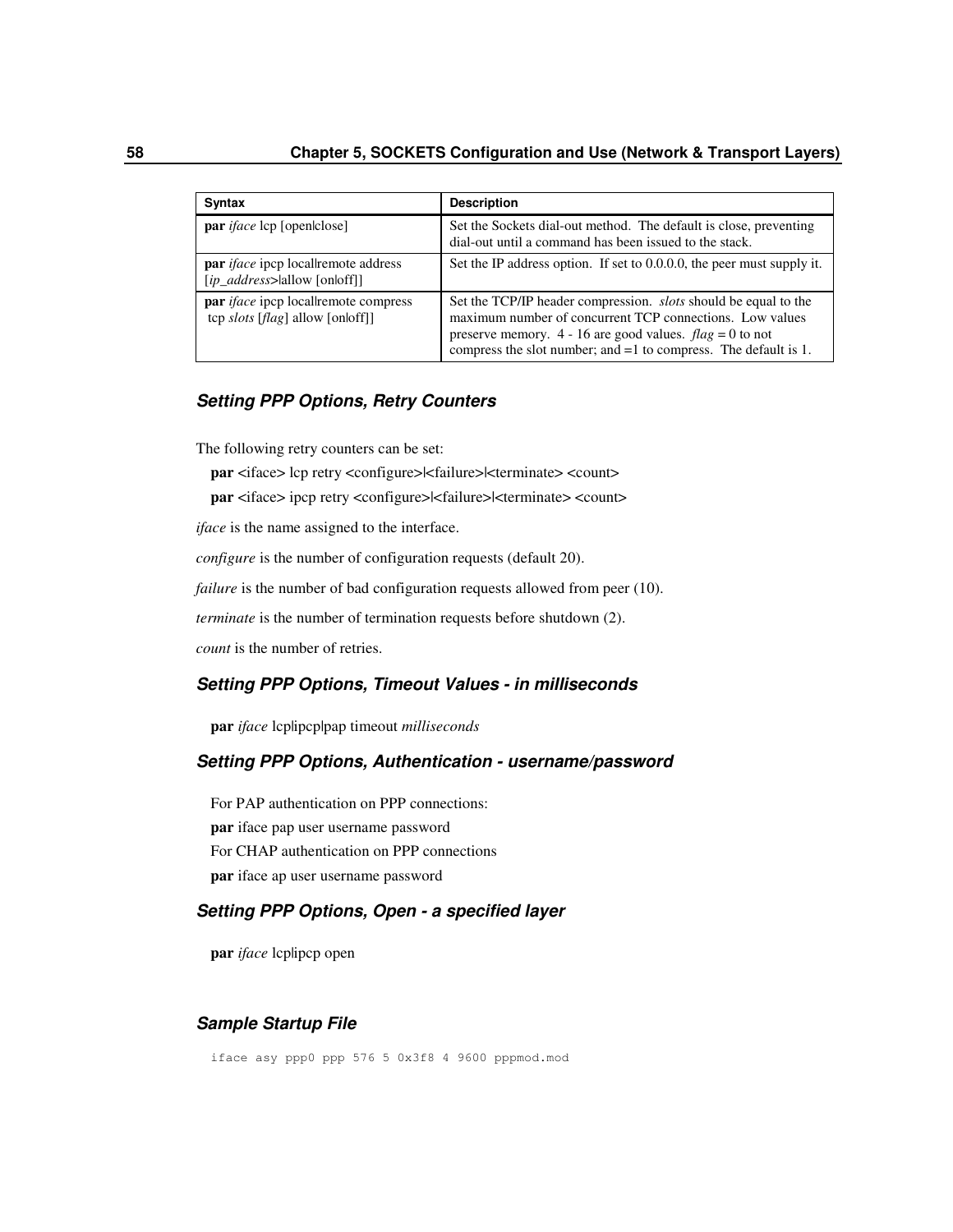```
route add default ppp0
par ppp0 ipcp local compress tcp 16 1
par ppp0 ipcp local address 0.0.0.0
par ppp0 local accm 0
par ppp0 lcp local acfc on
par ppp0 lcp local pfc on
par ppp0 lcp local magic on
par ppp0 pap user tstppp xyz
par ppp0 ipcp open
par ppp0 lcp open
```
This example can be used to connect to an NT RAS server. In this example, a user with name **tstppp** and password **xyz** must be set up on NT and have dial-in permission. Also make sure that the Server settings reached with Control panel|Network|Services|Remote Access Service|Properties|Remote Access Setup|Network is set as follows:

- TCP/IP checked.
- Encryption settings: Allow any authentication including clear text.

It is necessary to start SOCKETM with more than the default amount of memory:

**SOCKETM /m=20000 ppp** It is necessary to start SOCKETM with more than the default amount of memory:

SOCKETM /m=20000 ppp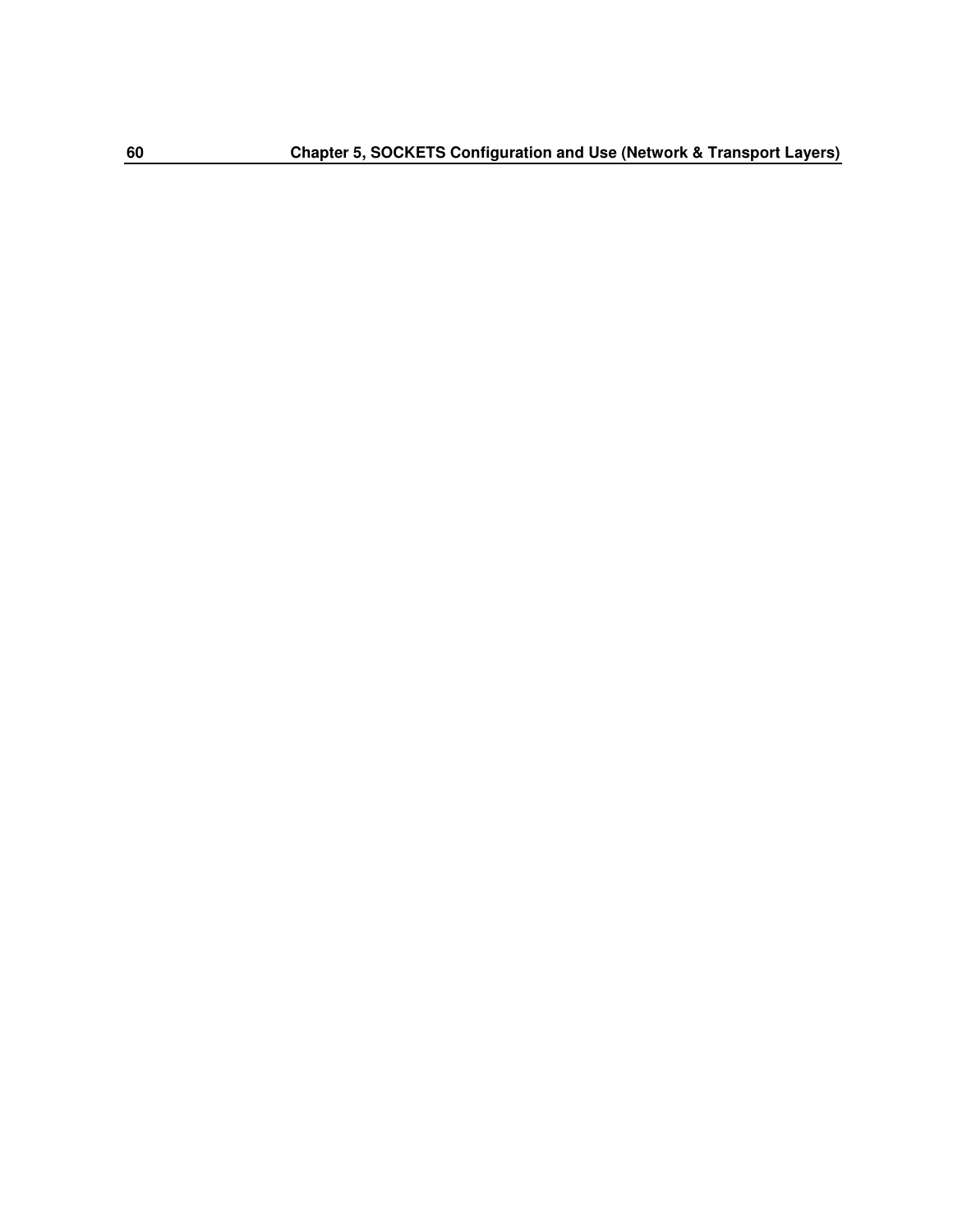# *Chapter 6, SOCKETS Configuration Reference (Network &Transport Layers)*

# **Overview**

This chapter describes the SOCKETS commands available when starting and running SOCKETS on the target system. To run any of the commands described in the following sections, insert the appropriate entries in the SOCKET.CFG file.

# **Notations and Conventions**

In the command summary, use is made of the *hostid* notation, which denotes a host, router, gateway, or network. *hostid* may be specified either by a symbolic name listed in the HOSTS file, or a numeric IP address with decimal notation; for example, 192.10.240.1.

The following conventions apply to command syntax.

- *italics* indicate that the term is a parameter to be specified by the user.
- [ ] Square brackets indicate that the enclosed item is optional.
- / A forward slash is used as a leading character for an optional switch in some commands. Both the forward slash and the switch that follows it form part of the command syntax. The equal sign before extra parameters is optional in most cases.
- I The vertical bar indicates that there is a choice between two or more selections, but that only one of the options indicated may be specified.
- **bold** type indicates a reserved key word as part of the command syntax and is to be typed exactly as indicated.
- # Commands proceeded by a hash sign (#) are ignored. They are used for comments in start-up or command files.

# **Command Reference**

# **arp**

**arp** includes a new entry to, or deletes an entry from, the Address Resolution Cache. **arp** with no parameters displays the contents of the Address Resolution Cache.

### **Syntax**

arp add hostid ether | ieee hw\_addr arp drop hostid ether | ipx | ieee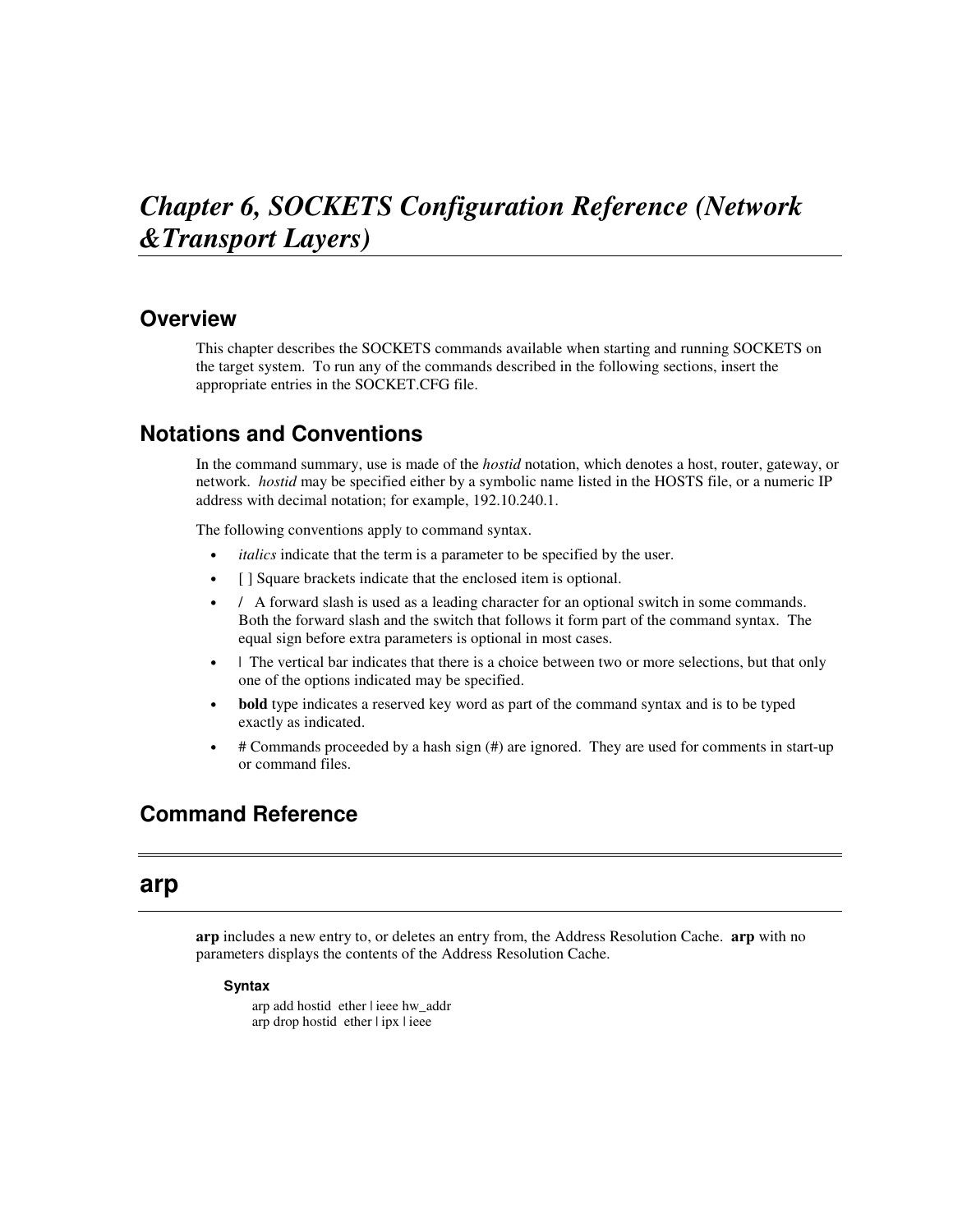#### **Remarks**

'arp add' includes a new entry in the Address Resolution Cache. Do not add entries with duplicate IP or hardware addresses as this will cause malfunctioning of the network.

arp drop deletes an entry from the Address Resolution Cache.

#### **Options**

#### *hostid*

The IP address of a remote host that is to be added to the ARP cache. This value may be a symbolic name from the HOSTS file or a decimal (dotted) address.

#### *hw\_addr*

Used with add it denotes the hardware (node) address of the remote host whose IP address is given in *hostid*. This must be a six-digit hexadecimal address separated by colons for Ethernet.

#### **Example Commands**

arp add unix\_host ether 00:00:65:0D:E6:04 arp add 127.0.1.3 ether 00:00:65:0D:E6:04 arp drop 192.6.1.12 ether

#### **Example Output**

```
ARP: Received 1 BadType 0 BadAddress 0
        RequestsIn 1 Replies 0 RequestsOut 2
IP addr Iype Time Q Addr<br>192.6.1.4 10 MbEthernet 14 1 [unknown)
192.6.1.4 10 MbEthernet<br>192.6.1.2 10 MbEthernet
              192.6.1.2 10 MbEthernet 891 00:00:d6:00:46:52
```
# **bootp**

**bootp** changes the default retransmit time (5000 milliseconds) and timeout (30000 milliseconds) for **bootp** requests. A **bootp** request is made automatically as soon as the first **iface** statement is processed with a zero, or no, IP address. Consequently, the **bootp** specifications should occur before the **iface** statement. The **bootp** request is made after every retransmission time until timeout has elapsed. To cancel the **bootp** request sooner, press any key.

#### **Syntax**

bootp retransmission milliseconds bootp timeout milliseconds

#### **Remarks**

bootp retransmission changes the default retransmit time value

bootp timeout changes the default timeout value.

## **Options**

*milliseconds*

An integer value equal to the requested time in milliseconds.

#### **Example Commands**

```
bootp retransmission 5000
bootp timeout 30000
```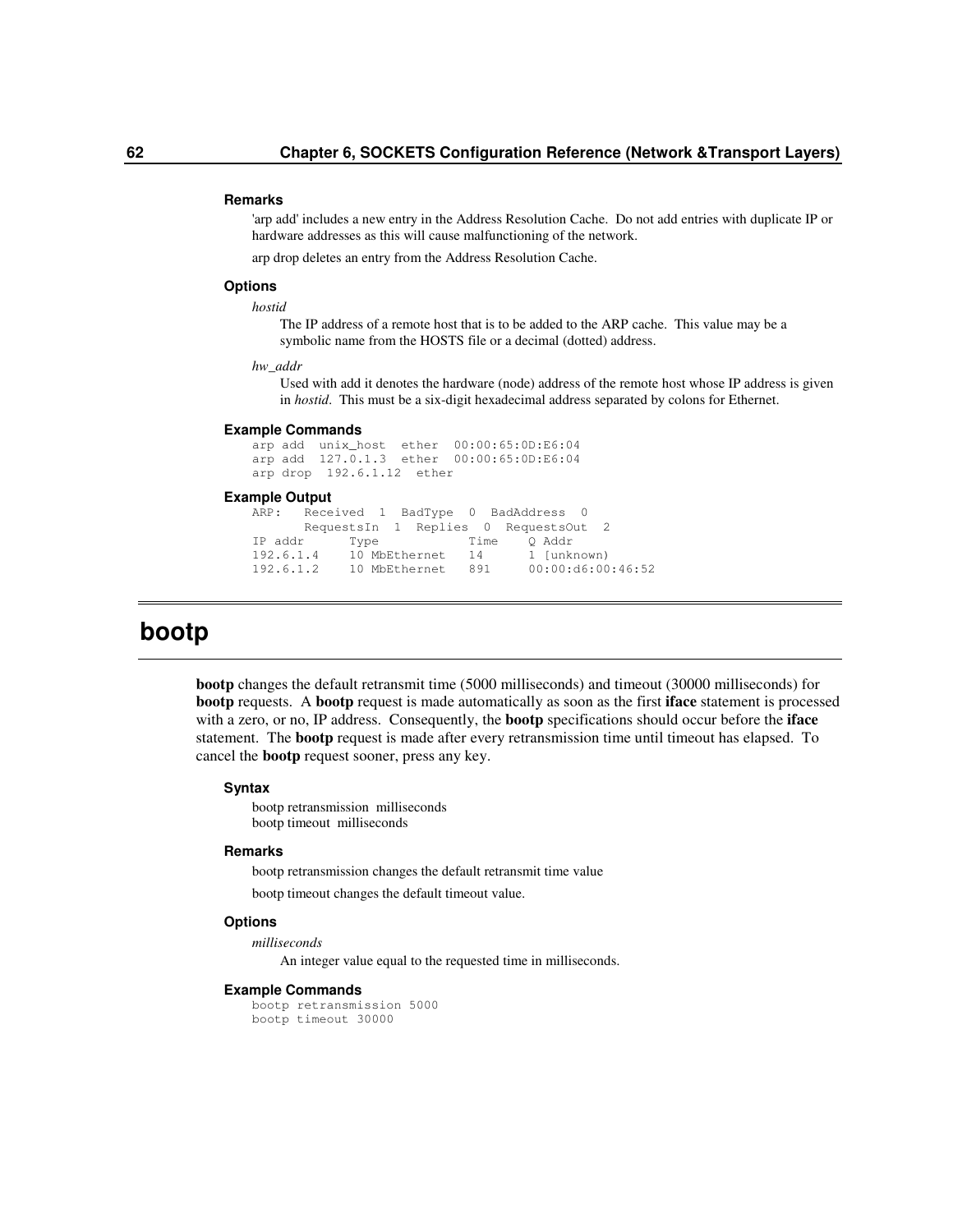# **domain**

If a host name is not a decimal (dotted) address and it is not found in the HOSTS file and at least one Domain Name Server has been defined, an attempt is made to obtain the address from the defined DNS server(s). The number of times any server is polled (retries), in addition to the time to wait for a response, can also be specified. A suffix may be specified and is attached to all names not containing any dots.

All of the following sub-commands can be issued without the optional parameters to obtain information on the current status.

#### **Syntax**

domain server [host\_name]

domain retry [retry\_count]

domain time [wait\_time]

domain suffix [domain]

#### **Remarks**

domain server adds a DNS address or lists the current servers if host\_name not specified.

domain retry specifies the retry count for polling each server. domain retry lists the retry count if retry\_count not specified.

domain time specifies the time (milliseconds) to wait for a response before attempting retry. domain time lists the time (milliseconds) to wait if wait\_time not specified.

domain suffix specifies the domain suffix to add to all simple names; names that contains no dots. domain suffix lists the domain suffix if domain is not specified.

#### **Example Commands**

```
domain retry 3
domain server 196.2.1.1
domain suffix myorg.co.za
domain time 2000
```
# **iface**

**iface** is a synonym for the **interface command**.

# **interface**

**interface** informs SOCKETS of the hardware or software communications interface(s) to be used at the network interface level. At least one network interface is required, and two or more are used in gateway (router) applications.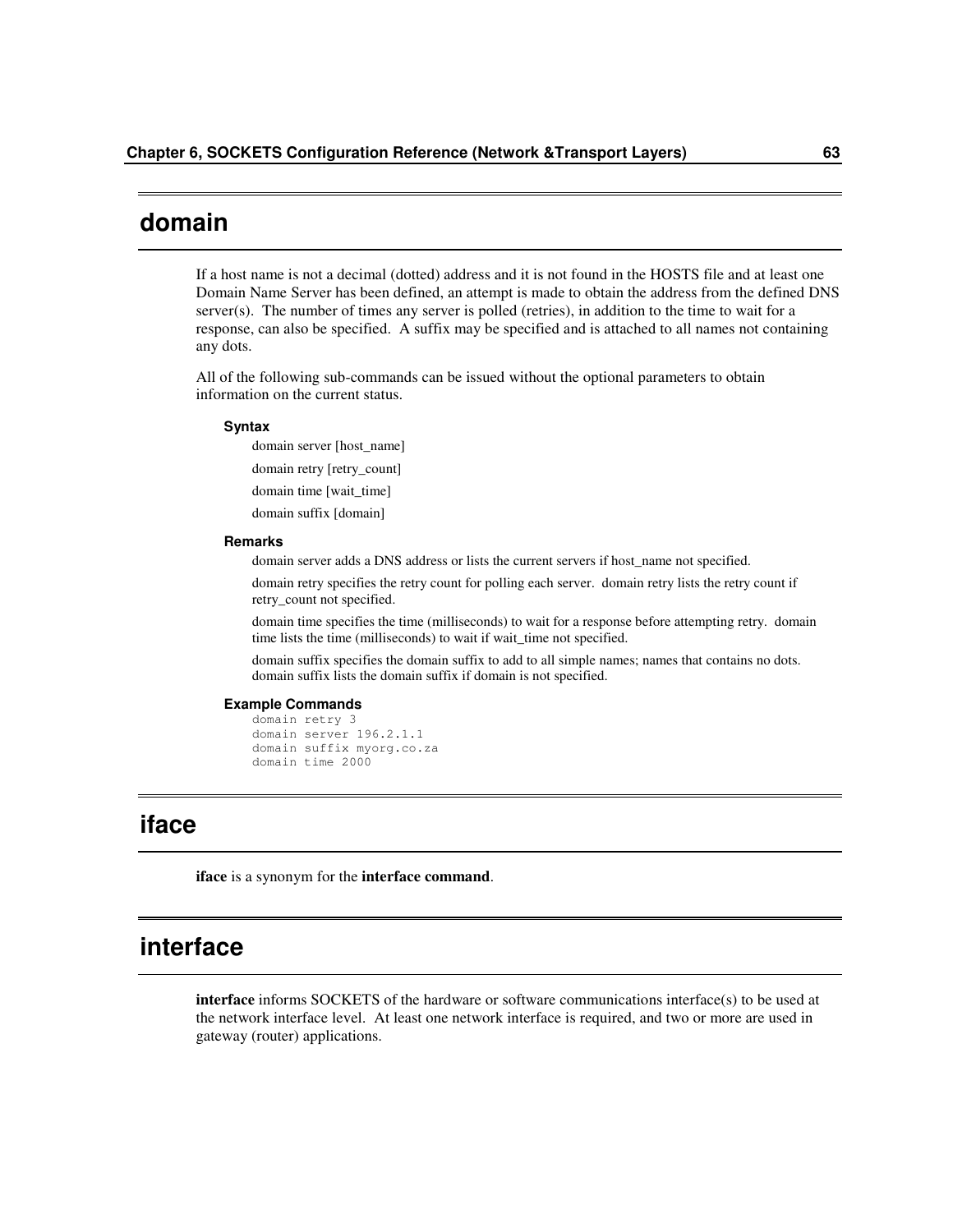The class, or mode, of each interface defines the encapsulation used for packaging the data frame into the transport frame. Some types of interface support only one class.

When SOCKETS is defined with multiple interfaces, you first declare an IP address in the .CFG which is attached to the immediately following interface. The defined net mask is then used to add a route through the interface to the connected network. Using the same IP address would result in multiple routes to the same network. The default route is set on the first interface with an IP address with a zero net mask (for example, IP address 19.63.10.11/0).

Each interface statement uses the IP address from the last supplied IP address statement.

#### **Syntax (general)**

interface type name class other parameters

#### **Syntax (specific)**

interface pdr name dix mtu numbuf intvec [irq]

interface asy name [slip | cslip | ppp] mtu buflim ioaddr iovec speed [modemfile]

#### **Options**

*type*

*type* defines the type of hardware or software interface.

**interface** supports the following software interfaces.

| Interface | <b>Description</b>                              |
|-----------|-------------------------------------------------|
| Asy       | Standard PC asynchronous interface (RS232 port) |
| Pdr       | packet driver interface                         |

#### *name*

*name* defines the name by which the interface is known on the local host. *name* is a symbolic name known only to the local host on which it is used.

*name* may be arbitrarily assigned. Each interface command on the same host must have a unique name assigned. This name is used by commands such as route, trace, **par**, and so on.

#### *class*

*class* specifies how IP datagrams are to be encapsulated in the link level protocol of the interface. Some interfaces offer a choice between classes while others use a fixed class. The following classes are available and are listed with their associated types.

| Type | <b>Class</b> (defined in the following list) |
|------|----------------------------------------------|
| Pdr  | dix, ieee, token, driver, slip               |
| Asy  | raw, slip, cslip, ppp                        |

| <b>Class</b> | <b>Description</b>                                                                         |
|--------------|--------------------------------------------------------------------------------------------|
| Dix          | The DEC/Intel/Xerox Ethernet interface also known as Blue Book<br>Ethernet or Ethernet II. |
| Token        | IBM Token Ring. Source routing is supported for multiple rings.                            |
| <b>I</b> eee | IEEE: 802.3 Ethernet with SNAP headers.                                                    |
| Driver       | Use the default class for the packet driver.                                               |
| Slip         | Serial Link Internet Protocol (SLIP) for point-to-point asynchronous                       |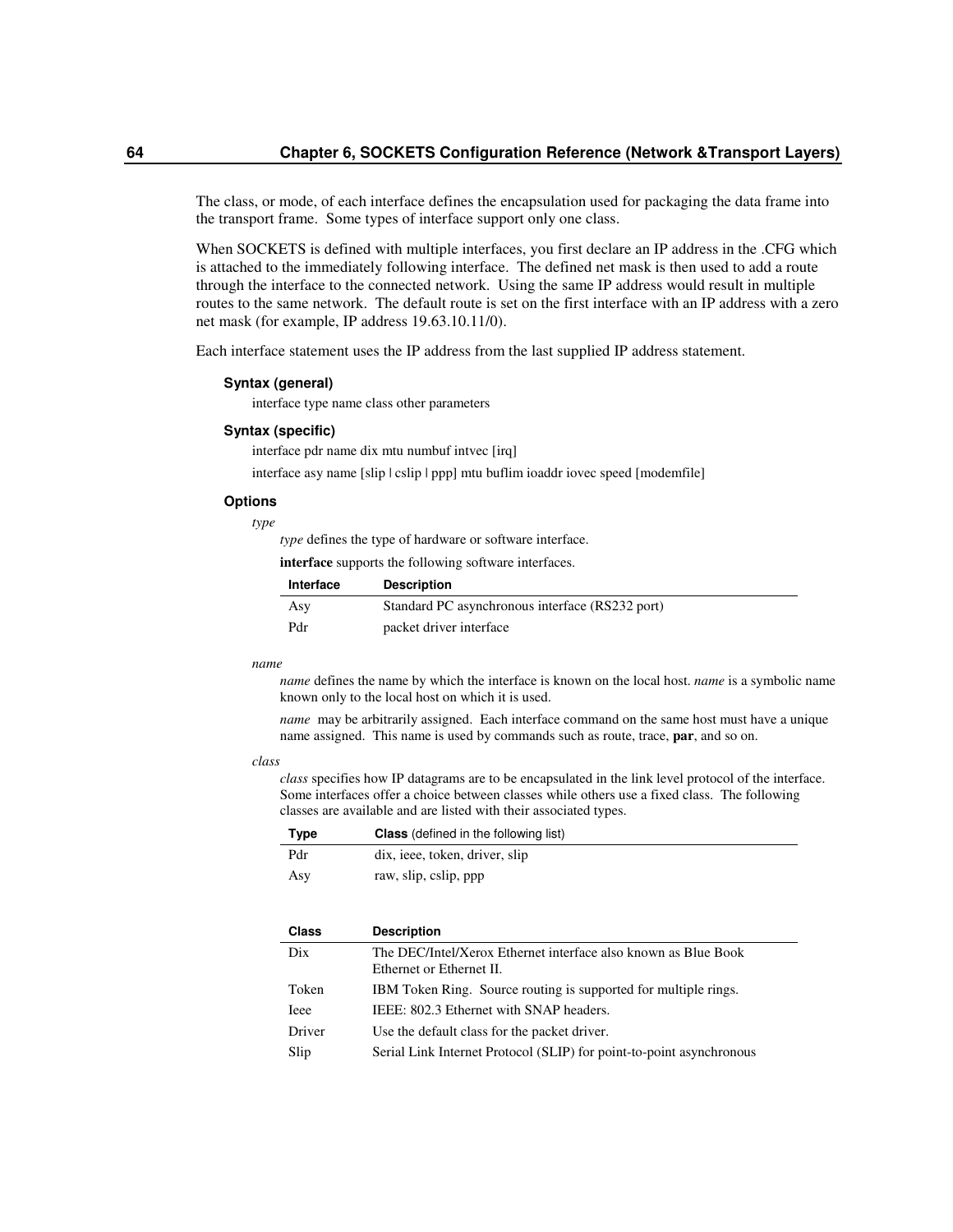## **Chapter 6, SOCKETS Configuration Reference (Network &Transport Layers) 65**

| <b>Class</b> | <b>Description</b>                                                                                            |
|--------------|---------------------------------------------------------------------------------------------------------------|
|              | links. This mode is compatible with UNIX SLIP.                                                                |
| Cslip        | Compressed Serial Link Internet Protocol (SLIP) for faster reaction over<br>point-to-point synchronous links. |
| Ppp          | Point-to-point protocol over asynchronous links.                                                              |

#### *mtu*

*mtu* specifies the Maximum Transmission Unit size, in bytes. Datagrams larger than this limit are fragmented into smaller pieces at the IP layer. The maximum value of *mtu* for the various interfaces is:

## Ethernet - 1500

For serial links a standard value for *mtu* is 576. (576 is the maximum according to specifications, but may be increased on reliable connections as long as both sides use the same value.)

#### *numbuf*

*numbuf* specifies how many incoming datagrams may be queued on the receive queue at one time. If this limit is exceeded, further received datagrams are discarded. This mechanism is used to prevent fast interfaces from filling up memory when data cannot be handled fast enough.

#### *buflim*

*buflim* specifies the maximum number of outgoing datagrams or packets to queue before starting to discard datagrams. This mechanism is used to prevent the memory from filling up when a serial link goes down.

#### *bufsize*

*bufsize* specifies the size of the ring buffer in bytes to be allocated to the receiver in raw mode

#### *intvec*

*intvec* specifies the software interrupt number (vector) in hexadecimal to use for resident packet drivers.

## *ioaddr*

*ioaddr* is the I/O base address in hexadecimal of a serial port or the hardware controller and must correspond with the jumper or switch settings used during the setup of the controller board. The standard values for serial ports are:

- COM1 03F8h
- COM2 02F8h
- COM3 03E8h
- COM4 02E8h

*iovec*

*iovec* is the hardware interrupt vector used by the serial port or controller and must correspond with the jumper or switch settings used during setup of the controller. The standard values for serial ports are:

- COM<sub>1</sub> 4
- COM2 3
- COM3 4
- COM4 3

*irq*

*irq* is the hardware interrupt vector used by the network interface controller. This is only used for faster response in SOCKETS.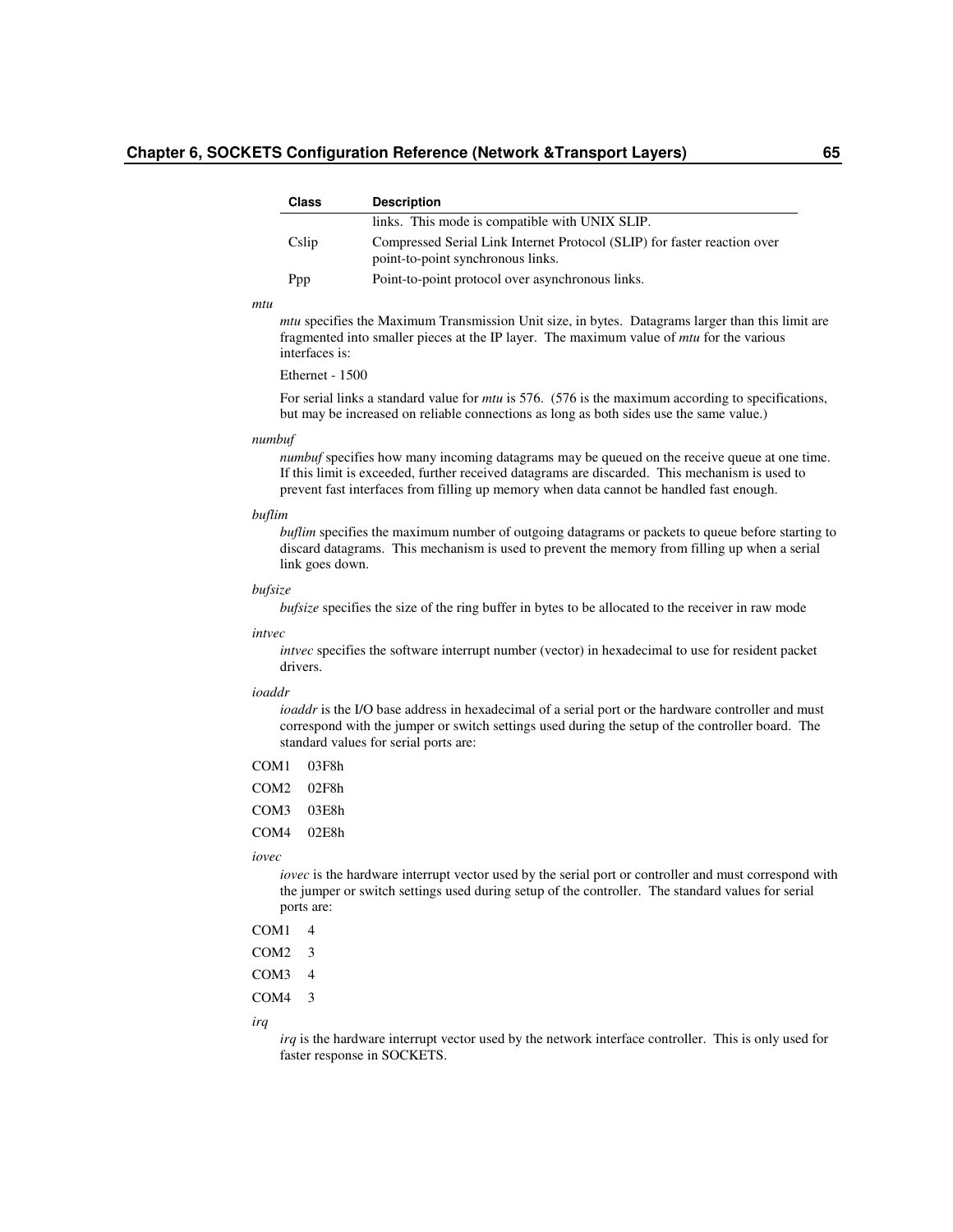#### *modemfile*

A file containing the modem commands and scripts.

#### *speed*

*speed* specifies the transmission speed for serial interface devices (baud rate). Before using a serial connection you have to set flow control with the **par** command.

### **Examples**

```
interface pdr if0 dix 1500 5 0x60
interface asy ser0 cslip 576 15 0x3f8 4 9600
interface asy p0 ppp 576 5 0x3f8 4 9600 pppmod.mod
```
## **IP**

**IP** displays or sets the values of the options selected when defining the IP (internet protocol) host address of the next interface to be defined.

## **Syntax**

IP address [hostid [/net\_bits] ]

IP status

IP ttl [number]

### **Remarks**

IP address sets the IP host address of the next interface to be defined. A route is automatically added to each interface for the default or specified net mask for its address. To make an automatic route the default, specify the net bits as zero. When specified without the optional parameters, IP address displays the current value(s) of the local host IP address(es). To assign different IP addresses to different interfaces on the same host, an IP address statement must precede each interface definition. The last IP address given is used in case of missing IP address statements.

IP status displays Internet Protocol (IP) statistics, such as total packet counts and error counters of various types. It also displays statistics on the Internet Control Message Protocol (ICMP). This includes the number of ICMP messages of each type sent or received.

IP ttl sets the default time-to-live value which is placed in each outgoing IP datagram. The ttl value limits the number of gateway hops the datagram is allowed to take in order to kill datagrams that got stuck in loops.

## **Options**

### *hostid*

*hostid* specifies the IP host address to assign to the next interface to be defined. This may be a symbolic name from the HOSTS file, or a dotted decimal address.

*/net\_bits*

A net mask can be specified for the host. In the **IP address** command an optional */net\_bits* can be used to indicate the number of bits in the network ID. The net mask is used to determine whether an incoming datagram is a broadcast and also for sending UDP broadcasts.

Net masks are more easily represented in binary or hexadecimal format. For example, the IP address 128.1.1.5/24 corresponds to a net mask of 255.255.255.0 (FFFFFF00h), 25 bits to 255.255.255.128 (FFFFFF80h) and 26 bits to 255.255.255.192 (FFF FFC0h).

The default net mask used corresponds to the class of address used if not explicitly specified.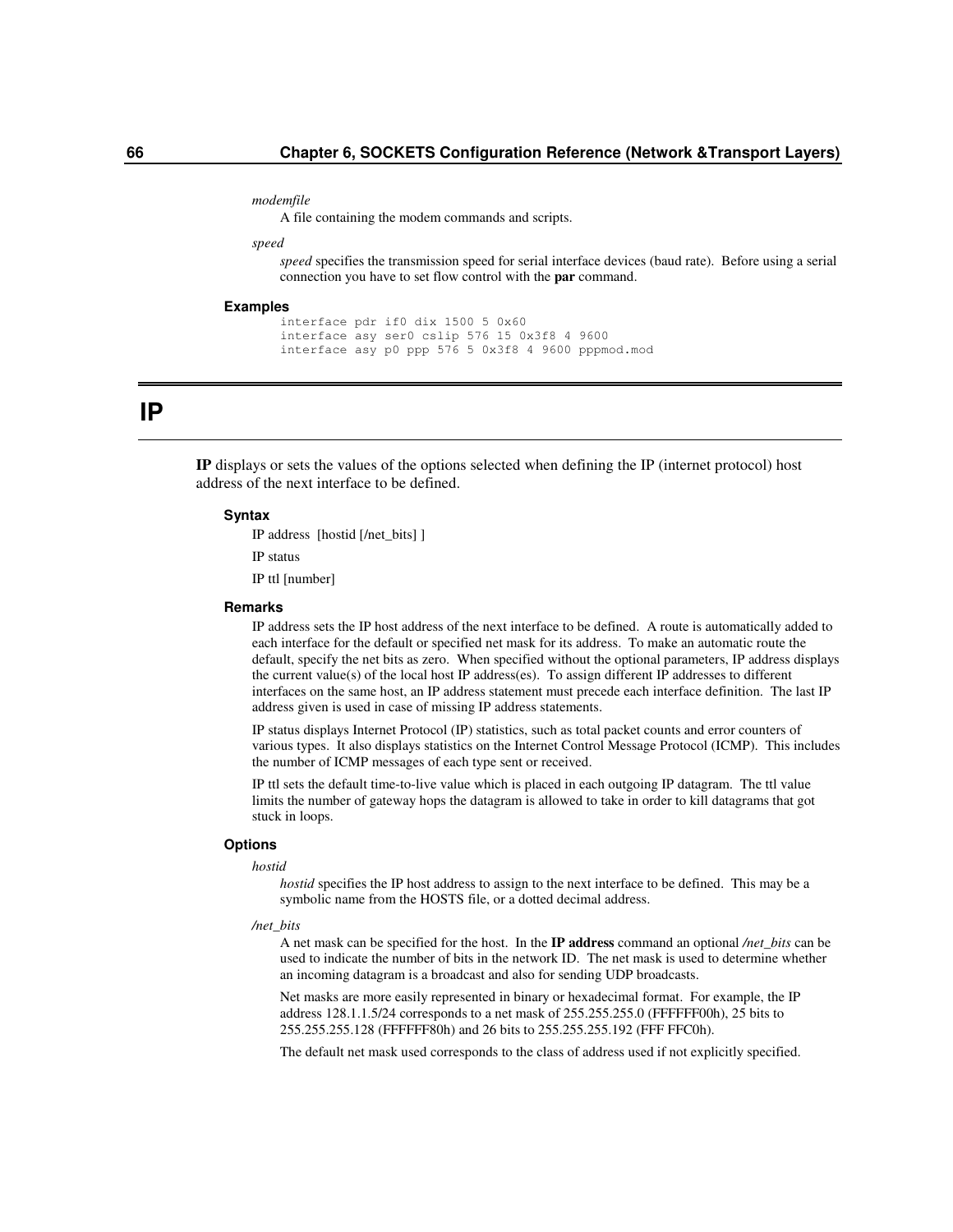## **Chapter 6, SOCKETS Configuration Reference (Network &Transport Layers) 67**

| <b>Net Bits</b> | Net Mask      | <b>Class</b> | IP address range           |
|-----------------|---------------|--------------|----------------------------|
| 8               | 255.0.0.0     | $\mathsf{A}$ | $0.x.x.x$ to $127.x.x.x$   |
| 16              | 255.255.0.0   | R            | $128.x.x.x$ to $191.x.x.x$ |
| 24              | 255.255.255.0 | C and higher | $192.x.x.x$ or higher      |

If you want to subdivide your network, you can divide it by two for every net bit added. The following table provides information on converting between net bits and net mask. The number of net bits to add when changing a 0 in the net mask to:

| <b>Net Bits</b> | <b>Net Mask</b> | <b>Net Bits</b> | <b>Net Mask</b> |
|-----------------|-----------------|-----------------|-----------------|
|                 | 128             |                 | 248             |
|                 | 192             | O               | 252             |
| 3               | 224             |                 | 254             |
| 4               | 240             | 8               | 255             |

*number*

When *number* is omitted, **IP ttl** displays the current value of the time to live parameter.

## **par**

**par** invokes a device-specific control routine. When executed without parameters, **par** displays defined interface names and device-specific flags. **par** operates differently for each interface type and even interface mode. In many cases it is used to query the status of an interface. The **ifstat** and **par** commands perform similar and, in some cases, exactly the same function.

## **Syntax**

par ifname [arg1...argn]

## **Options**

*ifname*

*ifname* defines the name used in the interface command for the device to be controlled.

## *arg1...argn*

These parameters depend on the type of interface in use.

#### **Example**

To display current serial link settings and restart the statistics on it, use: par sl0 clear

## *par, Alternative Routing Control Sub-commands*

The Alternative Routing Control Sub-commands set up and check the SOCKETS alternative route mechanism. More than one route can be specified to a target host or network. The first route that has an associated interface in the up state is used.

An interface is in the up state when it is defined by the interface command. It enters the query state when it does not receive valid input within a specified up-time period after data expecting a response is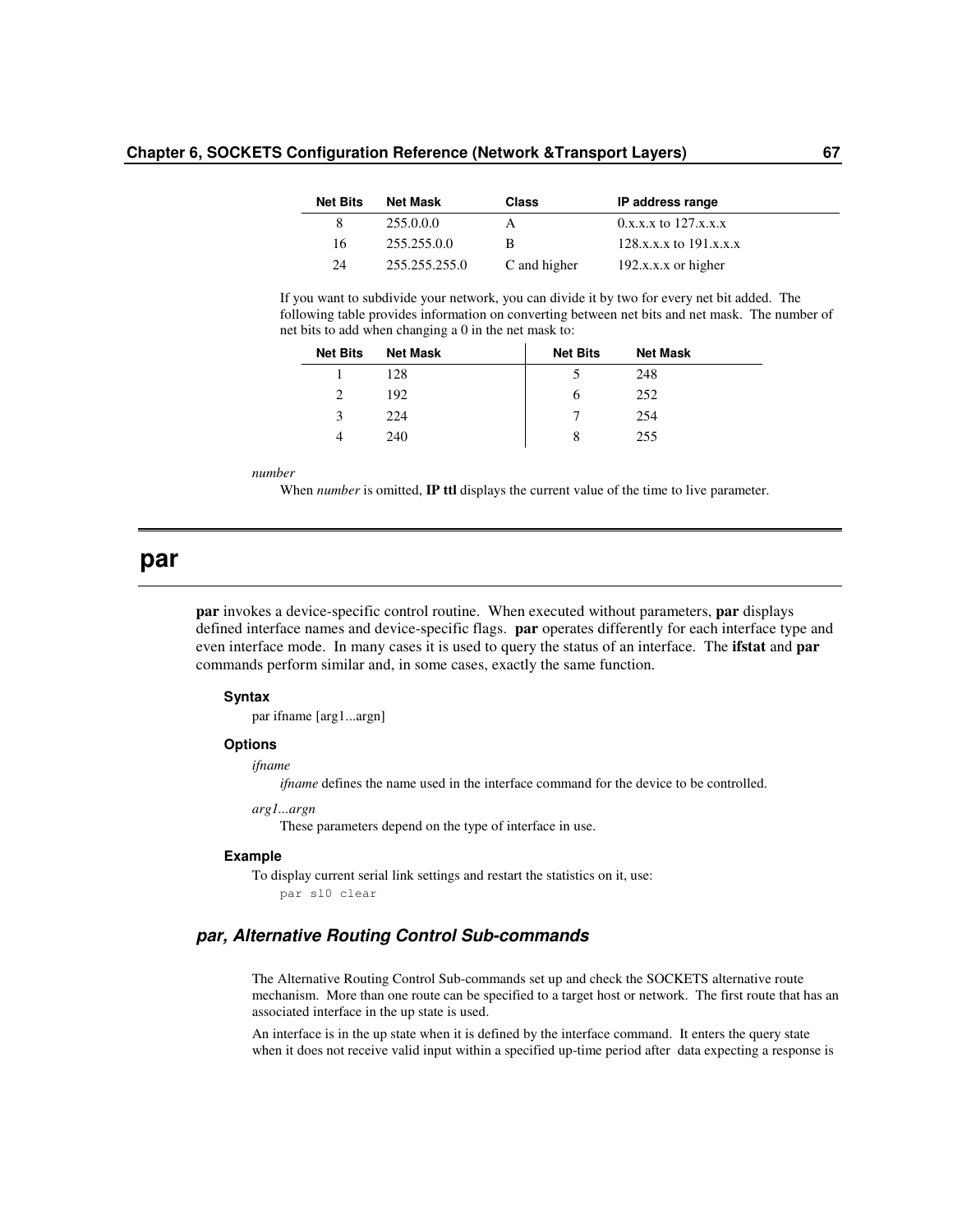sent.. At this stage three (catering for links with a high data loss) ICMP echo requests (ping) are sent to a query IP address. It enters the down state by a SOCKETS command or when it does not receive valid input within the specified up-time period after entering the query state. If an up time has never been specified or a value of 0 is specified, the interface will stay in the up state whether valid input is received or not.

An interface enters the up state by a SOCKETS command or when valid input is received on that interface while it is in the down or query states. An ICMP echo request is sent on an interface in the down state every downtime period. If a downtime has never been specified or a value of 0 is specified, the ICMP echo request is not sent. Up time and downtime is specified in seconds.

## **Syntax**

par ifname [ uptime | downtime ] time

par ifname query hostname

## **Options**

*Ifname*

*Ifname* is the interface name of an asy interface.

#### *Uptime*

*Uptime* is the time to allow for no response on a defined connection.

#### *Downtime*

*Downtime* is the period of time to retry a defined connection.

#### **Example Alternative Routing**

Two X.25 interfaces are used to get to the target network 192.6.1.0. The first interface, named if0 should preferably be used, but if it stops receiving for a period of 20 seconds, it should try to ping 192.6.1.2 and if no response is received within another 20 seconds, if1 should take over, but if0 should be tried every five seconds. Interface if1 should disconnect after 80 seconds of no traffic.

The SOCKET.CFG file should contain the following:

```
interface x25 if0 ... ... ...
par if0 uptime 20
par if0 downtime 5
par if0 query 192.6.1.2
interface x25 if1 ... ...
par if1 uptime 80
par if1 downtime 5
par if1 query 192.6.1.2
route add 192.6.1.0 if0
route add 192.6.1.0 if1
```
In the case of both if0 and if1 failing, both will retry every five seconds until one comes up. The return paths should also be maintained in a similar way with SOCKETS or by using RIP.

## *par, COM Port Speed and Flow Control Sub-command*

This par sub-command allows the baud rate, flow control and data parameters to be set and is only to be used on asy type interfaces.

## **Syntax**

par ifname speed outflow inflow bits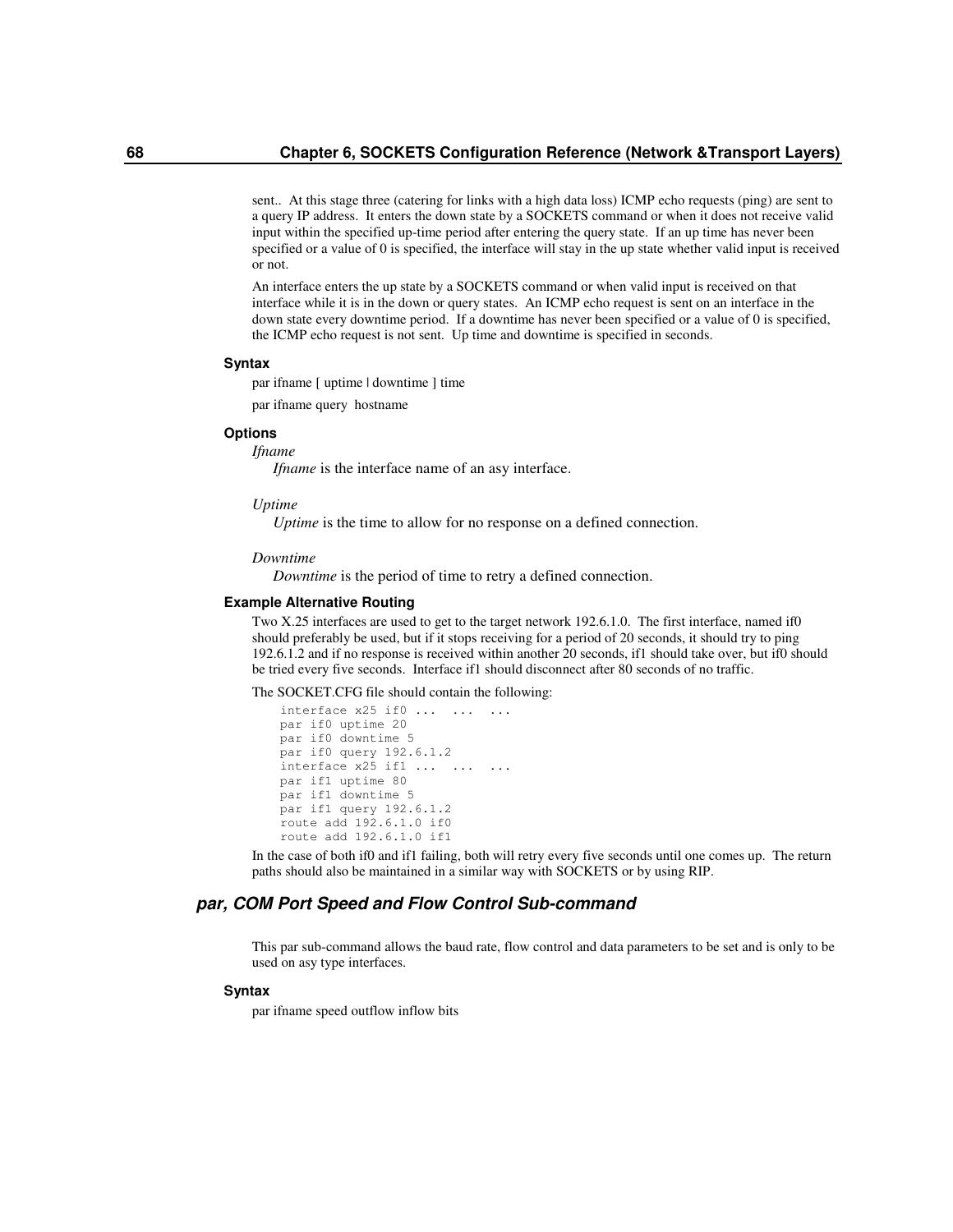#### **Options**

#### *ifname*

*ifname* is the interface name of an asy interface.

#### *speed*

*speed* sets the baud rate for a serial link. The standard speeds are: 150, 300, 600, 1200, 2400, 4800, 9600, 19200, 38400 and 57600.

## *outflow*

*outflow* sets the output flow control for a serial link. When not supplied it defaults to none.

## *inflow*

*inflow* sets the input flow control for a serial link. When not supplied it defaults to none. The following list shows *outflow* and *inflow* selections.

- none no flow control
- Xon Xmit on/Xmit off (Ctrl-Q, Ctrl-S)
- DCD Data Carrier Detect modem signal
- CTS Clear To Send modem signal
- DSR Data Set Ready modem signal
- DTR Data Terminal Ready modem signal
- RTS Request To Send modem signal
- ixxx inverse of modem signal xxx

Invalid selections are ignored or replaced by more logical selections. The usage of Xon/Xoff is not recommended for most applications. The ixxx support is for non-standard equipment that uses a reversed signal on the required pin.

### *bits*

*bits* sets the number of data bits per character, number of stop bits, and parity for a serial link. It is a three-character string consisting of dsp from the following table. When not supplied, *bits* defaults to value of 81n.

| Values for d | 5, 6, 7, or 8 data bits |
|--------------|-------------------------|
| Values for s | 1 or 2 stop bits        |
| Values for p | $o = odd$ parity        |
|              | $e = even$ parity       |
|              | $n = no$ parity         |
|              | $m = mark$              |
|              | $s = space$             |

#### **Example**

par asy1 57600 cts rts 81n par slp0 4800 xon xon 72e

## *par, RIP Advertising Sub-command for Interfaces*

When the RIP advertise command has been used, this par sub-command makes allowance to disable and re-enable RIP advertising on a specific interface.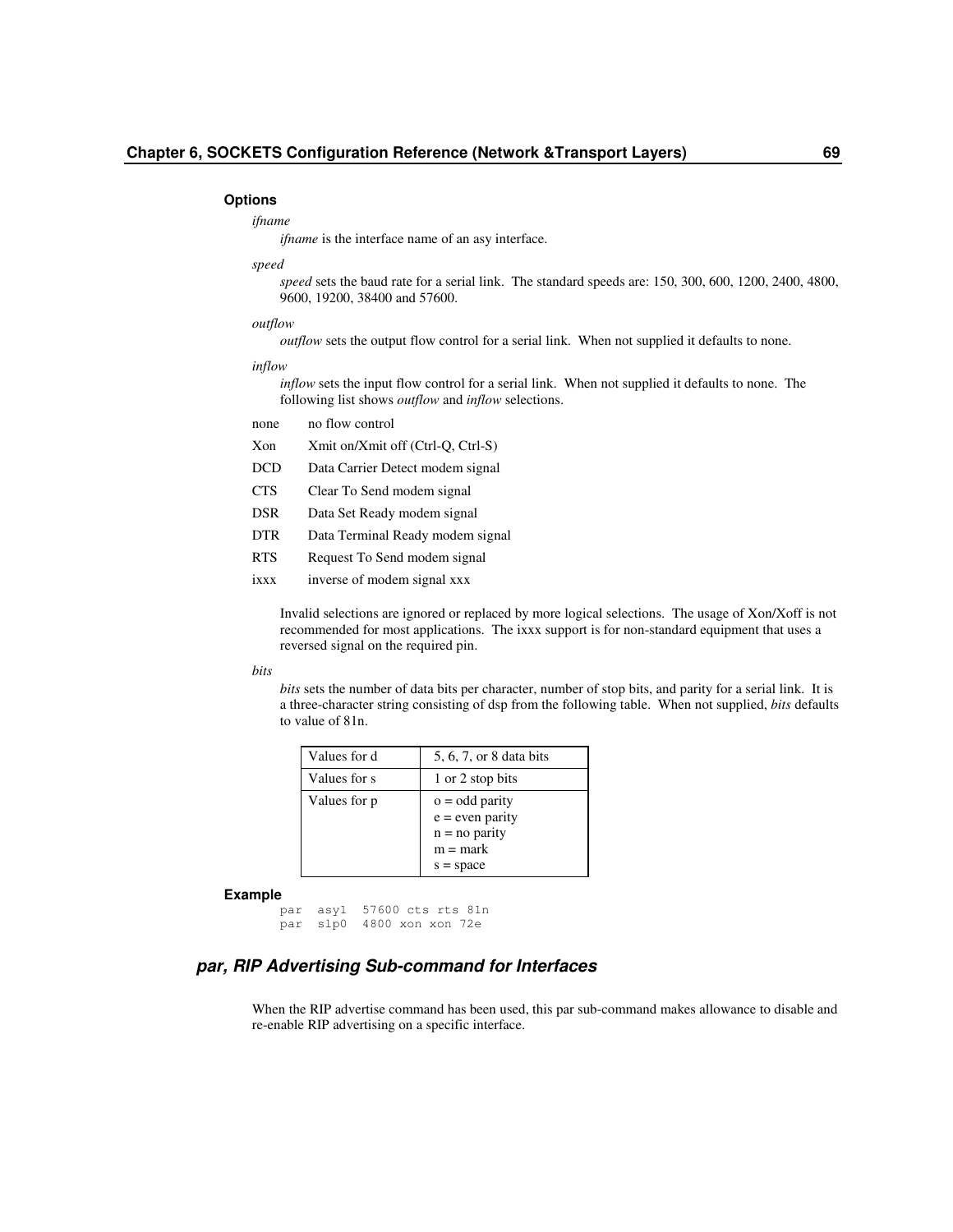#### **Syntax**

par ifname [ ripadv | noripadv ]

## **Options**

*Ifname*

*ifname* is the interface name of an asy interface.

## *Ripadv*

*Ripadv* indicates to use route advertising on the defined interface.

#### *Noripadv*

*Noripadv* indicates to not use route advertising on the defined interface*.*

#### **Examples**

par if0 noripadv par if1 ripadv

# **printer**

The **printer** redirector operates by intercepting Interrupt 17 and passing printer output to a local or remote print server. A print session is started when output is first sent to a specific port, and is stopped after a user-specified period of no output. When a printer port is redirected, the IP address and TCP port number of the destination print server, in addition to the timeout period, is specified. A printer port can both be used as a print server port and as a redirected port.

## **Syntax**

printer printer\_port timeout IP\_address [TCP\_port]

## **Options**

*printer\_port*

Printer port 0, 1, 2 or 3 to redirect. Port 0 corresponds with PRN, 1 with LPT2 and so on. Serial printers can be defined with the SRPRINT.EXE TSR that forms part of the SOCKETS package.

#### *timeout*

Timeout period in seconds for closing the TCP connection.

## *IP\_address*

IP address of print server host (could be the local host).

## *TCP\_port*

TCP port of print server (Default is 10).

## **Comments**

To ensure proper queuing of remote and local print sessions to a local printer, the printer port must be redirected to the local IP address and TCP port of the print server using that port.

#### **Examples**

The IP address of print\_host in the following example is defined in the HOSTS file. printer 0 15 print\_host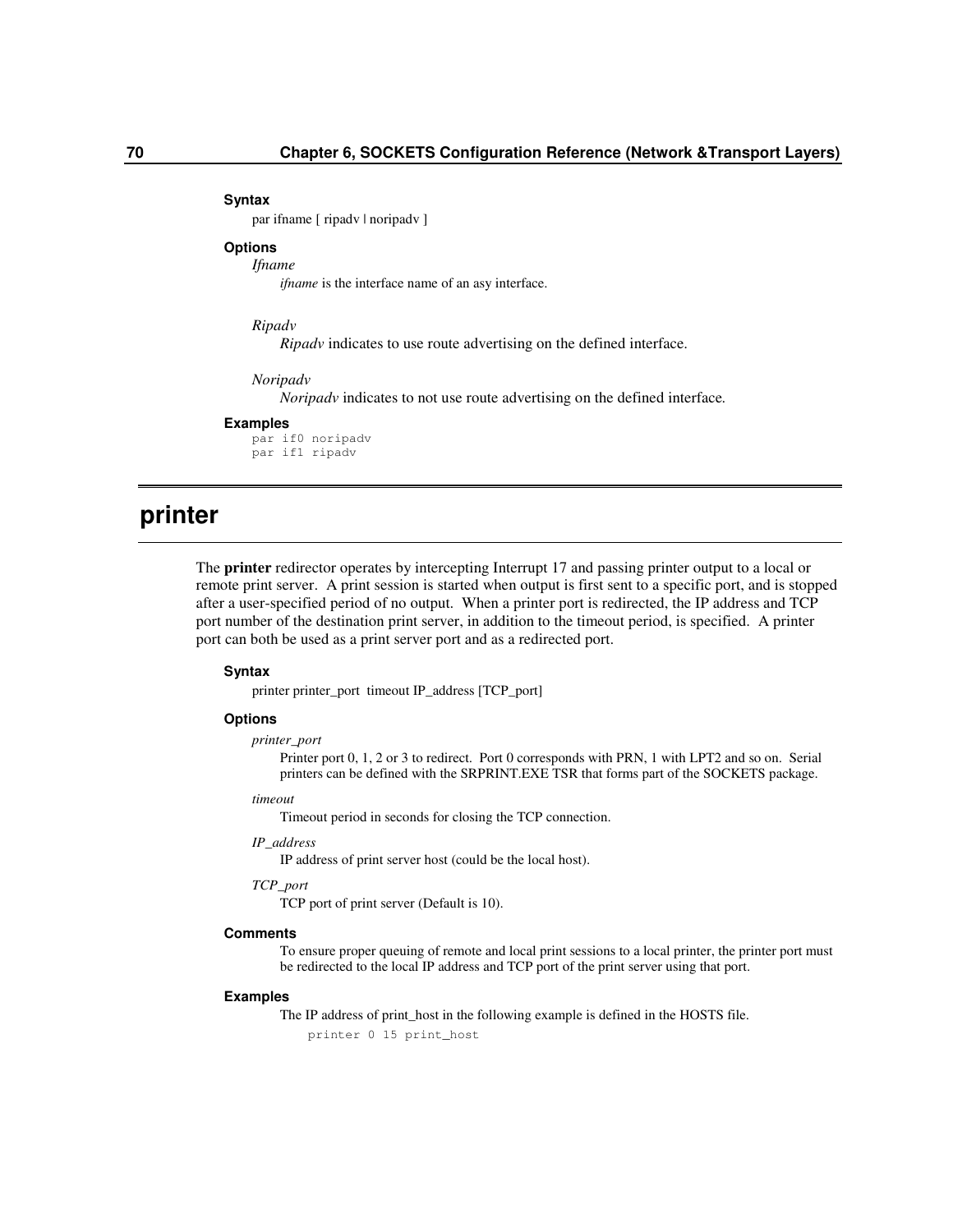The following example uses printer port 1 (LPT2) for both local and remote printing. (If the printer command is placed before start prntserv, SOCKETS will not work correctly.)

```
ip address this_host
 .
 .
start prntserv 1010 1
printer 1 15 this_host 1010
```
# **RIP**

The Routing Information Protocol (RIP) allows a SOCKETS gateway to advertise routes and allows SOCKETS to recognize advertised routes from SOCKETS and other gateways. These two facilities can be individually selected.

## **Syntax**

RIP advertise [time [1|2] [ self ]]

RIP use [time ]

## **Options**

*time*

*time* is the number of elapsed seconds before the advertisement is repeated when used in the advertise sub-command.

*time* is the period during which routes are added or amended as a result of RIP, and are valid for *time* seconds. Such added or amended routes are dropped if another RIP advertisement is not received within *time*.

*self*

*self* advertises SOCKETS connection to the network.

## *RIP Advertise Sub-command*

RIP advertise causes an immediate advertisement of all relevant routes and repeats it every time seconds. The default value for time is 30 seconds. RIP version 2 advertisements are sent by default. To send only version 1 advertisements, add a 1 on the command line.

When RIP advertise is selected, all interfaces advertise all routes except those routes making use of that specific interface (split horizon) and routes marked Private. (To prevent certain interfaces from using RIP, see the parameter command.) A route which is dropped as a result of a RIP update or which becomes unavailable as a result of its associated interface going into the down state, is immediately advertised as being infinite (metric = 16) and is not advertised until it becomes available again. The advertisement is sent as a sub-net broadcast using the net mask and IP address of the interface.

## **Example**

RIP advertise 30 self

## *RIP use, Update RIP Sub-command*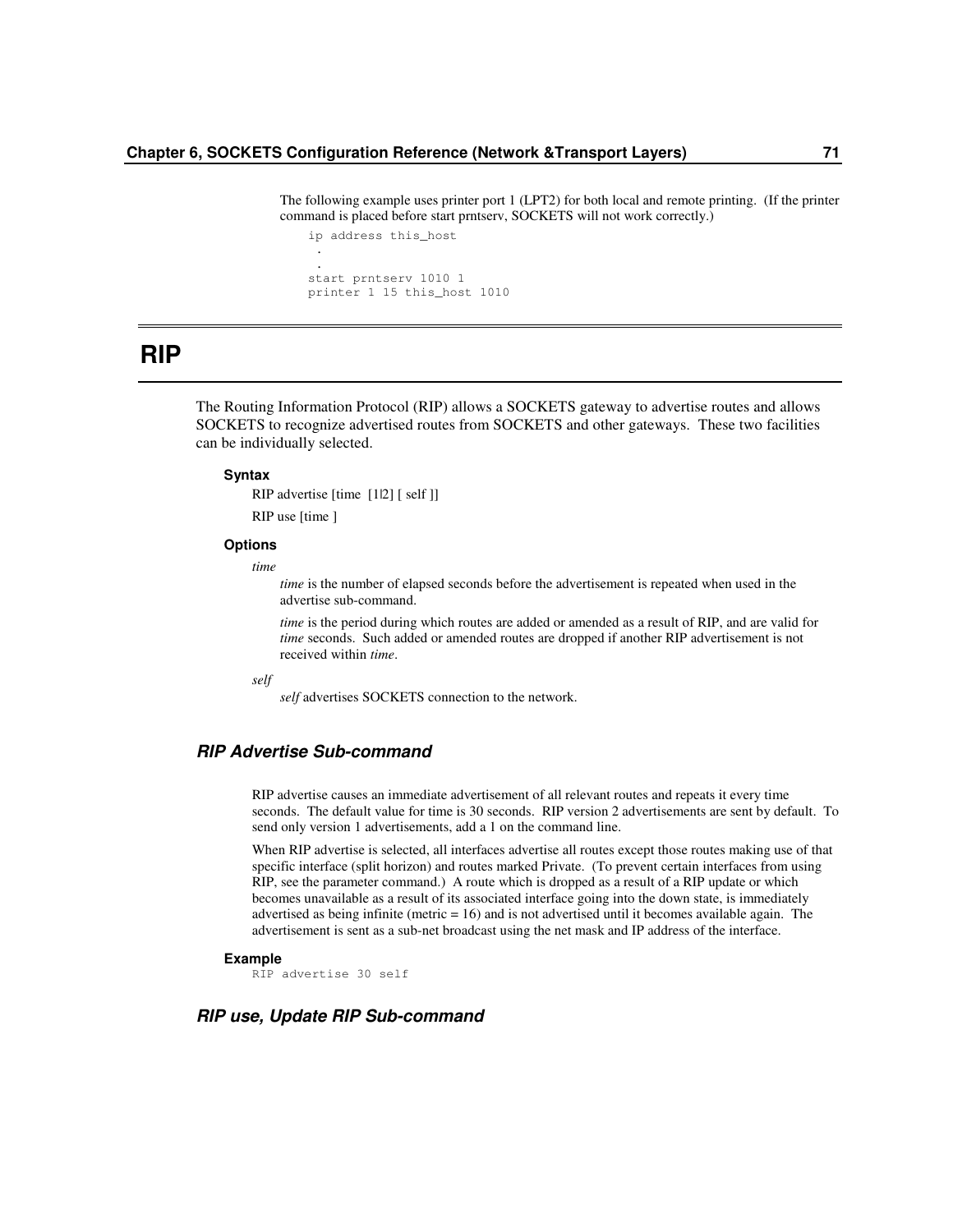RIP use causes a RIP request for routes and a continuous update of routes according to RIP advertisements. Routes added or amended as a result of RIP are valid for time seconds and are dropped if another RIP advertisement is not received within that time. The default value of time is 240 seconds.

When RIP use is selected, routes are updated according to received RIP advertisements. Routes added or amended as a result of RIP, have a timeout associated with them. If another RIP advertisement is not received during that time, the route is dropped. A route is also dropped if an advertisement of infinity (metric = 16) is received. To prevent dropping a route, it must be marked as Static.

On RIP and static routes: — The metric of a route marked static is never updated by a RIP advertisement. Instead a duplicate route is added before the static route. If the duplicate route is dropped as a result of a timeout or RIP, the static route is used again.

On RIP and mdd or x25 interfaces: — On mdd or x25 interfaces, a RIP route is only sent when the last datagram was not a RIP route. This is done to allow an interface to time out and be disconnected when not used.

Also, the route on the receiving end still times-out and becomes unavailable. This means that inactivity timers should be shorter than route timers; as specified in RIP use timer.

When an aslink to mdd association is broken, all non-static routes using the specific mdd are marked as having a hop-count of infinity; the metrics are set to 16.

## **route**

**route** creates an entry in the IP routing table for SOCKETS to determine where to send data. The Alternative Routing mechanism allows more than one route to be specified to a particular host or network. Failure of one route causes an automatic switch to the next route.

Refer also to the **ip** address command for specifying the net mask, because a route is automatically added to each interface for the default or specified net mask for that address. When multiple routes are defined to the same address, SOCKETS uses the route with the network size (largest number of bits in the net mask).

## **Syntax (general)**

route [ add | drop destination ifname [gateid |none [ metric [proxy] [private] [static] ] ] ]

### **Syntax (specific)**

route route add [ hostid | netid ] ifname [gateid] route add [ hostid | netid[/mask] ] ifname [gateid] route add default ifname route drop [ hostid | netid ] route drop [ hostid | netid[/mask] ] route drop default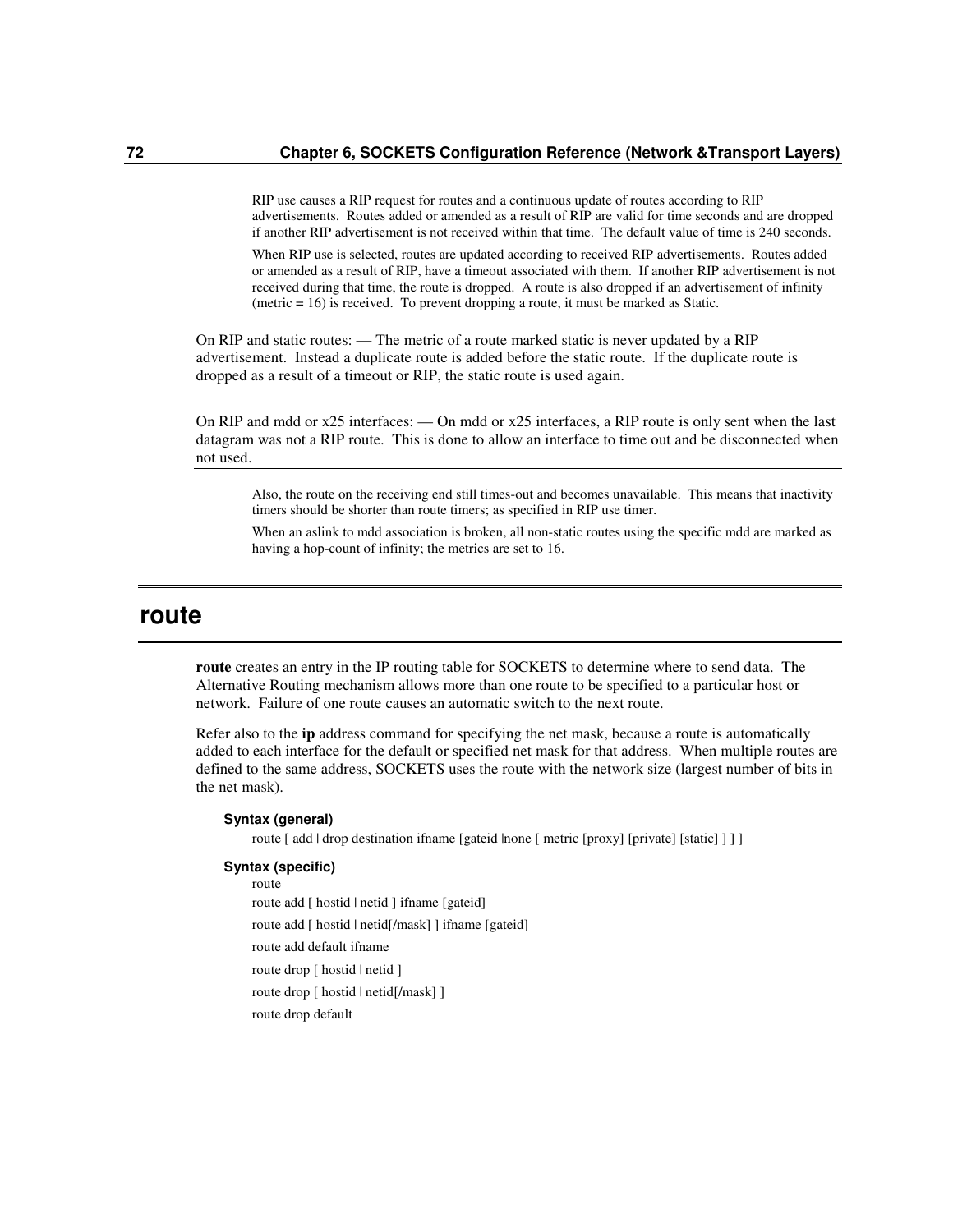#### **Options**

## add or drop

Sub-command to add or drop (remove) a route from the routing table.

## default

All transmissions to IP addresses not otherwise defined in routing commands are sent via the network interface specified by *ifname*.

#### *hostid*

*hostid* is the IP address of a destination remote host to which data must be sent, or a remote host that must be removed from the routing table (dropped).

#### *netid*

*netid* is the IP address of a destination network to which data must be sent. Any host with this IP network address is able to receive the data. Whether a particular host will use the data depends on the host portion of the specific IP address in the IP header.

#### *mask*

*mask* specifies the number of bits in the network portion of the address if sub-netting is used. If not used, the network portion of the address is determined according to the class (A, B or C) of the address.

#### *ifname*

*ifname* defines the name used in the interface command for the immediate network on which the data for the designated host must be sent. This is the network level interface to be used by the local host to reach the remote host.

#### *gateid*

*gateid* parameter specifies the IP address of a host, on the same physical network as the local host, which is used as a gateway or router to a different network. The gateway or router host specified in *gateid* must be directly reachable on the same physical network as the local host defining this gateway. In other words, this must be the nearest gateway to this local host.

#### *metric*

When using RIP or Proxy ARP a value from 0 to 16 for *metric* must be specified indicating the distance or cost of that route. A *metric* of 16 indicates that the route is down.

#### proxy, private and static

To support the Routing Information Protocol (RIP) the route command utilizes the proxy, private and static key words. These words can be used in any order following *metric*.

Proxy ARP should be used with care and not in conjunction with RIP. When more than one host responds to an ARP request, it can cause confusion and even lead to system crashes. This is possible in situations where more than one gateway implements Proxy ARP to a common destination. See also "Address Resolution Protocol (ARP)" on page 6.

When "RIP advertising" is selected, all interfaces advertise all routes except those routes making use of that specific interface (split horizon) and routes marked private. A route which is dropped as a result of a RIP update or which becomes unavailable as a result if its associated interface going into the down state, is immediately advertised as being infinite (metric = 16) and is not advertised until it becomes available again. In order for an interface to be used for advertising, a route without a gateway using that interface must be available. The advertisement is sent as a sub-net broadcast using the net mask of the host and the IP address of the interface.

When "RIP using" is selected, routes are updated according to received RIP advertisements. Routes added or amended as a result of RIP, have a timeout associated with them. If another RIP advertisement is not received during that time, the route is dropped. A route is also dropped if an advertisement of infinity (metric = 16) is received. To prevent dropping a route, it must be marked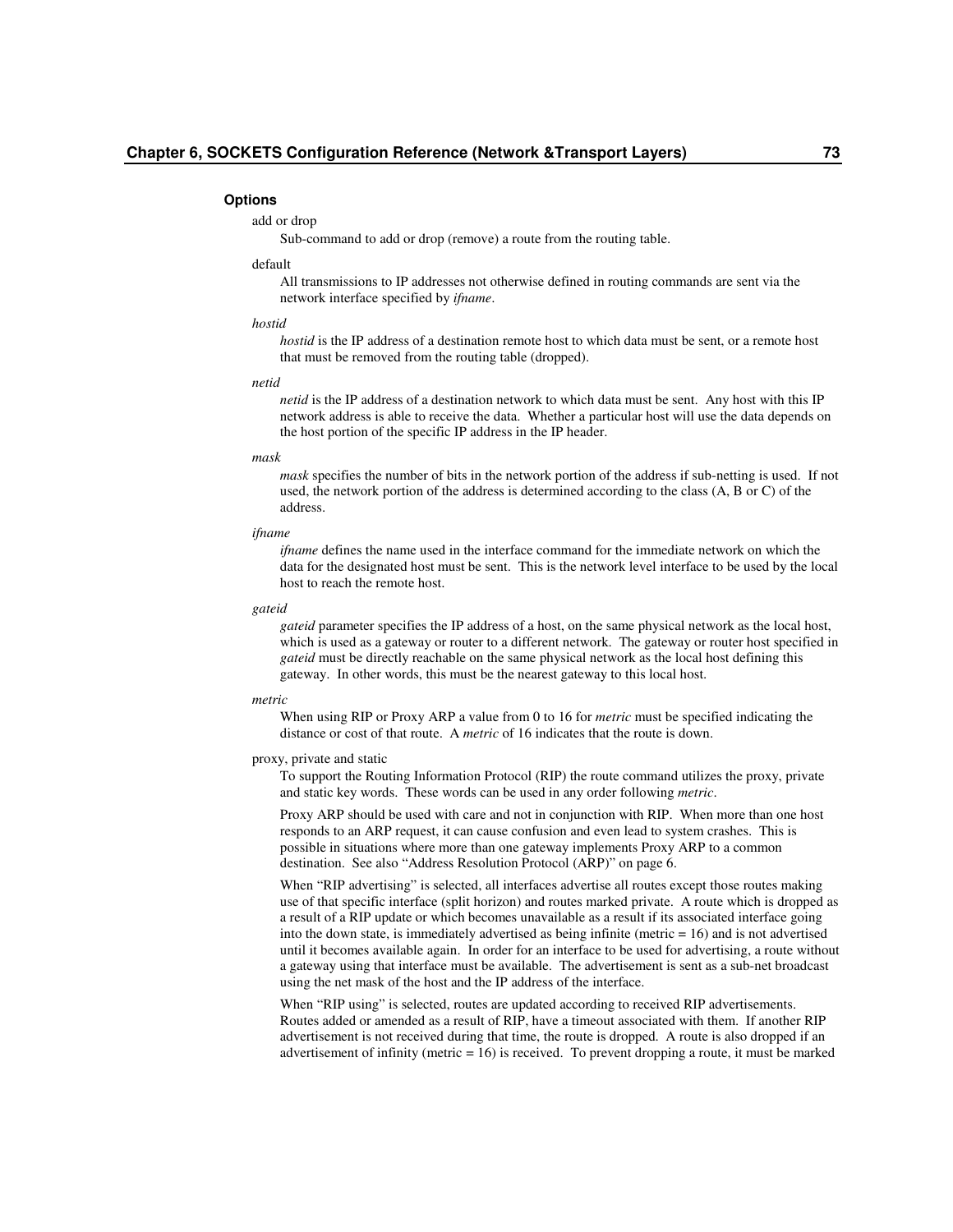as static. The metric of a route marked static is never updated by a RIP advertisement. Instead a duplicate route is added before the static route. If the duplicate route is dropped as a result of a timeout or RIP, the static route is used again.

#### **Examples**

route add default ipx0 route add unix\_net eth0 route add unix\_host ipx1 unx\_gate route add unix\_net2 eth0 /eth 1 route add unix\_ net ipx0 unx\_ gate route add subnet/26 eth0 sub\_gw route drop unix\_net

route can specify a Proxy ARP on a route, as follows:

route add net interface gateway metric [proxy]

When using Proxy ARP, gateway and metric must be specified. If no gateway is used, none can be specified. For example:

route add 192.6.1.0 ifx25 none 5 proxy

# **start**

**start** starts a SOCKETS server (prntserv )and makes it available for access by remote hosts.

### **Syntax**

start prntserv [port [printer\_number] ] [/m=mask] [/s=status] [/r=report]

## **Options**

*port*

*port* is the TCP port to use (the default is 10)

### *printer\_number*

*printer\_number* is a value of 0, 1, or 2 to correspond with LPT1(PRN), LPT2 and LPT3. Any number up to 3 may be defined by the serial printer TSR (SRPRINT) as a printer on a COM port. The default printer number is 0.

### *mask*

Used to activate status reporting and cope with non-standard printer status reporting.

*status*

Used to activate status reporting and cope with non-standard printer status reporting.

*report*

Used to activate status reporting and cope with non-standard printer status reporting.

#### **Printer Status Reporting**

Optional status reporting has been implemented to give print client implementations more control over print jobs. The following print server enhancements have been enabled:

1. Optional status reporting to Print Client. The status reporting includes such messages as: Timeout

> Last character has been sent to printer I/O Error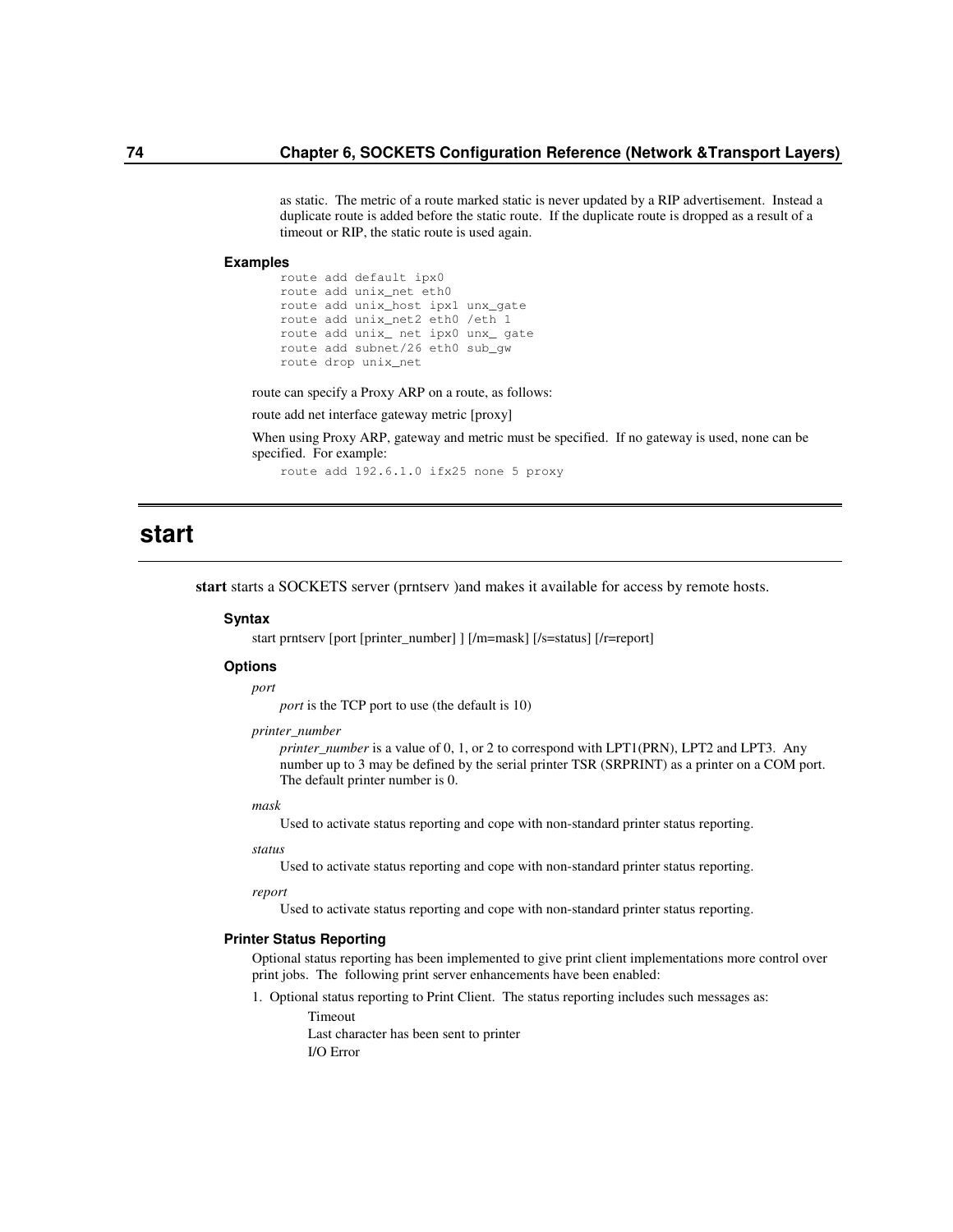Printer selected Out of paper Acknowledged Printer Ready

- 2. Customization of printer status checking.
- 3. Print queue flushing.

Raw printer status bytes as defined for BIOS INT 17 services can be sent from the server to the client on the established connection when:

- 1. The first data is being printed.
- 2. The status changes while attempting to print.

3. The last character in the stream (the character before the FIN) has been sent to the printer. The unused bit Bit1 in the status is used to indicate this event.

The status byte is defined as follows:

| Bit7 | 80h             | Printer ready                           |
|------|-----------------|-----------------------------------------|
| Bit6 | 40h             | Acknowledged                            |
| Bit5 | 20 <sub>h</sub> | Out of paper                            |
| Bit4 | 10h             | Printer selected                        |
| Bit3 | 08h             | $IO Error$                              |
| Bit2 | 04h             | Unused                                  |
| Bit1 | 02 <sub>h</sub> | Last character has been sent to printer |
| Bit0 | 01 h            | Timeout                                 |

The status bits are returned by the Int 17 BIOS call (with the exception of Bit1) and are not always consistent, but depend on the BIOS of the particular server.

The utility PRNTEST.EXE in the TEST subdirectory checks the response from the selected parallel port where  $LPT1 = 0$ ;  $LPT2 = 1$  and  $LPT3 = 2$ . Start PRNTEST. EXE 0 to test  $LPT1$  for example. PRNTEST shows the returned BIOS code from the printer port.

To print successfully, three conditions must be met: 1) the printer must be selected, 2) be ready, and 3) contain paper.

Sum the hexadecimal values for these conditions and use that as the /s and /m parameters for the start prntserv commands. The default values used are /mA8 for the mask and /s80 for the status which implies that data is sent to the printer when it is not busy and out-of-paper, or I/O Error status is not set. Printer selected is ignored as this status bit is often not reported correctly. To include the printer selected bit, specify /mB8 and /s90.

## *start prntserv, Socket Print Server*

The socket print server accepts TCP connections and routes output to one of four system printers on a parallel port or serial port. Up to four print servers can be started on different TCP ports, connecting to different printers. The server accepts multiple calls, but prints strictly in order of received calls. This means that a connection must be closed to allow another client to print, thereby providing print queuing. There is no indication of queuing status, so a non-ready printer will not hang SOCKETS. Other operations are not affected.

The first entry on the print queue can be flushed to allow printing to continue.

Because prntserv is not a telnet server, any telnet commands are passed as data.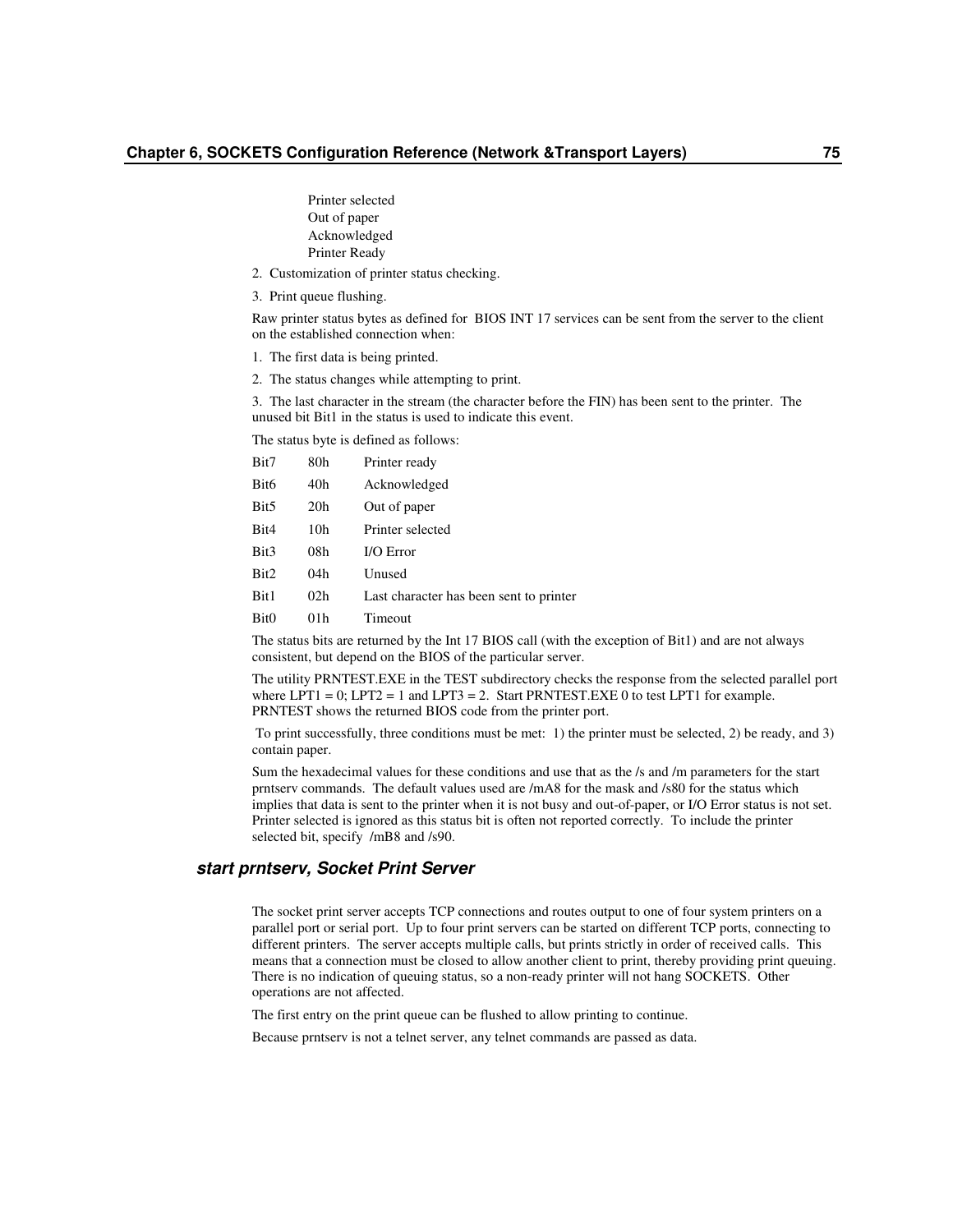#### **Syntax**

start prntserv [port [printer\_number] ] [/r=report] [/m=mask] [/s=status]

#### **Example**

start prntserv 10 0

## **Activate Printer Status Reporting**

The print server is instructed to send status bytes in the start prntserv command by specifying an optional argument /r=report where report is a hexadecimal value specifying the status bits which are checked for changes to initiate a report. (A report is always sent at the beginning of a job.) The default value is 0 that means that the print server will not report any status changes. A logical value to use is /r=3F which causes any changes, except Printer ready and Acknowledged, to be reported. (The Acknowledged bit is not useful in this application because it toggles at each character; too fast for most networks to carry all the generated traffic.) Note that the full printer status byte is transmitted without filtering any bits.

The start prntserv command can also cater for non-standard status responses from printers. Two additional arguments may be specified directly following prntserv and before the optional port. They are /m=mask where mask is the hexadecimal value of the mask to be applied to the status indication from the printer and /s=status where status is the hexadecimal value of the resultant status which causes the printer to print. These options are only used locally at the server and the result is not passed on to the client. Change these options only when error conditions (for example, printer switched off or printer off-line) causes output to be lost. The default values used are 0xA8 for the mask and 0x80 for the ready status which implies that data is sent to the printer when it is not busy and Out of paper or I/O Error status is not set. Note that Printer selected is ignored as this status bit is often not reported correctly. To include the Printer selected bit, specify /m=B8 and /s=90.

The SOCKETS utility PRNTEST.EXE can be used to test your parallel port.

## **stop**

**stop** stops the specified server, rejecting any further remote connect requests. Existing connections are allowed to complete normally. A special case is the flushing of the socket printer, where the server continues with the next queued job after flushing the first entry. To determine which servers are currently running, execute the TCP Status command and look at the local SOCKETS.

#### **Syntax**

stop server

stop prntserv PCprinter reset

## **Options**

### *server*

This parameter specifies the name of the server to be stopped. The choices are specified under the parameter heading in the description of the start command.

#### *PCprinter reset*

The printer port number (0 to 2 for LPT1 to LPT3, or 3 for the fourth printer) to flush.

#### **Examples**

stop discards stop echoserv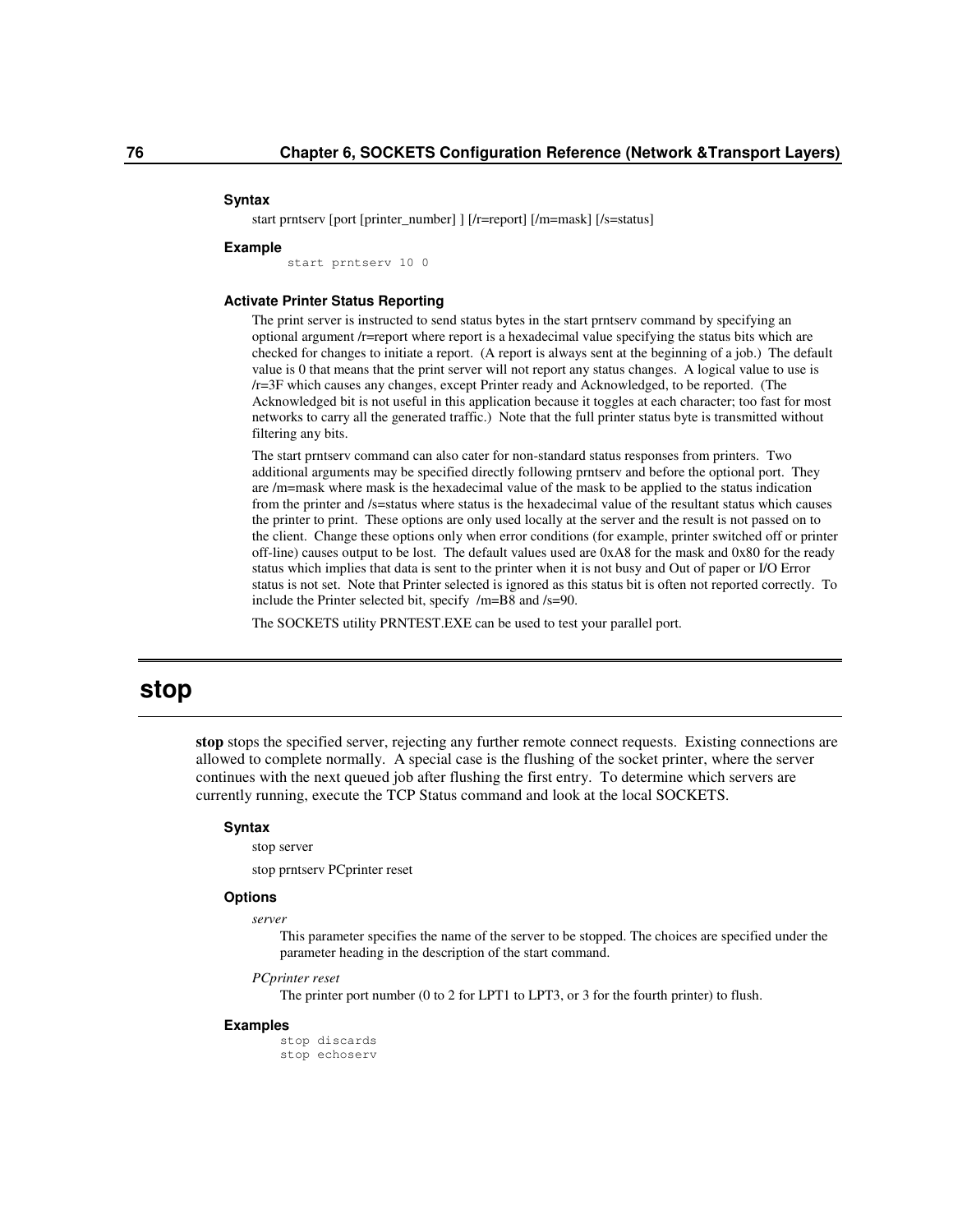stop FTPserv stop prntsrv Pcprinter reset 0

## **tcp**

**tcp** commands display or set various TCP operating parameters. The TCP configuration commands are put into SOCKETS.CFG.

## **Syntax**

tcp irtt [time] tcp lport [port\_number] tcp mss [size] tcp retry [number] tcp rtt [time] tcp smss [size] tcp timemax [time] tcp window [size]

## **Options**

*time*

*time* is the new time value in seconds, or milliseconds if "ms" is appended to the number, as in 2000ms.

#### *port\_number*

*port\_number* is the local port starting number.

#### *size*

For **tcp mss**, *size* is the maximum segment size in bytes sent on all outgoing TCP connect requests (SYN segments). *size* tells the remote host the size of the largest segment that may be received by this host. When changing the MSS value, any existing connections remain unchanged.

For **tcp smss**, *size* is the send maximum segment size in bytes sent on all outgoing TCP connect requests. This limits the size of the largest segment that may be sent by this host. When changing the SMSS value, any existing connections remain unchanged.

For **tcp window**, *size* is the size of the receive window in bytes for any new TCP connections. Existing connections are unaffected.

#### *number*

*number* is the number of retries attempted without receiving an acknowledgement from the remote host before the connection is broken. If the value exceeds 255, it implies an infinite number of retries; such a connection does not time-out. The default value for *number* is 6.

## *tcp irtt Sub-command*

tcp irtt displays or sets the initial round-trip-time estimate. When specified without an argument, the command displays the current values of TCP parameters including the initial round-trip-time in milliseconds.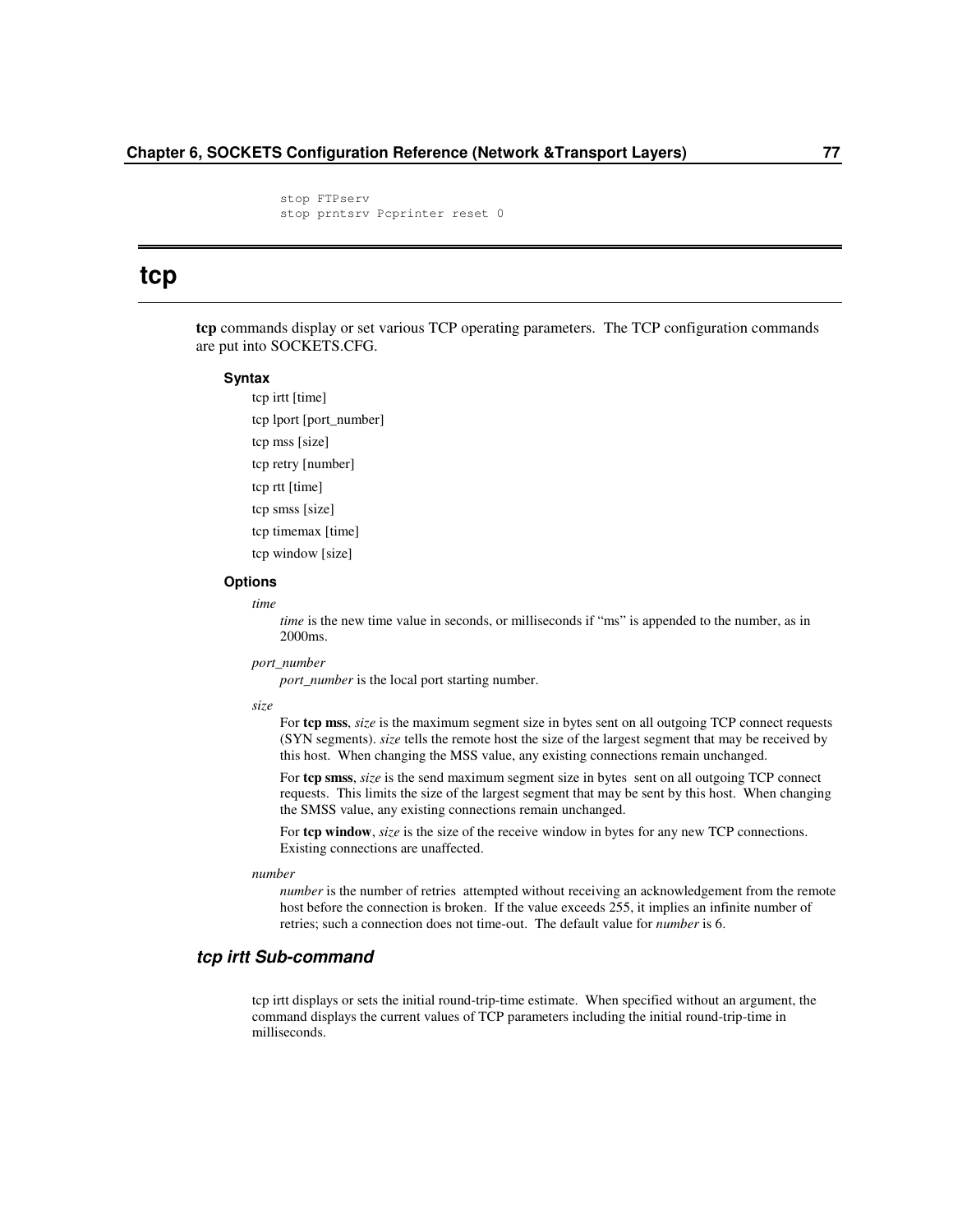time is the initial round-trip-time (IRTT) estimate and is used for new TCP connections until the actual value can be measured and adapted to. By increasing this value when operating over slow communication links, unnecessary retransmissions that otherwise occur before the smoothed estimate value approaches the correct value are minimized. The system default is 5000 milliseconds.

To affect incoming connections, tcp irtt should be executed before the servers are started.

#### **Example**

tcp irtt 120

#### **Sample Output**

TCP: IRTT 5 ms Retry 6 MSS 1460 SMSS 1460 Window 2920

## *tcp lport Sub-command*

tcp lport specifies the local port starting number. When specified without a number the current value of the next free local port number is displayed.

#### **Example**

tcp lport 2004

## **Sample output**

 $1port = 2004$ 

## *tcp mss Sub-command*

tcp mss displays or sets the TCP maximum segment size in bytes. When size is not specified, the current values of the TCP parameters, including the maximum segment size, are displayed. It is recommended to reduce the MSS and SMSS on bad network connections. The SOCKETS queuing overhead is 12 bytes per WriteSocket request i.e. you will need 52 bytes for each request. It will queue 2\*MSS bytes for you if it can't send right away because of window constraints by the peer or the Nagle heuristic. That means that if your MSS is set to the default of 1460, 2920 bytes will be queued, consuming 3796 bytes in your case. If you have 5 connections, you need 18980 bytes just to buffer your outgoing data. Use IPSTAT to determine how much memory you have available for everything. (You need memory for each connection, incoming data and all other TCP functions).

#### **Example**

tcp mss 1460

## *tcp retry Sub-command*

tcp retry displays or sets the retry count before a connection is broken. When specified without the number parameter, tcp retry displays the current values of TCP parameters, including the retry count. Refer also to "TCP Retry Strategy" on page 179.

## *tcp rtt Sub-command*

tcp rtt replaces the automatically computed round-trip time (RTT) for the specified connection with the time in milliseconds. SOCKETS calculates the RTT as a smooth average of past measured RTTs, starting with the IRTT on a new connection. To get the current RTT in use for a connection n, use the tcp status n command that gives the smoothed average RTT indicated by SRTT. Because tcp rtt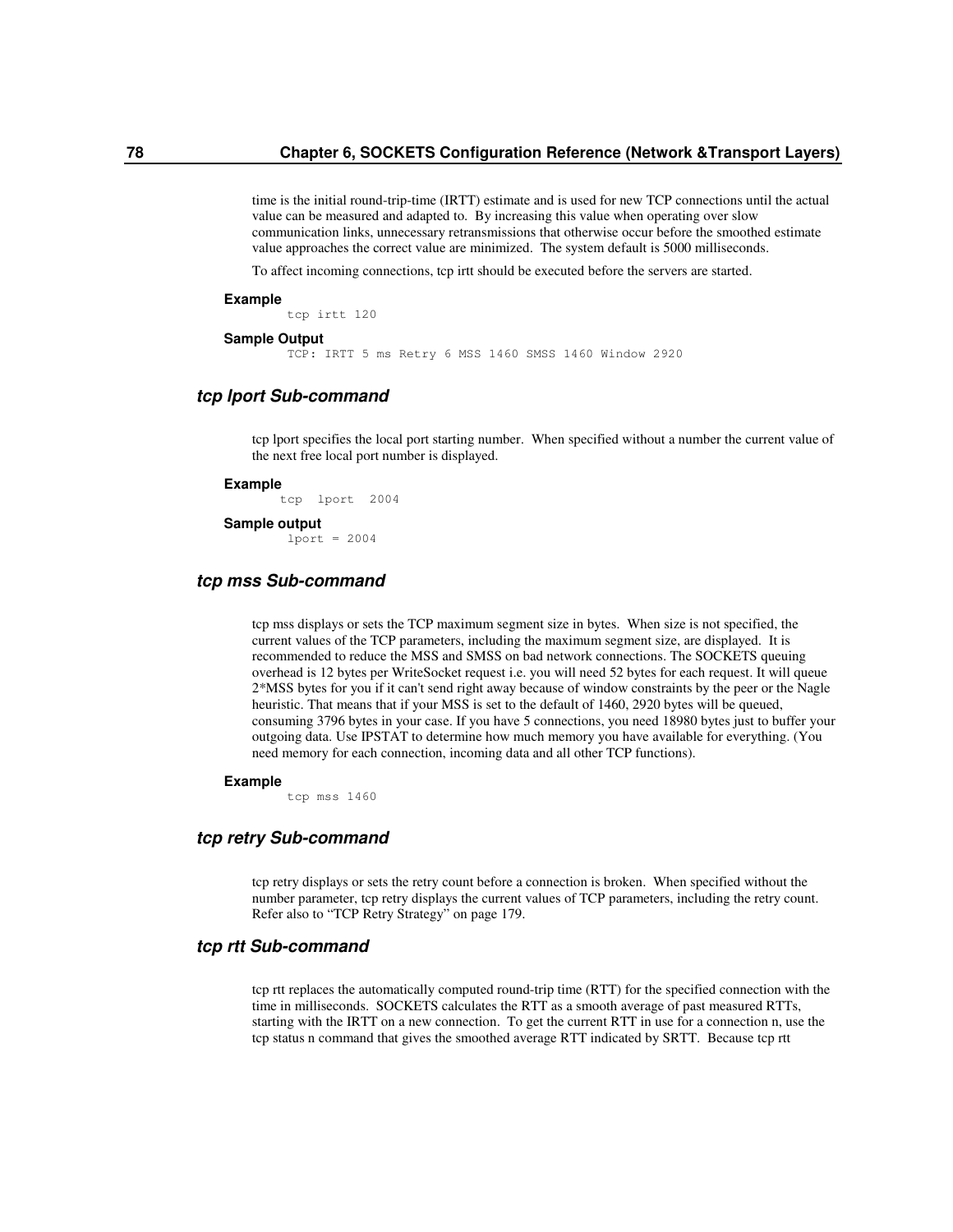provides a manual override of the normal back-off retransmission timing mechanisms, it may be used to speed up recovery from a series of lost packets.

#### **Example**

tcp rtt 4 100

## *tcp smss Sub-command*

tcp mss displays or sets the TCP send maximum segment size in bytes. When size is not specified, the current values of the TCP parameters, including the SMSS, are displayed. A small SMSS causes the remote to reduce its segment size. tcp mss can reduce the MSS and SMSS on bad network connections with high loss rates or where large packets get lost.

#### **Example**

tcp smss 512

## *tcp window sub-command*

tcp window displays or sets the default and maximum receive window size. When specified without the size parameter the current TCP parameters, including the current window size, are displayed.

#### **Example**

tcp window 2920

## *tcp timemax Sub-command*

tcp timemax sets the maximum duration of a tcp retry. If a value greater than 255 seconds is specified, connections never timeout. This is very useful in wireless applications where nodes roam in and out of service.

#### **Example**

tcp timemax 2000ms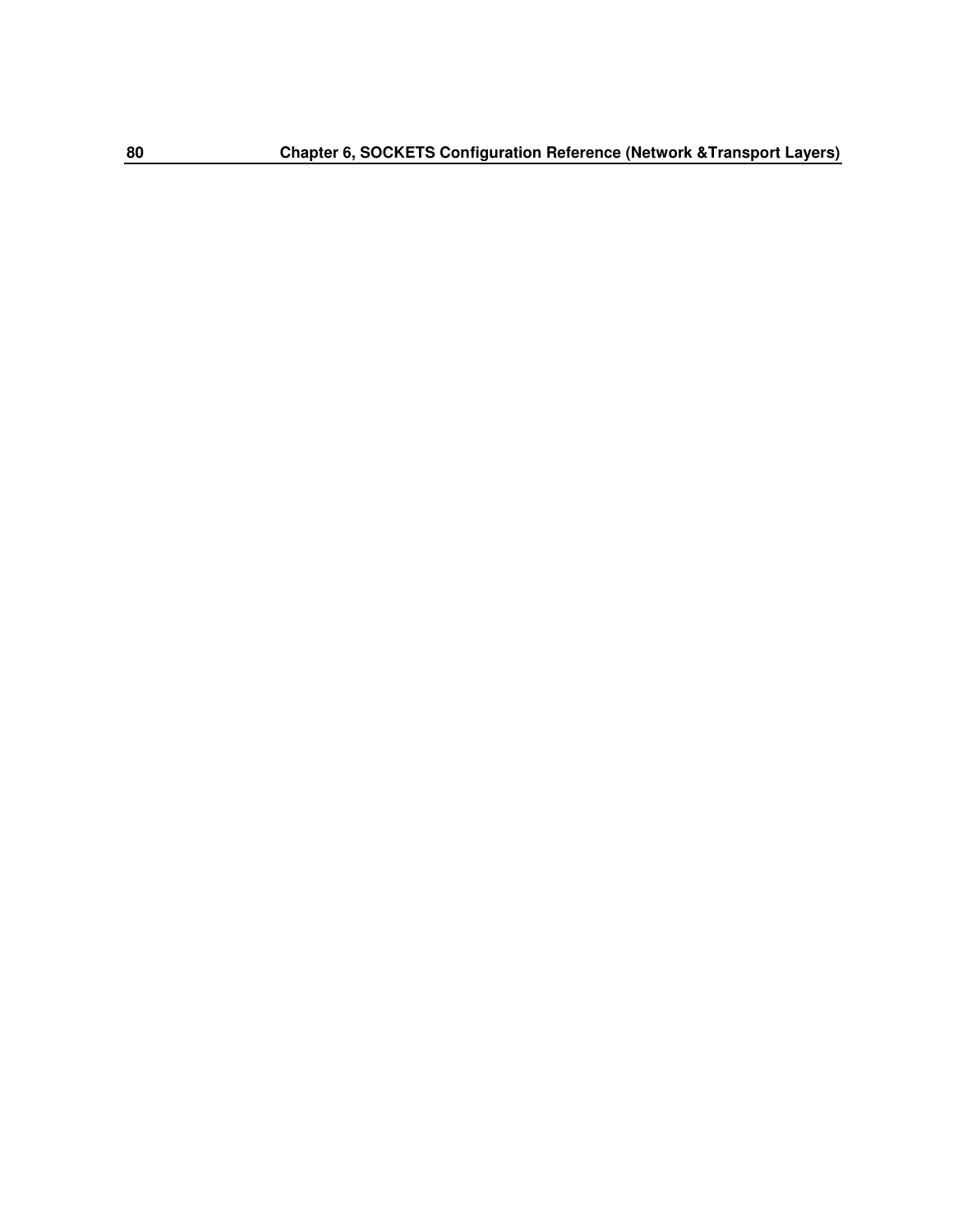# *Chapter 7, SOCKETS Applications (Application Layer)*

## **General Application Notes**

SOCKETS applications make use of command-line parameters and/or configuration files. Please be careful to note the name and location of the configuration file used by the application you are working with. All SOCKETS applications require that the kernel be loaded before the application is run in order to function properly.

## **E-mail Applications**

These applications allow a DOS platform to send and receive Internet e-mail from a SOCKETS host.

# **MAKEMAIL**

**MAKEMAIL** packages the body text and any attachments for delivery using the **SENDMAIL** application.

## **Syntax**

MAKEMAIL –tToAddress –fFromAddress –sSubject –bBodyTextFile -oOutputFile-aAttachment

## **Options**

#### *ToAddress*

The e-mail address of the recipient(s) of this mail. Additional recipients are specified by repeated use of the **–t** parameter. If the *ToAddress* is a name that can be resolved by either the DNS server or host file then the *@servername* is not necessary.

#### *FromAddress*

Used to identify the sender of the message.

### *Subject*

The subject line of the e-mail message.

### *BodyTextFile*

The local file containing the body text of the e-mail message to deliver.

## *OutputFile*

The local file name in which to store the prepared file for delivery by **SENDMAIL**. This file is overwritten if it already exists!

## *Attachment*

The name of a local file to be binary attached to this e-mail message. Multiple attachments are created by repeated use of the **–a** parameter. Files are attached as MIME parts, encoded with the application/x-uuencode content type.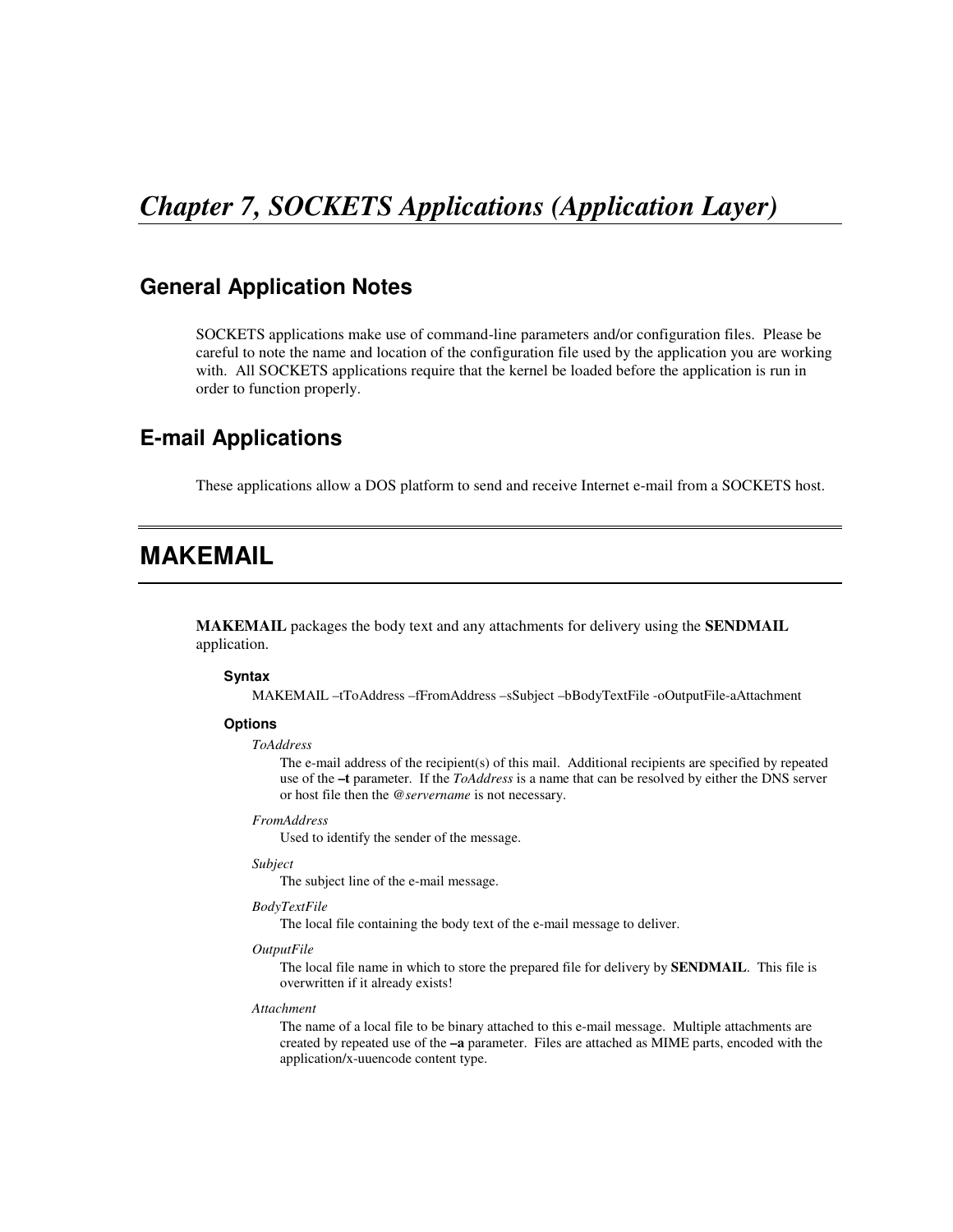#### **Example**

```
MAKEMAIL -tfred@yahoo.com -fmary@yahoo.com –sStatus –bmessage.txt –omail.dat
MAKEMAIL –tfred –tbarney –fwilma –sDinner –bmenu.txt –omail.dat
MAKEMAIL –tfred –fwilma –sBowling –bbody.txt –aStone.jpg –aRock.jpg –omail.dat
```
#### **Example Output**

**MAKEMAIL** does not output status information.

# **SENDMAIL**

**SENDMAIL** delivers e-mail messages packaged by the **MAKEMAIL** application to an Internet mail server. **SENDMAIL** also creates a local log file to indicate successful send or failures.

## **Syntax**

SENDMAIL server file

## **Options**

*Server*

The IP address or DNS name of the Internet mail server to receive the message.

*File*

The file, created by the **MAKEMAIL** utility, to deliver.

## **Logging Format**

## **Timestamp, Code String**

*Timestamp*

Weekday Month Day Time Year

## *Code*

Three digit integer. 000 means perfect success, 100-199 mean usage error and 200-299 means TCP/IP error from server.

## *String*

Human–readable explanation of the error code.

#### **Example**

SENDMAIL mail.datalight.com mail.dat

## **Example Output**

```
Mon Jan 03 14:39:21 2000, 100 SENDMAIL <server> <file>
Mon Jan 03 14:39:21 2000, 000 Sent SMTP mail successfully
```
# **GETMAIL**

**GETMAIL** retrieves all of the messages from a POP3 (Post Office Protocol version 3) Internet mail server. Each message is stored as an individual file on the local machine. *GETMAIL* also creates a log file to indicate successful downloads or errors.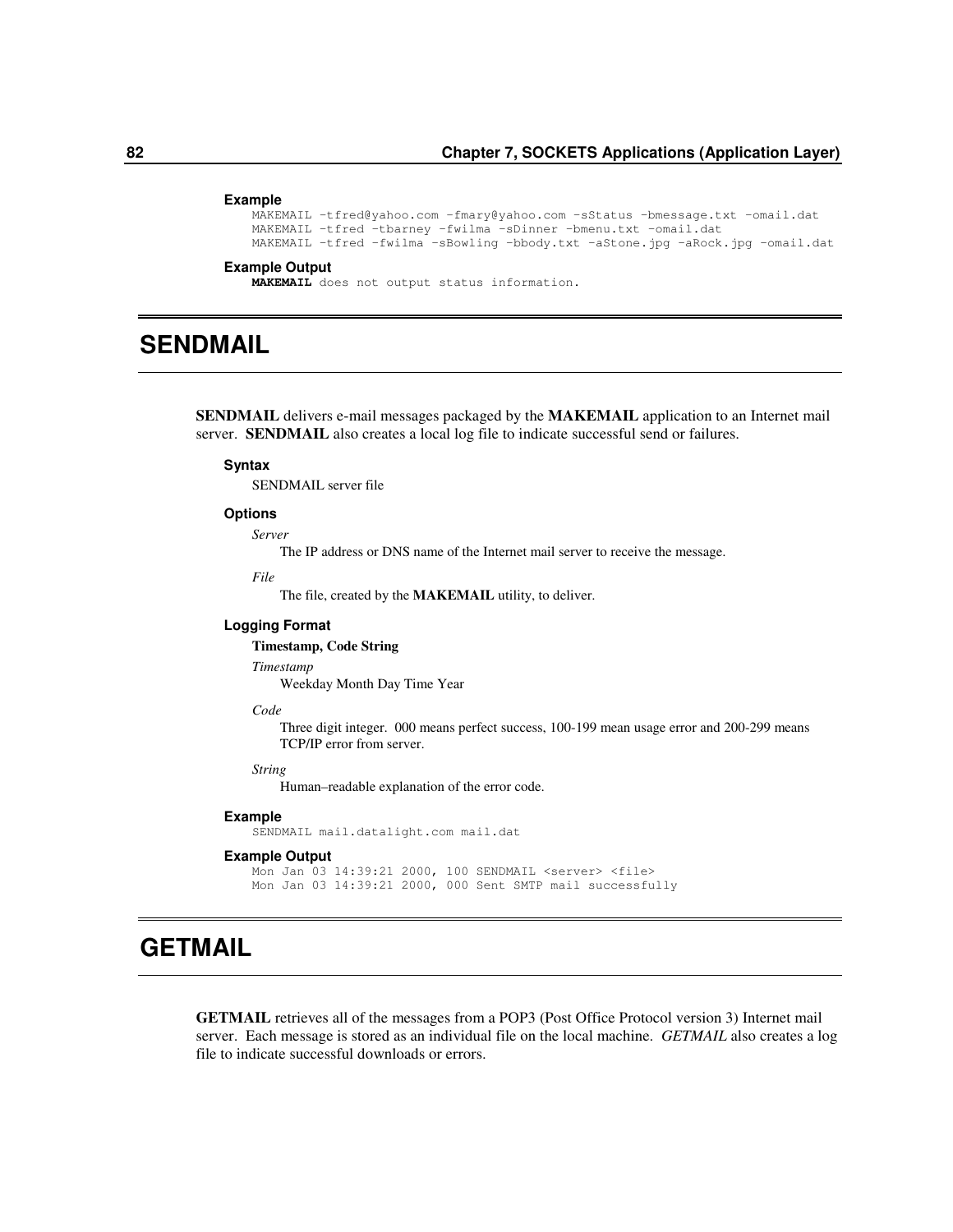#### **Syntax**

GETMAIL server user password

## **Options**

### *Server*

The IP address or DNS name of the Internet mail server from which to download messages. The messages that are downloaded are named by sequential file number and are placed in the current working directory.

### *User*

The username for server identification purposes.

## *Password*

The secret for account authentication on the server.

## **Logging Format**

**Timestamp, Code String**

## *Timestamp*

Weekday Month Day Time Year

## *Code*

Three digit integer. 000 means perfect success, 100-199 mean usage error and 200-299 means TCP/IP error from server.

## *String*

Human–readable explanation of the error code.

## **Example**

GETMAIL 10.0.0.1 GETMAIL 10.0.0.1 guest secret

#### **Example Output**

```
Mon Jan 03 14:39:21 2000, 100 GETMAIL <server> <user> <password>
Mon Jan 03 14:39:21 2000, 000 Retrieved POP3 mail successfully
```
## **HTTP Applications**

These applications allow serving and retrieving files via the standard HTTP protocol, and also allow remote connection to the host's console.

## **HTTPD**

**HTTPD** is a web server that can run either as an application or as a TSR. In addition to processing normal HTTP requests on default port 80, it serves a proprietary session displaying the contents of text-mode display memory to the **RC.JAR** and **RCCLI** client applications on default port 81. This feature is commonly called the "remote console."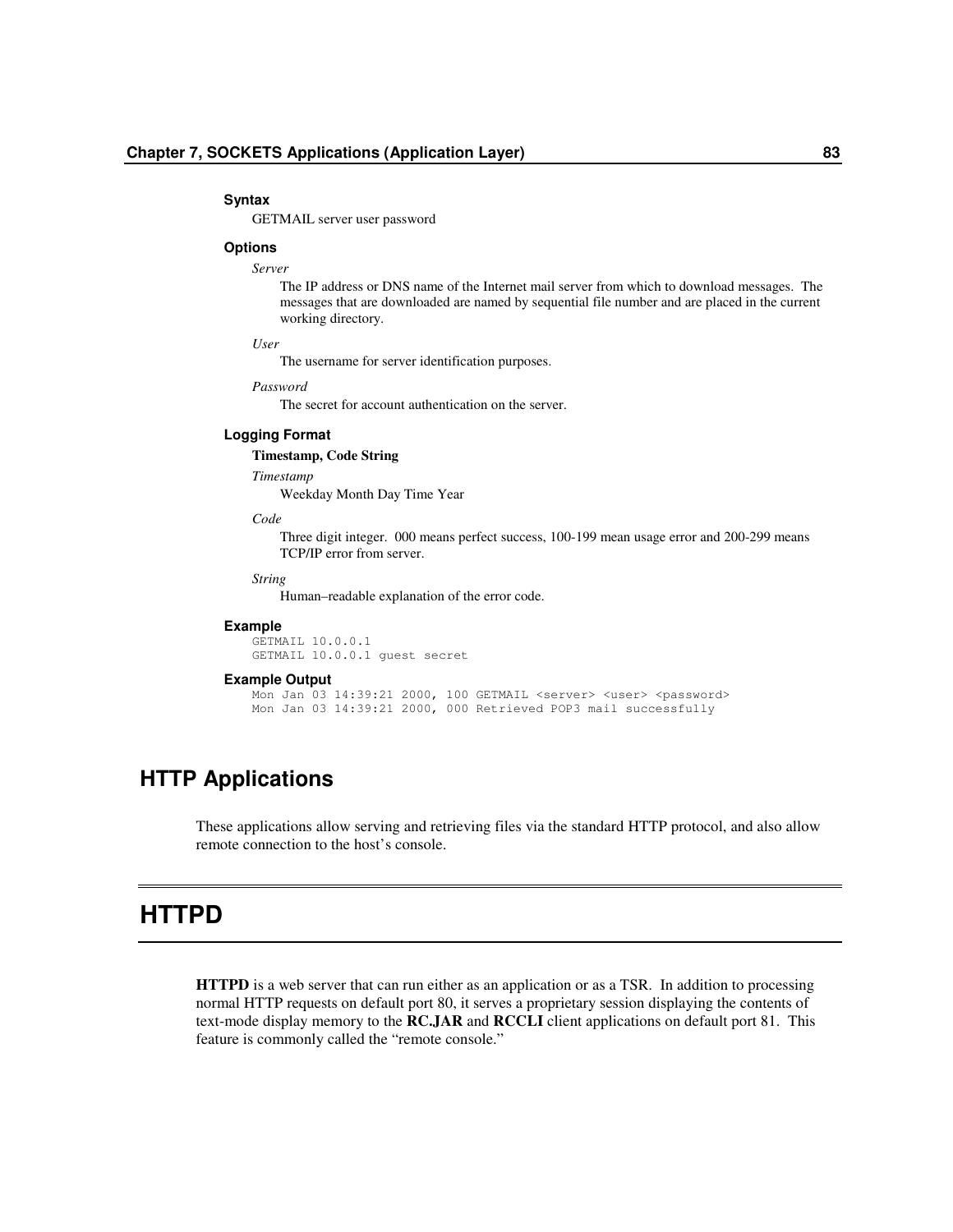If the **HTTPD** web server is loaded as a DOS TSR program, set the environment variable, HTTP\_DIR, to the location of the INDEX.HTML file; for example, SET HTTP\_DIR=C:\DL\SOCKETS\SERVER

## **Syntax**

HTTPD [options] [<http\_port>] [<rc\_port>]

## **Options**

/a=ScreenX,ScreenY

/v=ScreenBufferSegment[:ScreenBufferOffset]

/m=MemorySize

/n=MaximumConnections

/i=InterruptNumber

/d  $/c$ /t /r

- 
- /s

 $/<sub>u</sub>$ 

## **Remarks**

*ScreenX, ScreenY*

The width and height of the screen area to serve for the remote console session. These values default to 80 and 25, respectively.

## *ScreenBufferSegment, ScreenBufferOffset*

Together, a pointer to the top-left corner of the display memory to serve for the remote console session. These values default to B000 and 0000 respectively, for monochrome display adapters and to B800 and 0000 respectively, for color display adapters.

#### *MemorySize*

The maximum amount of memory available to the server. The default value is 32K. The value of m can range from 8192 to 63472.

## *MaximumConnections*

The maximum number of simultaneous connections allowed by the server.

## *InterruptNumber*

The interrupt number to access the CGI API.

## */d*

When loading, don't start remote console.

#### */c*

When in TSR mode, running **HTTPD** again with this option disables the TSR's listen socket.

## */t*

Enables htaccess that contains authentication overrides to enable partial anonymous access or additional password security to subdirectories. Please refer to Chapter 10 for further details and examples.

#### */r*

Load as a TSR.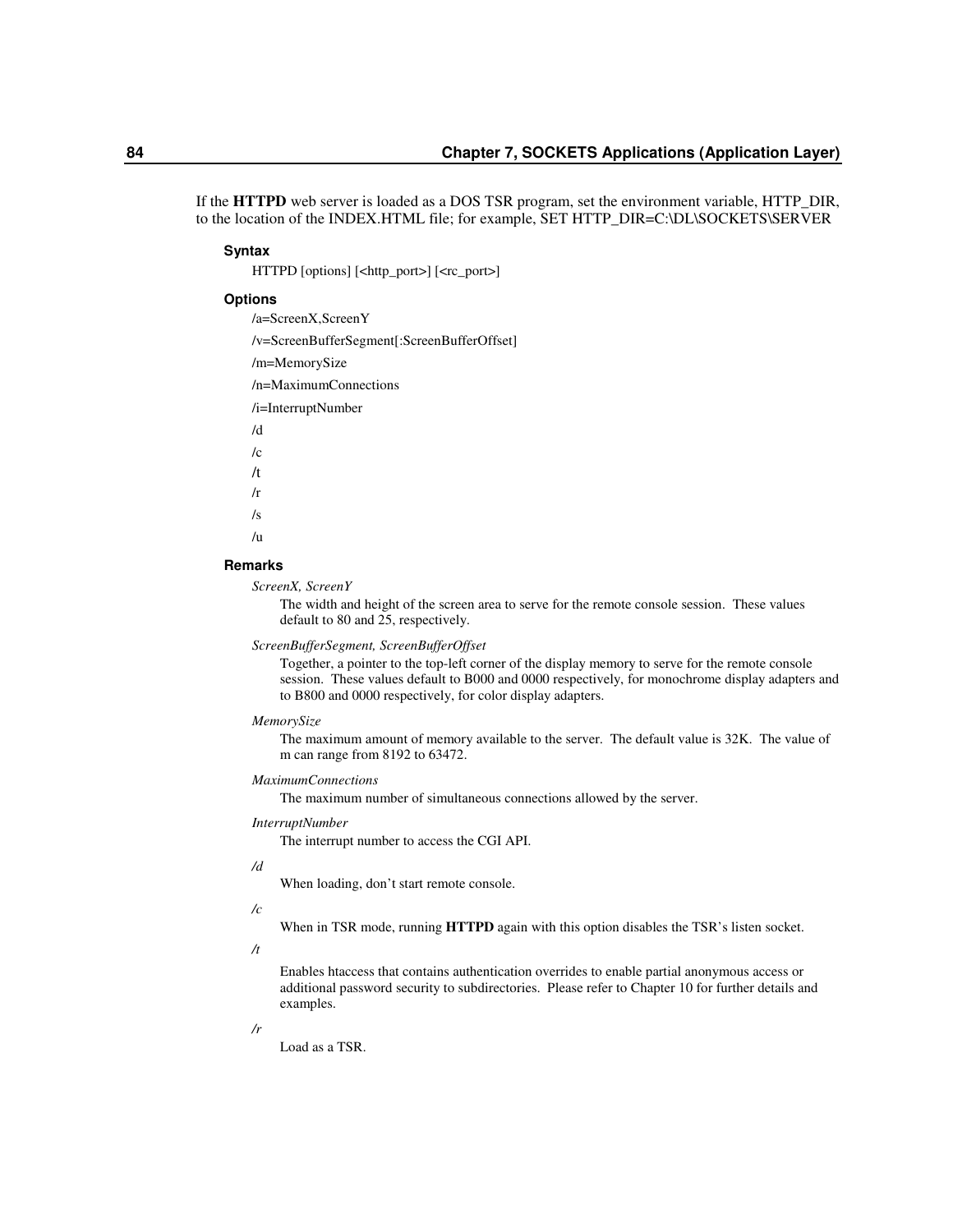*/s*

When in TSR mode, running **HTTPD** again with this option displays the TSR's status.

*/u*

When in TSR mode, running **HTTPD** again with this option unloads the TSR.

#### *http\_port*

HTTP port to listen on. This parameter defaults to the standard HTTP port number of 80.

*rc\_port*

Remote Console port to listen on. This parameter defaults to 81.

## **Configuration File**

**HTTPD** uses the standard SOCKET.UPW file for validating logins. The file is composed of text lines, each representing a login name, password, and the configuration to use for a session opened with those credentials. Space characters separate the parameters in the file, which are in the following format:

*name password directory rights*

The location of the username/password file to be used by the server is specified by the environment variable SOCKETS as follows:

%SOCKETS%\SOCKET.UPW

If the variable SOCKETS is not specified, the following file is used: \DL\SOCKETS\SOCKET.UPW

## **Configuration File Parameters**

#### *name*

The login name of this record.

## *password*

The password to authenticate a user trying to login as this name.

#### *directory*

The starting directory for this user.

#### *rights*

Up to four characters specifying which permissions this user is granted:

**e** means that this user may 'g**e**t' files

**p** means that this user may '**p**ost' files

**g** means that this user may use c**g**i

**m** means that this user may use Re**m**ote Console

#### **Example**

HTTPD /m=40000 /r HTTPD /a=80,25 /v=a000:0000 /r

## **Example Output**

```
Sockets HTTP/RC Server V7.10 (Revsion 4.10.1154)
Copyright © 1989-2001 Datalight, Inc.
Portions copyright © GPvNO 2001
(compiled: 06/27/2001)
```
Going resident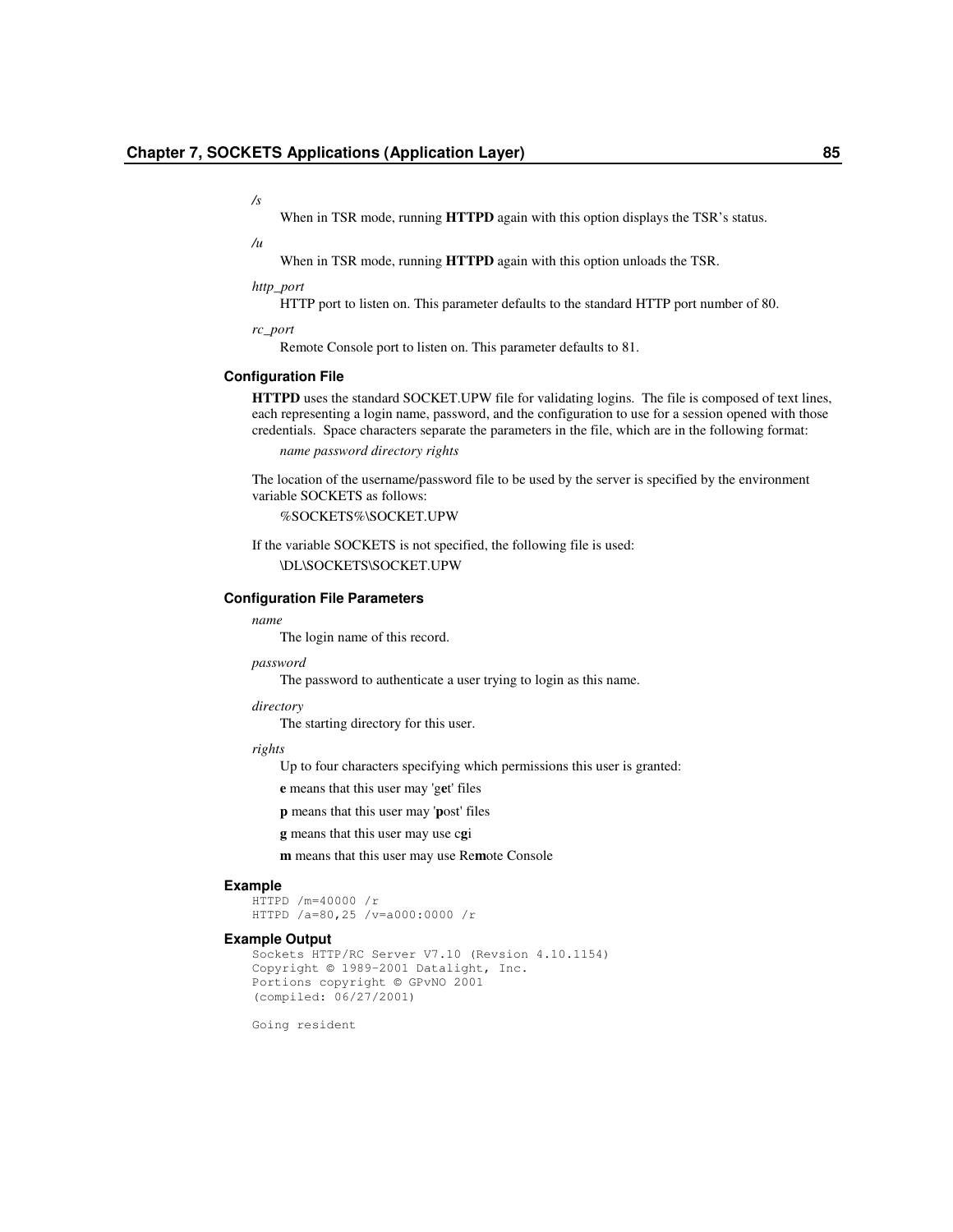## **HTTPFTPD**

**HTTPFTPD** is a combined HTTP and FTP server that can run either as an application or as a TSR. By default, it processes normal HTTP requests on port 80 and normal FTP requests on port 21. It also serves a proprietary session displaying the contents of text-mode display memory to the **RC.JAR** and **RCCLI** client applications. This feature is commonly called the "remote console."

If the **HTTPFTPD** server is loaded as a DOS TSR program, set the environment variable, HTTP\_DIR, to the location of the INDEX.HTML file; for example, SET HTTP\_DIR=C:\DL\SOCKETS\SERVER

### **Syntax**

HTTPFTPD [options] [<http\_port> [<ftp\_port> [<rc\_port>]]]

## **Options**

/a=ScreenX,ScreenY /v=ScreenBufferSegment[:ScreenBufferOffset] /m=MemorySize /n=MaximumConnections /i=InterruptNumber /d /p  $/c$ /t /r /s  $/11$ 

## **Remarks**

*ScreenX, ScreenY*

The width and height of the screen area to serve for the remote console session. These values default to 80 and 25, respectively.

#### *ScreenBufferSegment, ScreenBufferOffset*

Together, a pointer to the top-left corner of the display memory to serve for the remote console session. These values default to B000 and 0000 respectively, for monochrome display adapters and to B800 and 0000 respectively, for color display adapters.

#### *MemorySize*

The maximum amount of memory available to the server. The default value is 32K. The value of m can range from 8192 to 63472.

## *MaximumConnections*

The maximum number of simultaneous connections allowed by the server.

#### *InterruptNumber*

The interrupt number to access the CGI API.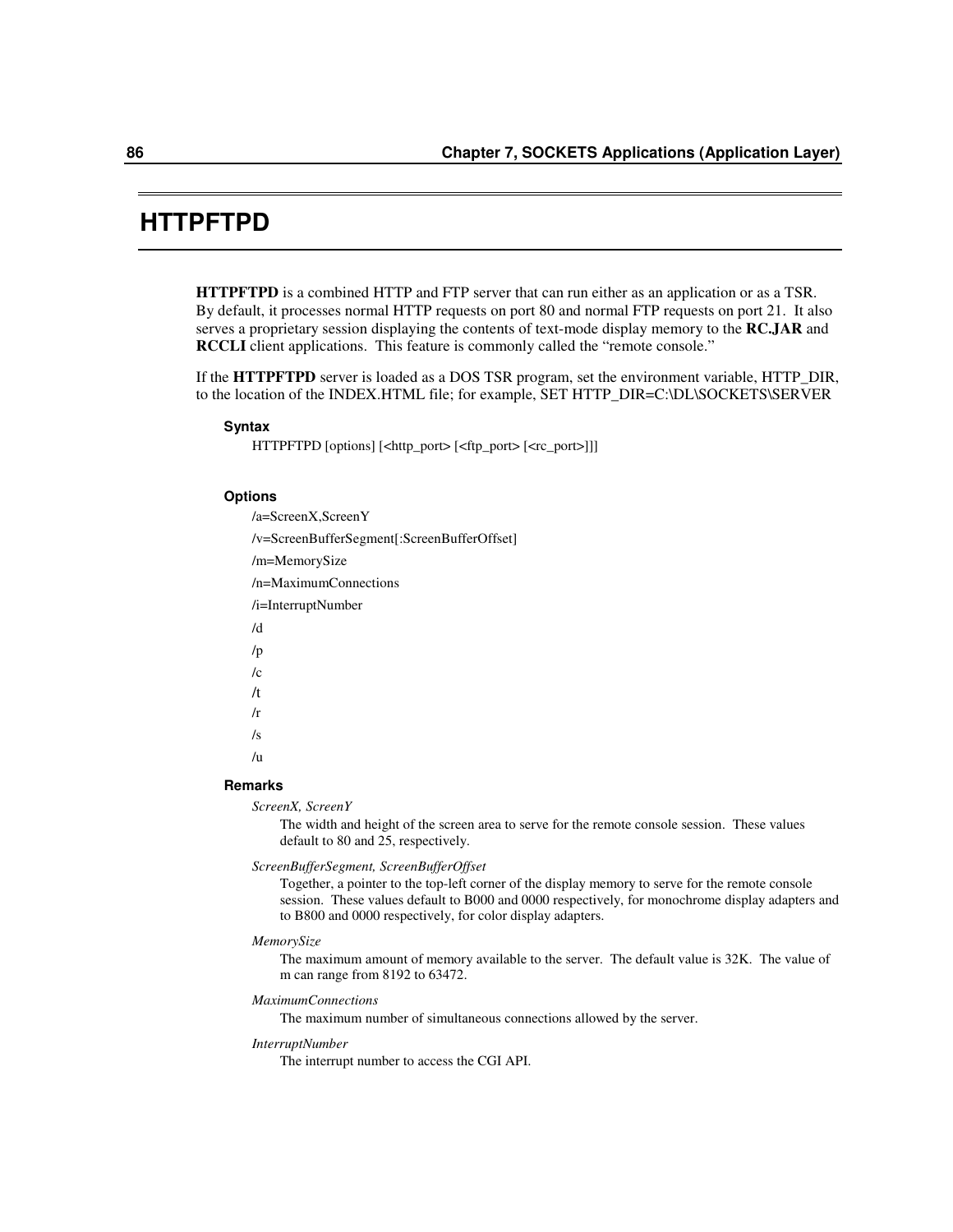When in TSR mode, running **HTTPFTPD** again with this option disables the TSR's listen socket.

*/t*

*/c*

Enables htaccess that contains authentication overrides to enable partial anonymous access or additional password security to subdirectories. Please refer to Chapter 10 for further details and examples.

*/r*

Load as a TSR.

*/s*

*/u*

When in TSR mode, running **HTTPFTPD** again with this option displays the TSR's status.

When in TSR mode, running **HTTPFTPD** again with this option unloads the TSR.

## */p*

Start **HTTPFTPD** in passive mode.

#### */d*

When loading, don't start remote console.

*http\_port*

HTTP port to listen on. This parameter defaults to the standard HTTP port number of 80.

*ftp\_port*

FTP port to listen on. This parameter defaults to the standard FTP port number of 21

*rc\_port*

Remote Console port to listen on. This parameter defaults to 81.

## **Configuration File**

**HTTPFTPD** uses the standard SOCKET.UPW file for validating logins. The file is composed of text lines, each representing a login name, password, and the configuration to use for a session opened with those credentials. Space characters separate the parameters in the file, which are in the following format:

*name password directory rights*

The location of the username/password file to be used by the server is specified by the environment variable SOCKETS as follows:

%SOCKETS%\SOCKET.UPW

If the variable SOCKETS is not specified, the following file is used: \DL\SOCKETS\SOCKET.UPW

## **Configuration File Parameters**

*name*

The login name of this record.

#### *password*

The password to authenticate a user trying to login as this name.

*directory*

The starting directory for this user.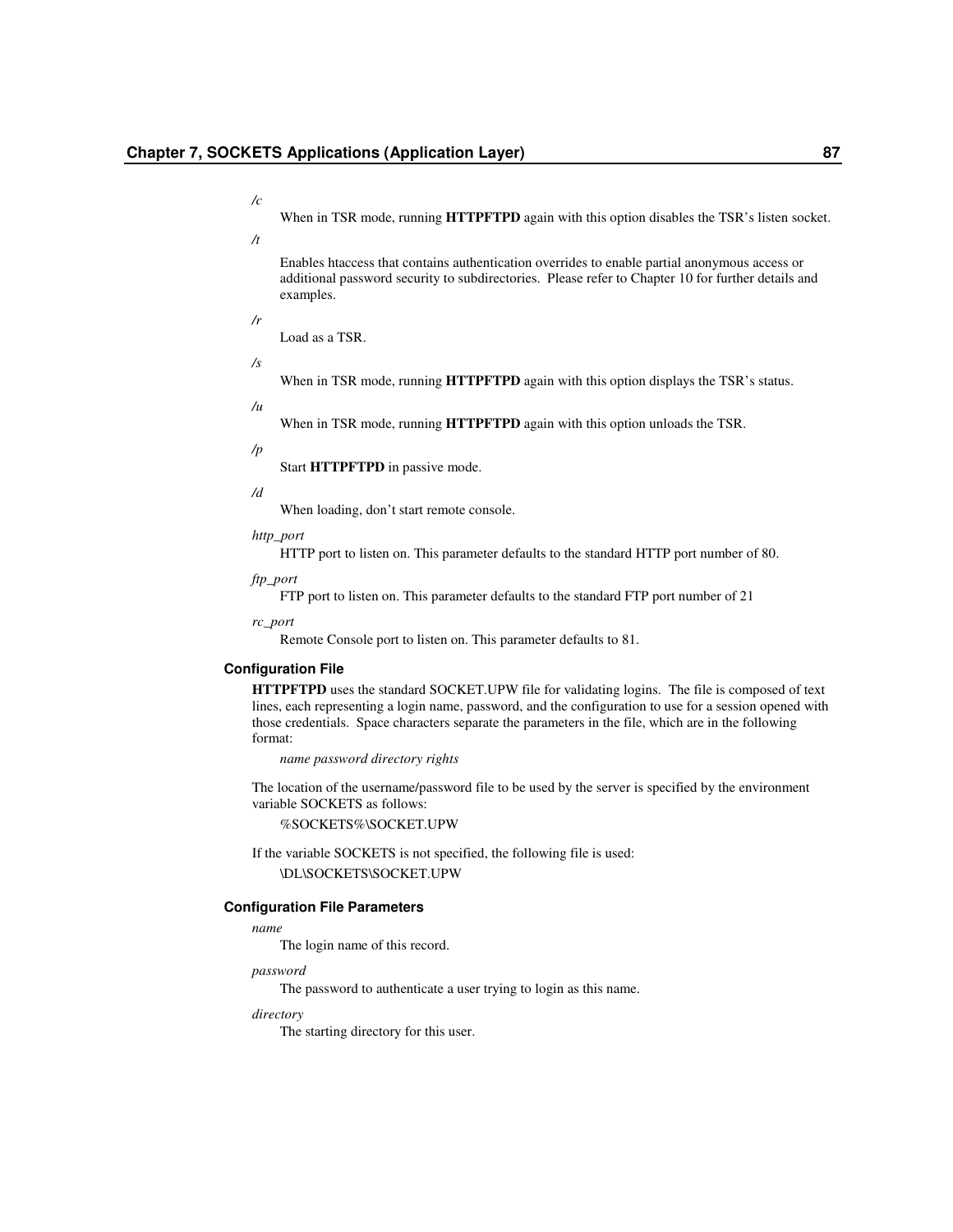*rights*

Up to four characters specifying which permissions this user is granted:

**e** means that this user may 'g**e**t' files

**p** means that this user may '**p**ost' files

**g** means that this user may use c**g**i

**m** means that this user may use Re**m**ote Console

**r** means that this user has read access.

**w** means that this user has write access.

**c** means that this user has permission to make new directories.

**d** means that this user has permission to change to a directory other than his starting location and subdirectories from the starting location.

#### **Example**

HTTPFTPD /m=40000 /r HTTPFTPD /a=80,25 /v=a000:0000 /r

## **Example Output**

```
Sockets FTP/HTTP/RC Server V7.10 (Revsion 4.10.1154)
Copyright © 1989-2001 Datalight, Inc.
Portions copyright © GPvNO 2001
(compiled: 06/27/2001)
```
Going resident

# **HTTPGET**

**HTTPGET** is a simple web client that can retrieve the contents of a URL to a local file.

## **Syntax**

```
HTTPGET [-p] [–s] [–v]URL
```
## **Options**

-p=Port

-s=Server

-v

localfile

## **Remarks**

*Port*

Use to specify a remote port other than 80 to connect to.

*Server*

Use to specify a server name if the URL doesn't contain one.

*-v*

Display extra output for troubleshooting.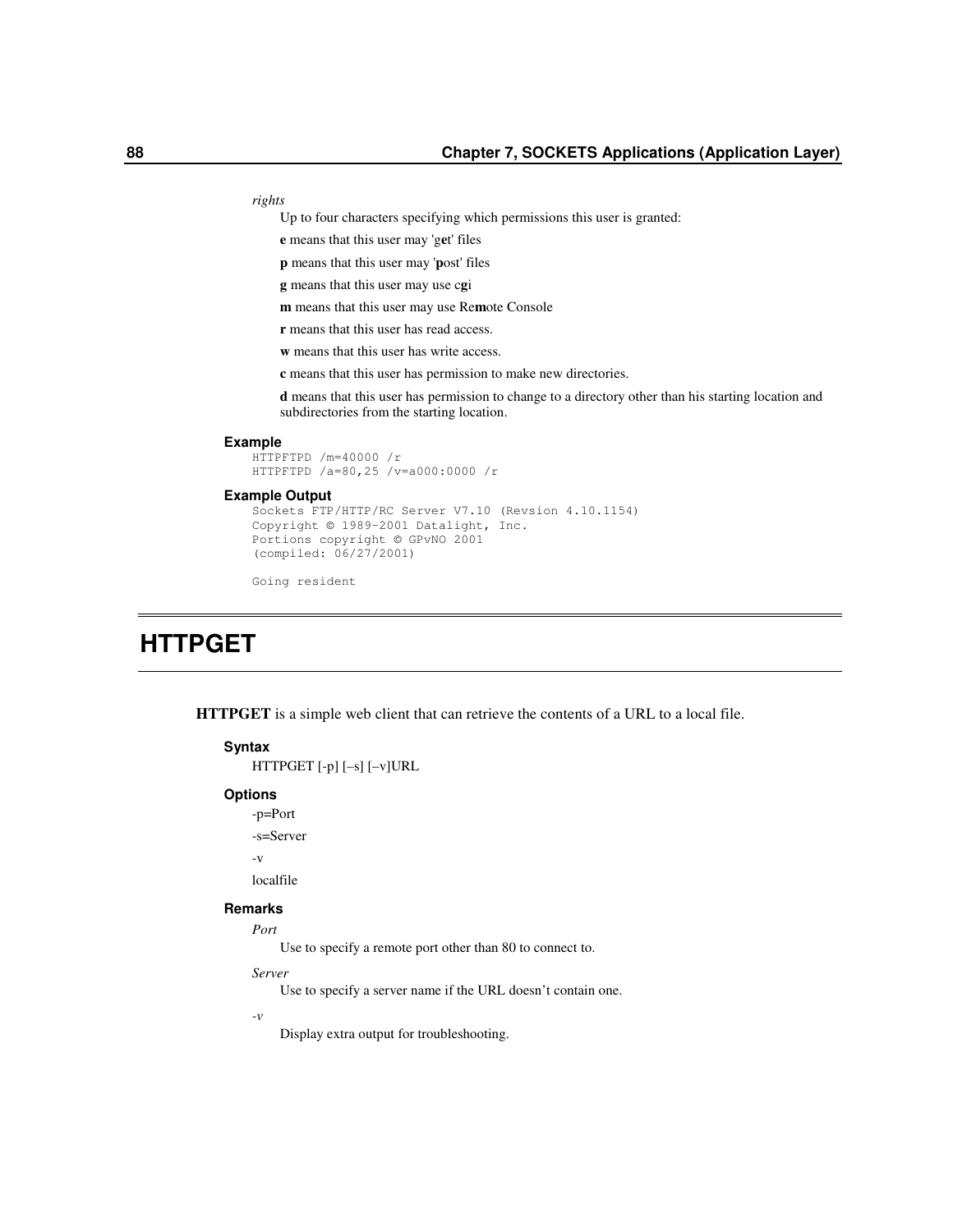*localfile*

Rather than keeping the filename from the URL, the contents may be saved to a named file.

#### **Example**

```
HTTPGET http://www.datalight.com/images/logohead.gif
HTTPGET –v http://www.datalight.com/images/logohead.gif logo.gif
```
#### **Example Output**

HTTPGET version 1.0

# **RC.JAR**

**RC.JAR** is a Java remote console applet for connecting to hosts running **HTTPD**. It shows the textmode contents of the **HTTPD** machine's display memory, and allows fully interactive keyboard input. This is an alternative to the **RCCLI** applet.

#### **Syntax**

The link to RC.JAR should be embedded in an HTML page served by the HTTPD server. An example is available in the CGI/ subdirectory of the HTTP applications.

#### **Remarks**

RC.JAR has been compiled for use with Microsoft's Internet Explorer. In order to use with a Netscape Browser a security certificate must be compiled into RC.JAR.

# **RCCLI**

**RCCLI** is a DOS remote console client for connecting to hosts running **HTTPD**, and is an alternative to the **RC.JAR** applet.. It shows the text-mode contents of the **HTTPD** machine's display memory, and allows fully interactive keyboard input. To exit the remote console client, press Ctrl-Alt-X.

## **Syntax**

RCCLI server\_address <tcp\_port>

## **Options**

```
server_address
```
Specify the IP address or DNS name of the machine running **remcon**.

*tcp\_port*

*tcp\_port* defaults to 81, but must be changed if a nonstandard remote console port is chosen for the remote console session during server configuration.

#### **Example**

RCCLI 10.0.0.1

## **Example Output**

An interactive image of the remote DOS session.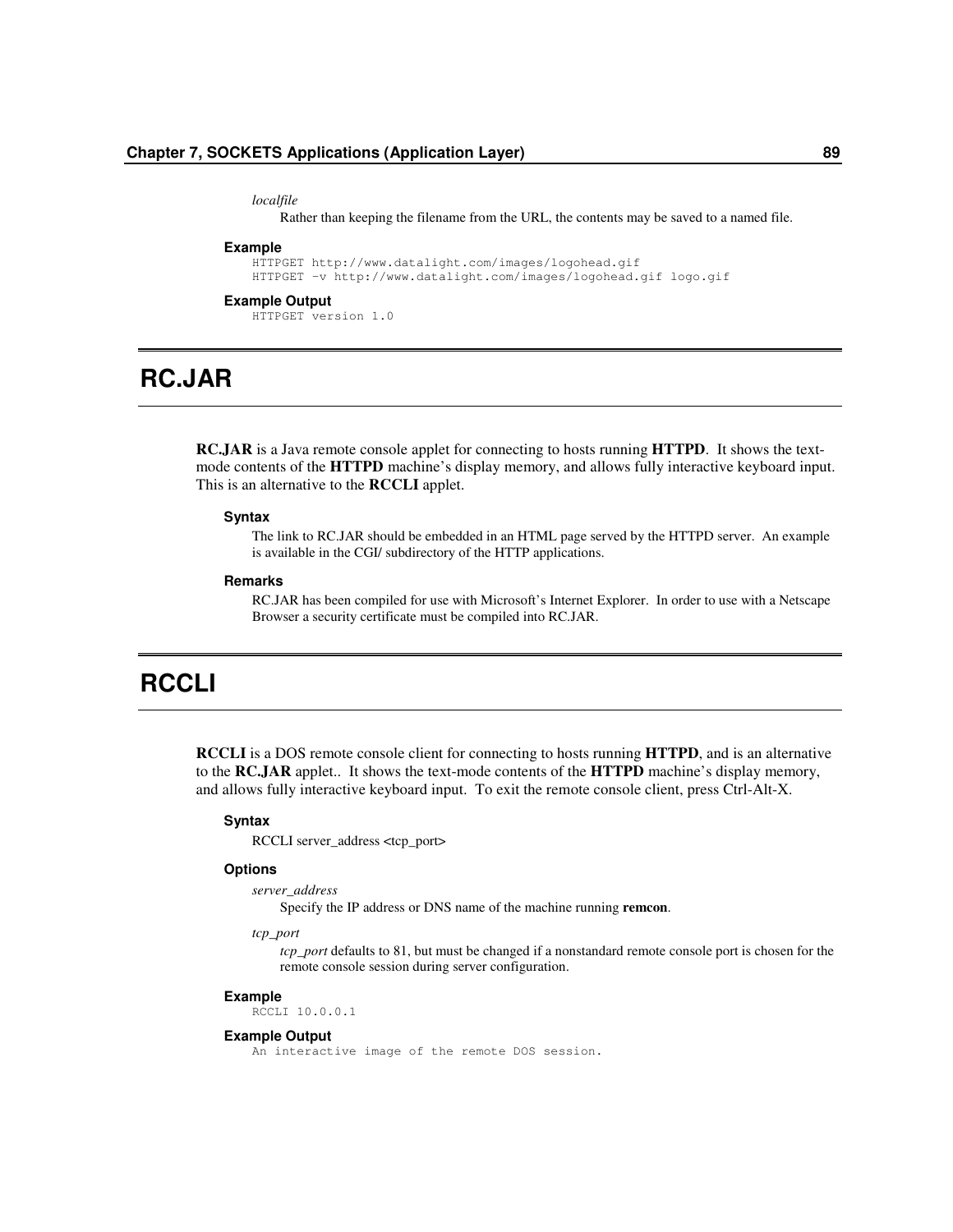## **FTP Applications**

These applications allow serving and retrieving files via the standard FTP protocol, either from the command line or from within an application.

## **FTPD**

**FTPD** is a file server that can run either as an application or as a TSR. The name of the server as displayed in the banner is determined by the HOSTNAME environment variable. If the environment variable is not set, the name "Socket" is used. The user password file, SOCKET.UPW, in the SOCKETS directory (indicated by the SOCKETS environment variable) controls access.

A temporary file is created when a directory listing is requested. This file is created in the current directory, but can be created in any directory as specified in the FTPDIR environment variable.

## **Syntax**

FTPD [options] [<ftp\_port>]

## **Options**

/m=MemorySize /n=MaximumConnections  $/c$ /r

- /s
- /u
- 

## **Remarks**

*MemorySize*

The number of bytes of memory available to the server. This value defaults to 32768.

## *MaximumConnections*

The maximum number of simultaneous connections allowed by the server.

*/c*

When in TSR mode, running **FTPD** again with this option disables the TSR's listen socket.

*/r*

Load as a TSR.

*/s*

When in TSR mode, running **FTPD** again with this option displays the TSR's status.

*/u*

When in TSR mode, running **FTPD** again with this option unloads the TSR.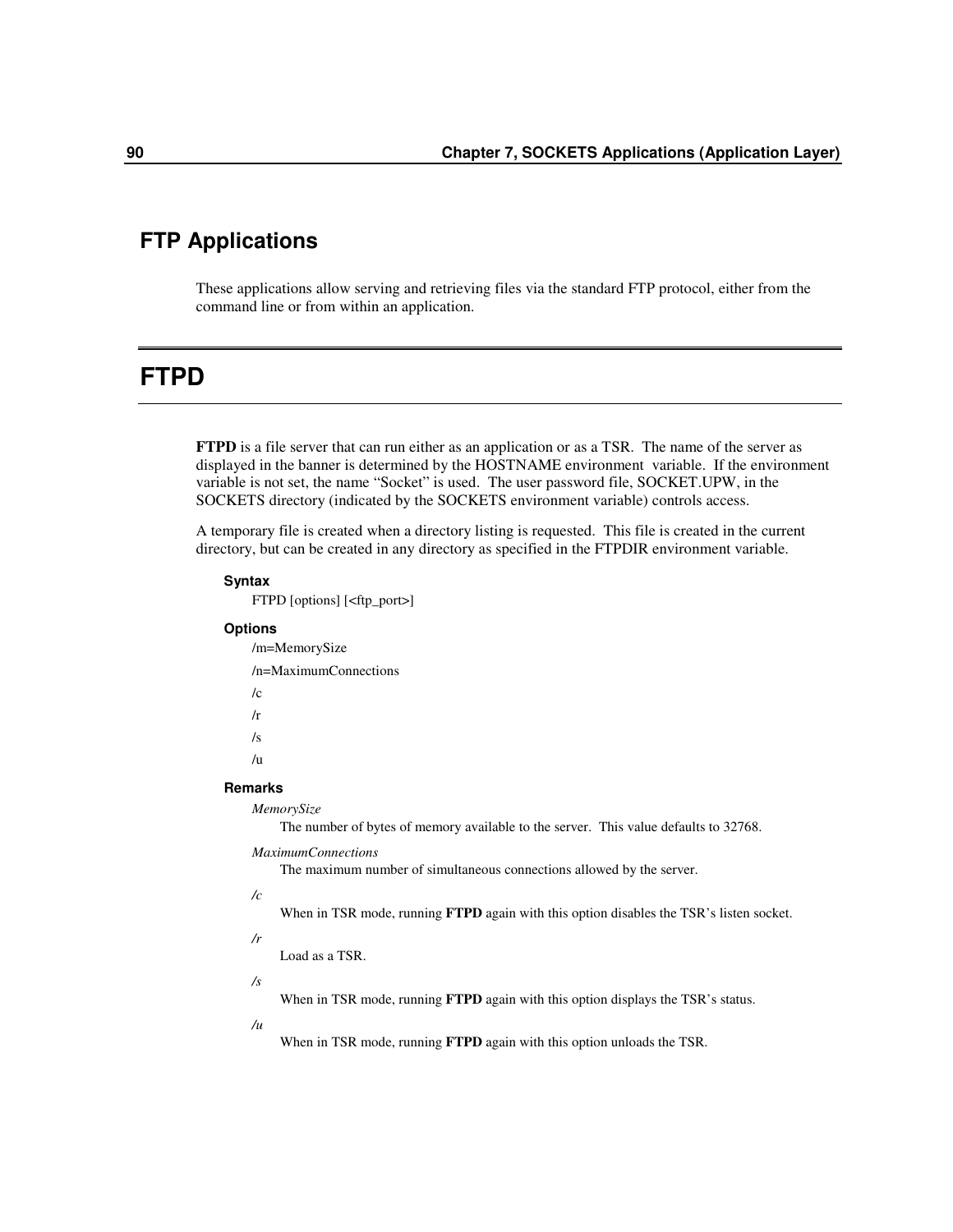*ftp\_port*

**FTPD** will listen on the listed port. This parameter defaults to the standard FTP port number of 21.

## **Configuration File**

**FTPD** uses the standard SOCKET.UPW file for validating logins. The file is composed of text lines, each representing a login name, password, and the configuration to use for a session opened with those credentials. Space characters separate the parameters in the file, which are in the following format:

*name password directory rights*

The location of the username/password file to be used by the server is specified by the environment variable SOCKETS as follows:

%SOCKETS%\SOCKET.UPW

If the variable SOCKETS is not specified, the following file is used:

\DL\SOCKETS\SOCKET.UPW

## **Configuration File Parameters**

*name*

The login name of this record.

*password*

The password to authenticate a user trying to login as this name.

*directory*

The starting directory for this user.

#### *rights*

Up to four characters specifying which permissions this user is granted:

**r** means that this user has read access.

**w** means that this user has write access.

**c** means that this user has permission to make new directories.

**d** means that this user has permission to change to a directory other than his starting location and subdirectories from the starting location.

### **Example Socket.upw**

```
Admin admin drwc
Guest * c:\guest dr
```
#### **Example**

FTPD /m=40000 /r

## **Example Output**

```
Sockets FTP Server V7.10 (Revsion 4.10.1154)
Copyright © 1989-2001 Datalight, Inc.
Portions copyright © GPvNO 2001
(compiled: 06/27/2001)
```
Going resident

## **FTP Server Commands**

The following commands are recognised by the SOCKETS FTP server: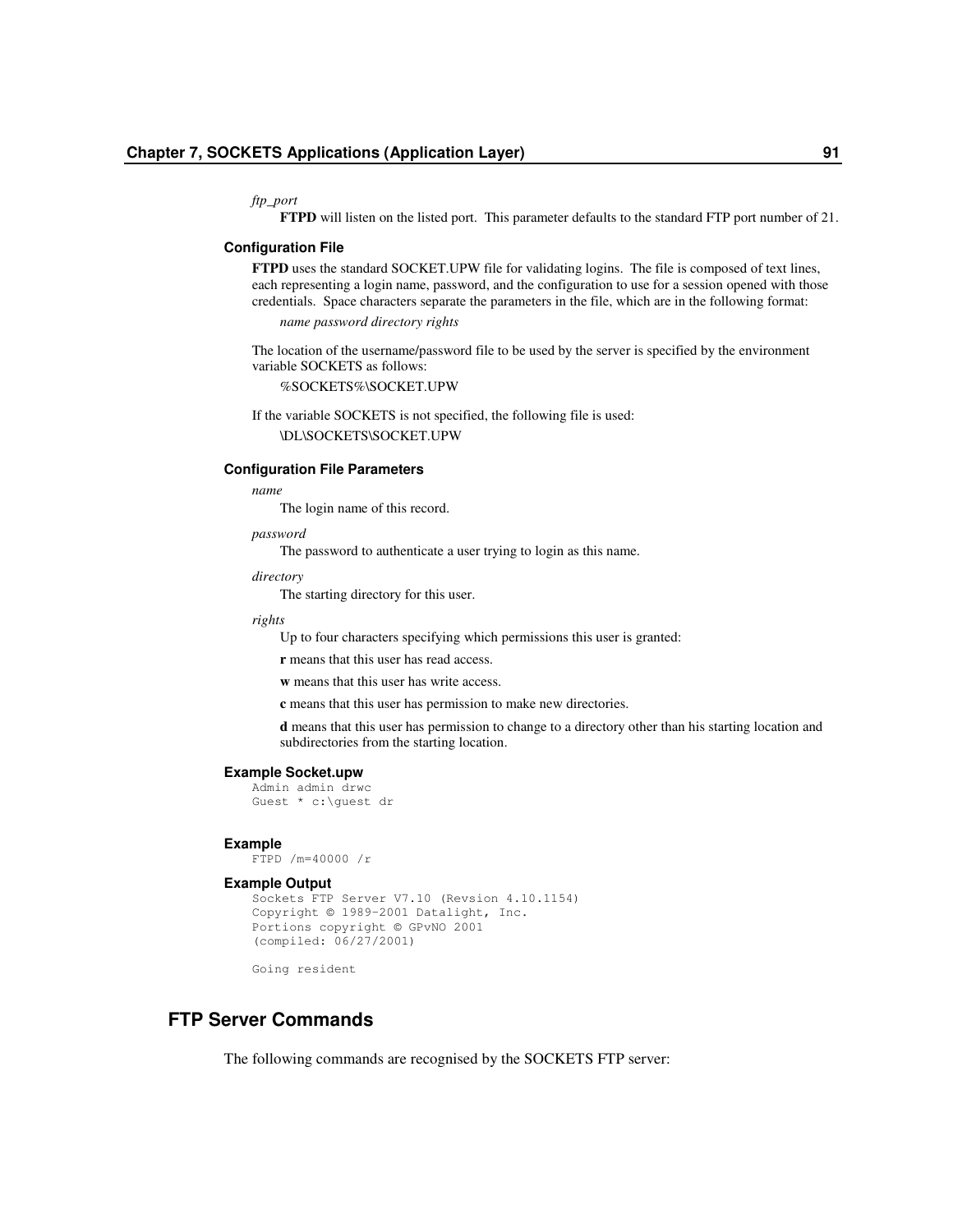**abort** cancel an incomplete transfer **append** "put" a file at the server but append it if the file exists **cwd** *directory* change server directory **dele** *file* delete a server file **list [***file* **l** *directory***]** give a long directory listing **mkd** *remote\_directory* create a server directory **nlst [***file* **l** *directory***]** gives a short names-only directory listing **pass [***password***]** password for username **pasv [on | off]** report or change the status of the passive transfer mode to enable firewall friendly file transfers. (The SOCKETS FTP client always tries to switch passive mode on at the start of a session.) **retr** *remote\_file* transfer a file from the server in the current mode **stor** *local\_file* transfer a file to the server in the current mode **pwd** print working directory **quit** terminate FTP session **rmd** *remote\_directory* remove (delete) directory **rnfr** *existing\_filename* rename a file, command 1 of 2 **rnto** *new\_filename* rename a file, command 2 of 2 **site [path I nopath]** use full path description (see **site raw [***interface***]** open a session to a raw host using one of the raw lines (interfaces) specified **site** *sub-command* command to be passed on to raw host **size** *file* report the file size in bytes as a message prefixed with 213 stat report the status of a transfer or active connections **system** return operating system information from the server **type [i I a]** report or select the file transfer mode: image (binary) or ASCII **user [***username***]** username to logon

# **FTP**

**FTP** is a file transmitting and retrieving client that runs in interactive or batch mode.

## **Syntax**

FTP server [options]

## **Options**

/n

 $\sqrt{v}$ 

/p=Port

/f=ScriptFile [ScriptParameters]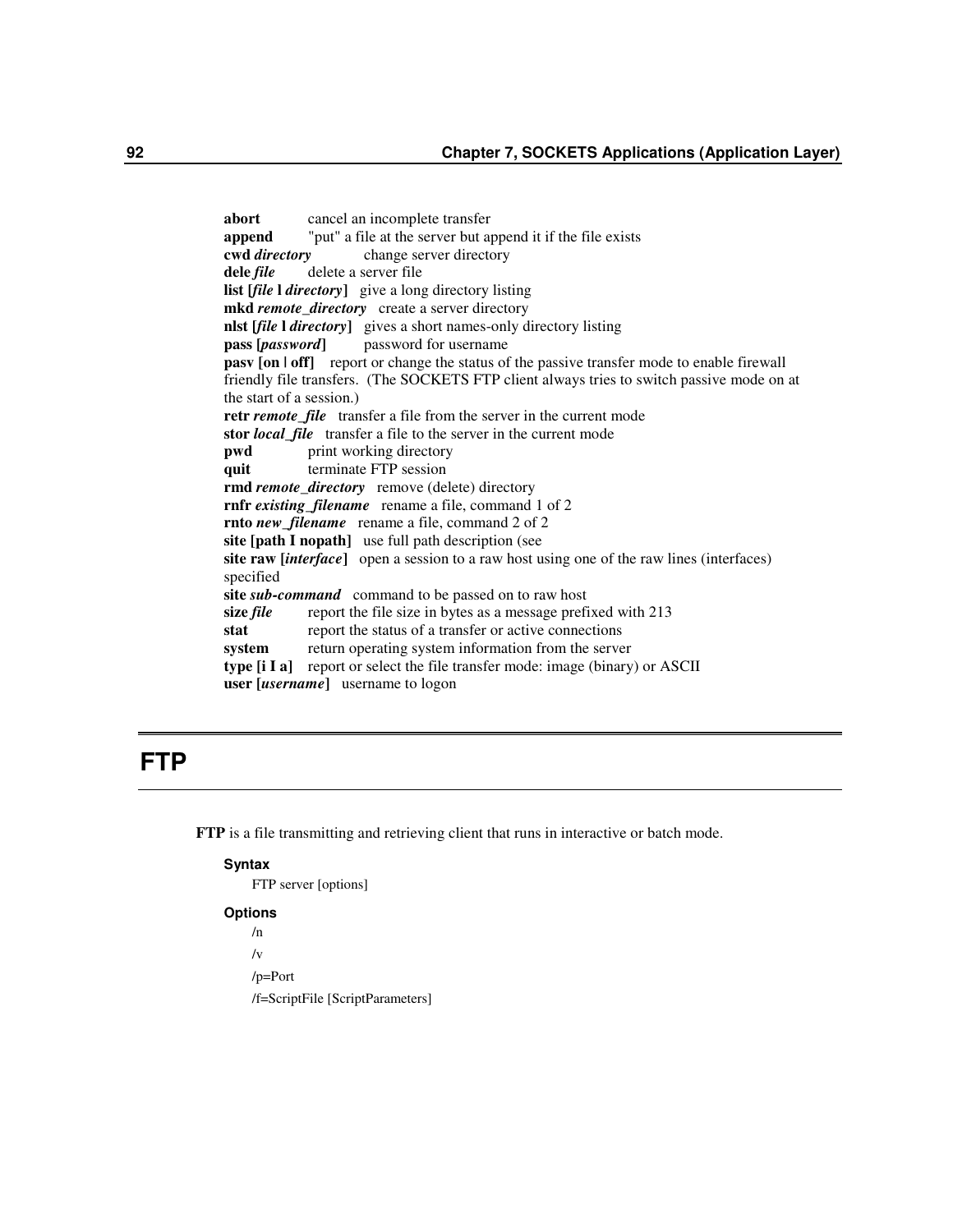#### **Remarks**

#### *Server*

The name or ip address of a server to connect to.

### */n*

Suppress progress indicator.

## */v*

Verbose output for troubleshooting.

#### */p=Port*

Connect to a server port other than the standard FTP port number of 21.

### */f=ScriptFile*

A file containing commands for the client to send to the server upon connection. Simple parameter substitution is performed, with the first element of *ScriptParameters* accessible as "%1," etc.

## *ScriptParameters*

Parameters to pass into the *ScriptFile*.

## **Return Codes**

0 Success

- 1 Parameter error
- 2 SOCKETS not loaded
- 3 User aborted
- 4 Transfer aborted
- 5 Error writing local file
- 6 Error reading local file

Other Server returned error response code; to find that error code, add 390 to the response code returned by FTP. The result will always be greater than or equal to 400 in this case.

## **Example**

```
FTP /n FTP.cdrom.com /f=getfile.scr /.1/idgames/idstuff/quake quakepix.zip
```

```
(The file GETFILE.SCR):
user anonymous
pass root@
cd \frac{1}{6}1
binary
get %2
quit
```
## **Example Output**

230-Welcome to wcarchive – home FTP site of Walnut Creek CDROM. 230-There are currently 4252 users out of 5000 possible.

## **FTP Commands**

The commands entered at the FTP client can be interpreted and translated to standard FTP commands to be sent to the server. The FTP server might recognise more, or less, commands than the standard list of commands as specified in RFC 959. The **site**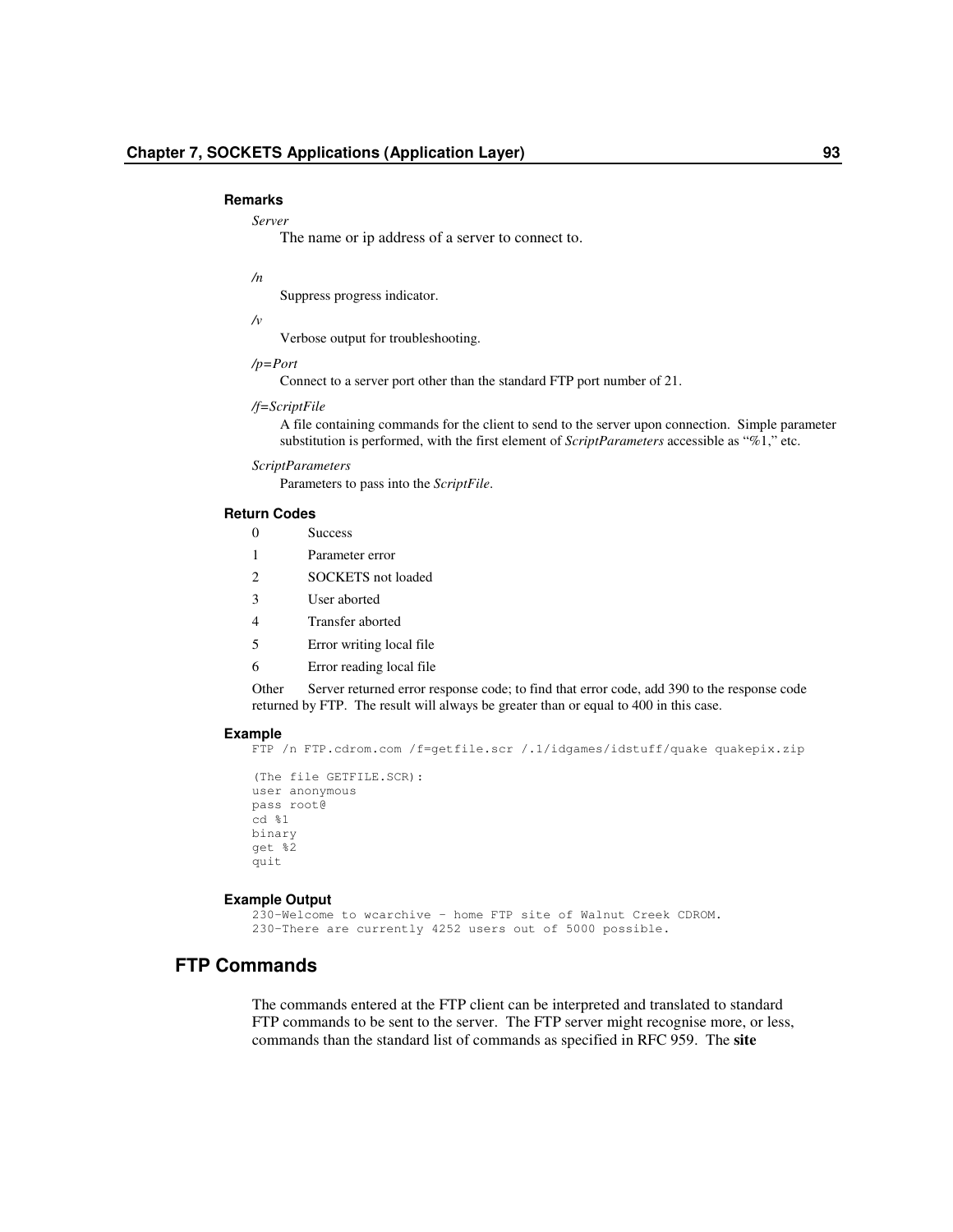command is always server dependent. Some of the standard commands are implemented differently in various servers.

Useful things to note are:

- 1. The **put** and **get** commands allow multiple file transfers by usage of wild card characters. When **get**ting files with paths or long names, no translation of foreign file names are done. Specify a valid DOS *local\_file* name.
- 2. A short directory list (NLST) is obtained by **ls** and the long list with **dir**.
- 3. Some of the commands can be abbreviated.
- 4. Some commands are aliases added for user comfort like **bye**, **exit** and **quit**; **get** and **mget**; and **put** and **mput**.
- 5. The optional **[***local\_file***]** parameter will, when specified, cause the output of that command to be logged to a file. By specifying the file as PRN you can get immediate printouts.
- 6. On some servers you might specify the optional **[***remote\_file***]** parameter as PRN or the printer output device to do remote printing. (See also the **site nopath** command for the SOCKETS FTP server.)
- 7. The **F3** key and **spacebar** can be used to recall the last command word by word.

Below is a list of commands recognised by the SOCKETS FTP client (some FTP servers might not offer all the facilities):

**abort** cancel an incomplete transfer **append** "put" a file at the server but append it if the file exists **ascii** synonym for **type a binary** synonym for **type i bye** synonym for **quit cd** *directory* synonym for **cwd cwd** *directory* change server directory **dele** *file* delete a server file **dir [***file* **l** *directory* **[***local\_file***]]** synonym for **list exit** synonym for **quit get** *remote\_file(s)* **[***local\_file***]** transfer a file from the server in the current mode (**type**) **image** synonym for **type i ls [***file* **l** *directory* **[***local\_file***]]** synonym for **nlst lcd** *directory* perform a local change directory **ldir [***file* **l** *directory***]** give a local directory listing **list [***file* **l** *directory* **[***local\_file***]]** give a long directory listing **mget** *remote\_file(s)* **[***local\_file***]** synonym for **get mkdir** *remote\_directory* create a server directory **mput** *local\_file(s)* **[***remote\_file***]** synonym for **put nlst [***file* **l** *directory* **[***local\_file***]]** give a short names-only directory listing **pass [***password***]** password for username **pasv** [on  $\text{I}$  off] report or change the status of the passive transfer mode to enable firewall friendly file transfers. (The SOCKETS FTP client always tries to switch passive mode on at the start of a session.) **put** *local\_file(s)* **[***remote\_file***]** transfer a file to the server in the current mode (**type**) **pwd** print working directory at server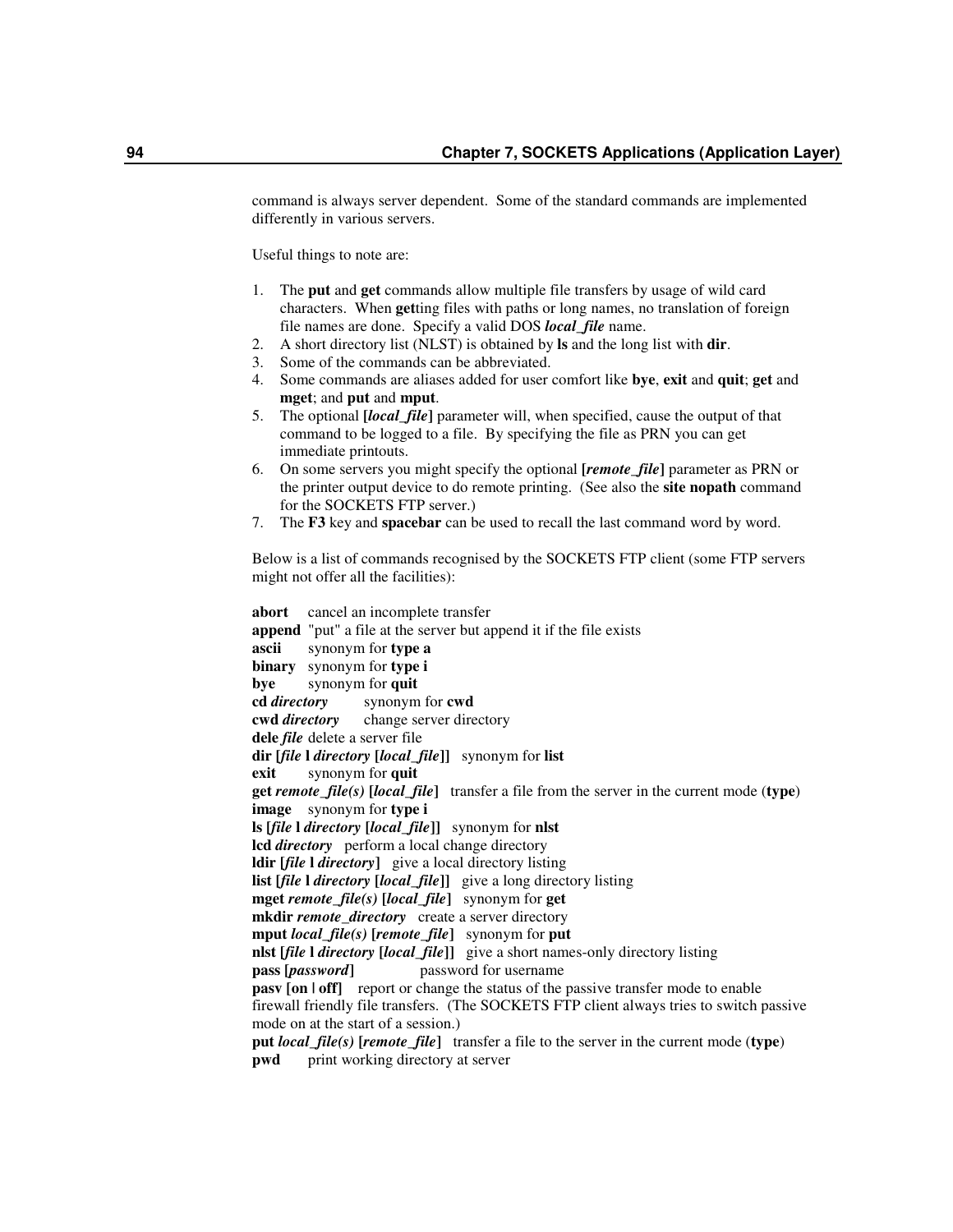**quit** terminate FTP session **quote** *remote\_command* **[***args* **...]** send a command to the server without any interpretation **rmdir** *remote\_directory* remove (delete) a server directory **rnfr** *existing\_filename* rename a file, command 1 of 2 **rnto** *new\_filename* rename a file, command 2 of 2 **site** *sub-command* send server specific commands **size** *file* report the file size in bytes as a 213 message shell shell to DOS for IFTP.EXE shell to DOS for IFTP.EXE stat report the status of a transfer or active connections **system** return operating system information from the server **type [i I a]** report or select the file transfer mode: image (binary) or ASCII **user [***username***]** username to logon **verbose [ on | off ]** verbose mode reports more of the FTP negotiations

# **FTPAPI**

**FTPAPI** is both a server and client for the FTP protocol that loads as a TSR. It should be called directly from your application. The documentation for this interface is found in FTPAPI.H. A complete "server and multiple client" sample program is provided as FTPTEST.C and FTPTEST.EXE.

## **Syntax**

FTPAPI [options] [Port]

## **Options**

/m=MemorySize  $/c$ /s

/u

## **Remarks**

*/m=MemorySize*

The number of bytes of memory available to the server. This value defaults to 32768.

*/c*

Running **FTPAPI** again with this option disables the TSR's listen socket.

## */s*

Running **FTPAPI** again with this option displays the TSR's status.

#### */u*

Running **FTPAPI** again with this option unloads the TSR.

*[Port]*

**FTPAPI** listens on the listed port. This parameter defaults to the standard FTP port number of 21.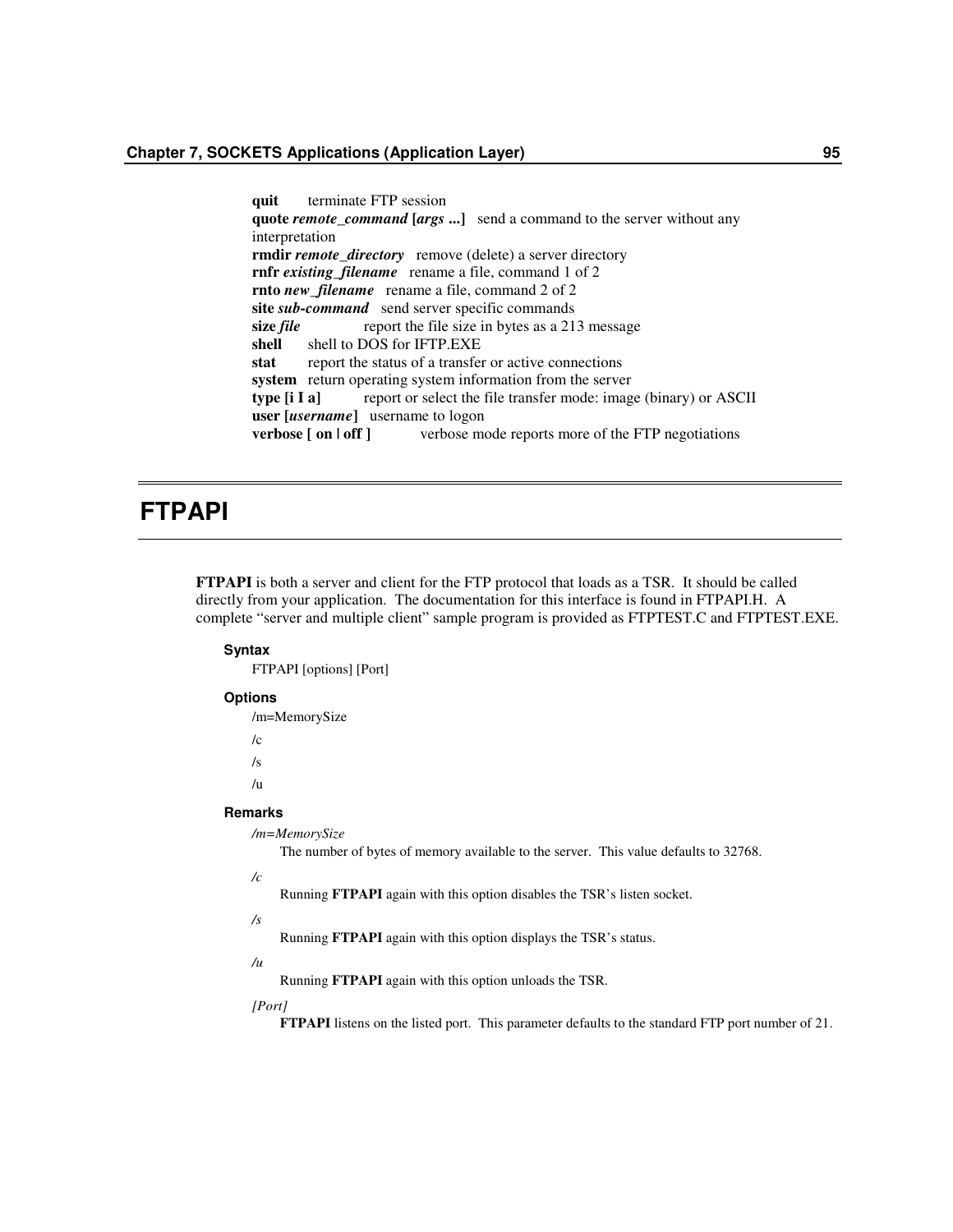## **Configuration File**

**FTPAPI** uses the standard SOCKET.UPW file for validating logins. See **FTPD** for more information.

## **Example**

```
FTPAPI /m=40000 42
```
### **Example Output**

```
Datalight Sockets Resident FTP Services v7.10 (Revision 4.00.1145)
Copyright © 1989-2001 Datalight, Inc.
Portions Copyright © GPvNO 2001
```
Starting LISTEN on port 42 Going resident

## **Print Applications**

These applications allow hosts to share printers. The LPD protocol is standard in the Unix community, and the SPRINT protocol is proprietary to Datalight SOCKETS.

# **LPR**

**LPR** is a printer client for UNIX-style printer servers. There is no matching **LPD** server for SOCKETS.

## **Syntax**

LPR /s=Server /p=Printer /u=Agent Filename

## **Options**

 $/r$ /q /l=Port /h=LocalHostName /c=JobClass /j=JobName /n /t

## **Remarks**

*/q*

Query Mode. Can be followed by agent names or job numbers to filter output.

*/r*

Remove Mode. May be followed by job numbers to specify jobs to remove.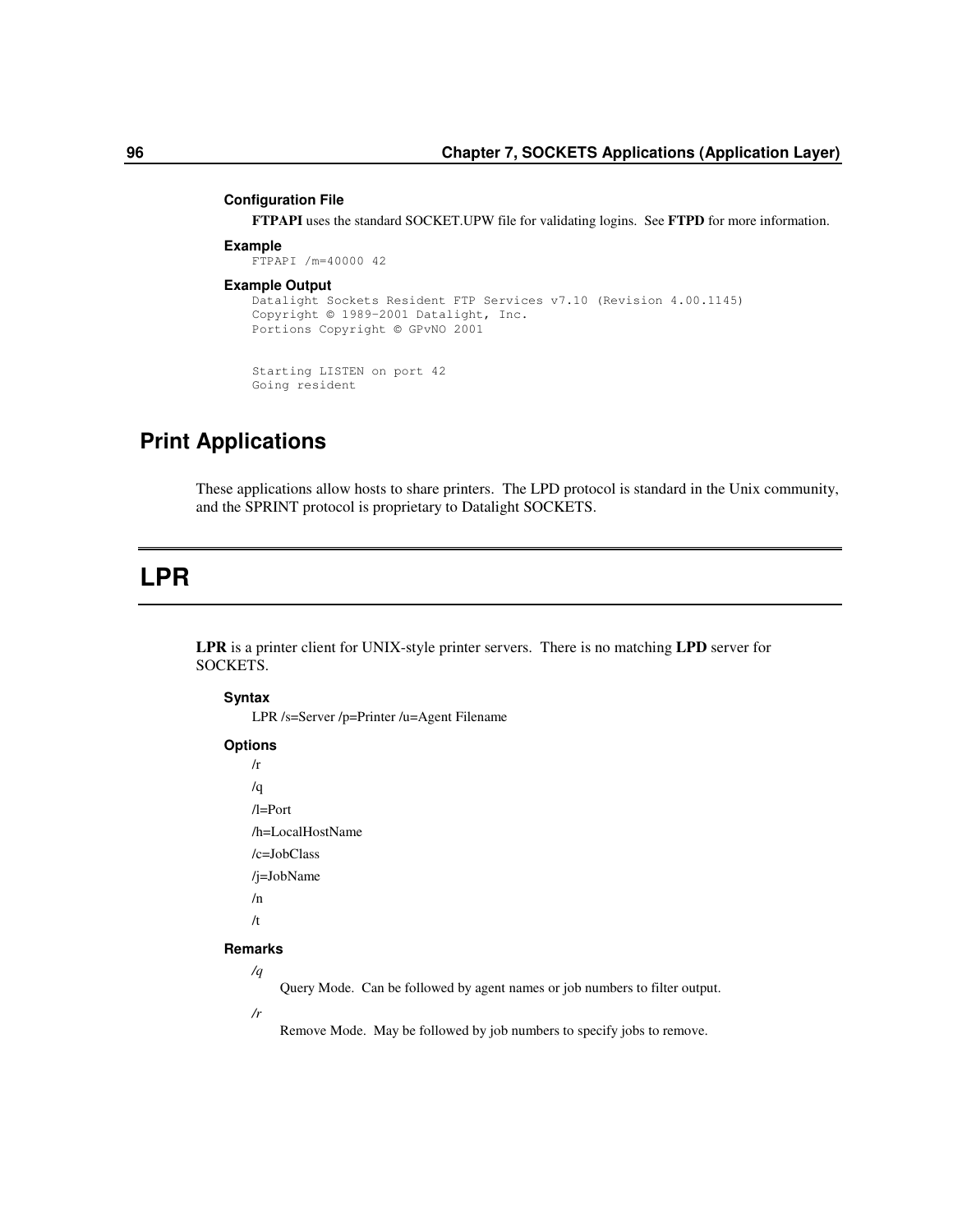#### */s=Server*

Hostname of the print server.

## */p=Printer*

Name of the printer device on the server to be used for output.

### */u=Agent*

User name on the server. Used for identification.

### *Filename*

Local file name to spool to the server.

## */l=Port*

Connect to the specified port on the server rather than the standard port number of 515.

## */h=LocalHostName*

Name of the local host for job identification purposes.

## */c=JobClass*

Name of the job class for job identification and scheduling purposes.

## */j=JobName*

Name of the job, for identification purposes; defaults to the local file name if not specified.

## */n*

Run without user interaction.

## */t*

Text filter. Strips all unprintable characters before printing.

#### **Example**

```
LPR /n /s=10.0.0.1 /p=prn0 /u=Tester output.dat
LPR /n /s=10.0.0.1 /p=prn0 /u=Tester /q
LPR /n /s=10.0.0.1 /p=prn0 /u=Tester /r
```
## **Example Output**

Printing to 10.0.0.1:515

# **SPRINT**

**SPRINT** is a simple printer client that prints through a SOCKETS host configured as a print server. To configure a SOCKETS host as a print server, see the **start prntsrv** command in Chapter 6, SOCKETS Configuration Reference .

## **Syntax**

SPRINT Server Filename [options]

## **Options**

Port

Mask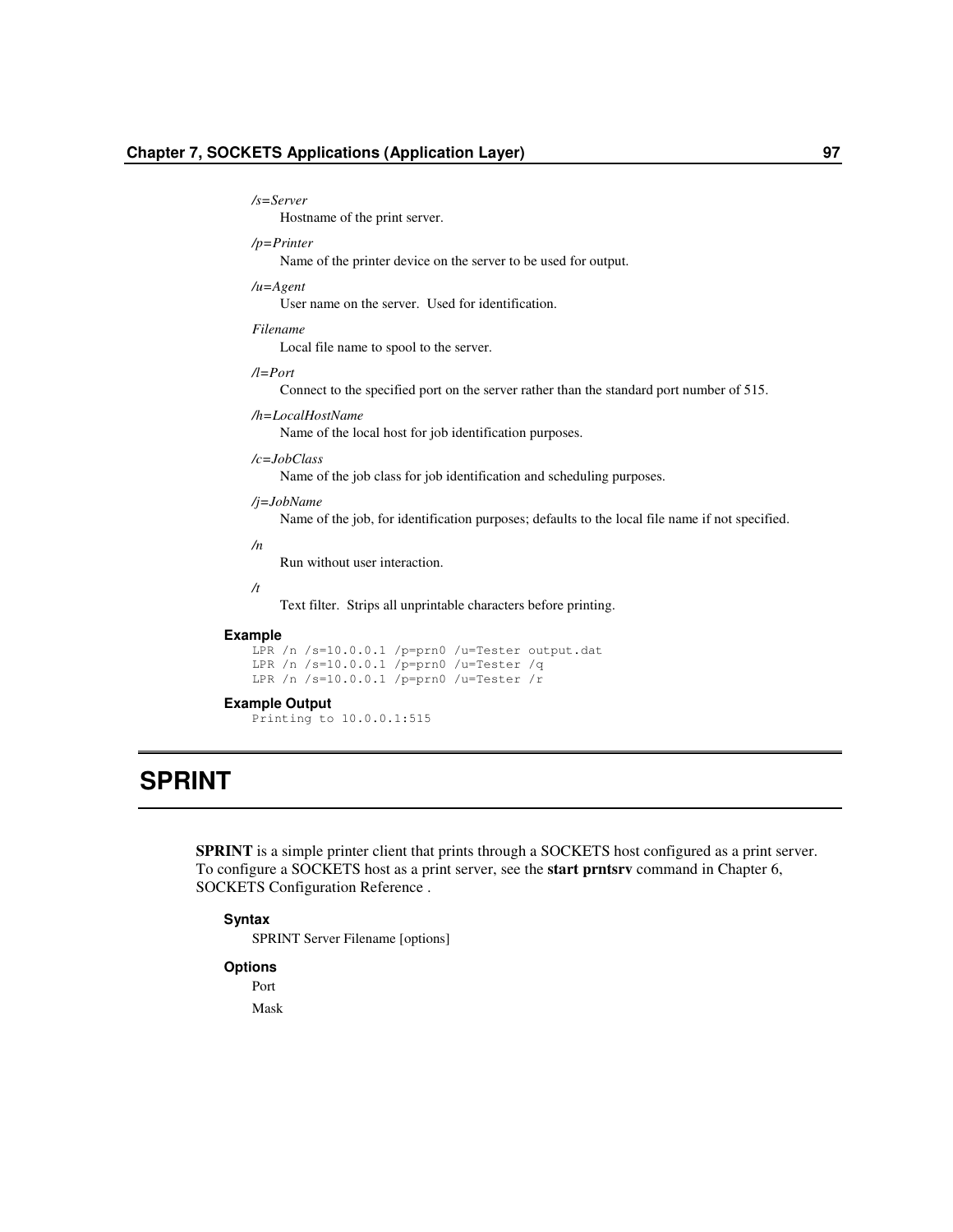## **Remarks**

## *Server*

Hostname of the print server.

## *Filename*

Local file name to spool to the server.

## *Port*

Connect to the specified port on the server rather than the standard port number of 10.

## *Mask*

Used for status reporting, this parameter only works if the server was configured with a mask.

## **Example**

SPRINT 10.0.0.1 output.dat

## **Example Output**

Printing to 10.0.0.1:515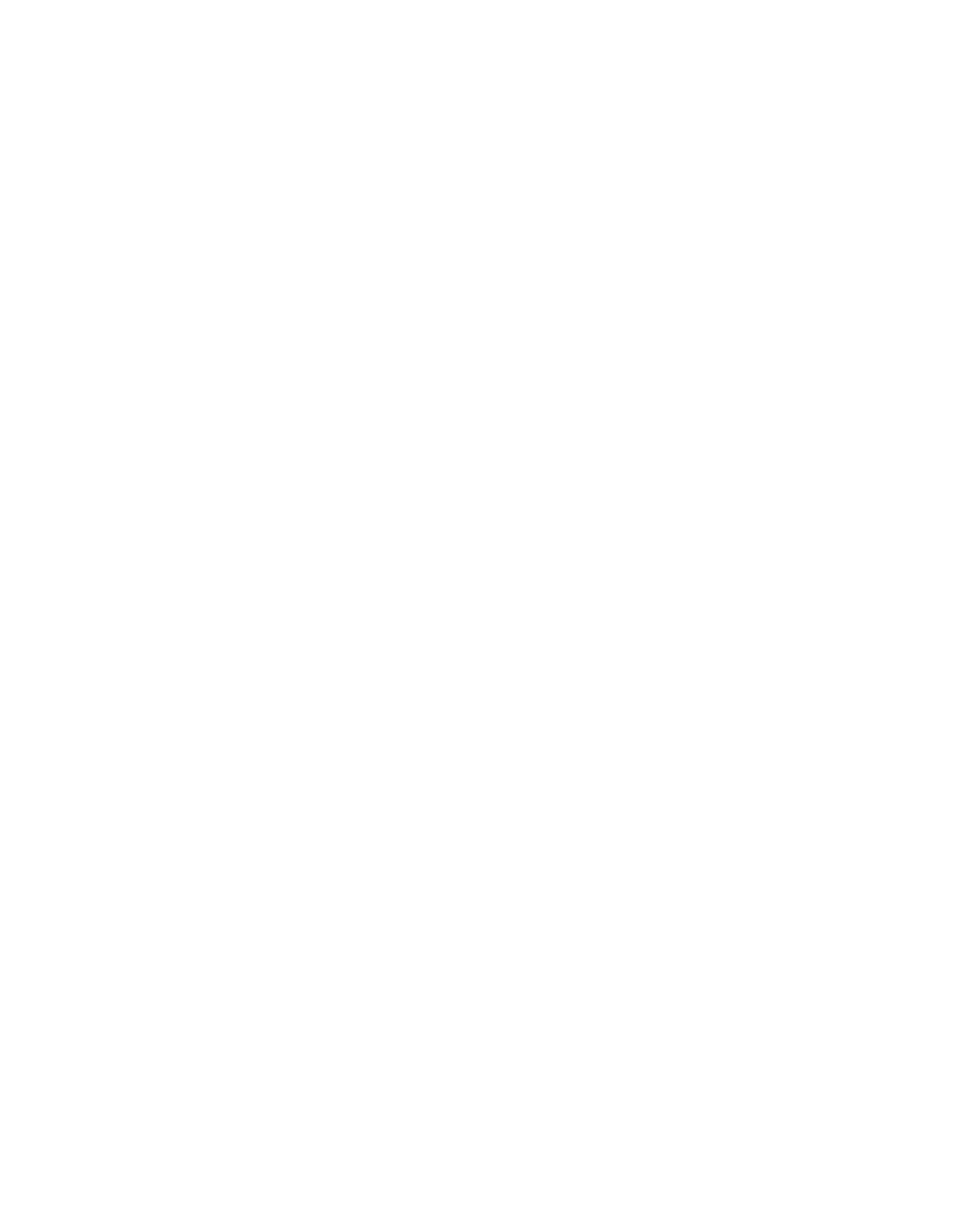## **SOCKETS API Overview**

This chapter describes the SOCKETS API, which is compatible with a wide range of third party TCP/IP applications, and contains descriptions for each of the supported functions. The function descriptions are preceded by introductory information that provides some background on the implementation of the SOCKETS API. The definitions and prototypes for the C environment are supplied in CAPI.H and COMPILER.H, while the implementation of the C interface in CAPI.C and \_CAPI.C. The SOCKETS API provides an interface to the socket, name resolution, ICMP ping, and kernel facilities provided by the Datalight DOS SOCKETS product.

A *socket* is an end-point for a connection and is defined by the combination of a host address (also known as an IP address), a port number (or communicating process ID), and a transport protocol, such as UDP or TCP.

Two connected SOCKETS using the same transport protocol define a connection. The API uses a socket handle, sometimes referred to as simply a socket. Previously, the socket handle has been referred to as a network descriptor. The socket handle is required by most function calls in order to access a connection. Two types of SOCKETS can be used: 1) a DOS compatible socket, previously referred to as a local network descriptor, which uses a DOS file handle, and 2) a normal socket (previously referred to as a global network descriptor) which does not use a DOS file handle.

New designs should always use normal SOCKETS. A socket handle is obtained by calling the **GetSocket**() function. A socket handle can only be used for a single connection. When no longer required, such as when a connection has been closed, the socket handle must be released by calling **ReleaseSocket**(). DOS compatible socket handles are in the range 0 to 31, although 0 to 4 are normally be used by the C runtime for DOS files like **stdin** and **stdout**. Normal socket handles are positive numbers greater than 63.

## **Types of Service**

SOCKETS can be used with one of two service types:

- STREAM (using TCP). Refer also to "Using STREAM and DATAGRAM Service" on page 102.
- DATAGRAM (using UDP).

A stream connection provides for the bi-directional, reliable, sequenced, and unduplicated flow of data without record boundaries. No broadcast facilities can be used with a stream connection.

A datagram connection supports bi-directional flow of data that is not guaranteed to be sequenced, reliable, or unduplicated. That is, a process receiving messages on a datagram socket may find messages duplicated, and, possibly, in an order different from the order in which it was sent. An important characteristic of a datagram connection is that record boundaries in data are preserved. Datagram connections closely model the facilities found in many contemporary packet switched networks such as Ethernet. Broadcast messages may be sent and received.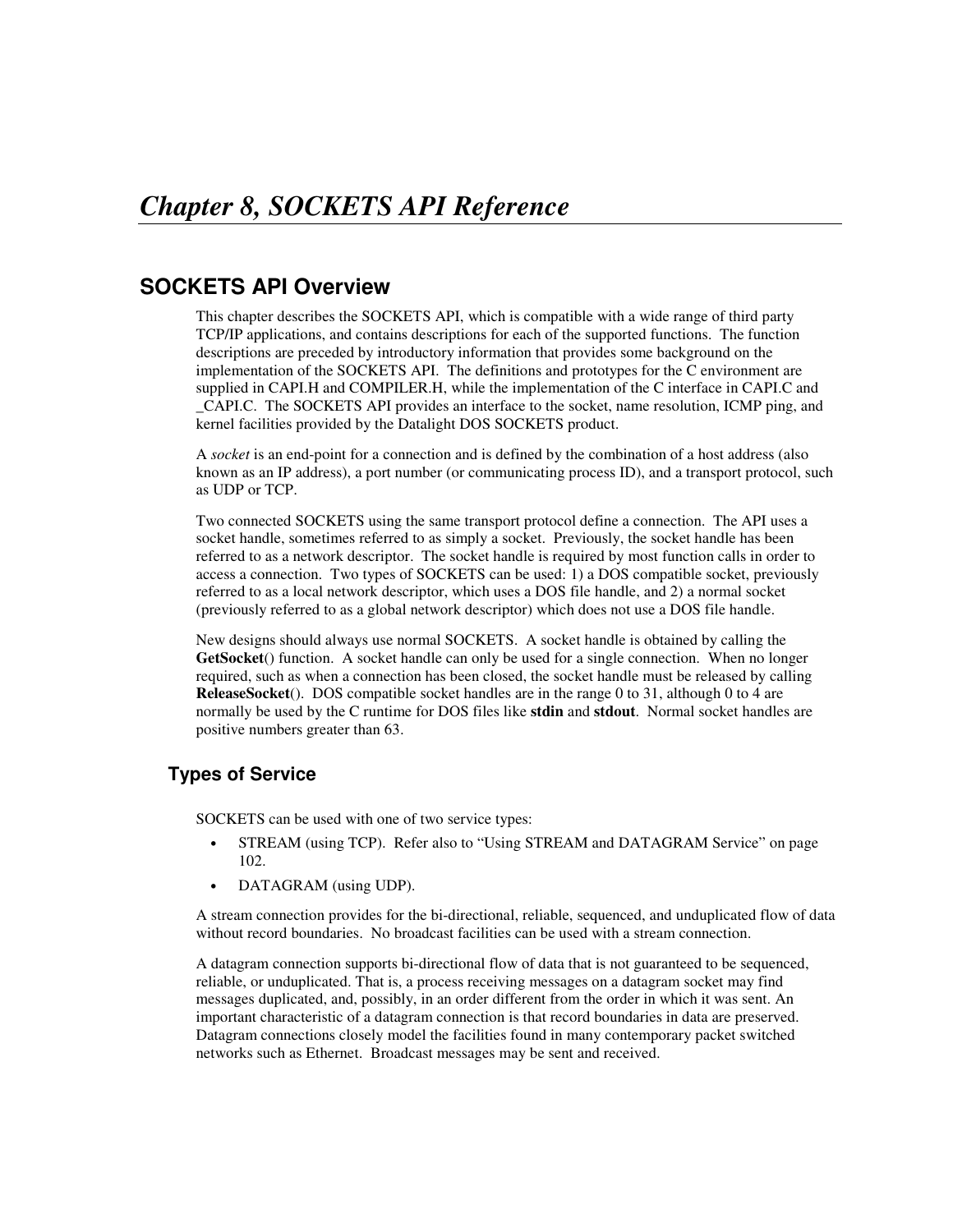### **Establishing Remote Connections**

To establish a connection, one side (the server) must execute a **ListenSocket()** and the other side (the client) a **ConnectSocket()**. A connection consists of the local socket / remote socket pair. It is therefore possible to have a connection within a single host as long as the local and remote *port* values differ.

Each host in an IP network must have at least one host address also known as an IP address. When a host has more than one physical connection to an IP network, it may have more than one IP address. An IP address must be unique within a network.

An IP address is 32 bits in length, a port number 16 bits. A value of zero means "any" while a binary value of all 1s means "all." The latter value is used for broadcasting purposes.

Using the NET\_ADDR structure conveys the addresses (host/port) to be used in a connection. The local host is not specified; it is implied. If a value of 0 is specified for *dwRemoteHost*, any remote IP address is accepted; and if a value of 0 is specified for a remote port, any remote port is accepted. This is normally the case when a server is listening for an incoming call. If a value of 0 is specified for *wLocalPort* in the case of a client calling **ConnectSocket()**, a unique port number is assigned by the TCP/IP stack.

## **Using STREAM and DATAGRAM Services**

When using the STREAM service (TCP), bi-directional data can be sent using the **WriteSocket()** function and received using the **ReadSocket()** function until one side performs an **EofSocket()** after which that side cannot send any more data , but can still receive data until the other side performs an **EofSocket()**, **AbortSocket()** or **ReleaseSocket()**.

When using the DATAGRAM service, datagrams can be sent without first establishing a "connection". In fact UDP provides a "connectionless" service although the connection paradigm is used. In addition to **ReadSocket()** and **WriteSocket()**, **ReadFromSocket()** and **WriteToSocket()** can be used. In this case **EofSocket()** has no meaning and returns an error.

### *Blocking and Non-blocking Operations*

The default behavior of socket functions is to block on an operation and only return when the operation has completed. For example, the **ConnectSocket()** function only returns after the connection has been performed or an error is encountered. This behavior applies to most socket function calls, such as **ReadSocket()** and even **WriteSocket()**, and especially on STREAM connections.

In many, if not most applications, this behavior is unacceptable in the single-threaded DOS environment and must be modified. This modification can be accomplished in by either::

- 1. By specifying the NET\_FLG\_NON\_BLOCKING flag on **ReadSocket()** and **WriteSocket()** calls or
- 2. By making all operations on a socket non-blocking by calling **SetSocketOption()** with the NET\_OPT\_NON\_BLOCKING option.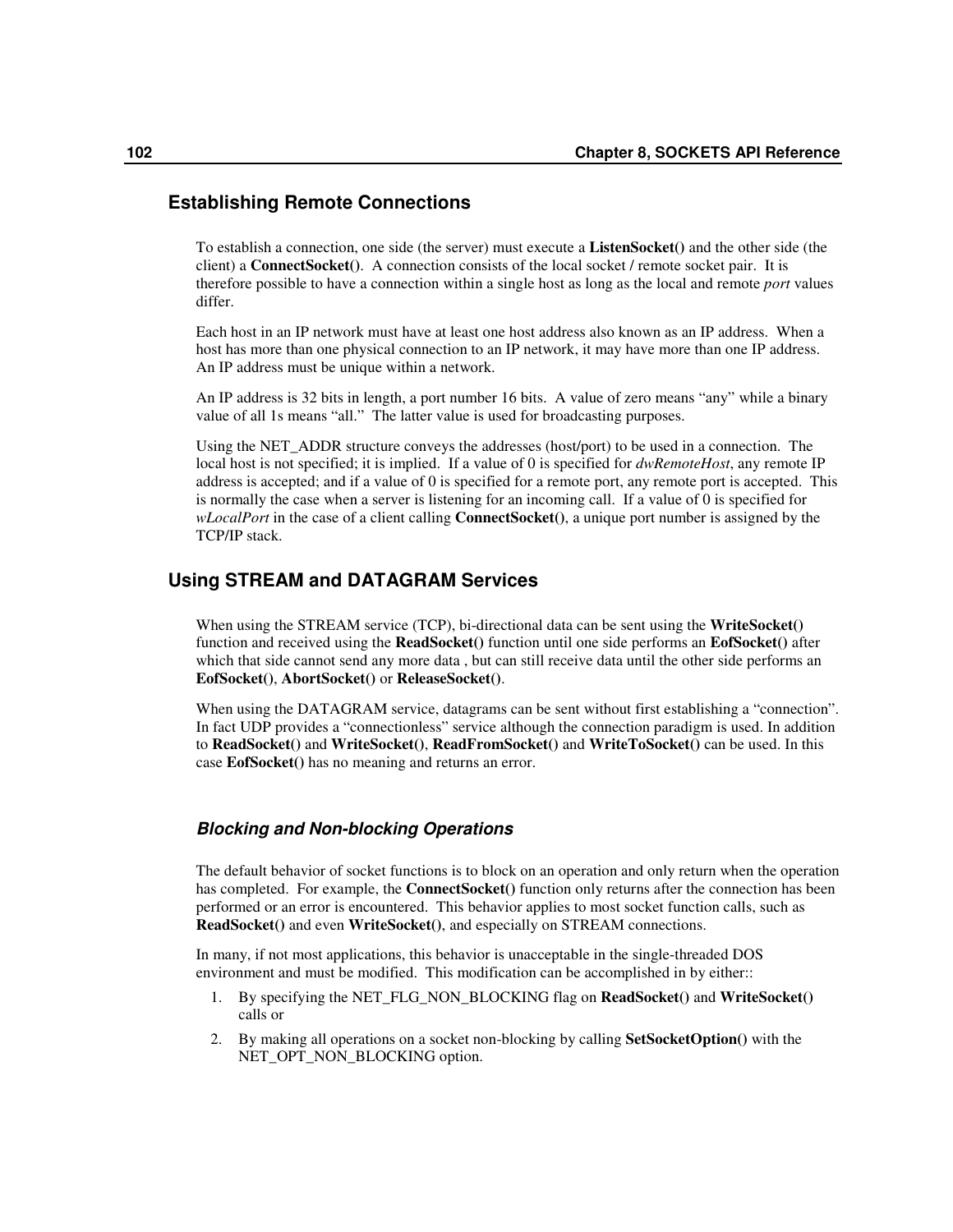If a non-blocking operation is performed, the function always returns immediately. If the function could not complete without blocking, an error is returned with *SocketsErrNo* containing ERR\_WOULD\_BLOCK. This error should be regarded as a recoverable error and the operation should be retried, preferably at some later time.

### *Blocking Operations with Timeouts*

A possible alternative to using non-blocking operations is to use blocking operations with timeouts. This is done by calling **SetSocketOption()** with the NET\_OPT\_TIMEOUT option, in which case the function blocks for the specified time, or until completed, whichever occurs first. If the specified timeout occurs first, an error is returned with *SocketsErrNo* containing ERR\_TIMEOUT and the operation must be retried. Use non-blocking operations rather than timeouts, although they may be somewhat more difficult to implement.

### *Asynchronous Notifications/Callbacks*

Asynchronous notifications or callbacks can be used in cases where the polling implied by nonblocking operation is not desirable, when immediate action is required, when a network operation completes, or when a SOCKETS application runs as a TSR. However, such notifications may be difficult to use and the programmer must be careful to avoid system crashes resulting from improper use.

The **SetAsyncNotification()** function sets functions to be called on specific events, such as opening and closing of STREAM connections and receiving data on STREAM and DATAGRAM connections. The **SetAlarm()** function is called to set a function to be called when a timer expires. Asynchronous notifications are disabled by the **DisableAsyncNotification()** function and enabled by the **EnableAsyncNotification()** function. For more details on the operation and pitfalls associated with callbacks, refer to the description of **SetAsyncNotification()**.

**ResolveName()**, **GetDCSocket()**, **ConvertDCSocket()**, **ReleaseSocket()** on a DC socket, **ConnectSocket()** with a socket value of –1, and **ListenSocket()** with a socket value of –1 all call DOS. For this reason, these functions should not be called from within a callback or an interrupt service routine.

### *IP Address Resolution*

Two functions are provided for IP address resolution. **ParseAddress()** converts a dotted decimal address to a 32-bit IP address. **ResolveName()** converts a symbolic host name to a 32-bit IP address using a host table lookup; if that fails and a domain server is configured, then to a DNS lookup. **ResolveName()** calls DOS to perform a host table lookup and always blocks while doing a DNS lookup.

### *Obtaining SOCKETS Kernel Information*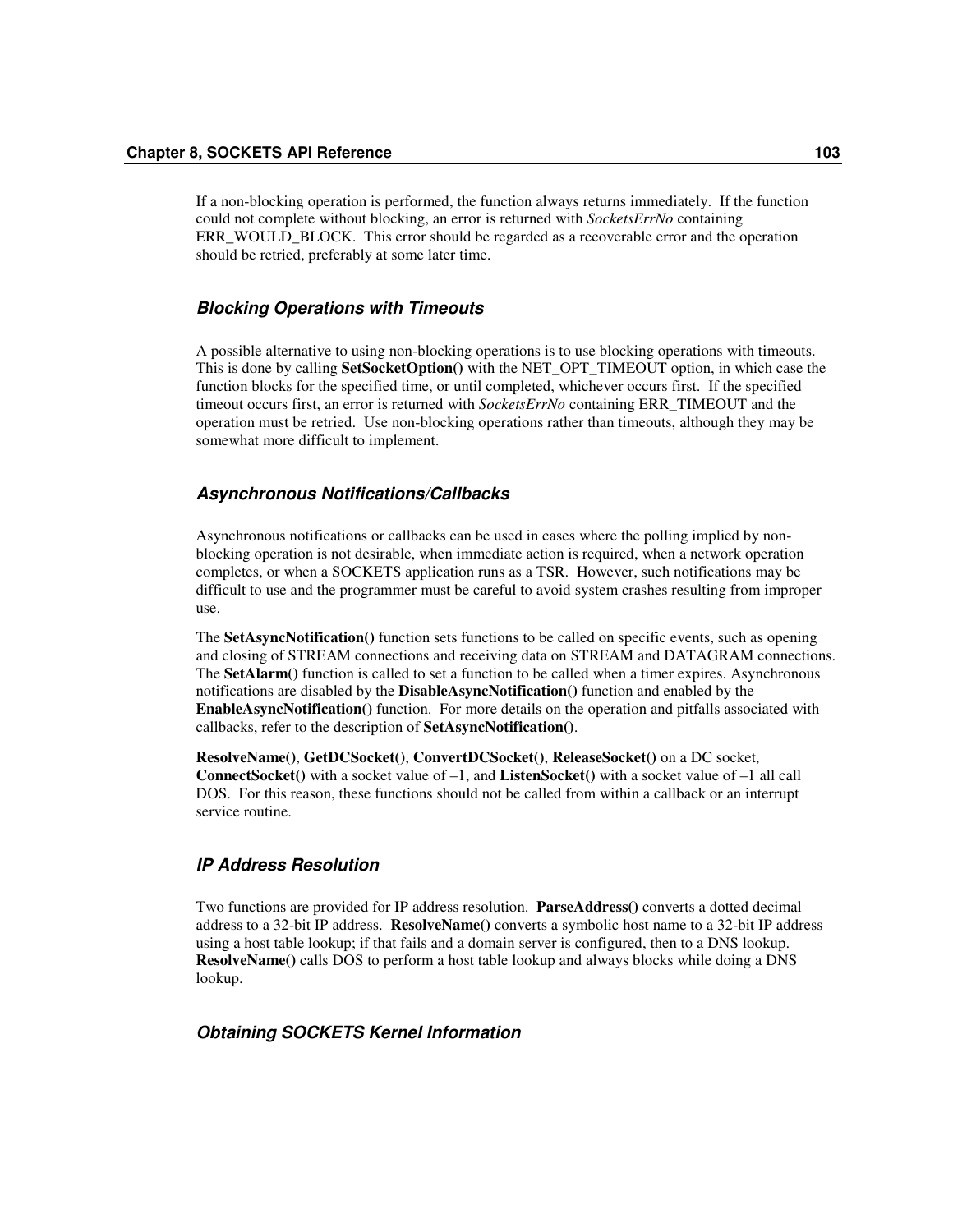You can obtain information on the SOCKETS TCP/IP kernel by the **GetKernelInformation()**, **GetVersion()** and **GetKernelConfig()** functions. You can unload the kernel by **ShutDownNet()**.

## **Error Reporting**

In general, the C functions implementing the compatible API return a value of  $-1$  if the return type is **int** and an error is encountered, in which case, the actual error code is returned in a common variable *SocketsErrNo*. In some cases, *iSubNetErrNo* is also used.

Any API call may fail with an error code of ERR\_API\_NOT\_LOADED or ERR\_RE\_ENTRY. ERR\_RE\_ENTRY is returned when the SOCKETS kernel has been interrupted. This condition can occur only when the API is called from an interrupt service routine. Programs designed for this type of operation, such as TSR programs activated by a real time clock interrupt, should be coded to handle this error by re-trying the function at a later stage.

## **Low Level Interface to Compatible API**

Low level functions to access the Compatible API may be used. In this case, the compatible API is called by setting up the CPU registers and executing a software interrupt. The default interrupt is 61 hexadecimals, but may be relocated when SOCKETS is loaded. If the actual interrupt is not known, a search may be performed for it. Refer to the source file CAPI.C for more details.

On entry, AH contains a number specifying the function to perform. On return, the carry flag is cleared on success and set on failure.

## **Alternatives to the Compatible API**

Two additional programming interfaces are available for use with SOCKETS. The first is an earlier revision of CAPI, now called CAPIOLD. This interface is provided to maintain compatibility with applications developed for SOCKETS 1.0. It is superceded by CAPI, which is better-documented and easier to use. Both CAPI and CAPIOLD rely on an internal array of socket descriptors, which must be configured at compile-time. This can use excess memory if your application rarely uses a large number of SOCKETS simultaneously. In addition, it is advised that these APIs do not deal well with mixing both blocking and non-blocking SOCKETS in one application.

The second interface is called APIC, and is more robust for TSR and server applications. It is a more natural stack interface, which hides fewer details from the programmer. As a result, it is more difficult to work with, and should be used only when its extended features and lowered memory footprint are required. Due to the low popularity of this interface, documentation is provided only inside the APIC.C and APIC.H source files.

## **Porting for Compilers**

Compiler specific functions have been written into the compiler.h. Modifications for compilers other than the supplied Borland BC5.2 compiler and any listed within compiler.h need to happen within this file. Datalight will offer any assistance we can to help with porting to other compilers but our expertise exists within the supplied Borland compiler.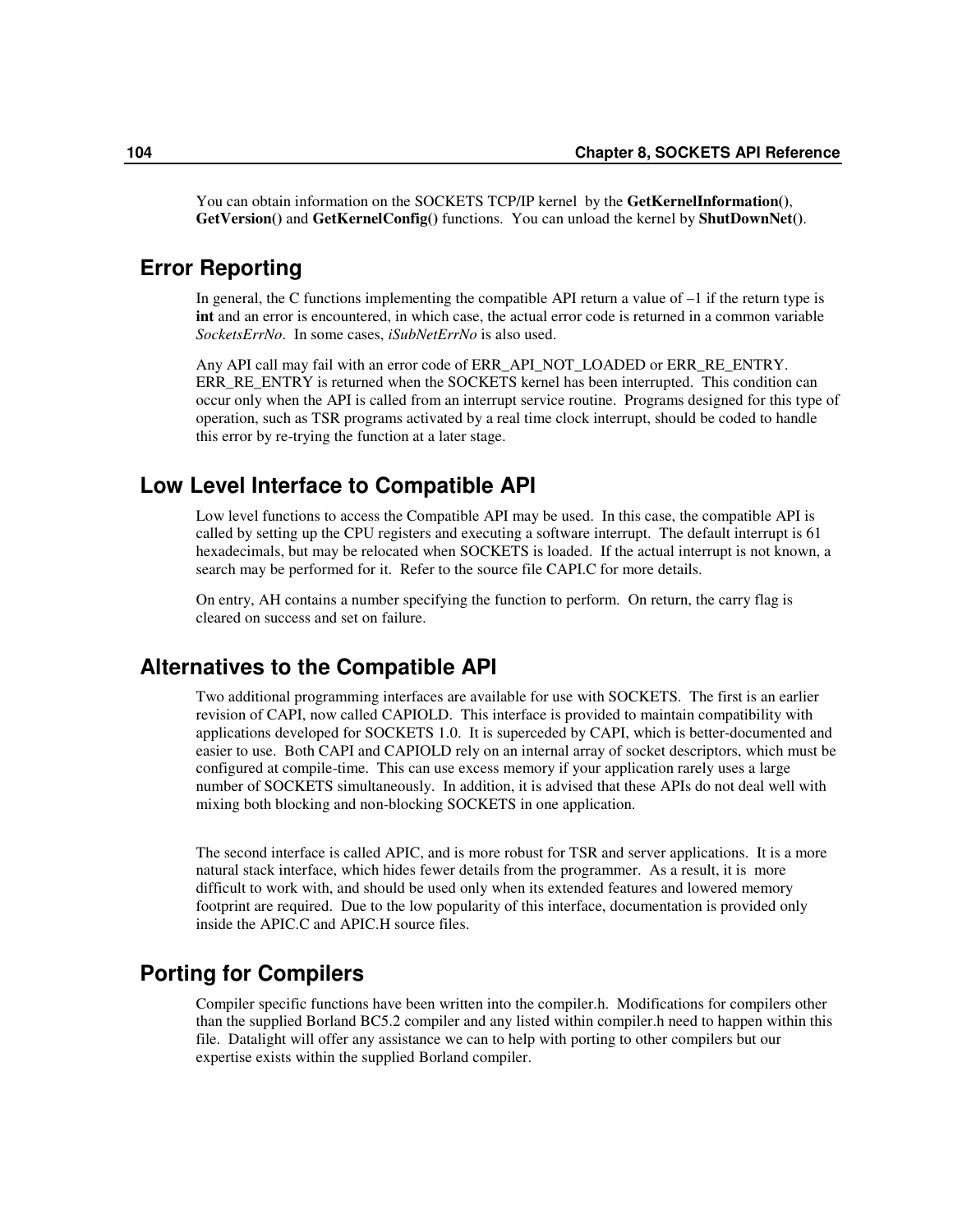## **Usage Notes**

Please refer to the make file provided within the SOCKETS\EXAMPLES directory for command line compiler options.

## **Function Reference**

The following sections describe the individual functions of the SOCKETS API.

# **DisableAsyncNotification**

The **DisableAsyncNotification()** function disables Asynchronous notifications (callbacks).

#### **C syntax**

int DisableAsyncNotification(void);

#### **Return value**

Returns –1 on error with SocketsErrNo containing the error. Returns previous state on success, 0 for disabled, 1 for enabled.

#### **Low level calling parameter**

AH DISABLE\_ASYNC\_NOTIFICATION (0x11)

#### **Low level return parameter**

 $AX =$  previous state,  $0 =$  disabled,  $1 =$  enabled

## **EnableAsyncNotification**

The **EnableAsyncNotification()** function enables asynchronous notifications (callbacks).

#### **C syntax**

int EnableAsyncNotification(void);

### **Return value**

Returns –1 on error with SocketsErrNo containing the error. Returns previous state on success, 0 for disabled, 1 for enabled.

#### **Low level calling parameter**

AH ENABLE\_ASYNC\_NOTIFICATION (0x12)

#### **Low level return parameter**

 $AX =$  previous state,  $0 =$  disabled,  $1 =$  enabled.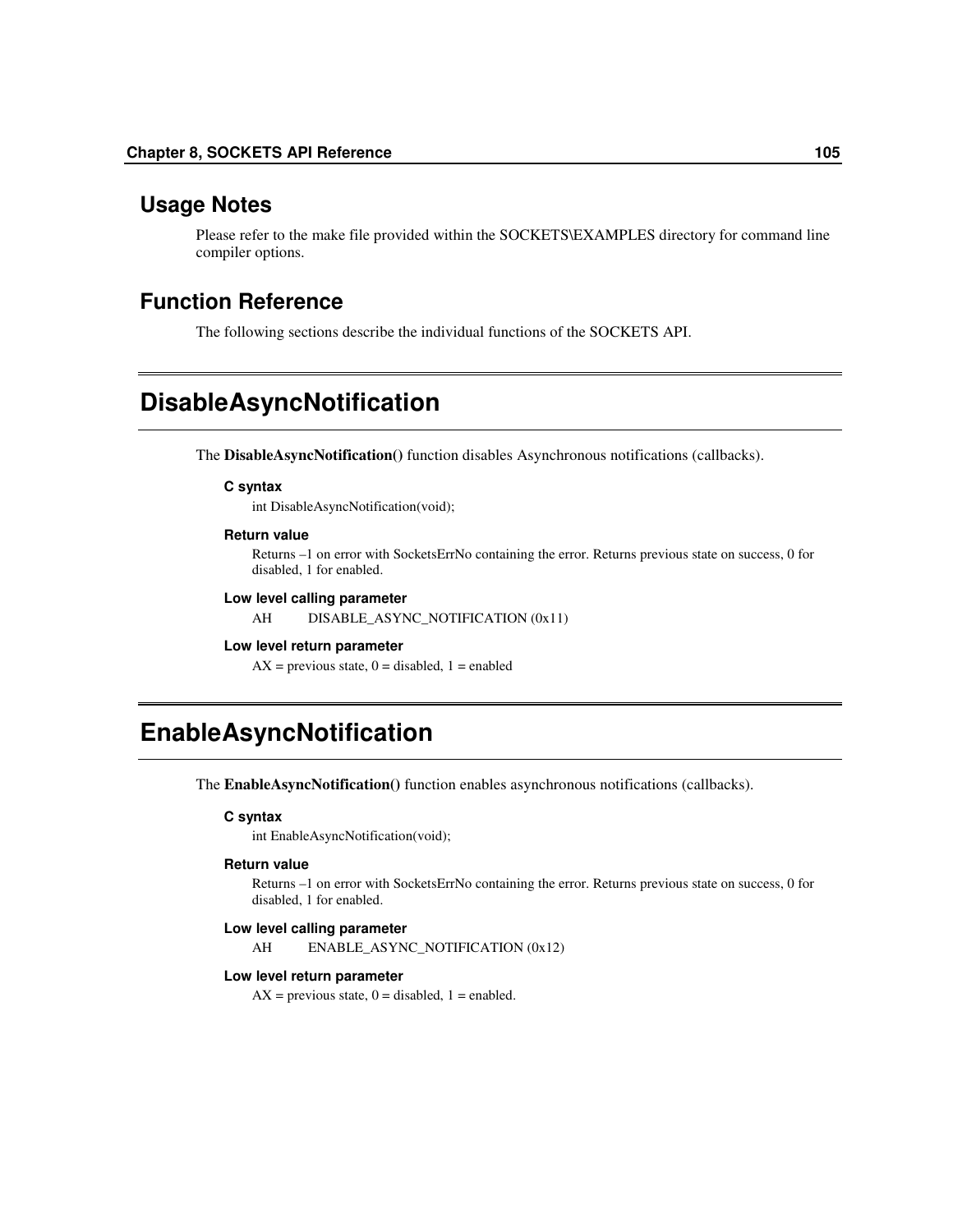## **GetAddress**

The **GetAddress()** function gets the local IP address of a connection. In the case of a single interface host, this is the IP address of the host. In the case of more than one interface, the IP address of the interface being used to route the traffic for the specific connection is given.

#### **C syntax**

DWORD GetAddress(int iSocket);

#### **Parameter**

*iSocket*

Socket handle for the connection.

#### **Return value**

Returns IP address on success. Returns 0L on error with *SocketsErrNo* containing the error.

#### **Low level calling parameters**

AH GET\_ADDRESS (0x05)

BX Socket

#### **Low level return parameters**

 $AX:DX = IP$  address of this host.  $AX:DX = 0:0$  on error.

## **GetPeerAddress**

The **GetPeerAddress()** function gets peer address information on a connected socket.

#### **C syntax**

int **GetPeerAddress(**int iSocket, NET\_ADDR \*pAddr**)**;

### **Options**

*iSocket*

Socket handle for the connection.

*pAddr*

Pointer to NET\_ADDR structure to receive information.

#### **Return values**

Returns 0 and NET\_ADDR structure filled in on success. Returns –1 with *SocketsErrNo* containing the error on failure.

### **Low level calling parameters**

AH GET\_PEER\_ADDRESS (0x16).

- BX Socket.
- DS:DX Pointer to NET\_ADDR address structure.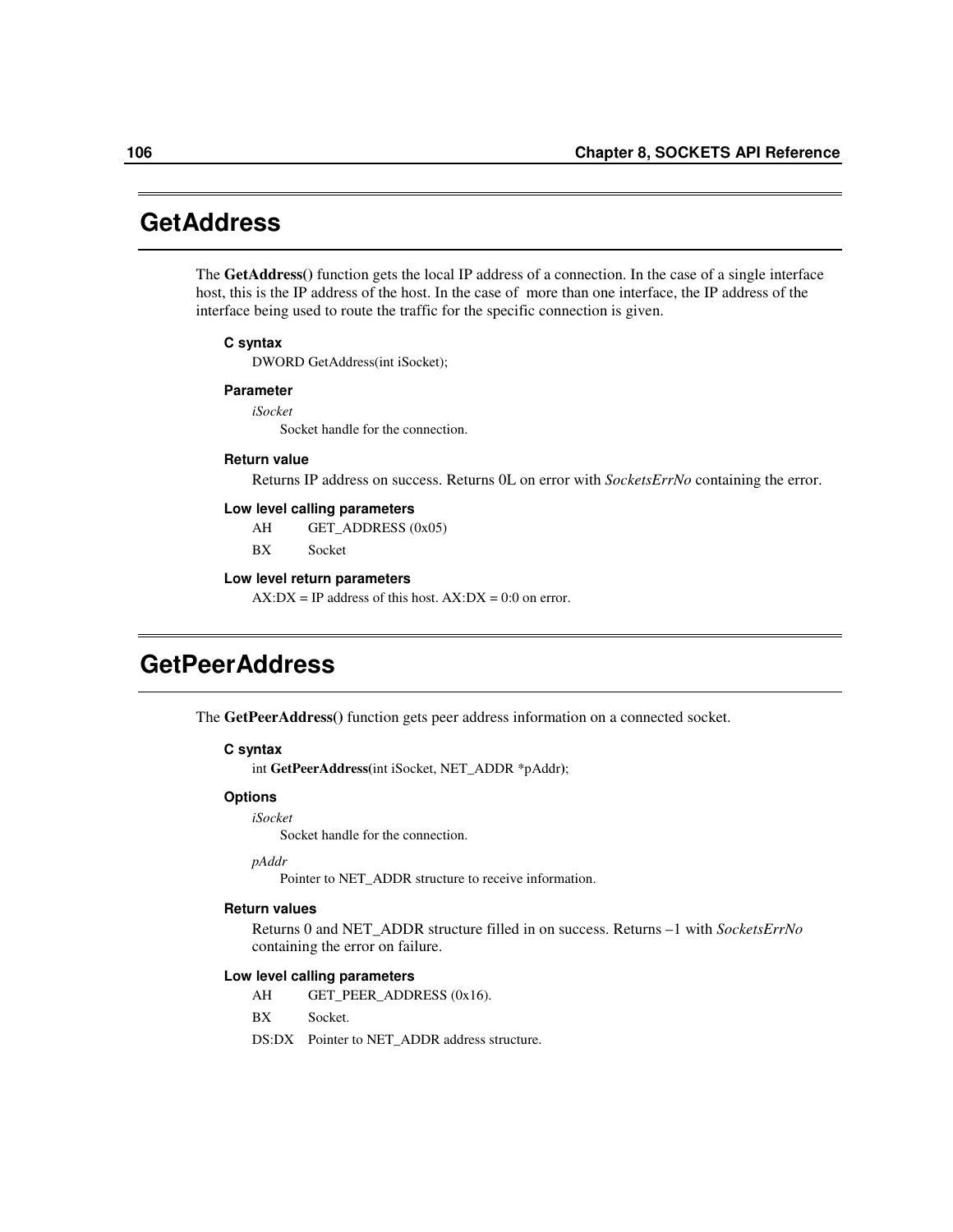#### **Low level return parameters**

If carry flag is clear, the address structure is filled in If carry flag is set,  $AX = error code$ 

# **GetKernelInformation**

The **GetKernelInformation()** function gets specified information from the kernel.

#### **C syntax**

int **GetKernelInformation(**int iReserved,BYTE bCode,BYTE bDevID,void \*pData,WORD \*pwSize);

#### **Options**

*iReserved* Reserved value, set to zero.

#### *bCode*

Code specifying kernel info to retrieve:

| K INF HOST TABLE  | Gets name of file containing host table.  |
|-------------------|-------------------------------------------|
| K INF DNS SERVERS | Gets IP addresses of DNS Servers.         |
| K_INF_TCP_CONS    | Gets number of Sockets ( $DC + normal$ ). |
| K INF BCAST ADDR  | Gets broadcast IP address.                |
| K INF IP ADDR     | Gets IP address of first interface.       |
| K INF SUBNET MASK | Gets netmask of first interface.          |

#### *pData*

Pointer to data area to receive kernel information.

*puSize*

Pointer to WORD containing length of data area.

#### **Return values**

On success returns 0 with data area and size word filled in. Returns –1 with *SocketsErrNo* containing the error on failure.

### **Low level calling parameters**

- DS:SI Pointer to data area to receive kernel information.
- ES:DI Pointer to WORD containing length of data area.
- DH Code specifying kernel info to retrieve.

K\_INF\_HOST\_TABLE Gets name of file containing host table.

K\_INF\_DNS\_SERVERS Gets IP addresses of DNS Servers.

K\_INF\_TCP\_CONS Gets number of Sockets (DC + normal).

K\_INF\_BCAST\_ADDR Gets broadcast IP address.

K\_INF\_IP\_ADDR Gets IP address of first interface.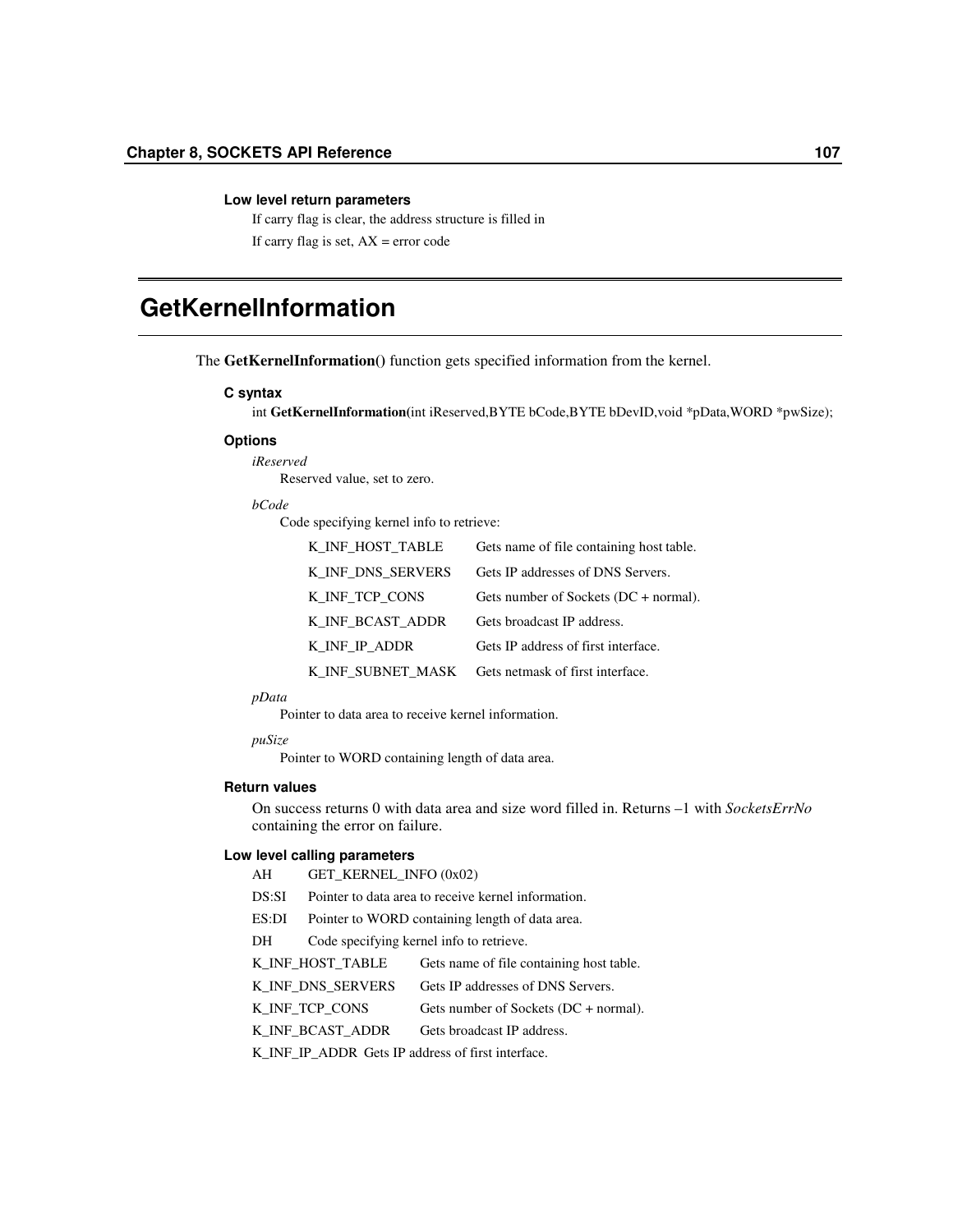K\_INF\_SUBNET\_MASK Gets netmask of first interface.

#### **Low level return parameters**

If no error, data area is filled in as well as the size word.

# **GetVersion**

The **GetVersion()** function gets version number of the Compatible API.

#### **C syntax**

int GetVersion(void);

#### **Return value**

Returns 0x214 on success, -1 on failure with SocketsErrNo containing the error code.

## **Low level calling parameters**

AH GET\_NET\_VERSION (0x0F).

#### **Low level return parameters**

 $AX = 0x214$ 

# **ICMPPing**

The **ICMPPing()** function sends an ICMP ping (echo request) and waits until a response is received or for six seconds if no response is received. **ICMPPing()** is always a blocking function.

### **C syntax**

int **ICMPPing(**DWORD dwHost, int iLength**)**;

#### **Options**

*dwHost*

IP address of host to ping.

### *iLength*

Number of data bytes in ping request.

#### **Return value**

Returns 0 on success, -1 on failure with SocketsErrNo containing the error code.

#### **Low level calling parameters**

- AH ICMP\_PING (0x30).
- CX number of data bytes in ping request.
- DX:BX IP address of host to ping.

#### **Low level return parameters**

If carry flag is set,  $AX = error code$ .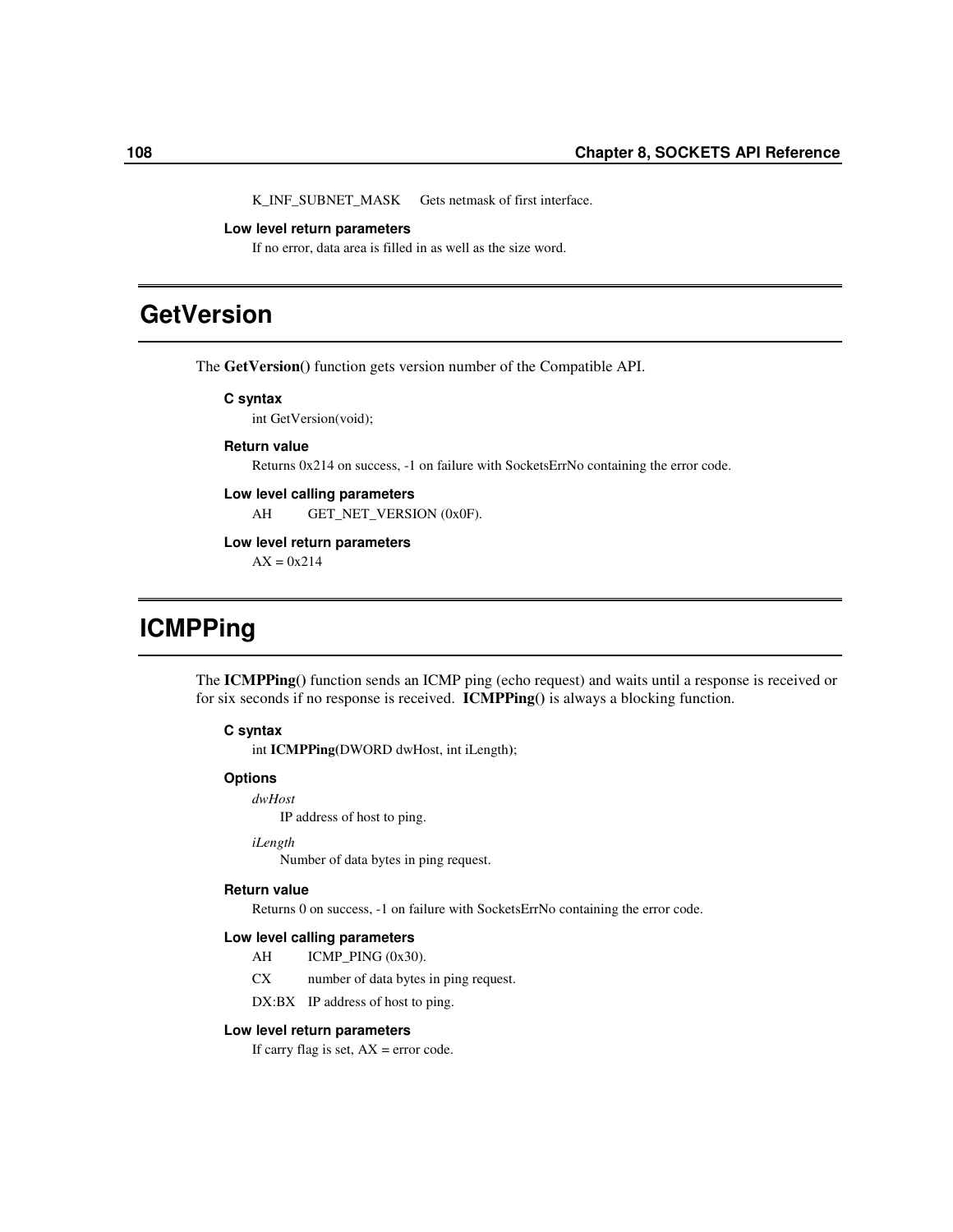## **IsSocket**

The **IsSocket()** function checks a DOS compatible socket for validity.

#### **C syntax**

int **IsSocket(**int iSocket**)**;

#### **Parameter**

*iSocket*

DOS Compatible socket handle for the connection.

#### **Return value**

Returns 0 on success, -1 on failure with SocketsErrNo containing the error code.

#### **Low level calling parameters**

AH IS\_SOCKET (0x0D).

BX Local socket.

#### **Low level return parameters**

Carry flag clear if valid.

Carry flag set if not valid,  $AX = error code$ .

# **GetDCSocket**

The **GetDCSocket()** function gets a DOS-compatible socket handle. This function calls DOS to open a DOS file handle.

### **C syntax**

int GetDCSocket(void);

#### **Return value**

Returns socket handle on success, -1 on failure with SocketsErrNo containing the error code.

### **Low level calling parameters**

AH GET\_DC\_SOCKET (0x22).

### **Low level return parameters**

If carry flag is clear,  $AX = S$ ocket.

If carry flag is set,  $AX = error code$ .

## **GetSocket**

The **GetSocket()** function gets a socket handle.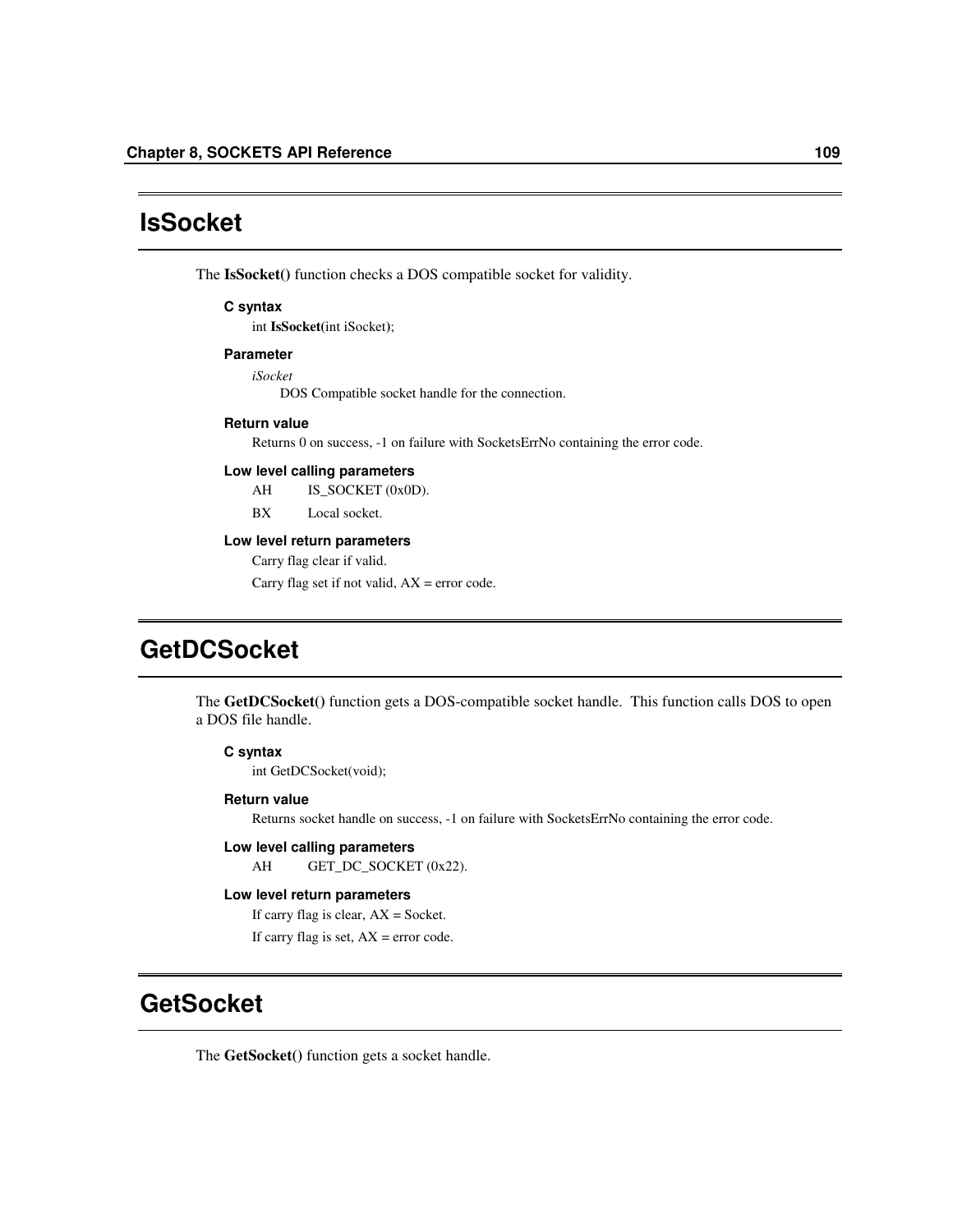#### **C syntax**

int GetSocket(void);

### **Return value**

Returns socket handle on success, -1 on failure with SocketsErrNo containing the error code.

#### **Low level calling parameters**

AH GET\_SOCKET (0x29).

#### **Low level return parameters**

If carry flag is clear,  $AX = S$ ocket.

If carry flag is set,  $AX = error code$ .

# **GetKernelConfig**

The **GetKernelConfig()** function gets the kernel configuration.

#### **C syntax**

int **GetKernelConfig(**KERNEL\_CONFIG \*psKc**)**;

#### **Parameter**

*psKc*

Pointer to KERNEL\_CONFIG structure.

| bKMaxTcp           | Number of TCP sockets allowed.           |
|--------------------|------------------------------------------|
| BKMaxUdp           | Number of UDP sockets allowed.           |
| bKMaxIp            | Number of IP sockets allowed (0).        |
| bKMaxRaw           | Number of RAW_NET sockets allowed (0).   |
| bKActTcp           | Number of TCP sockets in use.            |
| bKActUdp           | Number of UDP sockets in use.            |
| bKActIp            | Number of IP sockets in use $(0)$ .      |
| bKActRaw           | Number of RAW_NET sockets in use (0).    |
| wKActDCS           | Number of active Dos Compatible Sockets. |
| wKActSoc           | Number of active normal Sockets.         |
| bKMaxLnh           | Maximum header on an attached network.   |
| bKMaxLnt           | Maximum trailer on an attached network.  |
| <b>bKLBUF SIZE</b> | Size of a large packet buffer.           |
| bKNnet             | Number of network interfaces attached.   |
| dwKCticks          | Milliseconds since kernel started.       |
| dwKBroadcast       | IP broadcast address in use.             |

#### **Return value**

Returns 0 on success with KERNEL\_CONFIG structure filled in, -1 on failure with SocketsErrNo containing the error code.

#### **Low level calling parameters**

AH GET\_KERNEL\_CONFIG (0x2A).

DS:SI pointer to kernel\_conf structure.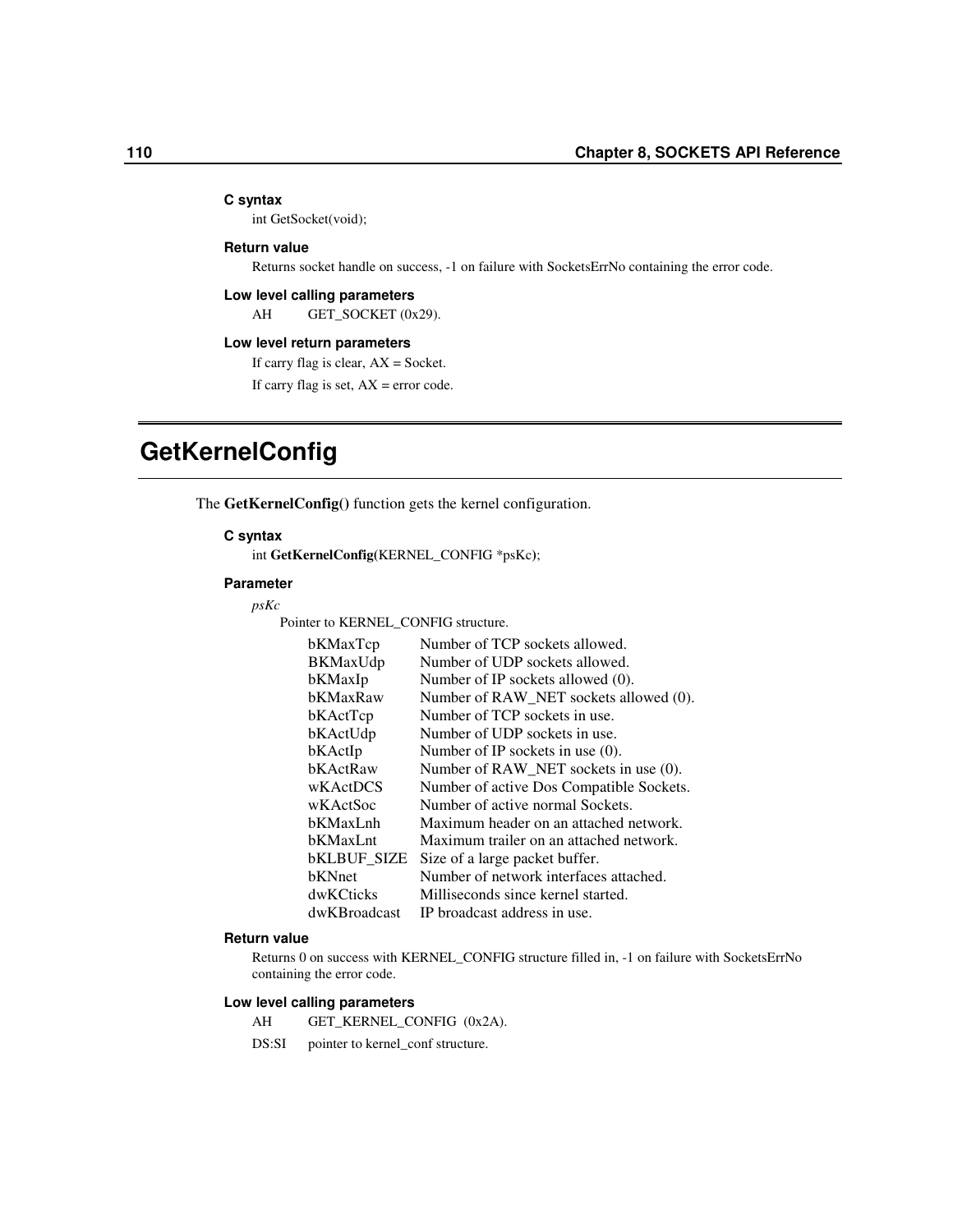#### **Return**

KERNEL\_CONF structure filled in.

# **ConvertDCSocket**

The **ConvertDCSocket()** function changes a DOS compatible socket handle into a normal socket handle. This function calls DOS to close a DOS file handle.

#### **C syntax**

int ConvertDCSocket(int iSocket);

### **Parameter**

*iSocket* DOS Compatible socket handle.

#### **Return value**

Returns socket handle on success, -1 on failure with SocketsErrNo containing the error code.

#### **Low level calling parameters**

AH CONVERT\_DC\_SOCKET (0x07).

BX Local socket.

#### **Low level return parameters**

 $AX = Global$  socket if no error.

# **GetNetInfo**

The **GetNetInfo()** function gets information about the network.

#### **C syntax**

int **GetNetInfo(**int iSocket, NET\_INFO \*psNI**)**;

#### **Parameter**

*iSocket*

Socket handle for the connection.

*psNI*

Pointer to NET\_INFO structure. The following members of NET\_INFO are obtained:

DwIPAddress

dwIPSubnet

iUp

iLanLen

pLanAddr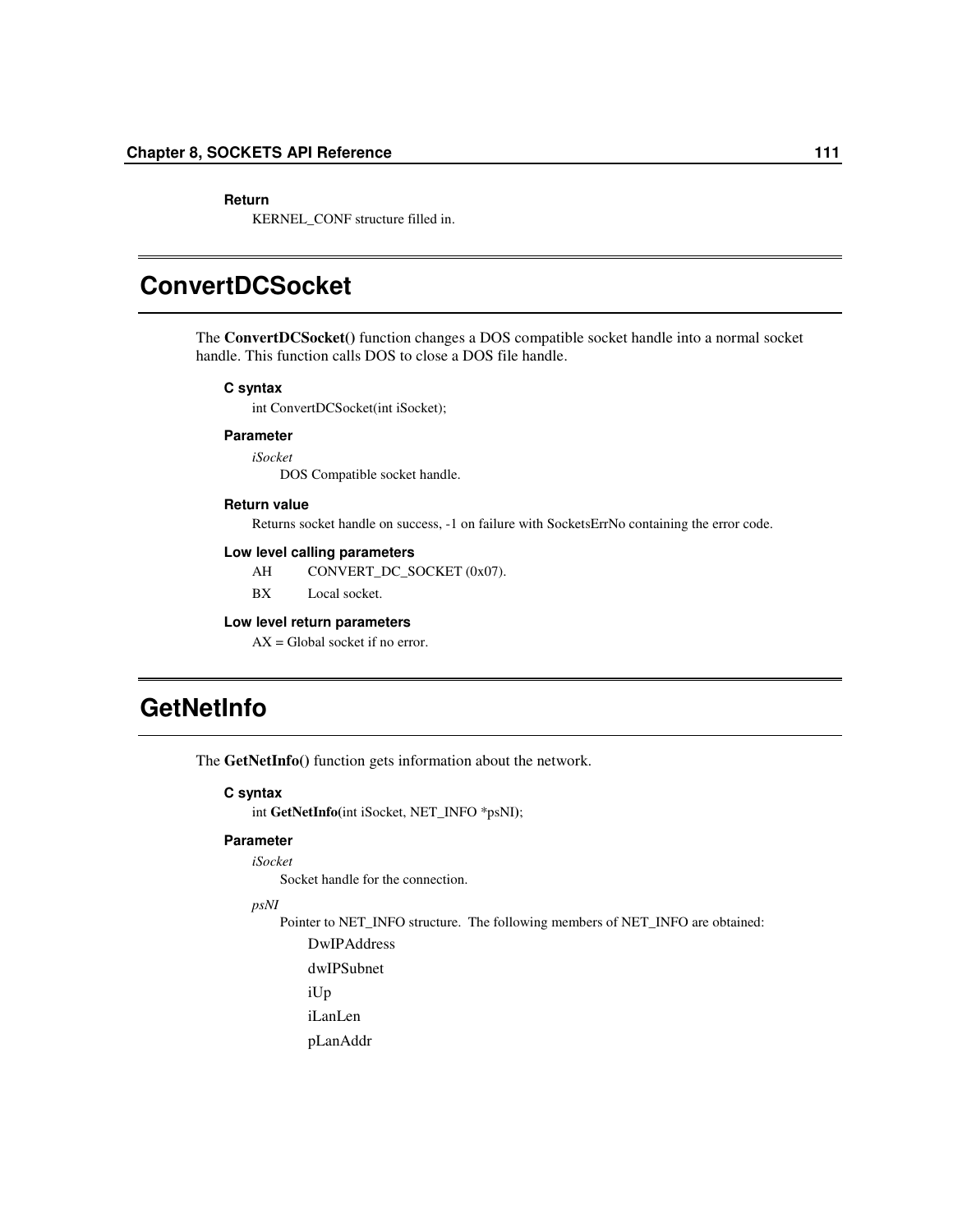#### **Return value**

Returns 0 with NET\_INFO structure filled in on success, -1 on failure with SocketsErrNo containing the error code.

#### **Low level calling parameters**

AH GET\_NET\_INFO (0x06).

DS:SI Pointer to netinfo structure.

#### **Low-level return**

netinfo structure filled in.

# **ConnectSocket**

The **ConnectSocket()** function makes a network connection. If *iSocket* is specified as –1, a DOS compatible socket is assigned. In this case only, DOS is called to open a file handle.

If *iSocket* specifies a non-blocking socket or *iType* specifies a DATAGRAM connection, this call returns immediately. In the case of a STREAM connection, the connection may not yet be established. **ReadSocket()** can be used to test for connection establishment. As long as **ReadSocket()** returns an ERR\_NOT\_ESTAB code, the connection is not established. A good return or an error return with ERR\_WOULD\_BLOCK indicates an established connection. A more complex method uses **SetAsyncNotify()** with NET\_AS\_OPEN to test for connection establishment. NET\_AS\_ERROR should also be set to be notified of a failed open attempt.

#### **C syntax**

int **ConnectSocket(**int iSocket, int iType, NET\_ADDR \*psAddr**)**;

#### **Parameter**

*iSocket*

Socket handle for the connection.

*iType*

Type of connection: STREAM or DATAGRAM.

*psAddr*

Pointer to NET\_ADDR structure.

#### **Return value**

Returns socket on success, -1 on failure with SocketsErrNo containing the error code.

#### **Low level calling parameters**

- AH CONNECT\_SOCKET (0x13).
- BX Socket.
- DX Connection mode: Stream or DataGram.
- DS:SI Pointer to NET\_ADDR address structure.

#### **Low level return parameters**

If carry flag clear, initiated OK, AX = Socket.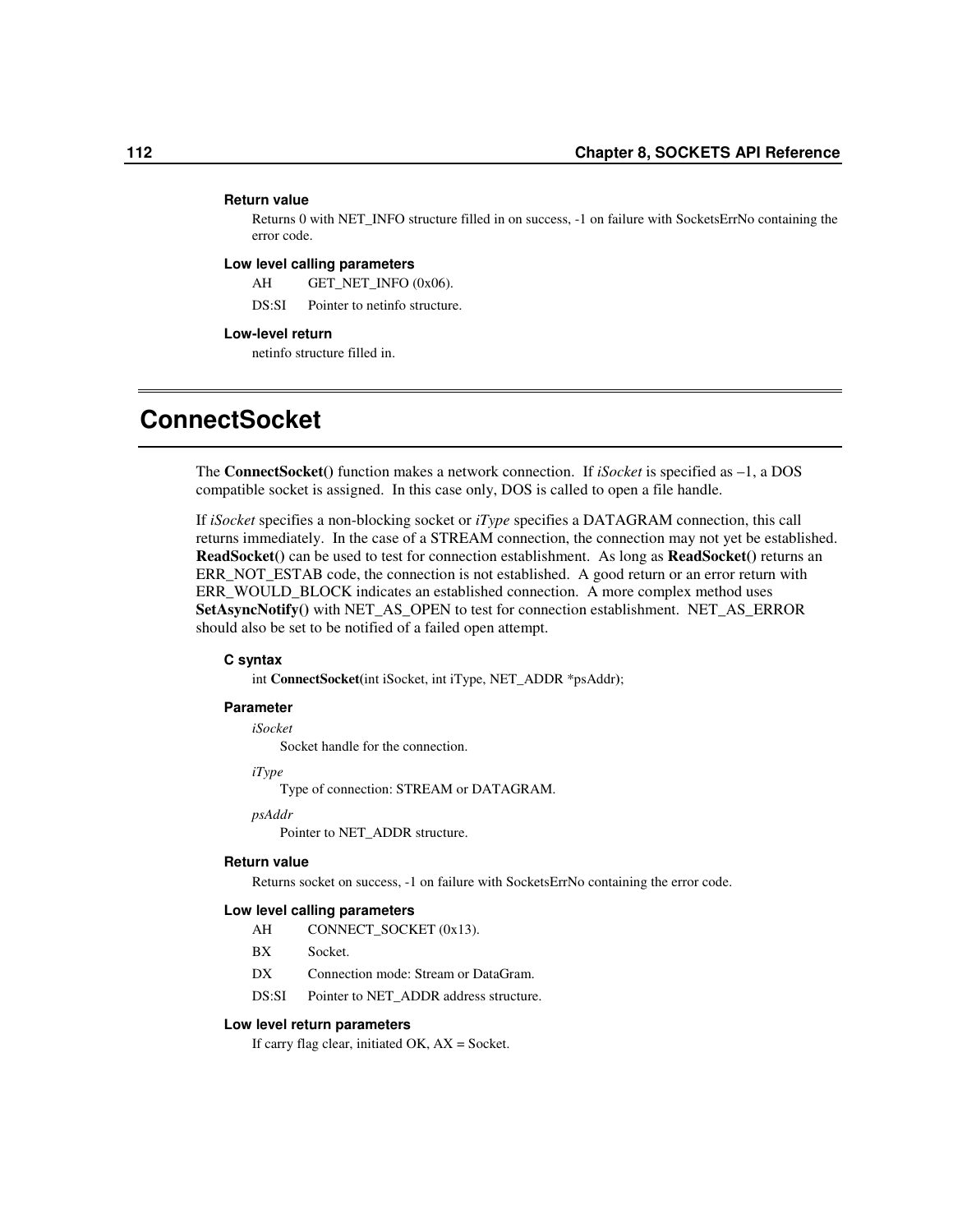If carry flag set,  $AX = error code$ .

## **ListenSocket**

The **ListenSocket()** function listens for a network connection. If *iSocket* is specified as –1, a DOS compatible socket is assigned. In this case only, DOS is called to open a file handle.

If *iSocket* specifies a non-blocking socket or *iType* specifies a DATAGRAM connection, this call returns immediately. In the case of a STREAM connection, the connection may not be established yet. **ReadSocket()** can be used to test for connection establishment.

As long as **ReadSocket()** returns an ERR\_NOT\_ESTAB code, the connection is not established. A good return or an error return with ERR\_WOULD\_BLOCK indicates connection establishment. A more complex method is to use **SetAsyncNotify()** with NET\_AS\_OPEN to test for connection establishment. NET\_AS\_ERROR should also be set to be notified of a failed open attempt.

#### **C syntax**

int **ListenSocket(**int iSocket, int iType, NET\_ADDR \*psAddr**)**;

#### **Parameter**

*iSocket*

Socket handle for the connection.

*iType*

Type of connection: STREAM or DataGram.

*psAddr*

Pointer to NET\_ADDR structure.

#### **Return value**

Returns socket handle on success, -1 on failure with SocketsErrNo containing the error code.

#### **Low level calling parameters**

- AH LISTEN\_SOCKET (0x23).
- BX Socket.
- DX Connection mode: STREAM or DataGram.
- DS:SI Pointer to NET\_ADDR address structure.

#### **Low level return parameters**

If carry flag clear, initiated  $OK$ ,  $AX = S$ ocket.

If carry flag set,  $AX = error code$ .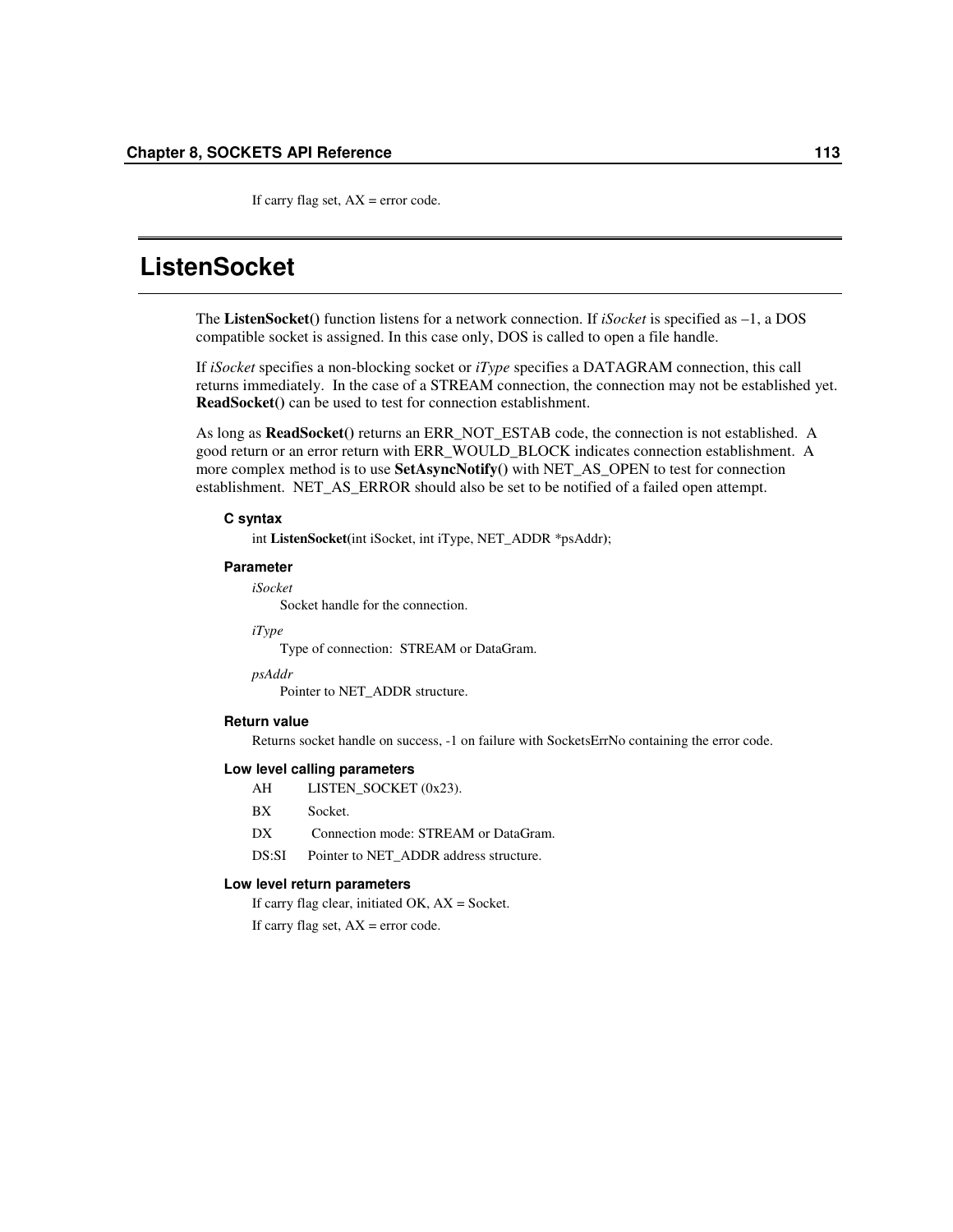## **SelectSocket**

The **SelectSocket()** function tests all DOS compatible sockets for data availability and readiness to write. A 32-bit DWORD representing 32 DC sockets is filled in for each socket with receive data, and another 32-bit DWORD for DC sockets ready for writing. The least-significant bit represents the socket with value 0 and the most-significant bit represents the socket with value 31. Bits representing unused sockets are left unchanged.

#### **C syntax**

int **SelectSocket(**int iMaxid, long \*plIflags, long \*plOflags**)**;

#### **Options**

*iMaxid* Number of sockets to test.

*plIflags*

Pointer to input flags indicating receive data availability.

*plOflags*

Pointer to output flags indicating readiness to write.

#### **Return value**

Returns 0 on success with \*plIflags and \*plOflags filled in with current status, -1 on failure with SocketsErrNo containing the error code.

#### **Low level calling parameters**

AH SELECT\_SOCKET (0x0e).

- BX Number of sockets to test.
- DS:DX Pointer to DWORD for data availability.
- ES:DI Pointer to DWORD for readiness to write.

#### **Low level return parameters**

Both DWORDs updated with current status.

## **ReadSocket**

The **ReadSocket()** function reads from the network using a socket. **ReadSocket()** returns as soon as any non-zero amount of data is available, regardless of the blocking state. If the operation is nonblocking, either by having used **SetSocketOption()** with the NET\_OPT\_NON\_BLOCKING option or specifying *wFlags* with NET\_FLG\_NON\_BLOCKING, **ReadSocket()** returns immediately with the count of available data or an error of ERR\_WOULD\_BLOCK.

With a STREAM (TCP) socket, record boundaries do not exist and any amount of data can be read at any time regardless of the way it was sent by the peer. No data is truncated or lost even if more data than the buffer size is available. What is not returned on one call, is returned on subsequent calls. If a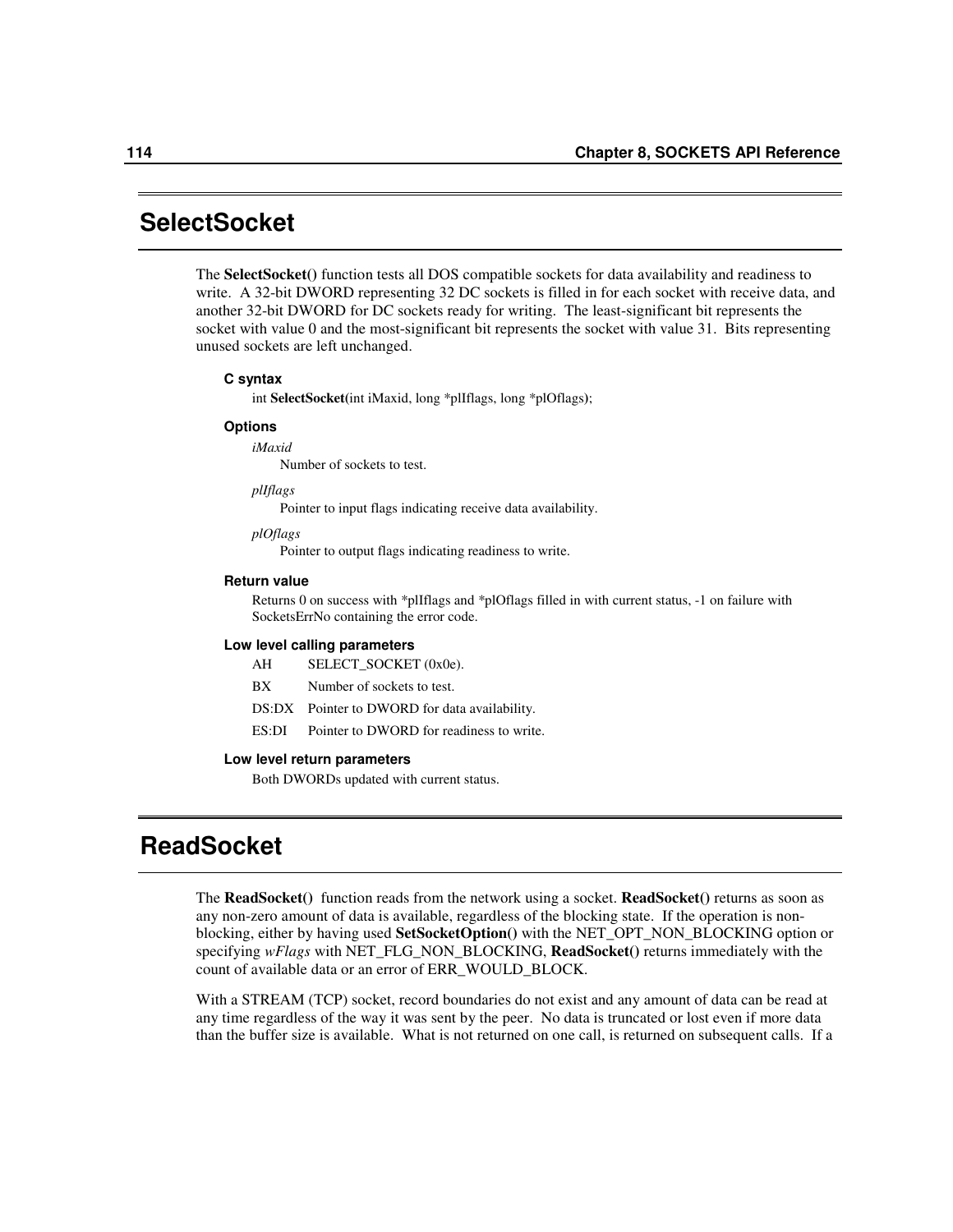NULL buffer is specified or both the NET\_FLG\_PEEK and NET\_FLG\_NON\_BLOCKING flags are specified, the number of bytes on the receive queue is returned.

In the case of a DataGram (UDP) socket, the entire datagram is returned in one call, unless the buffer is too small in which case the data is truncated, thereby preserving record boundaries. Truncated data is lost. If data is available and both the NET\_FLG\_PEEK and NET\_FLG\_NON\_BLOCKING flags are specified, the number of datagrams on the receive queue is returned. If data is available and NET FLG PEEK is set and a NULL buffer is specified, the number of bytes in the next datagram is returned.

### **C syntax**

int **ReadSocket(**int iSocket, char \*pcBuf, WORD wLen, NET\_ADDR \*psFrom, WORD wFlags**)**;

#### **Options**

*iSocket* Socket handle for the connection.

*pcBuf*

Pointer to buffer to receive data.

*wLen*

Length of buffer, i.e. maximum number of bytes to read.

#### *psFrom*

Pointer to NET\_ADDR structure to receive address information about local and remote ports and remote IP address.

*wFlags*

Flags governing operation. Any combination of:

NET\_FLG\_PEEK Don't dequeue data.

NET\_FLG\_NON\_BLOCKING Don't block.

#### **Return value**

Returns number of bytes read on success, -1 on failure with SocketsErrNo containing the error code. A return code of 0 indicates that the peer has closed the connection.

**Note:** If blocking is disabled, a failure with an error code of ERR\_WOULD\_BLOCK is completely normal and only means that no data is currently available.

#### **Low level calling parameters**

- AH READ\_SOCKET (0x1b).
- BX Socket.
- CX Maximum number of bytes to read.
- DX Flags any combination of.

NET\_FLG\_PEEK: Don't dequeue data.

NET\_FLG\_NON\_BLOCKING: Don't block.

- DS:SI Pointer to buffer to read into.
- ES:DI Pointer to NET\_ADDR address structure.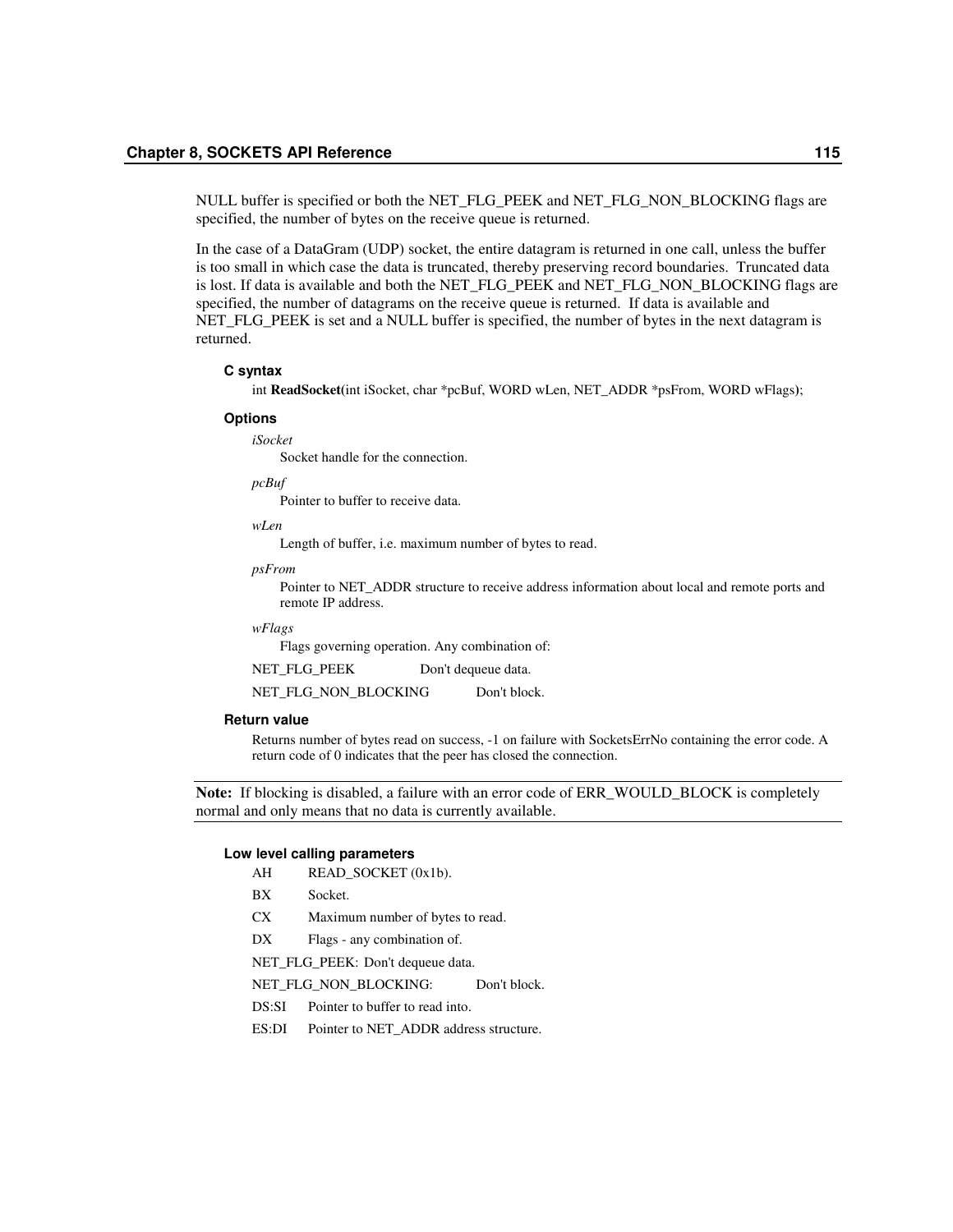#### **Low level return parameters**

If carry flag is clear,  $AX = CX =$  number of bytes read. If carry flag is set,  $AX = error code$ .

# **ReadFromSocket**

The **ReadFromSocket()** function reads from the network using a socket and is only intended to be used on DataGram sockets. All datagrams from the IP address and port matching the values in the NET\_ADDR structure are returned while others are discarded. A zero value for *dwRemoteHost* is used as a wildcard to receive from any host and a zero value for *wRemotePort* is used as a wildcard to receive from any port. The local port, *wLocalPort* , can not be specified as zero.

In other respects **ReadFromSocket()** behaves the same as **ReadSocket()**.

#### **C syntax**

int **ReadFromSocket(**int iSocket, char \*pcBuf, WORD wLen, NET\_ADDR \*psFrom, WORD wFlags**)**;

#### **Options**

*iSocket* Socket for the connection.

#### *pcBuf*

Pointer to buffer to receive data.

#### *wLen*

Length of buffer, i.e. maximum number of bytes to read.

#### *psFrom*

Pointer to NET\_ADDR structure to receive address information about local and remote ports and remote IP address.

#### *wFlags*

Flags governing operation. Any combination of:

NET\_FLG\_PEEK Don't dequeue data.

NET\_FLG\_NON\_BLOCKING Don't block.

#### **Return value**

Returns number of bytes read on success, -1 on failure with SocketsErrNo containing the error code. A return code of 0 indicates that the peer has closed the connection. Note the following anomaly:

If blocking is disabled, a failure with an error code of ErrWouldBlock is completely normal and only means that no data is currently available.

#### **Low level calling parameters**

- AH READ\_FROM\_SOCKET (0x1d).
- BX Socket.
- CX Maximum number of bytes to read.
- DX Flags any combination of.

NET\_FLG\_PEEK:- Don't dequeue data.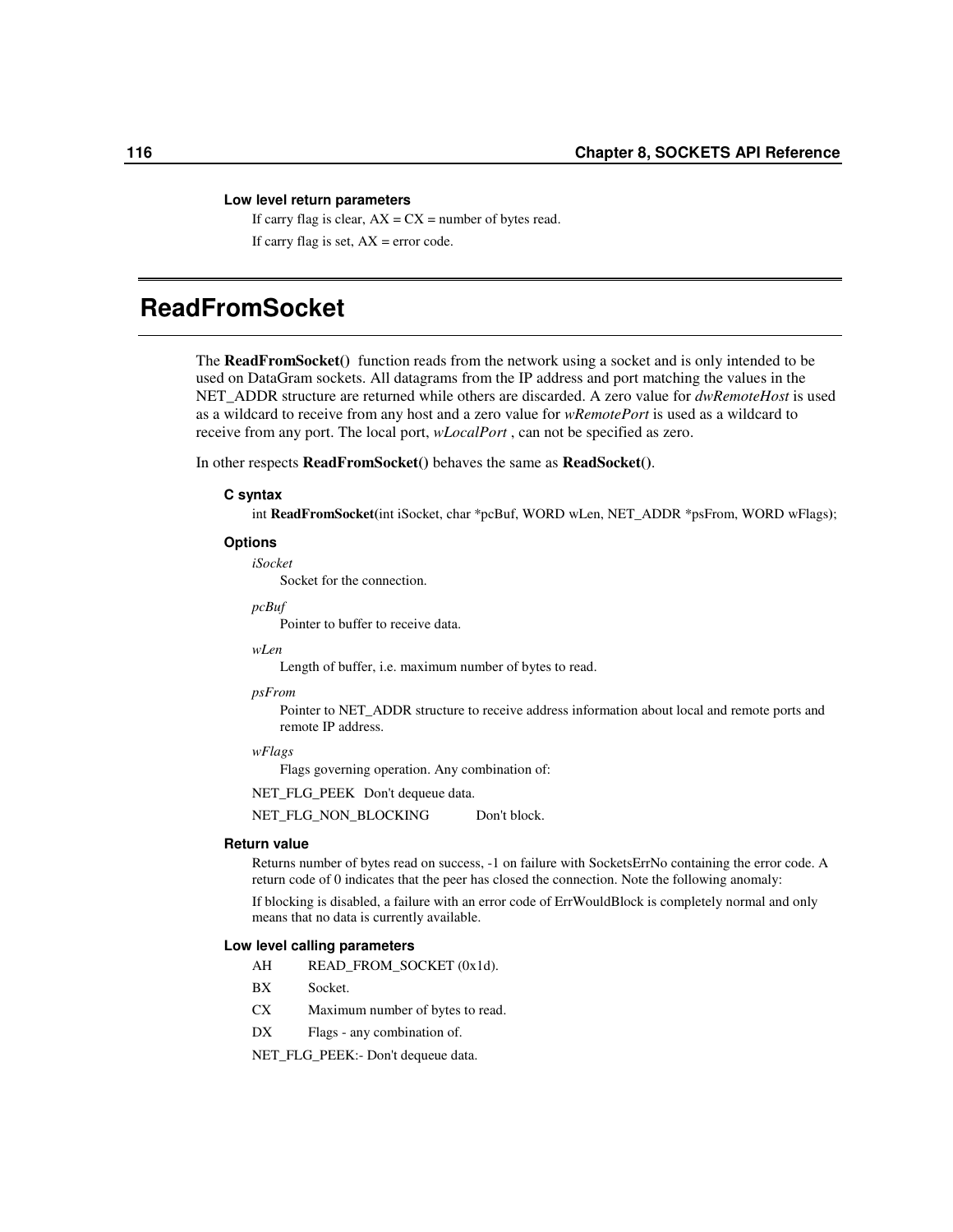NET\_FLG\_NON\_BLOCKING:- Don't block.

DS:SI Pointer to buffer to read into.

ES:DI Pointer to NET\_ADDR address structure.

#### **Low level return parameters**

If carry flag is clear,  $AX = CX =$  number of bytes read.

If carry flag is set,  $AX = error code$ .

# **WriteSocket**

The **WriteSocket()** function writes to the network using a socket.

#### **C syntax**

int **WriteSocket(**int iSocket, char \*pcBuf, WORD wLen, WORD wFlags**)**;

#### **Parameter**

*iSocket*

Socket handle for the connection.

*pcBuf*

Pointer to buffer to containing send data.

#### *wLen*

Length of buffer, i.e. number of bytes to write.

#### *wFlags*

Flags governing operation; can be any combination of:

NET\_FLG\_OOB Send out of band data (TCP only).

NET\_FLG\_PUSH Disregard Nagle heuristic (TCP only).

NET\_FLG\_NON\_BLOCKING Don't block.

NET\_FLG\_BROADCAST Broadcast data (UDP only).

NET\_FLG\_MC\_NOECHO Suppress the local echo of a multicast datagram.

#### **Return value**

Returns number of bytes written on success, -1 on failure with SocketsErrNo containing the error code. The number of bytes actually written on a non-blocking write, can be less than wLen. In such a case, the writing of the unwritten bytes must be retried, preferably after some delay.

#### **Low level calling parameters**

- AH WRITE\_SOCKET (0x1a).
- BX Socket.
- CX Byte count.
- DX Flags any combination of the following:

NET\_FLG\_OOB:- Send out of band data (TCP only).

NET\_FLG\_PUSH:- Disregard Nagle heuristic (TCP only).

NET\_FLG\_NON\_BLOCKING:- Don't block.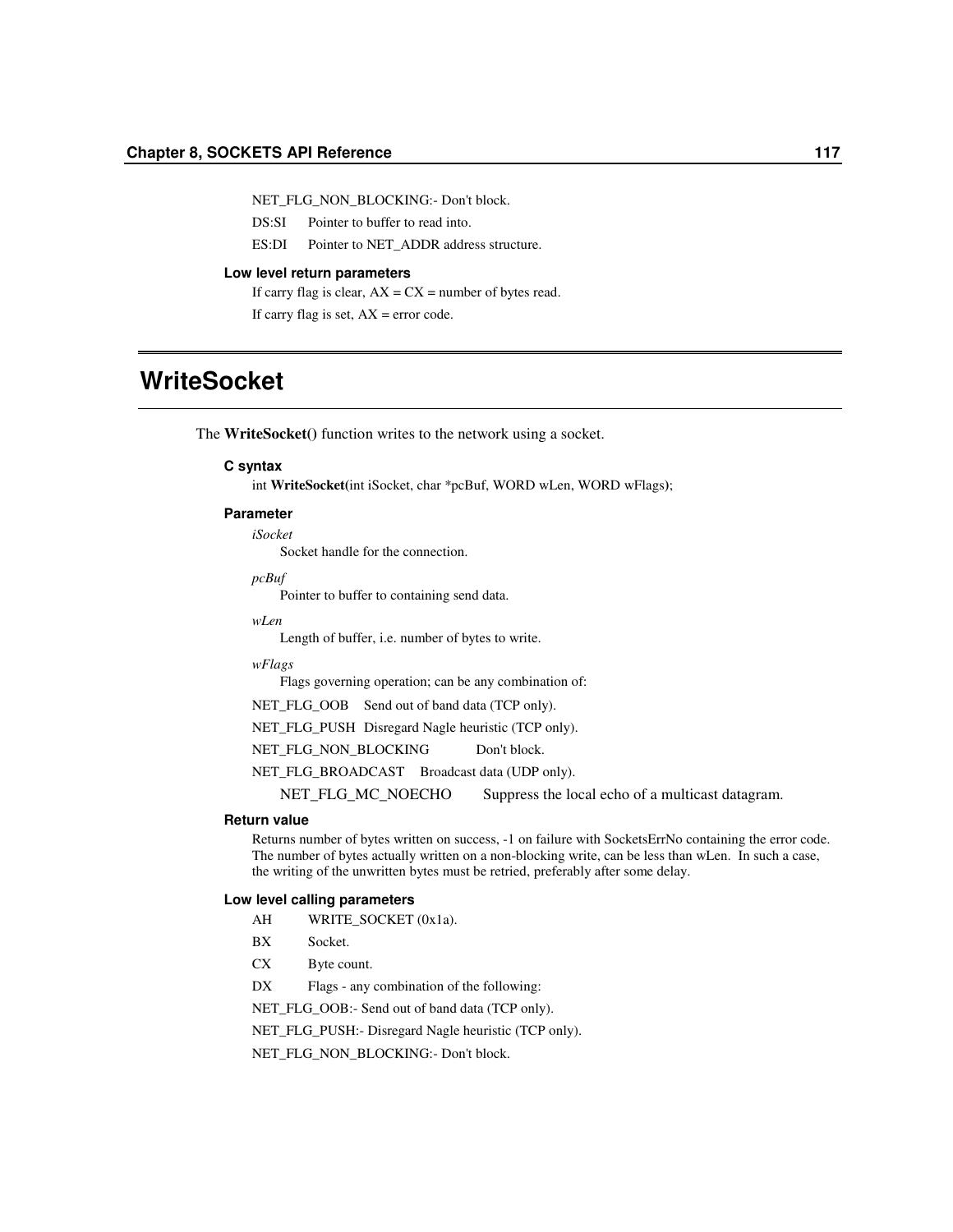NET\_FLG\_BROADCAST:- Broadcast data (UDP only).

DS:SI Pointer to buffer to write.

#### **Low level return parameters**

If carry flag is clear,  $AX =$  number of bytes sent. If carry flag is set,  $AX = error code$ .

# **WriteToSocket**

The **WriteToSocket()** function writes to the network using a network address (UDP only).

### **C syntax**

int **WriteToSocket(**int iSocket, char \*pcBuf, WORD wLen, NET\_ADDR \*psTo, WORD wFlags**)**;

### **Options**

*iSocket* Socket handle for the connection.

*pcBuf*

Pointer to buffer containing send data.

*wLen*

Length of buffer, i.e. number of bytes to write.

#### *psTo*

Pointer to NET\_ADDR structure containing local port to write from and remote port and IP address to write to.

#### *wFlags*

Flags governing operation. Any combination of:

NET\_FLG\_NON\_BLOCKING Don't block.

NET\_FLG\_BROADCAST Broadcast data (UDP only).

#### **Return value**

Returns number of bytes written on success, -1 on failure with SocketsErrNo containing the error code.

#### **Low level calling parameters**

- AH WRITE\_TO\_SOCKET (0x1C).
- BX Socket.
- CX Byte count.
- DX Flags:
- NET\_FLG\_NON\_BLOCKING:- Don't block
- NET\_FLG\_BROADCAST:- Broadcast data (UDP only).
- DS:SI Pointer to buffer to write.
- ES:DI Pointer to NET\_ADDR address structure.

#### **Low level return parameters**

If carry flag is clear,  $AX =$  number of bytes sent.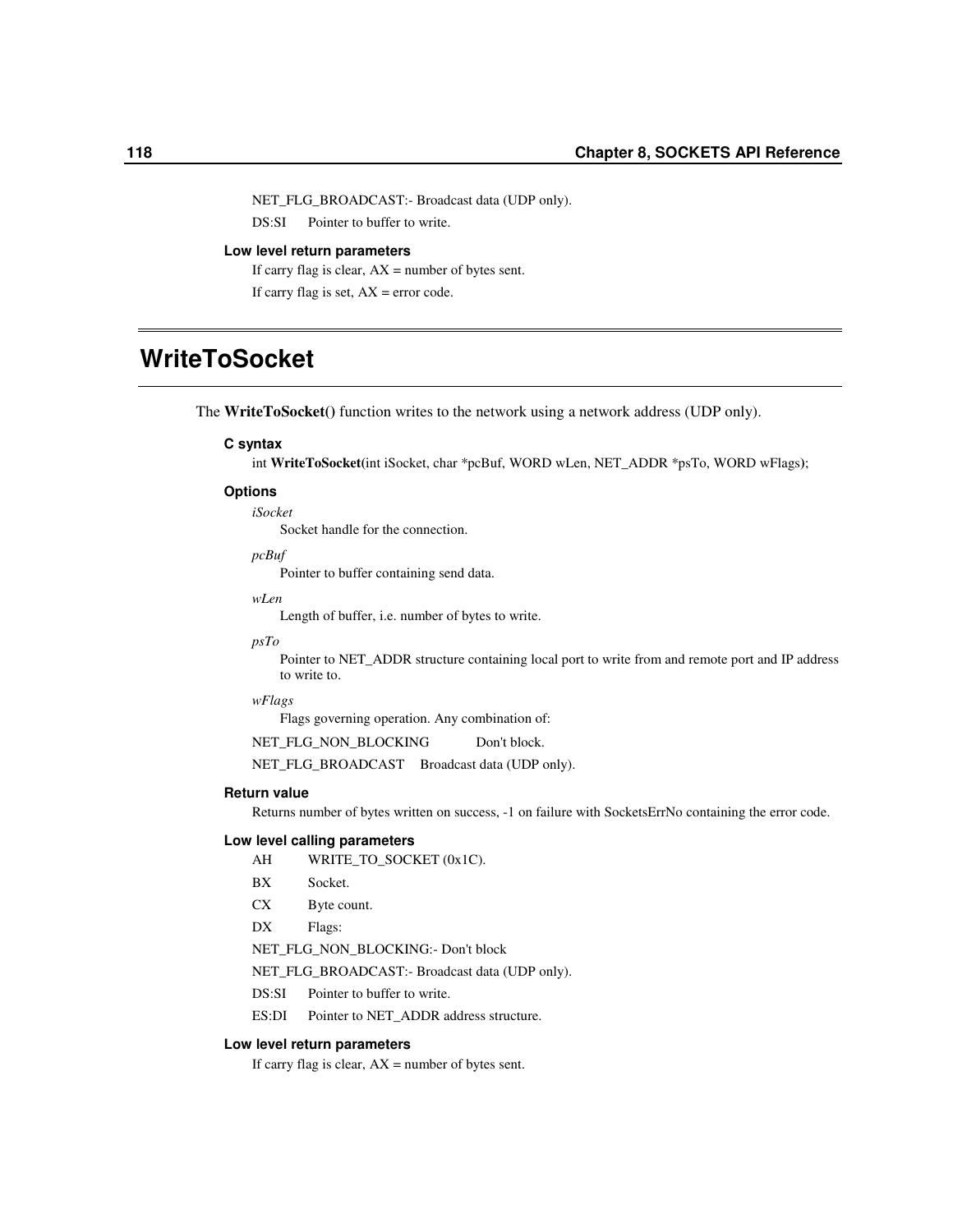If carry flag is set,  $AX = error code$ .

## **EofSocket**

The **EofSocket()** function closes the STREAM (TCP) connection (sends a FIN). After **EofSocket()** has been called, no **WriteSocket()** calls may be made. The socket remains open for reading until the peer closes the connection.

#### **C syntax**

int **EofSocket(**int iSocket**)**;

#### **Parameter**

*iSocket* Socket handle for the connection.

### **Return value**

Returns 0 on success, -1 on failure with SocketsErrNo containing the error code.

#### **Low level calling parameters**

AH EOF\_SOCKET (0x18)

BX Socket

#### **Low level return parameters**

If carry flag is set,  $AX = error code$ .

# **FlushSocket**

The **FlushSocket()** function flushes any output data still queued for a TCP connection.

#### **C syntax**

int **FlushSocket(**int iSocket**)**;

### **Parameter**

*iSocket*

Socket handle for the connection.

#### **Return value**

Returns 0 on success, -1 on failure with SocketsErrNo containing the error code.

#### **Low level calling parameters**

AH FLUSH\_SOCKET (0x1e) BX Socket

#### **Low level return parameters**

If carry flag set,  $AX = error code$ .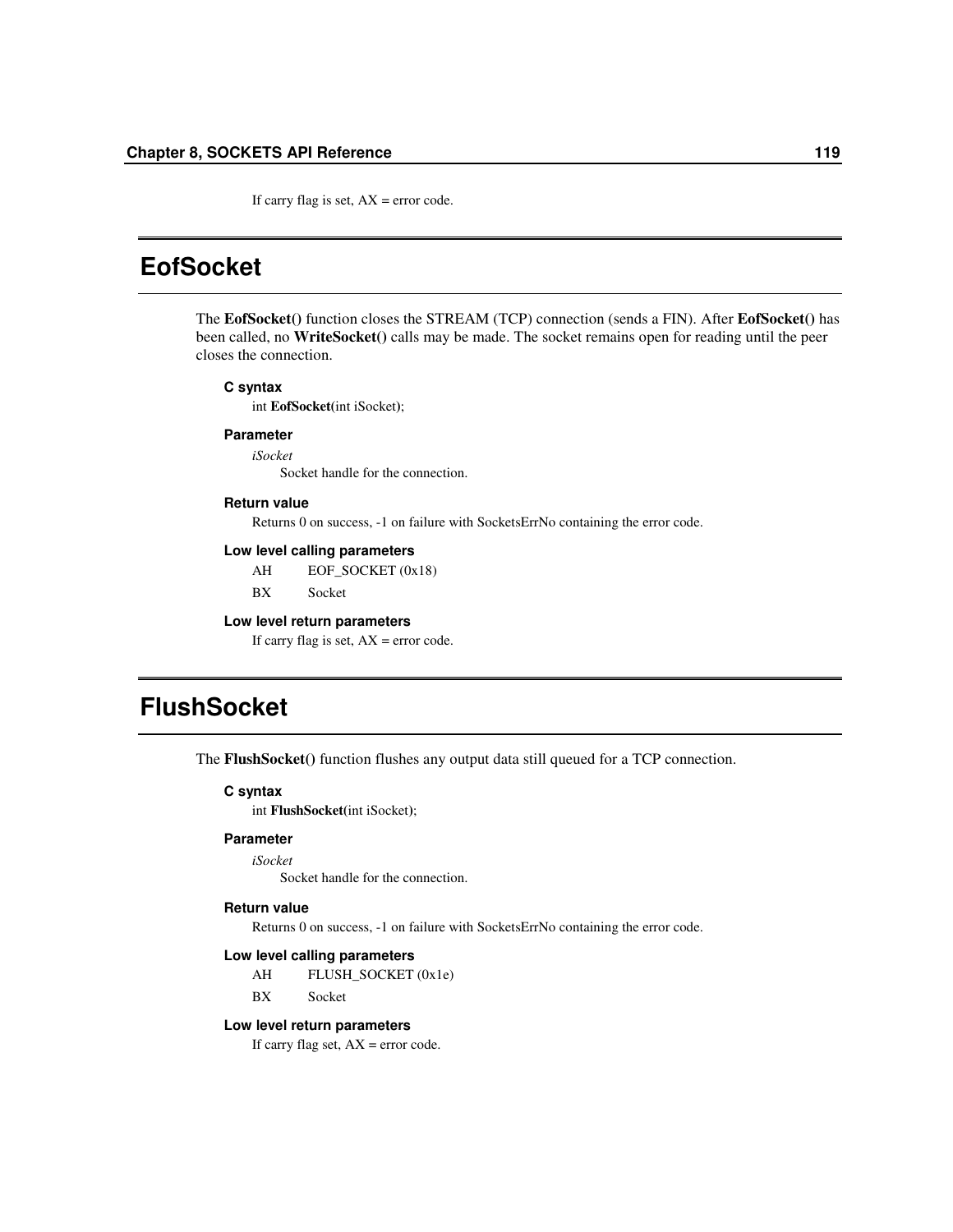## **ReleaseSocket**

The **ReleaseSocket()** function closes the connection and releases all resources. On a STREAM (TCP) connection, this function should only be called after the connection has been closed from both sides otherwise a reset (ungraceful close) can result.

#### **C syntax**

int **ReleaseSocket(**int iSocket**)**;

#### **Parameter**

*iSocket*

Socket handle for the connection.

#### **Return value**

Returns socket handle on success, -1 on failure with SocketsErrNo containing the error code.

#### **Low level calling parameters**

AH RELEASE\_SOCKET (0x08).

BX Socket.

#### **Low level return parameters**

 $AX = error code if carry flag is set$ 

# **ReleaseDCSockets**

The **ReleaseDCSockets** function closes all connections and releases all resources associated with DOS compatible sockets.

#### **C syntax**

int ReleaseDCSockets(void);

#### **Return value**

Returns 0 on success, -1 on failure with SocketsErrNo containing the error code.

#### **C syntax**

int ReleaseDCSockets(void);

#### **Low level calling parameters**

AH RELEASE\_DC\_SOCKETS (0x09).

#### **Low level return parameters**

 $AX = error code if carry flag is set.$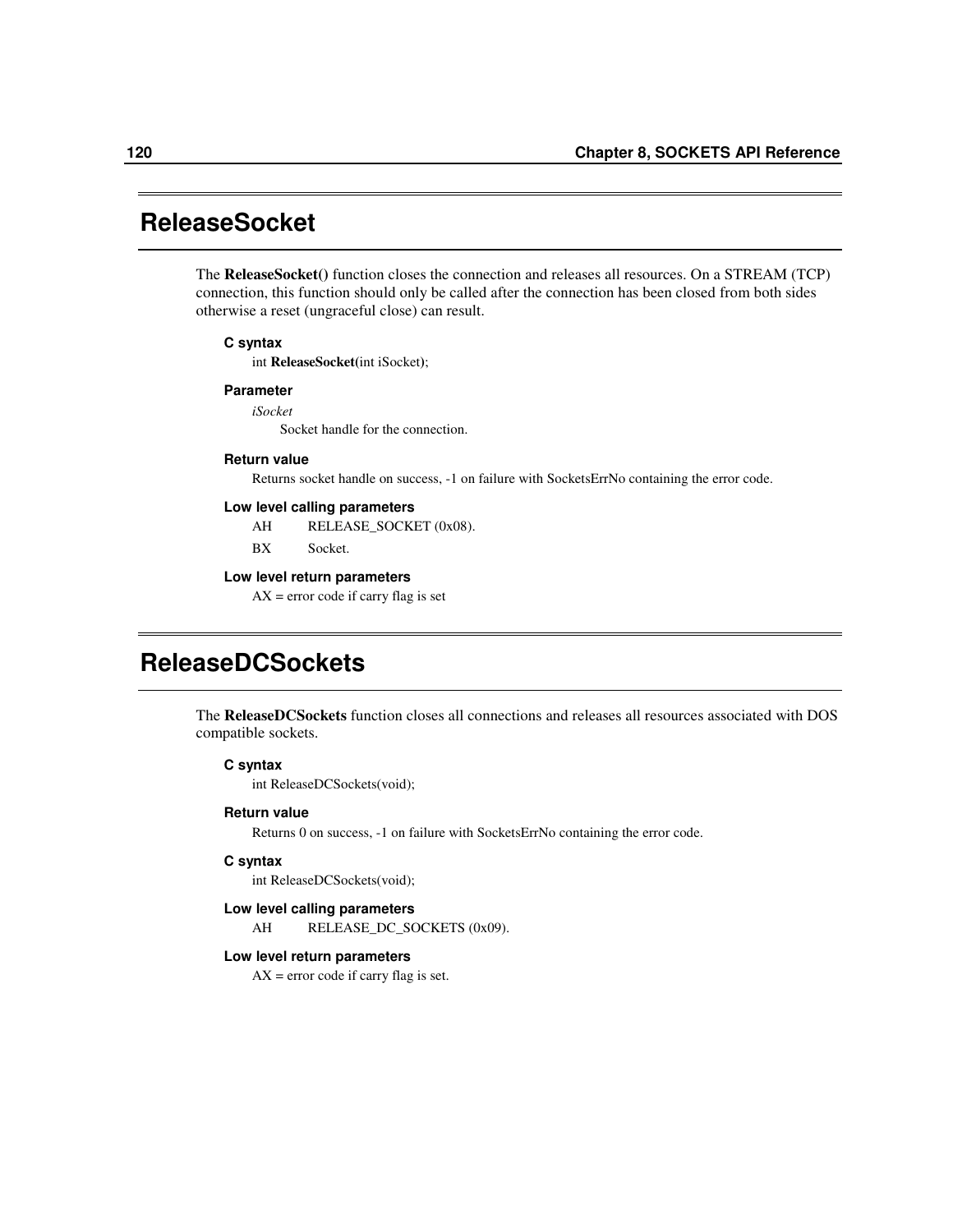# **AbortSocket**

The **AbortSocket()** function aborts the network connection and releases all resources. This function causes an unpredictable close (reset) on a STREAM connection.

#### **C syntax**

int **AbortSocket(**int iSocket**)**;

#### **Parameter**

*iSocket* Socket handle for the connection.

#### **Return value**

Returns socket handle on success, -1 on failure with SocketsErrNo containing the error code.

#### **Low level calling parameters**

AH ABORT\_SOCKET (0x19).

BX Socket.

#### **Low level return parameters**

If carry flag is set,  $AX = error code$ .

# **AbortDCSockets**

The **AbortDCSockets** function aborts all DOS compatible socket connections.

#### **C syntax**

int AbortDCSockets(void);

#### **Return value**

Returns 0 on success, -1 on failure with SocketsErrNo containing the error code.

#### **Low level calling parameters**

AH ABORT\_DC\_SOCKETS (0x24).

### **Low level return parameters**

If carry flag is set,  $AX = error code$ .

# **ShutDownNet**

The **ShutDownNet()** function shuts down the network and unloads the SOCKETS TCP/IP kernel.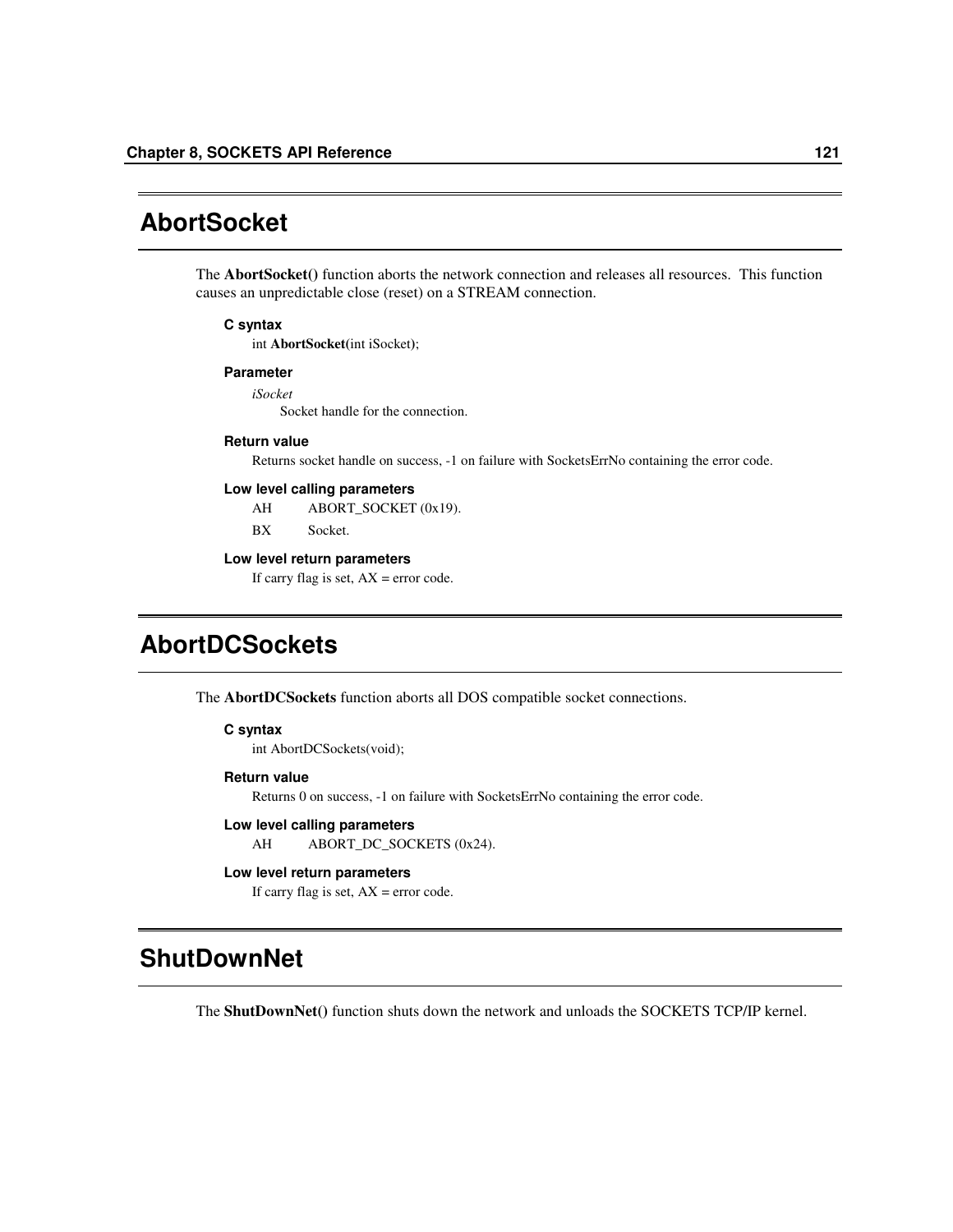#### **C syntax**

int ShutDownNet(void);

### **Return value**

Returns 0 on success, -1 on failure with SocketsErrNo containing the error code.

### **Low level calling parameters**

AH SHUT\_DOWN\_NET (0x10).

#### **Low level return parameters**

None.

## **SetAlarm**

The **SetAlarm()** function sets an alarm timer.

#### **C syntax**

int **SetAlarm(**int iSocket, DWORD dwTime, int (far \*lpHandler)(), DWORD dwHint**)**;

#### **Options**

#### *iSocket*

Socket handle for the connection.

### *dwTime*

Timer delay in milliseconds.

#### *lpHandler*

Far address of alarm callback. See the description of **SetAsyncNotification**() for the format of the callback function.

### *dwHint*

Argument to be passed to callback function.

#### **Return value**

Returns socket handle on success, -1 on failure with SocketsErrNo containing the error code.

#### **Low level calling parameters**

- AH SET\_ALARM (0x2bB.
- BX Socket.
- CX:DX Timer delay in milliseconds.
- DS:SI Address of alarm callback.
- ES:DI Argument to be passed to callback.

#### **Low level return parameters**

If carry flag is set,  $AX = error code$ 

See the description of SET\_ASYNC\_NOTIFICATION for the callback function.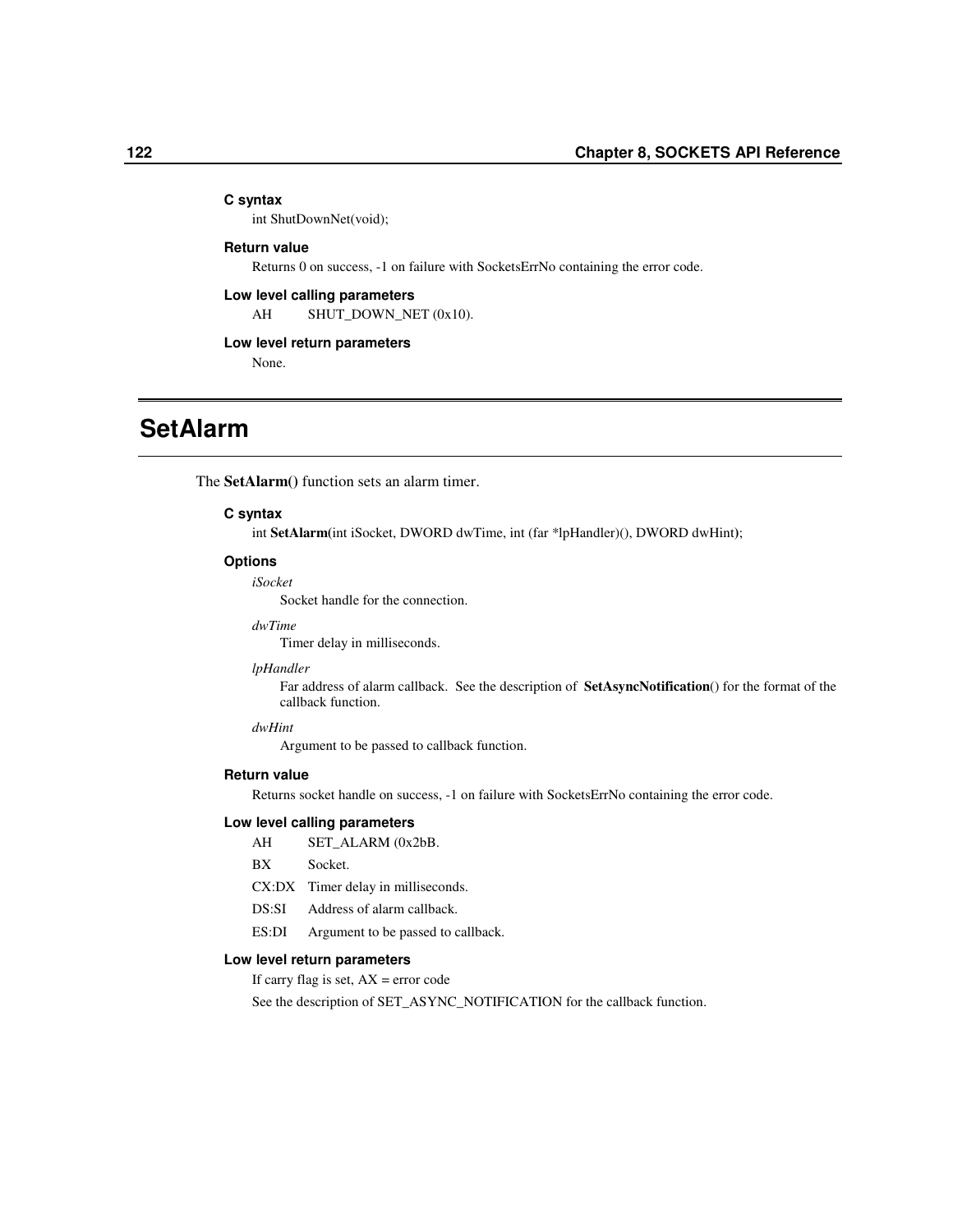## **SetAsyncNotification**

The **SetAsyncNotification()** function sets an asynchronous notification (callback) for a specific event.

#### **C syntax**

int far \***SetAsyncNotification(**int iSocket, int iEvent, int (far \*lpHandler)(),DWORD dwHint**)**;

#### **Parameter**

*iSocket*

Socket handle for the connection.

#### *iEvent*

Event which is being set:

NET\_AS\_OPEN Connection has opened.

NET\_AS\_RCV Data has been received.

NET\_AS\_XMT Ready to transmit.

NET\_AS\_FCLOSEPeer has closed connection.

NET\_AS\_CLOSE Connection has been closed.

NET\_AS\_ERROR Connection has been reset.

#### *lpHandler*

Far address of callback function.

*dwHint*

Argument to be passed to callback function

The handler is not compatible with C calling conventions but is called by a far call with the following parameters:

BX = Socket handle.

 $CX = Event$ .

ES:DI = dwHint argument passed to SetAsyncNotification() or SetAlarm().

 $DS:DX = SI:DX = variable$  argument depending on event:

NET AS OPEN NET\_AS\_CLOSE Pointer to NET\_ADDR address structure. NET\_AS\_FCLOSE NET\_AS\_RCV NET\_AS\_ALARM Zero.

NET\_AS\_XMT Byte count which can be sent without blocking.

NET\_AS\_ERROR Error code –ERR\_TERMINATING, ERR\_TIME\_OUT or ERR\_RESET.

Other CAPI functions may be called in the callback, with the exception of ResolveName() which may call DOS. The callback is not compatible with C argument-passing conventions and some care must be taken. Some CPU register manipulation is required. This can be done by referencing CPU registers, such as  $_BX$ , or by means of assembler instructions.

In the callback, the stack is supplied by SOCKETS and may be quite small depending on the  $/s=$ command line option when loading SOCKETS. The stack segment is obviously not equal to the data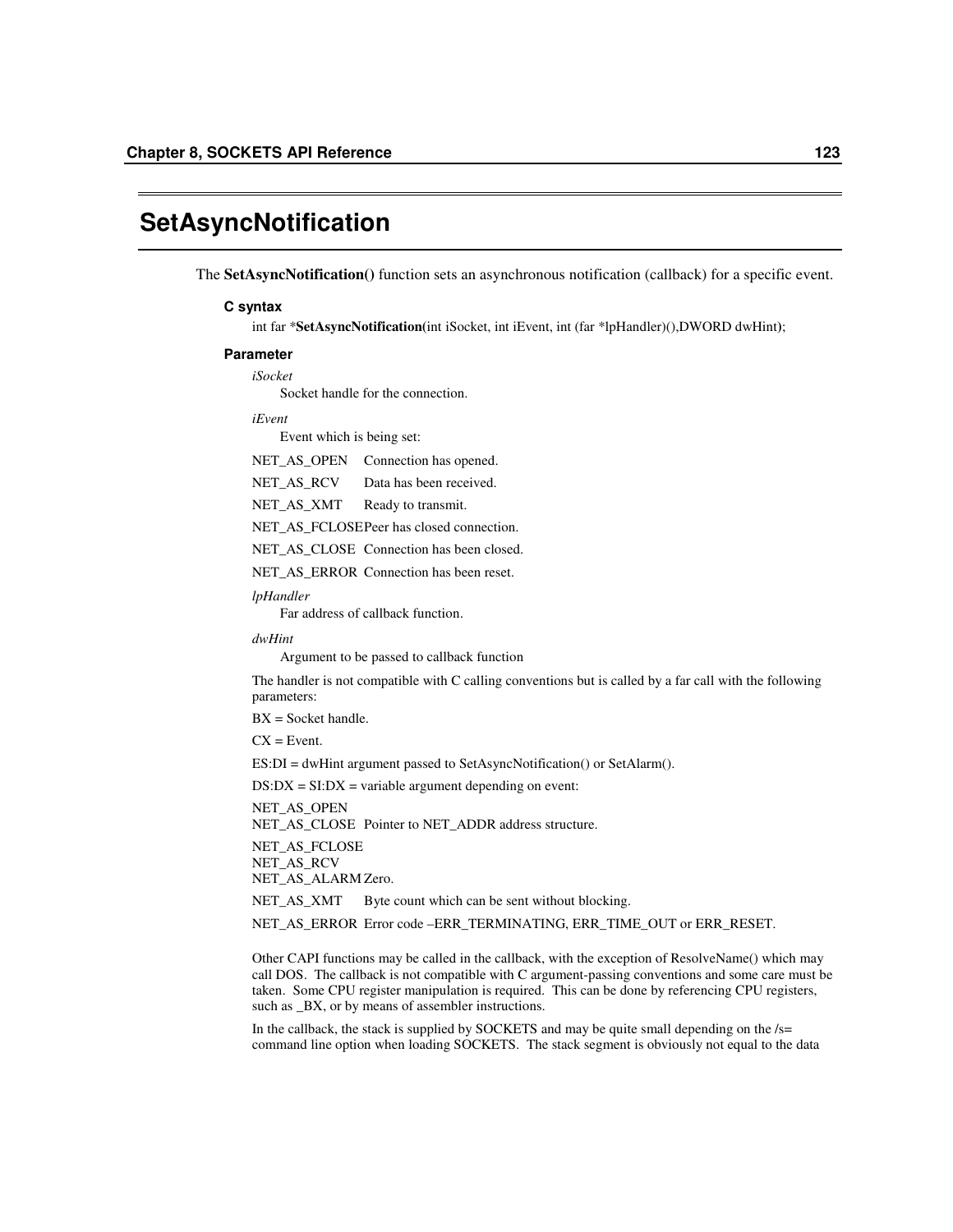segment, which can cause problems when the Tiny, Small or Medium memory model is used. The simplest way to overcome the problem is to use the Compact, Large or Huge memory model. Other options - use the DS != SS compiler option or do a stack switch to a data segment stack .

If the callback is written in C or C++, the \_loads modifier can be used to set the data segment to that of the module, which destroys the DS used for the variable argument. (This is why  $DS = S$ I on entry for SOCKETS version 1.04 and later.) An alternate method is to use the argument passed to SetAsyncNotification() in ES:DI as a pointer to a structure that is accessible from both the main code and the callback. If DS is not set to the data segment of the module, then the functions in CAPI.C do not work: Don't use them in the callback.

The callback will probably be performed at interrupt time with no guarantee of reentry to DOS. Do not use any function, such as putchar() or printf(), in the callback which may cause DOS to be called.

It is good programming practice to do as little as possible in the callback. The setting of event flags that trigger an operation at a more stable time is recommended.

Callback functions do not nest. The callback function is not called while a callback is still in progress, even if other CAPI functions are called.

To alleviate the problems in items 2, 3 and 4 above, a handler is provided in CAPI.C that uses the dwHint parameter to pass the address of a C-compatible handler, with a stack that is also C-compatible. This handler is named AsyncNotificationHandler. A user handler named MyHandler below, is called in the normal way with a stack of 500 bytes long. Changing the HANDLER\_STACK\_SIZE constant in CAPI.C can set the stack size value.

int far **MyHandler(**int iSocket, int iEvent, DWORD dwArg**)**;

**SetAsyncNotification(**iSocket, iEvent, AsyncNotificationHandler, (DWORD)MyHandler**)**;

#### **Return value**

Returns pointer to the previous callback handler on success, -1 on failure with SocketsErrNo containing the error code.

#### **Low level calling parameters**

AH SET\_ASYNC\_NOTIFICATION (0x1F).

BX Socket.

CX Event:

NET\_AS\_OPEN: Connection has opened.

NET\_AS\_RCV: Data has been received.

NET\_AS\_XMT: Ready to transmit.

NET\_AS\_FCLOSE: Peer has closed connection.

NET\_AS\_CLOSE: Connection has been closed.

NET\_AS\_ERROR: Connection has been reset.

DS:DX Address of handler.

ES:DI Argument passed to handler.

#### **Low level return parameters**

If carry flag is set, AX = error code, else address of previous handler is returned in DX:AX.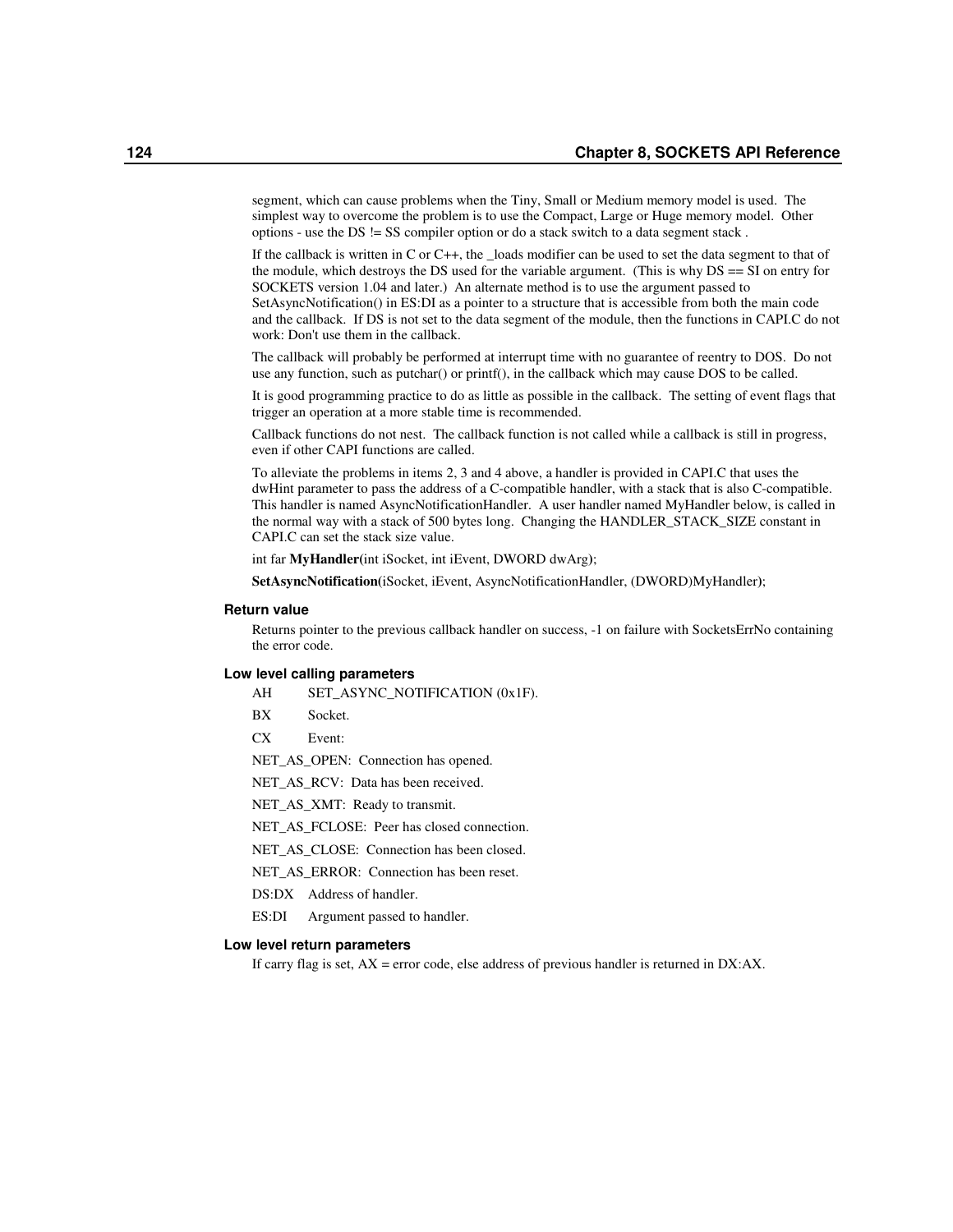## **ResolveName**

The **ResolveName()** function resolves IP address from symbolic name.

#### **C syntax**

DWORD **ResolveName(**char \*pszName, char \*pcCname, int iCnameLen**)**;

#### **Options**

*pszName*

Pointer to string containing symbolic name.

*pcCname*

Pointer to buffer to receive canonical name.

*ICnameLen* Length of buffer pointed to by *pcName.*

#### **Return value**

Returns IP address on success, 0 on failure with SocketsErrNo containing the error code.

#### **Low level calling parameters**

- AH RESOLVE\_NAME (0x54).
- CX Size of buffer to receive canonical name.
- DS:DX Pointer to string containing symbolic name.
- ES:DI Pointer to buffer to receive canonical name.

#### **Low level return parameters**

If carry flag is clear,  $AX:DX = IP$  address.

If carry flag is set,  $AX = error code$ .

## **ParseAddress**

The **ParseAddress()** function gets an IP address from dotted decimal addresses.

### **C syntax**

DWORD **ParseAddress(**char \*pszName**)**;

#### **Parameter**

*pszName*

Pointer to string containing dotted decimal address.

#### **Return value**

Returns IP address on success, 0 on failure with SocketsErrNo containing the error code.

#### **Low level calling parameters**

AH PARSE\_ADDRESS (0x50).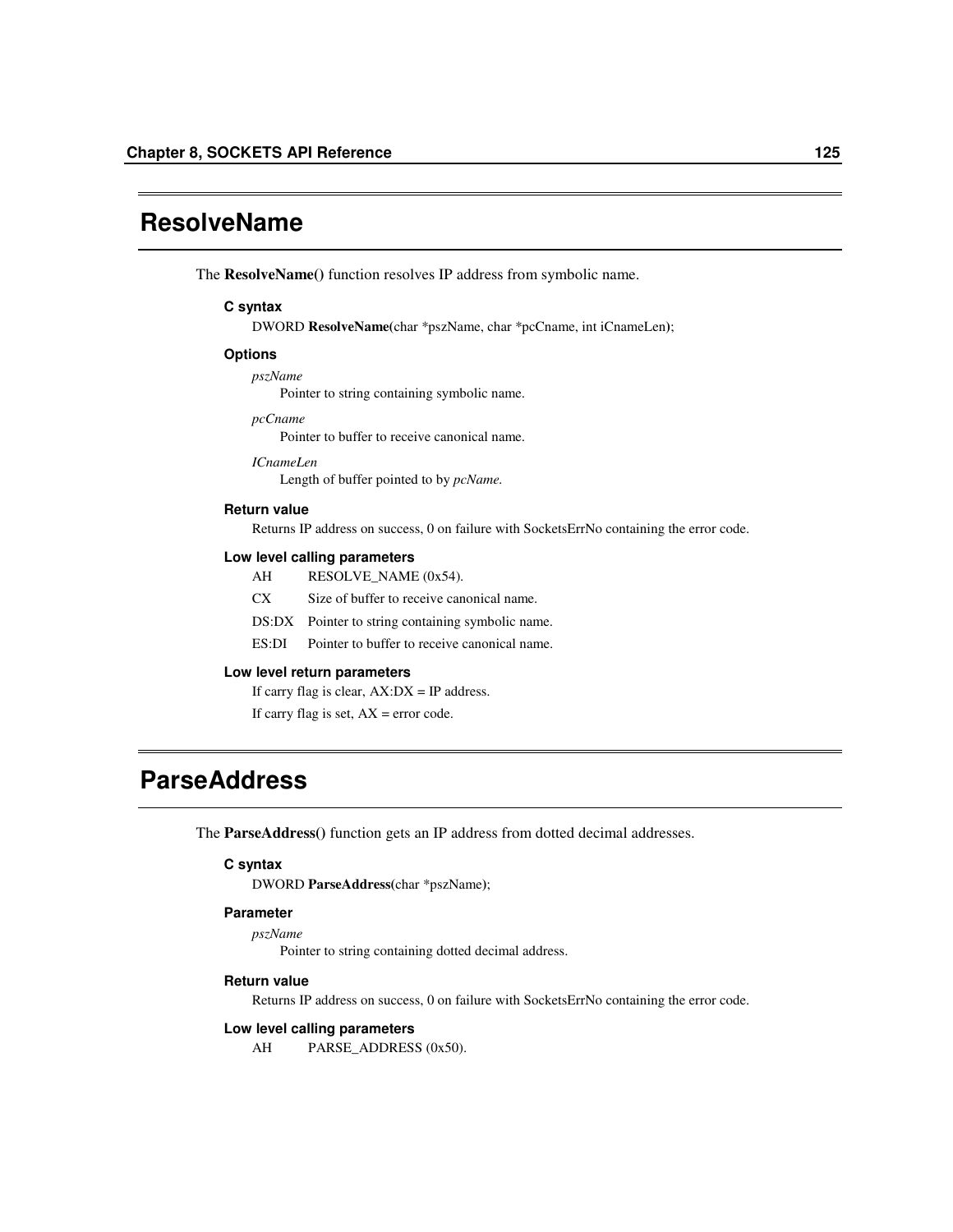DS:DX Pointer to dotted decimal string.

**Low level return parameters**  $AX:DX = IP$  address.

## **SetSocketOption**

The **SetSocketOption()** function sets an option on the socket.

#### **C syntax**

int **SetSocketOption(**int iSocket, int iLevel, int iOption, DWORD dwOptionValue, int iLen**)**;

#### **Options**

*iSocket* Socket handle for the connection.

*iLevel*

Level of option. This value is ignored.

*iOption*

Option to set.

NET\_OPT\_NON\_BLOCKING Set blocking off if dwOptionValue is non-zero.

NET\_OPT\_TIMEOUT Set the timeout to dwOptionValue milliseconds. Turn off timeout if dwOptionValue is zero.

NET\_OPT\_WAIT\_FLUSH Wait for flush if dwOptionValue is non-zero.

*dwOptionValue* Option value.

*iLen*

Length of *dwOptionValue*, 4 in all cases.

#### **Return value**

Returns global socket on success, -1 on failure with SocketsErrNo containing the error code.

#### **Low level calling parameters**

AH SET\_OPTION (0x20).

BX Socket.

DS:DX Value of option.

DI Option:

NET\_OPT\_NON\_BLOCKING:- Set blocking off if dwOptionValue is non-zero.

NET\_OPT\_TIMEOUT:- Set the timeout to dwOptionValue milliseconds. Turn off timeout if dwOptionValue is zero.

NET\_OPT\_WAIT\_FLUSH:Wait for flush if dwOptionValue is non-zero.

#### **Low level return parameters**

If carry flag is set,  $AX = error code$ .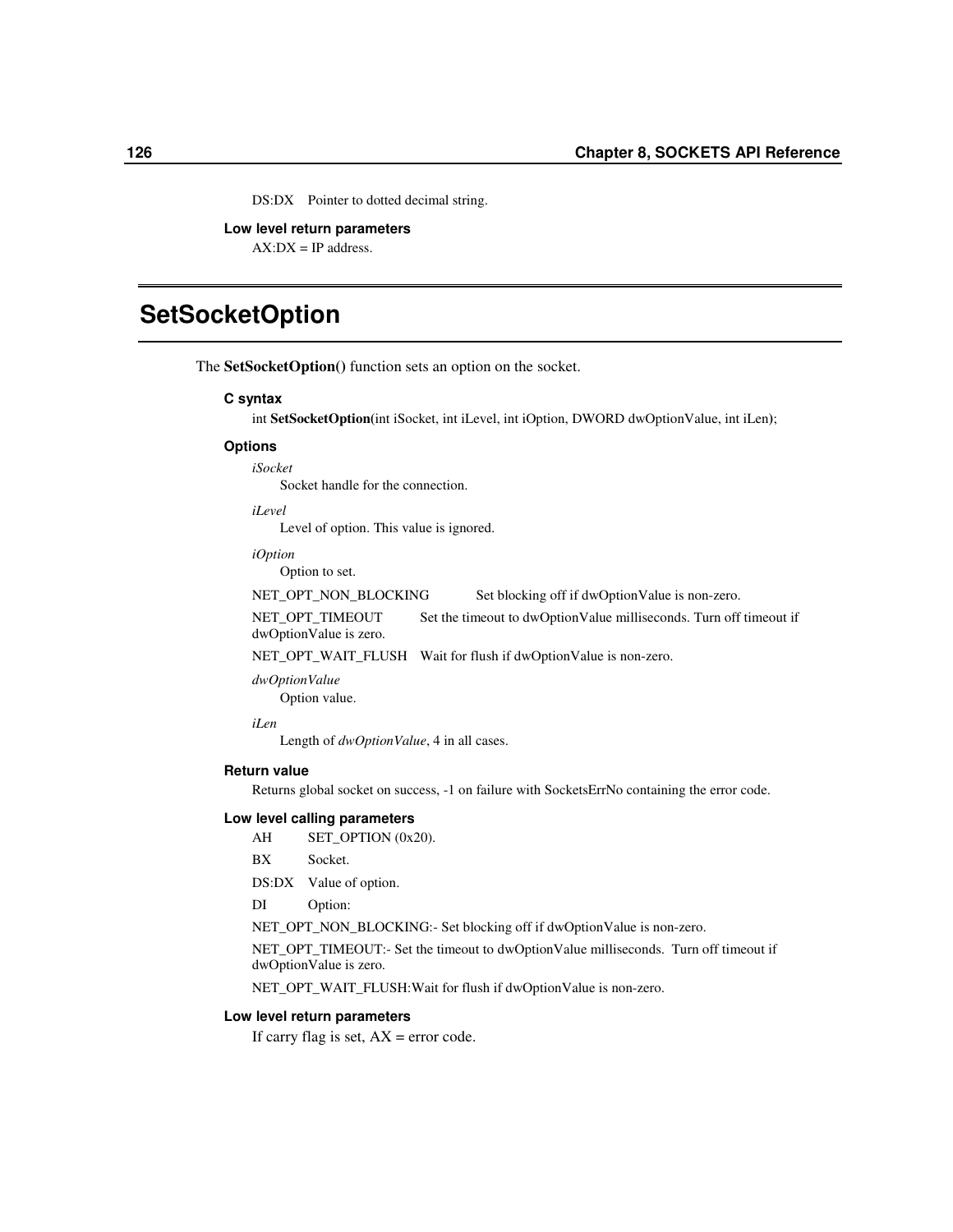# **JoinGroup**

The **JoinGroup()** function causes SOCKETS to join a multicast group.

#### **C syntax**

int **JoinGroup(**DWORD dwGroupAddress, DWORD dwIPAddress**)**;

### **Options**

*dwGroupAddress*

The group address on which to receive multicast datagrams.

#### *dwIPAddress*

The IP address for the interface to use. The first interface to be specified in SOCKET.CFG is the default interface in the case where  $dwIPAddress == 0$ .

#### **Return value**

Returns 0 on success, any other integer value contains the error code.

#### **Low level calling parameters**

AH JOIN\_GROUP (0x60)

DS:SI Pointer to GROUP\_ADDR structure, documented in CAPI.H

#### **Low level return parameters**

If carry flag is set,  $AX = error code$ 

## **LeaveGroup**

The **LeaveGroup()** function causes SOCKETS to leave a multicast group.

#### **C syntax**

int **LeaveGroup(**DWORD dwGroupAddress, DWORD dwIPAddress**)**;

### **Options**

#### *dwGroupAddress*

The group address on which multicast datagrams are being received.

#### *dwIPAddress*

The IP address for the interface being used. The first interface to be specified in SOCKET.CFG is the default interface in the case where  $dwIPAddress == 0$ .

#### **Return value**

Returns 0 on success, any other integer value contains the error code.

#### **Low level calling parameters**

- AH LEAVE\_GROUP (0x61)
- DS:SI Pointer to GROUP\_ADDR structure, documented in CAPI.H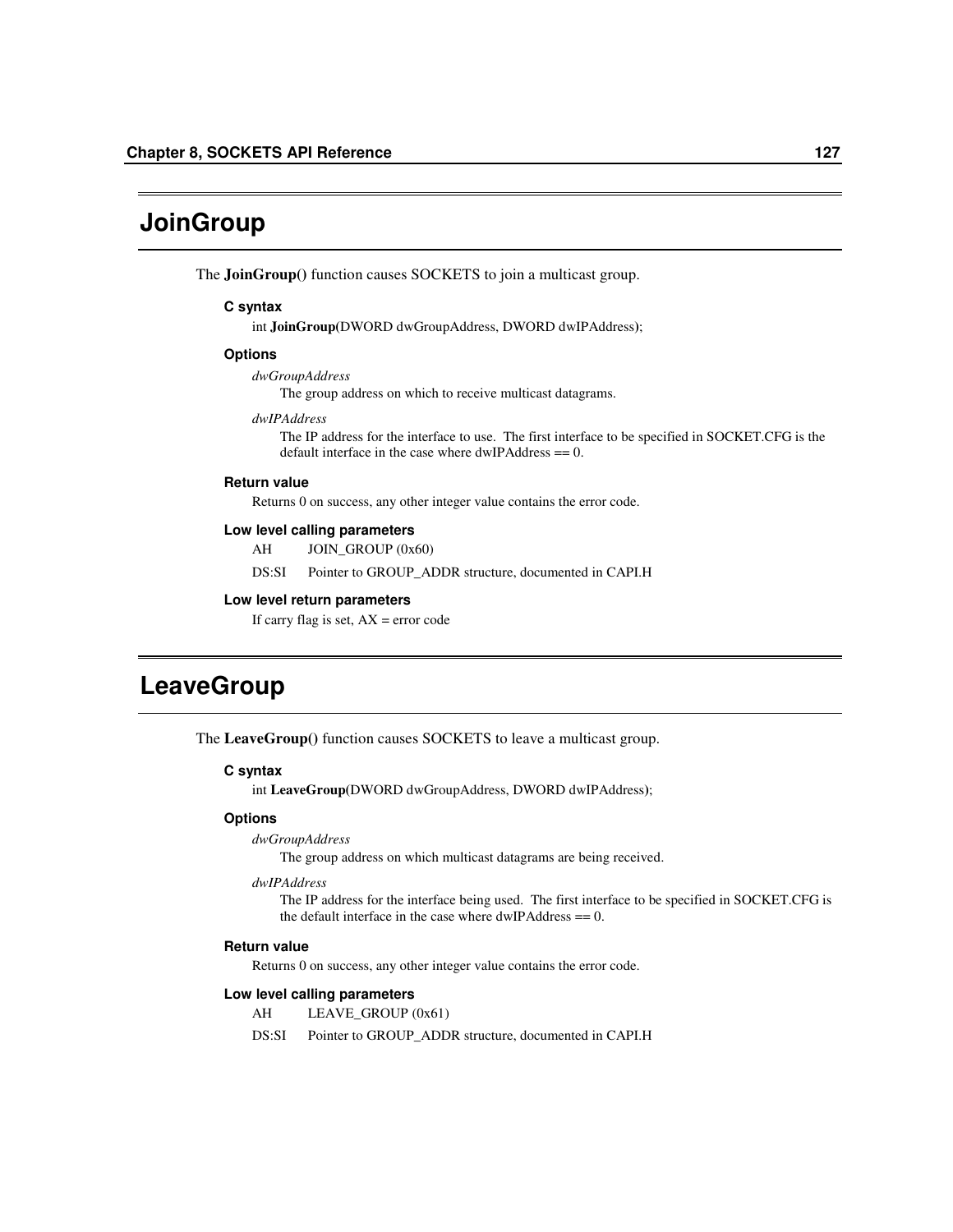### **Low level return parameters**

If carry flag is set,  $AX = error code$ 

# **GetBusyFlag**

The **GetBusyFlag** function returns the busy status of SOCKETS. **GetBusyFlag** is callable at a low level only; there is no high-level function.

### **Low level calling parameters**

AX GET\_BUSY\_FLAG

### **Low level return parameters**

ES:SI Pointer to the busy flag byte.

Examine only the four low-order bits. A non-zero value indicates that SOCKETS is currently busy. A value greater than 1 indicate that SOCKETS is not only busy, but is re-entered.

## **Error Codes**

| <b>Error Value</b> | <b>Error Code</b> | Meaning                                 |
|--------------------|-------------------|-----------------------------------------|
| NO_ERR             | $\mathbf{0}$      | No error                                |
| ERR IN USE         | 1                 | A connection already exists             |
| ERR DOS            | 2                 | A DOS error occurred                    |
| ERR NO MEM         | 3                 | No memory to perform function           |
| ERR NOT NET CON    | $\overline{4}$    | Connection does not exist               |
| ERR ILLEGAL OP     | 5                 | Protocol or mode not supported          |
| ERR_NO_HOST        | 7                 | No host address specified               |
| <b>ERR_TIMEOUT</b> | 13                | The function timed out                  |
| ERR_HOST_UNKNOWN   | 14                | Unknown host has been specified         |
| ERR BAD ARG        | 18                | Bad arguments                           |
| <b>ERR_EOF</b>     | 19                | The connection has been closed by peer  |
| ERR_RESET          | 20                | The connection has been reset by peer   |
| ERR_WOULD_BLOCK    | 21                | Operation would block                   |
| ERR_UNBOUND        | 22                | The descriptor has not been assigned    |
| ERR NO SOCKET      | 23                | No socket is available                  |
| ERR BAD SYS CALL   | 24                | Bad parameter in call                   |
| ERR NOT ESTAB      | 26                | The connection has not been established |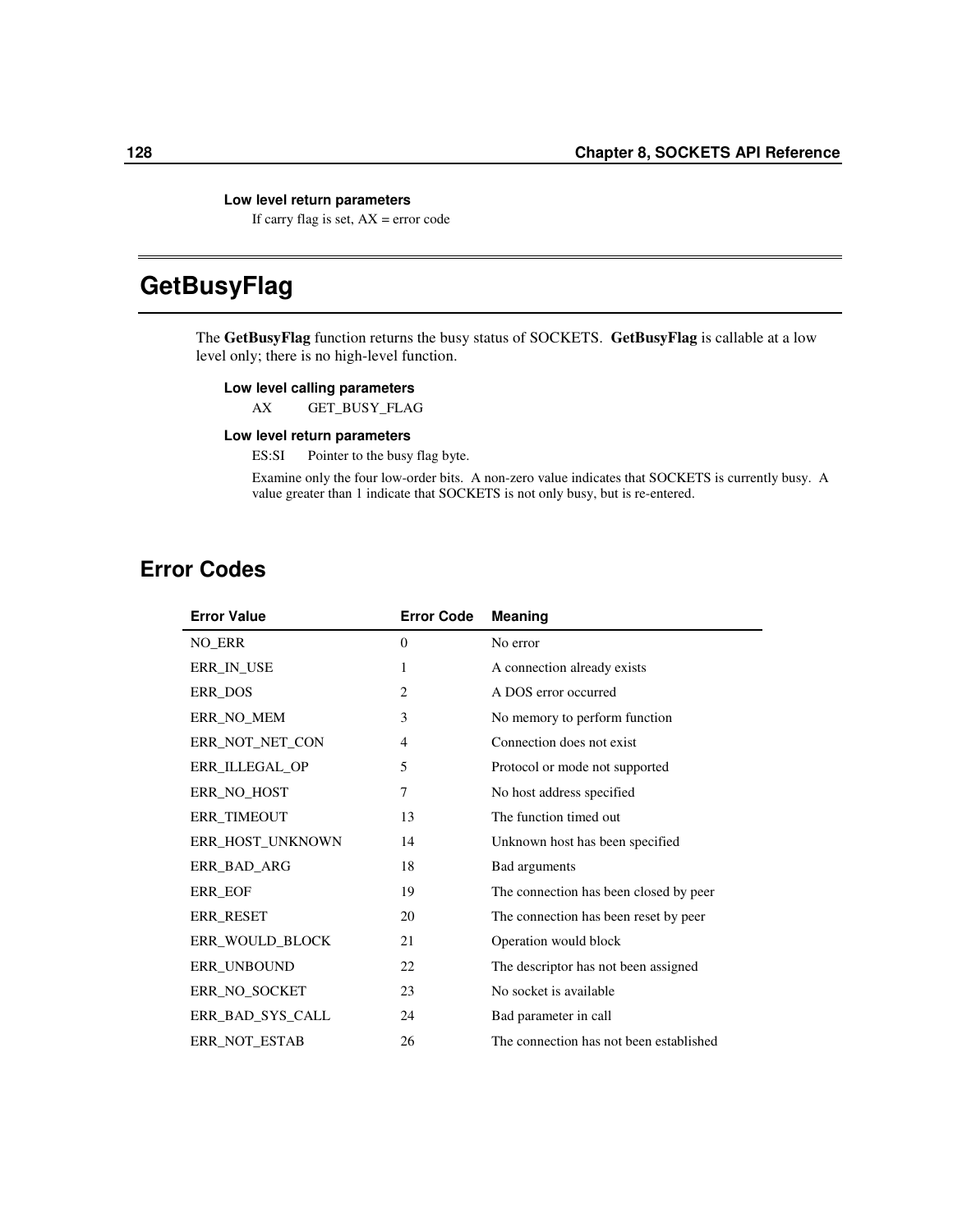| ERR RE ENTRY       | 27 | The kernel is in use, try again later |
|--------------------|----|---------------------------------------|
| ERR TERMINATING    | 29 | Kernel unloading                      |
| ERR API NOT LOADED | 50 | SOCKETS kernel is not loaded          |
|                    |    |                                       |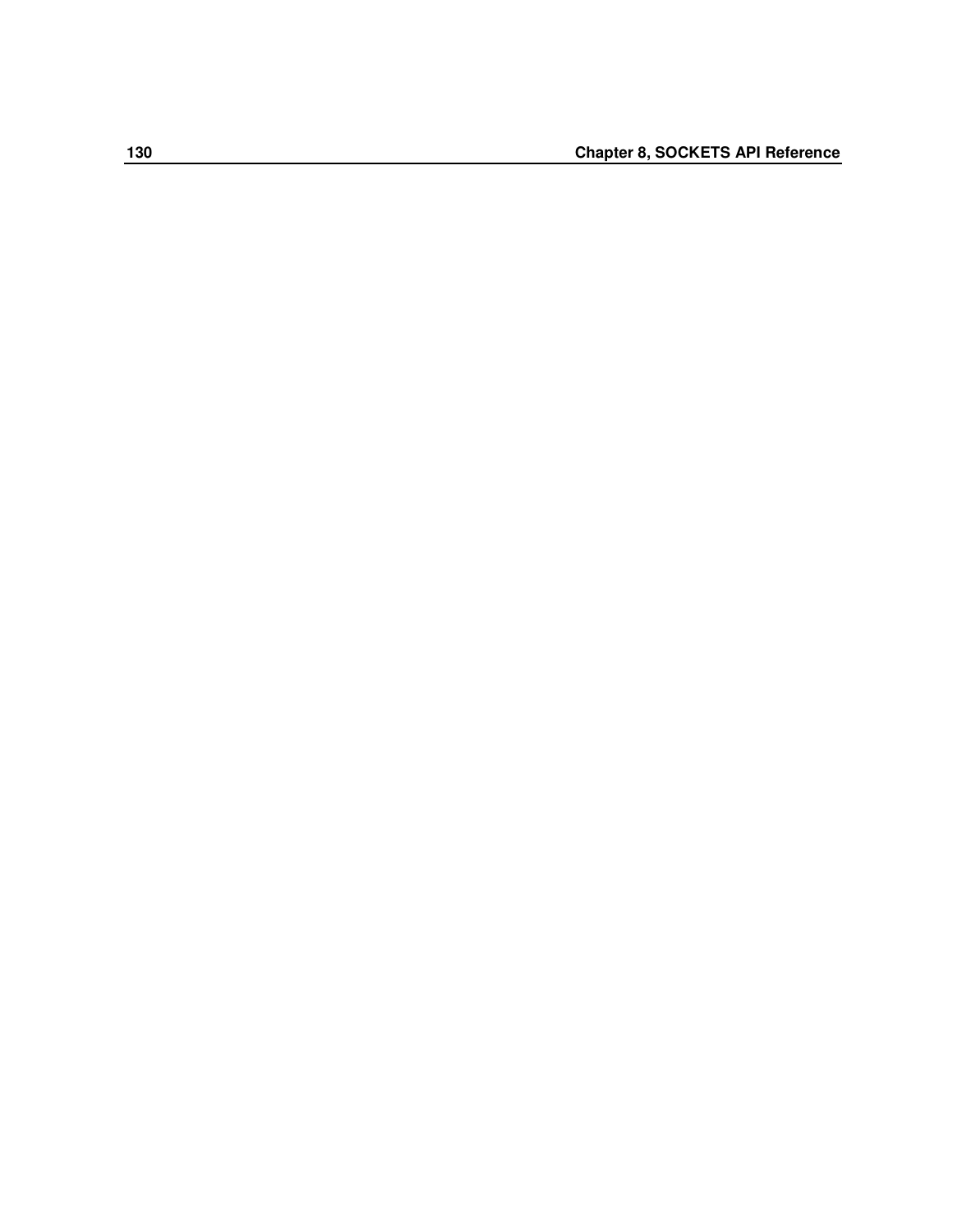## **Sample Application Examples**

## **Compiler Notes**

The attached examples are designed for use with Borland 5.2 compiler. A makefile (example.mak) has been provided for reference. These are real mode examples only, compiled as a 16-bit DOS application with small memory model. The module "compiler.h" can be ported for use with other compilers, currently it supports various Microsoft and Borland compilers. To use the makefile with BC 5.2 simply type:

Make –fexample.mak

## **Included Files**

- CHAT.C
- CHAT.PT
- MCCHAT.C
- UDPCHAT.C
- UDPCHAT.PT
- CHAT.MAK
- CAPI.C
- CAPI.H
- COMPILER.H
- \_CAPI.C

## **CHAT**

## **Overview**

A TCP based CHAT application. A server is started on the defined CHAT port. All connections made to this server, as well as those made by the local user to other servers, are put in a list. Whatever data the local user enters is sent to all the connections in this list (When the user hits Enter). Any data received from any of these listed connections is displayed on the screen.

This program and its' functions are single-threaded and non-reentrant and should be used as such.

## **Protocol**

A CHAT server accepts TCP connections from several clients on port 5000. Once connected, a client may send lines of text to the server. Those lines are then sent out to all connected clients. The net result is that all connected users can see the typed lines of text from all other users.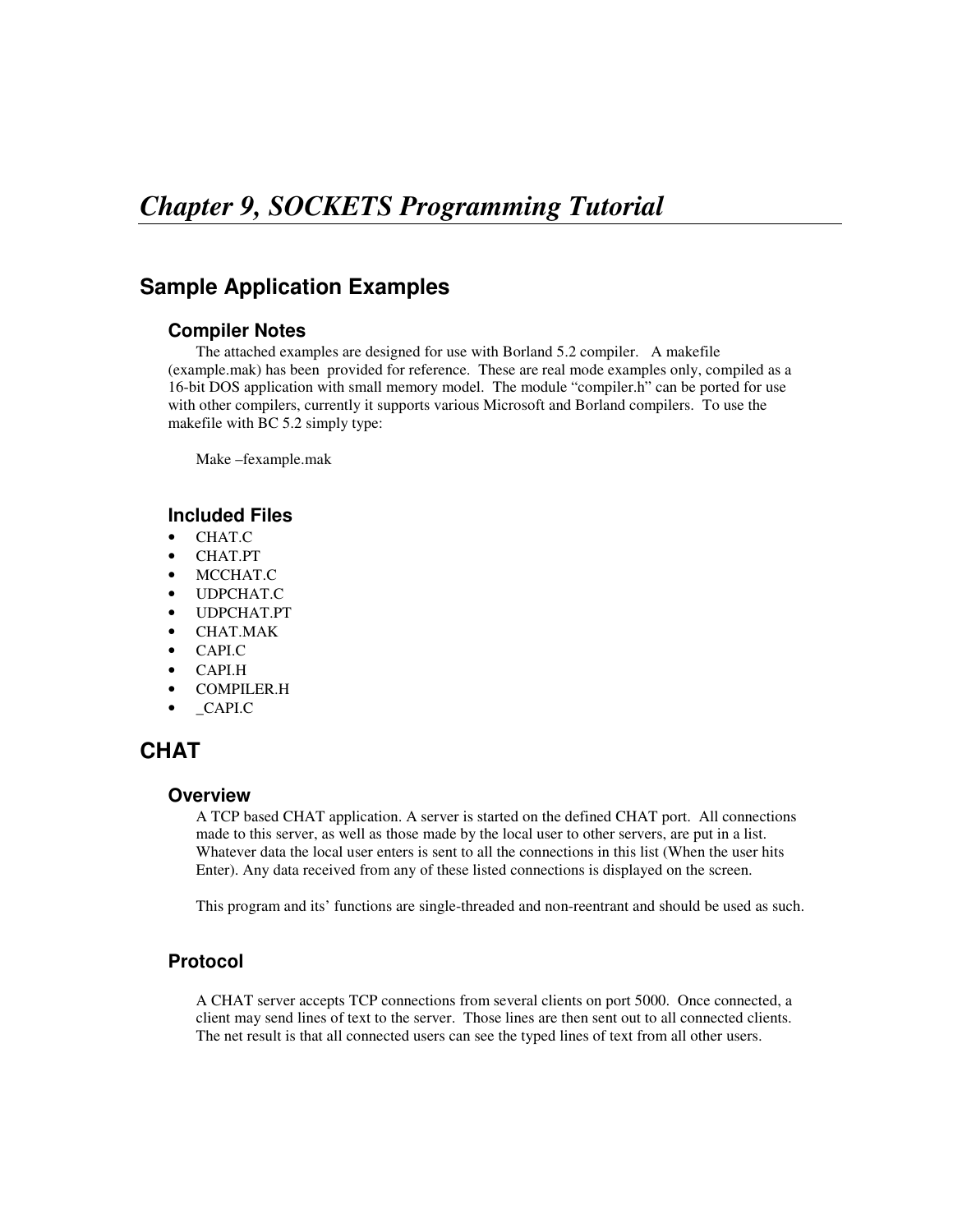### **Implementation**

For the sake of simplicity, this implementation is not designed for portability. Since the Compatible API is only available for DOS-based stacks, the code relies on certain DOS features like keyboard hardware. Also, several basic functions are simply presented rather than explained.

## **Programming Style and Naming Conventions**

Datalight strongly recommends the use of the Hungarian naming convention. The code in this tutorial relies on that convention. For those unfamiliar, Datalight recommends several reads of the Microsoft Press book, "Writing Solid Code" by Steve Maguire. Here are a few of the prefixes and a brief explanation:

- i integer
- sz string, terminated by zero
- rg range, an array of elements
- c character
- p pointer

## **CAPI Functions Used**

- ReleaseSocket
- iNetErrNo
- WriteSocket
- ReadSocket
- GetPeerAddress
- ListenSocket
- SetSocketOption
- GetSocket
- ConnectSocket
- ResolveName

## **Includes and Defines**

These includes and defines are needed by later code pieces.

#include <stdarg.h> #include <stdio.h> #include <string.h> #include <stdlib.h> #include <conio.h> #include <process.h> #include "compiler.h" #include "capi.h" #include "CHAT.pt" #define CHAT\_PORT 5000 #define MAX\_CONS 30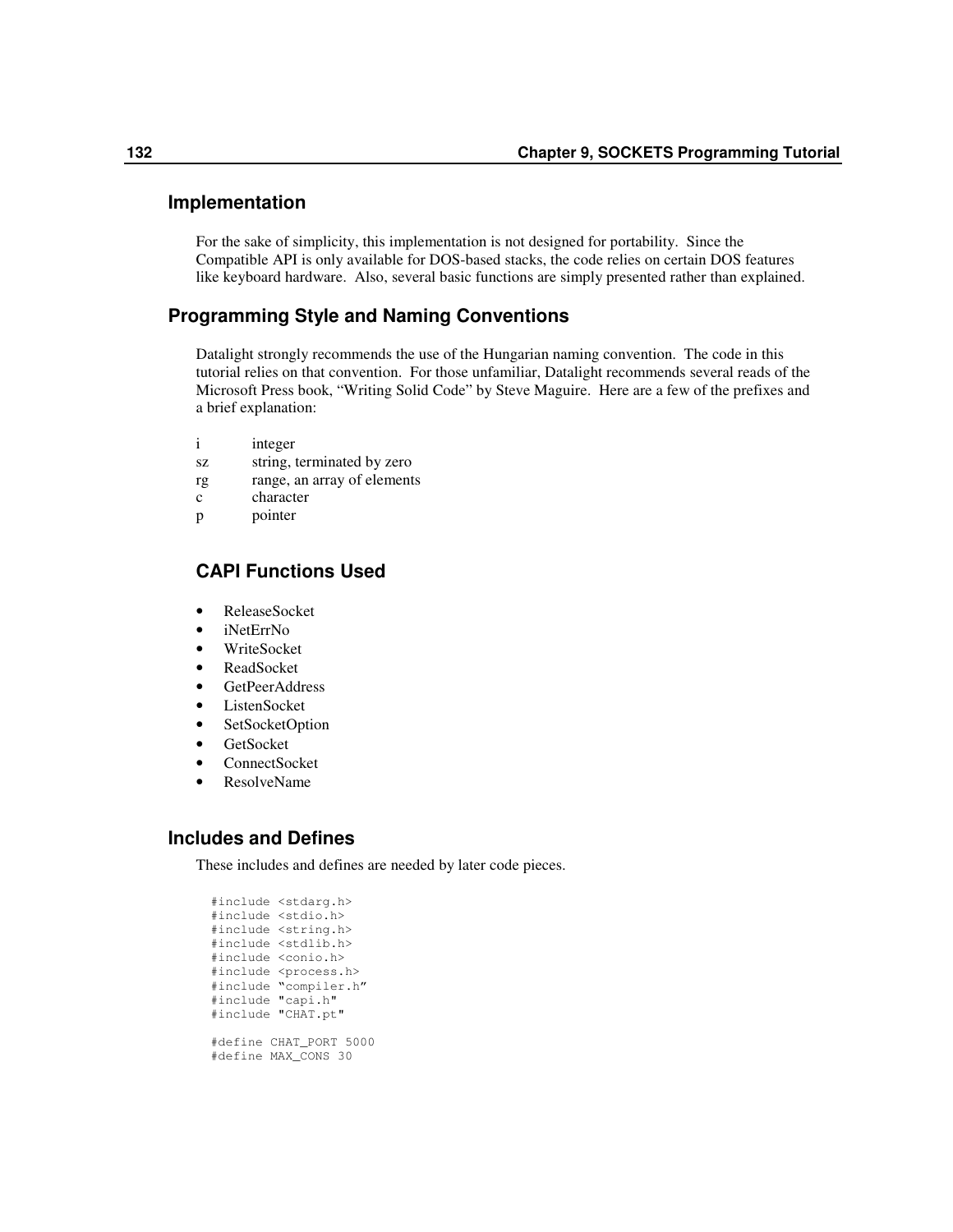```
#define BUF_SIZE 200
static int rgiSocks[MAX_CONS]; //all the sockets (passive and active)
static char rgszNames[MAX_CONS][80]; //Names associated with connections static NET_ADDR sNetAddr; //for general use
static NET_ADDR sNetAddr;
static char rgcKeyBuf[BUF_SIZE]; //key input buffer<br>static int iKeyCount = 0; //number of character//number of characters in above buffer
```
## **Utility Functions**

The following section of code shows three useful utility functions. Brief comments before each function should provide explanations.

#### /\*

Create a human understandable string from a SOCKETS error code.

Argument:

uErrCode - The SOCKETS error code.

#### Returns:

A pointer to the (static) string representation of the error.

```
*/
```

```
char *GetErrorString(unsigned uErrCode)
{
    static char rgcUnk[30];
    static char *rgszErrs[] =
    {
        "NoErr",
        "InUse",
        "DOSErr",
        "NoMem",
        "NotNetconn",
        "IllegalOp",
        "BadPkt",
        "NoHost",
        "CantOpen",
        "NetUnreachable",
        "HostUnreachable",
         "PortUnreachable",
        "PortUnreachable",
        "TimeOut",
        "HostUnknown",
        "NoServers",
        "ServerErr",
        "BadFormat",
        "BadArg",
        "EOF",
        "Reset",
        "WouldBlock",
        "UnBound",
        "NoDesc",
        "BadSysCall",
        "CantBroadcast",
```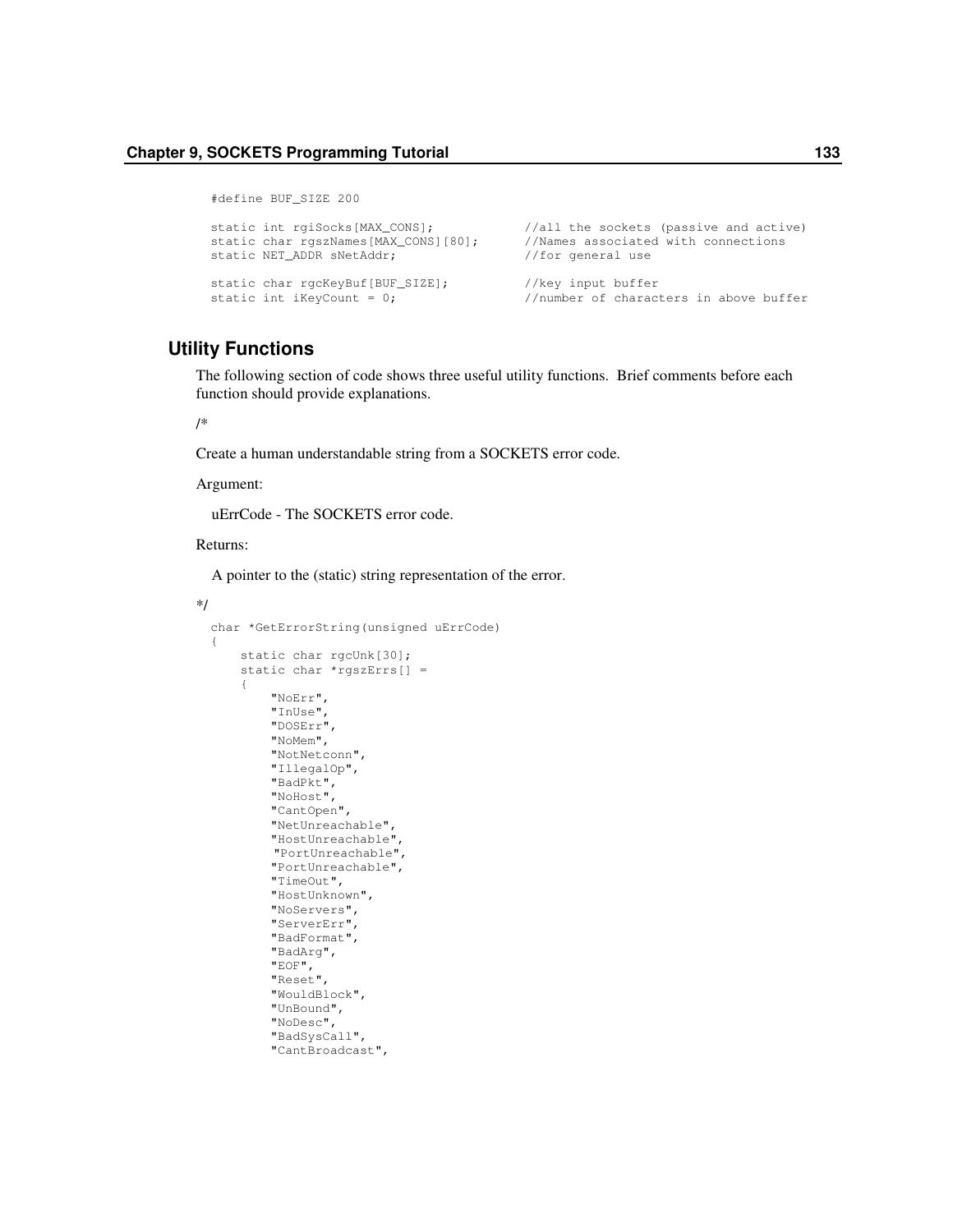```
"NotEstab",
    "ReEntry",
};
if (uErrCode == ERR_API_NOT_LOADED)
    return "Sockets not loaded";
if ((uErrCode & 0xff) > ERR_RE_ENTRY)
{
    sprintf(rgcUnk, "Unknown error 0x%04X", uErrCode);
    return rgcUnk;
}
return rgszErrs[uErrCode & 0xff];
```
/\*

}

Show data on screen.

For now we just use vprintf to print the data and reprint any stuff that was being edited.

Accepts variable number of parameters, exactly like printf, and process them using the va\_list/va\_args method.

#### Arguments:

pFormat and ellipsis - Exactly the same as for printf().

```
*/
 void Aprintf (char *pFormat, ...)
  {
      va_list pArgs;
      if (iKeyCount)//data been edited, start on newline
         printf("\n");
      va_start(pArgs, pFormat);
      vprintf(pFormat, pArgs);
      va_end(pArgs);
      //print the old edited stuff (if any)
      if (iKeyCount)
      {
          rgcKeyBuf[iKeyCount] = 0;
          printf("%s", rgcKeyBuf);
      }
  }
```

```
/*
```
Create a string representation of the IP address and port, in the form

a.b.c.d:port, eg 196.10.180.3:1400.

Max length is 22 bytes.

Arguments: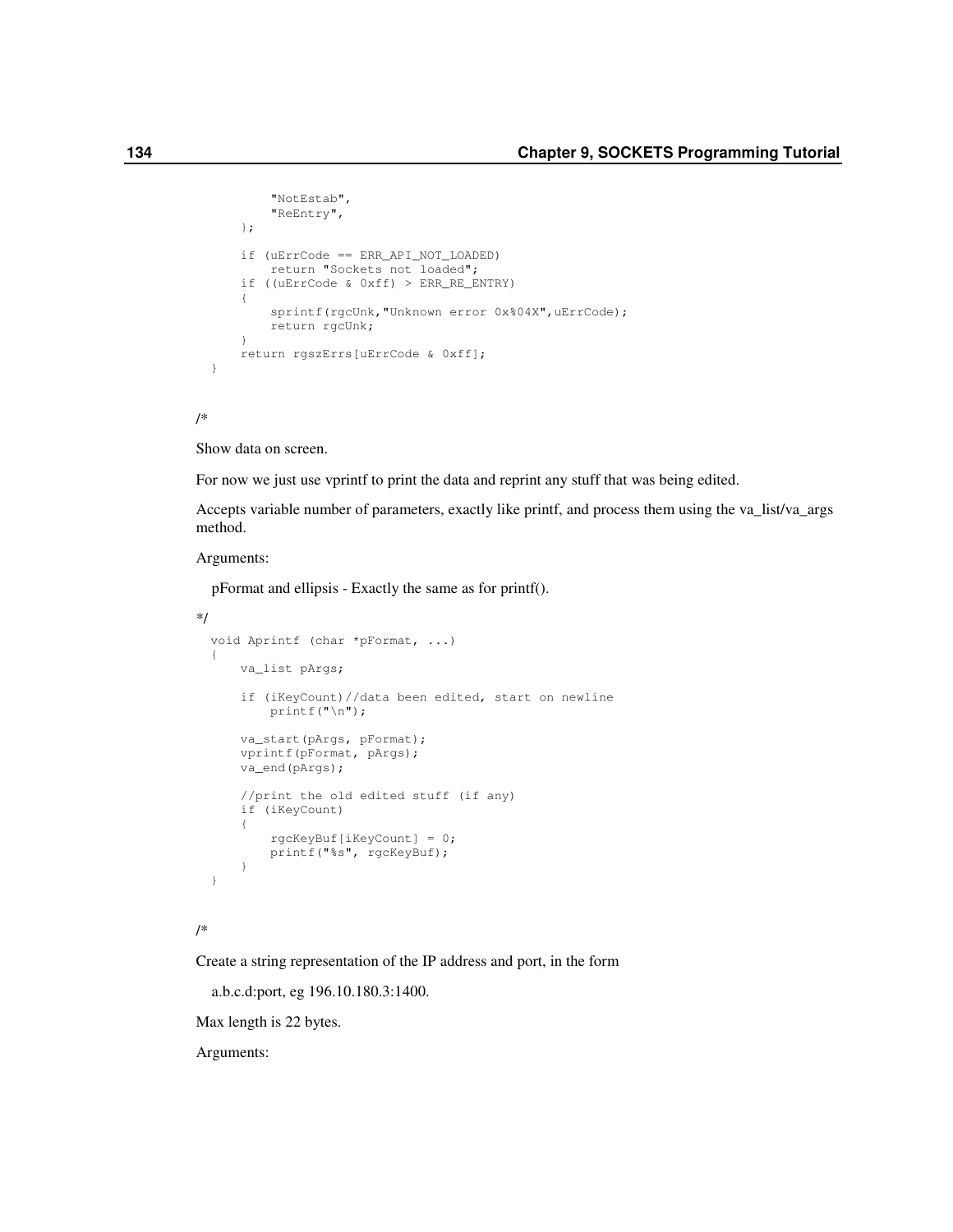psAddr - pointer to NET\_ADDR structure containing address of host.

#### Returns:

Pointer to (static) array containing null-terminated string.

```
*/
 static char *WriteName(NET_ADDR *psAddr)
  {
      static char rgcName[22];
      sprintf(rgcName, "%u.%u.%u.%u:%u",
          ((BYTE *)&psAddr->dwRemoteHost)[0],
          ((BYTE *)&psAddr->dwRemoteHost)[1],
          ((BYTE *)&psAddr->dwRemoteHost)[2],
          ((BYTE *)&psAddr->dwRemoteHost)[3],
          psAddr->wRemotePort
      );
      return rgcName;
  }
```
### **Array Maintenance Functions**

The uses of these functions are not quite as obvious as the last set. They operate on an array of socket handles. If an array element is zero, then it is not allocated. Otherwise, it is an open socket that may have data pending for send or receive. One useful function is to find the first unallocated entry so that it can be allocated. Another would be to find the next allocated entry to test its data-pending state. The following functions implement all of the code needed to perform these routines.

#### /\*

Gets the first not-assigned entry in the rgiSocks array.

Returns:

The first nonzero index or -1 if all in use.

```
*/
  static int GetFirstOpen(void)
  {
      int iRet = 0;
      while (iRet < MAX_CONS)
      {
          if (rgiSocks[iRet] == 0)
              return iRet;
          iRet++;
      }
      return -1;
  }
/*
```
The next two functions implements an enumerator. To initialize (or reset),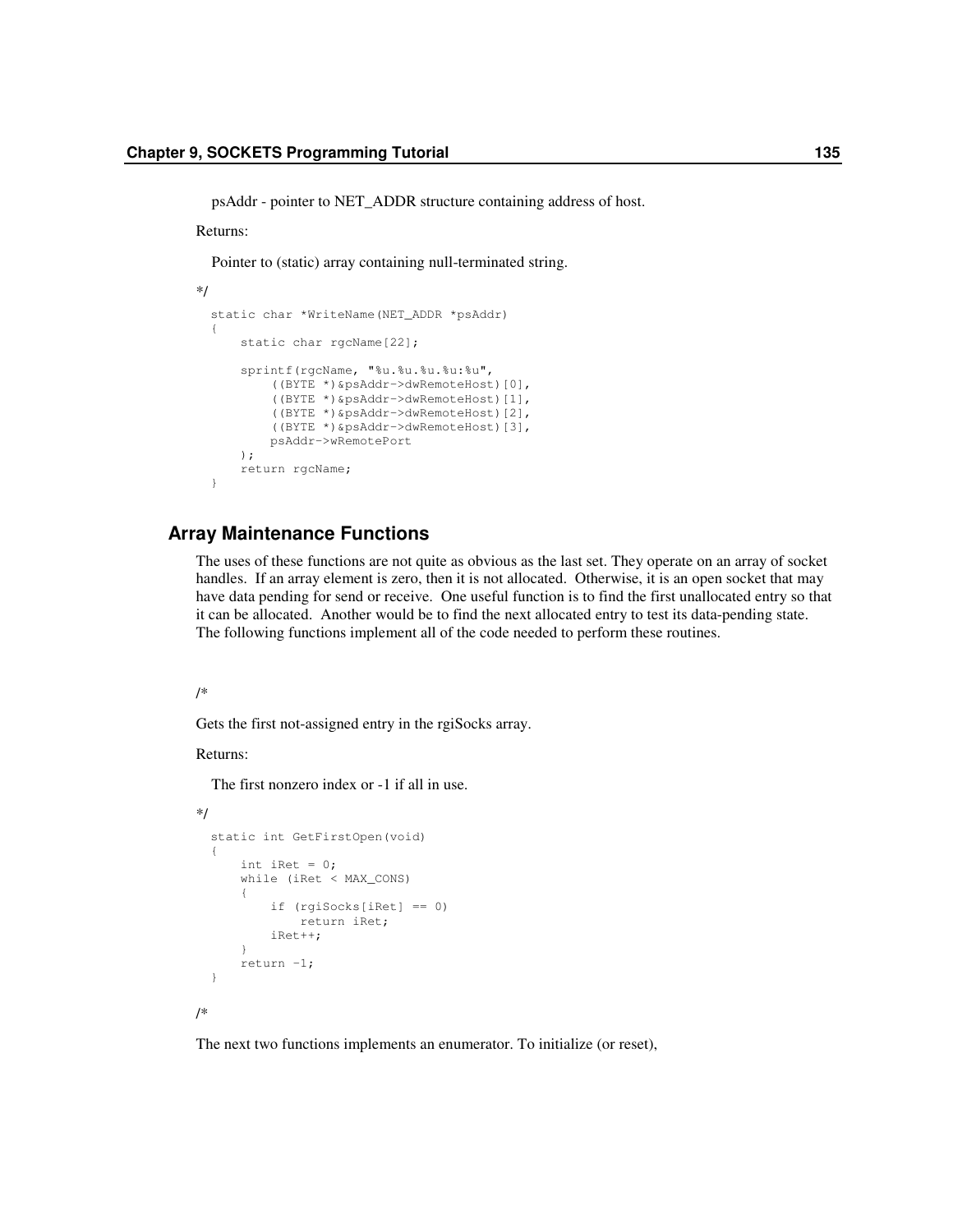call resetEnum. Successive calls to getNextIndex returns all the used

indexes. When there is no more used indexes, -1 is returned

```
*/
  static int iPrev = -1; //privately used by next two functions
  static void ResetEnum(void)
  {
      iPrev = -1;
  }
/*
```
Gets the next not 0 entry in the rgiSocks table.

### Returns:

The index of the next entry or -1 if no more.

```
*/
 static int GetNextIndex(void)
  {
      while (++iPrev < MAX_CONS)
      {
          if (rgiSocks[iPrev] != 0)
              return iPrev;
      }
      return -1;
  }
```
## **Connection Functions**

These functions are simple wrappers that isolate common, redundant code for easier debugging and use. They are so common that they can be copied verbatim into your application if you like.

/\*

Open a TCP connection to the specified host and the default CHAT port.

Argument:

pHostName - A pointer to the name of the host we want to connect to

Returns:

A descriptor of the newly created socket.

```
*/
 int ConnectTo(char* pcHostName)
  {
     int iSock; //descriptor
     memset(&sNetAddr, 0, sizeof(NET_ADDR));
     sNetAddr.wRemotePort = CHAT_PORT;
```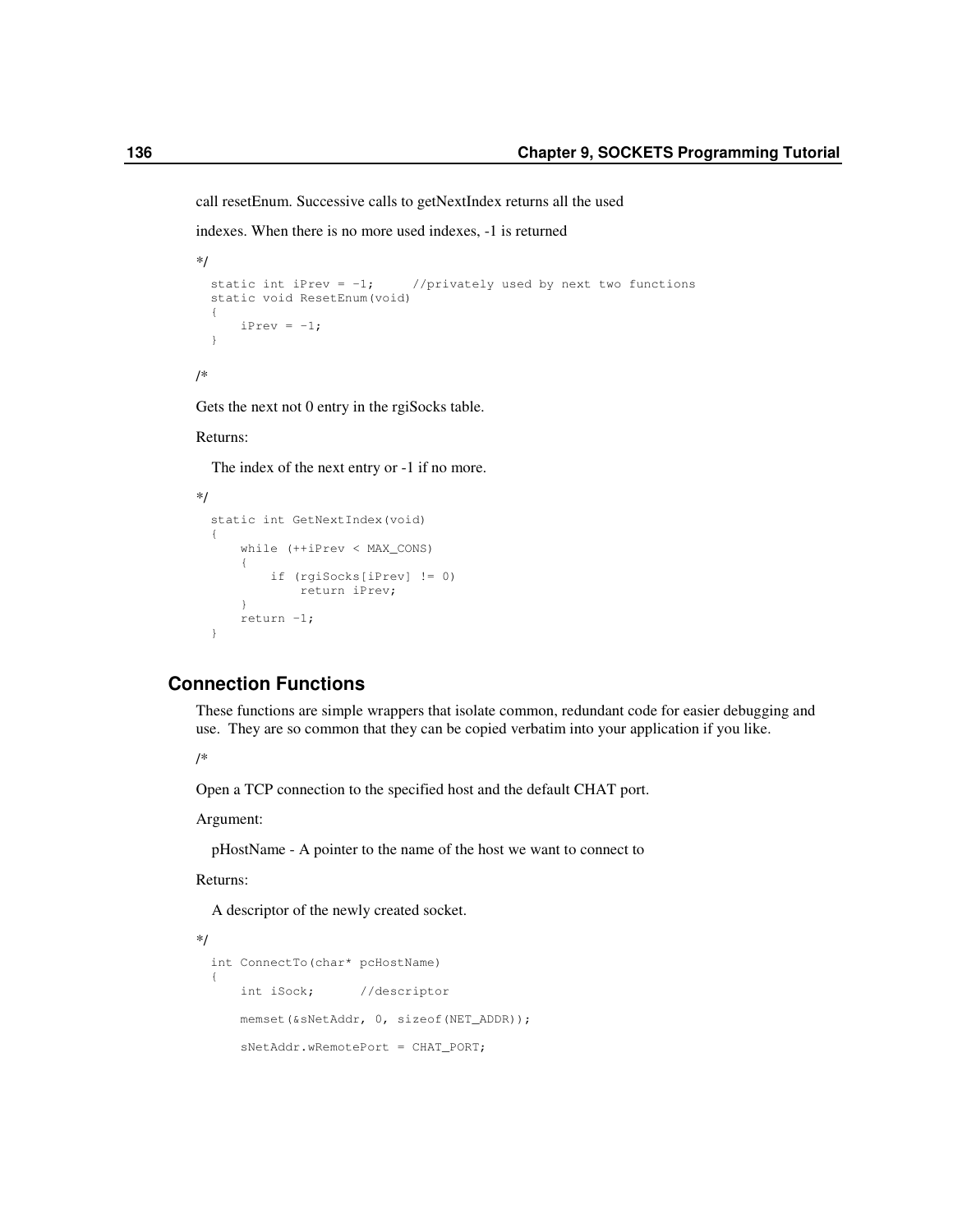```
// execute several commands and test for error at each step
if ((sNetAddr.dwRemoteHost = ResolveName(pcHostName, 0, 0)) == 0)
{
    Aprintf("Error on ResolveName: %s\n", GetErrorString(SocketsErrNo));
}
else if ((iSock = GetSocket()) < 0)
{
    Aprintf("Error on GetSocket(): %s\n", GetErrorString(SocketsErrNo));
}
else if (SetSocketOption(iSock, 0, NET_OPT_NON_BLOCKING, 1, 1) < 0)
{
    Aprintf("Error on SetSocketOption(): %s\n", GetErrorString(SocketsErrNo));
}
else if (ConnectSocket(iSock, STREAM, &sNetAddr) < 0)
{
    Aprintf("Error on ConnectSocket: %s\n", GetErrorString(SocketsErrNo));
}
else
{
    Aprintf("Trying to connect to %s (%s)\n", pcHostName, WriteName(&sNetAddr));
    return iSock;
}
Aprintf("Error on connect to %s - no con\n", pcHostName);
return 0;
```
/\*

}

Start a TCP server on specified port. (Returns immediately)

#### Argument:

iPort - The TCP port number to listen on.

#### Returns:

A descriptor of the server socket, or 0 if an error occured.

```
*/
 int StartListen(int iPort)
 {
     int iSock;
     memset(&sNetAddr, 0, sizeof(NET_ADDR));
     sNetAddr.wLocalPort = iPort;
      if ((iSock = GetSocket()) < 0)
      {
         Aprintf("Error on serv GetSocket(): %s\n", GetErrorString(SocketsErrNo));
      }
     else if (SetSocketOption(iSock, 0, NET_OPT_NON_BLOCKING, 1, 1) < 0)
      {
         Aprintf("Error on serv setOpt(): %s\n", GetErrorString(SocketsErrNo));
      }
     else if (ListenSocket(iSock, STREAM, &sNetAddr) < 0)
      {
         Aprintf("Error on serv net_listen: %s\n", GetErrorString(SocketsErrNo));
      }
     else
```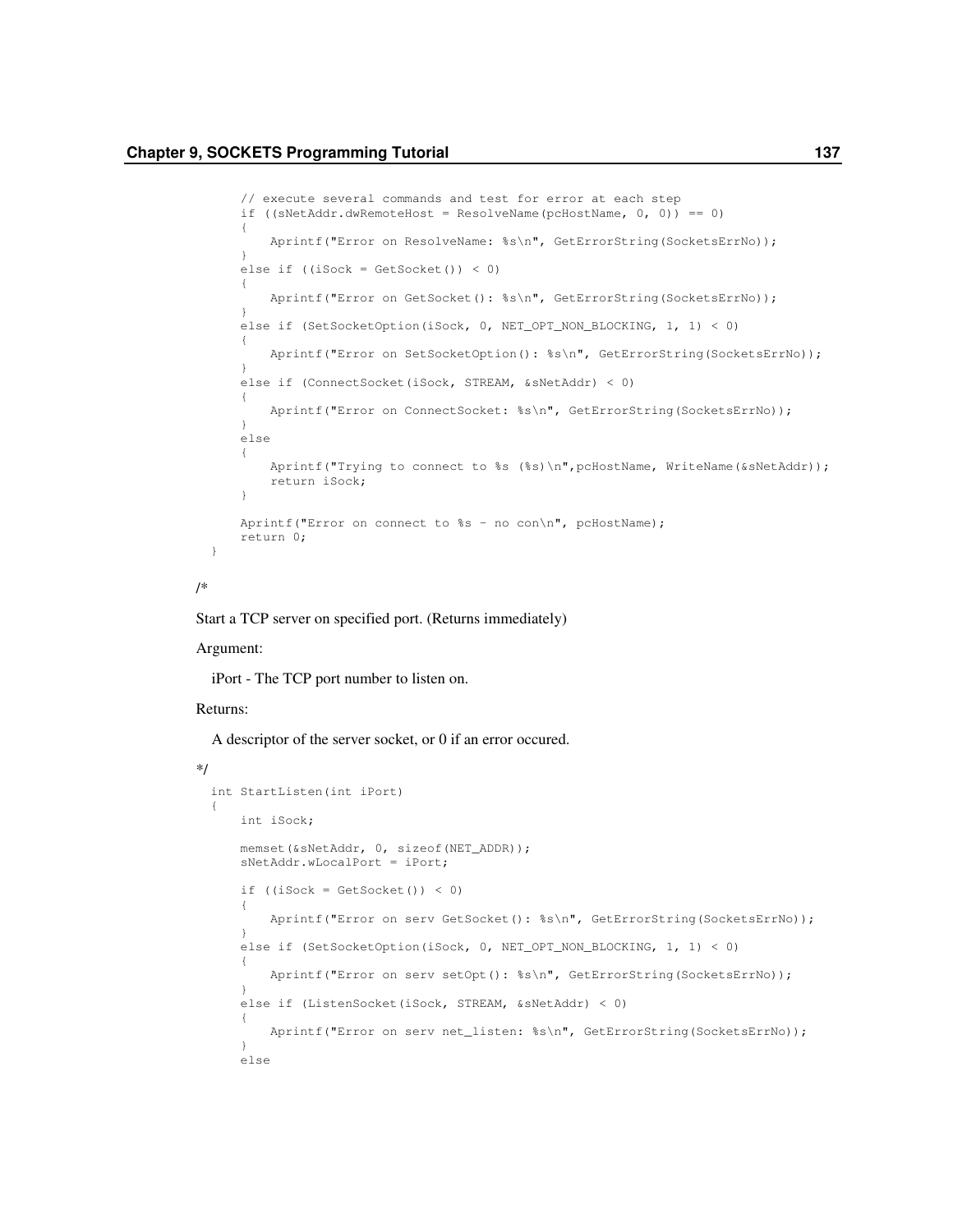```
{
    return iSock;
}
return 0;
```
# **CHAT Code Loop**

The following is the main code loop for the CHAT program. It relies on all the functions above, and builds on top of them using a common socket-polling methodology.

/\*

\*/

}

Loop and look for both user input or network input.

```
void main(void)
{
    //listening socket, copied to rgiSocks once connection is made
   int iListenSock;
    //general variables
   char rgcBuf[BUF_SIZE];
    int iIndex, iLength;
   char cCh;
    // clear all client sockets
   for (iIndex = 0; iIndex < MAX_CONS; iIndex++)
        rgiSocks[iIndex] = 0;
    // start the server
    iListenSock = StartListen(CHAT_PORT);
    // give a visual cue for users
   Aprintf("Press Alt-H for help\n");
    // loop forever, looking for network/keyboard input
   while (1)
    {
        //server part - see if new connection was opened
        iLength = ReadSocket(iListenSock, 0, 0, 0, 0);
        if (iLength == 0 || SocketsErrNo == ERR_WOULD_BLOCK)
        {
            // client is connected, allocate array entry
            if ((iIndex = GetFirstOpen()) := -1){
                // record this as a client connection
                rgiSocks[iIndex] = iListenSock;
                // show the connection
                GetPeerAddress(iListenSock, &sNetAddr);
                sprintf( rgszNames[iIndex], "%s", WriteName(&sNetAddr));
                Aprintf("Connection made by %s\n", rgszNames[iIndex]);
                // hello the new client
                iLength = WriteSocket(rgiSocks[iIndex], "(server)Hello!", 14, 0);
                if (iLength < 0)
                {
                    Aprintf("Error on hello: %s\n", GetErrorString(SocketsErrNo));
```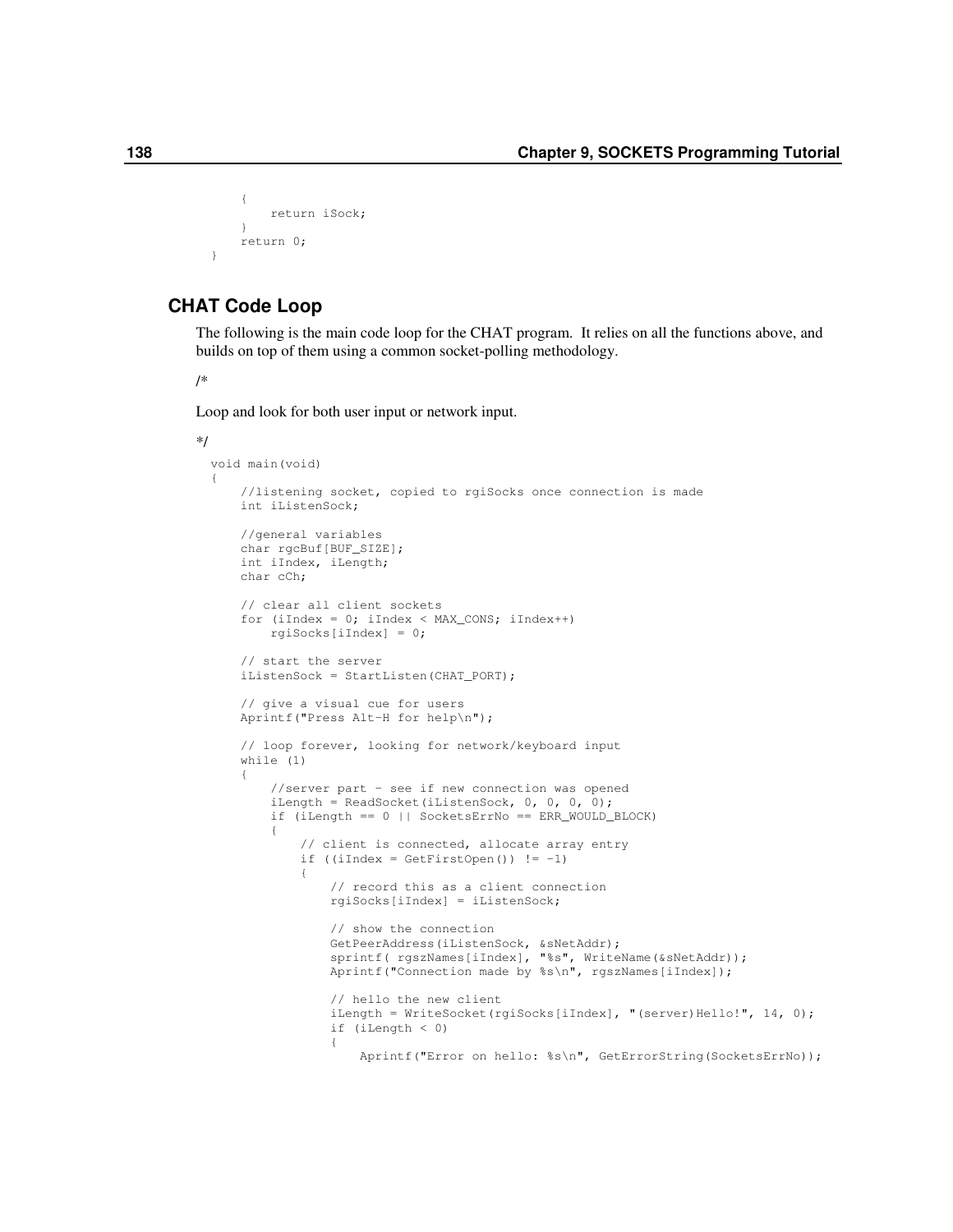}

```
}
    else
    {
        // no free slots available
       ReleaseSocket(iListenSock);
    }
    // start another server socket
    iListenSock = StartListen(CHAT_PORT);
}
else if (SocketsErrNo != ERR_NOT_ESTAB)
{
    // After a normal read, NOT_ESTAB is the
    // only valid error code. Otherwise, a
    // serious error, tell the user and exit
    Aprintf("Error on server: %s. Exiting\n", GetErrorString(SocketsErrNo));
    goto exit;
}
//client part – scan for data ready to recieve
ResetEnum();
while (iIndex = GetNextIndex()) != -1)
{
    // any data on this socket?
    iLength = ReadSocket(rgiSocks[iIndex], rgcBuf, BUF_SIZE, 0, 0);
    if (iLength <= 0)
    {
            if (SocketsErrNo == ERR_WOULD_BLOCK || SocketsErrNo ==
            ERR_NOT_ESTAB)
        {
            // normal socket, nothing to do
            continue;
        }
        if (iLength == 0 && SocketsErrNo == 0)
        {
            // client went away
            Aprintf("Peer (%s) has closed connection\n", rgszNames[iIndex]);
        }
         else
        {
            // error on the line
            Aprintf("Error on ReadSocket from %s:
            %s - closing\n", rgszNames[iIndex],
            GetErrorString(SocketsErrNo));
        }
        // dead client, free socket
        ReleaseSocket(rgiSocks[iIndex]);
        rgiSocks[iIndex] = 0;
    }
    else
    {
        // data received from client
        // force string termination
        rgcBuf[iLength] = 0;
        // show the node and string
        Aprintf("%s: %s\n", rgszNames[iIndex], rgcBuf);
    }
}
```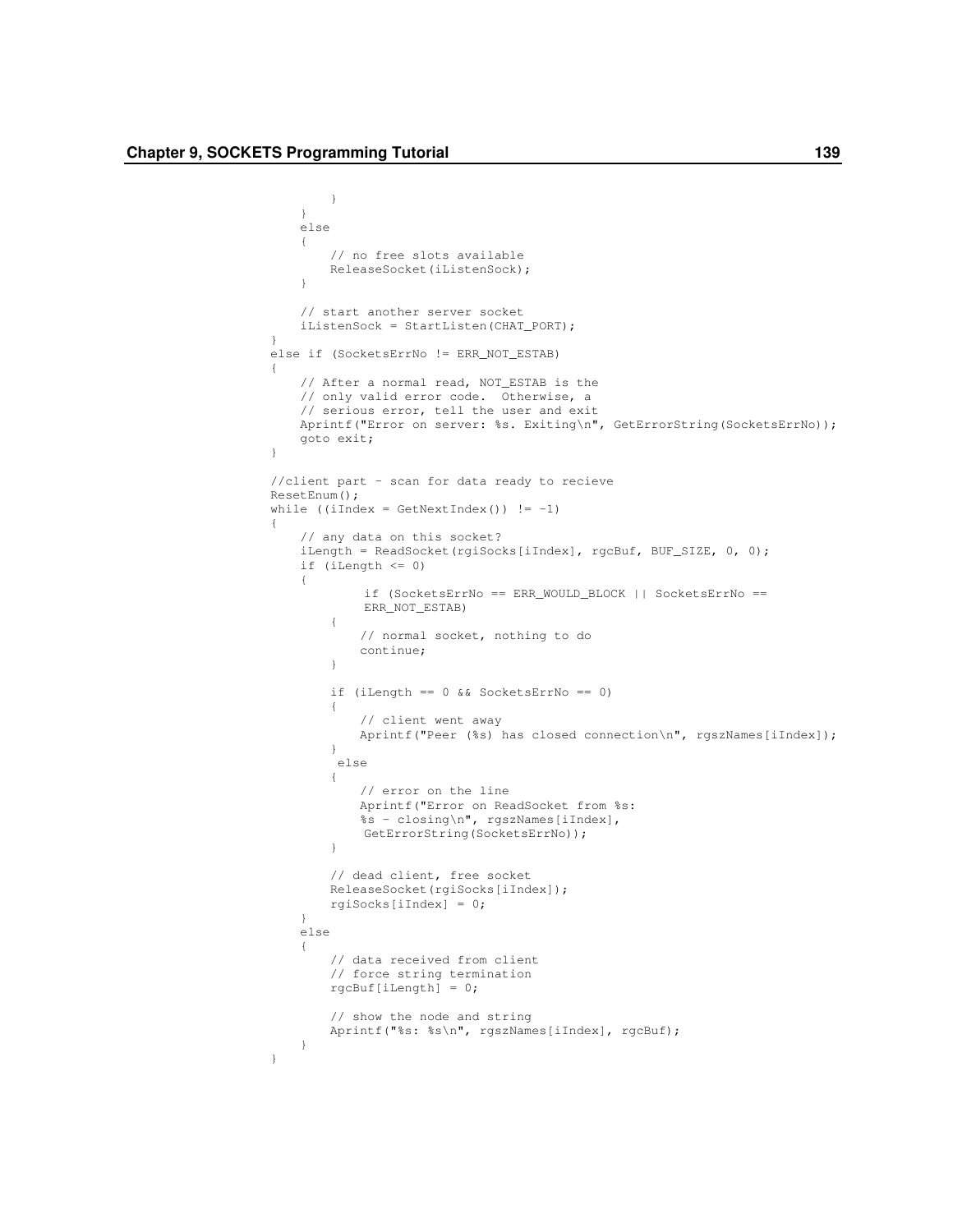```
// local keyboard, were any keys hit?
if (kbhit())
    // yes. which ASCII value?
    switch(cCh = getche())
    {
        // NULL -> extended key.
        case 0:
        {
            printf("\n");
            switch (cCh = getch())
            {
                // unexpected value?
                default:
                printf("Undefined function key: %d\n", cCh);
                //fall through
                // Alt+H - Help
                case 35:<br>printf("Alt-C
                                 Close connection\n"
                    "Alt-N New connection\n"
                     "Alt-H Help\n"
                    "Alt-L List connections\n"<br>"Alt-X eXit\n");
                             eXit\n\in");
                break;
                // Alt+X - Exit
                case 45:
                goto exit;
                // Alt+N – Connect as client
                case 49:
                //make a new connection
                if ((iIndex = GetFirstOpen()) != -1)
                 {
                    // get destination host
                    printf("Enter destination:");
                    gets(rgcBuf);
                    // attempt connection
                    rgiSocks[iIndex] = ConnectTo(rgcBuf);
                    // if success, copy the name
                    if ((rgiSocks[iIndex]) != 0)
                    {
                         strcpy( rgszNames[iIndex], rgcBuf );
                     }
                 }
                else
                 {
                    printf("Max number of connections in use\n");
                 }
                break;
                // Alt+L – List connections
                case 38:
                printf("List of all connections\n");
                ResetEnum();
                while((iIndex=GetNextIndex()) != -1)
                 {
                    printf("Connection #%d descriptor:%u name %s \n",
```
{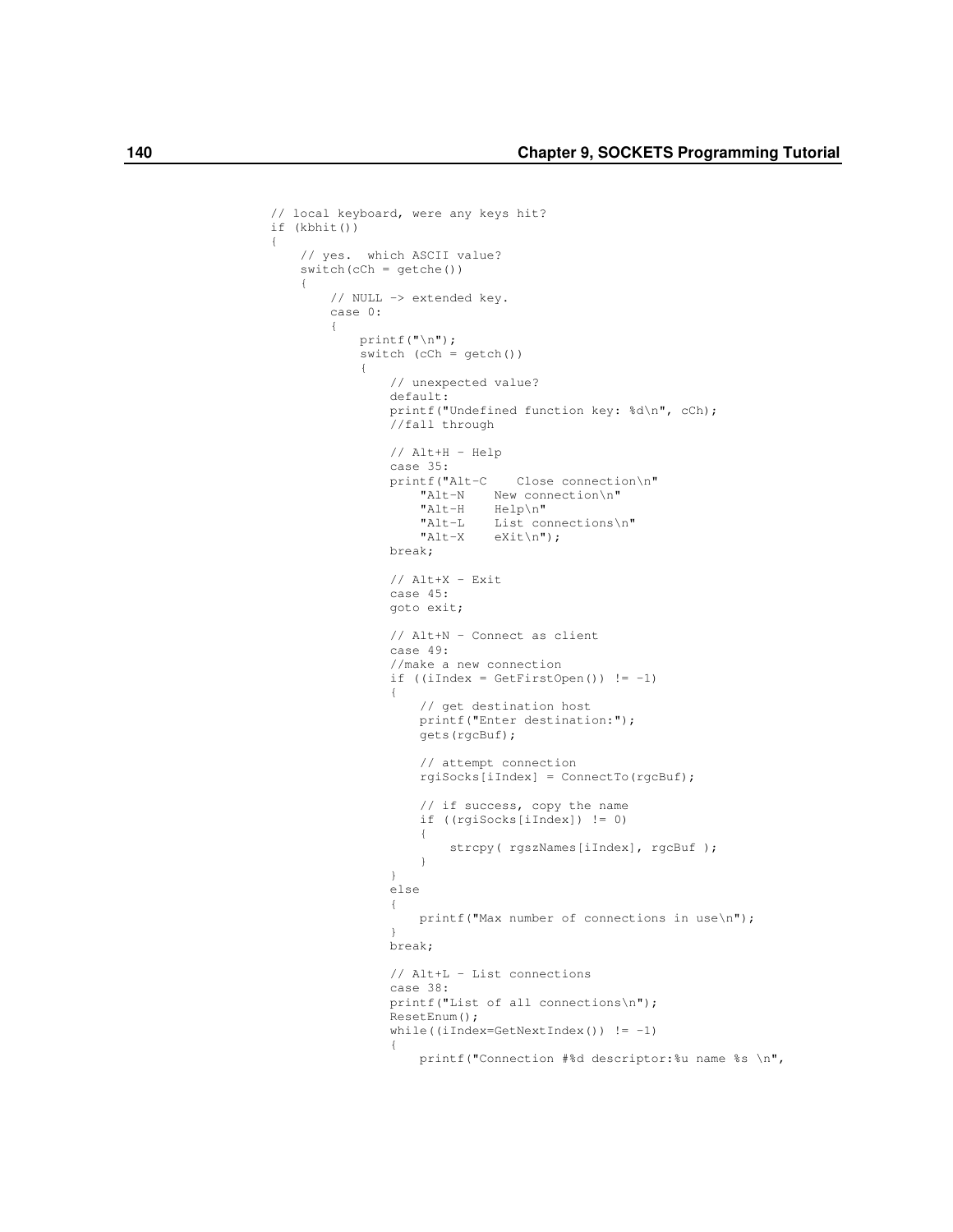}

{

}

{

```
iIndex, rgiSocks[iIndex], rgszNames[iIndex]);
    }
    printf("List end\n");
   break;
    // Alt+C – Close a connection
    case 46:
    printf("Enter connection to close:");
    iIndex = atoi(qets(rgcBuf));if (iIndex < 0 || iIndex > MAX_CONS)
    {
        printf("OUT of range:%d\n", iIndex);
    }
    else if (rgiSocks[iIndex])
    {
        ReleaseSocket(rgiSocks[iIndex] );
       rgiSocks[iIndex] = 0;
       printf("Closed %s\n", rgszNames[iIndex]);
    }
    else
    {
        printf("Connection %d not open\n", iIndex);
    }
    break;
// just for looks
Aprintf("");
break;
// normal key
default:
if (iKeyCount < BUF_SIZE)
   // we have room, store it
   rgcKeyBuf[iKeyCount++] = cCh;
   break;
// buffer full, force send now
// fall through
// enter – send buffer now
case '\r':
printf ("\n");
if (iKeyCount == 0)
  break;
//write data to all connections
ResetEnum();
while ((iIndex = GetNextIndex()) := -1)iLength = WriteSocket( rgiSocks[iIndex], rgcKeyBuf,
         iKeyCount, 0);
    if (iLength < 0)
    {
        // write failed!
        Aprintf("Error on NetWrite from %d %d bytes: %s –
        closing connection\n", iIndex, iKeyCount,
        GetErrorString(SocketsErrNo));
        ReleaseSocket( rgiSocks[iIndex]);
        rgiSocks[iIndex] = 0;
     }
```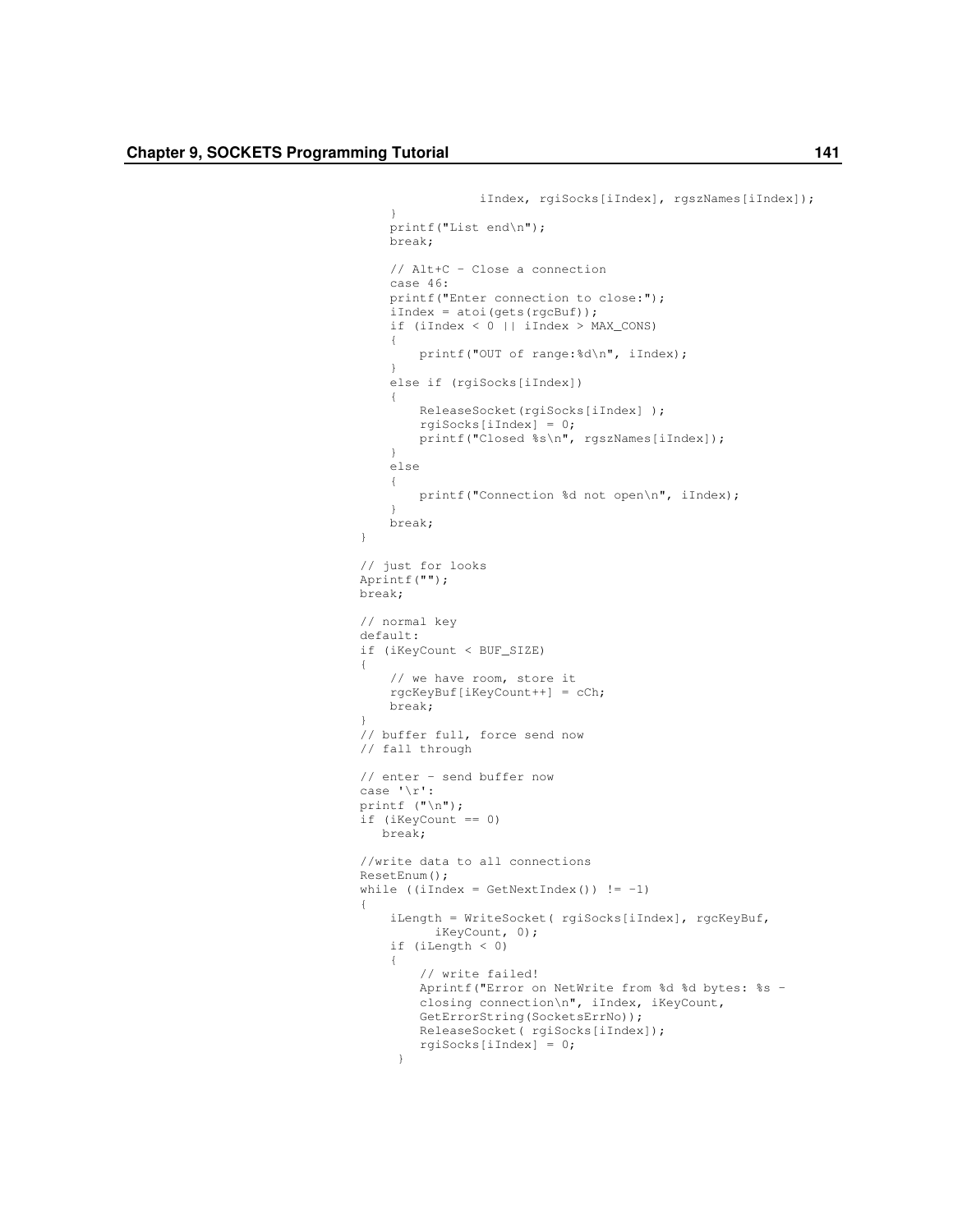```
}
                // forget everything we just wrote
                iKeyCount = 0;
                break;
            }
        }
    }
}
// done running!
exit:
//release all sockets
ResetEnum();
while ((iIndex = GetNextIndex()) != -1)
   ReleaseSocket(rgiSocks[iIndex]);
ReleaseSocket(iListenSock);
```
# **UDPCHAT**

}

Please review the differences between a tcp (stream) session and a udp session. When designing an application to use a udp session we eliminate many connection issues by simply not caring if the recipient has in fact received the packets being sent.

'CHAT' means to to talk and to listen. When using UDP, it means that for the talk size we just send a broadcast message on the lan and for the listen side we start a UDP server.

This program and its functions are non-reentrant.

# **CAPI Calls Used**

- iNetErrNo
- ListenSocket
- SetSocketOption
- GetSocket
- ConnectSocket
- WriteSocket
- ReleaseSocket
- GetPeerAddress
- ReadSocket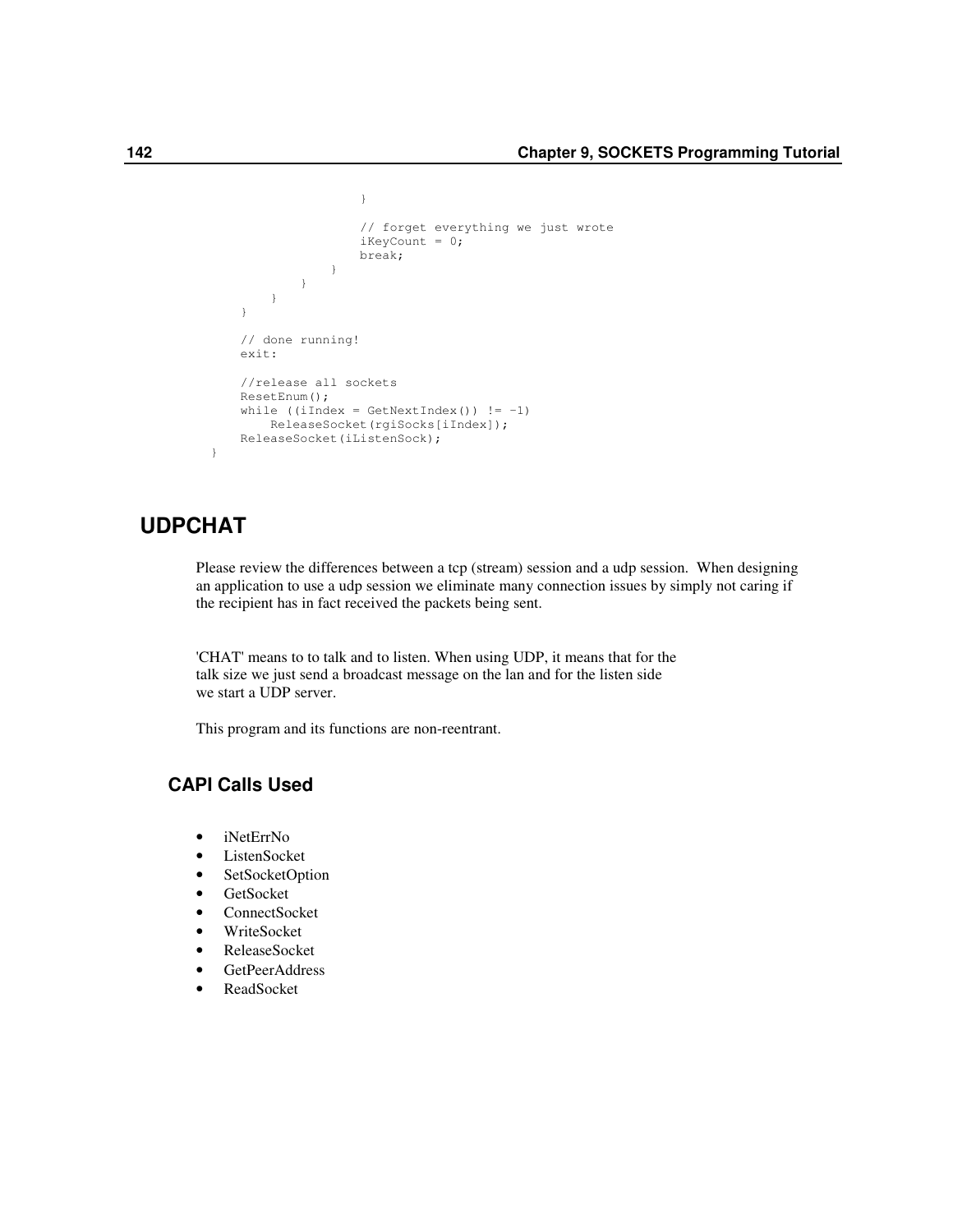#### **Includes and Defines**

```
#include <stdio.h>
#include <stdarg.h>
#include <string.h>
#include <stdlib.h>
#include <conio.h>
#include <process.h>
#include "compiler.h"
#include "capi.h"
#include "udpCHAT.pt"
#define CHAT_PORT 5000
#define BUF_SIZE 200
```
It is not necessary to define NAME\_LEN or MAX\_CONS as we did with a stream connection.

We also do not need the static declarations that go along with MAX\_CONS, rgiSocks and rgszNames.

\*/

/\*

```
static char rgcKeyBuf[BUF_SIZE]; //for editing
static int iKeyCount = 0; //number of characters in keybuf
static NET_ADDR sNetAddr; //general use
```
### **Utility Functions**

No changes are necessary within the "utility" functions between CHAT and udpCHAT. The error handling, print to screen, and address resolution are the same.

/\*

Creates a human understandable string from a SOCKETS error code

Argument:

uErrCode - The SOCKETS error code

Returns:

A pointer to the (static) string representation of the error

\*/

```
char *Err(unsigned uErrCode)
{
     static char rgcUnk[30];
     static char *rgszErrs[] =
      {
             "NoErr",
              "InUse",
              "DOSErr",
             "NoMem",
```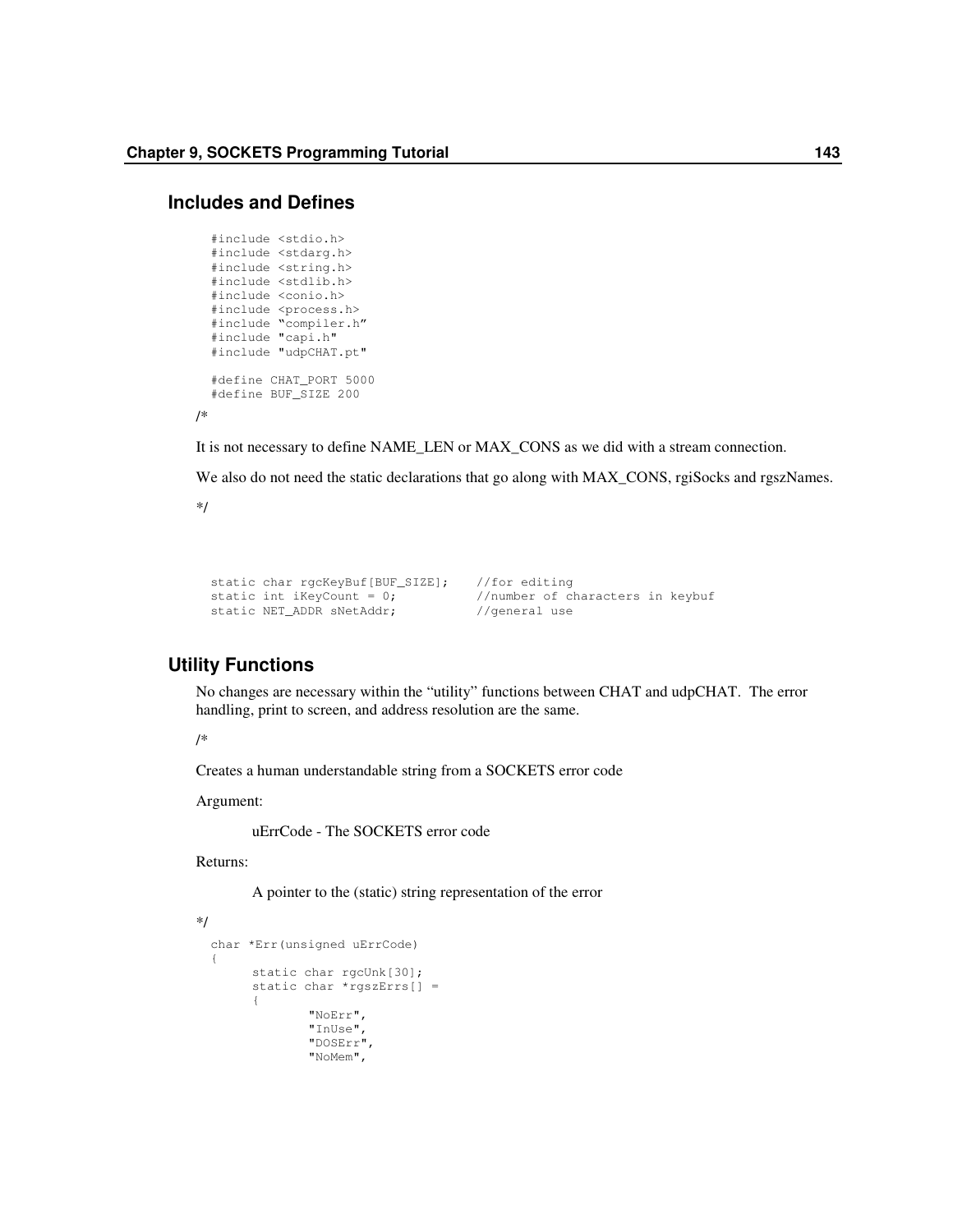```
"NotNetconn",
        "IllegalOp",
       "BadPkt",
       "NoHost",
        "CantOpen",
       "NetUnreachable",
       "HostUnreachable",
       "ProtUnreachable",
       "PortUnreachable",
       "TimeOut",
       "HostUnknown",
       "NoServers",
       "ServerErr",
       "BadFormat",
       "BadArg",
        "EOF",
        "Reset",
       "WouldBlock",
       "UnBound",
       "NoDesc",
       "BadSysCall",
       "CantBroadcast",
        "NotEstab",
       "ReEntry",
};
if (uErrCode == ERR_API_NOT_LOADED)
       return "Sockets API not loaded";
if ((uErrCode & 0xff) > ERR_RE_ENTRY)
{
       sprintf(rgcUnk, "Unknown error 0x%04X", uErrCode);
       return rgcUnk;
}
return rgszErrs[uErrCode & 0xff];
```
#### /\*

}

Show data on screen.

For now we just use vprintf to print the data and reprint any thing being edited.

#### Arguments:

Format and eclipse - Exactly the same as for prinf().

```
*/
```

```
void Aprintf (char *pFormat, ...)
{
     va_list pArgs;
     if (iKeyCount)//data been edited, start on newline
            printf("\n");
     va_start(pArgs, pFormat);
     vprintf(pFormat, pArgs);
     va_end(pArgs);
     //print the old edited stuff (if any)
```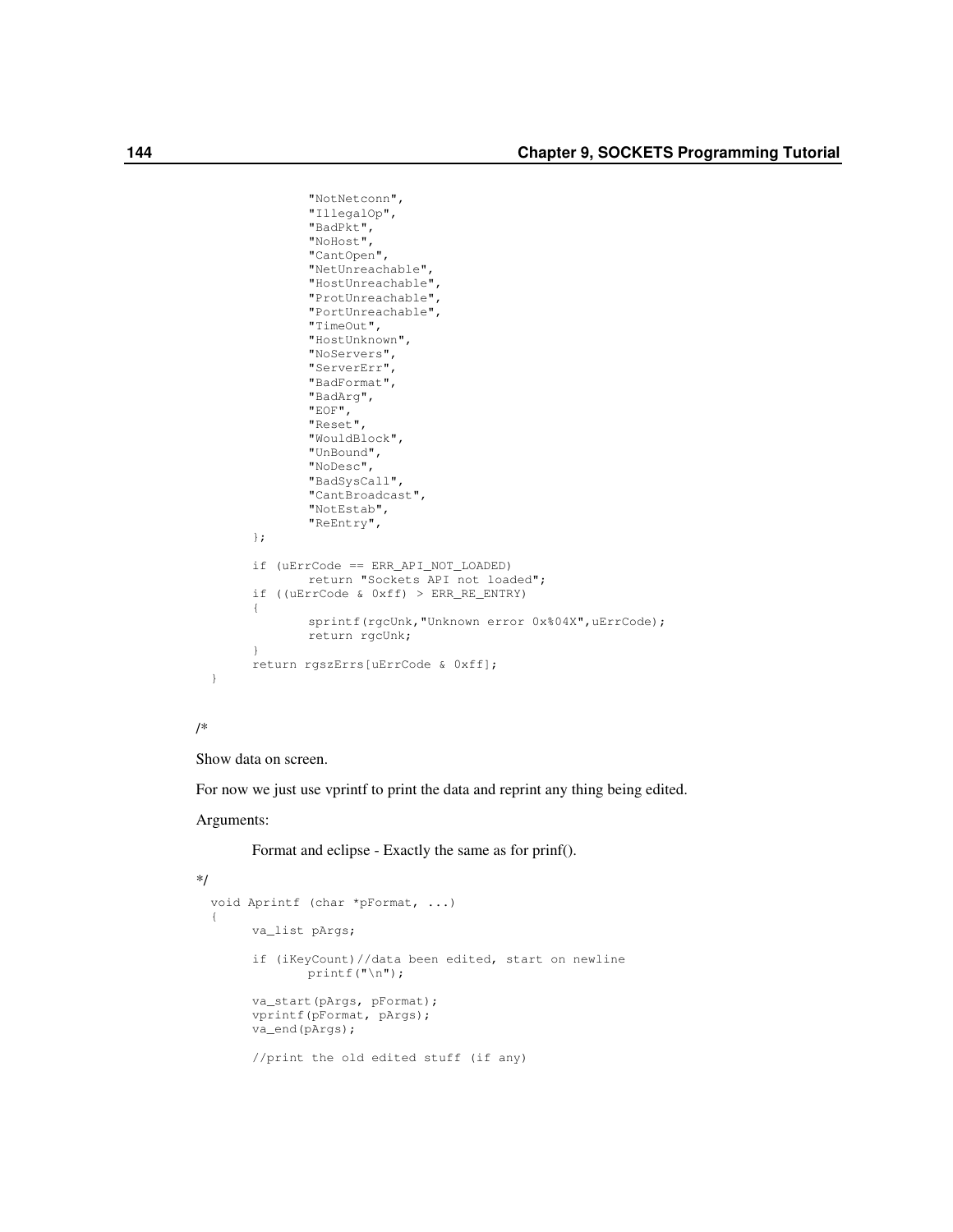```
if (iKeyCount)
{
       rgcKeyBuf[iKeyCount] = 0;
       printf("%s", rgcKeyBuf);
}
```
/\*

}

Create a string representation of the IP address and port, in the form

a.b.c.d:port, eg 196.10.180.3:1400.

Max length is 22 bytes.

Arguments:

psAddr - pointer to NET\_ADDR structure containing address of host.

Returns:

Pointer to (static) array containing null-terminated string.

```
*/
 static char *WriteName(NET_ADDR *psAddr)
 {
       static char rgcName[22];
       sprintf(rgcName, "%u.%u.%u.%u:%u",
               ((BYTE *)&psAddr->dwRemoteHost)[0],
               ((BYTE *)&psAddr->dwRemoteHost)[1],
               ((BYTE *)&psAddr->dwRemoteHost)[2],
               ((BYTE *)&psAddr->dwRemoteHost)[3],
               psAddr->wRemotePort
       );
       return rgcName;
  }
```
## **Array Maintenance Functions**

Removed in UDP CHAT.

# **Connection Functions**

/\*

Sits in a loop and check for two things:

1. If any data was received from the network

If data was received, it is displayed on screen

2. If the user has entered any data

If the character entered was a newline, the previously entered data is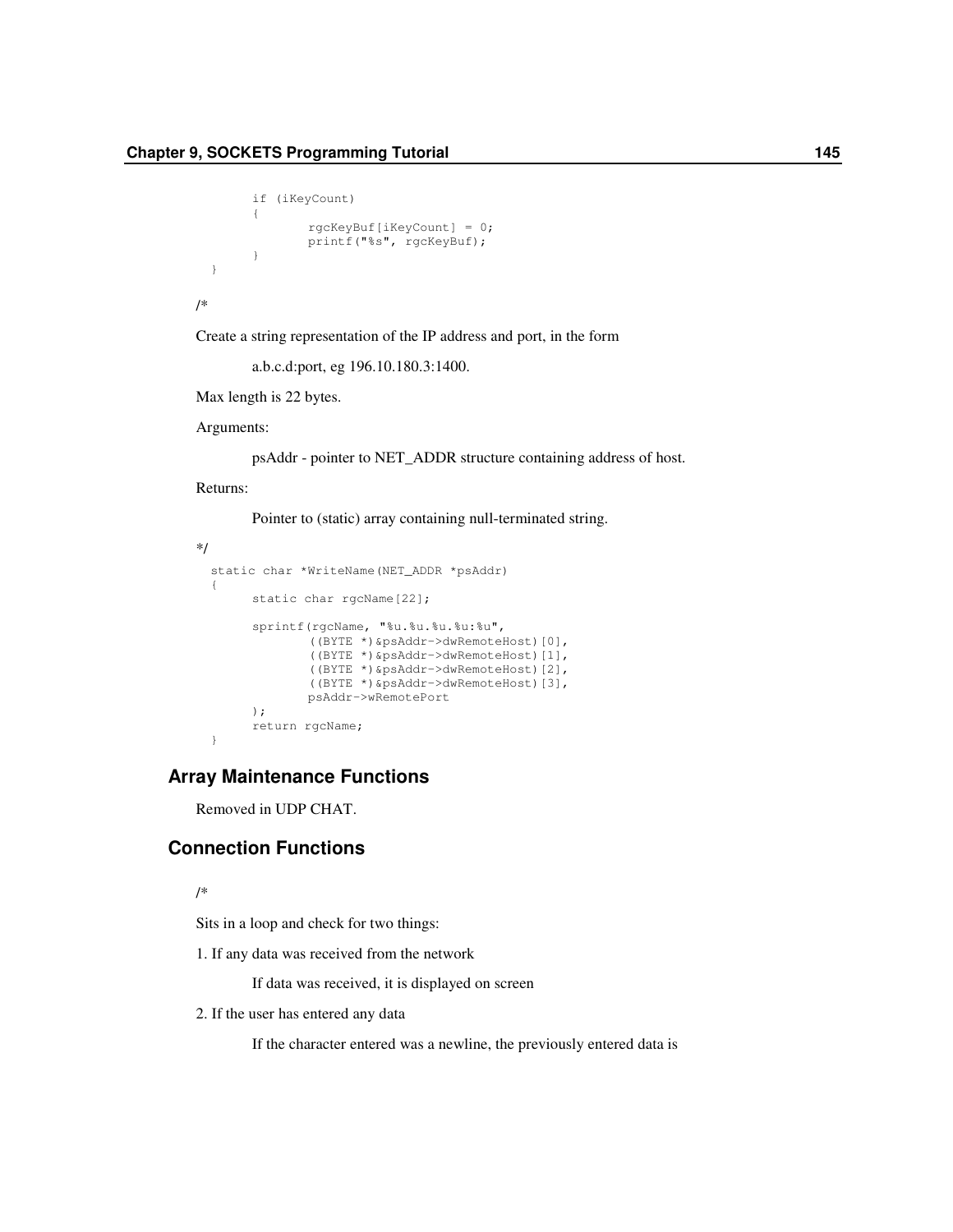send, else the character is stored in a buffer.

#### \*/

{

```
void main(void)
      char rgcMyNameBuf[NAME_LEN];//buffer containing my (arbritary) name
      char *pMyName; //pointer to it<br>int iMaxInput; //maximum no of
                             //maximum no of bytes before we must send (to keep all
                             //in buffer)
      char rgcBuf[BUF_SIZE];//general buffer, used for sending and receiving
      int iRcvSock; //socket for receiving packets<br>int iSendSock; //socket for sending packets
                             //socket for sending packets
      int iLength; //Length of string read or written<br>char cCh; //Character read
      char cCh;<br>
char correlation (//Whether or not
                             //Whether or not to display additional information
      printf("Sockets UDP CHAT client\n");
      printf("Copyright (C) 1999 Datalight, Inc.\nAll Rights Reserved\n\n");
      //get user name and set variables accordingly
      printf("Enter your name (send with all your messages):");
      rgcMyNameBuf[0] = NAME_LEN - 2;
      pMyName = cgets(rgcMyNameBuf);
      iMaxInput = BUF_SIZE - rgcMyNameBuf[1] - 10;
      //get more info option
      printf("\nDo you want to see the ip addresses of senders? [Y/N]");
      rgcBuf[0] = 2;cgets(rgcBuf);
      cMoreInfo = ( \text{rqcBuf}[2] == 'Y' ? 1 : 0);printf("\nPress Alt-X to exit\n");
      //start to listen for datagrams
      iRcvSock = StartListen(CHAT_PORT);
      iSendSock = GetClientSock();
      if (iRcvSock == 0 || iSendSock == 0)
             return;
      //tell the world I am on the air
      iLength = sprintf(rgcBuf, "%s came on the air", pMyName);
      if (WriteSocket(iSendSock, rgcBuf, iLength, NET_FLG_BROADCAST) < 0)//error
             Aprintf("Error on Sending %d bytes: %s\n", iLength, Err(iNetErrNo));
      while (1)
      {
              //server part - see if we received data
              iLength = ReadSocket(iRcvSock, rgcBuf, BUF_SIZE, 0, 0);
              if (iNetErrNo != 0 && iNetErrNo != ERR_WOULD_BLOCK)
                     Aprintf("Error on Netread: %s\n", Err(iNetErrNo));
              if (iLength > 0)
              {
                      rgcBuf[iLength] = 0;
                      //no color now l = sNetAddr.dwRemoteHost & 0xff;
                      //some color identifing host
                      if (cMoreInfo)//give the senders ip address as well
                      {
                              GetPeerAddress(iRcvSock, &sNetAddr);
                             Aprintf("%s (from %s)\n", rgcBuf, WriteName(&sNetAddr));
                      }
                      else
                             Aprintf("%s\n");
```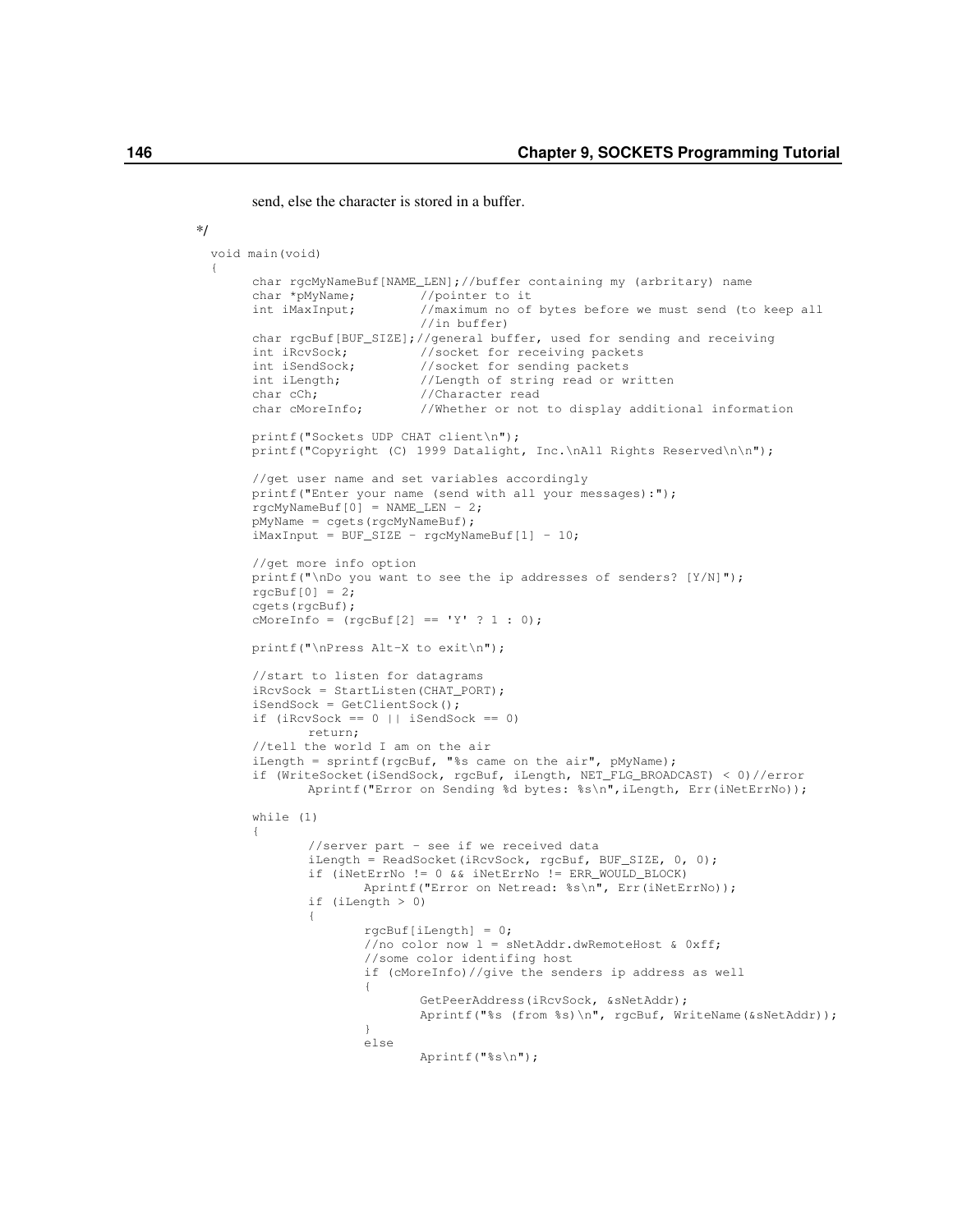```
}
               if (kbhit())
               {
                      switch(cCh = getche())
                      {
                      case 0: /* function key */
                              if (getch() == 45)//Alt-X exit
                              {
                                     ReleaseSocket(iRcvSock);
                                     ReleaseSocket(iSendSock);
                                     return;
                              }
                              break;
                      default:
                              if (iKeyCount < iMaxInput)
                              {
                                     rgcKeyBuf[iKeyCount++] = cCh;
                                     break;
                              }
                              //fall thru
                      case '\r':
                      //case '\\n':putch('\n');
                              if (iKeyCount == 0)//nothing to do
                                    break;
                              //everyone should identify himself
                              rgcKeyBuf[iKeyCount] = 0;
                              iLength = sprintf(rgcBuf, "%s :%s", pMyName, rgcKeyBuf);
                              //broadcast data
                              if (WriteSocket(iSendSock, rgcBuf, iLength,
                              NET_FLG_BROADCAST) < 0)//error
                                     Aprintf("Error on NetWrite %d bytes: %s\n",
                                     iLength, Err(iNetErrNo));
                              iKeyCount = 0;
                              break;
                      }
             \longrightarrow}
  }
/*
```
Get a socket descriptor that can be used to send UDP packets

#### Returns:

#### A descriptor of the socket, or 0 if an error occured. (Returns immediately)

```
*/
```

```
static int GetClientSock(void)
{
     int iSock;
     memset(&sNetAddr, 0, sizeof(NET_ADDR));
     sNetAddr.wRemotePort = CHAT_PORT;
     if (iSock = GetSocket()) < 0Aprintf("Error on GetSocket(): %s\n", Err(iNetErrNo));
     else if (SetSocketOption(iSock, 0, NET_OPT_NON_BLOCKING, 1, 1) < 0)
            Aprintf("Error on setOpt(): %s\n",Err(iNetErrNo));
```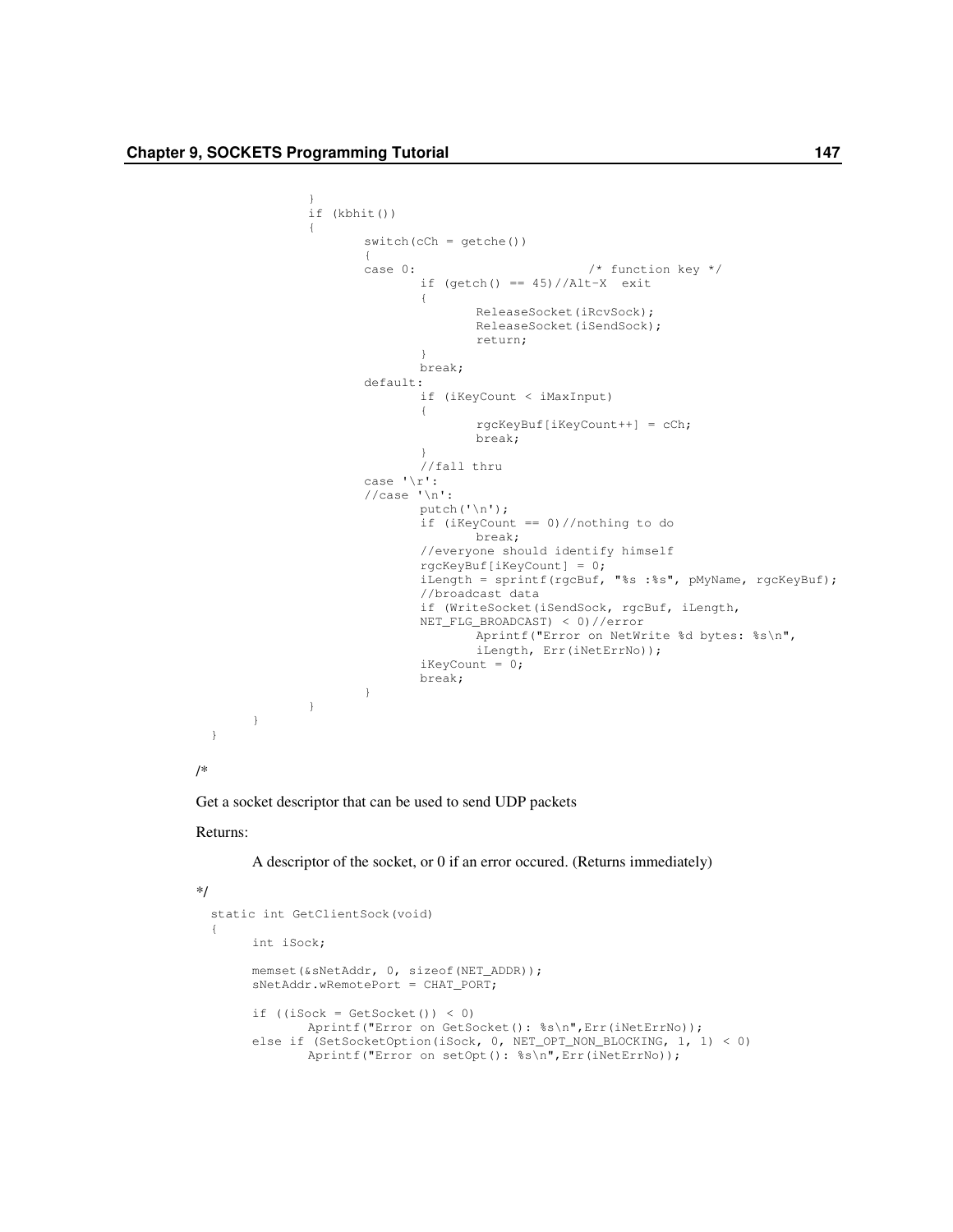```
else if (ConnectSocket(iSock, DATA_GRAM, &sNetAddr) < 0)
       Aprintf("Error on net_connect: %s\n", Err(iNetErrNo));
else
{
       Aprintf("Client sock successfully created\n");
       return iSock;
}
return 0;
```
Start a UDP server on specified port.

Returns:

} /\*

A descriptor of the server socket, or 0 if an error occured.

(Returns immediately)

```
*/
 int StartListen(int iPort)
  {
       int iServSock; //the new socket
       memset(&sNetAddr, 0, sizeof(NET_ADDR));
       sNetAddr.wLocalPort = iPort;
       if ((iServerSocket = GetSocket()) < 0)Aprintf("Error on serv GetSocket(): %s\n",Err(iNetErrNo));
       else if (SetSocketOption(iServSock, 0, NET_OPT_NON_BLOCKING, 1, 1) < 0)
               Aprintf("Error on serv setOpt(): %s\n", Err(iNetErrNo));
       else if (ListenSocket(iServSock, DATA_GRAM, &sNetAddr) < 0)
               Aprintf("Error on serv net_listen: %s\n", Err(iNetErrNo));
       else
       {
               Aprintf("Server sock successfully created\n");
               return iServSock;
       }
       return 0;
  }
```
# **MCCHAT**

A program that enables users to CHAT using multicast udp.

'CHAT' means to to talk and to listen. When using UDP, it means that for the talk side we just send a multicast message on the LAN and for the listen side we receive on the same UDP socket.

This program and its functions are non-reentrant.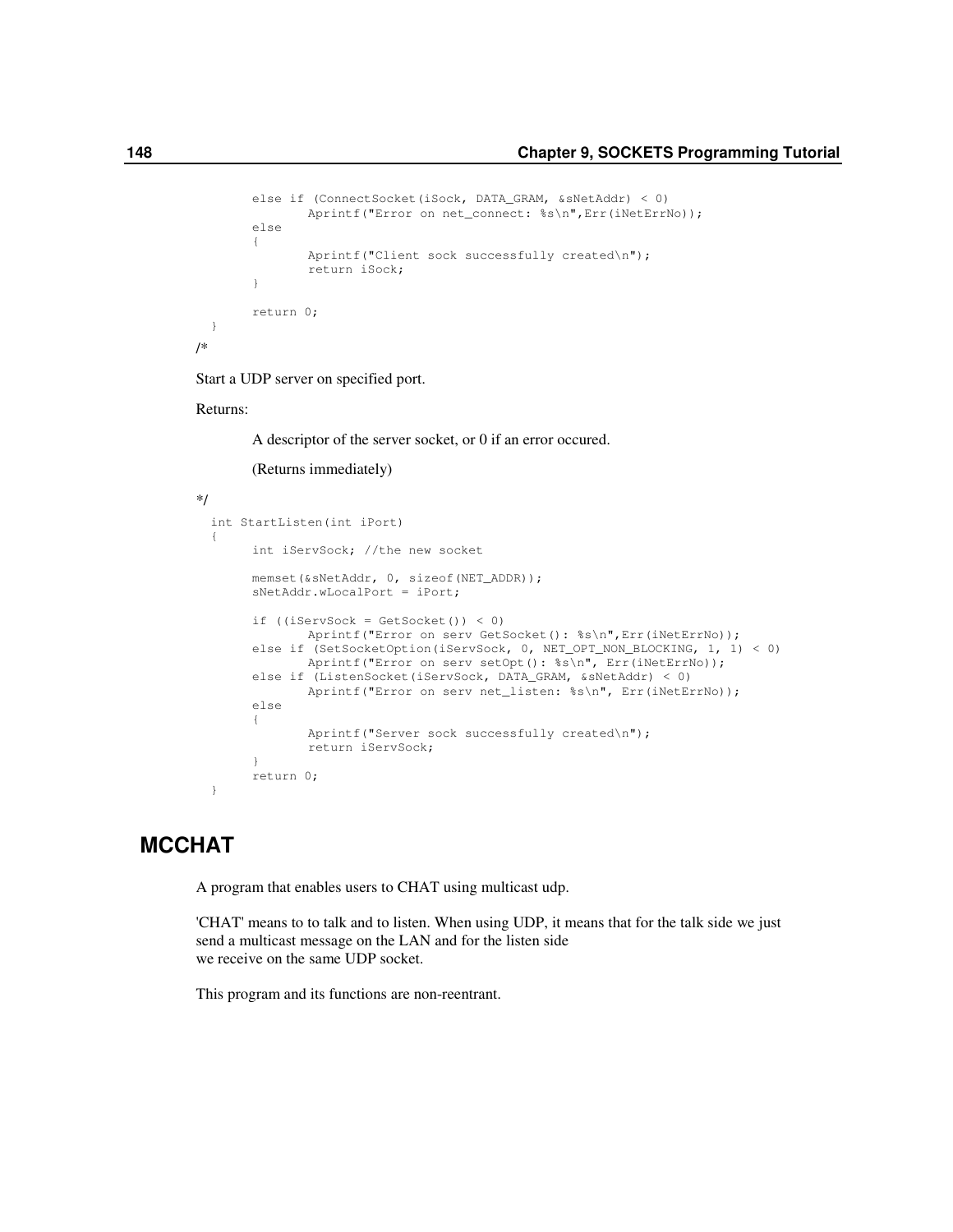The changes between udpCHAT and MCCHAT are minimal. We add the group CAPI calls, JoinGroup() and LeaveGroup()and remove the ListenSocket()and GetPerrAddress() calls. We add an include for "ctype.h".

# **CAPI Calls Used**

- iNetErrNo
- WriteSocket
- JoinGroup
- LeaveGroup
- ReleaseSocket
- ReadSocket
- ConnectSocket
- SetSocketOption
- GetSocket
- ResolveName

# **Includes and Defines**

```
#include <stdio.h>
#include <stdarg.h>
#include <string.h>
#include <stdlib.h>
#include <conio.h>
#include <ctype.h>
#include <process.h>
#include "compiler.h"
#include "capi.h"
#include "udpCHAT.pt"
#define CHAT_PORT 5000
#define BUF_SIZE 200
#define NAME_LEN 20 //my name
static char rgcKeyBuf[BUF_SIZE]; //for editing
static char rgcKeyBuf[BUF_SIZE];<br>static int iKeyCount = 0;<br>static NET_ADDR sNetAddr;<br>//general use<br>//general use
```
static int iKeyCount = 0;  $\sqrt{2}$  //number of characters in keybuf

## **Utility Functions**

/\*

Create a human understandable string from a SOCKETS error code

Argument:

uErrCode - The SOCKETS error code

Returns: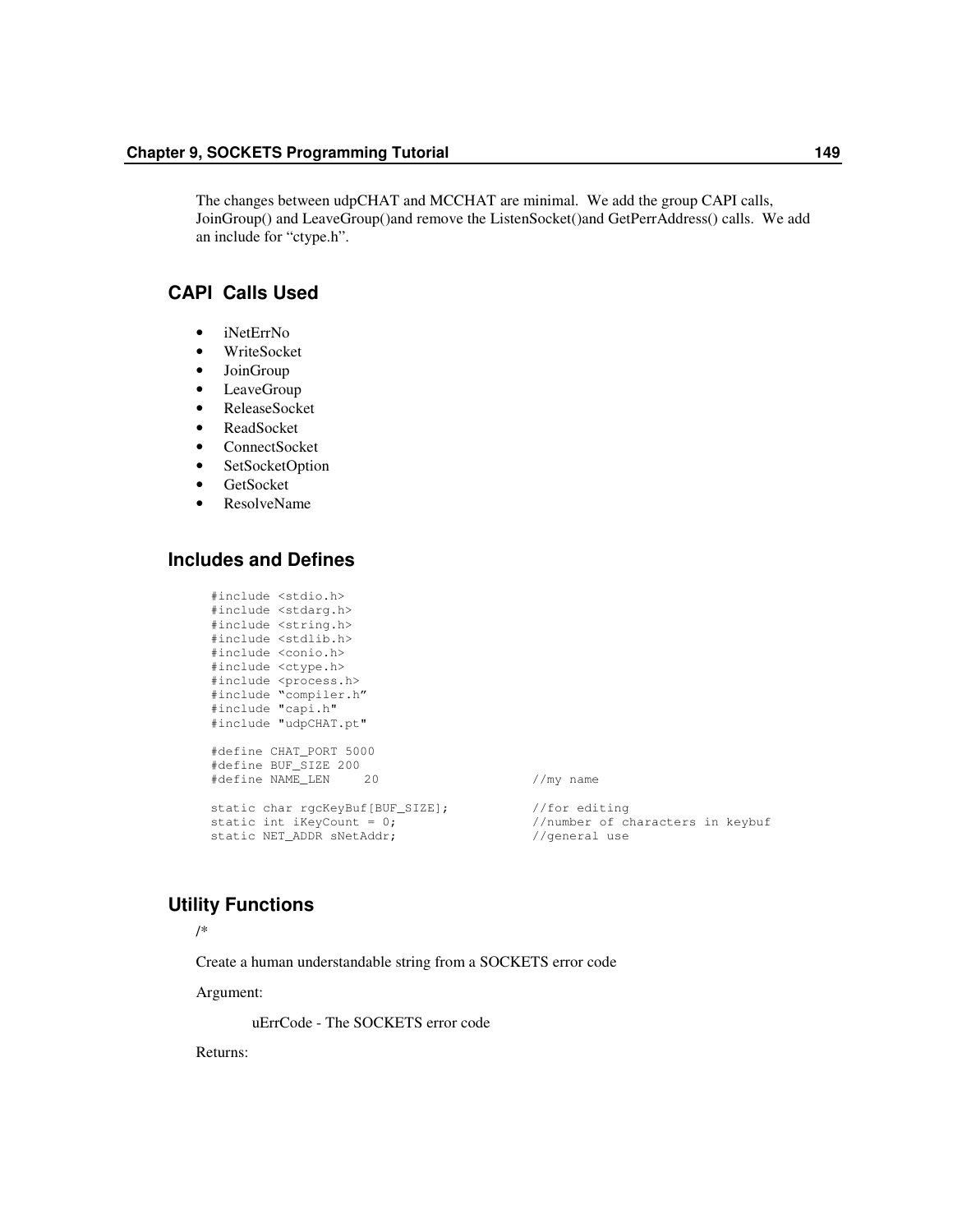A pointer to the (static) string representation of the error

```
*/
 char *Err(unsigned uErrCode)
 {
       static char rgcUnk[30];
       static char *rgszErrs[] =
        {
               "NoErr",
               "InUse",
               "DOSErr",
               "NoMem",
               "NotNetconn",
               "IllegalOp",
               "BadPkt",
               "NoHost",
               "CantOpen",
               "NetUnreachable",
               "HostUnreachable",
               "ProtUnreachable",
               "PortUnreachable",
               "TimeOut",
               "HostUnknown",
               "NoServers",
               "ServerErr",
               "BadFormat",
               "BadArg",
               "EOF",
               "Reset",
               "WouldBlock",
               "UnBound",
               "NoDesc",
               "BadSysCall",
               "CantBroadcast",
               "NotEstab",
               "ReEntry",
       };
       if (uErrCode == ERR_API_NOT_LOADED)
               return "Sockets API not loaded";
       if ((uErrCode & 0xff) > ERR_RE_ENTRY)
        {
               sprintf(rgcUnk, "Unknown error 0x%04X", uErrCode);
               return rgcUnk;
        }
       return rgszErrs[uErrCode & 0xff];
  }
```
### /\*

Show data on screen.

For now we just use vprintf to print the data and reprint any stuff that was being edited.

Arguments:

Format and eclipse - Exactly the same as for prinf().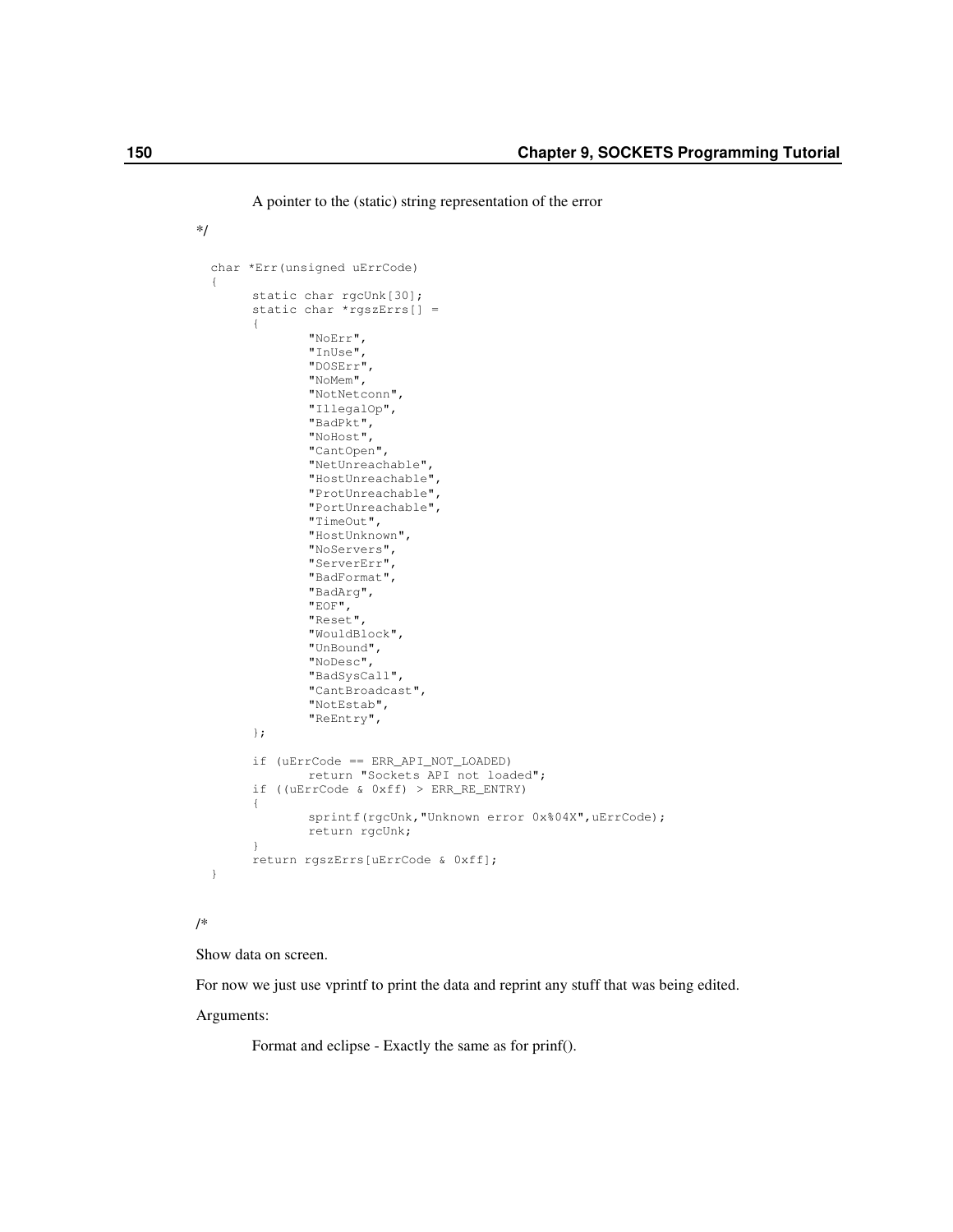```
*/
  void Aprintf (char *pFormat, ...)
  {
       va_list pArgs;
       if (iKeyCount) //data been edited, start on newline
               printf("\n");
       va_start(pArgs, pFormat);
       vprintf(pFormat, pArgs);
       va_end(pArgs);
       //print the old edited stuff (if any)
       if (iKeyCount)
       {
               rgcKeyBuf[iKeyCount] = 0;
               printf("%s", rgcKeyBuf);
       }
  }
/*
```
Create a string representation of the IP address and port, in the form

a.b.c.d:port, eg 196.10.180.3:1400.

Max length is 22 bytes.

Arguments:

psAddr - pointer to NET\_ADDR structure containing address of host.

#### Returns:

Pointer to (static) array containing null-terminated string.

```
*/
 static char *WriteName(NET_ADDR *psAddr)
  {
       static char rgcName[22];
       sprintf(rgcName, "%u.%u.%u.%u:%u",
               ((BYTE *)&psAddr->dwRemoteHost)[0],
               ((BYTE *)&psAddr->dwRemoteHost)[1],
               ((BYTE *)&psAddr->dwRemoteHost)[2],
               ((BYTE *)&psAddr->dwRemoteHost)[3],
               psAddr->wRemotePort
       );
       return rgcName;
  }
```
# **Connection Functions**

/\*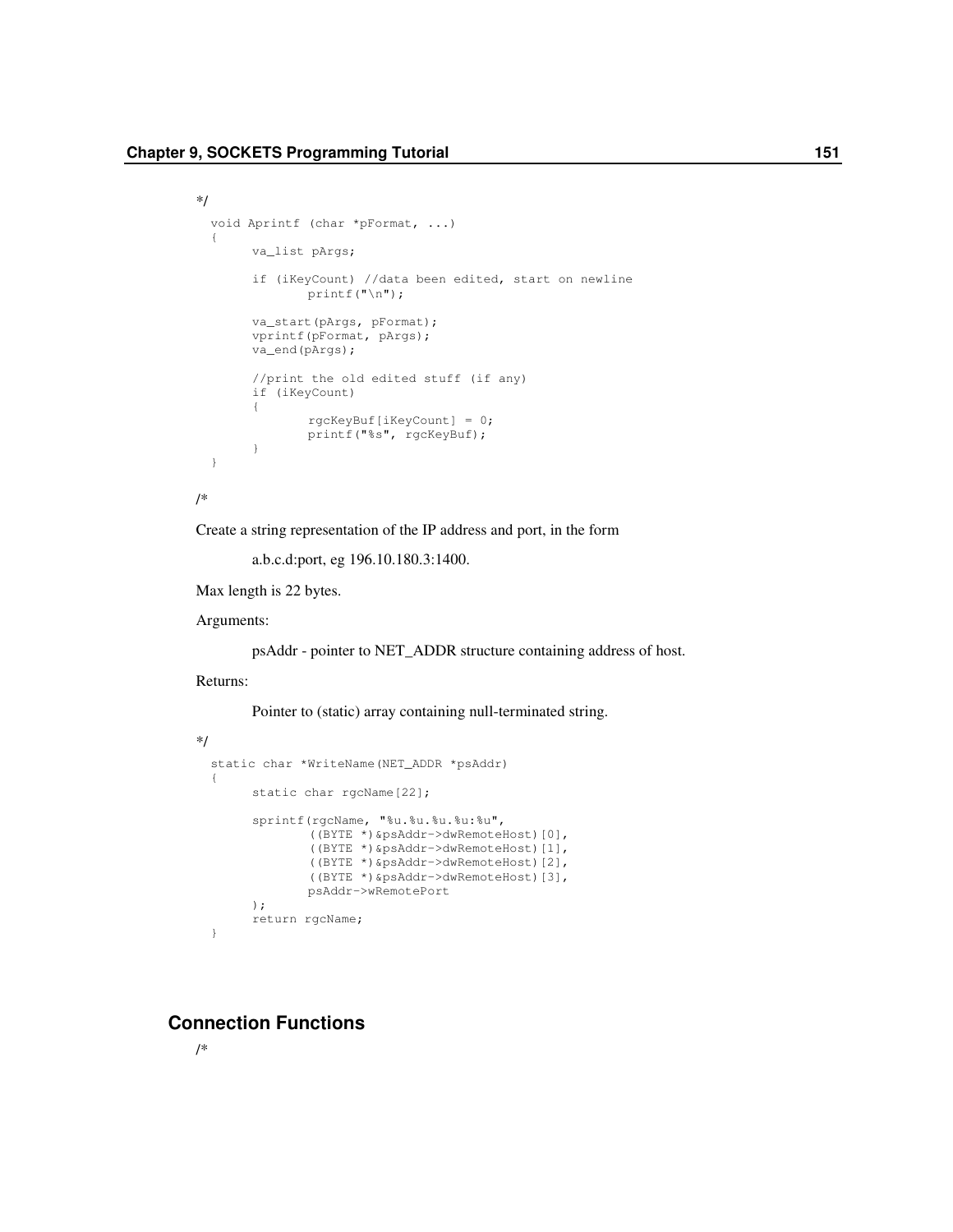Sit in a loop and check for two things:

1. If any data was received from the network

If data was received, it is displayed on screen

2. If the user has entered any data

If the character entered was a newline, the previously entered data is

sent, else the character is stored in a buffer.

\*/

```
void main(void)
{
      char rgcMyNameBuf[NAME_LEN]; //buffer containing my (arbitrary) name<br>char *pMyName; //pointer to it
      char *pMyName; <br>int iMaxInput; <br>//maximum no of
                                       //maximum no of bytes before we must send
                                       //(to keep all in buffer)
      char rgcBuf[BUF_SIZE]; //general buffer, used for sending and receiving<br>int iSock; //socket for receiving and sending packets
                                       //socket for receiving and sending packets
      int iLength; //Length of string read or written
      char cCh; \frac{1}{\text{Chapter 2}}//Whether or not to display additional
information
```
/\*

#### add the following to main

```
*/
```

```
WORD wNoMCEcho; \frac{1}{2} // Suppress display of own messages DWORD dwGroupAddress; \frac{1}{2} Group IP address to use
                               // Group IP address to use
printf("Sockets UDP CHAT client\n");
printf("Copyright (C) 1999 Datalight, Inc.\nAll Rights Reserved\n\n");
//get user name and set variables accordingly
printf("Enter your name (send with all your messages):");
rgcMyNameBuf[0] = NAME LEN - 2;
pMyName = cgets(rgcMyNameBuf);
iMaxInput = BUF_SIZE - rgcMyNameBuf[1] - 10;
//get more info option
printf("\nDo you want to see the ip addresses of senders? [Y]/N");
rgcBuf[0] = 2;cgets(rgcBuf);
cMoreInfo = (toupper(rgcBuf[2]) == 'N' ? 0 : 1);printf("\nDo you want to suppress your own messages? [Y]/N");
rgcBuf[0] = 2;cgets(rgcBuf);
WNOMCEcho = (toupper(rqcBuf[2]) == 'N' ? 0 : NET_FLG_MCECHO);printf("\nPress Alt-X to exit\n");
if ((dwGroupAddress = ResolveName("229.1.2.3", rgcBuf, BUF_SIZE)) == 0)
       Aprintf("Error on ResolveName(): %s\n", Err(iNetErrNo));
```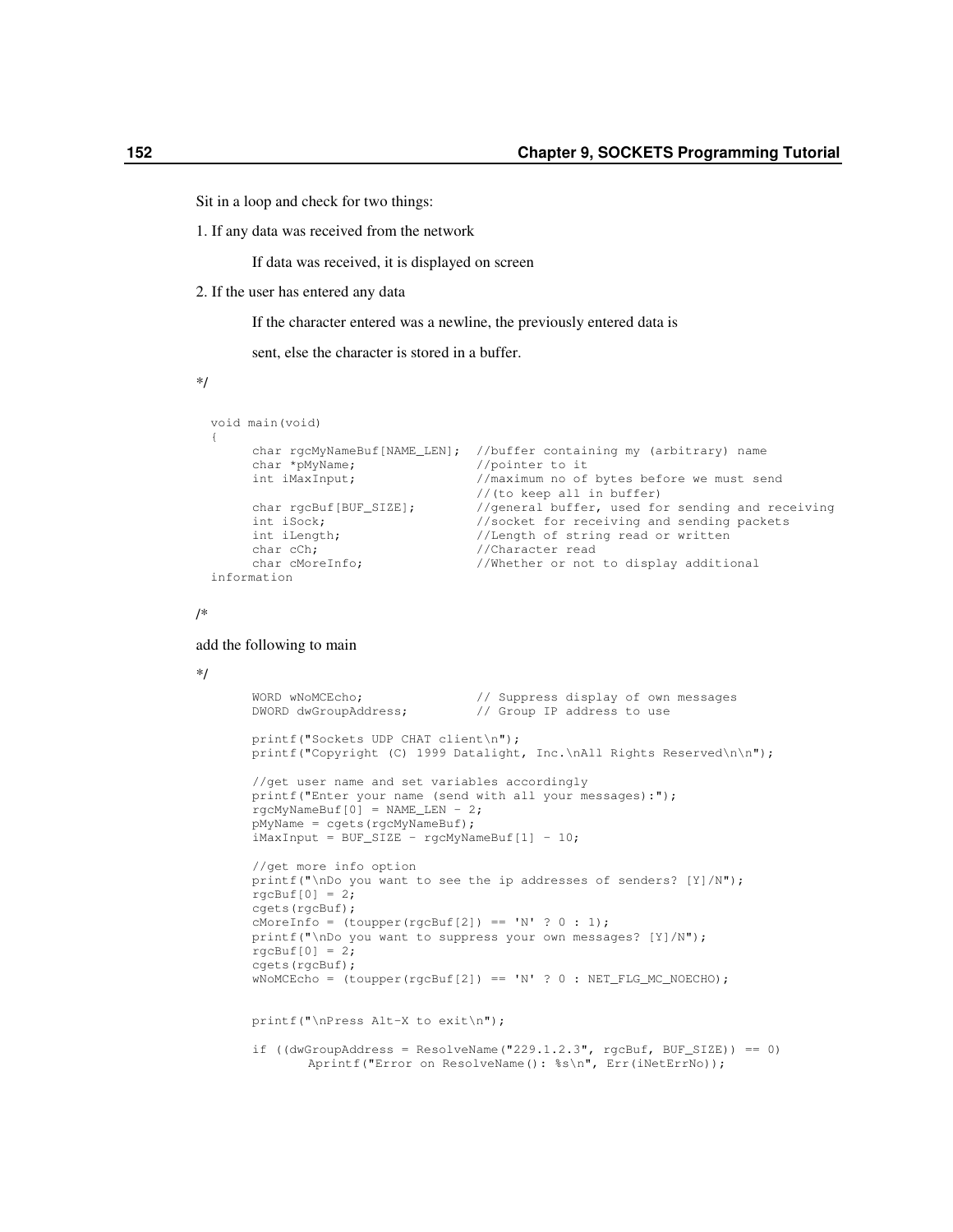}

}

{

}

{

```
// tell IP that we want to receive multicast datagrams
// on the default interface
if (JoinGroup(dwGroupAddress,0) < 0)
       Aprintf("Error on JoinGroup(): %s\n", Err(iNetErrNo));
sNetAddr.dwRemoteHost = dwGroupAddress;
sNetAddr.wRemotePort = CHAT_PORT;
sNetAddr.wLocalPort = CHAT_PORT;
if ((iSock = GetSocket()) < 0)
{
       Aprintf("Error on GetSocket(): %s\n",Err(iNetErrNo));
       return;
if (SetSocketOption(iSock, 0, NET_OPT_NON_BLOCKING, 1, 1) < 0)
{
       Aprintf("Error on SetSocketOpt(): %s\n", Err(iNetErrNo));
       return;
if (ConnectSocket(iSock, DATA_GRAM, &sNetAddr) < 0)
       Aprintf("Error on ConnectSocket(): %s\n", Err(iNetErrNo));
       return;
Aprintf("Socket successfully created\n");
// tell the world I'm on the air
iLength = sprintf(rgcBuf, "%s came on the air", pMyName);
if (WriteSocket(iSock, rgcBuf, iLength, wNoMCEcho) < 0)//error
       Aprintf("Error on Sending %d bytes: %s\n", iLength, Err(iNetErrNo));
while (1)
       // see if we received data
       sNetAddr.dwRemoteHost = 0l;
       iLength = ReadSocket(iSock, rgcBuf, BUF_SIZE, &sNetAddr, 0);
       if (iNetErrNo != 0 && iNetErrNo != ERR_WOULD_BLOCK)
               Aprintf("Error on Netread: %s\n", Err(iNetErrNo));
       if (iLength > 0)
       {
               rgcBuf[iLength] = 0;
               //no color now l = sNetAddr.dwRemoteHost & 0xff;
               //some color identifing host
               if (cMoreInfo) //give the sender's ip address as well
                      Aprintf("From %s - ", WriteName(&sNetAddr));
               Aprintf("%s\n",rgcBuf);
        }
       if (kbhit())
       {
               switch(cCh = getche())
               {
               case 0: \frac{1}{2} // function key<br>if ((cCh = getch()) == 45) // Alt-X exit
                       if ((cCh = getch()) == 45){
                              ReleaseSocket(iSock);
                              LeaveGroup(dwGroupAddress,0);
                              return;
                       }
                       if (cCh == 16) \frac{1}{2} // Alt-Q generate query
                       {
                              JoinGroup(0,0);
                       }
```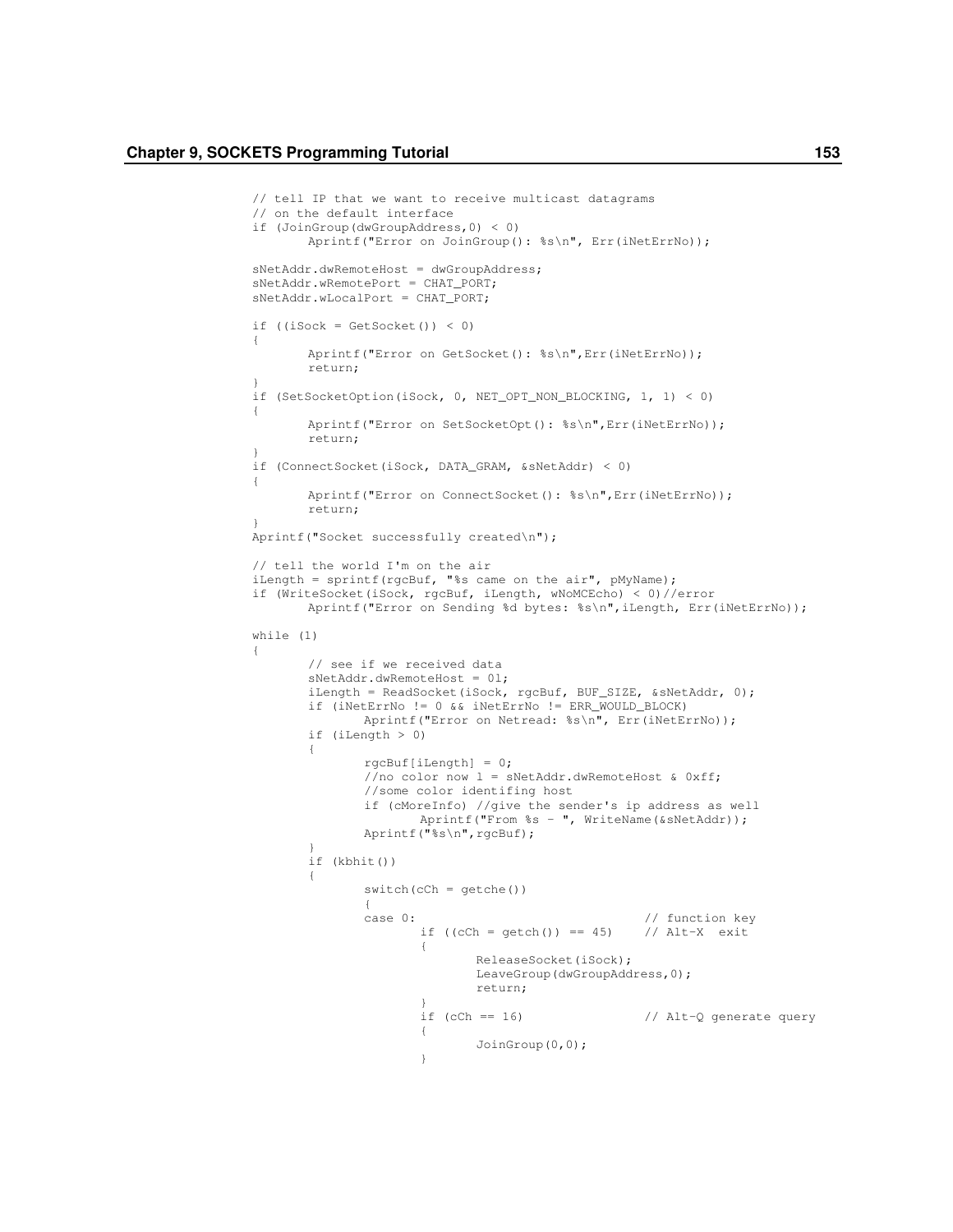```
break;
       default:
              if (iKeyCount < iMaxInput)
              {
                      rgcKeyBuf[iKeyCount++] = cCh;
                      break;
              }
              //fall thru
       case \sqrt{r}:
       //case '\n':
              putch('\n');
              if (iKeyCount == 0) //nothing to do
                     break;
              //everyone should identify himself
               rgcKeyBuf[iKeyCount] = 0;
               iLength = sprintf(rgcBuf, "%s: %s", pMyName, rgcKeyBuf);
              //broadcast data
              if (WriteSocket(iSock, rgcBuf, iLength, wNoMCEcho) <
              0)//error
                      Aprintf("Error on NetWrite %d bytes: %s\n",
                      iLength, Err(iNetErrNo));
              iKeyCount = 0;
              break;
       }
}
```
}

}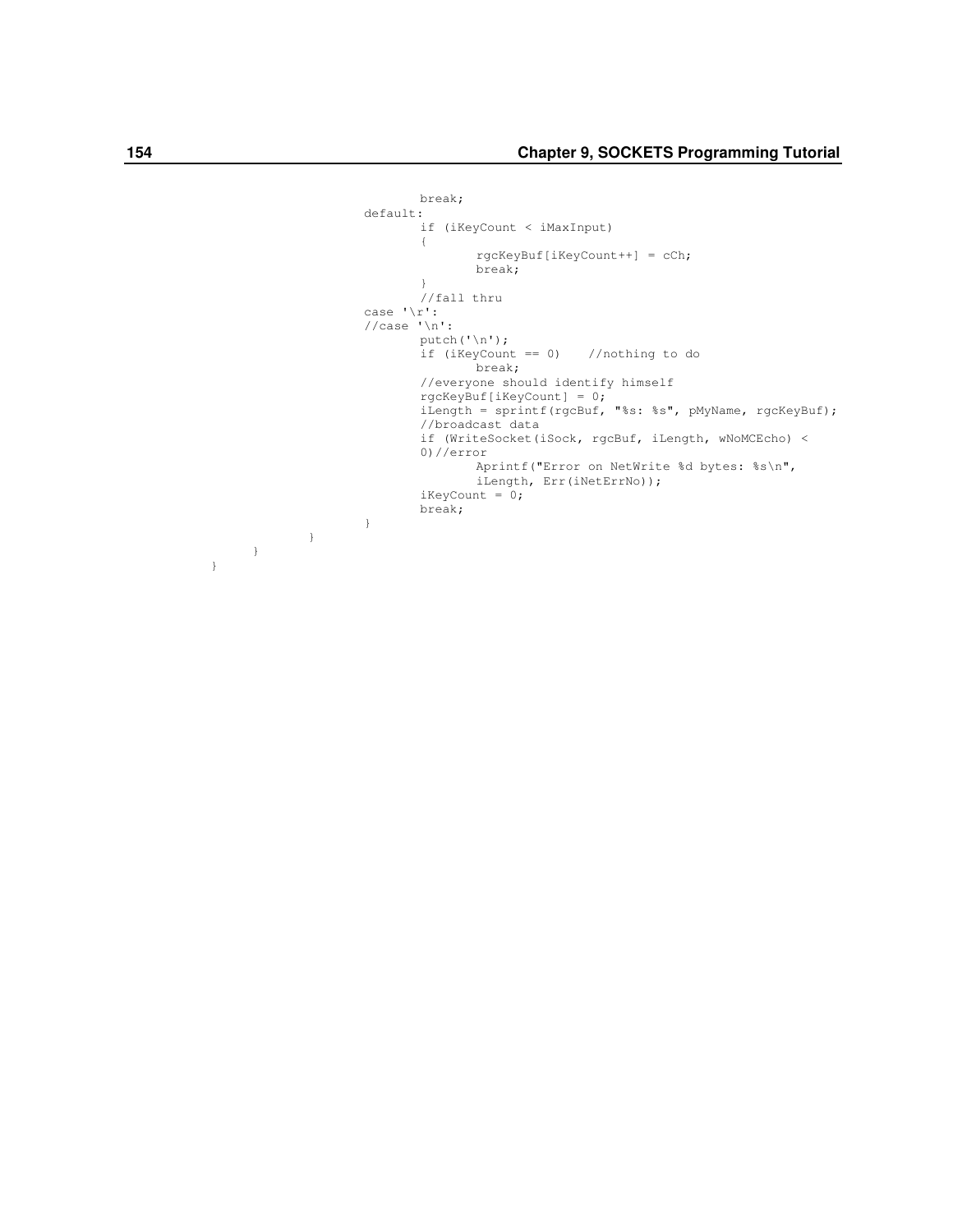# *Chapter 10, SOCKETS Server Reference*

# **Topics within This Chapter:**

## **Server**

# **Remote Console**

Initialization Remote Console Server (RCS)

#### **Remote Console Client**

Java Applet RCCLI.EXE

### **CGI**

HTTPD extension CGI SSI interface CGI examples Passive mode Server memory Spawning CGI

### **Authentication**

**Registers when calling HTTPD directly (not using the CGI adapter)**

**Command Line Switches when loading the Server**

**Format of "Socket.upw"**

**Format of "htaccess"**

**SSI Definitions**

**Using the CGI Adapter (***CGIADAP.C***)**

**Constants and Definitions used by CGI API**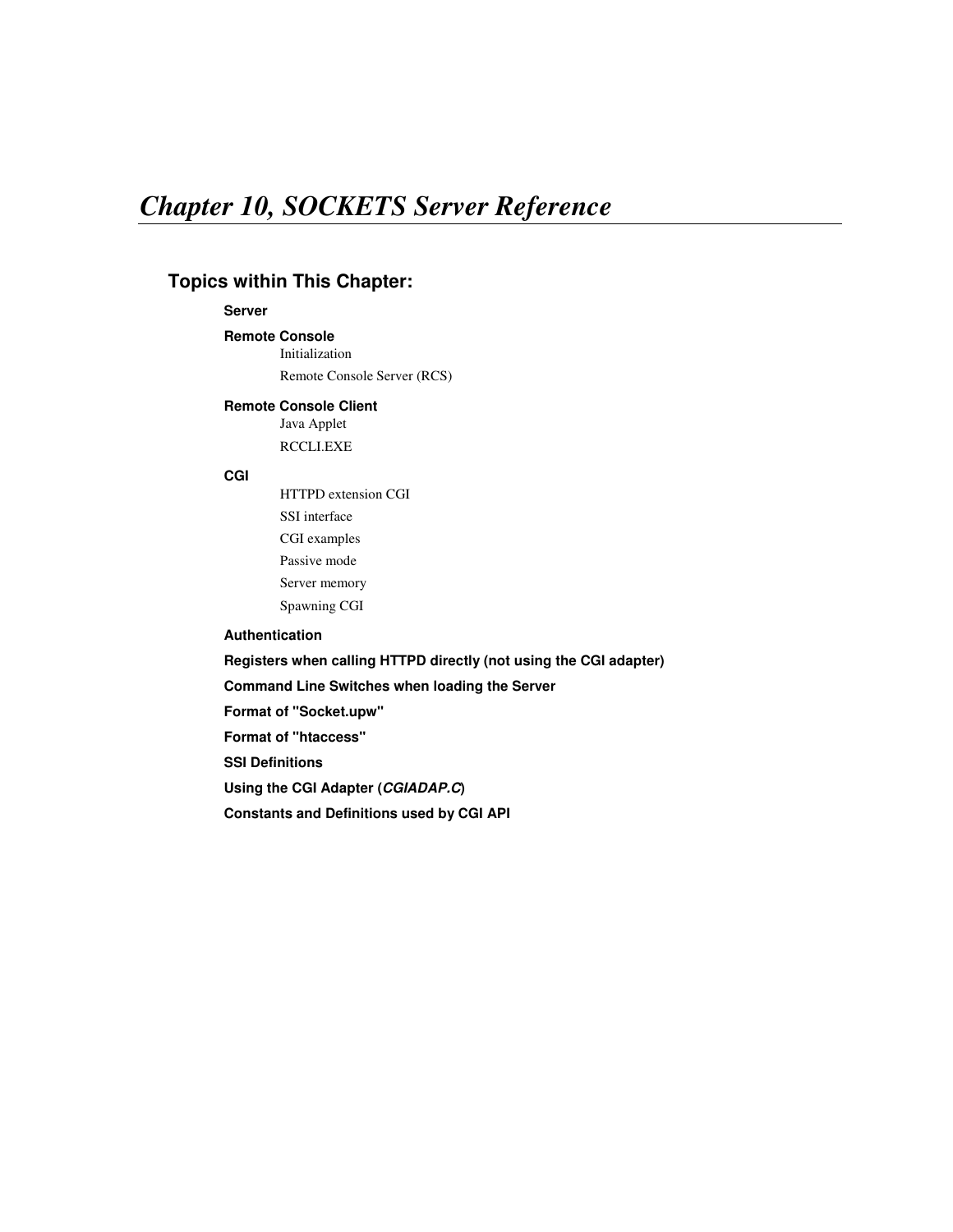# **Overview**

The SOCKETS web server, HTTPD, is a small, fast, reliable and extendable web server. Apart from the minimum required file download capability, the following additional capabilities are provided:

- 1. Remote Console ability to gain terminal-type access to the server system, using a standard browser, without the need to install any software on the browser computer
- 2. Authentication Both system wide and directory wise
- 3. CGI Extendibility The ability to extend the server to create dynamic web pages, perform specialized tasks, etc.
- 4. A Server Side Includes (SSI) interface is provided using the CGI interface, enabling a user to create web pages using HTML templates with variable names, which is substituted in-time with specific values
- 5. Ability to run as a background process
- 6. Flexibility to control physical parameters such as memory usage and number of connections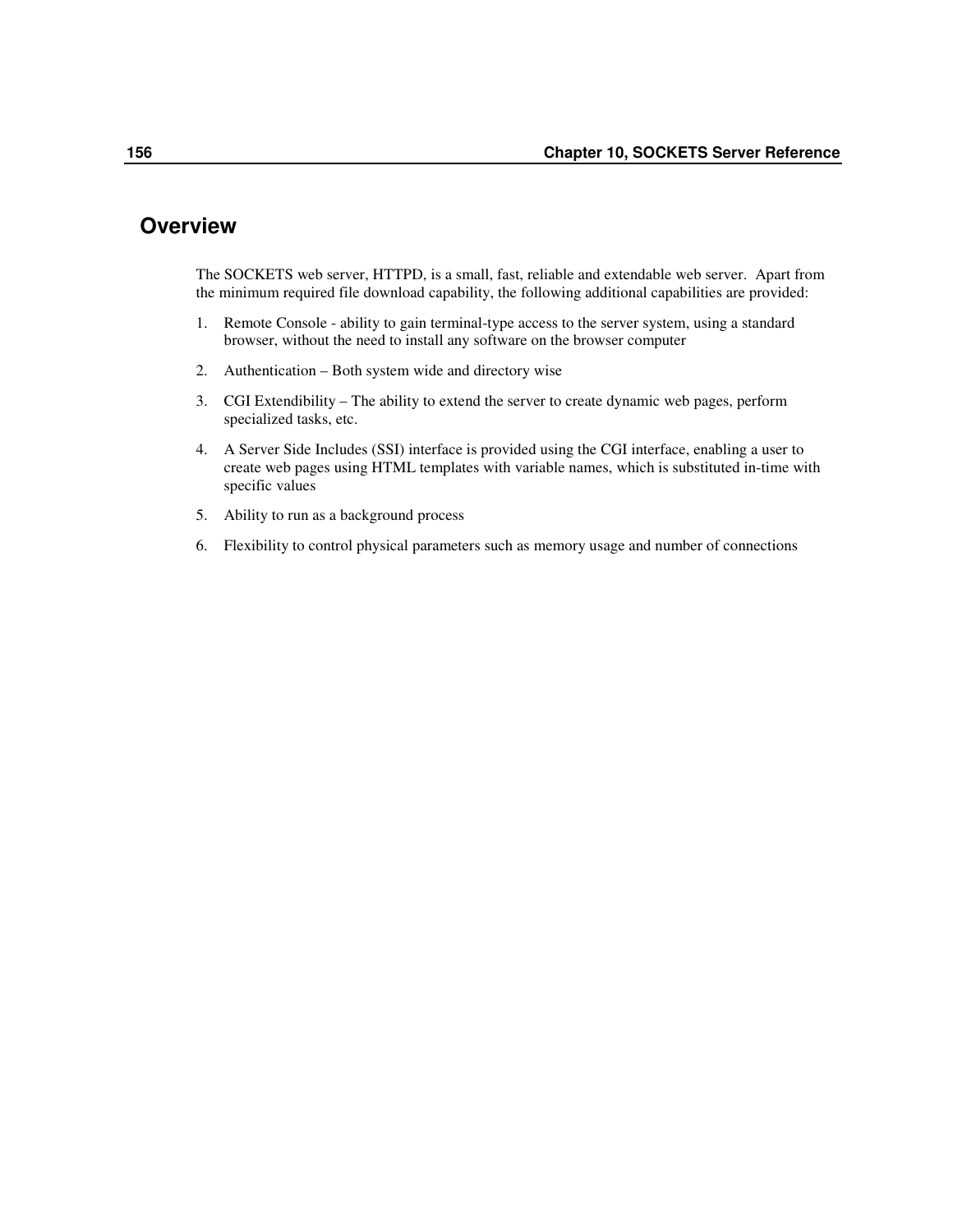# **Server**

The server runs as a single DOS TSR using SOCKETS as the TCP/IP stack and providing two distinct services, i.e. a Web (HTTP) service and a Remote Console service. Note that the Server processor is the (ROM) DOS embedded system.

The HTTP server is used to send static web pages existing as files on the server to a remote client (browser). Dynamic pages can be generated in two ways:

- 1. By calling an external CGI handler, the server provides an API to external handlers. A Server Side Includes (SSI) interface is provided as well, which makes it very easy to create powerful interactive web pages.
- 2. By spawning programs with a relatively short execution time to generate the pages through a mechanism similar to CGI, the basic mechanism used by CGI is that arbitrary programs can be spawned from the web server with input as received from the remote browser and output that can be sent to the browser.

The Remote Console server accepts input from a remote client that is fed to the keyboard buffer for use by an arbitrary program using it. It also monitors the screen display buffer area and sends screen information to the remote client.

The socket password file controls authentication. Authentication is user specific and may also differ from directory to directory. It may also be put off for either some or all users. See the section on authentication.

The HTTP server can support multiple simultaneous sessions. The GET and POST request methods are implemented as well as the following MIME types:

text/html, text/plain, image/gif, image/jpeg, image/jpeg and application/octet-stream.

The MIME type is determined by the file extension.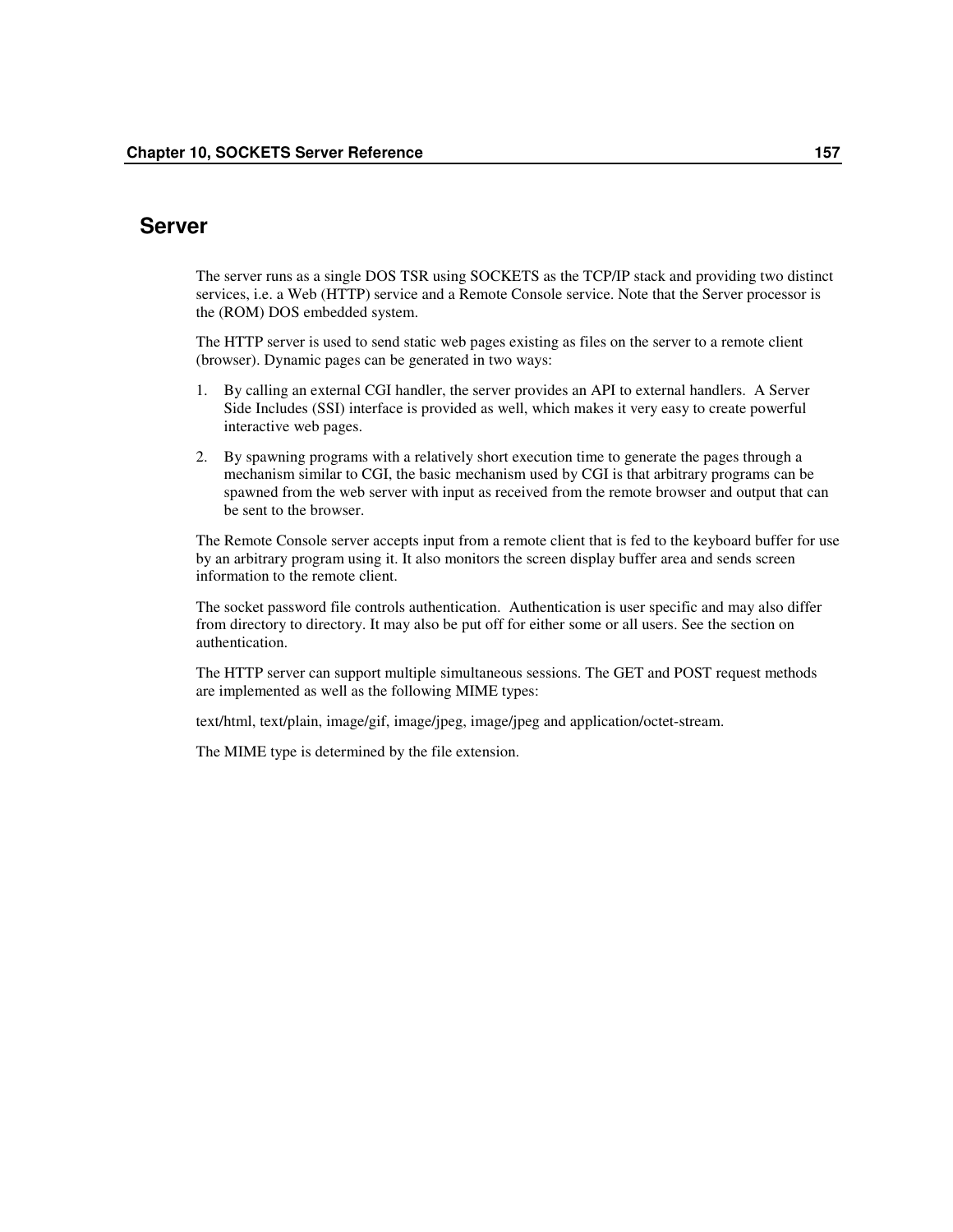# **Remote Console**

## **Initialization**

The client (browser) will initialize a remote session. An HTTP connection will be made to the HTTP server. The downloaded page will contain the applet that will automatically connect to the RCS on TCP port 81. An example download page is supplied as REMCON.HTM.

Almost any application e.g. a text editor can be run on the server. The remote keyboard and display control the application as if they were locally attached.

On the remote side, the Java Applet acts as a simple terminal emulator that displays what it receives from the server and sends what is entered from the keyboard to the server.

It is not required to have a real display adapter on the embedded system server, only to have display buffer memory.

When RCCLI.EXE is used, a connection to port 81 on the server is established.

## **Remote Console Server (RCS)**

When a new connection is made, all the screen data, as well as the cursor position, is sent to the client. Subsequently the RCS keeps a watch on the video memory and cursor position and whenever a change is detected, the RCS sends the changed data to the Java applet.

Keyboard data received from the client is passed to the keyboard buffer making it available as keyboard input for use by any application executing on the server.

# **Remote Console Client**

The remote console client exists as a Java 1.1 applet, supplied in RC.JAR, on any Java 1.1 compliant browser. Please note that a security certificate has not been compiled into RC.JAR so it is not compliant with versions of the Netscape browser that require a security certificate to run Java applets. A DOS based client using SOCKETS is also supplied as RCCLI.EXE

### *Java Applet*

Receives and displays screen data from RCS. Key presses are translated and sent to RCS.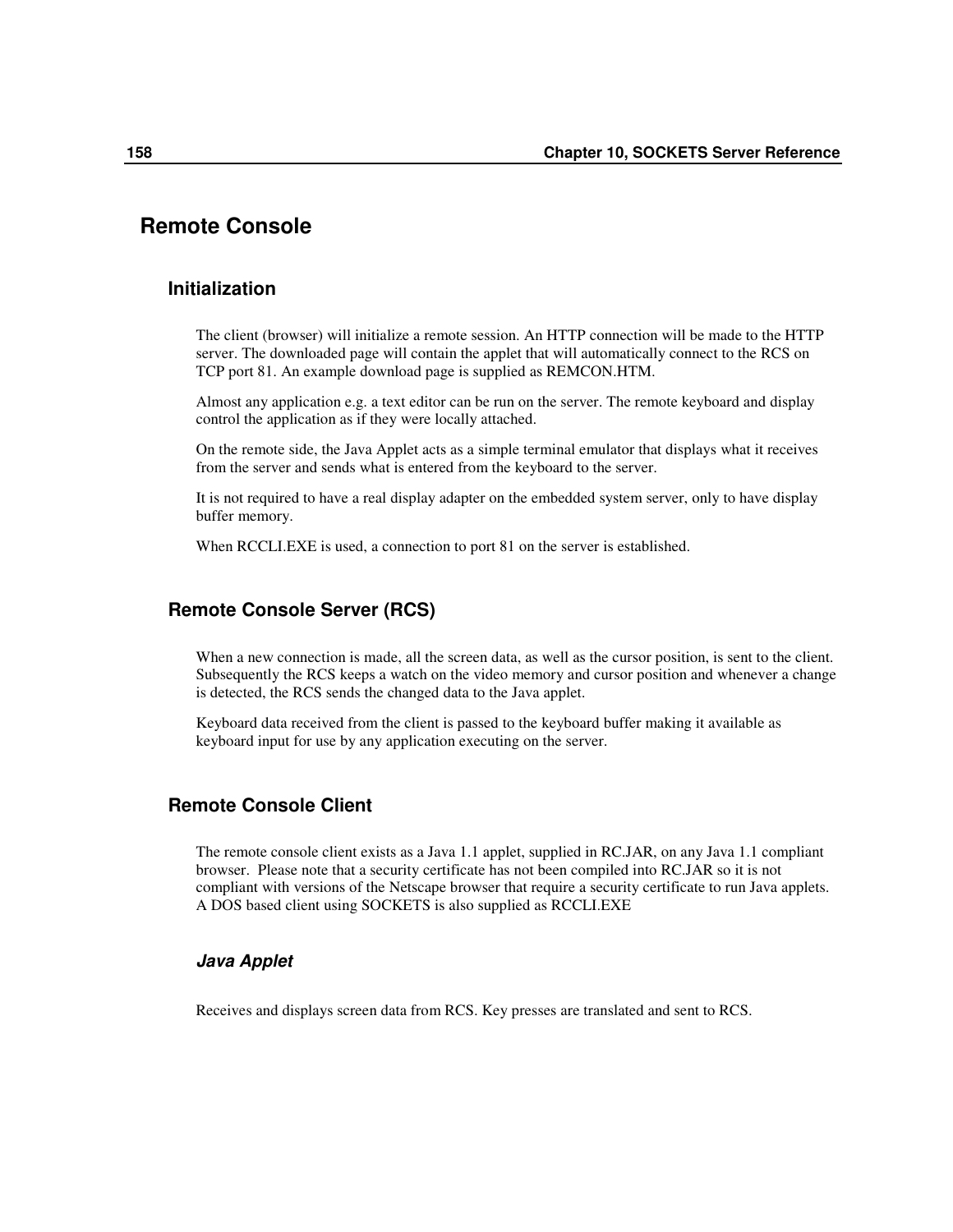### *RCCLI.exe*

Run from DOS command line: RCCLI <host> <port>.

# **CGI**

# **HTTPD Extension CGI**

The HTTPD Extension CGI works as follows: The extension has to implement one function called the *callback function*. The server has a number of functions that the extension may use, e.g. *HttpSendData*. They are designed to give the extension sufficient control over any http request.

#### **Detail**

The SOCKETS HTTP server (HTTPD) provides a facility to call functions in other modules which may be TSR or transient programs. These functions are referred to as "HTTPD extensions". HTTPD must be loaded as a TSR using the /r switch. It provides an API via software interrupts that defaults to Int 63h. The API can be located by searching for a signature containing SockHTTPD starting 10 bytes before the interrupt entry point and terminated by a 0 byte.

A **CGI adapter** is provided that simplifies the communication with the server. It is located in a file called '*cgiadap.c'*. When using the cgi adapter, the adapter finds the signature and performs interrupts. It also intercepts the callback function and performs a stack and context switch, which makes implementing an extension much easier. See the sample extensions.

An HTTPD extension registers interest in a specific URL by calling the HttpRegister() API specifying a "path". Note that this path has nothing to do with an actual file path on the server and will override any real path that may be used for serving static pages. The HttpRegister() function also specifies a Callback function to be called when the actual request is received by HTTPD, a DWORD user id to be used in callbacks and whether requests should be allowed to overlap, i.e. a new request can be received while still servicing a previous request or requests.

The Callback function will be called when a request for the registered path is received and as many times afterwards as is necessary to complete the request. It is called with a parameter structure specifying the reason for the request, the user ID, an HTTPD handle and values specific to the reason for the callback, e.g. a pointer to the command line on the initial callback. Other reasons for calling the Callback function are to notify of new received data, connection closure by the peer, readiness to accept more data and connection errors. The callback must return a value to indicate that it is still busy handling the request, has completed the request or wants to abort the request with an error. The HTTPD handle will be constant and unique from the first callback to the completion of the request.

While in the Callback function, data can be read from the peer or sent to the peer and a file can be submitted to be sent to the peer.

**Note**: Extensions are responsible for sending all HTTP header fields to clients.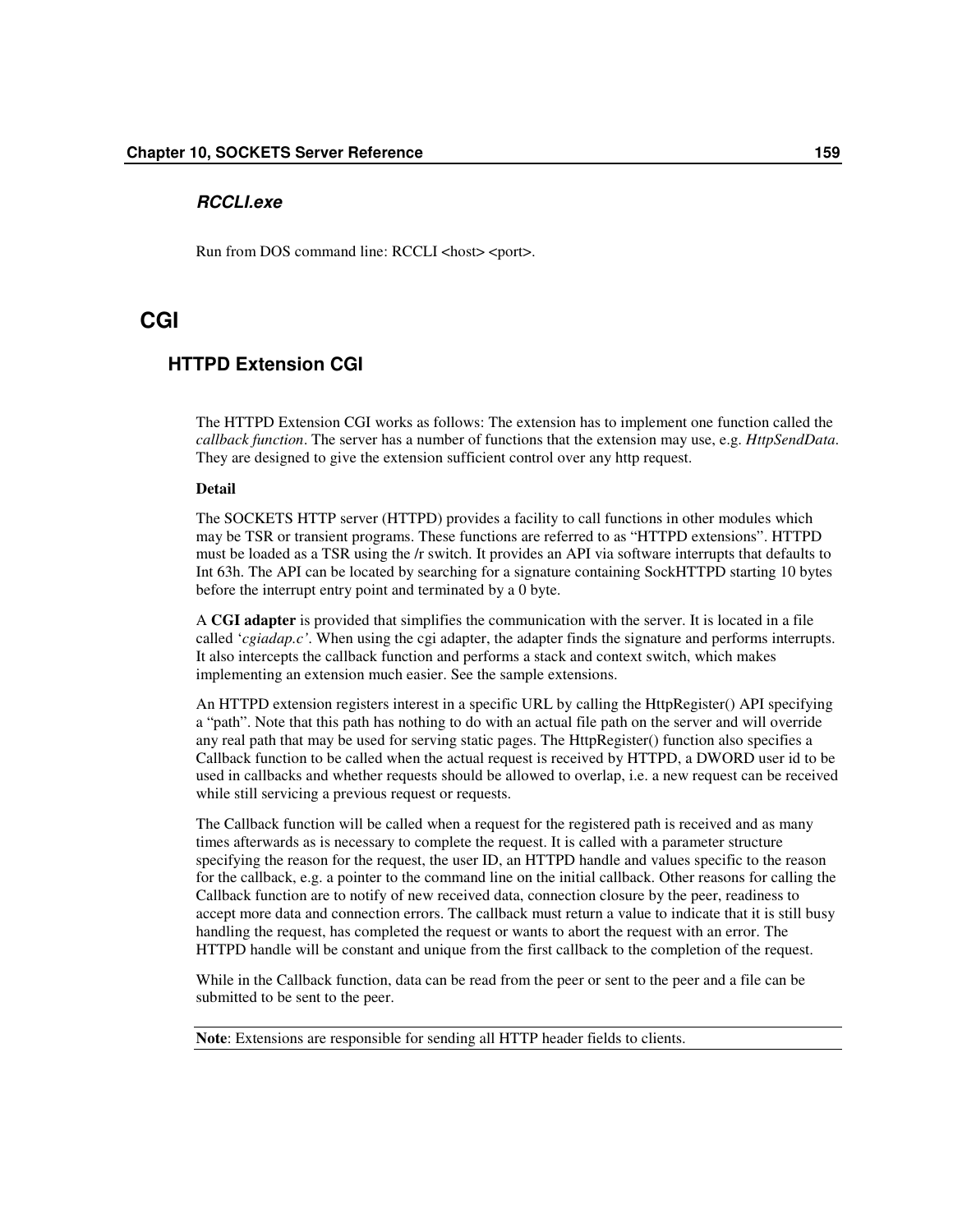The following extensions have been developed for functional and demonstrational purposes.

### *SSI Interface*

If you want to display the current date and time, or a certain CGI environment variable in your otherwise static document, you can go through the trouble of writing a CGI program that outputs this small amount of virtual data. Or better yet, you can use a powerful feature called Server Side Includes (or SSI).

**Server Side Includes are directives which you can place into your HTML documents to output such data as environment variables and file statistics.**

For a detailed introduction, please visit http://www.ora.com/info/cgi/ch05.html

A simple yet powerful interface is provided to perform Server Side Includes (SSI) tasks. A user only has to implement one predefined function and make use of only four API functions to unlock the power of SSI.

The working of the interface is described at the top of the header file *ssi.h*.

To use, include *ssicgi.c* in your project and include *ssi.h* in your source files. Take a look at *ssi.c* for a simple example.

### *CGI Examples*

Five very simple examples are included to demonstrate the usage of the API. Source code is included, as well as Borland 3.1 project files.

Put all *.htm* and *.exe* files in the %HTTP\_DIR% directory and start *HTTPD*. Load all the cgi programs (you may use *cgi.bat*). All is in place now and the examples may be accessed through *index.htm*.

The first four examples may operate in one of two modes:

As a TSR (resident) program: this is the default behavior. At this stage unloading of the TSR is not supported. De-registration is possible by loading the program again. This routine may be repeated.

As a transient program: use '/t' command line switch to activate. This option will immediately spawn 'command.com'. From this prompt other cgi programs may be loaded. The program exits when 'command.com' is exited by typing 'exit' at the prompt.

These programs are:

1. *cgiecho* A very simple program that accepts data from a user and echoes it back nicely formatted. Get *echoform.htm* from the browser.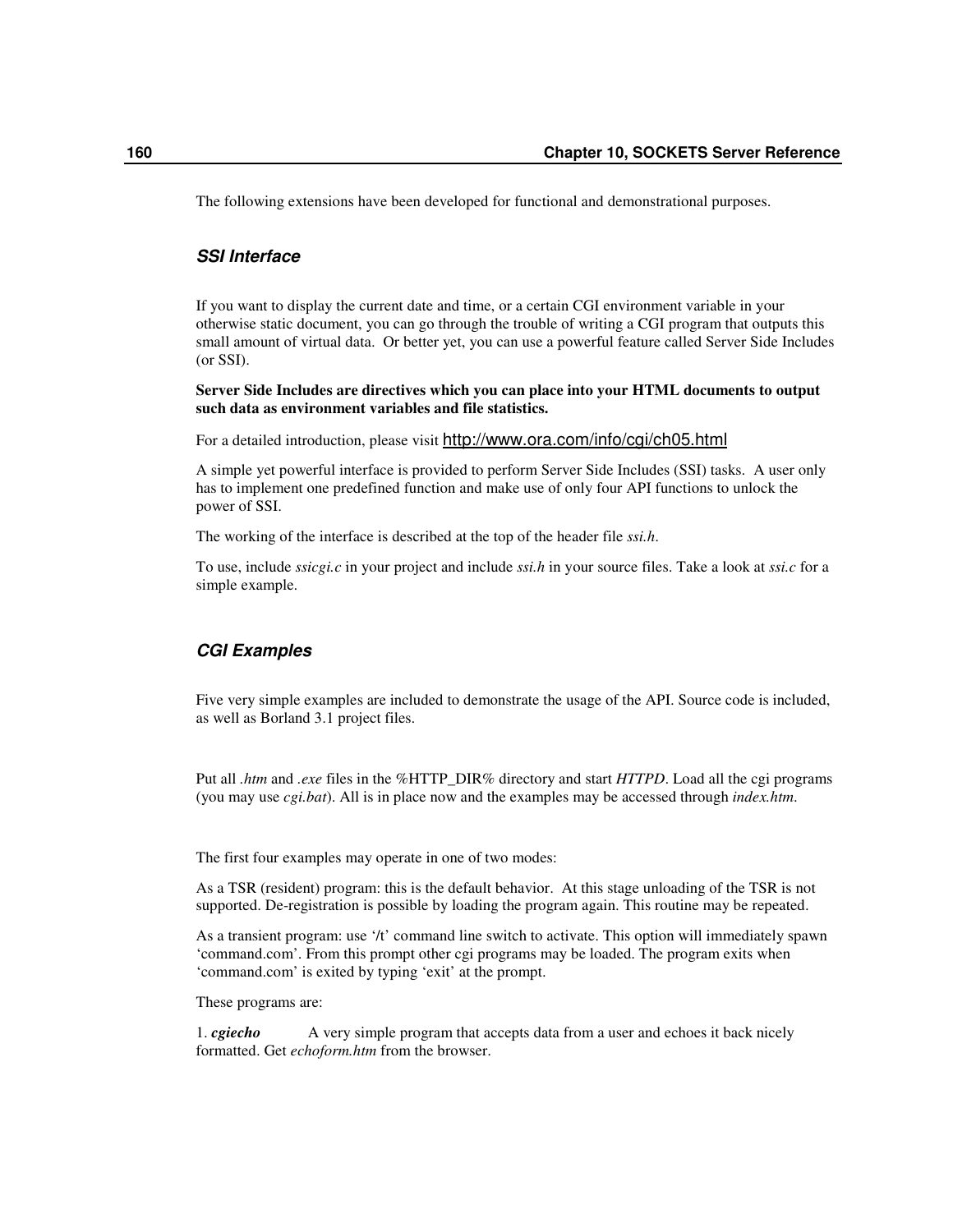2. *cgicount* A page visit counter. Only updates between sessions if transient (cgicount /t) Get *num.htm* from the browser.

3. *cgiform* Does the same as the old 'fill out the form and submit' utility. Get *caform.htm* from the browser.

4. *SSI* A very simple SSI implementation that demonstrates the SSI interfaces. *Template.htm* is filled by some variables. Get *ssi.htm* from the browser.

The fifth example, *FFUR*, (Form-base File Upload Receiver) is only a transient program, but can easily be adapted to be similar to the rest. It handles the upload of a file as a POST command by filling out *ffur.htm.*

#### *Passive Mode*

The server may be run in passive mode by specifying a '/p' command line switch. When passive, the server will record network events but only handle them once it is triggered by a CGI user. The user does this by calling HTTPGETStatus(), which only returns the number of active connections. However, this function gives the server a chance to perform all the normal server routines.

#### *Server Memory*

The server's memory usage may be controlled in two ways:

1. By specifying the amount of memory when going TSR.

Use this option if your system allows it.

2. By specifying the maximum number of connections the server will allow.

Use this option if you have 'heavy' web pages – usually the type where pages consist of frames and many images, etc. Connections are generally reset when more connections are attempted than the defined maximum. The client then must retry to establish the lost connections, leading to a more distributed load on the server.

### **Spawning CGI**

An external program, indicated by the requested URL, is spawned. All relevant information is passed as environment variables. The program gets all input (e.g. posted data) from *standard in* and sends all response through *standard out*.

This type of CGI is discouraged in favor of *Extension CGI (3.1)*.

#### **Remarks on spawning CGI operation.**

The following CGI environment variables are supported: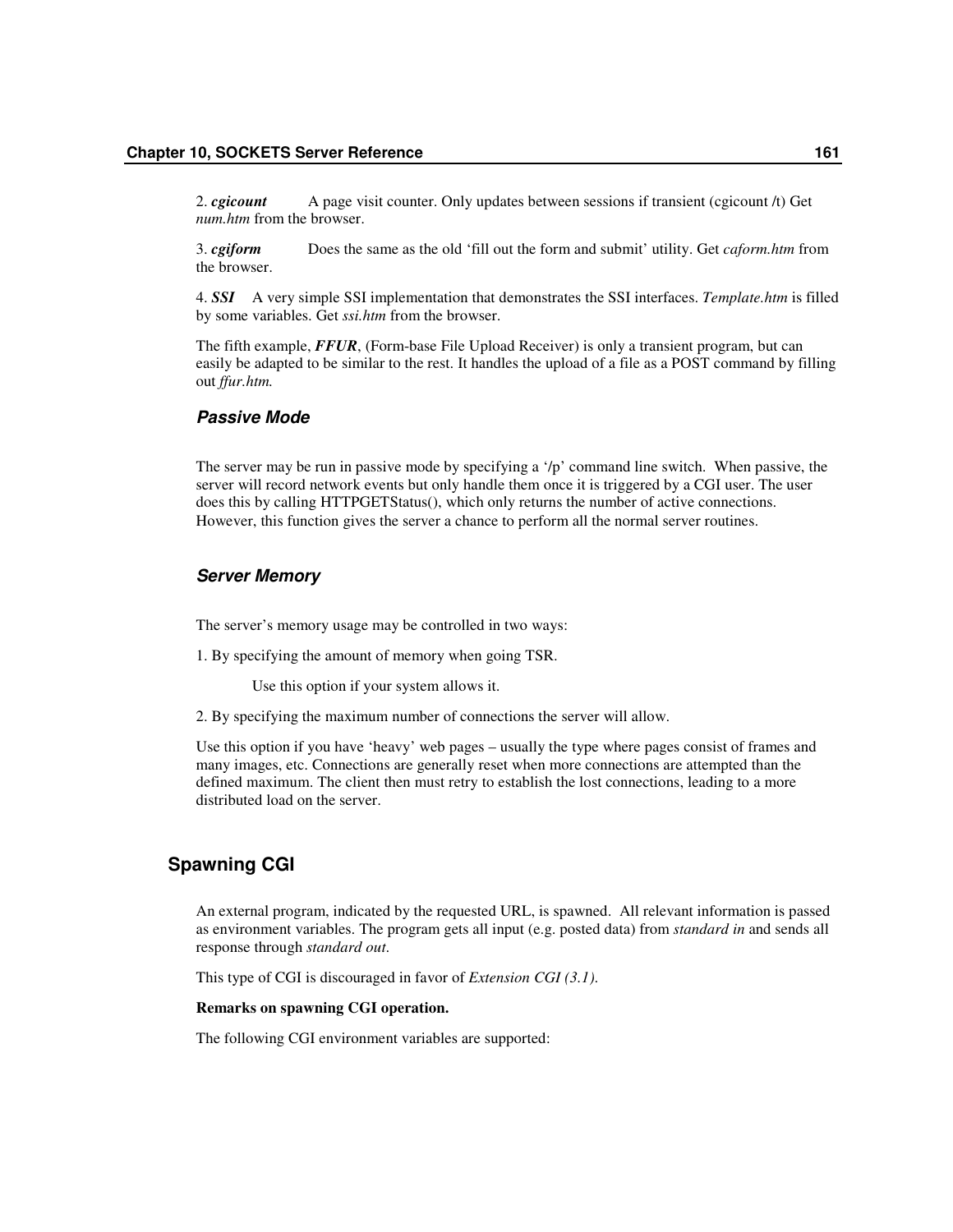#### CONTENT\_TYPE, CONTENT\_LENGTH, PATH, COMSPEC and REQUEST\_METHOD.

Enough free memory must be available when spawning a CGI program, or no swapping or overlaying will be attempted. Since COMMAND.COM uses all free memory, it follows that no CGI program will be spawned if COMMAND.COM is the current foreground program.

CGI programs must be small and must execute reasonably quickly. While a CGI program is executing, the HTTP server is effectively blocked and cannot service any other requests. No console input or output should be used. A CGI program is invoked by a URL containing a path of /cgi-bin/<cgiprogram> where <cgi-program> is the name of an executable program which must be in the HTTP root directory or in the path. Note that the "/cgi-bin/" part is stripped off and does not represent a real directory. <Cgi-program> may be followed by a "?" and a command line. On entry to the CGI program, the environment variables listed above are set up and can be accessed. If a command line is given, it can also be accessed in the normal way.

The CGI program generates a dynamic page by writing to STDOUT. When the CGI program terminates, this output is sent to the remote client (browser). The output can consist of a header and a body part separated by an empty line. If the header contains a "Content-type:" line, the content type will be set to that type and only the body will be sent to the client. Otherwise all the output will be sent to the client using content type "text/plain". COMMAND.COM can be invoked as a CGI program to perform simple DOS functions e.g. directory listings. The following example performs a directory listing:

#### http://www.embedded-server.com/cgi-bin/command?/cdir

The next one performs a wide directory listing using a wild-card specification:

#### http://www.embedded-server.com/cgi-bin/command?/cdir%20\*.htm%20/w

Note the use of %20 to specify a space character.

Refer to the INDEX.HTM web page for an example of various ways of calling CGI programs. The NUM.EXE program with source code NUM.C, demonstrates the use of a header and body part building a simple "page visited" web page:

printf("Content-type: text/html\n\n"

"<html>\n<h1>\nThis page has been visited %d times\n</h1>\n",number);

printf("<P><P><A HREF=\"/index.htm\">Back</A>.</html>\n");

Forms programming can be performed using either the GET or POST methods. When GET is used, form data is copied to the command line and is limited to 128 characters including the URL part. When the POST method is used, the command line is also built. In addition, form data are available from STDIN and is limited by disk space only. See the forms programming example consisting of FORM.HTM, FORM.EXE and FORM.C for examples of using both the GET and POST methods.

So that you may fully understand CGI programming, this detailed explanation of the server operation is provided.

Whenever HTTPD receives a URL containing "/cgi-bin/", it interprets the rest of the URL as a DOS program to spawn and run to completion. The full path parsed from the URL is used, implying that the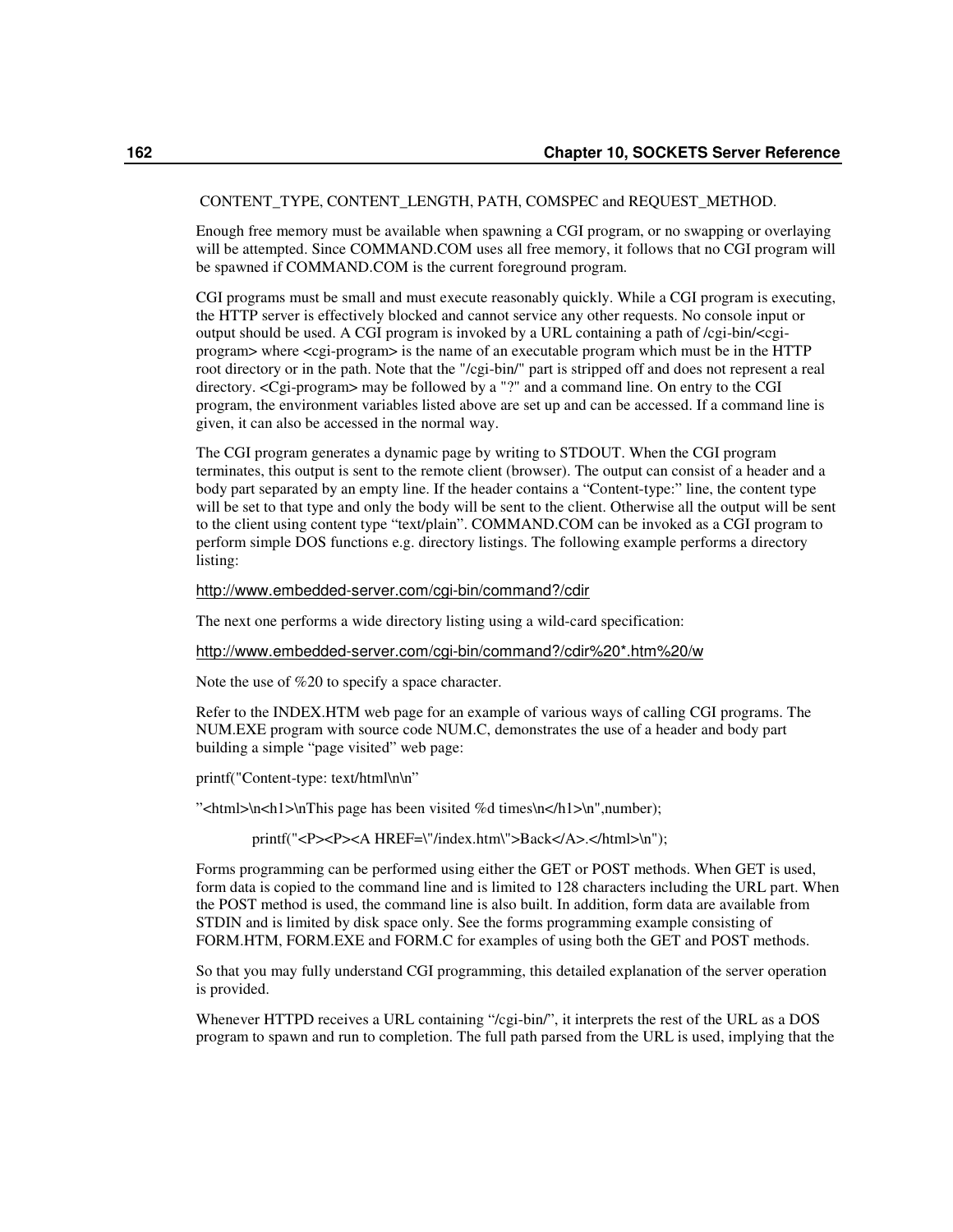program should be in physical directory called "/cgi-bin/" or a subdirectory thereof. E.g. "program.exe" should be in "%HTTP\_DIR%\cgi-bin\" if the request is "GET /cgi-bin/program.exe".

While this "CGI program" is executing, the server can accept new server connections, but will not respond to them before the CGI program terminates. The CGI program can be any DOS program that is small enough to fit into available memory. Since HTTPD is blocked while the CGI program executes, user interaction should not be used and the CGI program should complete in a reasonable time.

Operation on receiving a CGI URL:

If the CGI program name is followed by a "?", the rest of the line is sent as a command line to the CGI program after converting all %n combinations.

If a "Content-Type" header is encountered, the CONTENT\_TYPE environment variable is set to the given value and if a "Content-Length" header is encountered, the CONTENT\_LENGTH environment variable is set to the given value. The PATH and COMSPEC environment variables are copied to the new environment and the REQUEST\_METHOD environment variable is set to either GET or POST.

If the POST method is used, the rest of the HTTP message is copied to a temporary file that is then redirected to stdin. The stdout stream is redirected to another temporary file. After completion of the request, the temporary files are deleted. They will be created in the %HTTPTMP% directory.

The CGI program is now invoked. This program can check the environment variables, access the command line and in the case of a POST, read from stdin. All output that should be passed back to the HTTP client (Browser) is written to stdout. A single header line followed by an empty line, containing "Content-type: *content\_type"* may be pre-pended to the data. This line will be used to set the contenttype of the data being sent back. If such a header is not found, the content type will be set to "text/plain".

# **Authentication**

Default authentication matches the capabilities of the FTP server as documented in the SOCKETS SDK. A file called "SOCKET.UPW" should exist in the SOCKETS (environment variable) directory.

The default permission file controls remote console access. Each listed user has a single-letter privilege code set if he has privilege to use the Remote Console. The code should be missing if that user does not have Remote Console privilege.

An additional feature is implemented - **htaccess**.

This feature provides a per-directory permission override mechanism.

It is enabled using '/t' as command line switch.

If htaccess is enabled, the default mechanism may be skipped (but no default users or remote console access will be available).

A file called HTACCESS (typically hidden) contains authentication overrides to enable partial anonymous access or additional password security to subdirectories, etc. If this feature is activated, the server code will look for HTACCESS files in each directory starting from the requested path and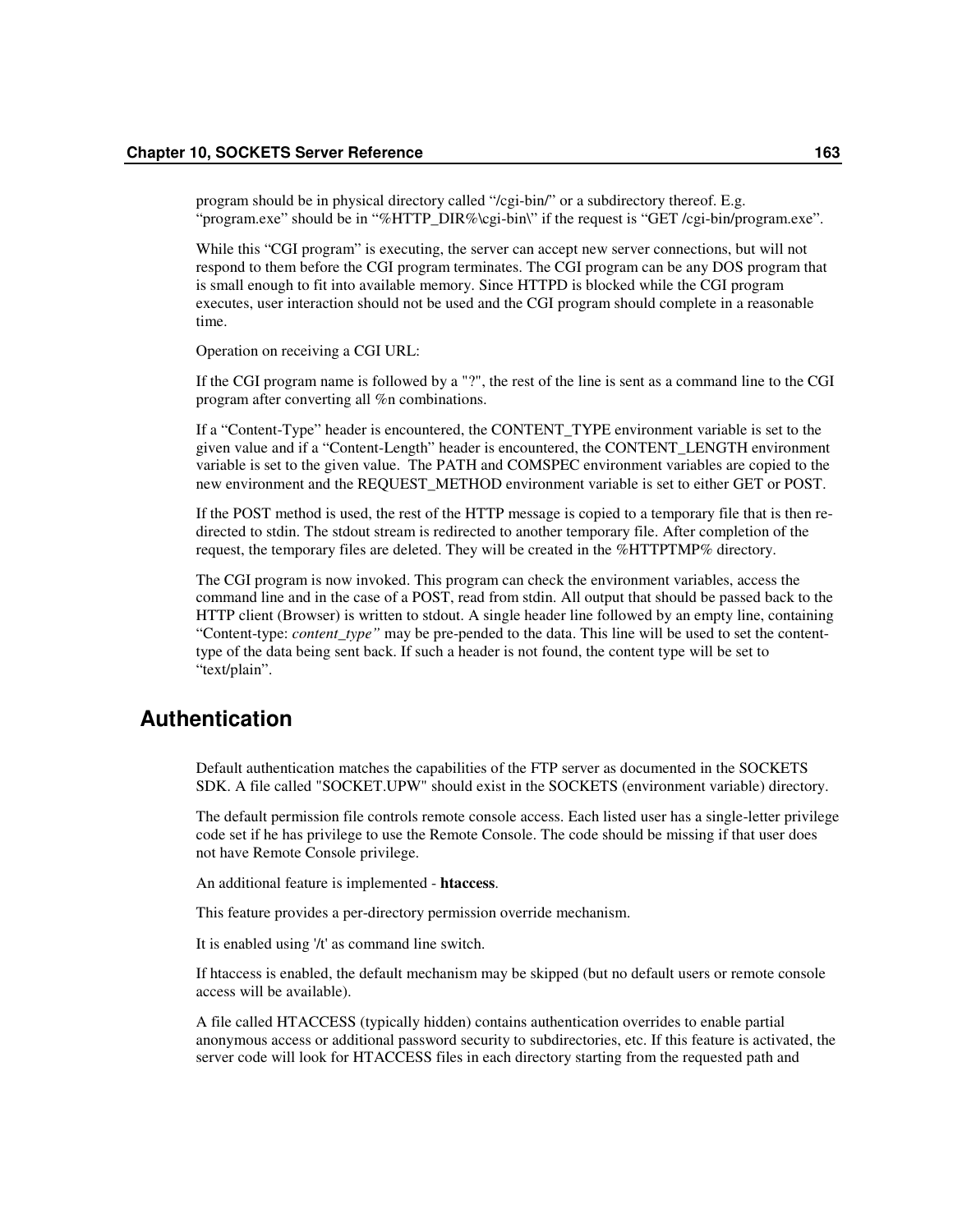continuing upward in the directory structure (assuming the root directory to be at the top) until an HTACCESS file is found. If no file is found, then the default settings are used. An anonymous access entry is available for the developer to specify that some subdirectory is authorized for any user, although its parent directory is password-protected.

CGI scripts are also controlled via the HTACCESS mechanism.

# **Registers When Calling HTTPD Directly (not using the CGI adapter)**

int HttpRegister( far char \**szPath*, int (far \*pfCallback)(HTTP\_PARAMS far \**psHttpParams*), int *iFlags*, DWORD *dwUserID* ); Assembler level:  $AH = 0$ szName: DS:SI pfCallback: ES:DI iFlags: BX dwUserID: CX:DX

Return in AX register.

Remarks about the callback:

The callback is guaranteed to only be called when DOS can be called. The DOS critical handler will be disabled and all critical errors will result in an access error without any user intervention. Since the callback happens at interrupt time, it should execute for as short a time as possible. After a done or error return, no further callbacks will be generated for the current request.

Only one callback will be active at any time. Calling an API function while executing the callback function will not result in another callback before the current callback has returned.

Note that the stack and the data segment on entry will be that of HTTPD. Depending on the memory model used for the extension and the amount of stack space required, it may be required to switch stacks during the callback.

int HTTPDeRegister(char \**pszPath*);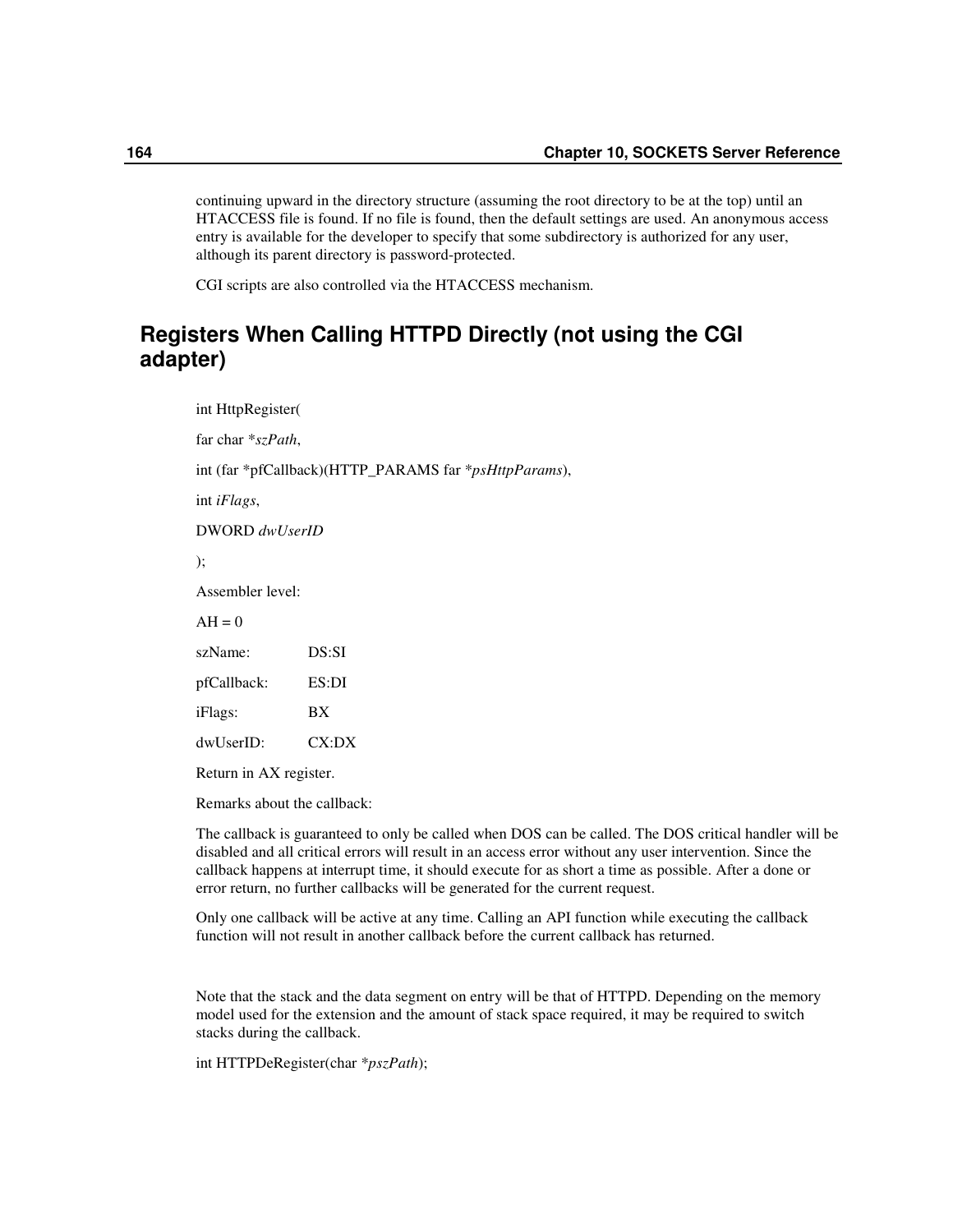$AH = 1$ 

*pszPath*: DS:SI

Return in AX register.

Remarks:

After this call no more callbacks will be generated for this URL. Any requests in progress will be terminated with an error to the peer. This API must be called for all registrations made by a program before terminating that program; otherwise the system will inevitably crash on any subsequent request.

int HTTPGETData(int *iHandle*, char far \**pcBuf*, int *iCount*);

| $AH = 2$          |       |
|-------------------|-------|
| <i>iHandle</i> :  | BX    |
| $pc$ <i>Buf</i> : | DS:SI |
| <i>iCount</i> :   | CX.   |

#### Return in AX register.

int HttpSendData(int *iHandle*, char far \**pcBuf*, int *iCount*);

 $AH = 3$ *iHandle*: BX *pcBuf*: DS:SI *iCount*: CX Return in AX register. int HttpSubmitFile(int *iHandle*, char far \**pszFileName*);  $AH = 4$ *iHandle*: BX *pszFileName*: DS:SI

Return in AX register.

# **Command Line Switches when loading the Server**

Any combination of these switches may be used. They should be separated by at least one space.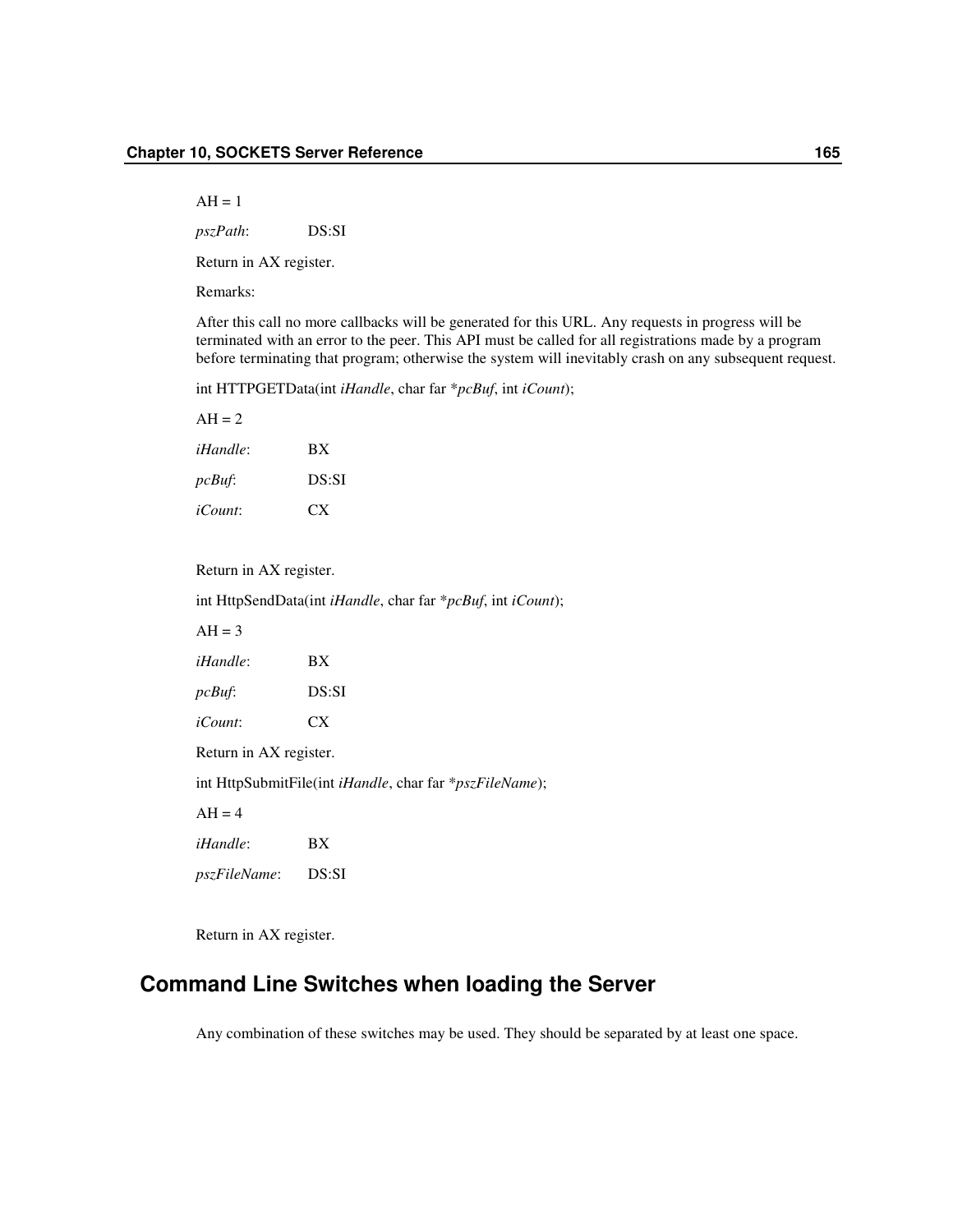/? /h This help screen

 $/r - tsr$ 

- /s status
- /t htaccess enable directory level authentication
- /u unload if resident
- /c close listen
- /g allow old type (spawning) CGI
- /p Passive mode

/i=<int\_num> Interrupt number for cgi API

/m=<br/>bytes> - set memory size

/n=<maximum number of simultaneous connections>

/a=<columns>, <rows> - set screen aspect

/v=<segment>[: <offset>] - set video buffer address (hex)

The "root" directory for web content is the current directory when HTTPD is started. This can be changed by setting an environment variable HTTP\_DIR e.g.

SET HTTP\_DIR=D:\SERVER\WEB

# **Format of "SOCKET.UPW"**

This is the same file used for the FTP server's (*FTPD.EXE*) permissions.

This file consists of lines where each line contains a user's information.

A line starting with a # is considered a comment and is ignored.

Each line consists of four fields:

#### username

The name of this user. If it is \*, it will be used when the client does not specify a username.

password

This user's password. If it is \*, no password is required.

working directory

The user will only have access to this directory and its subdirectories

If it is '/', this user has access to the whole system.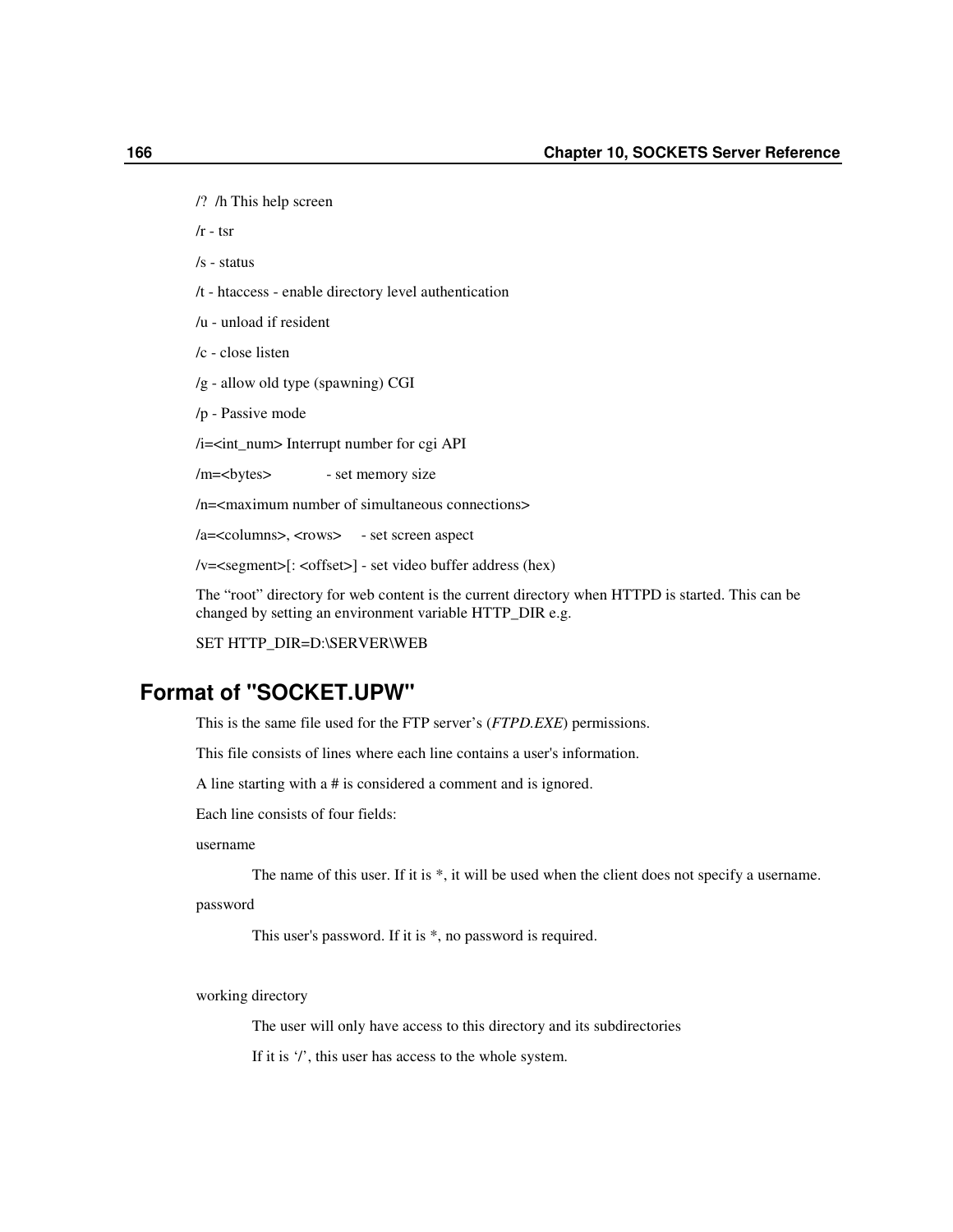HTTP DIR can be referred to as  $\mathcal{V}$ .

If a relative path is specified, it is appended to HTTP\_DIR.

permissions

IMPORTANT when a user is granted both FTP and HTTP permissions, the FTP permissions should appear **first**, otherwise they will be ignored.

Operations allowed. May contain any combination of the following tokens:

- **e** User may 'g**e**t' files
- **p** User may '**p**ost' files
- **g** User may use c**g**i
- **m** User may use Re**m**ote Console

Fields should be separated by single spaces.

If any field is missing the entry is ignored.

A comment may follow the last field (permissions) of the line.

**Note**: If a default user is supplied, it should always appear first in the list of users. Only users below the default user will be considered.

# **Format of "htaccess"**

Any directory may contain this file, and serve as overrides to the general permissions for the containing directory and all its subs until another htaccess is found.

This file consists of lines where each line contains a user's information.

A line starting with a # is considered a comment and is ignored.

Each line consists of three fields:

username

The name of this user. If it is \*, it will be used when the client didn't

specify a username.

password

This user's password. If it is \*, no password is required.

permissions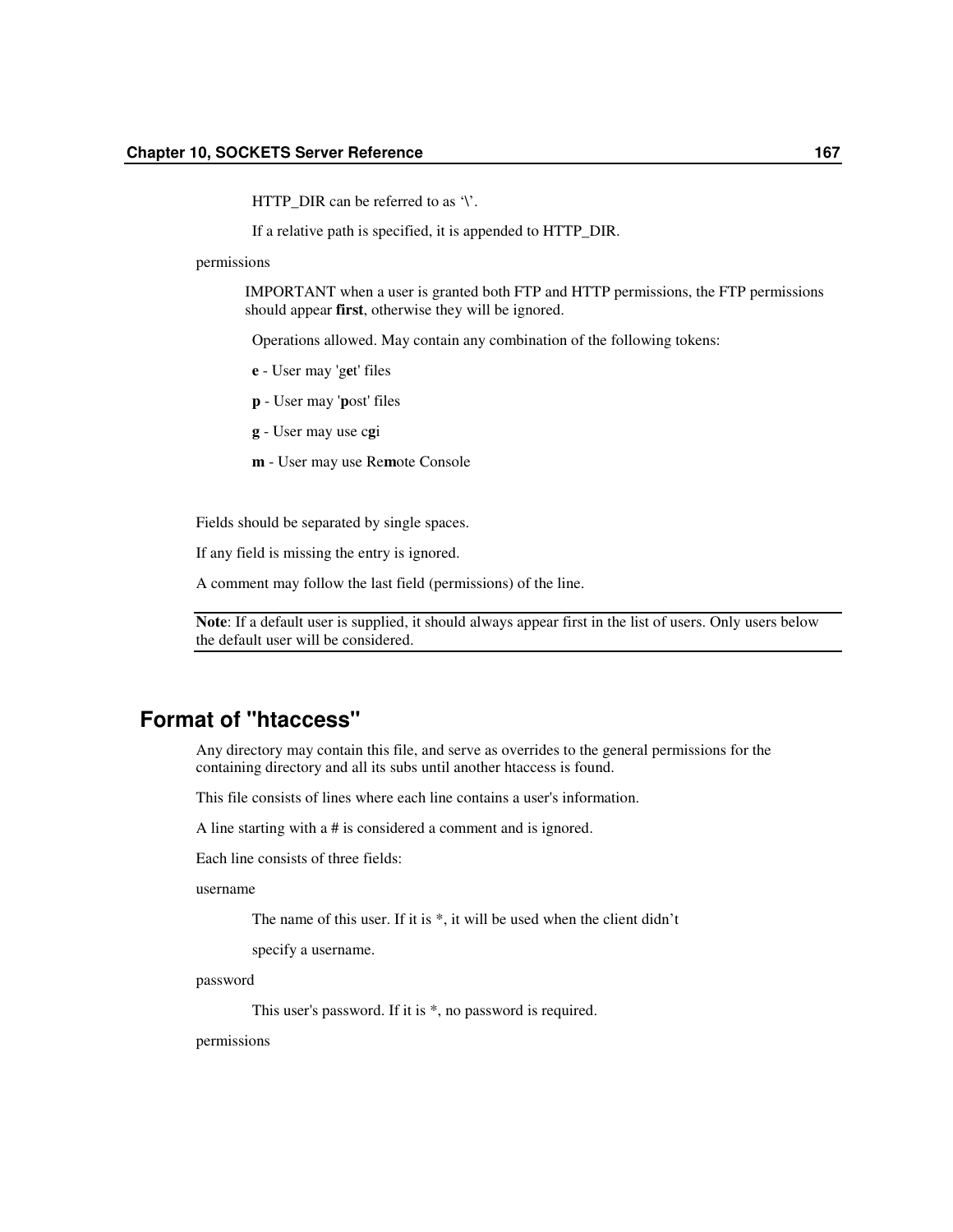Operations allowed. may contain any combination of following tokens:

e - User may 'get' files

p - User may 'post' files

g - User may use cgi

Fields should be separated by single spaces.

If any field is missing the entry is ignored.

A comment may follow the last field (permissions) of the line.

**Note**: If a default user is supplied, it should always appear first in the list of users. Only users below the default user will be considered.

# **SSI Definitions**

```
/* SSI.H
```

```
* SSI API functions
```
\*/

```
/*
```
\* initialize SSI adapter: hook HTTP server

\* pszCgiName - The name on which to react, e.g. cgi-bin/getpage.exe

\*/

int CgiInit(char \*pszCgiName);

/\*

\* Unhook HTTP server. Function MUST be called before exiting, otherwise

\* system will crash.

\*/

void CgiQuit(void);

/\*

\* Add a variable and its value to the specified parameter set.

\*/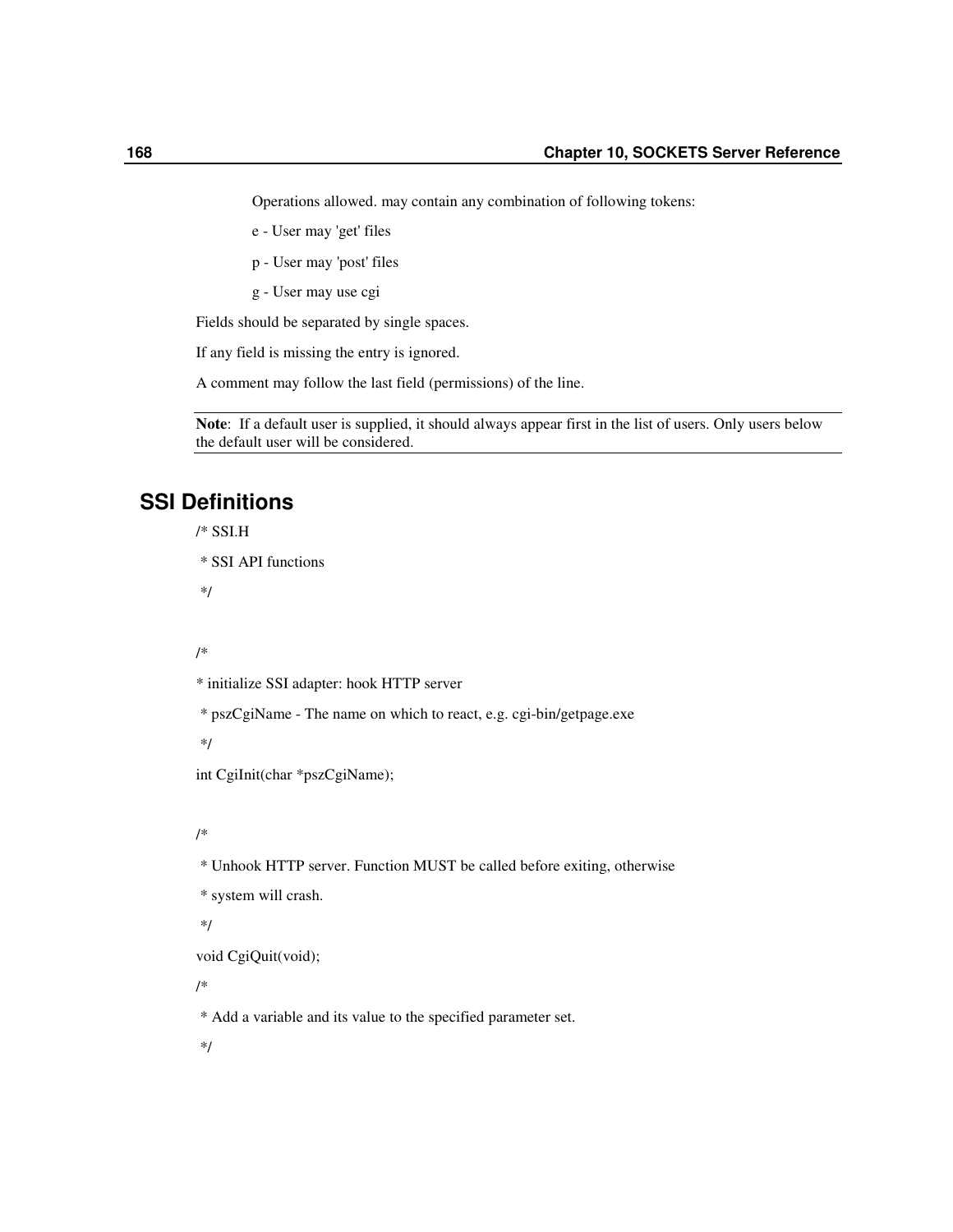int AddVar(int iHandle, char \*pszName, char \*pszValue);

/\*

\* Set the filename of the specified handle

\*/

int SetFile(int iHandle, char \*pszFilename);

/\*

\* the only function the user of the SSI interface must implement

\*

\* This function will be called each time a new request arrives.

\* pszQuery will hold the query.

\*

\* A user must use the 'SetFile' and 'AddVar' functions to set the

\* template file and add SSI variables. The provided iHandle should

\* be used when calling these functions

\*/

void SetVariables(char \*pszQuery, int iHandle);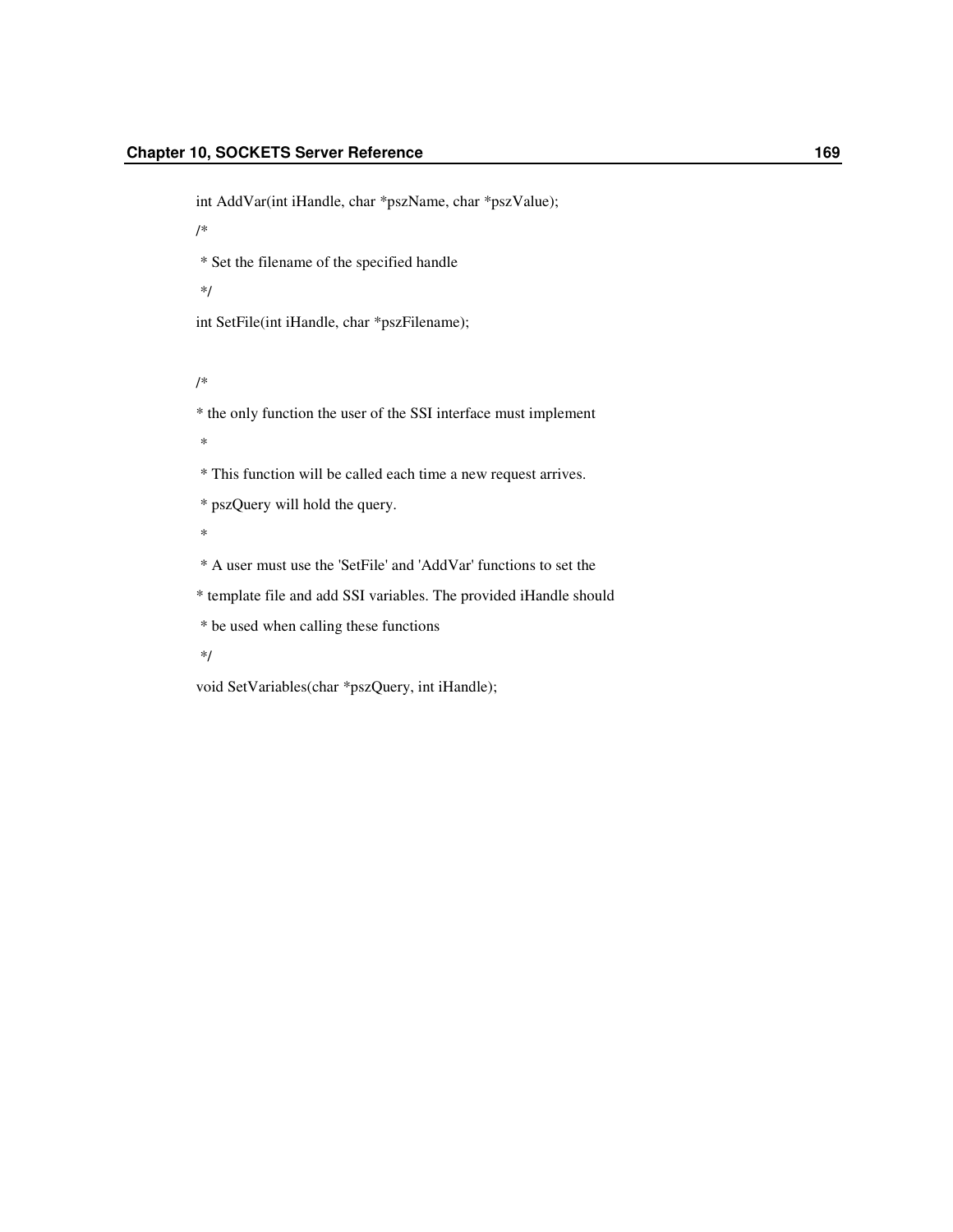# **Using the CGI Adapter (***CGIADAP.C***)**

*CGIADAP* is an interface a user may utilize to implement external cgi programs. This interface performs stack and context switches, and provides ordinary C functions to access the http server (*HTTPD.exe*).

The interface is described by referring to its header file:

```
/* CGIADAP.H
```
\* contains definitions for cgi adapter interface

\*/

//contains all the definitions for return values and error messages

#include "htapic.h"

/\*

adapter for cgi interfacing with HTTPD server

\*/

/\*

**int HttpRegister(char far \*szPath,**

**int (far \*pfCallback)(HTTP\_PARAMS far \*psHttpParams),**

```
int iFlags, DWORD dwUserID);
```
Arguments:

szPath:

The string identifying a URL. It should be an exact match of the abs\_path part of the URI minus the leading '/'. For instance, If you want to capture all http://myserver.com/cgi-bin/getpage.exe, you should register 'cgi-bin/getpage.exe'.

pfCallback:

The callback is guaranteed to only be called when DOS can be called.

The DOS critical handler will be disabled and all critical errors will result in an access error without any user intervention.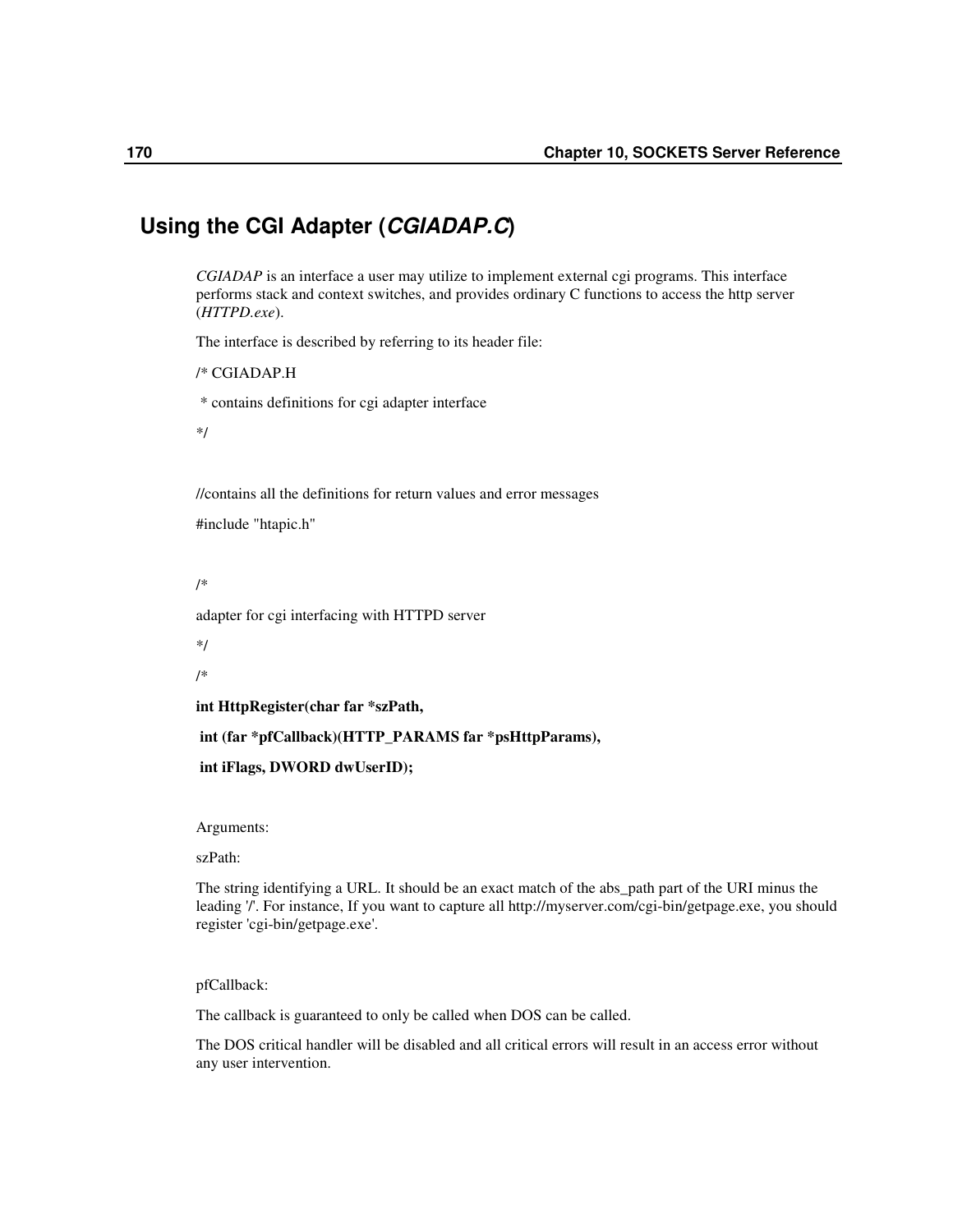Since the callback happens at interrupt time, it should execute for as short a time as possible. After a done or error return, no further callbacks will be generated for the current request.

psHttpParams:

psHttpParams->iReason - reason for callback:

R\_NEWREQ - New HTTP request. pszCommandLine points to the command line passed in the URL. The number contained in iValue specifies the HTTP operation; RQ\_GET for GET and RQ\_POST for POST.

| R INDATA - | Input data available, iValue contains count.                |
|------------|-------------------------------------------------------------|
|            | R OUTDATA - Can send output data, iValue contains count.    |
|            | R_ENDDATA - Peer closed connection i.e. "end of input data" |
|            | R CLOSED - Connection closed.                               |

psHttpParams->iHandle

HTTPD handle, used in subsequent API calls for this request.

The user should not modify it.

*See htapic.h for the other definitions*

return values:

| RET OK -   | not done, give me more upcalls |
|------------|--------------------------------|
| RET DONE - | done, no more upcalls please   |
| RET ERR -  | done, error                    |

Only one callback will be active at any time.

Calling an API function while executing the callback function will not result in another callback before the current callback has returned.

iFlags:

F\_OVERLAP - overlapped request (1), non-overlapped request (0).

All other bits are reserved.

dwUserID: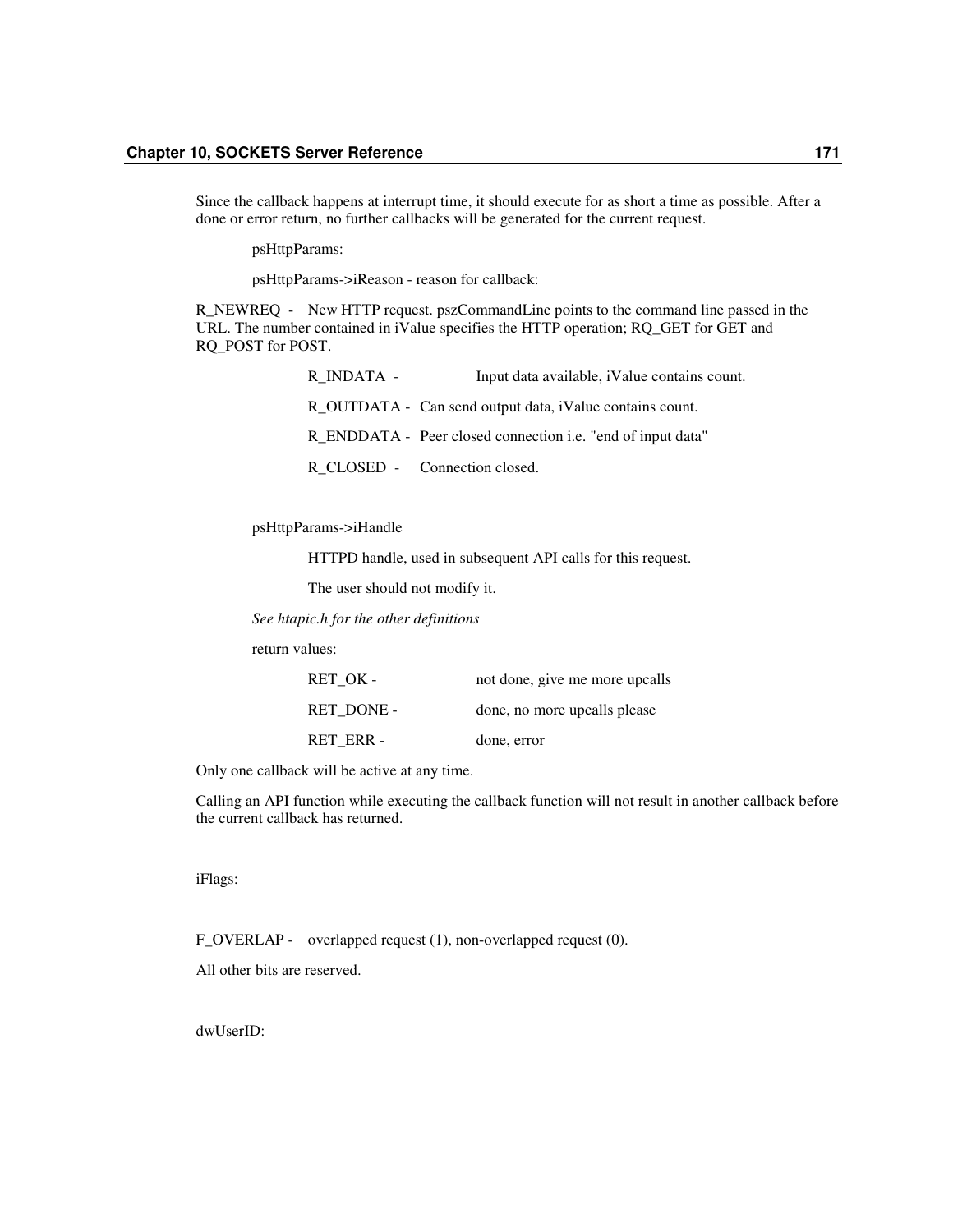value passed to HttpRegister(); this value is for use by the

extension, HTTPD does not modify it.

return:  $OK(0) - ok$ 

< 0: One of the error messages (see htapic.h)

\*/

int HttpRegister(char far \*szPath,

int (far \*pfCallback)(HTTP\_PARAMS far \*psHttpParams),

int iFlags, unsigned long dwUserID);

/\*

#### **int HTTPDeRegister(char \*pszPath);**

return:  $OK(0)$  - ok

< 0: - One of the error messages (see htapic.h)

Remarks:

After this call no more callbacks will be generated for this URL.

Any requests in progress will be terminated with an error to the peer.

This API must be called for all registrations made by a program before terminating that program; otherwise the system will inevitably crash on any subsequent request.

\*/

int HTTPDeRegister(char far \*pszPath);

/\*

#### **int HTTPGETData(int iHandle, char far \*pcBuf, int iCount);**

Remarks:

This API can be called when a POST operation has been indicated by the callback. If more data is expected and the extension is busy executing the callback function, a 0 return should be made from the callback indicating it is still busy and getting more data should be attempted at the next callback.

return:  $>= 0 - ok$ , bytes received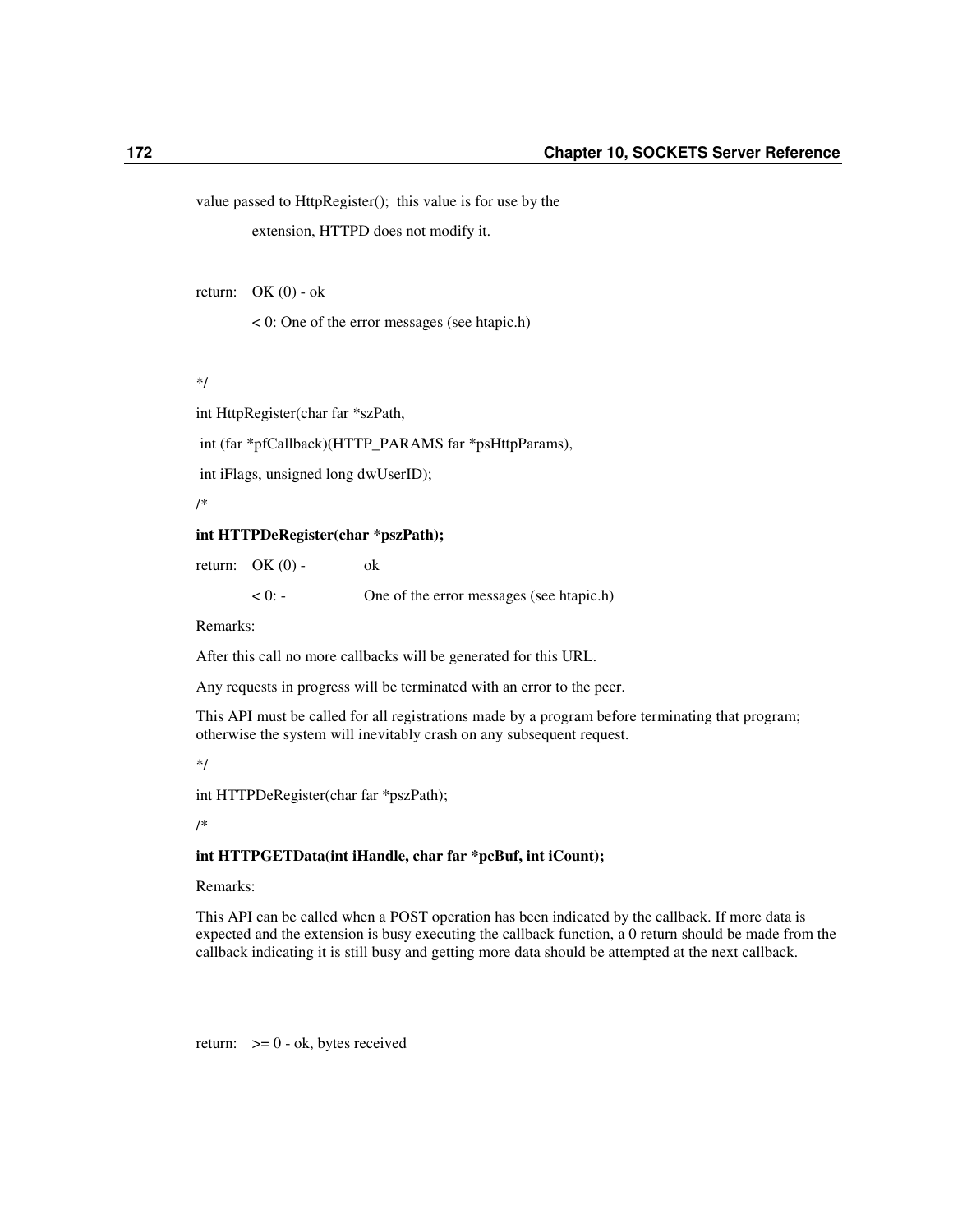< 0: One of the error messages (see htapic.h)

\*/

int HTTPGETData(int iHandle, char far \*pcBuf, int iCount);

/\*

#### **int HttpSendData(int iHandle, char far \*pcBuf, int iCount);**

Remarks:

This API can be called to send data to the peer.

If the return indicates that less than the requested number of bytes has been sent and the extension is busy executing the callback function, a 0 return should be made from the callback indicating it is still busy. Then an attempt to send more data should be made at the next callback.

All the required data should be sent to the peer before the HttpSubmitFile() function is used. After HttpSubmitFile(), HttpSendData() should not be called again.

return:  $>= 0$  number of bytes actually sent

< 0 one of the error messages (see htapic.h)

\*/

int HttpSendData(int iHandle, char far \*pcBuf, int iCount);

/\*

#### **int HttpSubmitFile(int iHandle, char far \*pszFileName);**

Remarks:

The extension can submit a file to be sent to the peer in response to a request. The file will be logically appended to any data already sent using HttpSendData(). The file should not be exclusively opened when it is submitted. After it is transmitted, transmit upcalls will be issued normally. This gives the user the ability to send any number of files on the connection with arbitrary data in between.

return: 0 OK  $< 0$  error \*/

int HttpSubmitFile(int iHandle, char far \*pszFileName);

/\*

\* TAKE NOTE - STACK POINTER:

\*

\* The stack pointer for callbacks is by default set to \_SP - 1000, the first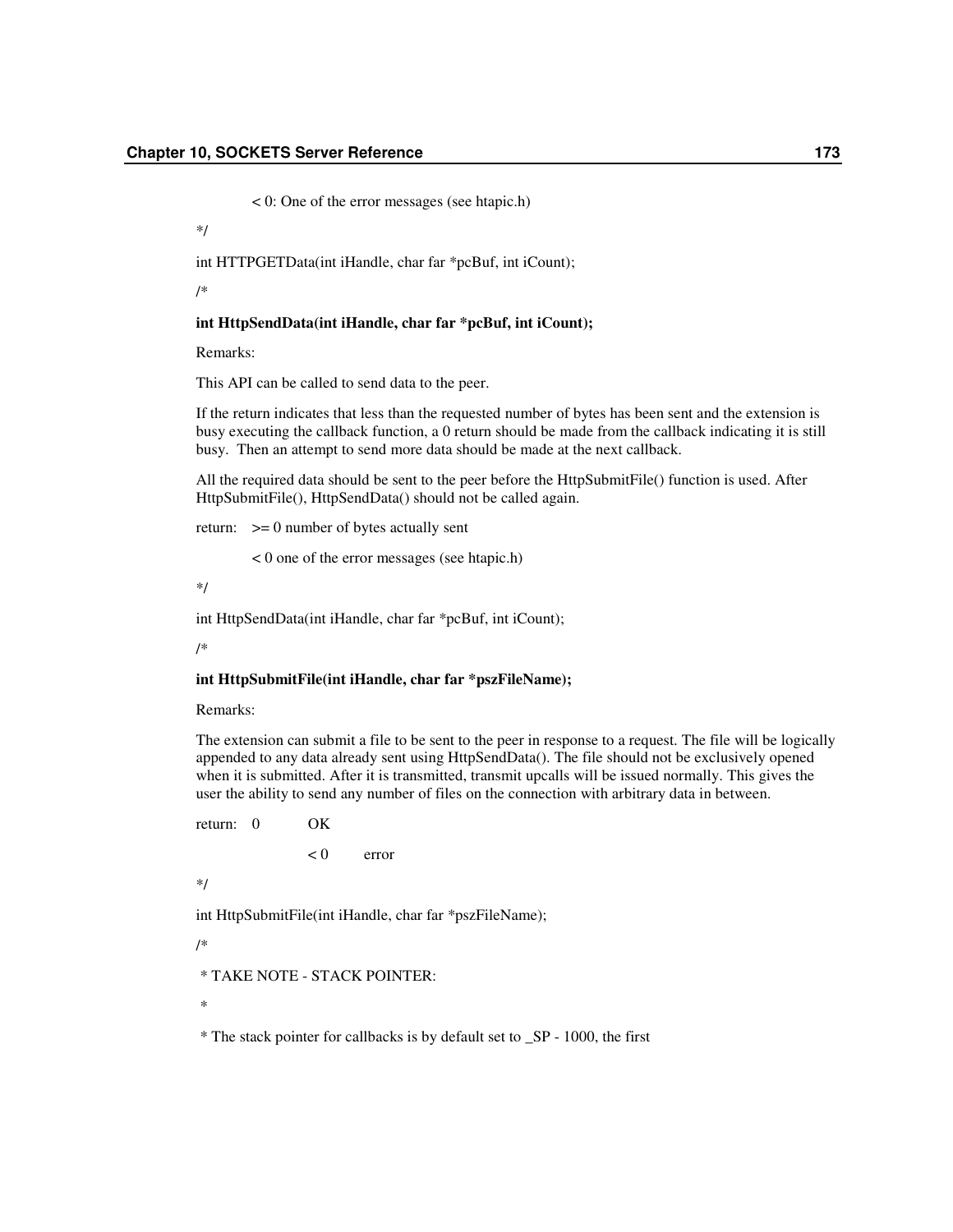- \* time the HTTP API is called. If you
- \* would need space on the stack, or for some reason want to make it tighter,
- \* set the stack pointer for callbacks manually. Be careful not to write over
- \* used memory.
- \*/

**int GetStackPointer(void);**

**void SetStackPointer(int iPointer);**

# **Constants and Definitions used by CGI API**

/\* HTAPIC.H \* Header file for cgiadap.h **\* CONSTANT DEFINITIONS used by API** \*/ //API functions (set in AH when API called) #define APIF\_REGISTER 0 #define APIF\_DEREGISTER 1 #define APIF\_GETDATA 2 #define APIF\_SENDDATA 3 #define APIF\_SENDFILE 4 #define APIF\_GETVERSION 5

//flags

#define F\_OVERLAP 1//indicate multiple requests at a time

/\* Error return code \*/

/\* NOTE in all API calls, the negative of these functions is returned \*/

| #define NONE |                    | $\Omega$     | $\frac{1}{8}$ No error $\frac{1}{8}$       |
|--------------|--------------------|--------------|--------------------------------------------|
|              | #define NO ERR     | $\mathbf{0}$ | /* No error $\frac{k}{2}$                  |
| #define OK   |                    | $\Omega$     | $\frac{1}{2}$ No error $\frac{1}{2}$       |
|              | #define CON EXISTS |              | /* Connection already exists $\frac{*}{ }$ |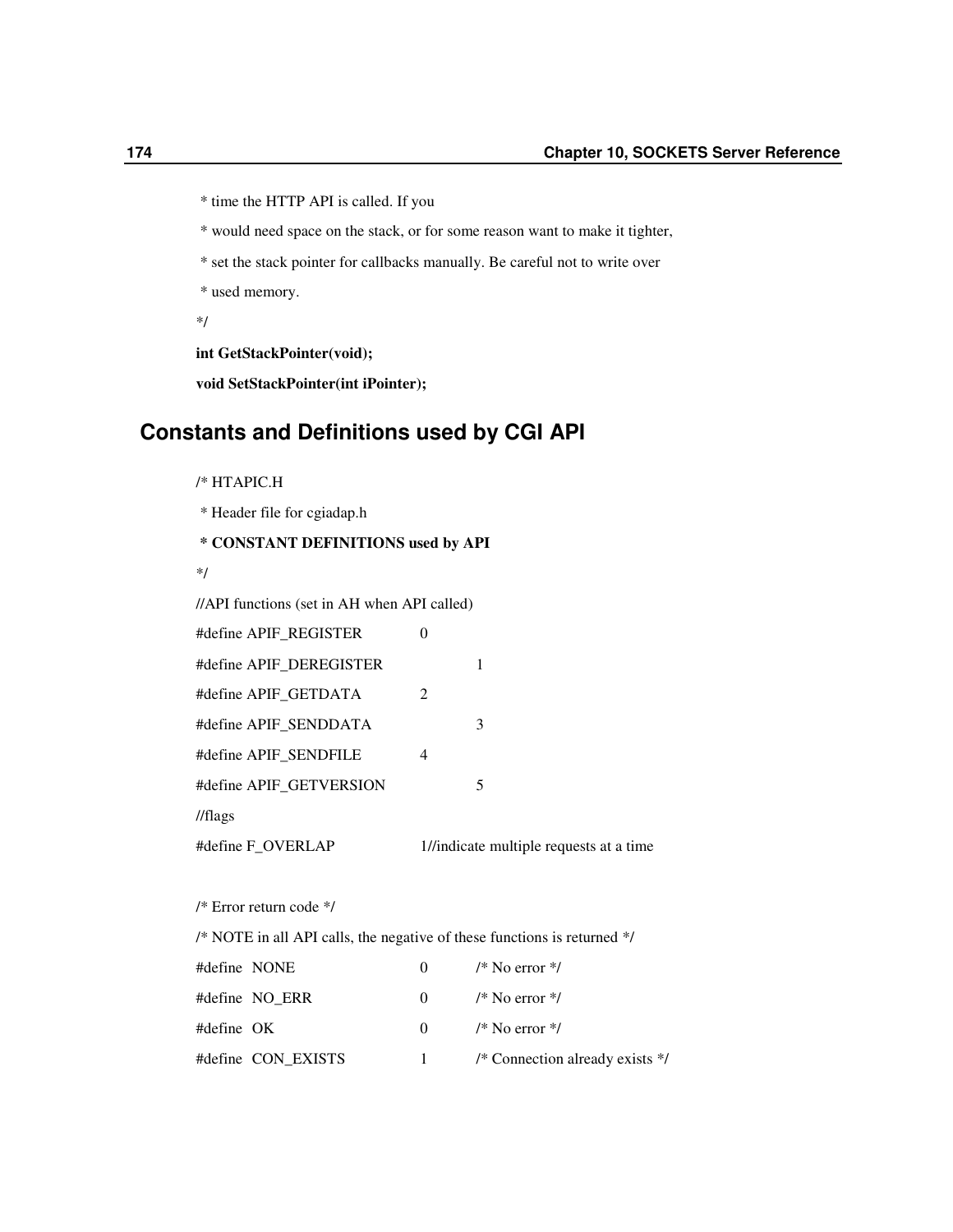| #define NO_CONN     | 2  | /* Connection does not exist $*/$                  |
|---------------------|----|----------------------------------------------------|
| #define CON_CLOS    | 3  | $/*$ Connection closing $*/$                       |
| #define NO_SPACE    | 4  | $/*$ No memory $*/$                                |
| #define WOULDBLK    | 5  | $/*$ Would block $*/$                              |
| #define NOPROTO     | 6  | /* Protocol or mode not supported */               |
| #define INVALID     | 7  | $/*$ Invalid arguments $*$ /                       |
| #define BUFSHORT    | 8  | /* Buffer too short for data */                    |
| #define BADFILENAME | 9  | /* cant open file $*/$                             |
| #define NO USER     |    | $/*$ User doesn't exist $*/$<br>11                 |
| #define ERR DUPL    |    | /* duplicate name (name already exists) $*/$<br>10 |
| #define RE_ENTER    | 27 | /* Re-entry of SOCKETS */                          |
| #define NO API      | 50 | /* API not loaded or invalid API call */           |
| #define ERR EOF     |    | $/*$ end of stream $*/$<br>51                      |

| //http request types |                |                           |
|----------------------|----------------|---------------------------|
| #define RQ_NONE      | 0              | // unknown                |
| #define RO GET       | 1              | $\frac{1}{\pi}$ get       |
| #define RO POST      | $\mathfrak{D}$ | $\frac{1}{\sqrt{2}}$ post |
| #define RO CGI       | 3              | $\pi$ cgi                 |
| #define RQ REMCON    | $\overline{4}$ | // remote console         |

## //callback:

//parameters

typedef struct HTTP\_PARAMS\_S

- {
- int iReason;
- int iHandle; //handle for request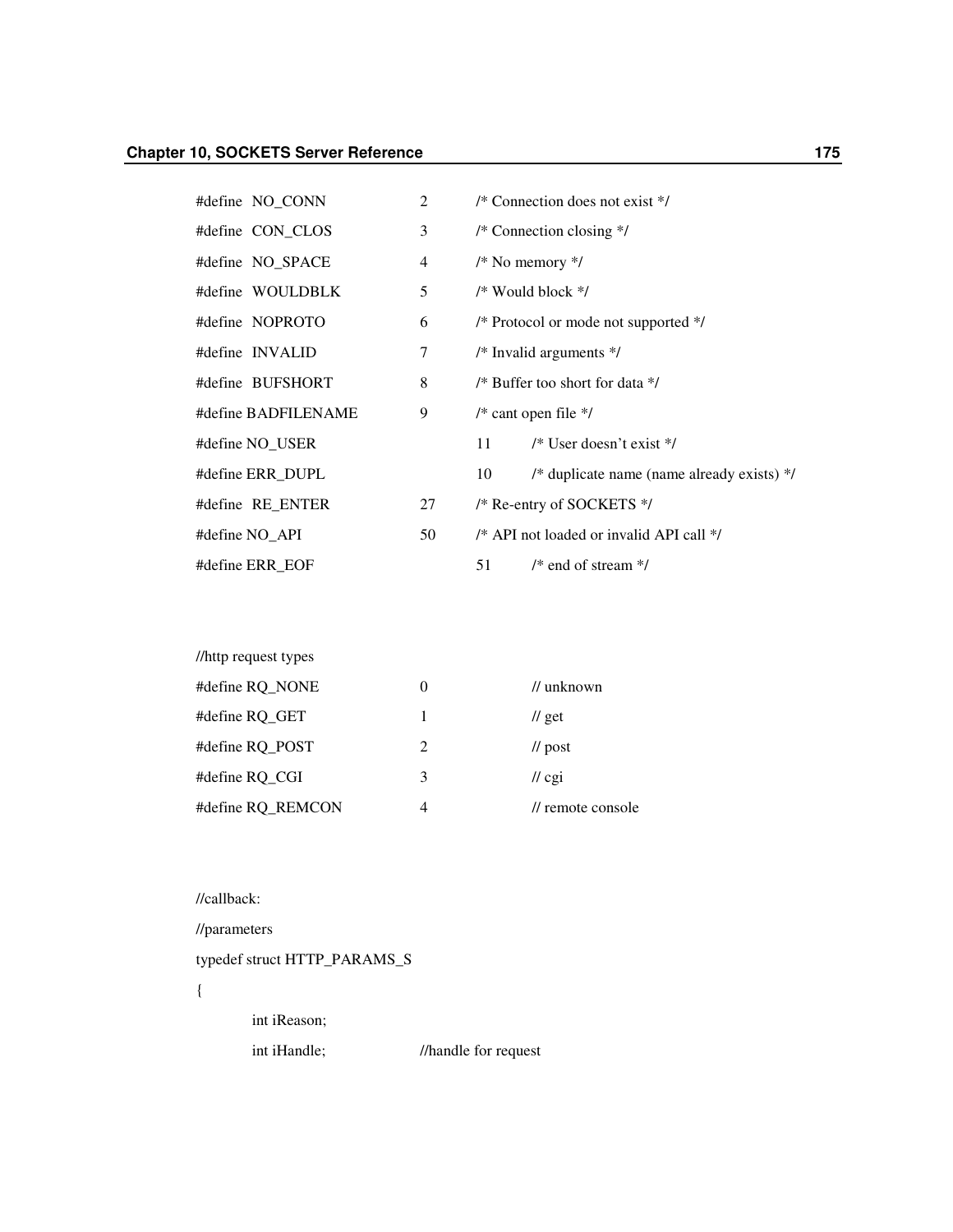long dwUserID; //user defined ID (set at register) long dwSessionID; //per connection ID, set at any upcall by user int iValue; long lContentLen; char far \*szQuery;

} HTTP\_PARAMS;

//callback function

### //int (far \*pfCallback)(HTTP\_PARAMS far \*psHttpParams);

//return values:

| #define RET OK   | $\mathbf{O}$ | $\frac{1}{2}$ ive me more upcalls |
|------------------|--------------|-----------------------------------|
| #define RET DONE | $\mathbf{I}$ | //done, don't want any more data  |
| #define RET ERR  | $-1$         | //I experienced an error          |

### //reasons (iReason one of)

| #define R_NEWREQ  | $_{0}$       | //new request               |
|-------------------|--------------|-----------------------------|
| #define R_INDATA  | $\mathbf{1}$ | //may read data             |
| #define R OUTDATA | 2            | //may transmit data         |
| #define R ENDDATA | 3            | //end of stream reached     |
| #define R CLOSED  | 4            | <i>l</i> /connection closed |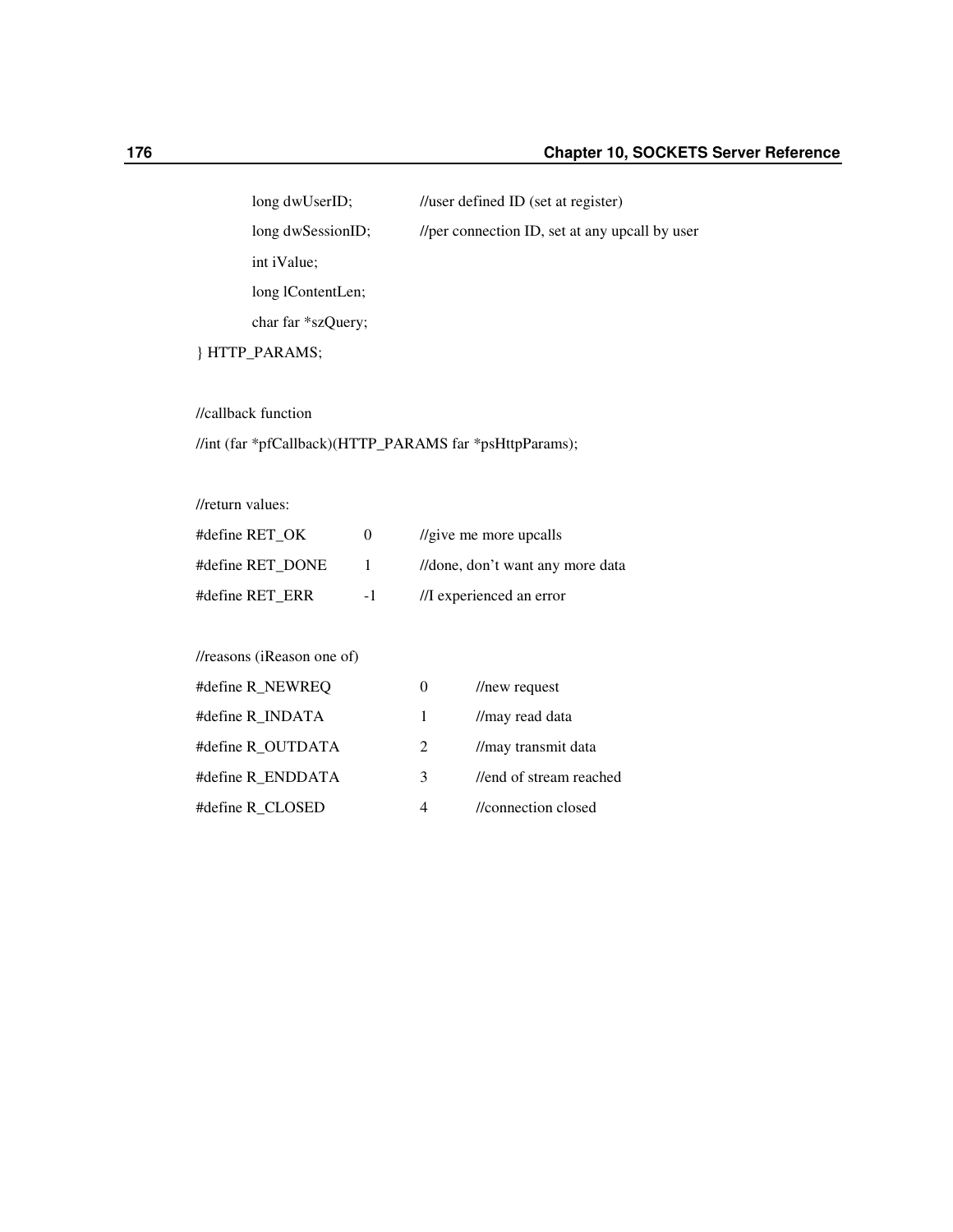# *Chapter 11, managing the Network and Troubleshooting*

This chapter describes solutions to common LAN problems, both configuration and performance.

# **Network Management**

The Network Manager is expected to:

- Setup each SOCKETS application according to user requirements.
- Monitor the status of various connections and trace traffic as it traverses the network, in order to resolve problems.
- Modify the software configuration to align it with changes in the physical environment on which it runs.

# **Configuration Case Studies**

# **Managing Host Names on a File Server-Based LAN**

The SETHOST.EXE program manages the host names on a file server based LAN. The purpose of running SETHOST.EXE is to keep all the IP addresses in a single file on the server and allow all workstations to run the same software setup and yet maintain a unique IP address at each workstation. An alternative for non-file server-based networks is to use BOOTP or DHCP where a suitable server is available.

# *Installing SETHOST*

Edit the HOSTS file to add all the workstation names and IP addresses. We recommend that all the workstation IP addresses be preceded with an asterisk to make them hidden to other users looking into the list of hosts. For example,

\*198.147.35.120 admin03

Copy the SETHOST.EXE program and an empty file MACHOST.MF to your server in a directory that is named, for this example, X:\SOCKETS.

At each workstation, log in as supervisor (or have write access to X:\SOCKETS) and execute the DOS commands:

```
x:
cd \SOCKETS\DOS
SETHOST /N=WS_NAME
SETHOST
SET
```
The SETHOST /N=WS\_NAME command creates an entry in the MACHOST.MF file with the name of the workstation and its MAC (Ethernet board) address. This is the important "once-only"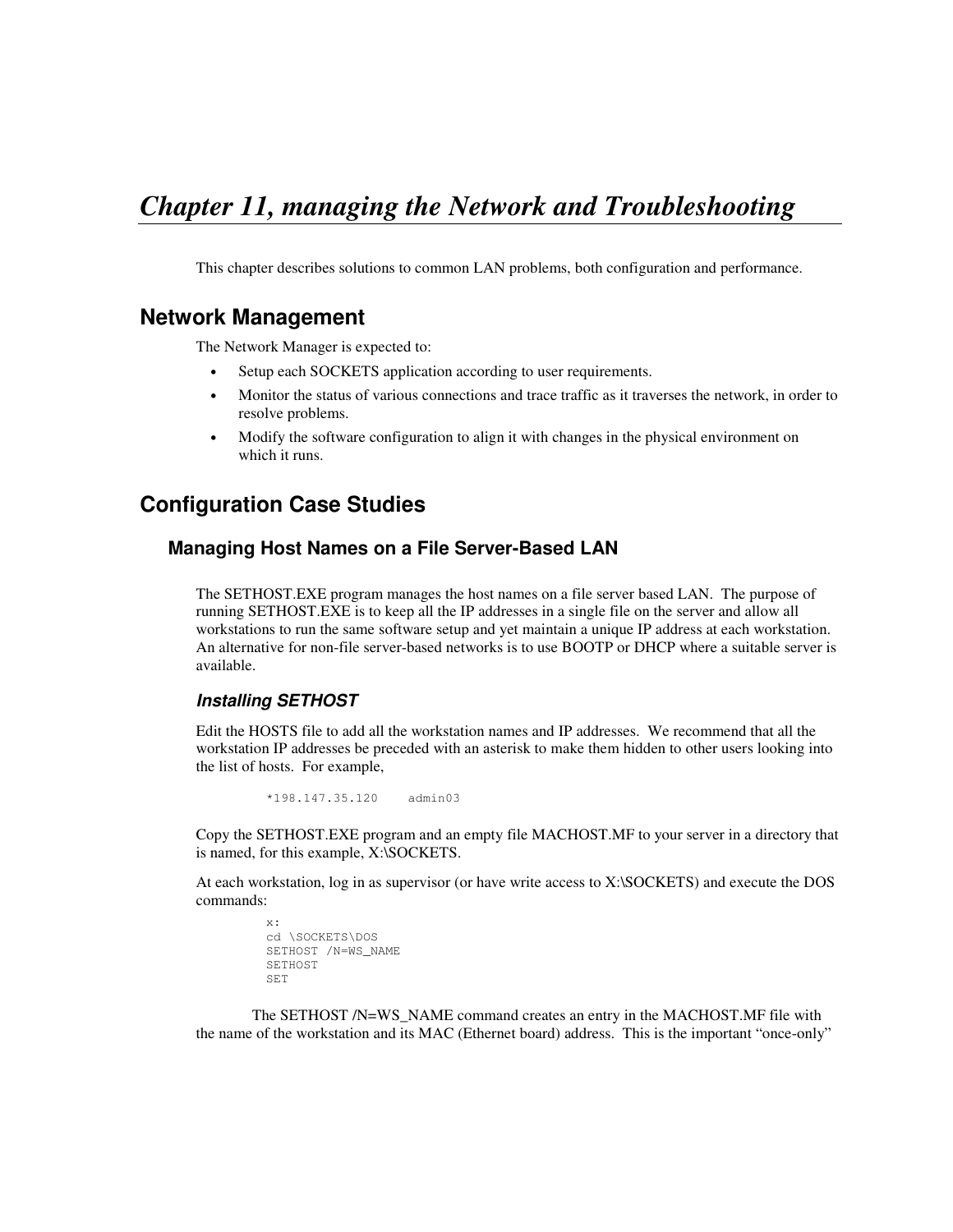command. The next two commands are to verify that the *ws\_name* is stored in the environment variable HOSTNAME.

In the AUTOEXEC.BAT, or any batch file executed after login and before running SOCKETS, put the following commands:

> x: CD \SOCKETS\DOS SETHOST

In SOCKETS, set the IP address in SOCKET.CFG as follows:

ip address \HOSTNAME\

The IP addresses are now linked to the MAC addresses of the network cards. If you change a network board or swap a PC, must update the MACHOST.MF file with

sethost /*ws\_name*

.

The MACHOST.MF file keeps the mapping from the MAC addresses to the workstation names and the HOSTS is used to map the workstation name to its IP address.

The variable name HOSTNAME and filename MACHOST.MF are the defaults for SETHOST.EXE but they can be user specified. Execute sethost /? to see the available options. See also "SETHOST, IP Address Maintenance Utility

**Advanced Network Configuration**

SOCKETS offers additional networking capabilities for large networks. Using the Routing Information Protocol (RIP), SOCKETS can be configured to be aware of multiple IP routers/gateways.

BOOTP servers are detected when SOCKETS is started without specifying an IP address or an address of 0.0.0.0. To trace the BOOTP negotiations, use a trace all **iodt** command in your .CFG file before defining any interfaces.

DHCP servers are detected and used when SOCKETS is started with an IP address of 0.0.0.1.

For file server linked networks the SOCKETS utility SETHOST can be used to centralize management of IP addresses. SETHOST maintains a file mapping of the Ethernet (MAC) address of each machine to an IP address.

SOCKETS' Alternative Routing feature allows more than one route to be specified to a particular host or network. Failure of one route causes an automatic switch to the next route. The failed route is tested periodically and used again when it becomes available.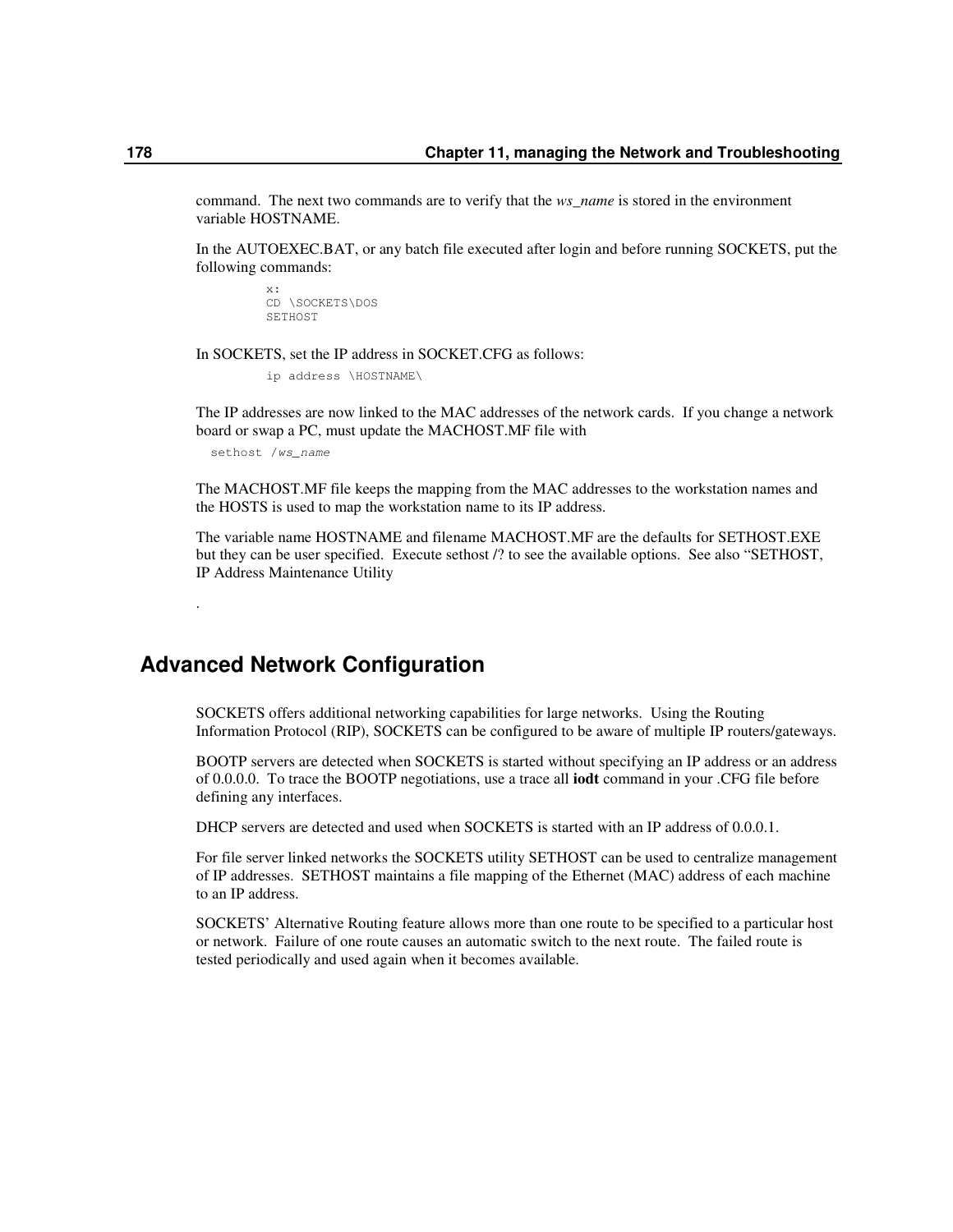# **Tuning TCP/IP**

Tuning a computer is a trade-off between the speed of operation and the amount of memory it uses. Performance depends on the number of TCP connections for the computer; more sessions require more memory.

# **TCP Retry Strategy**

If there is a delay in your network connections, SOCKETS employs an intelligent retry strategy. A retry is attempted after a retry interval that gets longer as a function of the number of the retry. The first retry is attempted after the current RTT (Round Trip Time) plus one PC clock tick (18 milliseconds) has elapsed without a response. SOCKETS calculates the RTT as a smooth average of past measured RTTs, starting with the IRTT on a new connection.

For the first five intervals, the time doubles, giving interval lengths of 2, 4, 8, 16 and 25 times the RTT. Then, the square of the interval number is used starting with 5-squared, giving 25 times RTT. Consequently, increasing the number of retries can cause the total elapsed time to become quite long. More than 255 retries results in an infinite number of retries, causing connections to never time out.

When a SOCKETS station starts up, it sends a broadcast ARP request with its IP address to check for duplicate IP addresses. Any SOCKETS client in a retry mode picks up this ARP. Then it retries immediately without waiting for the next scheduled retry time.

| Number of retries                                          |  |  |  |  |  | 1 2 3 4 5 6 7 8 9 10 11 12            |  |
|------------------------------------------------------------|--|--|--|--|--|---------------------------------------|--|
| Interval length (in RTT) 1 2 4 8 16 25 36 49 64 81 100 121 |  |  |  |  |  |                                       |  |
| Total time (in RTT)                                        |  |  |  |  |  | 1 3 7 15 31 56 92 141 205 286 386 507 |  |

To get the current RTT in use for a connection n, use the **tcp status n** command that gives the smoothed average RTT indicated by SRTT.

# **Keep-alive**

All SOCKETS servers test established connections after a minute of no-traffic by sending an empty packet with a decreased sequence number and waiting for the acknowledgement. If the server does not receive an acknowledgement it retries using the retry strategy described above with the smoothed Round Trip Time (RTT). When all the retries have failed, the connection has timed out and the server resets that connection. This prevents servers from hanging in a listen state when the remote client has stopped responding.

# **Troubleshooting**

# **Problems with LICENSE.DAT File**

For SOCKETS demo only (socketmd.exe and socketpd.exe).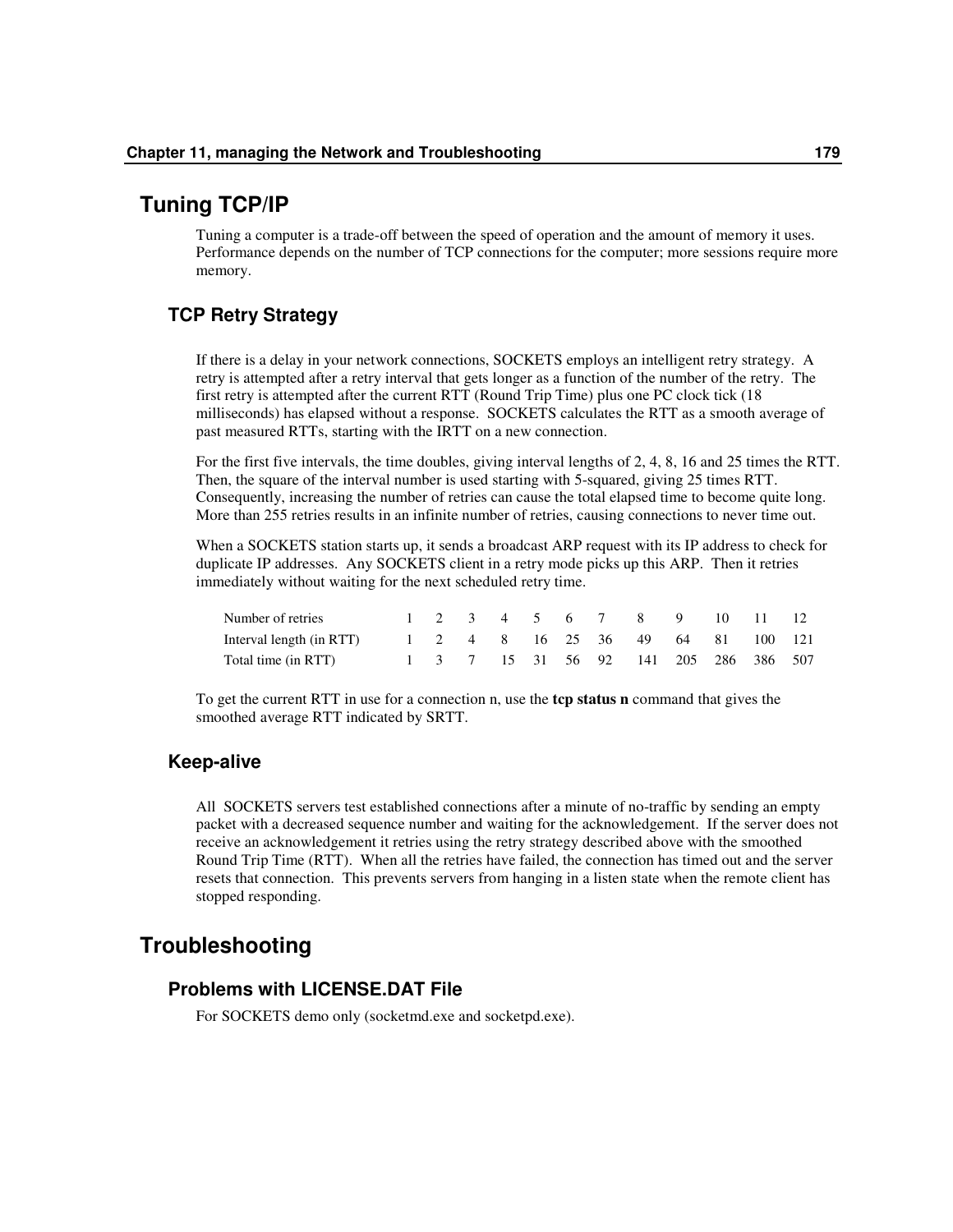The SOCKET environment variable is required in the demonstration version to indicate the directory with the LICENSE.DAT file, which contains the license information.

The LICENSE.DAT file contains your license information in demonstration versions. When this error message appears, the most frequent problem is that the file is in the wrong directory. SOCKETS looks in the SOCKETS directory (as given in the SOCKET environment variable) for the LICENSE.DAT file and then (to accommodate simple new installations) in the \SOCKETS directory of the current drive. If the file contents have been damaged, it will not run. The information in the LICENSE.DAT file is displayed when you start. The number next to SL indicates the number of concurrent users allowed.

# **XPING**

The XPING utility is the most basic test to see if connections are working. Always first try to ping a host that does not seem to respond. Failure to get a response to a ping can usually be traced to one of the following reasons:

- Network cable not plugged in.
- Incomplete bind of the drivers on the local machine. (Carefully check all of the diagnostic messages while booting).
- Inadequate routing information. It may also mean an invalid return route somewhere.
- Lost packages along the route. Sending many ping requests and get only some back; could relate to network hardware problems.
- Remote host is not responding (not switched on, software not loaded, not connected, and so on).

A ping response displays the time taken to get a response. Note that the timing depends on the clock ticks. In an 80x86 PC these ticks are approximately 55ms, so limit the accuracy of the reported times to 55ms.

# **Utility Programs**

The utilities described in the following sections will help you to configure and test your SOCKETS installation.

# **PRNTEST, Printer/Port Test Utility**

The PRNTEST utility, located in the DOS\TESTS directory, checks the response from the selected parallel port where  $LPT1 = 0$ ;  $LPT2 = 1$  and  $LPT3 = 2$ . PRNTEST shows the returned BIOS code from the printer port. The meaning of the status bits from the BIOS may differ between printers and BIOSes. The output displays the status of all the bits with their respective (normal) meanings. The bits are anded to give the status mask that can be used with the socket print server under DOS. The status is refreshed to reflect any changes caused by creating different error conditions.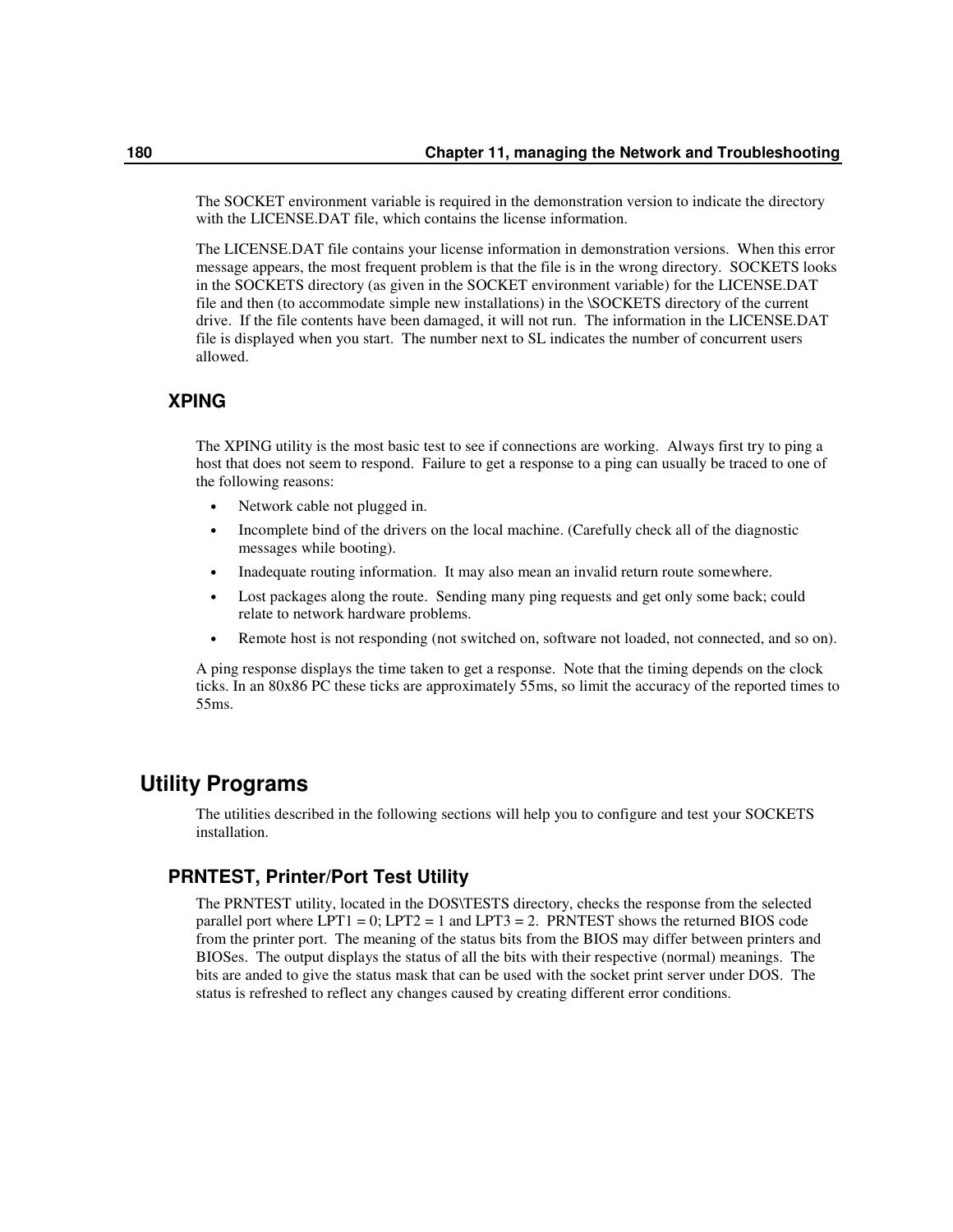# **PRNTEST**

#### **Syntax**

prntest [ 0 | 1 | 2 | 3 ]

#### **Example**

prntest 0

#### **Remarks**

A typical printer-ready result could appear as follows:

Printer status  $= 0x90$ 

Bits positions:

0x80: [1] Ready

0x40: [0] Not Acknowledged

0x20: [0] Paper supply OK

0x10: [1] Selected

0x08: [0] No I/O Error

0x04: [0] Not used

0x02: [0] Last character has not been sent to printer

0x01: [0] No Timeout

Testing port LPT1:

The value in the square brackets [ ] indicates the state of the relevant bit. Error conditions are flagged in red, although the red color does not always correspond to the bit status, but varies from bit to bit. The Printer status value at the top indicates the total of the set bits.

Normally for a printer to print, three conditions must be met: The printer must

Be selected

Be ready

Have paper.

Sum the hexadecimal values for these conditions and use that as the **/s** and **/m** parameters for the **start prntserv** command. The default values used are  $/m=$ A8 for the mask and  $/s=80$  for the status, which imply that data is sent to the printer when it is not busy and 'Out of paper' or '/O Error' status are not set. 'Printer selected' is ignored, as this status bit is often not reported correctly. To include the 'Printer selected' bit, specify /m=B8 and /s=90.

# **PDTEST, Packet Driver Test Utility**

# **PDTEST**

The PDTEST utility is a diagnostic program that tests loaded packet drivers. PDTEST does not perform a full test since it does not transmit traffic through the drivers, but just checks their status. It reports such things as the interrupt vector of the packet driver, its class, the MAC address, and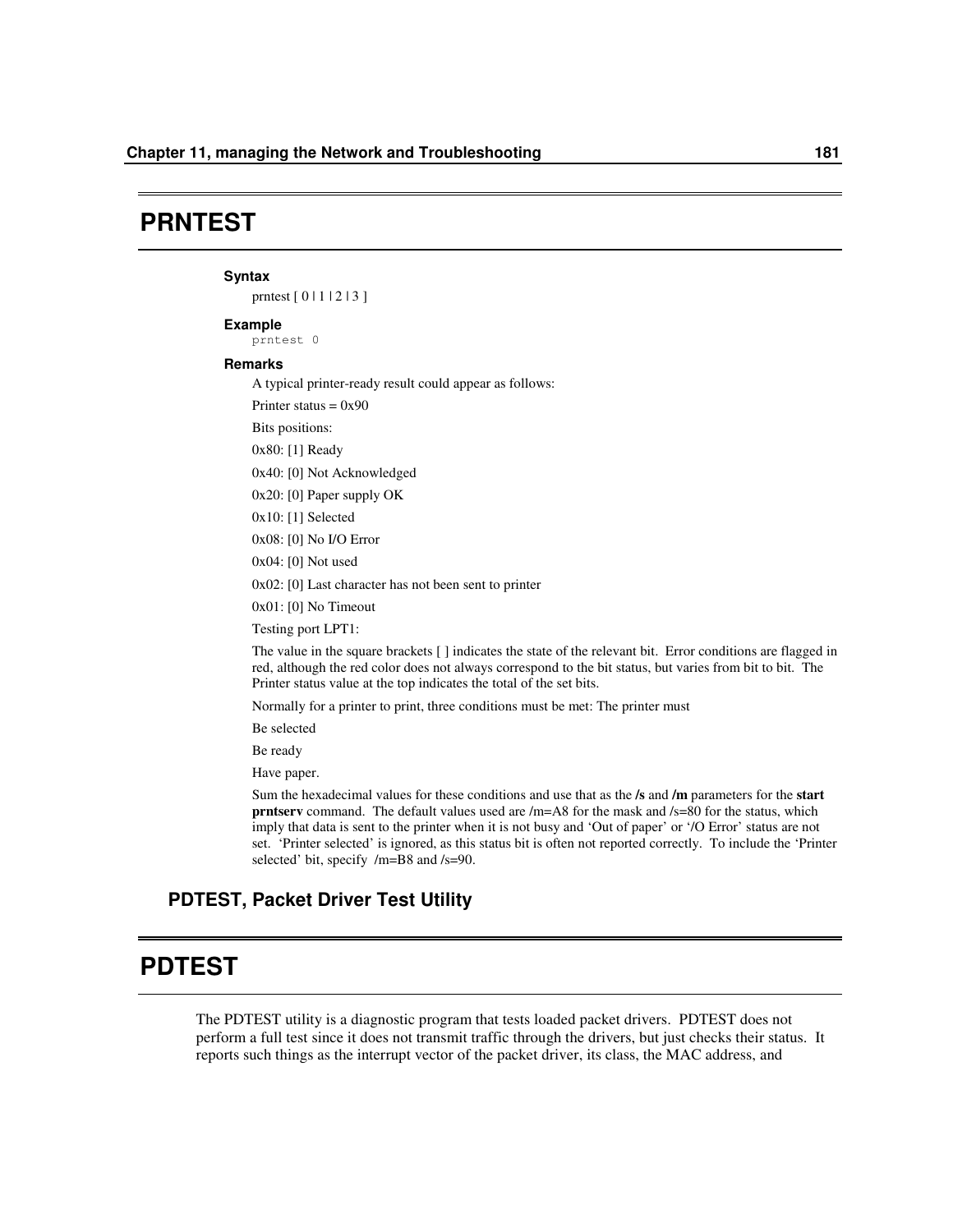information on the status of the driver. PDTEST is useful for checking that the packet driver was actually loaded which interrupt was used, and the class of packet driver. Classes supported by SOCKETS are marked with an asterisk (\*) in the following list of recognized classes:

| Class $1*$  | DIX Ethernet II                            |
|-------------|--------------------------------------------|
| Class $3^*$ | 802.5 Token Ring                           |
| Class 5     | Appletalk                                  |
| Class $6*$  | <b>SLIP</b>                                |
| Class 9     | AX 25 Amateur Radio                        |
| Class $11*$ | 802.3 with 802.2 headers IEEE              |
| Class 12    | FDDI with 802.2 headers                    |
| Class 13    | Internet X.25                              |
| Class 14    | Northern Telecom LANSTAR encapsulating DIX |
| Class 16    | Point to Point Protocol for serial lines   |
| Class 17    | 802.5 Token Ring w/expanded RIFs           |
|             |                                            |

Most Ethernet packet drivers support both classes 1 and 11. Class 1 is the default class and should normally be used.

#### **Syntax**

pdtest

#### **Example (output)**

Packet driver found at 0x60 Version 9, class 1, type 57, number 0, functionality 6 Name: MAC/DIS converter High performance driver Rev 1.09 par\_len 14 add\_len 6 mtu 1514 multicast\_buf 0 Rcv\_bufs 0 xmt\_bufs 0 int\_num 0x0 Address: 00:00:c0:08:d7:15 Extended driver Packets:in 511 out 595 bytes:in 112664 out 74476 Errors:in 0 out 0 packets lost 0

# **SETHOST, IP Address Maintenance Utility**

# **SETHOST**

The SETHOST utility sets an environment variable (default HOSTNAME) to the name contained in a map file (default MACHOST.MF) according to the hardware address (MAC or Ethernet) found by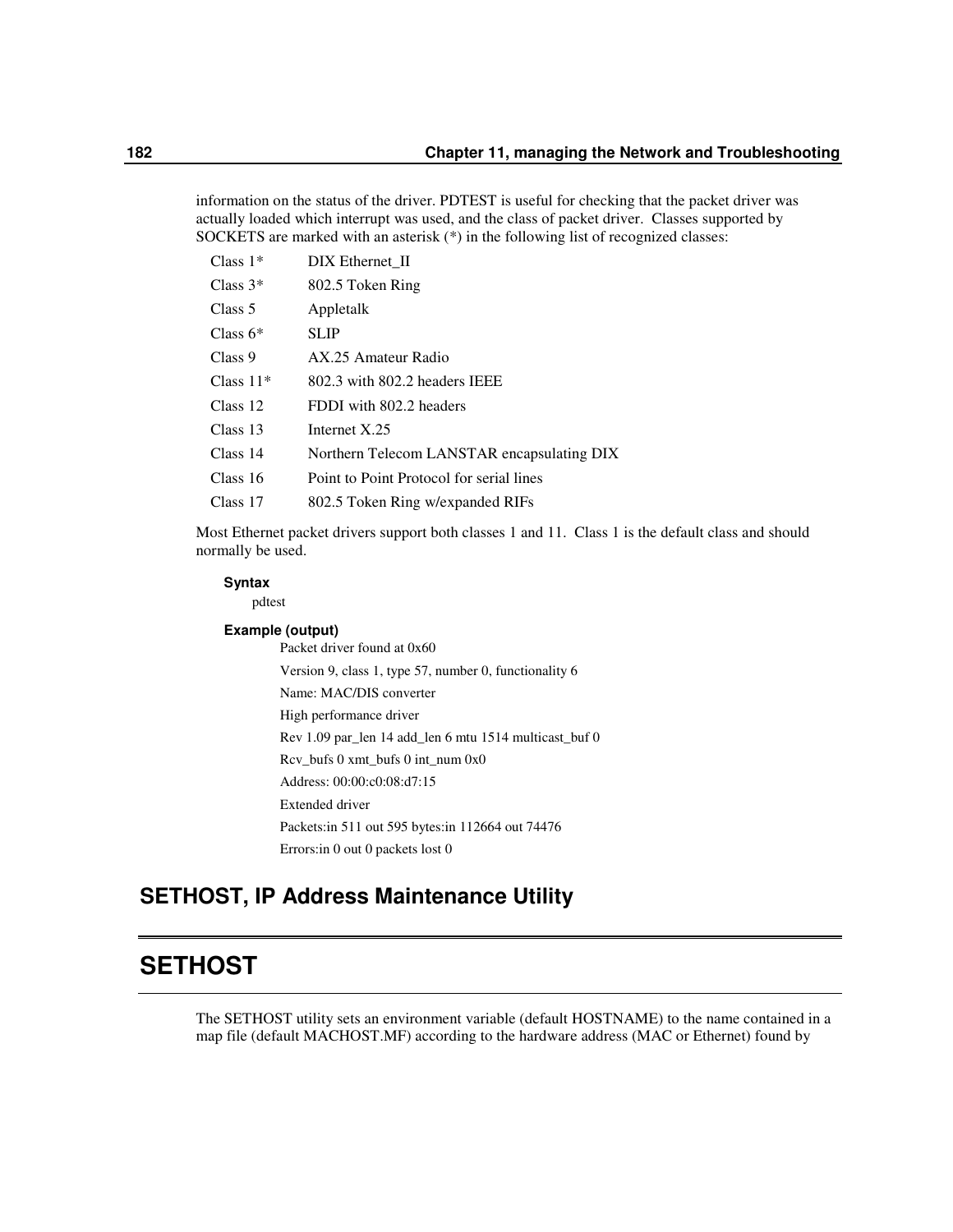searching for a packet driver tsr. Network management is simplified when using %HOSTNAME% in the SOCKET.CFG files to set IP addresses.

SETHOST can be used in either of two modes:

- To update the MACHOST.MF file or
- To set the HOSTNAME environment variable.

#### **Syntax**

**sethost** [ /f=*n* | /n=*hostid* ] [/c=] [/m=*map\_file*] [/v=*variable*]

#### **Options**

without a *hostid* set the variable

/f=*n*

Use *n*th environment block (required for some systems - try /n=1 first.)

/n=*hostid*

This is the IP address of the local PC in symbolic form as in HOSTS or in decimal form to add to the mapfile

 $/c=$ 

Preserve the case of the environment variable

/m=*map\_file*

Use map\_file instead of default MACHOST.MF

/v=*variable*

Use variable instead of the default name: SETHOST

**Note:** The equal signs are required in this case since SETHOST supports applications where the n= is optional. A slash without an equal sign indicates the setting of a host id.

#### **Example**

To modify or add an entry in MACHOST.MF: sethost /n=ws\_name

To set the variable HOSTNAME:

sethost

### **Installing SETHOST**

Installing SETHOST requires a working installation of SOCKETS. Also, all workstations run SOCKETS from a server disk.

- Edit the HOSTS file to add all the workstations' names and IP addresses. We recommend that all the workstation IP addresses be preceded with an asterisk to make them hidden to other users looking into the list of hosts. For example, \*198.147.35.120 admin03
- Copy the SETHOST.EXE program and an empty file MACHOST.MF to your server, in a directory such as X:\SOCKETS, for example.
- At each workstation, log in as supervisor (or have write access to X:\SOCKETS) and execute the DOS commands:

x: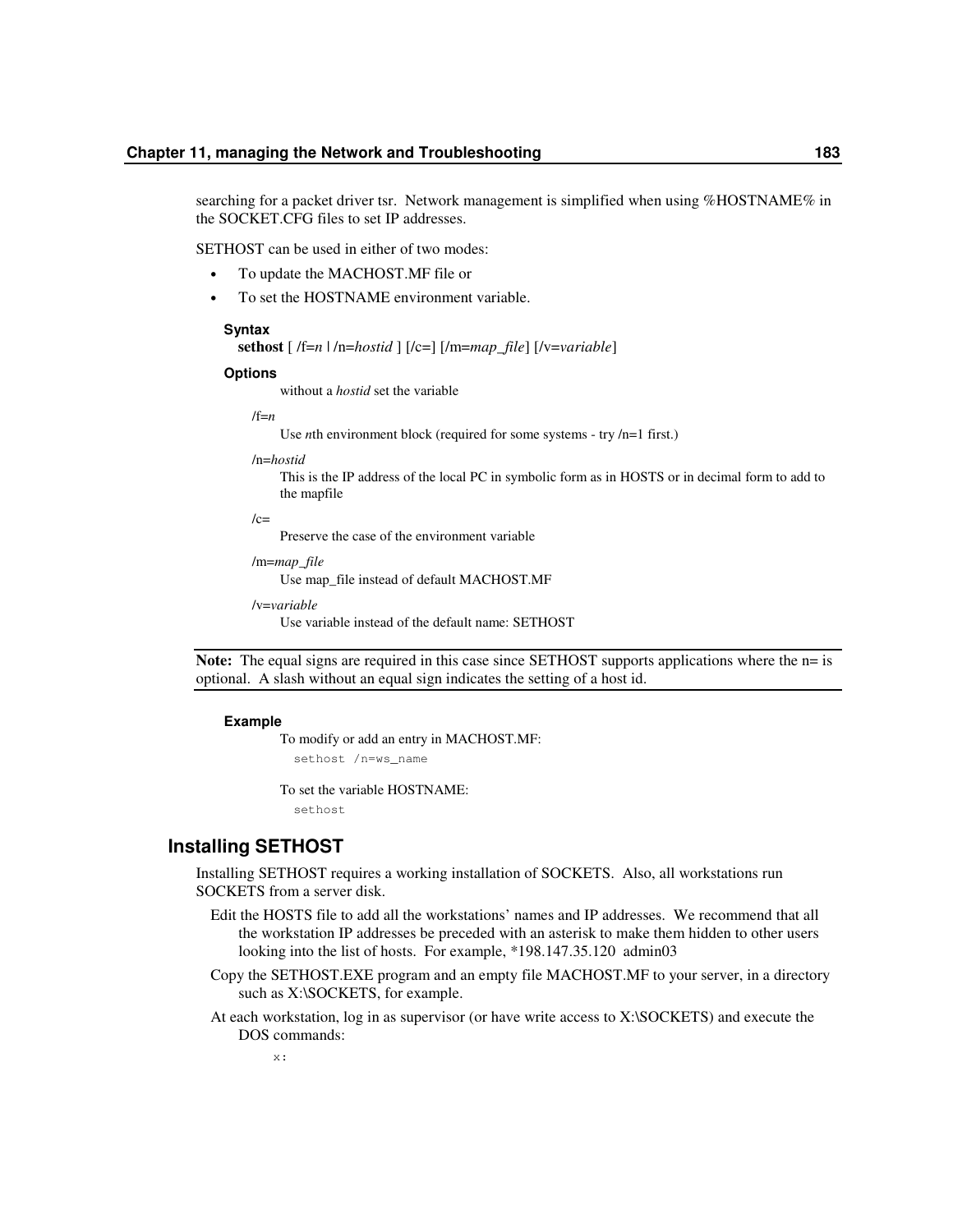```
CD \SOCKETS
SETHOST /N=WS_NAME
SETHOST
SET
```
The SETHOST /N=WS\_NAME command creates an entry in the MACHOST.MF file with the name of the workstation and its MAC (Ethernet card) address. This is the important "onceonly" command. The next two commands are to verify that the ws\_name is stored in the environment variable HOSTNAME.

In the AUTOEXEC.BAT or any batch file executed after login and before running SOCKETS, put the following commands:

x: CD \SOCKETS SETHOST

The IP addresses are now linked to the MAC addresses of the network cards. If a network adapter or host system is changed, update the MACHOST.MF file with

sethost /ws\_name

The MACHOST.MF file keeps the mapping from the MAC addresses to the workstation names and the HOSTS file maps the workstation name to its IP address.

The variable name HOSTNAME and filename MACHOST.MF are the defaults for SETHOST.EXE but can be user-specified. Run SETHOST /? to display the available options.

# **IPSTAT, IP and Memory Statistics Utility**

# **IPSTAT**

The IPSTAT utility returns statistics on IP and memory. Use IPSTAT to check for error conditions and memory problems.

#### **Syntax**

ipstat

#### **Example Output** IP stats at 160F:04C8:

| IP STATS AT TOUF 'U4C 8'   |      |
|----------------------------|------|
| Total packets              | 2671 |
| Smaller than minimum size  | 0    |
| IP header length too small | 0    |
| Wrong IP version           | 0    |
| IP header checksum errors  | 0    |
| Unsupported protocol       | 0    |
| Memory available           | 9016 |
| Memory allocation failures |      |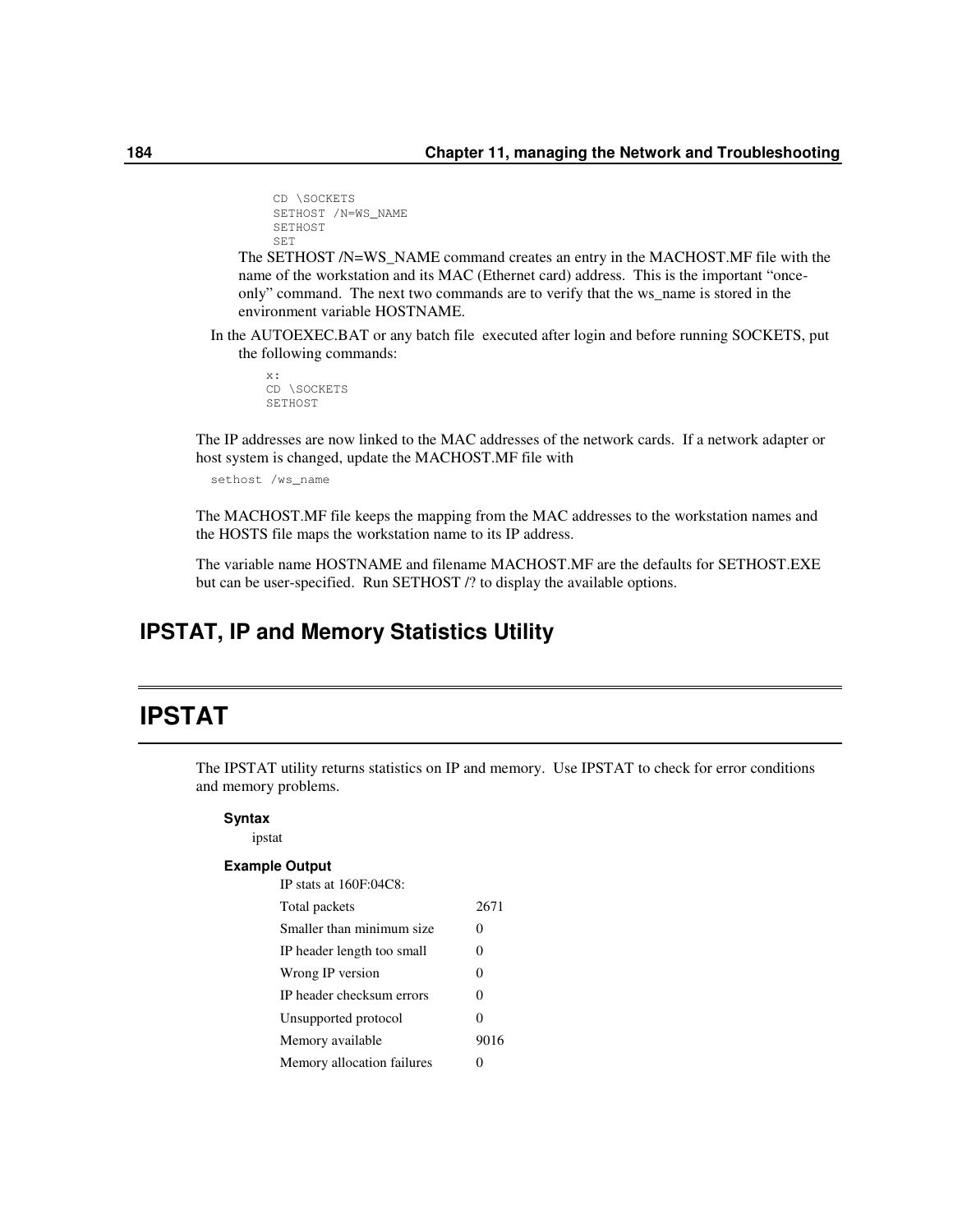Memory free errors 0 Minimum stack observed 886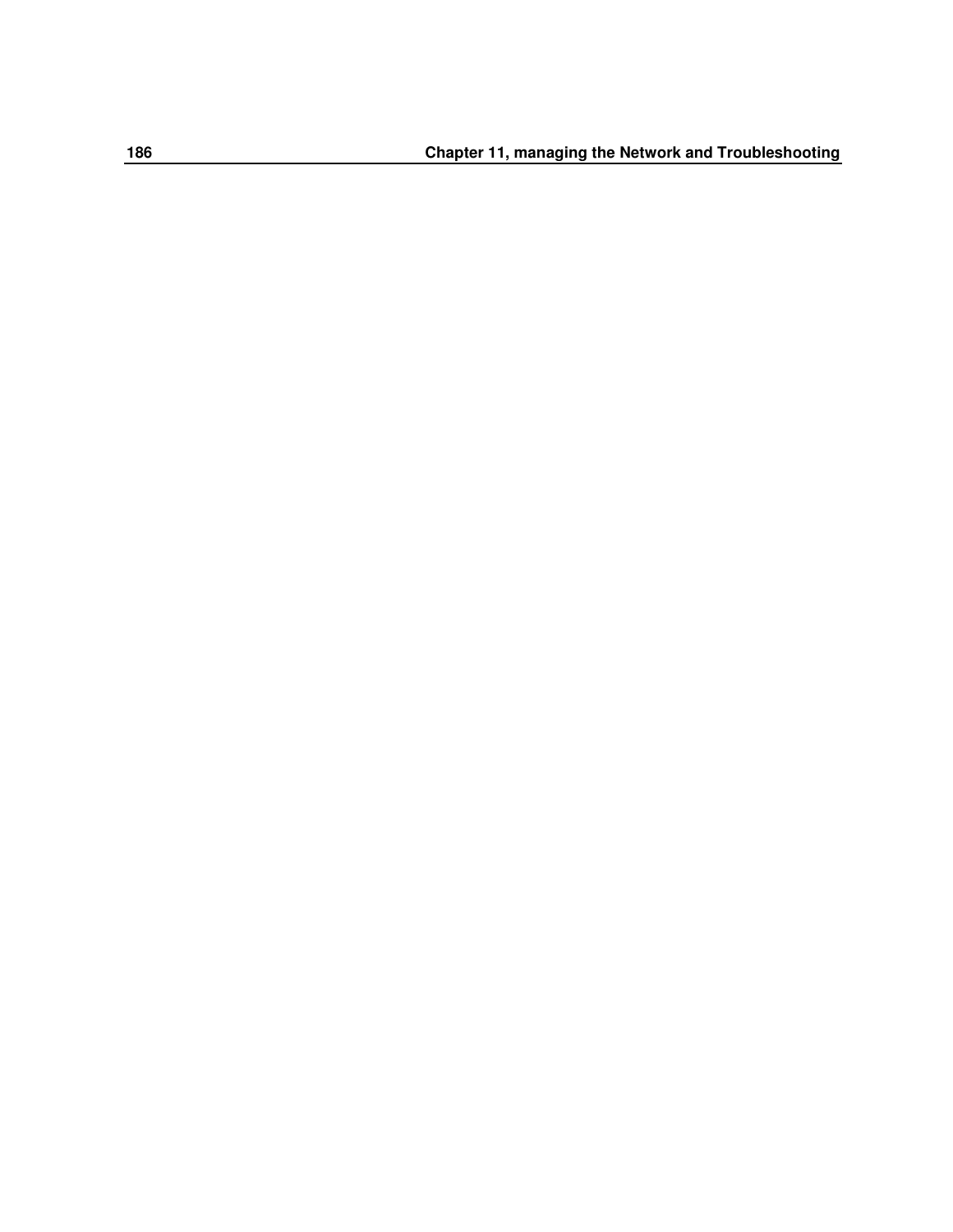# *Glossary/Definitions*

#### **ACK (Acknowledgment flag; TCP header)**

A response sent by a receiver to indicate successful reception of information. Acknowledgements may be implemented at any level including the physical level (using voltage on one or more wires to coordinate transfer), at the link level (to indicate successful transmission across a single hardware link), or at higher level (e.g., to allow an application program at the final destination to respond to an application program at the source).

#### **Address Mask (also referred to as NetMask)**

A bit mask used to select bits from an IP address for subnet addressing. The mask is 32 bits long, and selects the network portion of the IP address and one or more bits of the local portion.

#### **ANSI (American National Standards Institute)**

A group that defines U.S. standards for the information processing industry. ANSI participates in defining network protocol standards.

#### **API (Application Program Interface)**

An API is a specification of the methods an application programmer can use to access services provided by a software module. In the case of a network, the API specifies the interface to the network software. In TCP/IP, the idea of a "Socket" as the endpoint of a connection is used. A "socket" then refers to an abstraction to define the endpoint of a connection as far as the API is concerned. A socket can be created, opened, read, written, closed, and deleted in much the same way a file is handled in DOS. The difference is that two sockets must exist, normally on two hosts, before a connection can be made. A read operation on one side must always have a matching write operation on the other side.

A common way of interfacing a terminal emulator to networking software in a PC is to use Interrupt 14h. This is the PC BIOS entry point for serial port support, but when used for networking purposes, the original entry point is reused to provide a similar, but much expanded function. In addition to the native character at a time transfer, block transfers are also offered to increase throughput.

#### **ARP (Address Resolution Protocol)**

The TCP/IP protocol used to dynamically bind a high-level IP Address to a low-level physical hardware address. ARP is used across a single physical network and is limited to networks that support hardware broadcast.

#### **Asynchronous MUX**

A MUX server is a network computer with one or more asynchronous ports connected to serial devices that normally have terminals connected to them, for example, asynchronous host ports, serial printers or modems. Any workstation in the network can be used to log into the serial device using Telnet.

#### **Baud**

Literally, the number of times per second the signal can change on a transmission line. Commonly, the transmission line uses only two signal states making the baud rate equal to the number of bits per second that can be transferred. The underlying transmission technique may use some of the bandwidth, so it may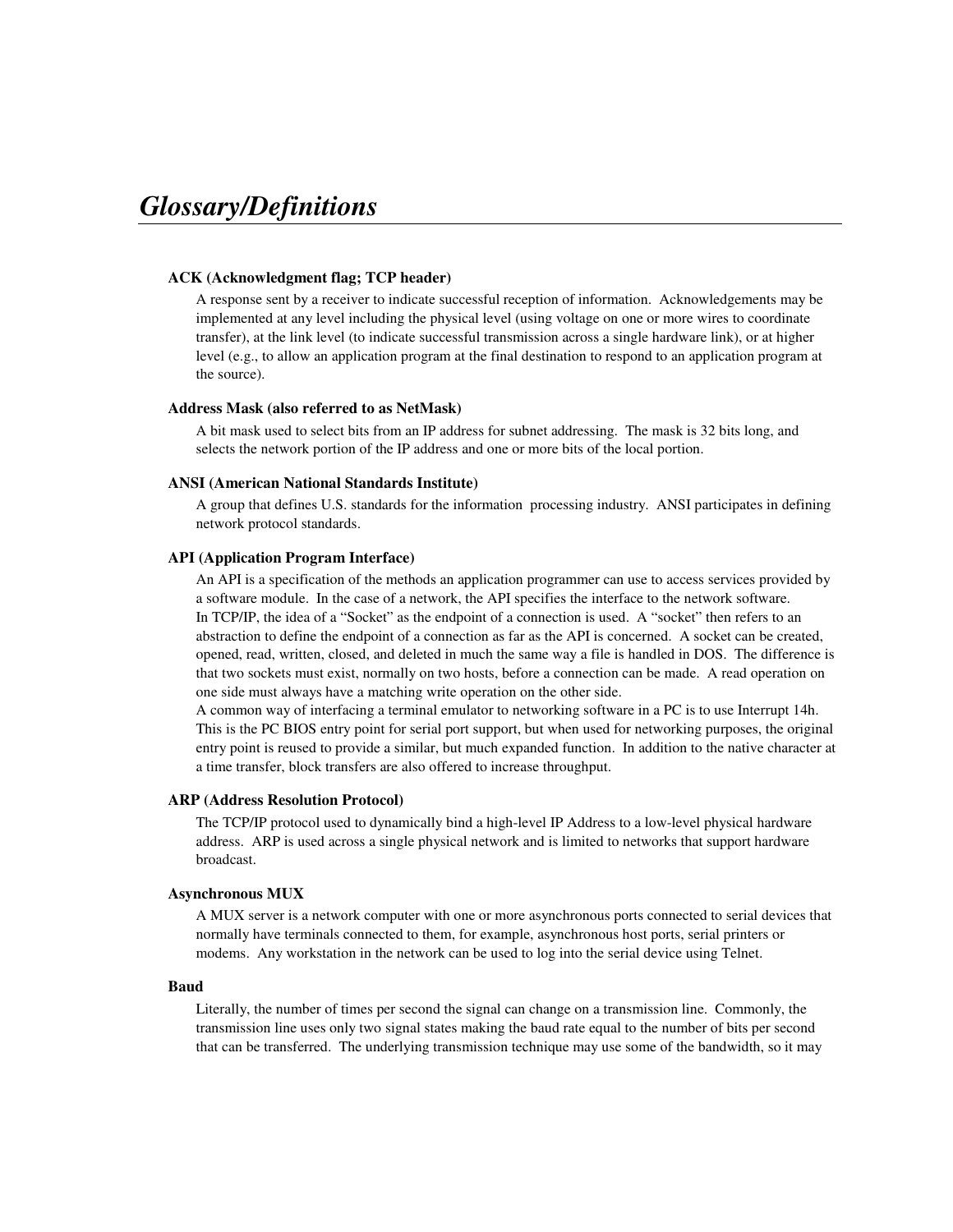not be the case that users experience data transfers at the line's specified bit rate.

#### **BOOTP (Bootstrap Protocol)**

A protocol a host uses to obtain startup information, including its IP address, from a server.

#### **Broadcast**

A packet delivery system that delivers a copy of a given packet to all hosts that attach to it is said to broadcast the packet. Broadcast may be implemented with hardware or software.

#### **CSLIP (Compressed Serial Line Internet Protocol)**

CSLIP is an enhancement of SLIP by implementing Van Jacobson header compression. CSLIP uses more memory than SLIP but provides better throughput and faster response times, especially on small packets.

#### **Datagram**

The basic unit of information passed across a TCP/IP connection. An IP datagram is to an Internet as a hardware packet is to a physical network. It contains a source and destination address along with data.

#### **DHCP (Dynamic Host Configuration Protocol)**

A protocol that a host uses to obtain all necessary configuration information including IP address.

#### **DNS (Domain Name Server)**

The on-line distributed database system used to map human-readable machine names into IP addresses. DNS servers throughout the connected Internet implement a hierarchical namespace that allows sites freedom in assigning machine names and addresses. DNS also supports separate mappings between main destinations and IP addresses.

#### **Domain**

A part of the DNS naming hierarchy. Syntactically, a domain name consists of a sequence of names separated by periods.

#### **Flow control**

Control of the rate at which hosts or routers inject packets into a network or Internet, usually to avoid congestion.

#### **FTP (File Transfer Protocol)**

The TCP/IP standard, high-level protocol for transferring files from one machine to another. FTP uses TCP.

#### **Gateway**

Originally, researchers used the term IP gateway for dedicated computers that route packets; vendors have adopted the term IP router. Gateway now refers to an application program that interconnects two services.

#### **ICMP (Internet Control Message Protocol)**

An integral part of the Internet Protocol that handles error and control messages. Specifically, router and hosts use ICMP to send reports of problems about datagrams back to the original source that sent the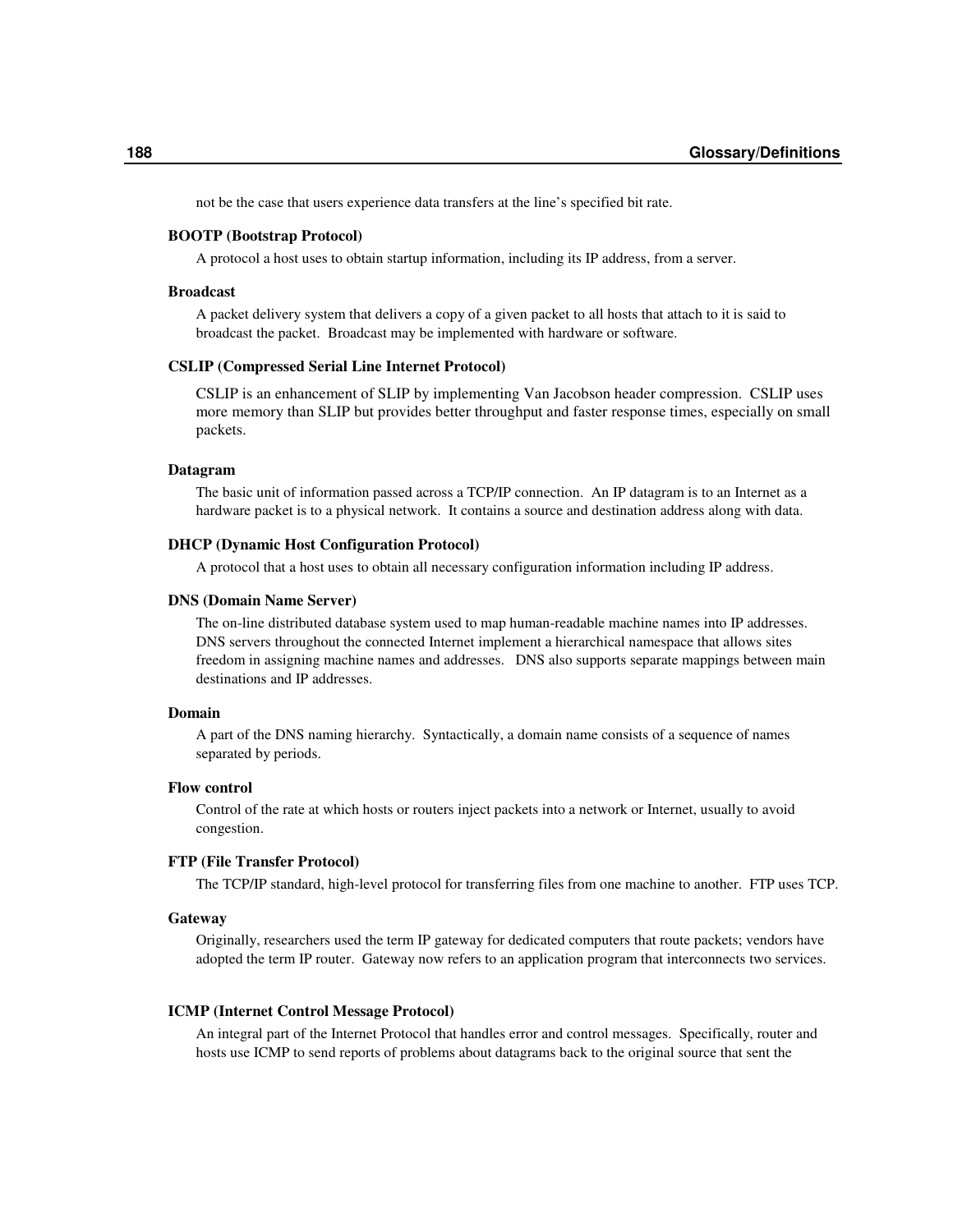datagram. ICMP also includes an echo request/reply used to test whether a destination is reachable and responding.

### **IPCP (IP Control Protocol)**

A PPP protocol responsible for configuring the IP protocol parameters on both ends of the point-to-point link.

#### **IPCPIN**

A PPP protocol monitoring incoming requests responsible for configuring the IP protocol parameters on both ends of the point-to-point link. This was implemented to allow one instance of SOCKETS to act as both a client and server.

#### **IP (Internet Protocol)**

The TCP/IP standard protocol that defines the IP datagram as the unit of information passed across an Internet and provides the basis for connectionless, best-effort packet delivery service. IP includes the ICMP control and error message protocol as an integral part. The entire protocol suite is often referred to as TCP/IP because TCP and IP are the two fundamental protocols.

#### **LAN (Local Area Network)**

Any physical network technology designed to span short distances (up to a few thousand meters). Usually, LANs operate at tens of megabits per second through several gigabits per second.

#### **LCP (Link Control Protocol)**

A PPP protocol responsible for establishing, configuring, and testing the data link connection.

### **LCPIN**

A PPP protocol monitoring incoming requests which is responsible for establishing, configuring, and testing the data link connection.

#### **MIME (Multipurpose Internet Mail Extensions)**

A standard used to encode data such as images as printable ASCII text for transmission through e-mail.

#### **Modem**

A modem (modulator/demodulator) converts digital computer signals into analog signals as used in telephone equipment. The data is sent across the telephone lines and converted back to digital signals by another modem at the destination node.

Using dial-up modems, a remote client can gain access to a network through the telephone line. Remote client users can gain access to the network resources just as if they were physically connected to the LAN. SOCKETS supports the PPP, SLIP and CSLIP protocols.

#### **MSS (maximum segment size)**

The largest segment allowed for communicating across a TCP/IP connection.

#### **MTU (maximum transmission unit)**

The largest amount of data that can be transferred across a given physical network.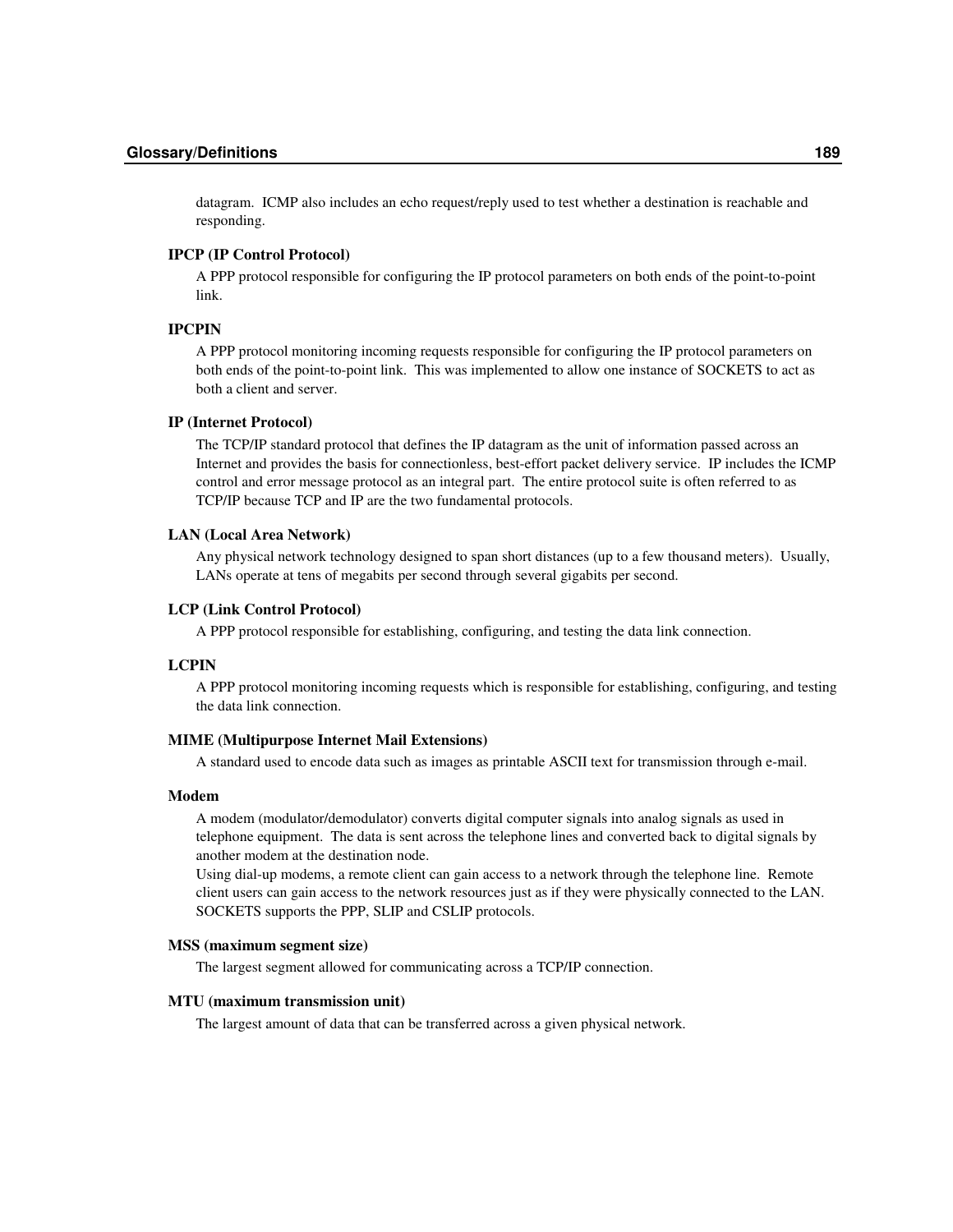#### **Multicast**

A technique that allows copies of a single packet to be passes to a selected subset of all possible destinations.

#### **Nagle Algorithm**

This algorithm states that under some circumstances, there will be a waiting period of 200 ms before data is sent over a connection.. The following are the specific rules used by the Nagle Algorithm in deciding when to send data:

- If a packet is equal or larger than the segment size (or MTU), and the TCP window is not full, send an MTU size buffer immediately
- If the interface is idle, or the TCP\_NODELAY flag is set, and the TCP window is not full, send the buffer immediately.
- If there is less than  $\frac{1}{2}$  of the TCP window in outstanding data, send the buffer immediately.
- If sending less than a segment size buffer, and if more than  $\frac{1}{2}$  the TCP window is outstanding, and TCP\_NODELAY is not set, wait up to 200 msec for more data before sending the buffer.

For more information please see RFC-896, "Congestion Control in IP/TCP"

#### **Packet**

Used loosely to refer to any small block of data sent across a packet switching network.

#### **Packet Driver**

Local area network software that divides data into packets for sending on the network, and reassembles the data into its original form when it arrives at its destination.

#### **PPP (Point-to-Point Protocol)**

A protocol for framing IP when sending across a serial line.

#### **RDP (Reliable Datagram Protocol)**

A protocol that provides reliable datagram service on top of the standard unreliable datagram service that IP provides. RDP is not among the most widely implemented TCP/IP protocols.

#### **RFC (Request for Comment)**

The name of a series of notes that contain surveys, measurements, ideas, techniques, and observations, as well as proposed and accepted TCP/IP protocol standards.

#### **RIP (Routing Information Protocol)**

A protocol used to propagate routing information inside an autonomous system.

#### **Router**

A special purpose, dedicated computer that attaches to two or more networks and forwards packets from one to the other.

#### **RPC (remote procedure call)**

A technology in which a program invokes services across a network by making modified procedure calls.

#### **RTT (round-trip time)**

A measure of delay between two hosts.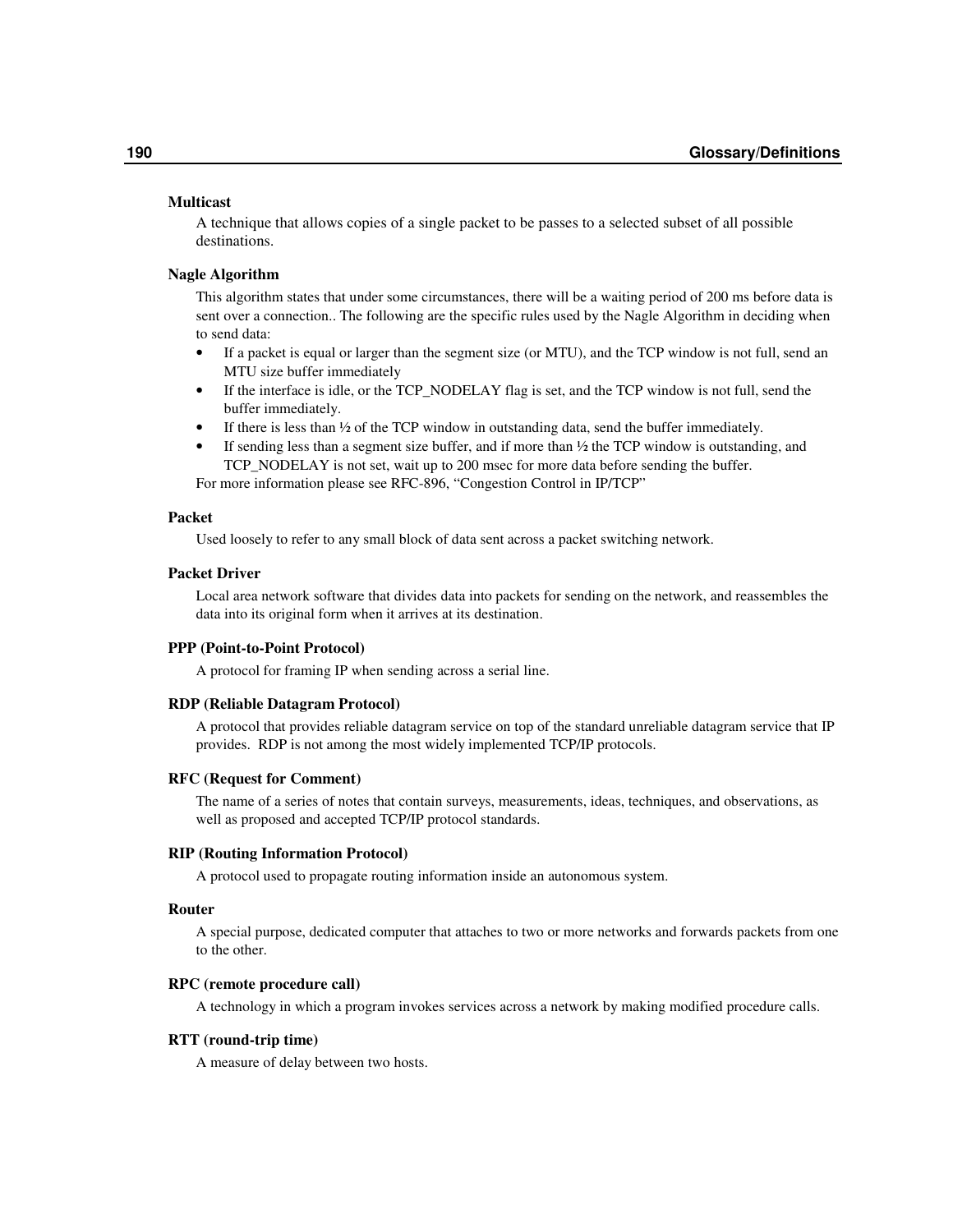#### **SLIP (Serial Line Internet Protocol)**

A framing protocol used to send IP across a serial line. SLIP is popular when sending IP over dialup phone lines.

#### **SMTP (Simple Mail Transfer Protocol)**

The TCP/IP standard protocol for transferring electronic mail messages from one machine to another.

#### **TCP (Transmission Control Protocol)**

The TCP/IP standard transport level protocol that provides the reliable, full duplex, stream service on which many application protocols depend.

#### **TTL (time-to-live)**

A technique used in best-effort delivery systems to avoid endlessly looping packets.

#### **UDP (User Datagram Protocol)**

The TCP/IP standard protocol that allows an application program on one machine to send a datagram to an application program on another.

### **WAN (wide area network)**

Any physical network technology that spans large geographic distances.

#### **WWW (World Wide Web)**

The large-scale information service that allows a user to browse information. WWW offers a hypermedia system that can store information as text, graphics, audio, etc.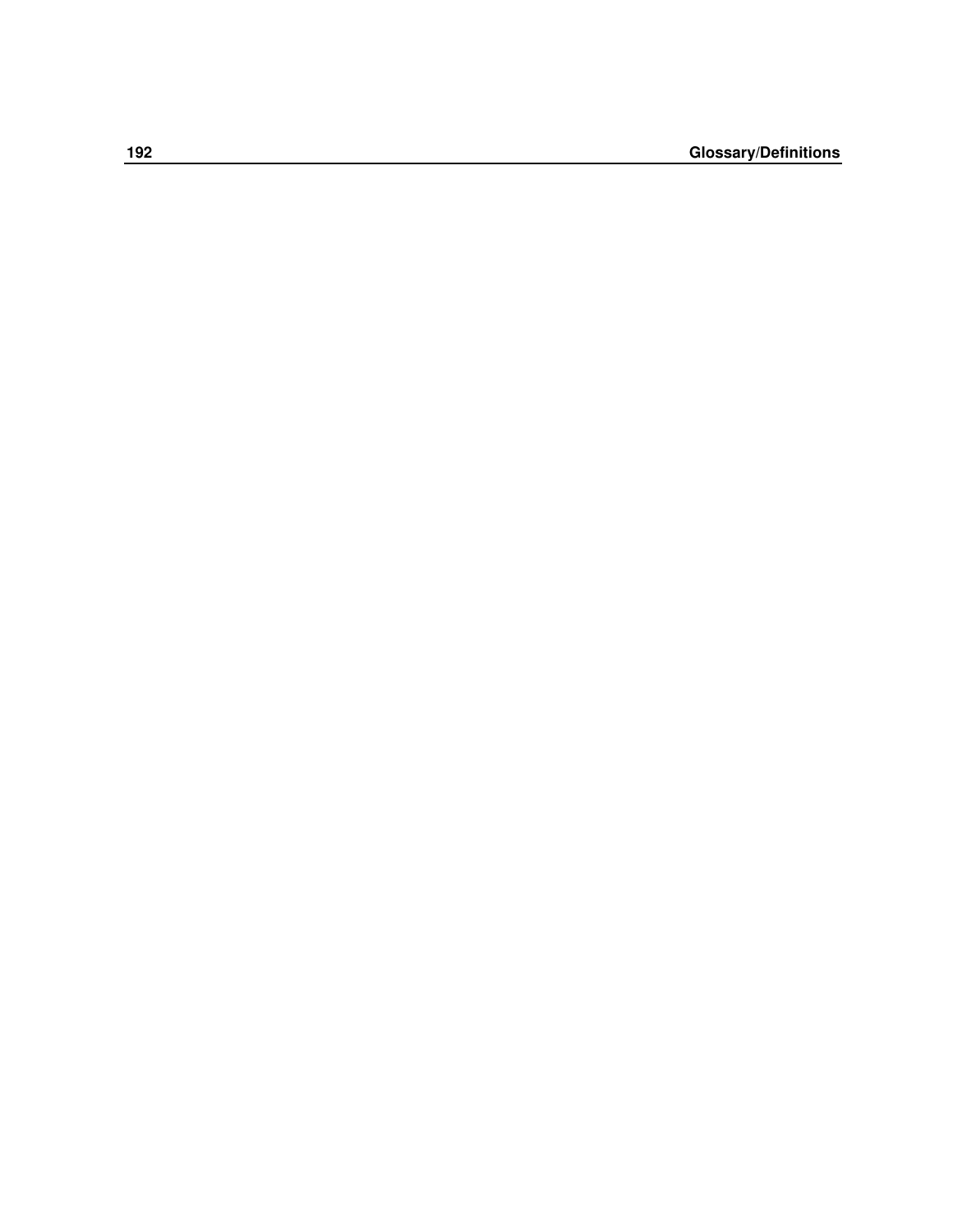# *In de x*

# **3**

3Com network cards choosing packet drivers for, 18

### **A**

Accton network cards choosing packet drivers for, 18 Address Resolution Protocol (ARP) a description of, 6, 29 Advertised routes using the rip advertise command to advertise, 71 using the rip use command to update routes, 7 1 Alternate routing connections setting control with the par command, 67 using multiple routes, 6 Applications E-mail, 81 F T P , 9 0 HTTP, 83 Printing, 96 Asynchronous interfaces controlling with IfaceIOCTL(), 54 AUTOEXEC.BAT file needed with ODI drivers, 15

# **B**

Baud rate for a serial link setting with the par command, 68 Blocking mode selecting, 102 timeouts, 103 Bootstrap Protocol (BOOTP) a description of, 5 Buffers, 34

# **C**

Callback verification support provided for, 52 Callbacks initializing for asynchronous notification, 1 0 3 COM port speed/flow control setting with the par command, 68

Compressed Serial Line IP (CSLIP) a description of, 5 Configuration file sample for NT machines, 55 Configuration for PPP using the user command to specify, 53 Connection maintenance how servers determine client non-response, 1 7 9 using XPING to verify working connections, 180 Connection retry interval setting the Rount Trip Time (RTT), 179 Connection termination setting the retry count with tcp retry, 78 Connection timeouts how servers determine client non-response, 179, 180 how Sockets adjusts the retry attempts, 179

# **D**

Data bits/parity for a serial link setting with the par command, 68 Dial-on-demand connections using IfaceIOCTL to enanble, 53, 54 using the par command to set, 53 Domain names resolving, 103 Driver (network) specifications a descriptions of, 15 Drivers ODI driver and AUTOEXEC.BAT file, 15 ODI driver and NET.CFG file, 16 ODI driver installation, 15 ODI driver ODIPKT.COM, 16 packet driver installation, 17 Dynamic Host Configuration Protocol ( D H C P ) a description of, 6

### **E**

E-m a i l attachments, 81 multiple recipients, 81 POP3, 82 preparing to send, 81 retrieving, 82 sending, 82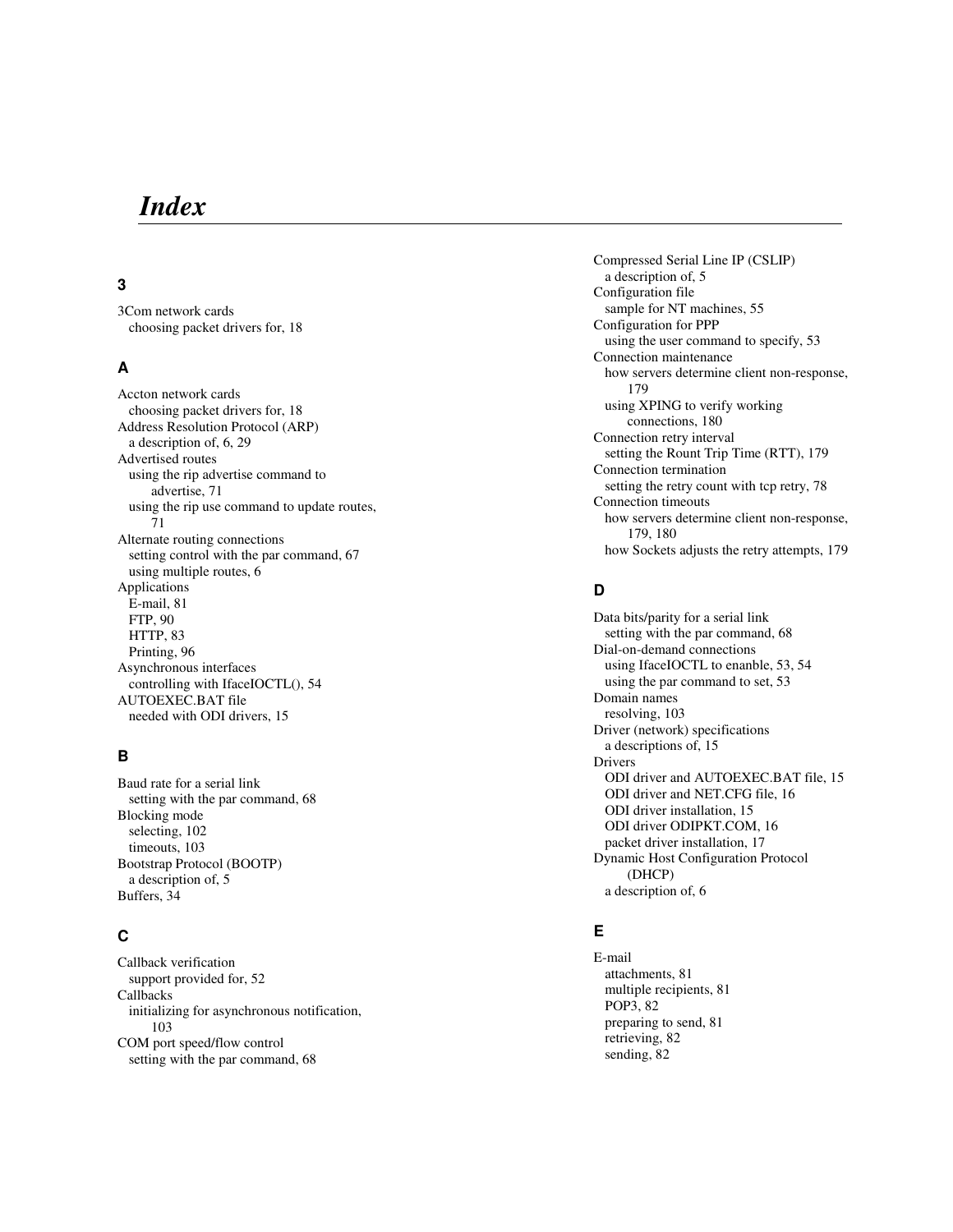SMTP, 82 Error codes translating, 128

### **F**

File server using SETHOST.EXE to manage files on, 1 7 7 File Sharing Microsoft compatible, 98 File Transfer client, 92 Network Neighborhood, 98 serve r<br>using ftpd, 90 File Transfer Protocol (FTP) a description of, 7 flow control, 21 Flow control for a serial link setting with the par command, 68 using different modes of, 4 F T rp<br>Api, 95 client, 92 c o m m a n d s , 9 1 services for your application, 95 FTP server

# **G**

gateway application example, 47 Gateways using RIP to set up multiple, 178 Getting started how to get started with Sockets, 1

using the ftpd file server, 90

#### **H**

Hardware flow control implementing support of, 4 Host names using SETHOST.EXE to manage on a file server, 177 H T T P client, 88 server, 83, 86 H T T P D , 8 3 HTTPFTPD, 86 HTTPGET, 88

# **I**

iface command using to define a PPP interface, 56 IfaceIOCTL function sample configuration files, 55 using to control a PPP session, 52 using to control asynchronous interfaces, 54 Installing drivers ODI driver and the AUTOEXEC.BAT file, 1 5 , 1 6 ODI driver and the NET.CFG file, 16 ODI driver on the target system, 15 packet driver on the target system, 17 Internet Control Message Protocol (ICMP) a description of, 9 Internet Protocol (IP) a description of, 8 IP statistics obtaining by using IPSTAT.EXE, 51 IPSTAT.EXE using to obtain IP and memory data, 51 IRTT (Inital Round Trip Time) setting with the tcp irtt command, 77

# **K**

Kernel obtaining information about, 103

# **L**

Local and remote options setting for point-to-point protocol, 57 Local port starting number setting with the tcp lport command, 78

### **M**

Maximum Segment Size, 34 Maximum Transmission Unit, 34 m d d (Multi Destination Drivers), 22 Memory manager using with ODI drivers, 17 using with packet drivers, 19 Memory usage Sockets, 32 Memory/loading considerations for Sockets, 31 m o d e m definition file \*.MOD, 19 examples, 47 pool, 22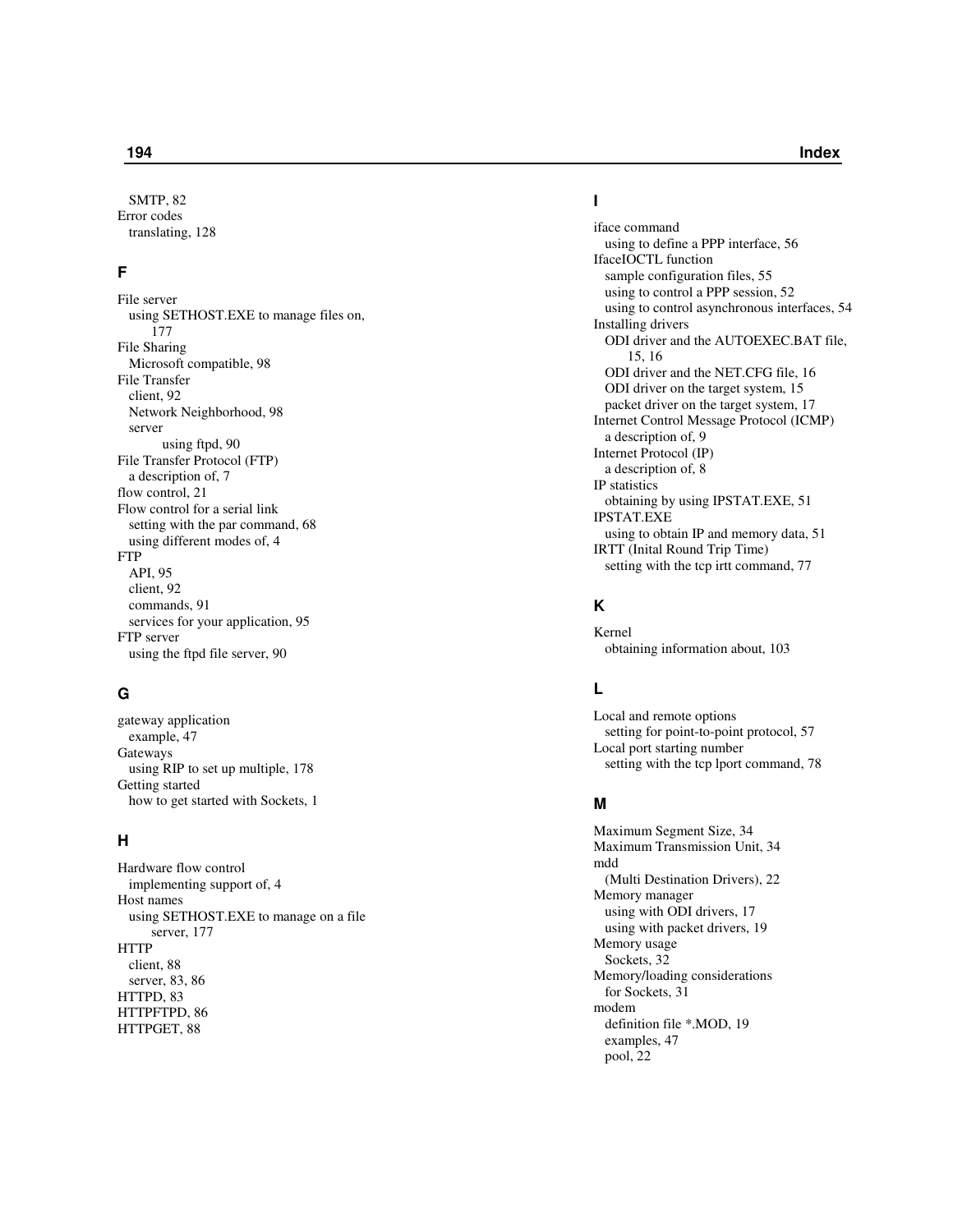MSS, 34, 189 MTU, 34, 189 Multi Destination Drivers, 22 Multiple routes using to establish alternate routes, 6

# **N**

NET.CFG file needed with ODI drivers, 16 Network printing using TCP/IP to handle, 29 Non-blocking mode asynchronous notification, 103 selecting, 102

## **O**

ODI drivers entries in AUTOEXEC.BAT, 15 file names of typical ODI drivers, 15 how to install on the target system, 15 need a NET.CFG file, 16 running ODIPKT.COM, 16 using a memory manager with, 17 Open Data-Link Interface (ODI) a description of, 15

# **P**

Packet drivers a description of, 15 choosing for 3Com network cards, 18 choosing for Accton network cards, 18 file names of typical packet drivers, 17 how to install on the target system, 17 using a memory manager with, 19 par command using to define PPP local/remote options, 57 using to define PPP retry counters, 58 using to define PPP timeout values, 58 using to define PPP username/password, 58 using to specify dial-on-demand, 53 Ping external version using to test a Sockets installation, 50, 51 Point-to-Point Protocol (PPP) a description of, 5 configuration of the interface, 56 Point-to-point protocol option open a specified layer, 58 setting local and remote LCP/IPCP, 57 setting retry counters, 58 setting timeout values, 58

setting username/password, 58 Point-to-Point Protocol parameters/options using with Sockets for DOS, 56 Port speed and flow control setting with the par command, 68 PPP functionality controlling log-in, 52 delaying a PPP session start, 52 support provided for, 52 printer command using to redirect print port, 52 Printing LPD client, 96 Sockets client, 97 to a Sockets server, 97 to a Unix server, 96 Printing with Sockets print server and redirector, 52 using TCP/IP to handle, 29 Printing with Sockets services included with Sockets, 52 Programming Sockets asynchronous notification, 103 blocking and non-blocking modes, 102 blocking with timeouts, 103 domain name resolution, 103 error codes, 128 establishing connections, 102 IP address resolution, 103 obtaining kernel information, 103 sending and receiving data, 102 types of service, 101 Protocols Address Resolution Protocol (ARP), 6, 29 Compressed Serial Line IP (CSLIP), 5 Dynamic Host Configuration Protocol (DHCP), 6 File Transfer Protocol (FTP), 7 Internet Control Message Protocol (ICMP), 9 Internet Protocol (IP), 8 Routing Information Protocol (RIP), 28 Simple Mail Transfer Protocol (SMTP), 7 Simple Network Management Protocol (SNMP), 6, 29 TCP/IP, 3 Telnet Protocol, 7 Transmission Control Protocol (TCP), 7 User Datagram Protocol (UDP), 8

# **R**

Remote Console client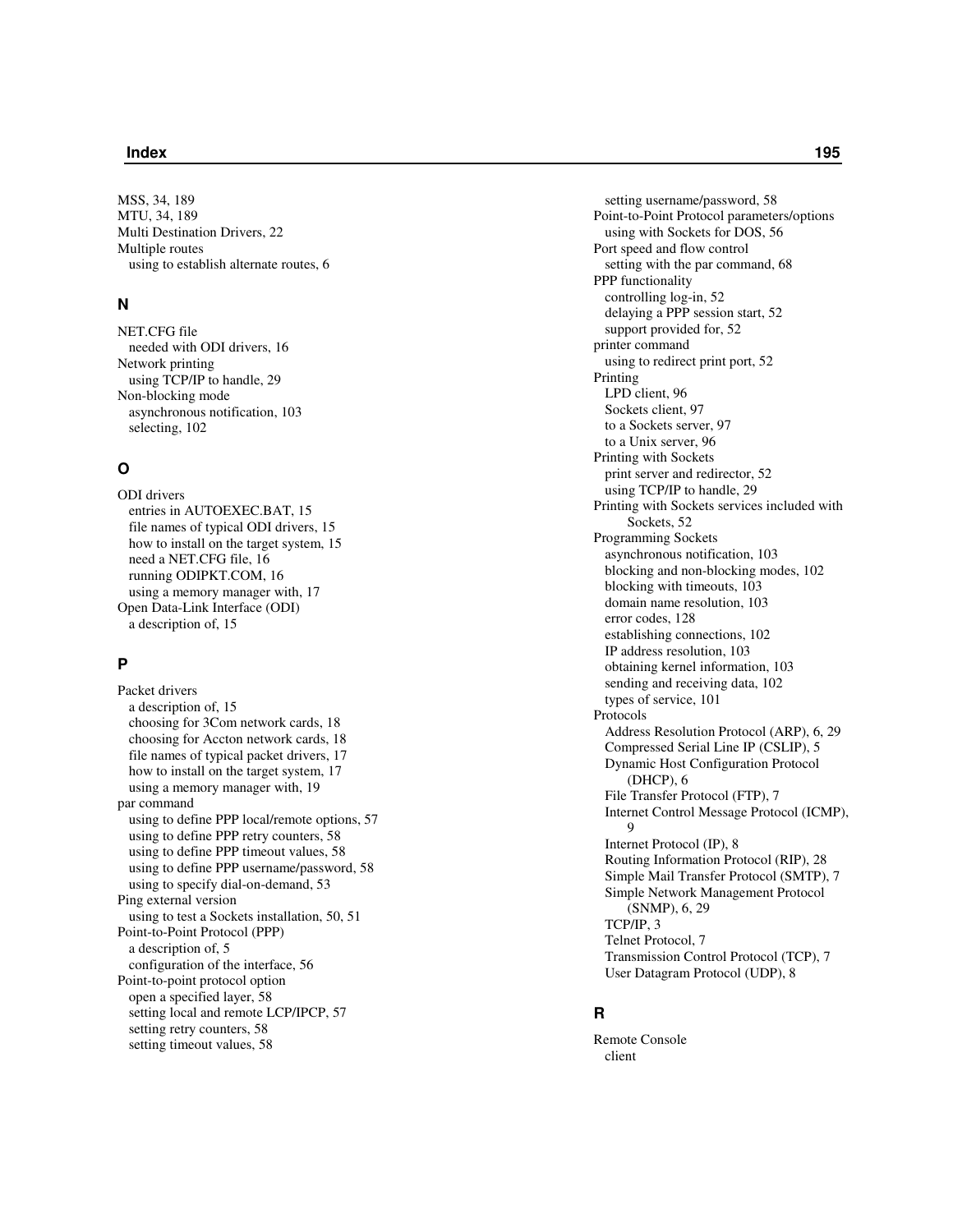application, 89 java, 89 server, 83, 86 Retry counter options setting for point-to-point protocol, 58 setting with the tcp retry command, 78 rip advertise command setting/disabling with the par command, 69 using to advertise routes, 71 rip use command using to create RIP requests for route updates, 71 Round Trip Time (RTT) how Sockets adjusts the retry attempts, 179 route, 28 Routing control for alternate connections setting with the par command, 67 Routing Information Protocol (RIP) a description of, 6, 28 using to setup multiple IP routers/gateways, 1 7 8 RTT (Round Trip Time) for a connection replacing the auto-set RTT value, 78

# **S**

Segment size (maximum) setting with the tcp mss command, 78 Send segment size (maximum) setting with the tcp smss command, 79 Serial Line IP (SLIP) a description of, 4 Server connections how servers determine client non-response, 1 7 9 using XPING to verify working connections, 180 SETHOST.EXE program managing host names on a file server, 177 Setting up Sockets command line parameters, 32 configuration utility, 34 modem support, 33 Simple Mail Transfer Protocol (SMTP) a description of, 7 Simple Network Management Protocol ( S N M P ) a description of, 6, 29 Socket datagrams, 102 reading from, 102 streams, 102 writing to, 102 SOCKET.CFG startup file

using to direct print services, 52 using to set TCP parameters, 51 Sockets a description of features, 1 configuration files required, 31 how to get started with, 1 loading and memory considerations, 31 unloading from memory with /u, 31 Software flow control implementing support of, 4 start prntserv command using to start a Sockets print server, 75

# **T**

TCP control and status setting parameters for, 51 tcp irtt command using to set IRTT (Inital Round Trip Time), 7 7 tcp lport command using to set local port starting number, 78 tcp mss command using to set maximum segment size, 78 TCP parameters setting with the SOCKET.CFG file, 51 tcp retry command using to set/display the retry count, 78 tcp rtt command using to replace the RTT (Round Trip Time), 78 tcp smss command using to set maximum send segment size, 79 tcp timemax command using to set the maximum tcp timeout, 79 tcp timeout setting the maximum with the tcp timemax command, 79 tcp window command using to set the maximum receive window size, 79 TCP/IP stack a description of, 3 using to handle printing, 29 Terminating a TCP connection using tcp retry to set retry count, 78 Testing a Sockets installation using XPING to do test, 50 Timeout values setting for point-to-point protocol, 58 Transmission Control Protocol (TCP) a description of, 7 Transmission Control Protocol and Internet Protocol